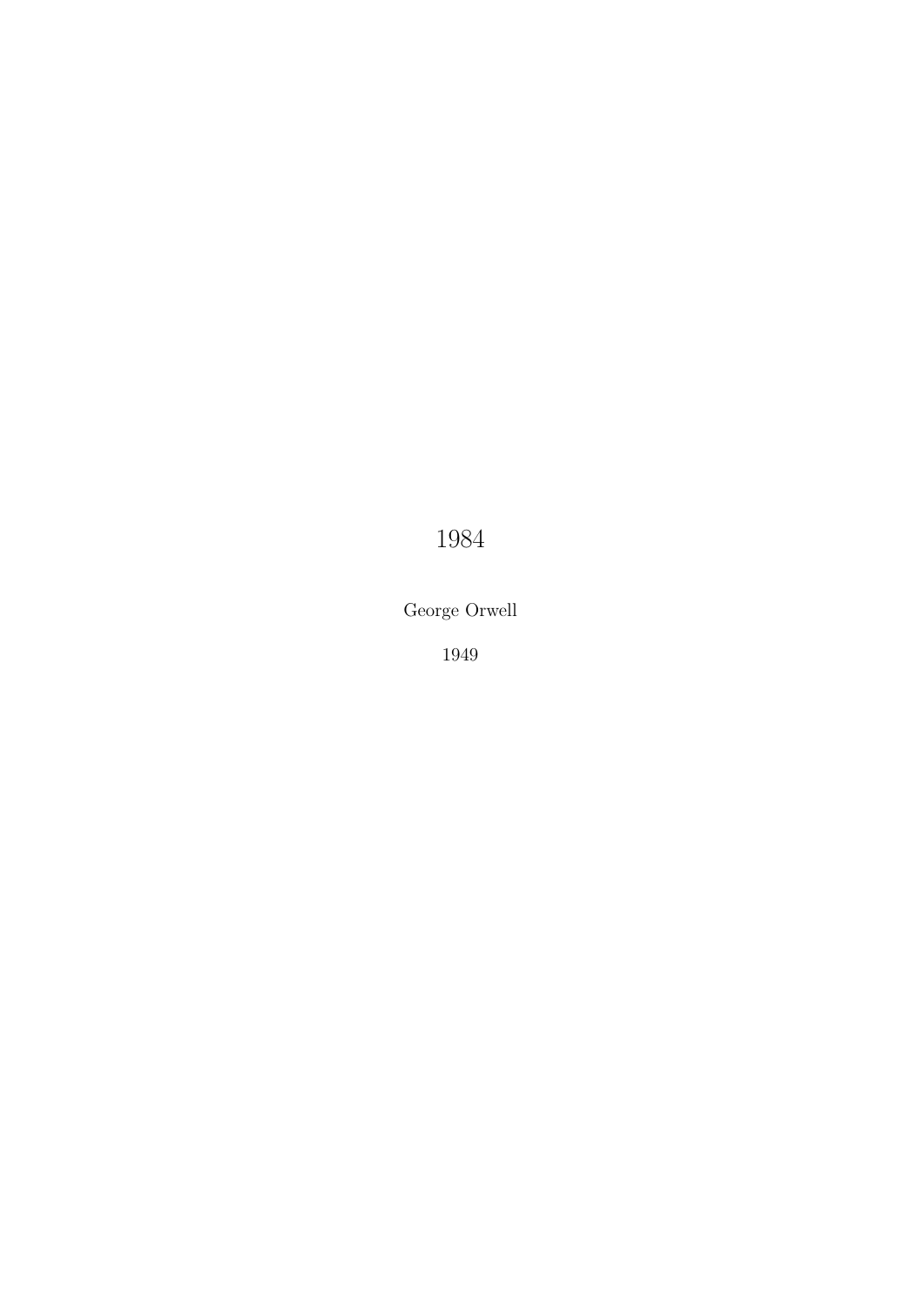## Chapter 1

It was a bright cold day in April, and the clocks were striking thirteen. Winston Smith, his chin nuzzled into his breast in an effort to escape the vile wind, slipped quickly through the glass doors of Victory Mansions, though not quickly enough to prevent a swirl of gritty dust from entering along with him.

The hallway smelt of boiled cabbage and old rag mats. At one end of it a coloured poster, too large for indoor display, had been tacked to the wall. It depicted simply an enormous face, more than a metre wide: the face of a man of about forty-five, with a heavy black moustache and ruggedly handsome features. Winston made for the stairs. It was no use trying the lift. Even at the best of times it was seldom working, and at present the electric current was cut off during daylight hours. It was part of the economy drive in preparation for Hate Week. The flat was seven flights up, and Winston, who was thirty-nine and had a varicose ulcer above his right ankle, went slowly, resting several times on the way. On each landing, opposite the lift-shaft, the poster with the enormous face gazed from the wall. It was one of those pictures which are so contrived that the eyes follow you about when you move. BIG BROTHER IS WATCHING YOU, the caption beneath it ran.

Inside the flat a fruity voice was reading out a list of figures which had something to do with the production of pig-iron. The voice came from an oblong metal plaque like a dulled mirror which formed part of the surface of the right-hand wall. Winston turned a switch and the voice sank somewhat, though the words were still distinguishable. The instrument (the telescreen, it was called) could be dimmed, but there was no way of shutting it off completely. He moved over to the window: a smallish, frail figure, the meagreness of his body merely emphasized by the blue overalls which were the uniform of the party. His hair was very fair, his face naturally sanguine, his skin roughened by coarse soap and blunt razor blades and the cold of the winter that had just ended.

Outside, even through the shut window-pane, the world looked cold. Down in the street little eddies of wind were whirling dust and torn paper into spirals, and though the sun was shining and the sky a harsh blue, there seemed to be no colour in anything, except the posters that were plastered everywhere. The black-moustachio'd face gazed down from every commanding corner. There was one on the house-front immediately opposite. BIG BROTHER IS WATCHING YOU, the caption said, while the dark eyes looked deep into Winston's own. Down at streetlevel another poster, torn at one corner, flapped fitfully in the wind, alternately covering and uncovering the single word INGSOC. In the far distance a helicopter skimmed down between the roofs, hovered for an instant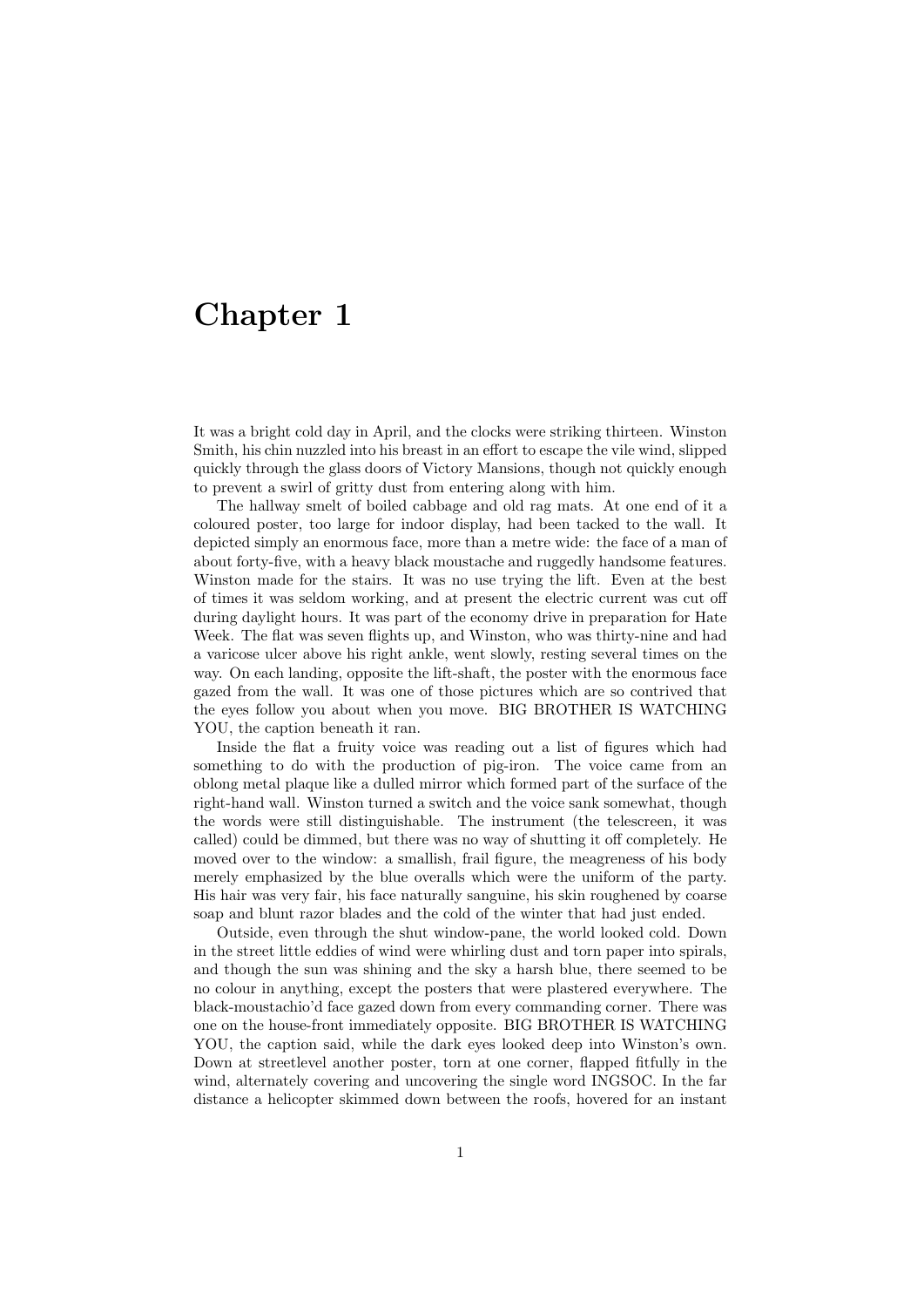like a bluebottle, and darted away again with a curving flight. It was the police patrol, snooping into people's windows. The patrols did not matter, however. Only the Thought Police mattered.

Behind Winston's back the voice from the telescreen was still babbling away about pig-iron and the overfulfilment of the Ninth Three-Year Plan. The telescreen received and transmitted simultaneously. Any sound that Winston made, above the level of a very low whisper, would be picked up by it, moreover, so long as he remained within the field of vision which the metal plaque commanded, he could be seen as well as heard. There was of course no way of knowing whether you were being watched at any given moment. How often, or on what system, the Thought Police plugged in on any individual wire was guesswork. It was even conceivable that they watched everybody all the time. But at any rate they could plug in your wire whenever they wanted to. You had to live — did live, from habit that became instinct — in the assumption that every sound you made was overheard, and, except in darkness, every movement scrutinized.

Winston kept his back turned to the telescreen. It was safer, though, as he well knew, even a back can be revealing. A kilometre away the Ministry of Truth, his place of work, towered vast and white above the grimy landscape. This, he thought with a sort of vague distaste  $-$  this was London, chief city of Airstrip One, itself the third most populous of the provinces of Oceania. He tried to squeeze out some childhood memory that should tell him whether London had always been quite like this. Were there always these vistas of rotting nineteenth-century houses, their sides shored up with baulks of timber, their windows patched with cardboard and their roofs with corrugated iron, their crazy garden walls sagging in all directions? And the bombed sites where the plaster dust swirled in the air and the willow-herb straggled over the heaps of rubble; and the places where the bombs had cleared a larger patch and there had sprung up sordid colonies of wooden dwellings like chicken-houses? But it was no use, he could not remember: nothing remained of his childhood except a series of bright-lit tableaux occurring against no background and mostly unintelligible.

The Ministry of Truth — Minitrue, in Newspeak<sup>\*</sup> — was startlingly different from any other object in sight. It was an enormous pyramidal structure of glittering white concrete, soaring up, terrace after terrace, 300 metres into the air. From where Winston stood it was just possible to read, picked out on its white face in elegant lettering, the three slogans of the Party:

WAR IS PEACE

### FREEDOM IS SLAVERY

#### IGNORANCE IS STRENGTH

The Ministry of Truth contained, it was said, three thousand rooms above ground level, and corresponding ramifications below. Scattered about London there were just three other buildings of similar appearance and size. So completely did they dwarf the surrounding architecture that from the roof of Victory Mansions you could see all four of them simultaneously. They were the homes of the four Ministries between which the entire apparatus of government was divided. The Ministry of Truth, which concerned itself with news, entertainment, education, and the fine arts. The Ministry of Peace, which concerned itself with war. The Ministry of Love, which maintained law and order. And the Ministry of Plenty, which was responsible for economic affairs. Their names, in Newspeak: Minitrue, Minipax, Miniluv, and Miniplenty.

The Ministry of Love was the really frightening one. There were no windows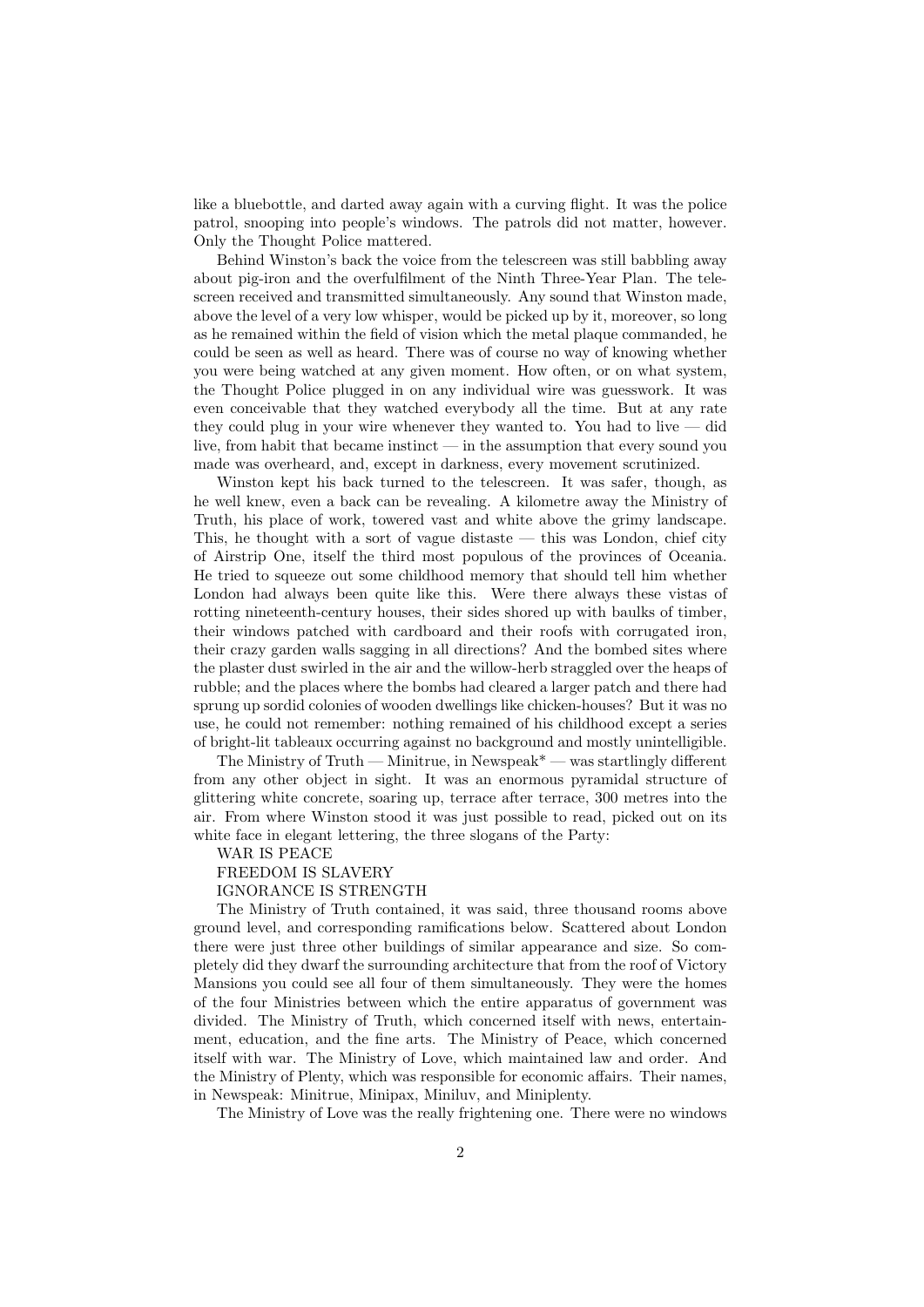in it at all. Winston had never been inside the Ministry of Love, nor within half a kilometre of it. It was a place impossible to enter except on official business, and then only by penetrating through a maze of barbed-wire entanglements, steel doors, and hidden machine-gun nests. Even the streets leading up to its outer barriers were roamed by gorilla-faced guards in black uniforms, armed with jointed truncheons.

Winston turned round abruptly. He had set his features into the expression of quiet optimism which it was advisable to wear when facing the telescreen. He crossed the room into the tiny kitchen. By leaving the Ministry at this time of day he had sacrificed his lunch in the canteen, and he was aware that there was no food in the kitchen except a hunk of dark-coloured bread which had got to be saved for tomorrow's breakfast. He took down from the shelf a bottle of colourless liquid with a plain white label marked VICTORY GIN. It gave off a sickly, oily smell, as of Chinese rice-spirit. Winston poured out nearly a teacupful, nerved himself for a shock, and gulped it down like a dose of medicine.

Instantly his face turned scarlet and the water ran out of his eyes. The stuff was like nitric acid, and moreover, in swallowing it one had the sensation of being hit on the back of the head with a rubber club. The next moment, however, the burning in his belly died down and the world began to look more cheerful. He took a cigarette from a crumpled packet marked VICTORY CIGARETTES and incautiously held it upright, whereupon the tobacco fell out on to the floor. With the next he was more successful. He went back to the living-room and sat down at a small table that stood to the left of the telescreen. From the table drawer he took out a penholder, a bottle of ink, and a thick, quarto-sized blank book with a red back and a marbled cover.

For some reason the telescreen in the living-room was in an unusual position. Instead of being placed, as was normal, in the end wall, where it could command the whole room, it was in the longer wall, opposite the window. To one side of it there was a shallow alcove in which Winston was now sitting, and which, when the flats were built, had probably been intended to hold bookshelves. By sitting in the alcove, and keeping well back, Winston was able to remain outside the range of the telescreen, so far as sight went. He could be heard, of course, but so long as he stayed in his present position he could not be seen. It was partly the unusual geography of the room that had suggested to him the thing that he was now about to do.

But it had also been suggested by the book that he had just taken out of the drawer. It was a peculiarly beautiful book. Its smooth creamy paper, a little yellowed by age, was of a kind that had not been manufactured for at least forty years past. He could guess, however, that the book was much older than that. He had seen it lying in the window of a frowsy little junk-shop in a slummy quarter of the town (just what quarter he did not now remember) and had been stricken immediately by an overwhelming desire to possess it. Party members were supposed not to go into ordinary shops ('dealing on the free market', it was called), but the rule was not strictly kept, because there were various things, such as shoelaces and razor blades, which it was impossible to get hold of in any other way. He had given a quick glance up and down the street and then had slipped inside and bought the book for two dollars fifty. At the time he was not conscious of wanting it for any particular purpose. He had carried it guiltily home in his briefcase. Even with nothing written in it, it was a compromising possession.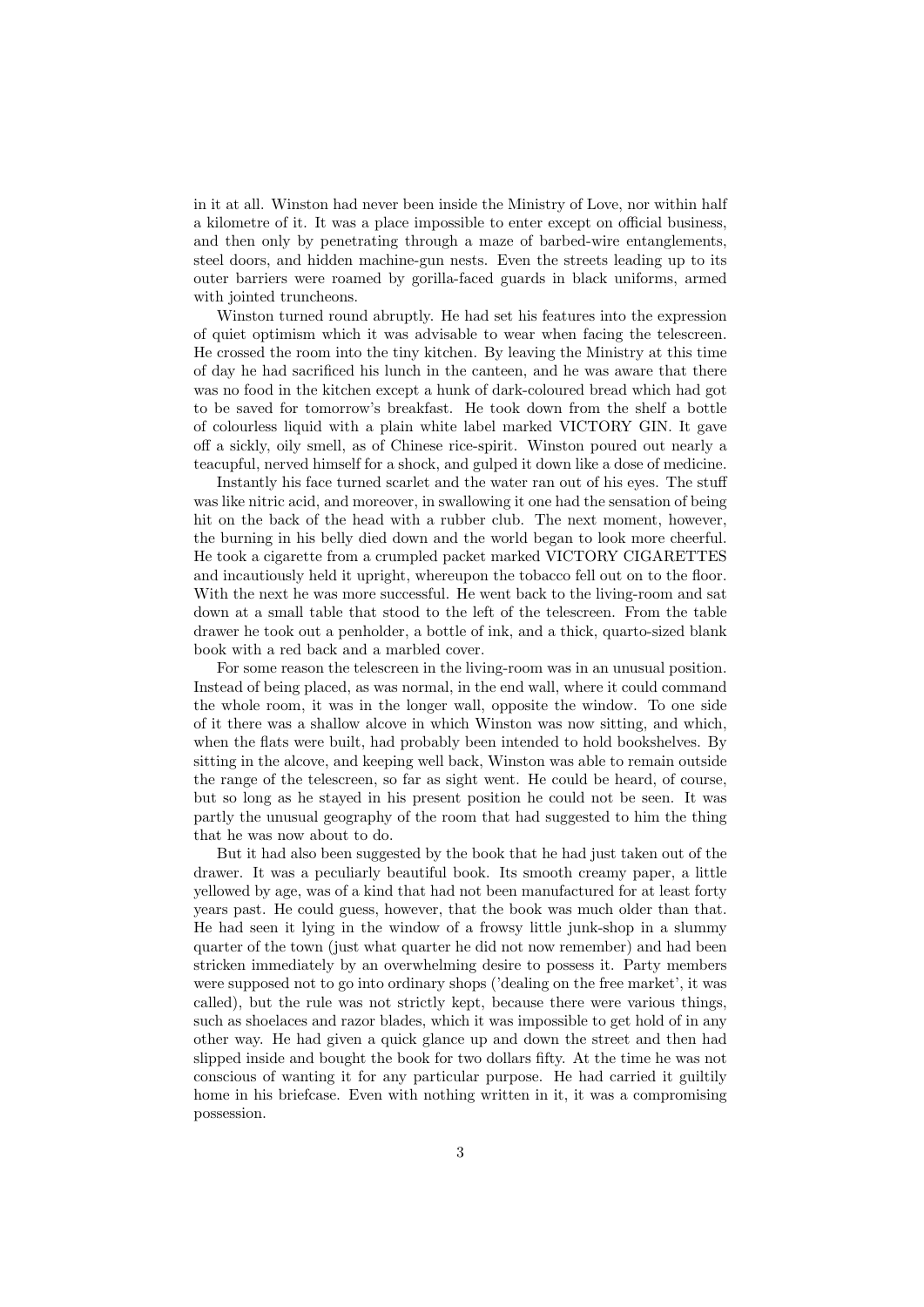The thing that he was about to do was to open a diary. This was not illegal (nothing was illegal, since there were no longer any laws), but if detected it was reasonably certain that it would be punished by death, or at least by twentyfive years in a forced-labour camp. Winston fitted a nib into the penholder and sucked it to get the grease off. The pen was an archaic instrument, seldom used even for signatures, and he had procured one, furtively and with some difficulty, simply because of a feeling that the beautiful creamy paper deserved to be written on with a real nib instead of being scratched with an ink-pencil. Actually he was not used to writing by hand. Apart from very short notes, it was usual to dictate everything into the speak-write which was of course impossible for his present purpose. He dipped the pen into the ink and then faltered for just a second. A tremor had gone through his bowels. To mark the paper was the decisive act. In small clumsy letters he wrote:

April 4th, 1984.

He sat back. A sense of complete helplessness had descended upon him. To begin with, he did not know with any certainty that this was 1984. It must be round about that date, since he was fairly sure that his age was thirty-nine, and he believed that he had been born in 1944 or 1945; but it was never possible nowadays to pin down any date within a year or two.

For whom, it suddenly occurred to him to wonder, was he writing this diary? For the future, for the unborn. His mind hovered for a moment round the doubtful date on the page, and then fetched up with a bump against the Newspeak word doublethink. For the first time the magnitude of what he had undertaken came home to him. How could you communicate with the future? It was of its nature impossible. Either the future would resemble the present, in which case it would not listen to him: or it would be different from it, and his predicament would be meaningless.

For some time he sat gazing stupidly at the paper. The telescreen had changed over to strident military music. It was curious that he seemed not merely to have lost the power of expressing himself, but even to have forgotten what it was that he had originally intended to say. For weeks past he had been making ready for this moment, and it had never crossed his mind that anything would be needed except courage. The actual writing would be easy. All he had to do was to transfer to paper the interminable restless monologue that had been running inside his head, literally for years. At this moment, however, even the monologue had dried up. Moreover his varicose ulcer had begun itching unbearably. He dared not scratch it, because if he did so it always became inflamed. The seconds were ticking by. He was conscious of nothing except the blankness of the page in front of him, the itching of the skin above his ankle, the blaring of the music, and a slight booziness caused by the gin.

Suddenly he began writing in sheer panic, only imperfectly aware of what he was setting down. His small but childish handwriting straggled up and down the page, shedding first its capital letters and finally even its full stops:

April 4th, 1984. Last night to the flicks. All war films. One very good one of a ship full of refugees being bombed somewhere in the Mediterranean. Audience much amused by shots of a great huge fat man trying to swim away with a helicopter after him, first you saw him wallowing along in the water like a porpoise, then you saw him through the helicopters gunsights, then he was full of holes and the sea round him turned pink and he sank as suddenly as though the holes had let in the water, audience shouting with laughter when he sank.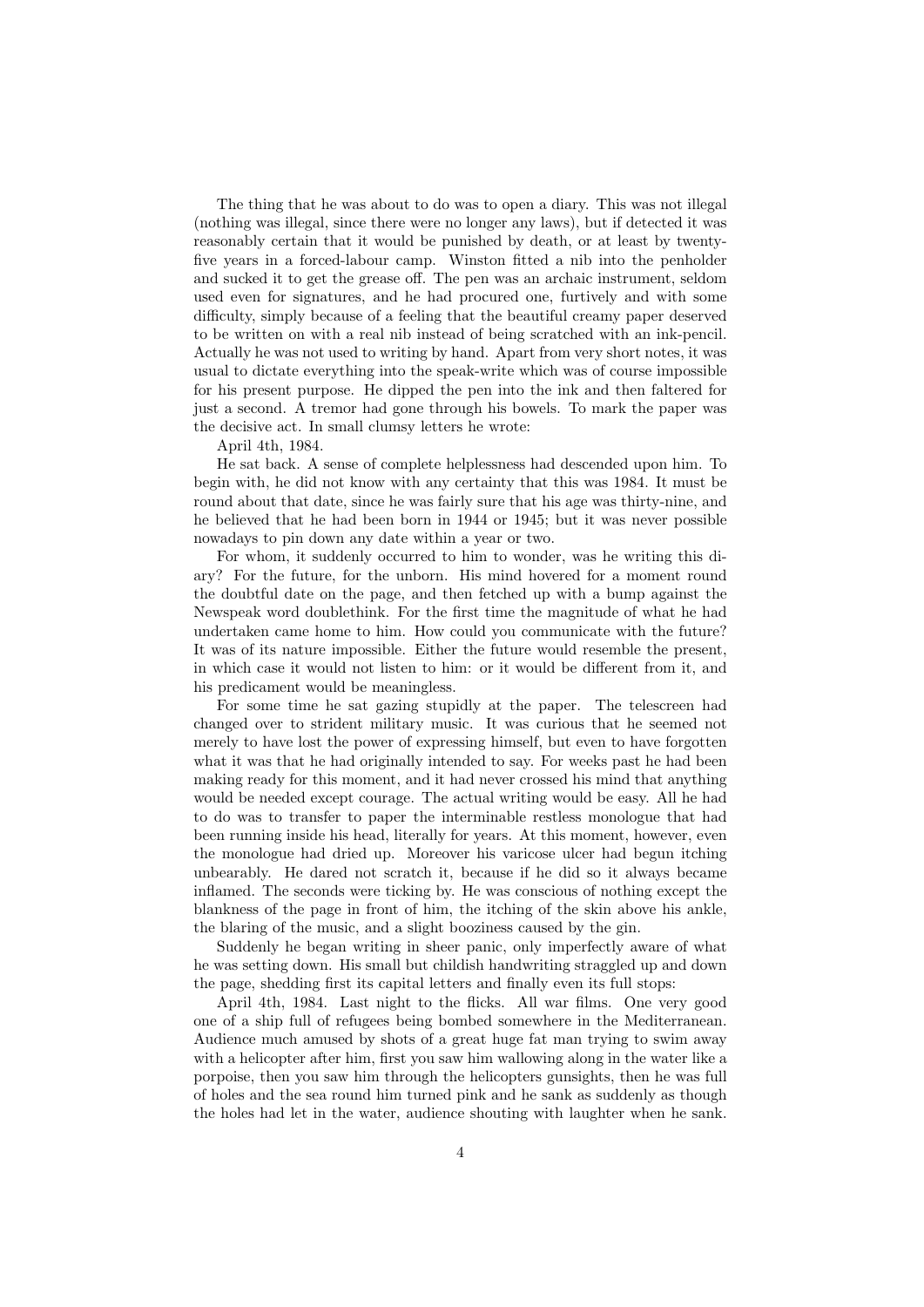then you saw a lifeboat full of children with a helicopter hovering over it. there was a middle-aged woman might have been a jewess sitting up in the bow with a little boy about three years old in her arms. little boy screaming with fright and hiding his head between her breasts as if he was trying to burrow right into her and the woman putting her arms round him and comforting him although she was blue with fright herself, all the time covering him up as much as possible as if she thought her arms could keep the bullets off him. then the helicopter planted a 20 kilo bomb in among them terrific flash and the boat went all to matchwood. then there was a wonderful shot of a child's arm going up up up right up into the air a helicopter with a camera in its nose must have followed it up and there was a lot of applause from the party seats but a woman down in the prole part of the house suddenly started kicking up a fuss and shouting they didnt oughter of showed it not in front of kids they didnt it aint right not in front of kids it aint until the police turned her turned her out i dont suppose anything happened to her nobody cares what the proles say typical prole reaction they never

Winston stopped writing, partly because he was suffering from cramp. He did not know what had made him pour out this stream of rubbish. But the curious thing was that while he was doing so a totally different memory had clarified itself in his mind, to the point where he almost felt equal to writing it down. It was, he now realized, because of this other incident that he had suddenly decided to come home and begin the diary today.

It had happened that morning at the Ministry, if anything so nebulous could be said to happen.

It was nearly eleven hundred, and in the Records Department, where Winston worked, they were dragging the chairs out of the cubicles and grouping them in the centre of the hall opposite the big telescreen, in preparation for the Two Minutes Hate. Winston was just taking his place in one of the middle rows when two people whom he knew by sight, but had never spoken to, came unexpectedly into the room. One of them was a girl whom he often passed in the corridors. He did not know her name, but he knew that she worked in the Fiction Department. Presumably — since he had sometimes seen her with oily hands and carrying a spanner she had some mechanical job on one of the novel-writing machines. She was a bold-looking girl, of about twenty-seven, with thick hair, a freckled face, and swift, athletic movements. A narrow scarlet sash, emblem of the Junior Anti-Sex League, was wound several times round the waist of her overalls, just tightly enough to bring out the shapeliness of her hips. Winston had disliked her from the very first moment of seeing her. He knew the reason. It was because of the atmosphere of hockey-fields and cold baths and community hikes and general clean-mindedness which she managed to carry about with her. He disliked nearly all women, and especially the young and pretty ones. It was always the women, and above all the young ones, who were the most bigoted adherents of the Party, the swallowers of slogans, the amateur spies and nosers-out of unorthodoxy. But this particular girl gave him the impression of being more dangerous than most. Once when they passed in the corridor she gave him a quick sidelong glance which seemed to pierce right into him and for a moment had filled him with black terror. The idea had even crossed his mind that she might be an agent of the Thought Police. That, it was true, was very unlikely. Still, he continued to feel a peculiar uneasiness, which had fear mixed up in it as well as hostility, whenever she was anywhere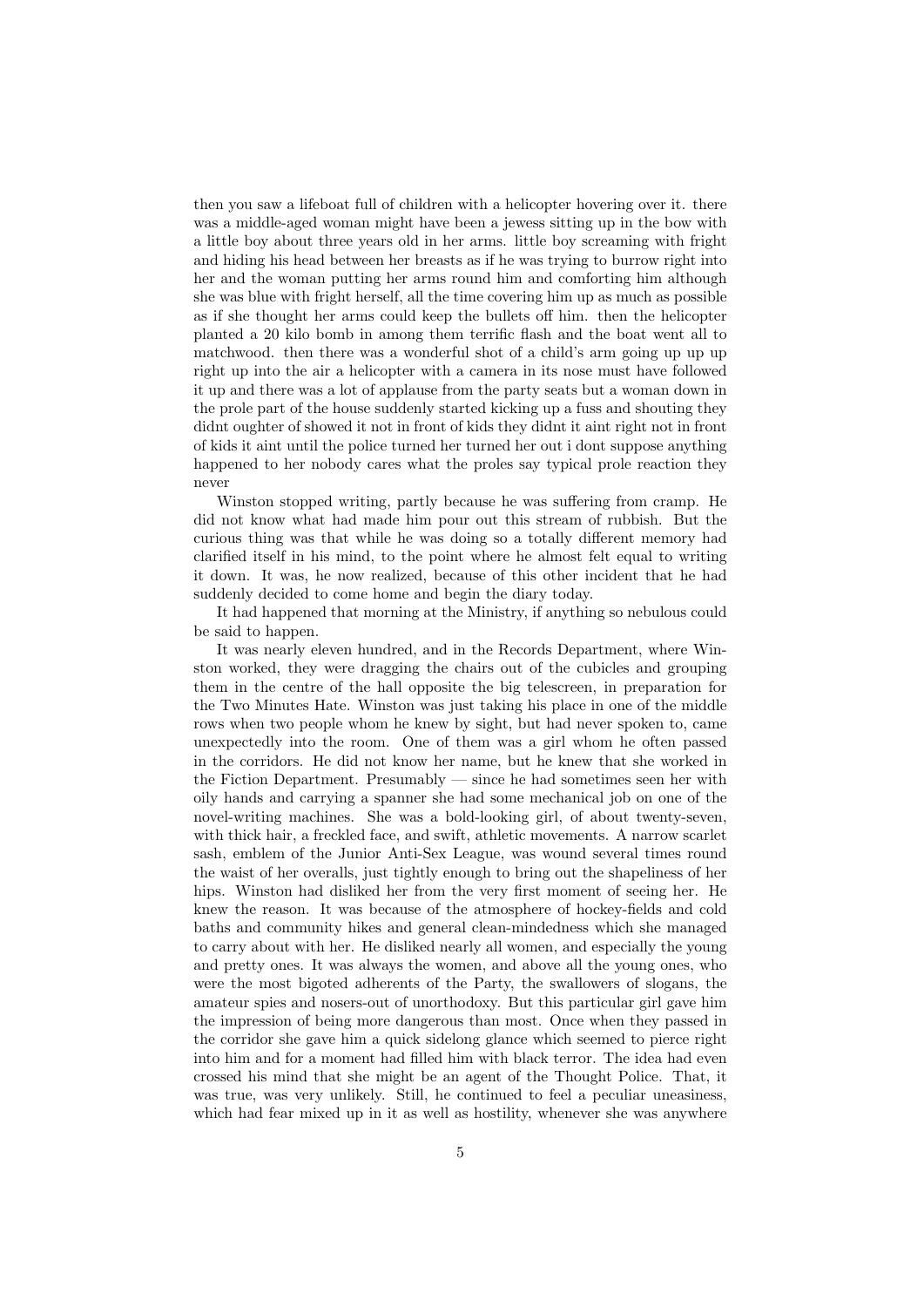near him.

The other person was a man named O'Brien, a member of the Inner Party and holder of some post so important and remote that Winston had only a dim idea of its nature. A momentary hush passed over the group of people round the chairs as they saw the black overalls of an Inner Party member approaching. O'Brien was a large, burly man with a thick neck and a coarse, humorous, brutal face. In spite of his formidable appearance he had a certain charm of manner. He had a trick of resettling his spectacles on his nose which was curiously disarming — in some indefinable way, curiously civilized. It was a gesture which, if anyone had still thought in such terms, might have recalled an eighteenth-century nobleman offering his snuffbox. Winston had seen O'Brien perhaps a dozen times in almost as many years. He felt deeply drawn to him, and not solely because he was intrigued by the contrast between O'Brien's urbane manner and his prize-fighter's physique. Much more it was because of a secretly held belief — or perhaps not even a belief, merely a hope — that O'Brien's political orthodoxy was not perfect. Something in his face suggested it irresistibly. And again, perhaps it was not even unorthodoxy that was written in his face, but simply intelligence. But at any rate he had the appearance of being a person that you could talk to if somehow you could cheat the telescreen and get him alone. Winston had never made the smallest effort to verify this guess: indeed, there was no way of doing so. At this moment O'Brien glanced at his wrist-watch, saw that it was nearly eleven hundred, and evidently decided to stay in the Records Department until the Two Minutes Hate was over. He took a chair in the same row as Winston, a couple of places away. A small, sandy-haired woman who worked in the next cubicle to Winston was between them. The girl with dark hair was sitting immediately behind.

The next moment a hideous, grinding speech, as of some monstrous machine running without oil, burst from the big telescreen at the end of the room. It was a noise that set one's teeth on edge and bristled the hair at the back of one's neck. The Hate had started.

As usual, the face of Emmanuel Goldstein, the Enemy of the People, had flashed on to the screen. There were hisses here and there among the audience. The little sandy-haired woman gave a squeak of mingled fear and disgust. Goldstein was the renegade and backslider who once, long ago (how long ago, nobody quite remembered), had been one of the leading figures of the Party, almost on a level with Big Brother himself, and then had engaged in counterrevolutionary activities, had been condemned to death, and had mysteriously escaped and disappeared. The programmes of the Two Minutes Hate varied from day to day, but there was none in which Goldstein was not the principal figure. He was the primal traitor, the earliest defiler of the Party's purity. All subsequent crimes against the Party, all treacheries, acts of sabotage, heresies, deviations, sprang directly out of his teaching. Somewhere or other he was still alive and hatching his conspiracies: perhaps somewhere beyond the sea, under the protection of his foreign paymasters, perhaps even — so it was occasionally rumoured — in some hiding-place in Oceania itself.

Winston's diaphragm was constricted. He could never see the face of Goldstein without a painful mixture of emotions. It was a lean Jewish face, with a great fuzzy aureole of white hair and a small goatee beard — a clever face, and yet somehow inherently despicable, with a kind of senile silliness in the long thin nose, near the end of which a pair of spectacles was perched. It resembled the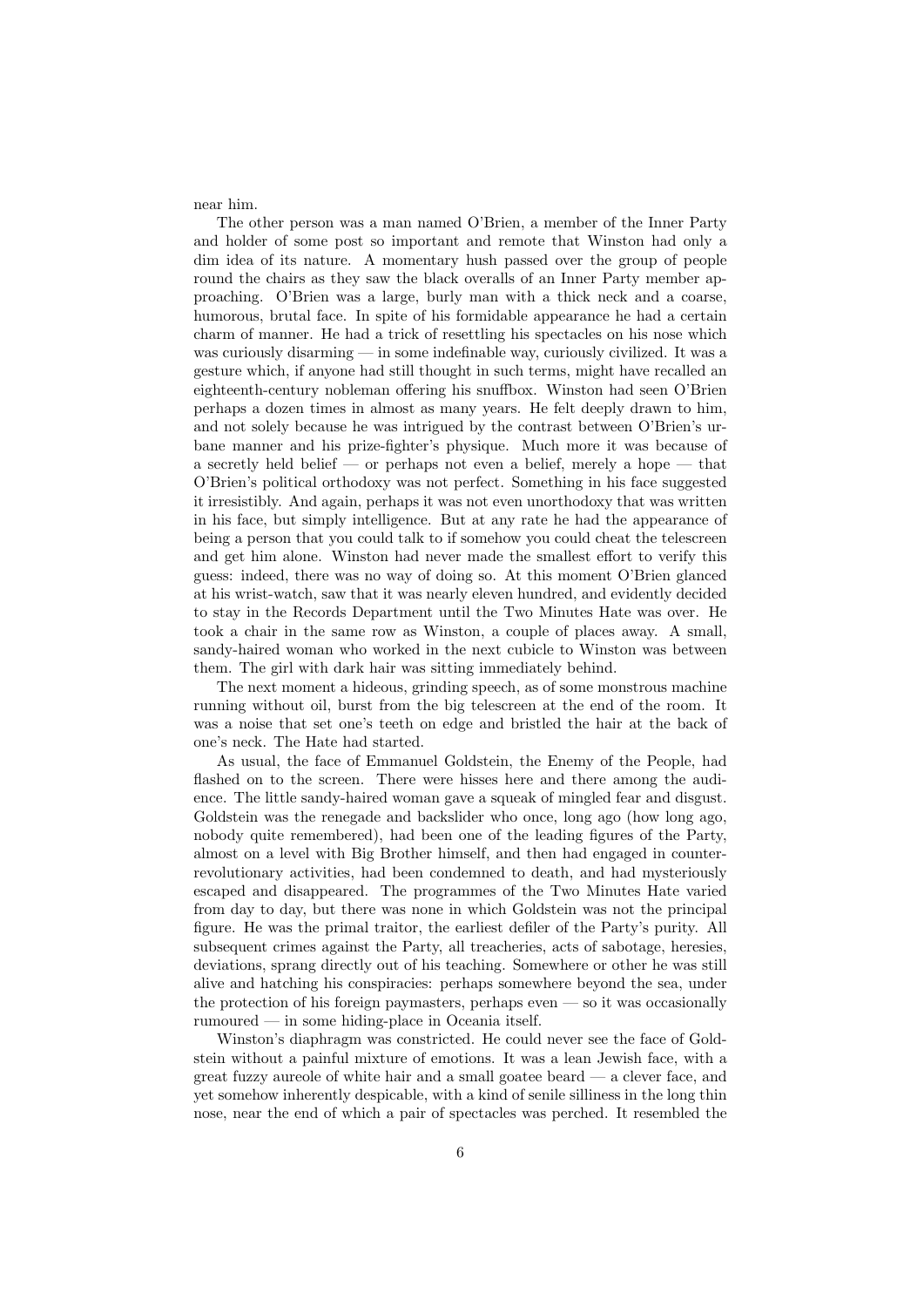face of a sheep, and the voice, too, had a sheep-like quality. Goldstein was delivering his usual venomous attack upon the doctrines of the Party — an attack so exaggerated and perverse that a child should have been able to see through it, and yet just plausible enough to fill one with an alarmed feeling that other people, less level-headed than oneself, might be taken in by it. He was abusing Big Brother, he was denouncing the dictatorship of the Party, he was demanding the immediate conclusion of peace with Eurasia, he was advocating freedom of speech, freedom of the Press, freedom of assembly, freedom of thought, he was crying hysterically that the revolution had been betrayed — and all this in rapid polysyllabic speech which was a sort of parody of the habitual style of the orators of the Party, and even contained Newspeak words: more Newspeak words, indeed, than any Party member would normally use in real life. And all the while, lest one should be in any doubt as to the reality which Goldstein's specious claptrap covered, behind his head on the telescreen there marched the endless columns of the Eurasian army — row after row of solid-looking men with expressionless Asiatic faces, who swam up to the surface of the screen and vanished, to be replaced by others exactly similar. The dull rhythmic tramp of the soldiers' boots formed the background to Goldstein's bleating voice.

Before the Hate had proceeded for thirty seconds, uncontrollable exclamations of rage were breaking out from half the people in the room. The selfsatisfied sheep-like face on the screen, and the terrifying power of the Eurasian army behind it, were too much to be borne: besides, the sight or even the thought of Goldstein produced fear and anger automatically. He was an object of hatred more constant than either Eurasia or Eastasia, since when Oceania was at war with one of these Powers it was generally at peace with the other. But what was strange was that although Goldstein was hated and despised by everybody, although every day and a thousand times a day, on platforms, on the telescreen, in newspapers, in books, his theories were refuted, smashed, ridiculed, held up to the general gaze for the pitiful rubbish that they were in spite of all this, his influence never seemed to grow less. Always there were fresh dupes waiting to be seduced by him. A day never passed when spies and saboteurs acting under his directions were not unmasked by the Thought Police. He was the commander of a vast shadowy army, an underground network of conspirators dedicated to the overthrow of the State. The Brotherhood, its name was supposed to be. There were also whispered stories of a terrible book, a compendium of all the heresies, of which Goldstein was the author and which circulated clandestinely here and there. It was a book without a title. People referred to it, if at all, simply as the book. But one knew of such things only through vague rumours. Neither the Brotherhood nor the book was a subject that any ordinary Party member would mention if there was a way of avoiding it.

In its second minute the Hate rose to a frenzy. People were leaping up and down in their places and shouting at the tops of their voices in an effort to drown the maddening bleating voice that came from the screen. The little sandy-haired woman had turned bright pink, and her mouth was opening and shutting like that of a landed fish. Even O'Brien's heavy face was flushed. He was sitting very straight in his chair, his powerful chest swelling and quivering as though he were standing up to the assault of a wave. The dark-haired girl behind Winston had begun crying out 'Swine! Swine! Swine!' and suddenly she picked up a heavy Newspeak dictionary and flung it at the screen. It struck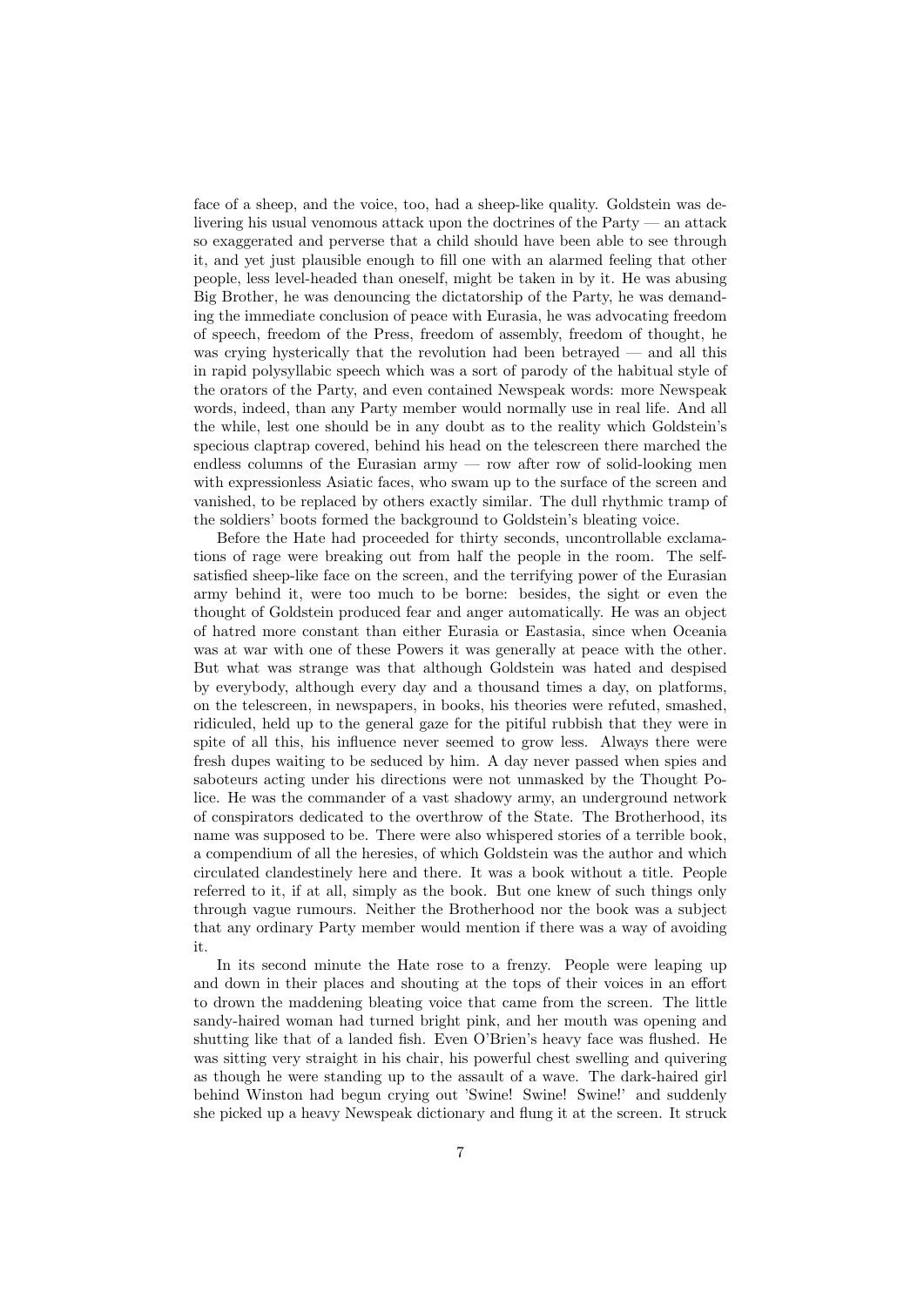Goldstein's nose and bounced off; the voice continued inexorably. In a lucid moment Winston found that he was shouting with the others and kicking his heel violently against the rung of his chair. The horrible thing about the Two Minutes Hate was not that one was obliged to act a part, but, on the contrary, that it was impossible to avoid joining in. Within thirty seconds any pretence was always unnecessary. A hideous ecstasy of fear and vindictiveness, a desire to kill, to torture, to smash faces in with a sledge-hammer, seemed to flow through the whole group of people like an electric current, turning one even against one's will into a grimacing, screaming lunatic. And yet the rage that one felt was an abstract, undirected emotion which could be switched from one object to another like the flame of a blowlamp. Thus, at one moment Winston's hatred was not turned against Goldstein at all, but, on the contrary, against Big Brother, the Party, and the Thought Police; and at such moments his heart went out to the lonely, derided heretic on the screen, sole guardian of truth and sanity in a world of lies. And yet the very next instant he was at one with the people about him, and all that was said of Goldstein seemed to him to be true. At those moments his secret loathing of Big Brother changed into adoration, and Big Brother seemed to tower up, an invincible, fearless protector, standing like a rock against the hordes of Asia, and Goldstein, in spite of his isolation, his helplessness, and the doubt that hung about his very existence, seemed like some sinister enchanter, capable by the mere power of his voice of wrecking the structure of civilization.

It was even possible, at moments, to switch one's hatred this way or that by a voluntary act. Suddenly, by the sort of violent effort with which one wrenches one's head away from the pillow in a nightmare, Winston succeeded in transferring his hatred from the face on the screen to the dark-haired girl behind him. Vivid, beautiful hallucinations flashed through his mind. He would flog her to death with a rubber truncheon. He would tie her naked to a stake and shoot her full of arrows like Saint Sebastian. He would ravish her and cut her throat at the moment of climax. Better than before, moreover, he realized why it was that he hated her. He hated her because she was young and pretty and sexless, because he wanted to go to bed with her and would never do so, because round her sweet supple waist, which seemed to ask you to encircle it with your arm, there was only the odious scarlet sash, aggressive symbol of chastity.

The Hate rose to its climax. The voice of Goldstein had become an actual sheep's bleat, and for an instant the face changed into that of a sheep. Then the sheep-face melted into the figure of a Eurasian soldier who seemed to be advancing, huge and terrible, his sub-machine gun roaring, and seeming to spring out of the surface of the screen, so that some of the people in the front row actually flinched backwards in their seats. But in the same moment, drawing a deep sigh of relief from everybody, the hostile figure melted into the face of Big Brother, black-haired, black-moustachio'd, full of power and mysterious calm, and so vast that it almost filled up the screen. Nobody heard what Big Brother was saying. It was merely a few words of encouragement, the sort of words that are uttered in the din of battle, not distinguishable individually but restoring confidence by the fact of being spoken. Then the face of Big Brother faded away again, and instead the three slogans of the Party stood out in bold capitals:

WAR IS PEACE FREEDOM IS SLAVERY IGNORANCE IS STRENGTH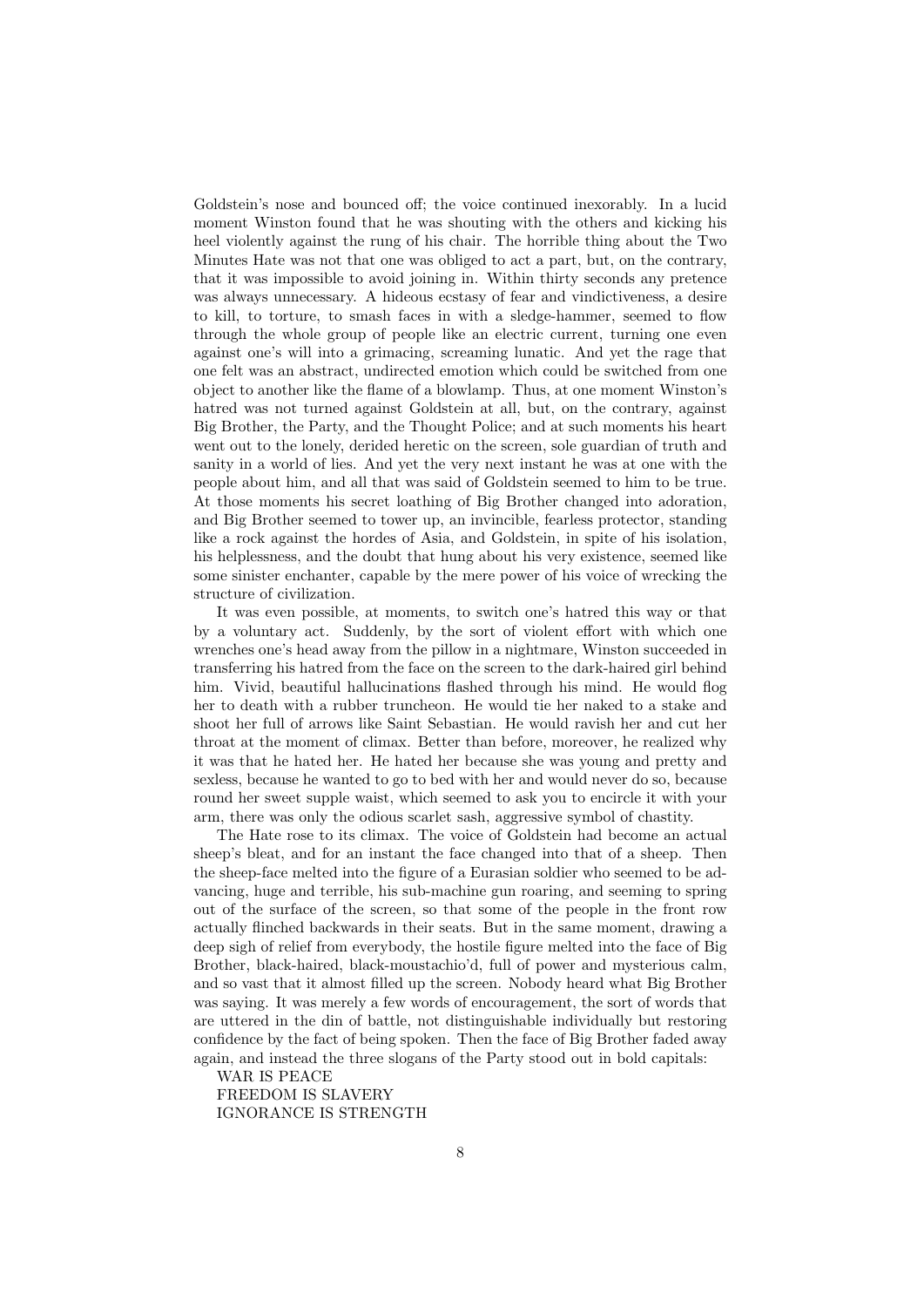But the face of Big Brother seemed to persist for several seconds on the screen, as though the impact that it had made on everyone's eyeballs was too vivid to wear off immediately. The little sandy-haired woman had flung herself forward over the back of the chair in front of her. With a tremulous murmur that sounded like 'My Saviour!' she extended her arms towards the screen. Then she buried her face in her hands. It was apparent that she was uttering a prayer.

At this moment the entire group of people broke into a deep, slow, rhythmical chant of 'B-B! ... B-B!' — over and over again, very slowly, with a long pause between the first 'B' and the second-a heavy, murmurous sound, somehow curiously savage, in the background of which one seemed to hear the stamp of naked feet and the throbbing of tom-toms. For perhaps as much as thirty seconds they kept it up. It was a refrain that was often heard in moments of overwhelming emotion. Partly it was a sort of hymn to the wisdom and majesty of Big Brother, but still more it was an act of self-hypnosis, a deliberate drowning of consciousness by means of rhythmic noise. Winston's entrails seemed to grow cold. In the Two Minutes Hate he could not help sharing in the general delirium, but this sub-human chanting of 'B-B! ... B-B!' always filled him with horror. Of course he chanted with the rest: it was impossible to do otherwise. To dissemble your feelings, to control your face, to do what everyone else was doing, was an instinctive reaction. But there was a space of a couple of seconds during which the expression of his eyes might conceivably have betrayed him. And it was exactly at this moment that the significant thing happened — if, indeed, it did happen.

Momentarily he caught O'Brien's eye. O'Brien had stood up. He had taken off his spectacles and was in the act of resettling them on his nose with his characteristic gesture. But there was a fraction of a second when their eyes met, and for as long as it took to happen Winston knew — yes, he knew! that O'Brien was thinking the same thing as himself. An unmistakable message had passed. It was as though their two minds had opened and the thoughts were flowing from one into the other through their eyes. 'I am with you,' O'Brien seemed to be saying to him. 'I know precisely what you are feeling. I know all about your contempt, your hatred, your disgust. But don't worry, I am on your side!' And then the flash of intelligence was gone, and O'Brien's face was as inscrutable as everybody else's.

That was all, and he was already uncertain whether it had happened. Such incidents never had any sequel. All that they did was to keep alive in him the belief, or hope, that others besides himself were the enemies of the Party. Perhaps the rumours of vast underground conspiracies were true after all perhaps the Brotherhood really existed! It was impossible, in spite of the endless arrests and confessions and executions, to be sure that the Brotherhood was not simply a myth. Some days he believed in it, some days not. There was no evidence, only fleeting glimpses that might mean anything or nothing: snatches of overheard conversation, faint scribbles on lavatory walls — once, even, when two strangers met, a small movement of the hand which had looked as though it might be a signal of recognition. It was all guesswork: very likely he had imagined everything. He had gone back to his cubicle without looking at O'Brien again. The idea of following up their momentary contact hardly crossed his mind. It would have been inconceivably dangerous even if he had known how to set about doing it. For a second, two seconds, they had exchanged an equivocal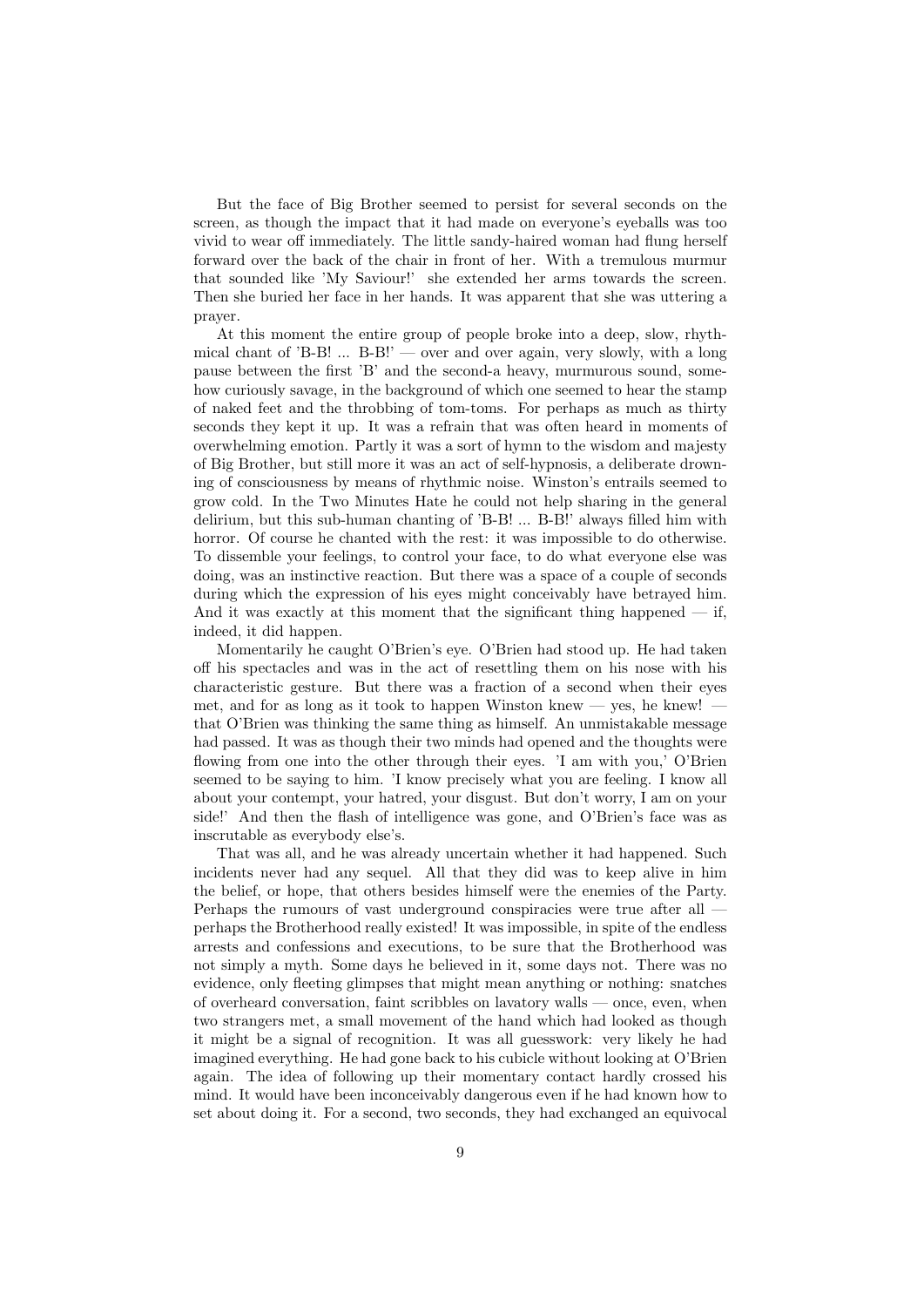glance, and that was the end of the story. But even that was a memorable event, in the locked loneliness in which one had to live.

Winston roused himself and sat up straighter. He let out a belch. The gin was rising from his stomach.

His eyes re-focused on the page. He discovered that while he sat helplessly musing he had also been writing, as though by automatic action. And it was no longer the same cramped, awkward handwriting as before. His pen had slid voluptuously over the smooth paper, printing in large neat capitals

DOWN WITH BIG BROTHER DOWN WITH BIG BROTHER DOWN WITH BIG BROTHER DOWN WITH BIG BROTHER DOWN WITH BIG BROTHER

over and over again, filling half a page.

He could not help feeling a twinge of panic. It was absurd, since the writing of those particular words was not more dangerous than the initial act of opening the diary, but for a moment he was tempted to tear out the spoiled pages and abandon the enterprise altogether.

He did not do so, however, because he knew that it was useless. Whether he wrote DOWN WITH BIG BROTHER, or whether he refrained from writing it, made no difference. Whether he went on with the diary, or whether he did not go on with it, made no difference. The Thought Police would get him just the same. He had committed — would still have committed, even if he had never set pen to paper — the essential crime that contained all others in itself. Thoughtcrime, they called it. Thoughtcrime was not a thing that could be concealed for ever. You might dodge successfully for a while, even for years, but sooner or later they were bound to get you.

It was always at night  $-$  the arrests invariably happened at night. The sudden jerk out of sleep, the rough hand shaking your shoulder, the lights glaring in your eyes, the ring of hard faces round the bed. In the vast majority of cases there was no trial, no report of the arrest. People simply disappeared, always during the night. Your name was removed from the registers, every record of everything you had ever done was wiped out, your one-time existence was denied and then forgotten. You were abolished, annihilated: vaporized was the usual word.

For a moment he was seized by a kind of hysteria. He began writing in a hurried untidy scrawl:

theyll shoot me i don't care theyll shoot me in the back of the neck i dont care down with big brother they always shoot you in the back of the neck i dont care down with big brother

He sat back in his chair, slightly ashamed of himself, and laid down the pen. The next moment he started violently. There was a knocking at the door.

Already! He sat as still as a mouse, in the futile hope that whoever it was might go away after a single attempt. But no, the knocking was repeated. The worst thing of all would be to delay. His heart was thumping like a drum, but his face, from long habit, was probably expressionless. He got up and moved heavily towards the door.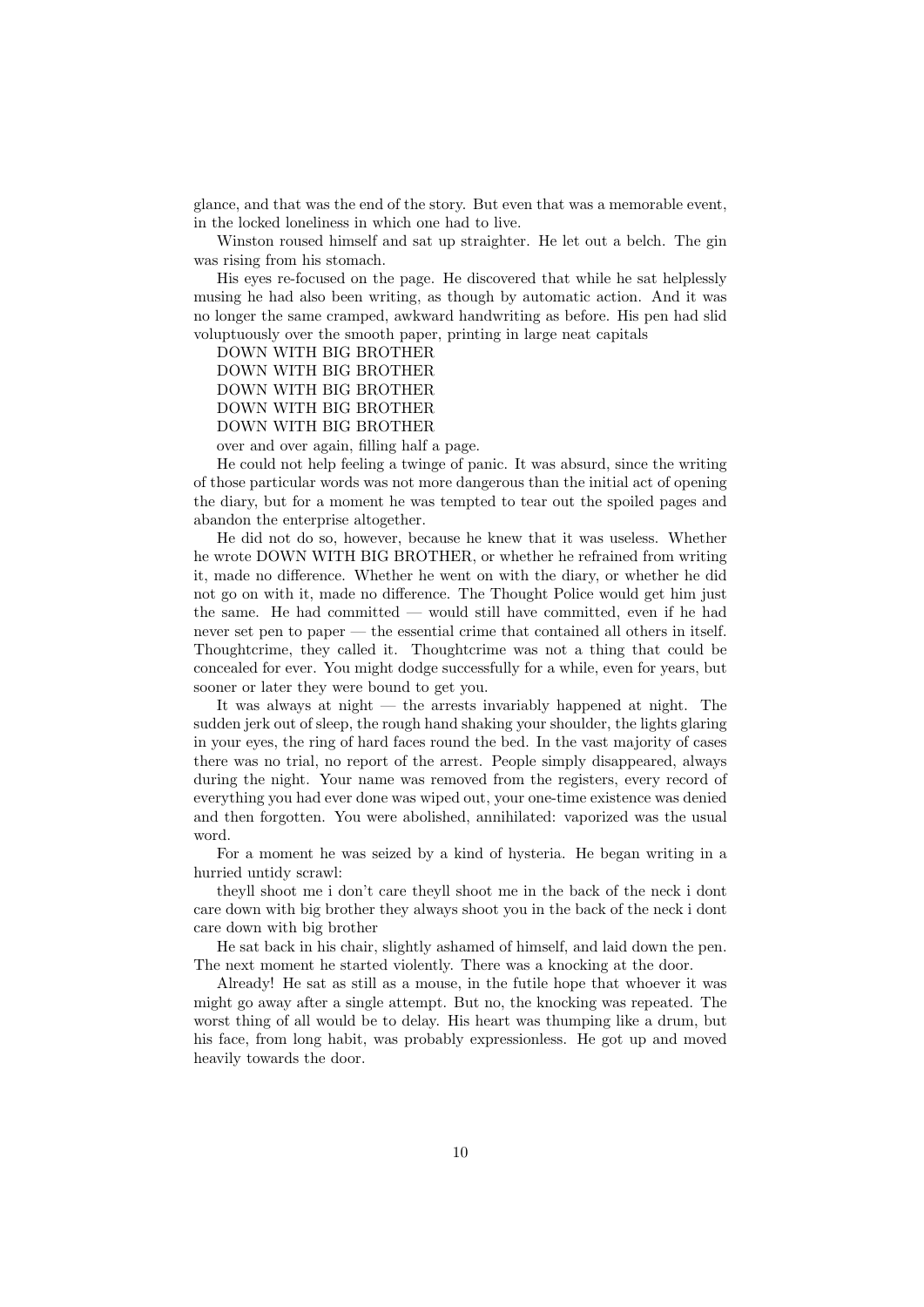# Chapter 2

As he put his hand to the door-knob Winston saw that he had left the diary open on the table. DOWN WITH BIG BROTHER was written all over it, in letters almost big enough to be legible across the room. It was an inconceivably stupid thing to have done. But, he realized, even in his panic he had not wanted to smudge the creamy paper by shutting the book while the ink was wet.

He drew in his breath and opened the door. Instantly a warm wave of relief flowed through him. A colourless, crushed-looking woman, with wispy hair and a lined face, was standing outside.

'Oh, comrade,' she began in a dreary, whining sort of voice, 'I thought I heard you come in. Do you think you could come across and have a look at our kitchen sink? It's got blocked up and-'

It was Mrs Parsons, the wife of a neighbour on the same floor. ('Mrs' was a word somewhat discountenanced by the Party — you were supposed to call everyone 'comrade' — but with some women one used it instinctively.) She was a woman of about thirty, but looking much older. One had the impression that there was dust in the creases of her face. Winston followed her down the passage. These amateur repair jobs were an almost daily irritation. Victory Mansions were old flats, built in 1930 or thereabouts, and were falling to pieces. The plaster flaked constantly from ceilings and walls, the pipes burst in every hard frost, the roof leaked whenever there was snow, the heating system was usually running at half steam when it was not closed down altogether from motives of economy. Repairs, except what you could do for yourself, had to be sanctioned by remote committees which were liable to hold up even the mending of a window-pane for two years.

'Of course it's only because Tom isn't home,' said Mrs Parsons vaguely.

The Parsons' flat was bigger than Winston's, and dingy in a different way. Everything had a battered, trampled-on look, as though the place had just been visited by some large violent animal. Games impedimenta — hockey-sticks, boxing-gloves. a burst football, a pair of sweaty shorts turned inside out — lay all over the floor, and on the table there was a litter of dirty dishes and dogeared exercise-books. On the walls were scarlet banners of the Youth League and the Spies, and a full-sized poster of Big Brother. There was the usual boiled-cabbage smell, common to the whole building, but it was shot through by a sharper reek of sweat, which-one knew this at the first sniff, though it was hard to say how was the sweat of some person not present at the moment. In another room someone with a comb and a piece of toilet paper was trying to keep tune with the military music which was still issuing from the telescreen.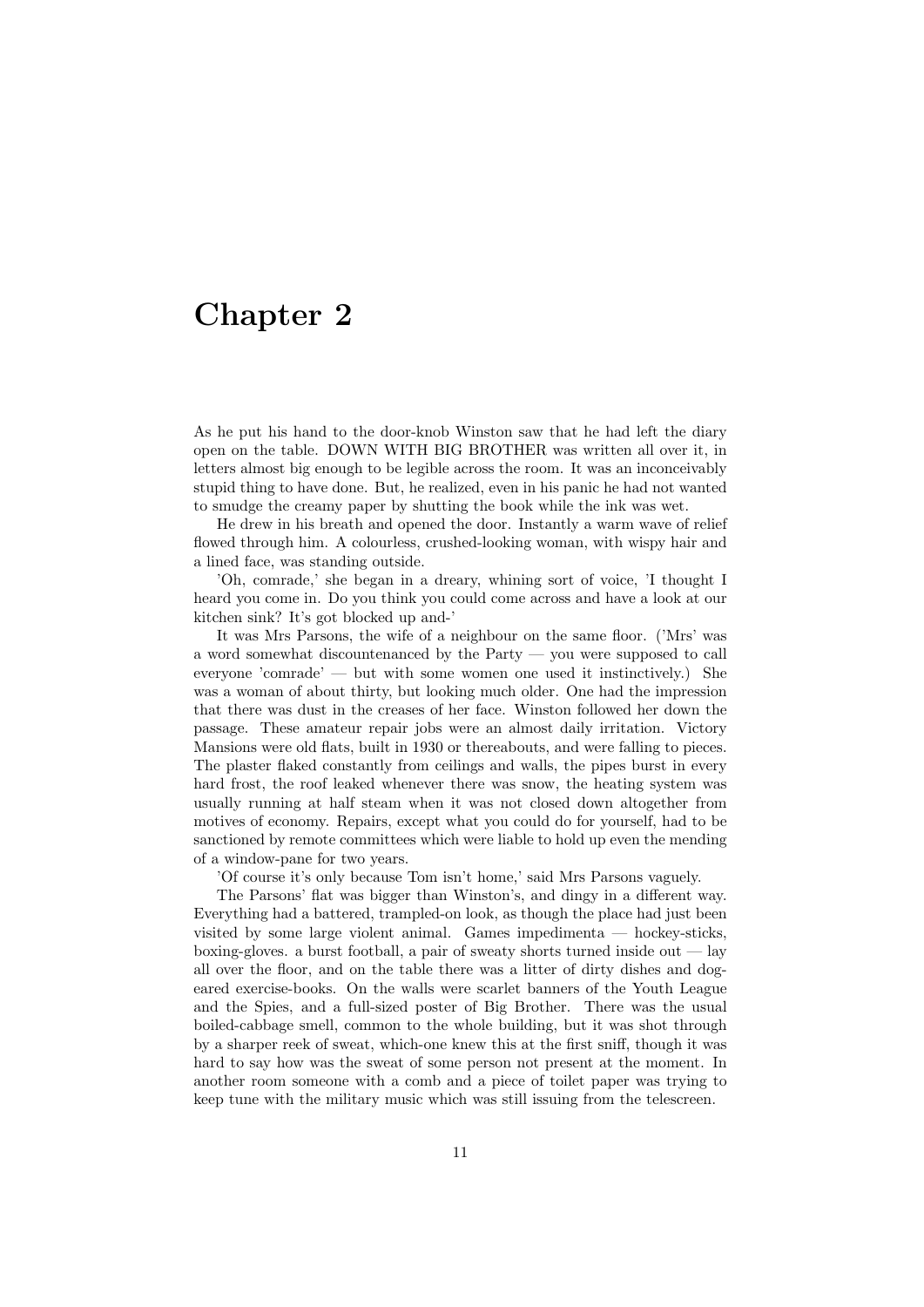'It's the children,' said Mrs Parsons, casting a half-apprehensive glance at the door. 'They haven't been out today. And of course-'

She had a habit of breaking off her sentences in the middle. The kitchen sink was full nearly to the brim with filthy greenish water which smelt worse than ever of cabbage. Winston knelt down and examined the angle-joint of the pipe. He hated using his hands, and he hated bending down, which was always liable to start him coughing. Mrs Parsons looked on helplessly.

'Of course if Tom was home he'd put it right in a moment,' she said. 'He loves anything like that. He's ever so good with his hands, Tom is.'

Parsons was Winston's fellow-employee at the Ministry of Truth. He was a fattish but active man of paralysing stupidity, a mass of imbecile enthusiasms one of those completely unquestioning, devoted drudges on whom, more even than on the Thought Police, the stability of the Party depended. At thirtyfive he had just been unwillingly evicted from the Youth League, and before graduating into the Youth League he had managed to stay on in the Spies for a year beyond the statutory age. At the Ministry he was employed in some subordinate post for which intelligence was not required, but on the other hand he was a leading figure on the Sports Committee and all the other committees engaged in organizing community hikes, spontaneous demonstrations, savings campaigns, and voluntary activities generally. He would inform you with quiet pride, between whiffs of his pipe, that he had put in an appearance at the Community Centre every evening for the past four years. An overpowering smell of sweat, a sort of unconscious testimony to the strenuousness of his life, followed him about wherever he went, and even remained behind him after he had gone.

'Have you got a spanner?' said Winston, fiddling with the nut on the anglejoint.

'A spanner,' said Mrs Parsons, immediately becoming invertebrate. 'I don't know, I'm sure. Perhaps the children -'

There was a trampling of boots and another blast on the comb as the children charged into the living-room. Mrs Parsons brought the spanner. Winston let out the water and disgustedly removed the clot of human hair that had blocked up the pipe. He cleaned his fingers as best he could in the cold water from the tap and went back into the other room.

'Up with your hands!' yelled a savage voice.

A handsome, tough-looking boy of nine had popped up from behind the table and was menacing him with a toy automatic pistol, while his small sister, about two years younger, made the same gesture with a fragment of wood. Both of them were dressed in the blue shorts, grey shirts, and red neckerchiefs which were the uniform of the Spies. Winston raised his hands above his head, but with an uneasy feeling, so vicious was the boy's demeanour, that it was not altogether a game.

'You're a traitor!' yelled the boy. 'You're a thought-criminal! You're a Eurasian spy! I'll shoot you, I'll vaporize you, I'll send you to the salt mines!'

Suddenly they were both leaping round him, shouting 'Traitor!' and 'Thoughtcriminal!' the little girl imitating her brother in every movement. It was somehow slightly frightening, like the gambolling of tiger cubs which will soon grow up into man-eaters. There was a sort of calculating ferocity in the boy's eye, a quite evident desire to hit or kick Winston and a consciousness of being very nearly big enough to do so. It was a good job it was not a real pistol he was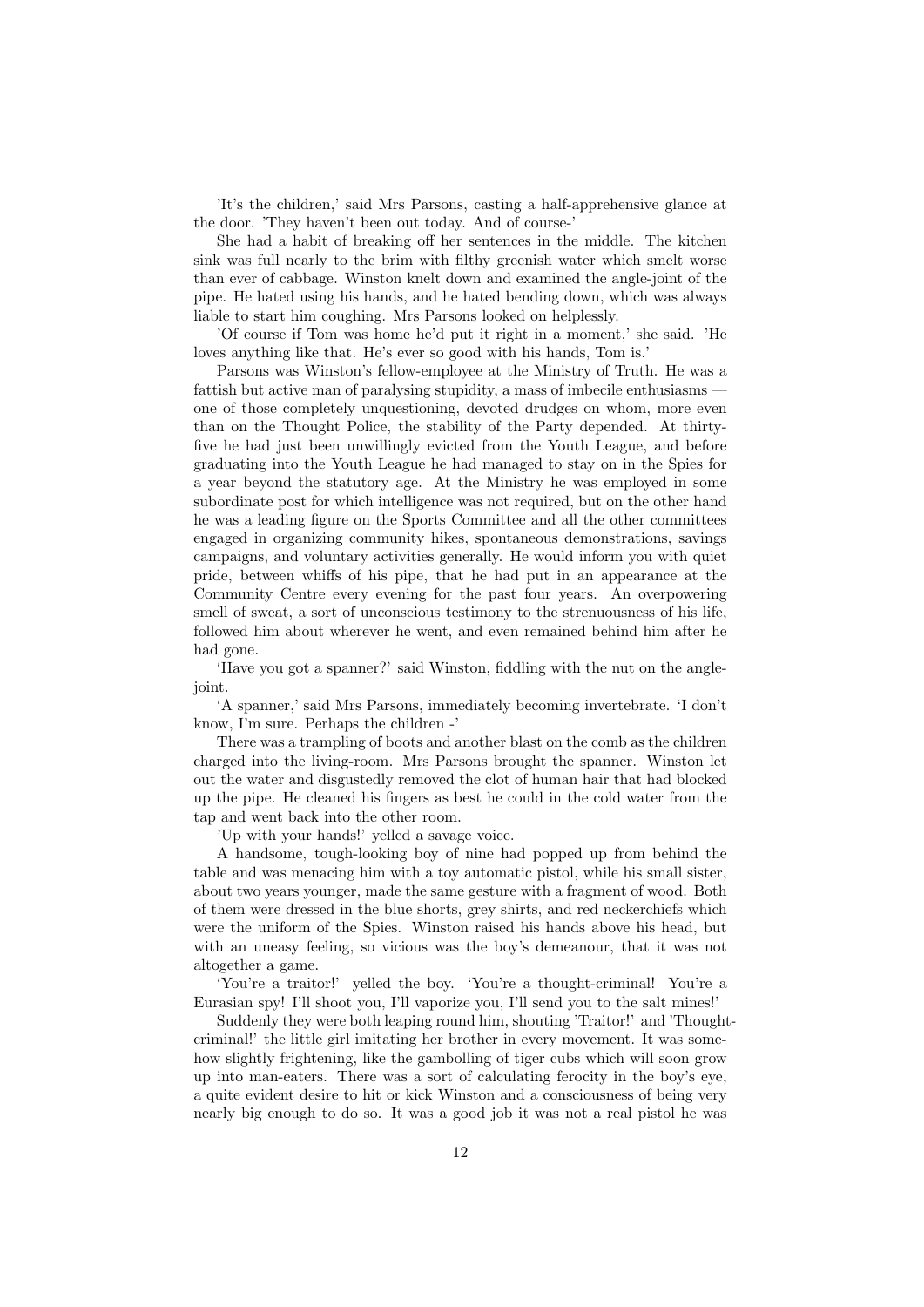holding, Winston thought.

Mrs Parsons' eyes flitted nervously from Winston to the children, and back again. In the better light of the living-room he noticed with interest that there actually was dust in the creases of her face.

'They do get so noisy,' she said. 'They're disappointed because they couldn't go to see the hanging, that's what it is. I'm too busy to take them. and Tom won't be back from work in time.'

'Why can't we go and see the hanging?' roared the boy in his huge voice.

'Want to see the hanging! Want to see the hanging!' chanted the little girl, still capering round.

Some Eurasian prisoners, guilty of war crimes, were to be hanged in the Park that evening, Winston remembered. This happened about once a month, and was a popular spectacle. Children always clamoured to be taken to see it. He took his leave of Mrs Parsons and made for the door. But he had not gone six steps down the passage when something hit the back of his neck an agonizingly painful blow. It was as though a red-hot wire had been jabbed into him. He spun round just in time to see Mrs Parsons dragging her son back into the doorway while the boy pocketed a catapult.

'Goldstein!' bellowed the boy as the door closed on him. But what most struck Winston was the look of helpless fright on the woman's greyish face.

Back in the flat he stepped quickly past the telescreen and sat down at the table again, still rubbing his neck. The music from the telescreen had stopped. Instead, a clipped military voice was reading out, with a sort of brutal relish, a description of the armaments of the new Floating Fortress which had just been anchored between lceland and the Faroe lslands.

With those children, he thought, that wretched woman must lead a life of terror. Another year, two years, and they would be watching her night and day for symptoms of unorthodoxy. Nearly all children nowadays were horrible. What was worst of all was that by means of such organizations as the Spies they were systematically turned into ungovernable little savages, and yet this produced in them no tendency whatever to rebel against the discipline of the Party. On the contrary, they adored the Party and everything connected with it. The songs, the processions, the banners, the hiking, the drilling with dummy rifles, the yelling of slogans, the worship of Big Brother — it was all a sort of glorious game to them. All their ferocity was turned outwards, against the enemies of the State, against foreigners, traitors, saboteurs, thought-criminals. It was almost normal for people over thirty to be frightened of their own children. And with good reason, for hardly a week passed in which The Times did not carry a paragraph describing how some eavesdropping little sneak — 'child hero' was the phrase generally used — had overheard some compromising remark and denounced its parents to the Thought Police.

The sting of the catapult bullet had worn off. He picked up his pen halfheartedly, wondering whether he could find something more to write in the diary. Suddenly he began thinking of O'Brien again.

Years ago — how long was it? Seven years it must be — he had dreamed that he was walking through a pitch-dark room. And someone sitting to one side of him had said as he passed: 'We shall meet in the place where there is no darkness.' It was said very quietly, almost casually  $-$  a statement, not a command. He had walked on without pausing. What was curious was that at the time, in the dream, the words had not made much impression on him. It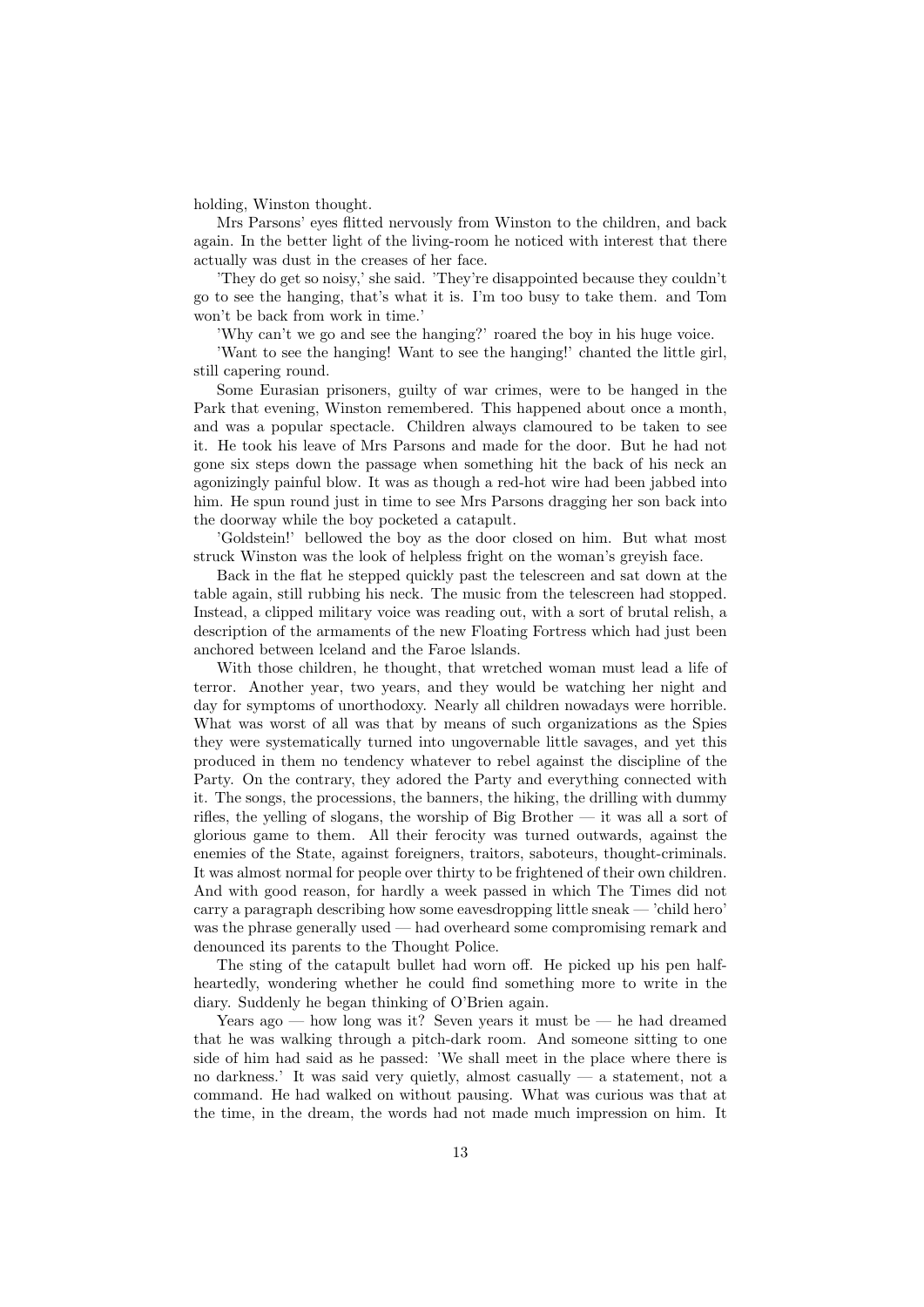was only later and by degrees that they had seemed to take on significance. He could not now remember whether it was before or after having the dream that he had seen O'Brien for the first time, nor could he remember when he had first identified the voice as O'Brien's. But at any rate the identification existed. It was O'Brien who had spoken to him out of the dark.

Winston had never been able to feel sure — even after this morning's flash of the eyes it was still impossible to be sure whether O'Brien was a friend or an enemy. Nor did it even seem to matter greatly. There was a link of understanding between them, more important than affection or partisanship. 'We shall meet in the place where there is no darkness,' he had said. Winston did not know what it meant, only that in some way or another it would come true.

The voice from the telescreen paused. A trumpet call, clear and beautiful, floated into the stagnant air. The voice continued raspingly:

'Attention! Your attention, please! A newsflash has this moment arrived from the Malabar front. Our forces in South India have won a glorious victory. I am authorized to say that the action we are now reporting may well bring the war within measurable distance of its end. Here is the newsflash -'

Bad news coming, thought Winston. And sure enough, following on a gory description of the annihilation of a Eurasian army, with stupendous figures of killed and prisoners, came the announcement that, as from next week, the chocolate ration would be reduced from thirty grammes to twenty.

Winston belched again. The gin was wearing off, leaving a deflated feeling. The telescreen — perhaps to celebrate the victory, perhaps to drown the memory of the lost chocolate — crashed into 'Oceania, 'tis for thee'. You were supposed to stand to attention. However, in his present position he was invisible.

'Oceania, 'tis for thee' gave way to lighter music. Winston walked over to the window, keeping his back to the telescreen. The day was still cold and clear. Somewhere far away a rocket bomb exploded with a dull, reverberating roar. About twenty or thirty of them a week were falling on London at present.

Down in the street the wind flapped the torn poster to and fro, and the word INGSOC fitfully appeared and vanished. Ingsoc. The sacred principles of Ingsoc. Newspeak, doublethink, the mutability of the past. He felt as though he were wandering in the forests of the sea bottom, lost in a monstrous world where he himself was the monster. He was alone. The past was dead, the future was unimaginable. What certainty had he that a single human creature now living was on his side? And what way of knowing that the dominion of the Party would not endure for ever? Like an answer, the three slogans on the white face of the Ministry of Truth came back to him:

### WAR IS PEACE

### FREEDOM IS SLAVERY

### IGNORANCE IS STRENGTH

He took a twenty-five cent piece out of his pocket. There, too, in tiny clear lettering, the same slogans were inscribed, and on the other face of the coin the head of Big Brother. Even from the coin the eyes pursued you. On coins, on stamps, on the covers of books, on banners, on posters, and on the wrappings of a cigarette Packet — everywhere. Always the eyes watching you and the voice enveloping you. Asleep or awake, working or eating, indoors or out of doors, in the bath or in bed — no escape. Nothing was your own except the few cubic centimetres inside your skull.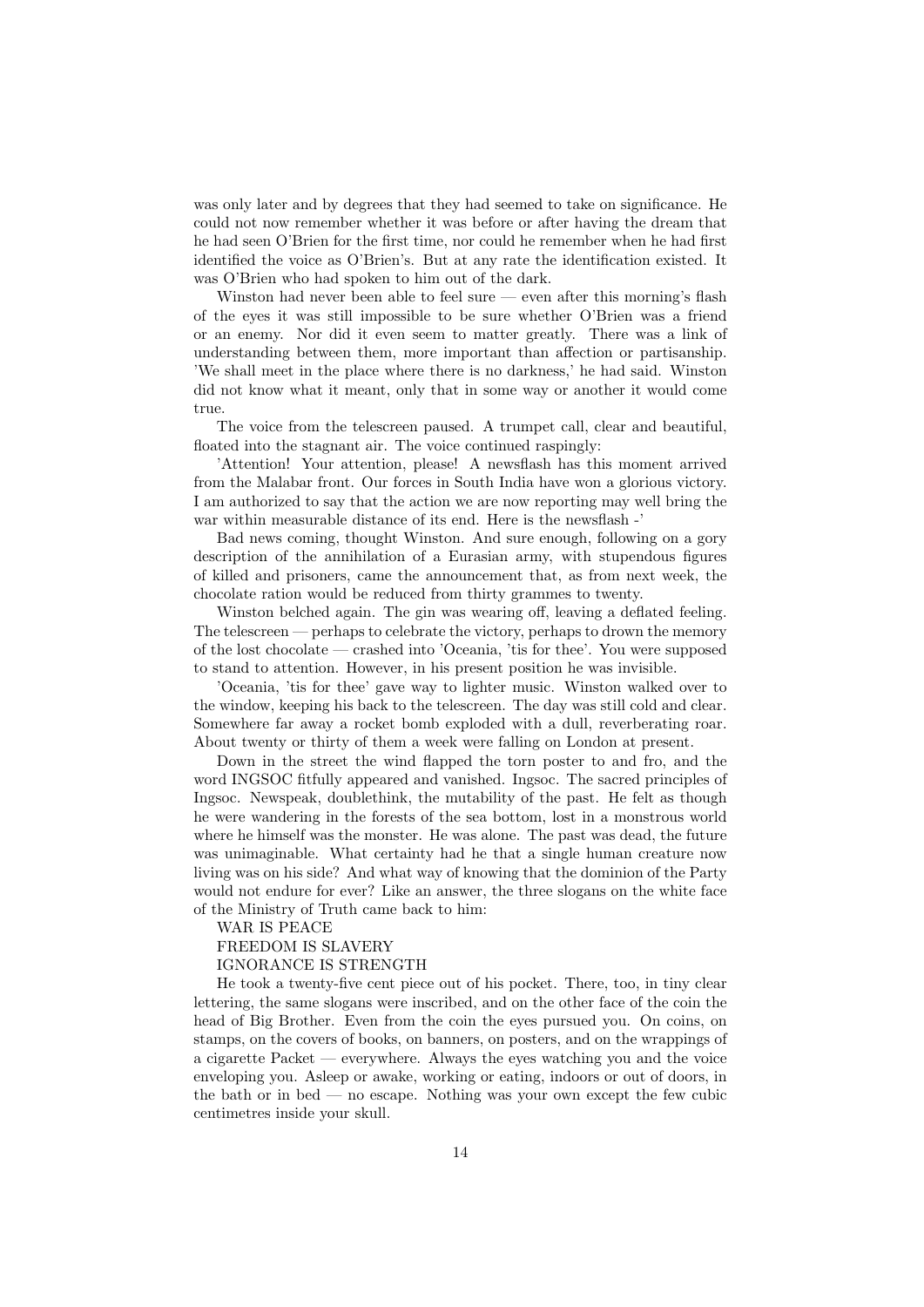The sun had shifted round, and the myriad windows of the Ministry of Truth, with the light no longer shining on them, looked grim as the loopholes of a fortress. His heart quailed before the enormous pyramidal shape. It was too strong, it could not be stormed. A thousand rocket bombs would not batter it down. He wondered again for whom he was writing the diary. For the future, for the past — for an age that might be imaginary. And in front of him there lay not death but annihilation. The diary would be reduced to ashes and himself to vapour. Only the Thought Police would read what he had written, before they wiped it out of existence and out of memory. How could you make appeal to the future when not a trace of you, not even an anonymous word scribbled on a piece of paper, could physically survive?

The telescreen struck fourteen. He must leave in ten minutes. He had to be back at work by fourteen-thirty.

Curiously, the chiming of the hour seemed to have put new heart into him. He was a lonely ghost uttering a truth that nobody would ever hear. But so long as he uttered it, in some obscure way the continuity was not broken. It was not by making yourself heard but by staying sane that you carried on the human heritage. He went back to the table, dipped his pen, and wrote:

To the future or to the past, to a time when thought is free, when men are different from one another and do not live alone — to a time when truth exists and what is done cannot be undone:

From the age of uniformity, from the age of solitude, from the age of Big Brother, from the age of doublethink — greetings!

He was already dead, he reflected. It seemed to him that it was only now, when he had begun to be able to formulate his thoughts, that he had taken the decisive step. The consequences of every act are included in the act itself. He wrote:

Thoughtcrime does not entail death: thoughtcrime IS death.

Now he had recognized himself as a dead man it became important to stay alive as long as possible. Two fingers of his right hand were inkstained. It was exactly the kind of detail that might betray you. Some nosing zealot in the Ministry (a woman, probably: someone like the little sandy-haired woman or the dark-haired girl from the Fiction Department) might start wondering why he had been writing during the lunch interval, why he had used an old-fashioned pen, what he had been writing — and then drop a hint in the appropriate quarter. He went to the bathroom and carefully scrubbed the ink away with the gritty dark-brown soap which rasped your skin like sandpaper and was therefore well adapted for this purpose.

He put the diary away in the drawer. It was quite useless to think of hiding it, but he could at least make sure whether or not its existence had been discovered. A hair laid across the page-ends was too obvious. With the tip of his finger he picked up an identifiable grain of whitish dust and deposited it on the corner of the cover, where it was bound to be shaken off if the book was moved.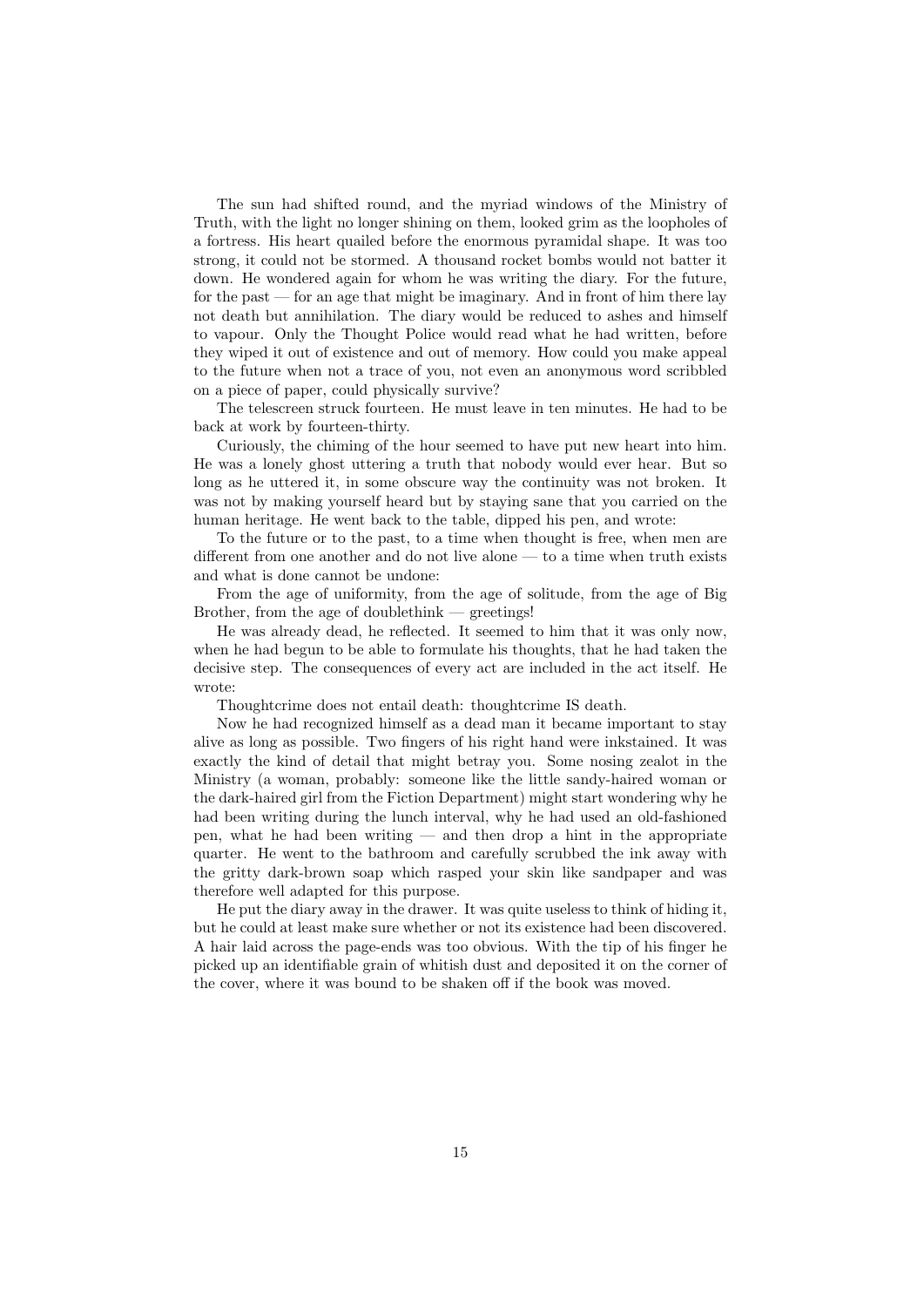## Chapter 3

Winston was dreaming of his mother.

He must, he thought, have been ten or eleven years old when his mother had disappeared. She was a tall, statuesque, rather silent woman with slow movements and magnificent fair hair. His father he remembered more vaguely as dark and thin, dressed always in neat dark clothes (Winston remembered especially the very thin soles of his father's shoes) and wearing spectacles. The two of them must evidently have been swallowed up in one of the first great purges of the fifties.

At this moment his mother was sitting in some place deep down beneath him, with his young sister in her arms. He did not remember his sister at all, except as a tiny, feeble baby, always silent, with large, watchful eyes. Both of them were looking up at him. They were down in some subterranean place the bottom of a well, for instance, or a very deep grave  $-$  but it was a place which, already far below him, was itself moving downwards. They were in the saloon of a sinking ship, looking up at him through the darkening water. There was still air in the saloon, they could still see him and he them, but all the while they were sinking down, down into the green waters which in another moment must hide them from sight for ever. He was out in the light and air while they were being sucked down to death, and they were down there because he was up here. He knew it and they knew it, and he could see the knowledge in their faces. There was no reproach either in their faces or in their hearts, only the knowledge that they must die in order that he might remain alive, and that this was part of the unavoidable order of things.

He could not remember what had happened, but he knew in his dream that in some way the lives of his mother and his sister had been sacrificed to his own. It was one of those dreams which, while retaining the characteristic dream scenery, are a continuation of one's intellectual life, and in which one becomes aware of facts and ideas which still seem new and valuable after one is awake. The thing that now suddenly struck Winston was that his mother's death, nearly thirty years ago, had been tragic and sorrowful in a way that was no longer possible. Tragedy, he perceived, belonged to the ancient time, to a time when there was still privacy, love, and friendship, and when the members of a family stood by one another without needing to know the reason. His mother's memory tore at his heart because she had died loving him, when he was too young and selfish to love her in return, and because somehow, he did not remember how, she had sacrificed herself to a conception of loyalty that was private and unalterable. Such things, he saw, could not happen today. Today there were fear, hatred,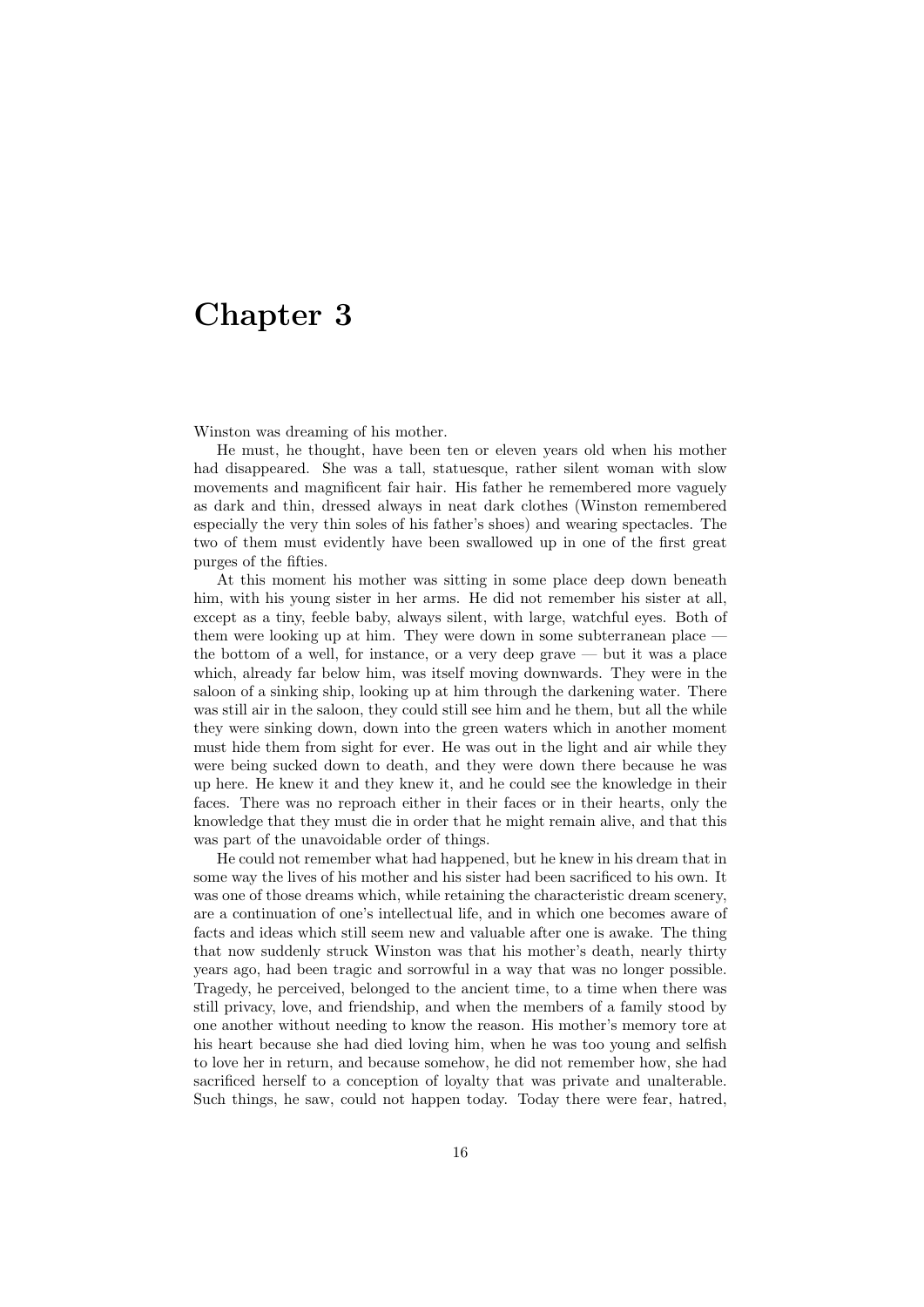and pain, but no dignity of emotion, no deep or complex sorrows. All this he seemed to see in the large eyes of his mother and his sister, looking up at him through the green water, hundreds of fathoms down and still sinking.

Suddenly he was standing on short springy turf, on a summer evening when the slanting rays of the sun gilded the ground. The landscape that he was looking at recurred so often in his dreams that he was never fully certain whether or not he had seen it in the real world. In his waking thoughts he called it the Golden Country. It was an old, rabbit-bitten pasture, with a foot-track wandering across it and a molehill here and there. In the ragged hedge on the opposite side of the field the boughs of the elm trees were swaying very faintly in the breeze, their leaves just stirring in dense masses like women's hair. Somewhere near at hand, though out of sight, there was a clear, slow-moving stream where dace were swimming in the pools under the willow trees.

The girl with dark hair was coming towards them across the field. With what seemed a single movement she tore off her clothes and flung them disdainfully aside. Her body was white and smooth, but it aroused no desire in him, indeed he barely looked at it. What overwhelmed him in that instant was admiration for the gesture with which she had thrown her clothes aside. With its grace and carelessness it seemed to annihilate a whole culture, a whole system of thought, as though Big Brother and the Party and the Thought Police could all be swept into nothingness by a single splendid movement of the arm. That too was a gesture belonging to the ancient time. Winston woke up with the word 'Shakespeare' on his lips.

The telescreen was giving forth an ear-splitting whistle which continued on the same note for thirty seconds. It was nought seven fifteen, getting-up time for office workers. Winston wrenched his body out of bed — naked, for a member of the Outer Party received only 3,000 clothing coupons annually, and a suit of pyjamas was 600 — and seized a dingy singlet and a pair of shorts that were lying across a chair. The Physical Jerks would begin in three minutes. The next moment he was doubled up by a violent coughing fit which nearly always attacked him soon after waking up. It emptied his lungs so completely that he could only begin breathing again by lying on his back and taking a series of deep gasps. His veins had swelled with the effort of the cough, and the varicose ulcer had started itching.

'Thirty to forty group!' yapped a piercing female voice. ' Thirty to forty group! Take your places, please. Thirties to forties!'

Winston sprang to attention in front of the telescreen, upon which the image of a youngish woman, scrawny but muscular, dressed in tunic and gym-shoes, had already appeared.

'Arms bending and stretching!' she rapped out. 'Take your time by me. One, two, three, four! One, two, three, four! Come on, comrades, put a bit of life into it! One, two, three four! One two, three, four! . . .'

The pain of the coughing fit had not quite driven out of Winston's mind the impression made by his dream, and the rhythmic movements of the exercise restored it somewhat. As he mechanically shot his arms back and forth, wearing on his face the look of grim enjoyment which was considered proper during the Physical Jerks, he was struggling to think his way backward into the dim period of his early childhood. It was extraordinarily difficult. Beyond the late fifties everything faded. When there were no external records that you could refer to, even the outline of your own life lost its sharpness. You remembered huge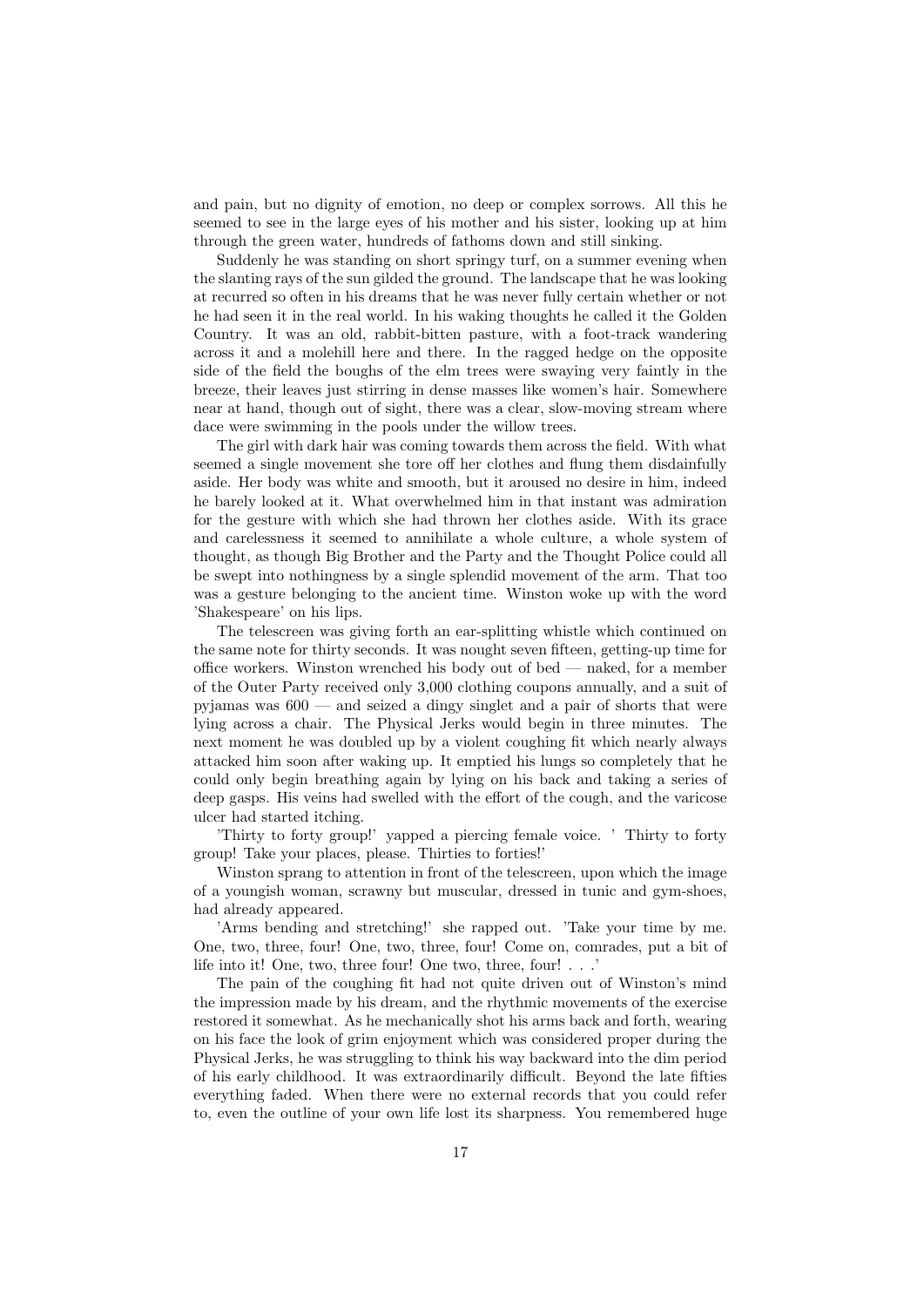events which had quite probably not happened, you remembered the detail of incidents without being able to recapture their atmosphere, and there were long blank periods to which you could assign nothing. Everything had been different then. Even the names of countries, and their shapes on the map, had been different. Airstrip One, for instance, had not been so called in those days: it had been called England or Britain, though London, he felt fairly certain, had always been called London.

Winston could not definitely remember a time when his country had not been at war, but it was evident that there had been a fairly long interval of peace during his childhood, because one of his early memories was of an air raid which appeared to take everyone by surprise. Perhaps it was the time when the atomic bomb had fallen on Colchester. He did not remember the raid itself, but he did remember his father's hand clutching his own as they hurried down, down, down into some place deep in the earth, round and round a spiral staircase which rang under his feet and which finally so wearied his legs that he began whimpering and they had to stop and rest. His mother, in her slow, dreamy way, was following a long way behind them. She was carrying his baby sister – or perhaps it was only a bundle of blankets that she was carrying: he was not certain whether his sister had been born then. Finally they had emerged into a noisy, crowded place which he had realized to be a Tube station.

There were people sitting all over the stone-flagged floor, and other people, packed tightly together, were sitting on metal bunks, one above the other. Winston and his mother and father found themselves a place on the floor, and near them an old man and an old woman were sitting side by side on a bunk. The old man had on a decent dark suit and a black cloth cap pushed back from very white hair: his face was scarlet and his eyes were blue and full of tears. He reeked of gin. It seemed to breathe out of his skin in place of sweat, and one could have fancied that the tears welling from his eyes were pure gin. But though slightly drunk he was also suffering under some grief that was genuine and unbearable. In his childish way Winston grasped that some terrible thing, something that was beyond forgiveness and could never be remedied, had just happened. It also seemed to him that he knew what it was. Someone whom the old man loved — a little granddaughter, perhaps had been killed. Every few minutes the old man kept repeating:

'We didn't ought to 'ave trusted 'em. I said so, Ma, didn't I? That's what comes of trusting 'em. I said so all along. We didn't ought to 'ave trusted the buggers.

But which buggers they didn't ought to have trusted Winston could not now remember.

Since about that time, war had been literally continuous, though strictly speaking it had not always been the same war. For several months during his childhood there had been confused street fighting in London itself, some of which he remembered vividly. But to trace out the history of the whole period, to say who was fighting whom at any given moment, would have been utterly impossible, since no written record, and no spoken word, ever made mention of any other alignment than the existing one. At this moment, for example, in 1984 (if it was 1984), Oceania was at war with Eurasia and in alliance with Eastasia. In no public or private utterance was it ever admitted that the three powers had at any time been grouped along different lines. Actually, as Winston well knew, it was only four years since Oceania had been at war with Eastasia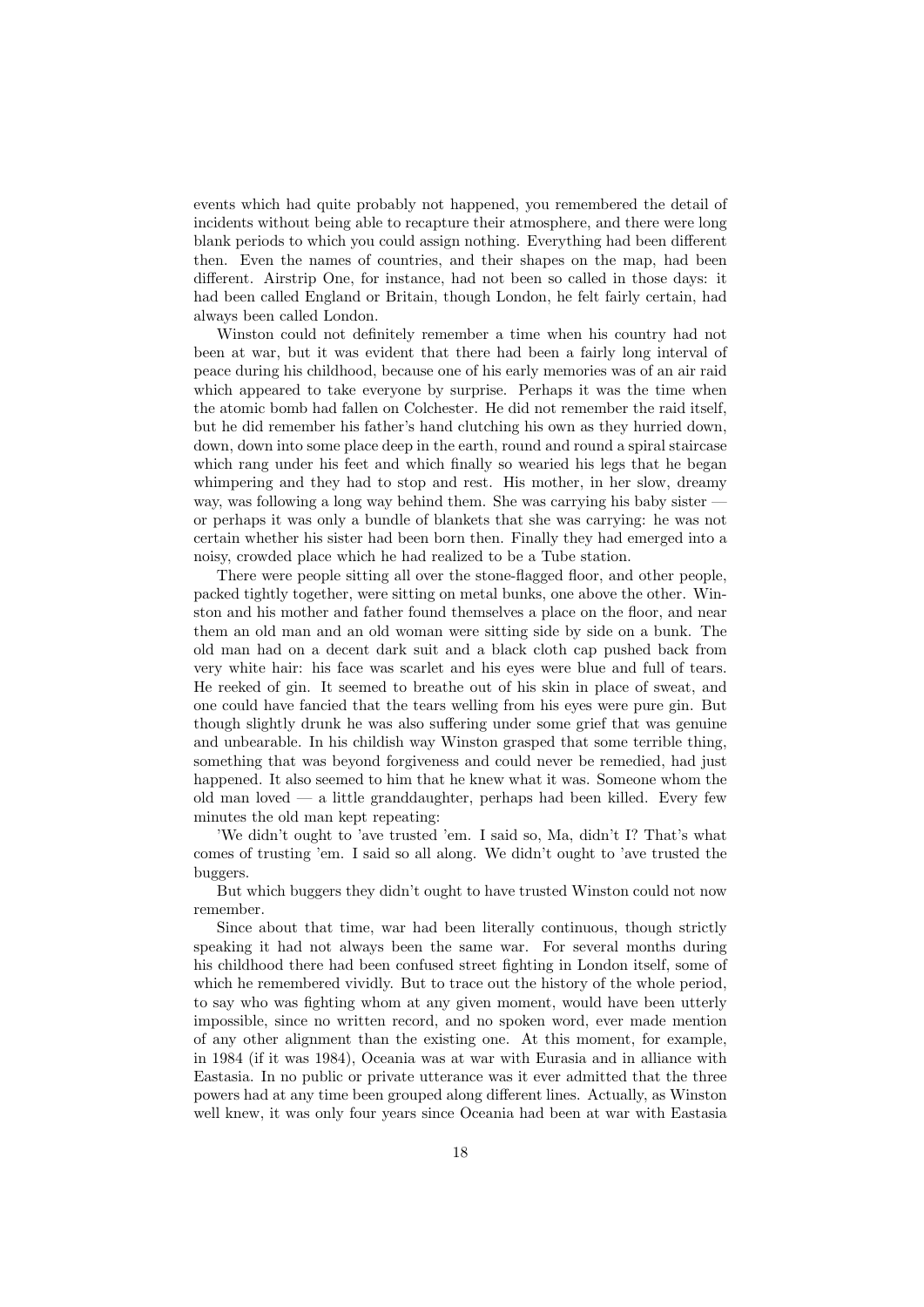and in alliance with Eurasia. But that was merely a piece of furtive knowledge which he happened to possess because his memory was not satisfactorily under control. Officially the change of partners had never happened. Oceania was at war with Eurasia: therefore Oceania had always been at war with Eurasia. The enemy of the moment always represented absolute evil, and it followed that any past or future agreement with him was impossible.

The frightening thing, he reflected for the ten thousandth time as he forced his shoulders painfully backward (with hands on hips, they were gyrating their bodies from the waist, an exercise that was supposed to be good for the back muscles) — the frightening thing was that it might all be true. If the Party could thrust its hand into the past and say of this or that event, it never happened — that, surely, was more terrifying than mere torture and death?

The Party said that Oceania had never been in alliance with Eurasia. He, Winston Smith, knew that Oceania had been in alliance with Eurasia as short a time as four years ago. But where did that knowledge exist? Only in his own consciousness, which in any case must soon be annihilated. And if all others accepted the lie which the Party imposed -if all records told the same tale then the lie passed into history and became truth. 'Who controls the past,' ran the Party slogan, 'controls the future: who controls the present controls the past.' And yet the past, though of its nature alterable, never had been altered. Whatever was true now was true from everlasting to everlasting. It was quite simple. All that was needed was an unending series of victories over your own memory. 'Reality control', they called it: in Newspeak, 'doublethink'

'Stand easy!' barked the instructress, a little more genially.

Winston sank his arms to his sides and slowly refilled his lungs with air. His mind slid away into the labyrinthine world of doublethink. To know and not to know, to be conscious of complete truthfulness while telling carefully constructed lies, to hold simultaneously two opinions which cancelled out, knowing them to be contradictory and believing in both of them, to use logic against logic, to repudiate morality while laying claim to it, to believe that democracy was impossible and that the Party was the guardian of democracy, to forget whatever it was necessary to forget, then to draw it back into memory again at the moment when it was needed, and then promptly to forget it again: and above all, to apply the same process to the process itself. That was the ultimate subtlety: consciously to induce unconsciousness, and then, once again, to become unconscious of the act of hypnosis you had just performed. Even to understand the word 'doublethink' involved the use of doublethink.

The instructress had called them to attention again. 'And now let's see which of us can touch our toes!' she said enthusiastically. 'Right over from the hips, please, comrades. One-two! One-two! ...'

Winston loathed this exercise, which sent shooting pains all the way from his heels to his buttocks and often ended by bringing on another coughing fit. The half-pleasant quality went out of his meditations. The past, he reflected, had not merely been altered, it had been actually destroyed. For how could you establish even the most obvious fact when there existed no record outside your own memory? He tried to remember in what year he had first heard mention of Big Brother. He thought it must have been at some time in the sixties, but it was impossible to be certain. In the Party histories, of course, Big Brother figured as the leader and guardian of the Revolution since its very earliest days. His exploits had been gradually pushed backwards in time until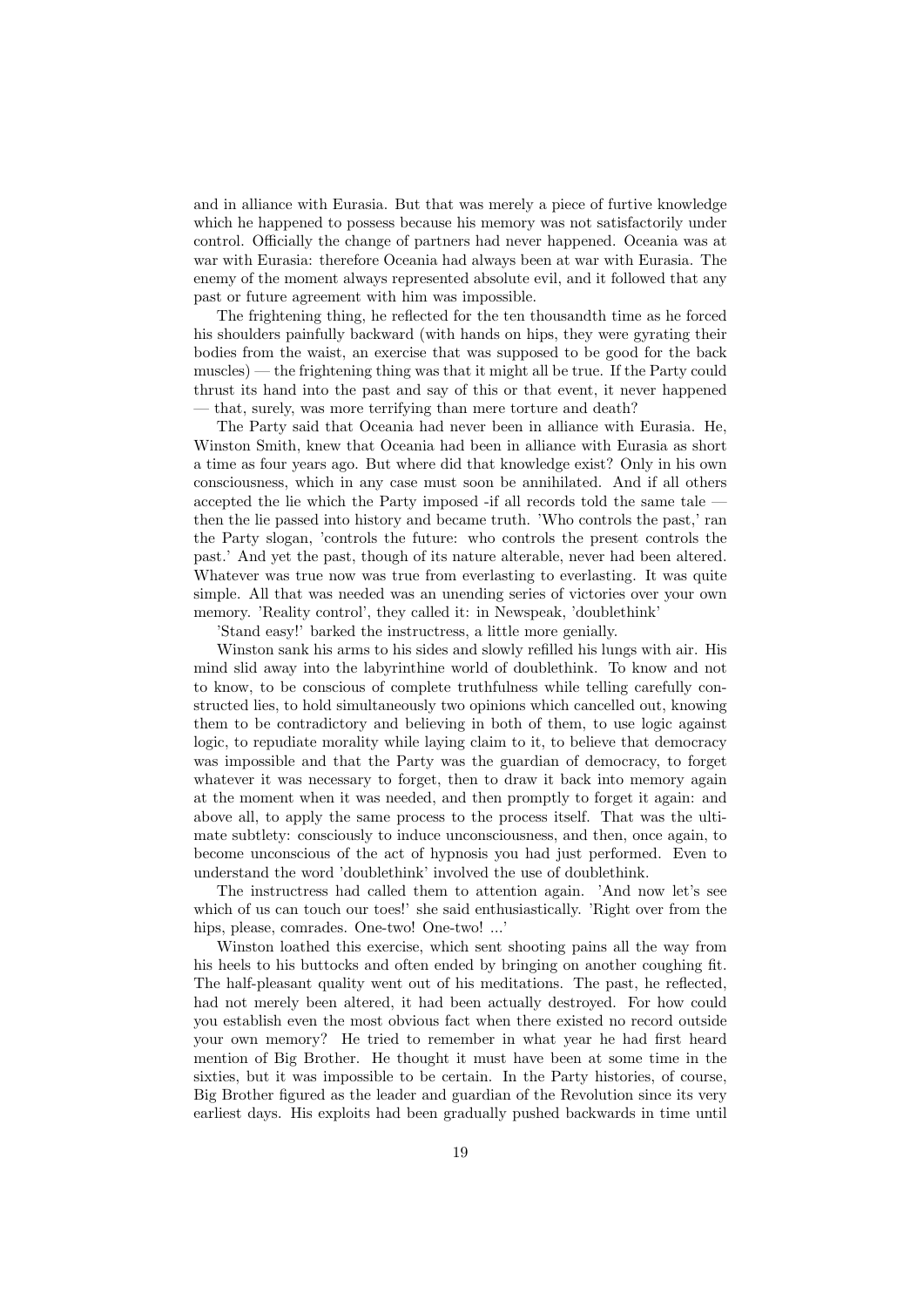already they extended into the fabulous world of the forties and the thirties, when the capitalists in their strange cylindrical hats still rode through the streets of London in great gleaming motor-cars or horse carriages with glass sides. There was no knowing how much of this legend was true and how much invented. Winston could not even remember at what date the Party itself had come into existence. He did not believe he had ever heard the word Ingsoc before 1960, but it was possible that in its Oldspeak form-'English Socialism', that is to say — it had been current earlier. Everything melted into mist. Sometimes, indeed, you could put your finger on a definite lie. It was not true, for example, as was claimed in the Party history books, that the Party had invented aeroplanes. He remembered aeroplanes since his earliest childhood. But you could prove nothing. There was never any evidence. Just once in his whole life he had held in his hands unmistakable documentary proof of the falsification of an historical fact. And on that occasion

'Smith!' screamed the shrewish voice from the telescreen. '6079 Smith W.! Yes, you! Bend lower, please! You can do better than that. You're not trying. Lower, please! That's better, comrade. Now stand at ease, the whole squad, and watch me.'

A sudden hot sweat had broken out all over Winston's body. His face remained completely inscrutable. Never show dismay! Never show resentment! A single flicker of the eyes could give you away. He stood watching while the instructress raised her arms above her head and — one could not say gracefully, but with remarkable neatness and efficiency — bent over and tucked the first joint of her fingers under her toes.

'There, comrades! That's how I want to see you doing it. Watch me again. I'm thirty-nine and I've had four children. Now look.' She bent over again. 'You see my knees aren't bent. You can all do it if you want to,' she added as she straightened herself up. 'Anyone under forty-five is perfectly capable of touching his toes. We don't all have the privilege of fighting in the front line, but at least we can all keep fit. Remember our boys on the Malabar front! And the sailors in the Floating Fortresses! Just think what they have to put up with. Now try again. That's better, comrade, that's much better,' she added encouragingly as Winston, with a violent lunge, succeeded in touching his toes with knees unbent, for the first time in several years.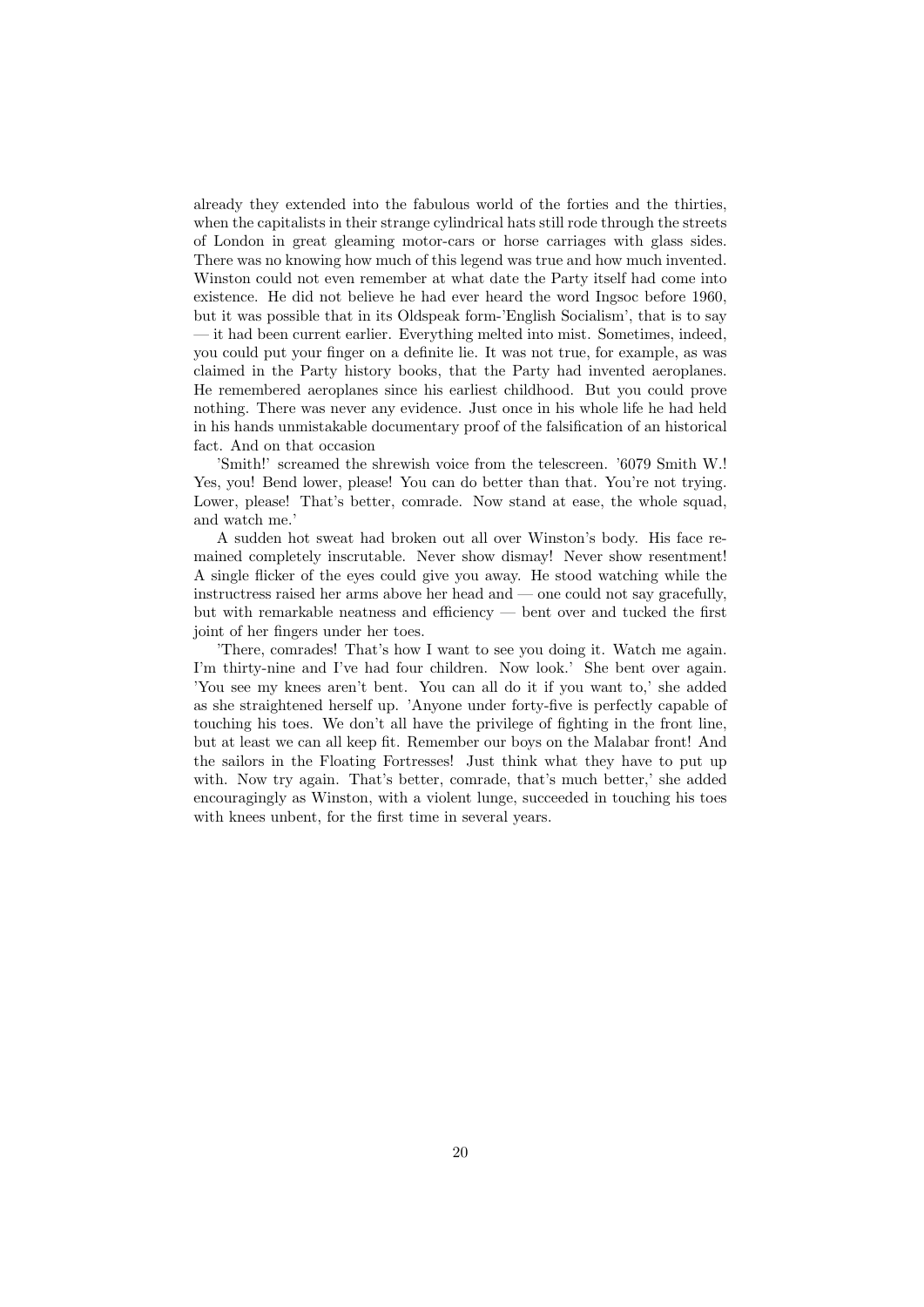# Chapter 4

With the deep, unconscious sigh which not even the nearness of the telescreen could prevent him from uttering when his day's work started, Winston pulled the speakwrite towards him, blew the dust from its mouthpiece, and put on his spectacles. Then he unrolled and clipped together four small cylinders of paper which had already flopped out of the pneumatic tube on the right-hand side of his desk.

In the walls of the cubicle there were three orifices. To the right of the speakwrite, a small pneumatic tube for written messages, to the left, a larger one for newspapers; and in the side wall, within easy reach of Winston's arm, a large oblong slit protected by a wire grating. This last was for the disposal of waste paper. Similar slits existed in thousands or tens of thousands throughout the building, not only in every room but at short intervals in every corridor. For some reason they were nicknamed memory holes. When one knew that any document was due for destruction, or even when one saw a scrap of waste paper lying about, it was an automatic action to lift the flap of the nearest memory hole and drop it in, whereupon it would be whirled away on a current of warm air to the enormous furnaces which were hidden somewhere in the recesses of the building.

Winston examined the four slips of paper which he had unrolled. Each contained a message of only one or two lines, in the abbreviated jargon — not actually Newspeak, but consisting largely of Newspeak words — which was used in the Ministry for internal purposes. They ran:

times 17.3.84 bb speech malreported africa rectify

times 19.12.83 forecasts 3 yp 4th quarter 83 misprints verify current issue

times 14.2.84 miniplenty malquoted chocolate rectify

times 3.12.83 reporting bb dayorder doubleplusungood refs unpersons rewrite fullwise upsub antefiling

With a faint feeling of satisfaction Winston laid the fourth message aside. It was an intricate and responsible job and had better be dealt with last. The other three were routine matters, though the second one would probably mean some tedious wading through lists of figures.

Winston dialled 'back numbers' on the telescreen and called for the appropriate issues of The Times, which slid out of the pneumatic tube after only a few minutes' delay. The messages he had received referred to articles or news items which for one reason or another it was thought necessary to alter, or, as the official phrase had it, to rectify. For example, it appeared from The Times of the seventeenth of March that Big Brother, in his speech of the previous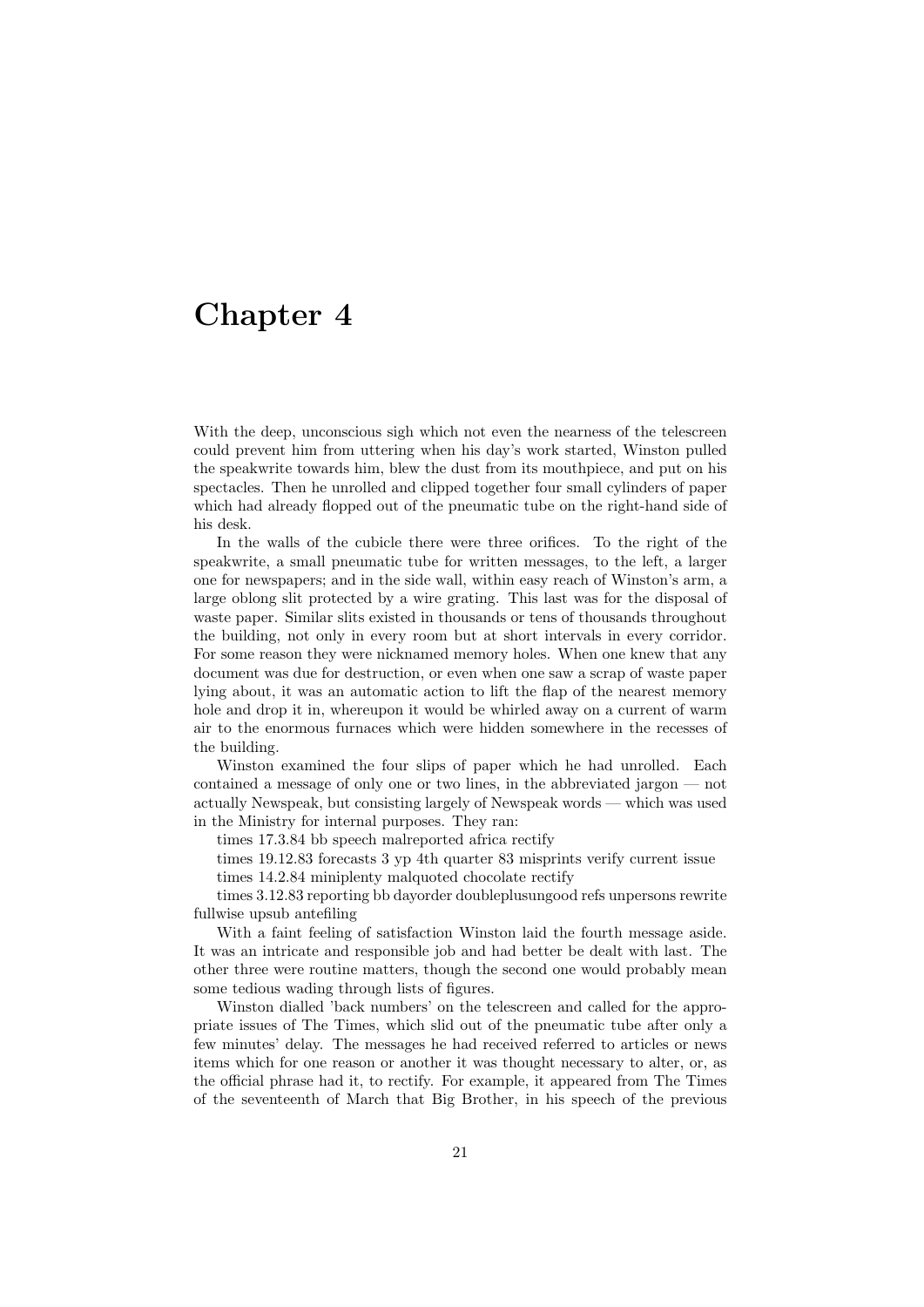day, had predicted that the South Indian front would remain quiet but that a Eurasian offensive would shortly be launched in North Africa. As it happened, the Eurasian Higher Command had launched its offensive in South India and left North Africa alone. It was therefore necessary to rewrite a paragraph of Big Brother's speech, in such a way as to make him predict the thing that had actually happened. Or again, The Times of the nineteenth of December had published the official forecasts of the output of various classes of consumption goods in the fourth quarter of 1983, which was also the sixth quarter of the Ninth Three-Year Plan. Today's issue contained a statement of the actual output, from which it appeared that the forecasts were in every instance grossly wrong. Winston's job was to rectify the original figures by making them agree with the later ones. As for the third message, it referred to a very simple error which could be set right in a couple of minutes. As short a time ago as February, the Ministry of Plenty had issued a promise (a 'categorical pledge' were the official words) that there would be no reduction of the chocolate ration during 1984. Actually, as Winston was aware, the chocolate ration was to be reduced from thirty grammes to twenty at the end of the present week. All that was needed was to substitute for the original promise a warning that it would probably be necessary to reduce the ration at some time in April.

As soon as Winston had dealt with each of the messages, he clipped his speakwritten corrections to the appropriate copy of The Times and pushed them into the pneumatic tube. Then, with a movement which was as nearly as possible unconscious, he crumpled up the original message and any notes that he himself had made, and dropped them into the memory hole to be devoured by the flames.

What happened in the unseen labyrinth to which the pneumatic tubes led, he did not know in detail, but he did know in general terms. As soon as all the corrections which happened to be necessary in any particular number of The Times had been assembled and collated, that number would be reprinted, the original copy destroyed, and the corrected copy placed on the files in its stead. This process of continuous alteration was applied not only to newspapers, but to books, periodicals, pamphlets, posters, leaflets, films, sound-tracks, cartoons, photographs — to every kind of literature or documentation which might conceivably hold any political or ideological significance. Day by day and almost minute by minute the past was brought up to date. In this way every prediction made by the Party could be shown by documentary evidence to have been correct, nor was any item of news, or any expression of opinion, which conflicted with the needs of the moment, ever allowed to remain on record. All history was a palimpsest, scraped clean and reinscribed exactly as often as was necessary. In no case would it have been possible, once the deed was done, to prove that any falsification had taken place. The largest section of the Records Department, far larger than the one on which Winston worked, consisted simply of persons whose duty it was to track down and collect all copies of books, newspapers, and other documents which had been superseded and were due for destruction. A number of The Times which might, because of changes in political alignment, or mistaken prophecies uttered by Big Brother, have been rewritten a dozen times still stood on the files bearing its original date, and no other copy existed to contradict it. Books, also, were recalled and rewritten again and again, and were invariably reissued without any admission that any alteration had been made. Even the written instructions which Winston received, and which he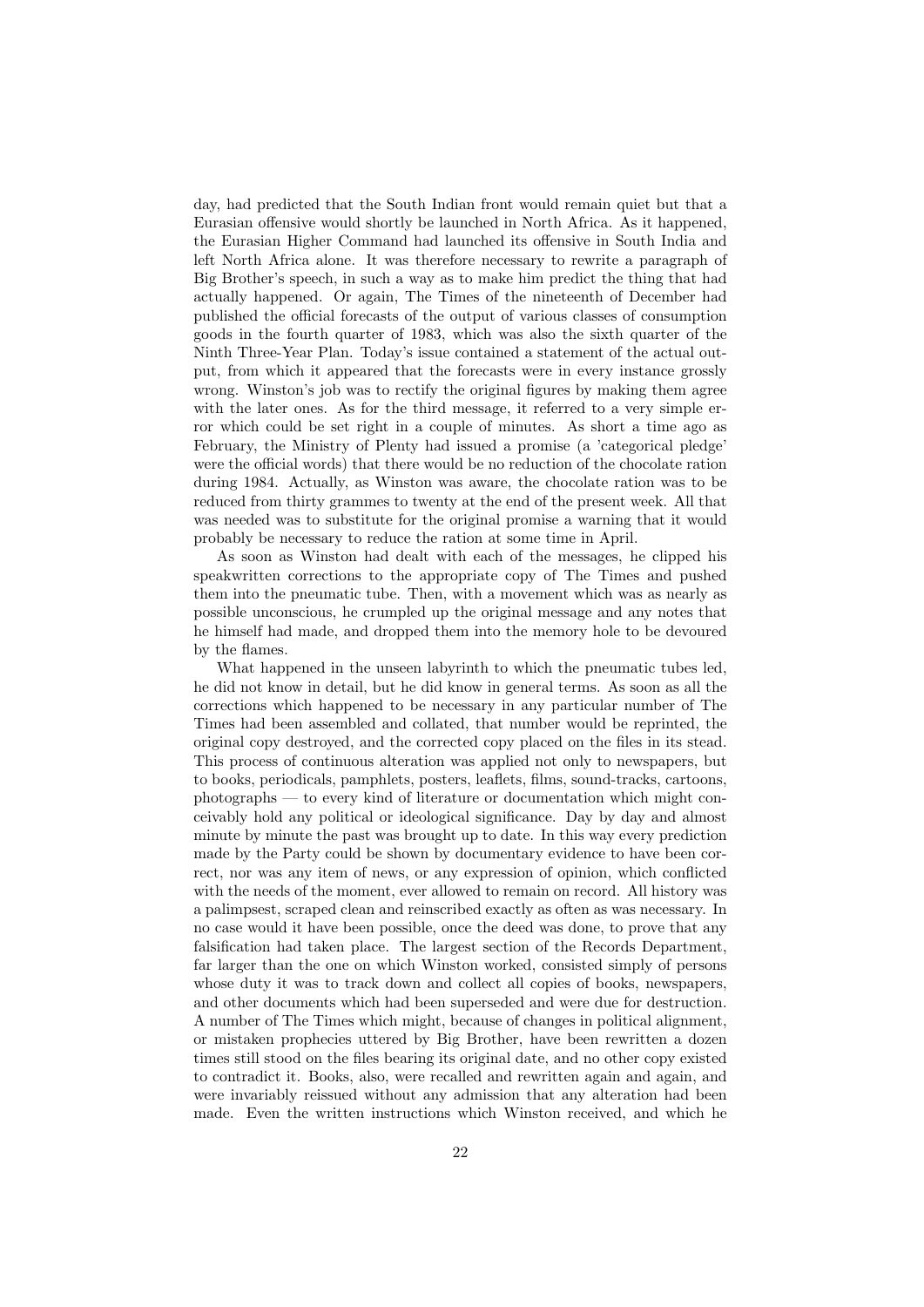invariably got rid of as soon as he had dealt with them, never stated or implied that an act of forgery was to be committed: always the reference was to slips, errors, misprints, or misquotations which it was necessary to put right in the interests of accuracy.

But actually, he thought as he re-adjusted the Ministry of Plenty's figures, it was not even forgery. It was merely the substitution of one piece of nonsense for another. Most of the material that you were dealing with had no connexion with anything in the real world, not even the kind of connexion that is contained in a direct lie. Statistics were just as much a fantasy in their original version as in their rectified version. A great deal of the time you were expected to make them up out of your head. For example, the Ministry of Plenty's forecast had estimated the output of boots for the quarter at 145 million pairs. The actual output was given as sixty-two millions. Winston, however, in rewriting the forecast, marked the figure down to fifty-seven millions, so as to allow for the usual claim that the quota had been overfulfilled. In any case, sixty-two millions was no nearer the truth than fifty-seven millions, or than 145 millions. Very likely no boots had been produced at all. Likelier still, nobody knew how many had been produced, much less cared. All one knew was that every quarter astronomical numbers of boots were produced on paper, while perhaps half the population of Oceania went barefoot. And so it was with every class of recorded fact, great or small. Everything faded away into a shadow-world in which, finally, even the date of the year had become uncertain.

Winston glanced across the hall. In the corresponding cubicle on the other side a small, precise-looking, dark-chinned man named Tillotson was working steadily away, with a folded newspaper on his knee and his mouth very close to the mouthpiece of the speakwrite. He had the air of trying to keep what he was saying a secret between himself and the telescreen. He looked up, and his spectacles darted a hostile flash in Winston's direction.

Winston hardly knew Tillotson, and had no idea what work he was employed on. People in the Records Department did not readily talk about their jobs. In the long, windowless hall, with its double row of cubicles and its endless rustle of papers and hum of voices murmuring into speakwrites, there were quite a dozen people whom Winston did not even know by name, though he daily saw them hurrying to and fro in the corridors or gesticulating in the Two Minutes Hate. He knew that in the cubicle next to him the little woman with sandy hair toiled day in day out, simply at tracking down and deleting from the Press the names of people who had been vaporized and were therefore considered never to have existed. There was a certain fitness in this, since her own husband had been vaporized a couple of years earlier. And a few cubicles away a mild, ineffectual, dreamy creature named Ampleforth, with very hairy ears and a surprising talent for juggling with rhymes and metres, was engaged in producing garbled versions — definitive texts, they were called — of poems which had become ideologically offensive, but which for one reason or another were to be retained in the anthologies. And this hall, with its fifty workers or thereabouts, was only one sub-section, a single cell, as it were, in the huge complexity of the Records Department. Beyond, above, below, were other swarms of workers engaged in an unimaginable multitude of jobs. There were the huge printing-shops with their sub-editors, their typography experts, and their elaborately equipped studios for the faking of photographs. There was the tele-programmes section with its engineers, its producers, and its teams of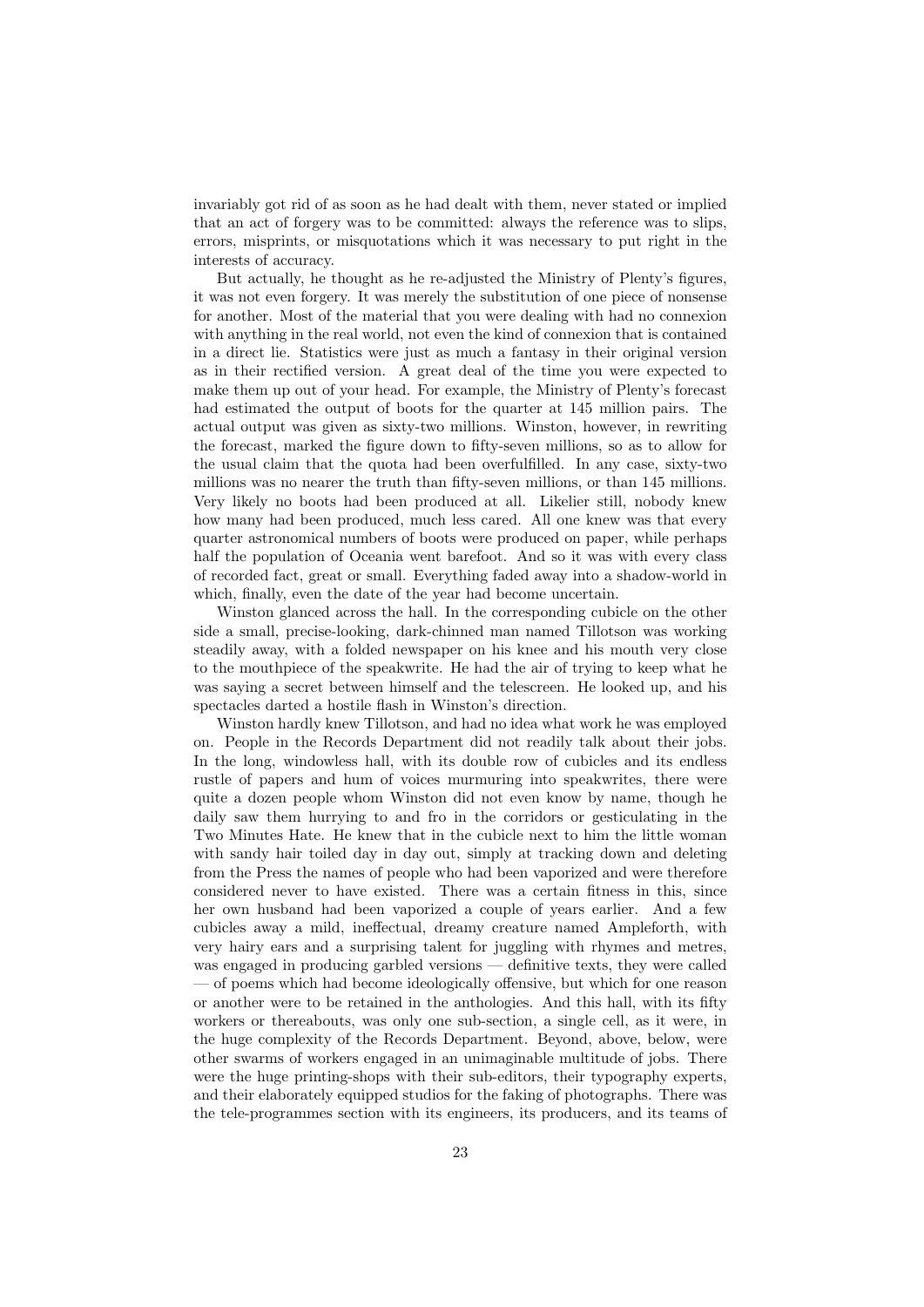actors specially chosen for their skill in imitating voices. There were the armies of reference clerks whose job was simply to draw up lists of books and periodicals which were due for recall. There were the vast repositories where the corrected documents were stored, and the hidden furnaces where the original copies were destroyed. And somewhere or other, quite anonymous, there were the directing brains who co-ordinated the whole effort and laid down the lines of policy which made it necessary that this fragment of the past should be preserved, that one falsified, and the other rubbed out of existence.

And the Records Department, after all, was itself only a single branch of the Ministry of Truth, whose primary job was not to reconstruct the past but to supply the citizens of Oceania with newspapers, films, textbooks, telescreen programmes, plays, novels — with every conceivable kind of information, instruction, or entertainment, from a statue to a slogan, from a lyric poem to a biological treatise, and from a child's spelling-book to a Newspeak dictionary. And the Ministry had not only to supply the multifarious needs of the party, but also to repeat the whole operation at a lower level for the benefit of the proletariat. There was a whole chain of separate departments dealing with proletarian literature, music, drama, and entertainment generally. Here were produced rubbishy newspapers containing almost nothing except sport, crime and astrology, sensational five-cent novelettes, films oozing with sex, and sentimental songs which were composed entirely by mechanical means on a special kind of kaleidoscope known as a versificator. There was even a whole sub-section — Pornosec, it was called in Newspeak — engaged in producing the lowest kind of pornography, which was sent out in sealed packets and which no Party member, other than those who worked on it, was permitted to look at.

Three messages had slid out of the pneumatic tube while Winston was working, but they were simple matters, and he had disposed of them before the Two Minutes Hate interrupted him. When the Hate was over he returned to his cubicle, took the Newspeak dictionary from the shelf, pushed the speakwrite to one side, cleaned his spectacles, and settled down to his main job of the morning.

Winston's greatest pleasure in life was in his work. Most of it was a tedious routine, but included in it there were also jobs so difficult and intricate that you could lose yourself in them as in the depths of a mathematical problem — delicate pieces of forgery in which you had nothing to guide you except your knowledge of the principles of Ingsoc and your estimate of what the Party wanted you to say. Winston was good at this kind of thing. On occasion he had even been entrusted with the rectification of The Times leading articles, which were written entirely in Newspeak. He unrolled the message that he had set aside earlier. It ran:

times 3.12.83 reporting bb dayorder doubleplusungood refs unpersons rewrite fullwise upsub antefiling

In Oldspeak (or standard English) this might be rendered: The reporting of Big Brother's Order for the Day in The Times of December 3rd 1983 is extremely unsatisfactory and makes references to non-existent persons. Rewrite it in full and submit your draft to higher authority before filing.

Winston read through the offending article. Big Brother's Order for the Day, it seemed, had been chiefly devoted to praising the work of an organization known as FFCC, which supplied cigarettes and other comforts to the sailors in the Floating Fortresses. A certain Comrade Withers, a prominent member of the Inner Party, had been singled out for special mention and awarded a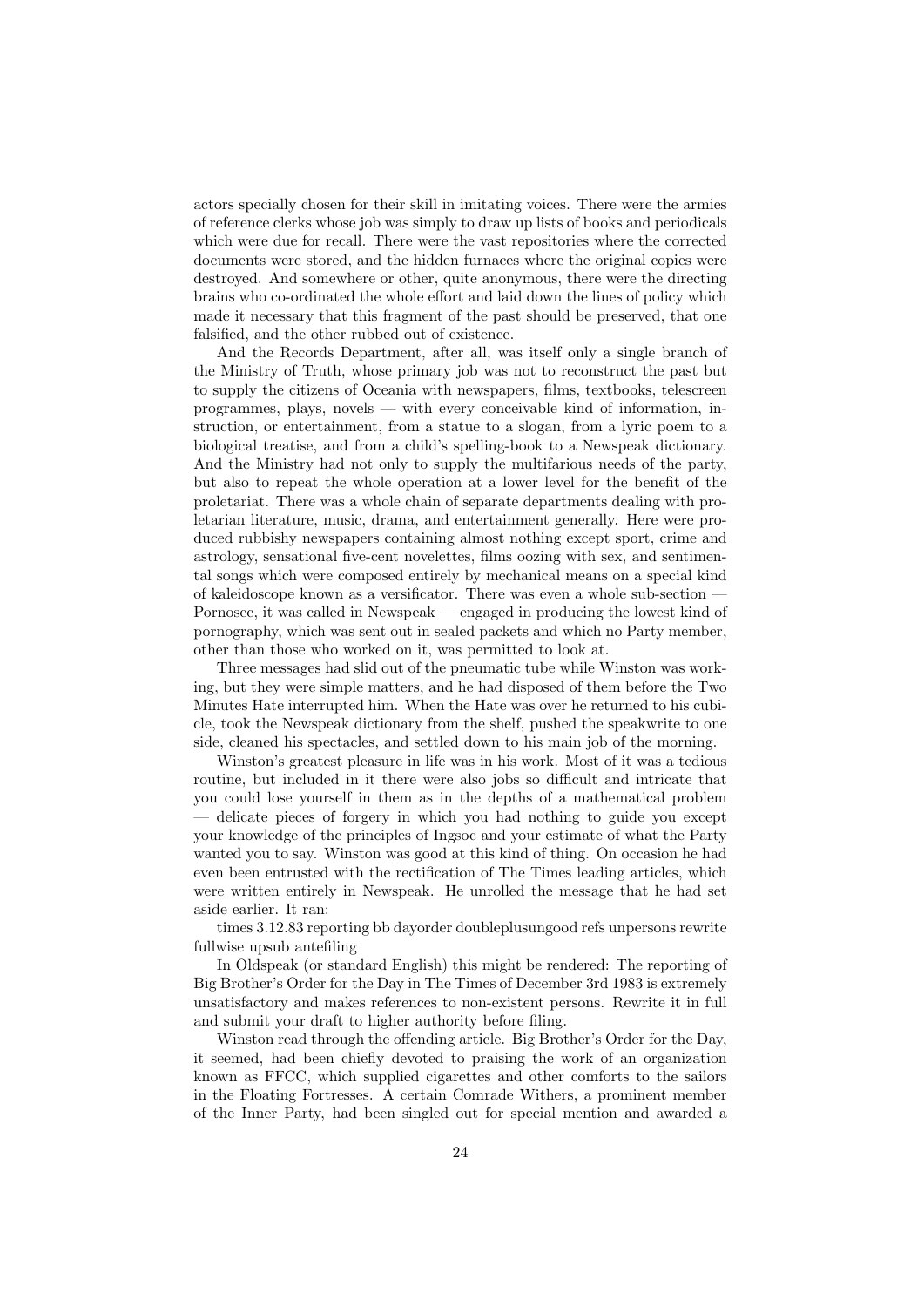decoration, the Order of Conspicuous Merit, Second Class.

Three months later FFCC had suddenly been dissolved with no reasons given. One could assume that Withers and his associates were now in disgrace, but there had been no report of the matter in the Press or on the telescreen. That was to be expected, since it was unusual for political offenders to be put on trial or even publicly denounced. The great purges involving thousands of people, with public trials of traitors and thought-criminals who made abject confession of their crimes and were afterwards executed, were special showpieces not occurring oftener than once in a couple of years. More commonly, people who had incurred the displeasure of the Party simply disappeared and were never heard of again. One never had the smallest clue as to what had happened to them. In some cases they might not even be dead. Perhaps thirty people personally known to Winston, not counting his parents, had disappeared at one time or another.

Winston stroked his nose gently with a paper-clip. In the cubicle across the way Comrade Tillotson was still crouching secretively over his speakwrite. He raised his head for a moment: again the hostile spectacle-flash. Winston wondered whether Comrade Tillotson was engaged on the same job as himself. It was perfectly possible. So tricky a piece of work would never be entrusted to a single person: on the other hand, to turn it over to a committee would be to admit openly that an act of fabrication was taking place. Very likely as many as a dozen people were now working away on rival versions of what Big Brother had actually said. And presently some master brain in the Inner Party would select this version or that, would re-edit it and set in motion the complex processes of cross-referencing that would be required, and then the chosen lie would pass into the permanent records and become truth.

Winston did not know why Withers had been disgraced. Perhaps it was for corruption or incompetence. Perhaps Big Brother was merely getting rid of a too-popular subordinate. Perhaps Withers or someone close to him had been suspected of heretical tendencies. Or perhaps — what was likeliest of all — the thing had simply happened because purges and vaporizations were a necessary part of the mechanics of government. The only real clue lay in the words 'refs unpersons', which indicated that Withers was already dead. You could not invariably assume this to be the case when people were arrested. Sometimes they were released and allowed to remain at liberty for as much as a year or two years before being executed. Very occasionally some person whom you had believed dead long since would make a ghostly reappearance at some public trial where he would implicate hundreds of others by his testimony before vanishing, this time for ever. Withers, however, was already an unperson. He did not exist: he had never existed. Winston decided that it would not be enough simply to reverse the tendency of Big Brother's speech. It was better to make it deal with something totally unconnected with its original subject.

He might turn the speech into the usual denunciation of traitors and thoughtcriminals, but that was a little too obvious, while to invent a victory at the front, or some triumph of over-production in the Ninth Three-Year Plan, might complicate the records too much. What was needed was a piece of pure fantasy. Suddenly there sprang into his mind, ready made as it were, the image of a certain Comrade Ogilvy, who had recently died in battle, in heroic circumstances. There were occasions when Big Brother devoted his Order for the Day to commemorating some humble, rank-and-file Party member whose life and death he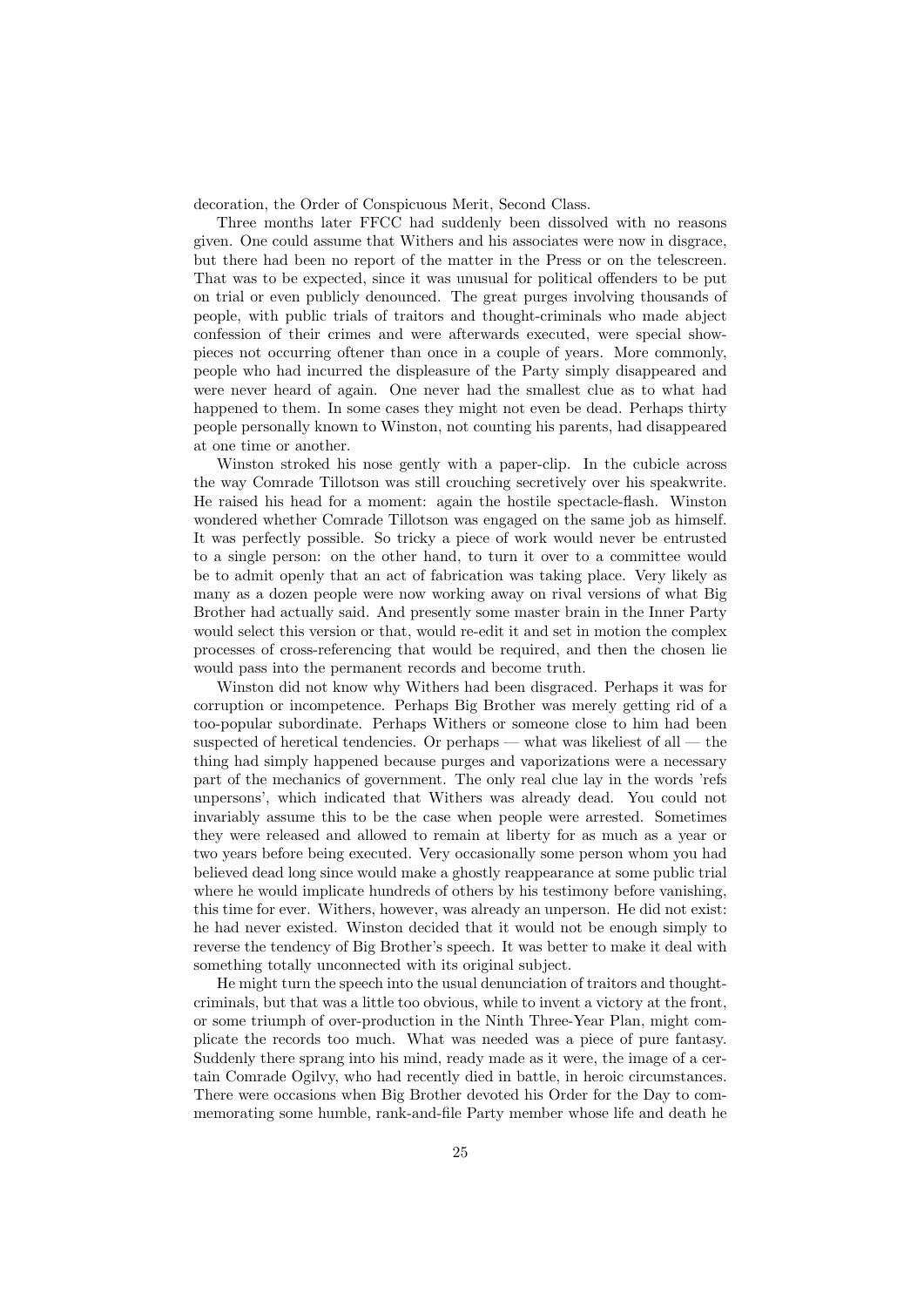held up as an example worthy to be followed. Today he should commemorate Comrade Ogilvy. It was true that there was no such person as Comrade Ogilvy, but a few lines of print and a couple of faked photographs would soon bring him into existence.

Winston thought for a moment, then pulled the speakwrite towards him and began dictating in Big Brother's familiar style: a style at once military and pedantic, and, because of a trick of asking questions and then promptly answering them ('What lessons do we learn from this fact, comrades? The lesson — which is also one of the fundamental principles of Ingsoc — that,' etc., etc.), easy to imitate.

At the age of three Comrade Ogilvy had refused all toys except a drum, a sub-machine gun, and a model helicopter. At  $six - a$  year early, by a special relaxation of the rules — he had joined the Spies, at nine he had been a troop leader. At eleven he had denounced his uncle to the Thought Police after overhearing a conversation which appeared to him to have criminal tendencies. At seventeen he had been a district organizer of the Junior Anti-Sex League. At nine teen he had designed a hand-grenade which had been adopted by the Ministry of Peace and which, at its first trial, had killed thirty-one Eurasian prisoners in one burst. At twenty-three he had perished in action. Pursued by enemy jet planes while flying over the Indian Ocean with important despatches, he had weighted his body with his machine gun and leapt out of the helicopter into deep water, despatches and all — an end, said Big Brother, which it was impossible to contemplate without feelings of envy. Big Brother added a few remarks on the purity and single-mindedness of Comrade Ogilvy's life. He was a total abstainer and a nonsmoker, had no recreations except a daily hour in the gymnasium, and had taken a vow of celibacy, believing marriage and the care of a family to be incompatible with a twenty-four-hour-a-day devotion to duty. He had no subjects of conversation except the principles of Ingsoc, and no aim in life except the defeat of the Eurasian enemy and the hunting-down of spies, saboteurs, thoughtcriminals, and traitors generally.

Winston debated with himself whether to award Comrade Ogilvy the Order of Conspicuous Merit: in the end he decided against it because of the unnecessary cross-referencing that it would entail.

Once again he glanced at his rival in the opposite cubicle. Something seemed to tell him with certainty that Tillotson was busy on the same job as himself. There was no way of knowing whose job would finally be adopted, but he felt a profound conviction that it would be his own. Comrade Ogilvy, unimagined an hour ago, was now a fact. It struck him as curious that you could create dead men but not living ones. Comrade Ogilvy, who had never existed in the present, now existed in the past, and when once the act of forgery was forgotten, he would exist just as authentically, and upon the same evidence, as Charlemagne or Julius Caesar.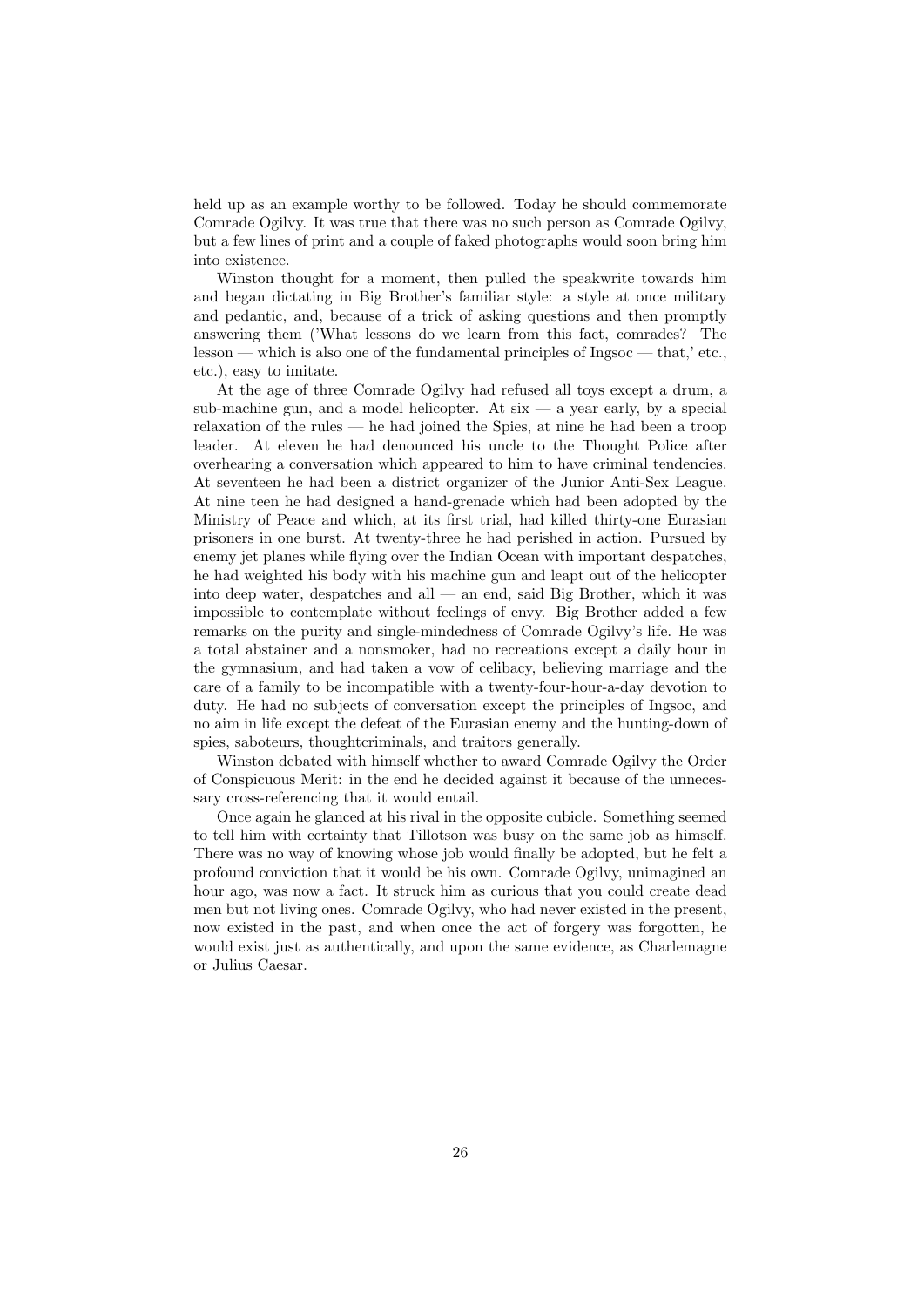# Chapter 5

In the low-ceilinged canteen, deep underground, the lunch queue jerked slowly forward. The room was already very full and deafeningly noisy. From the grille at the counter the steam of stew came pouring forth, with a sour metallic smell which did not quite overcome the fumes of Victory Gin. On the far side of the room there was a small bar, a mere hole in the wall, where gin could be bought at ten cents the large nip.

'Just the man I was looking for,' said a voice at Winston's back.

He turned round. It was his friend Syme, who worked in the Research Department. Perhaps 'friend' was not exactly the right word. You did not have friends nowadays, you had comrades: but there were some comrades whose society was pleasanter than that of others. Syme was a philologist, a specialist in Newspeak. Indeed, he was one of the enormous team of experts now engaged in compiling the Eleventh Edition of the Newspeak Dictionary. He was a tiny creature, smaller than Winston, with dark hair and large, protuberant eyes, at once mournful and derisive, which seemed to search your face closely while he was speaking to you.

'I wanted to ask you whether you'd got any razor blades,' he said.

'Not one!' said Winston with a sort of guilty haste. 'I've tried all over the place. They don't exist any longer.'

Everyone kept asking you for razor blades. Actually he had two unused ones which he was hoarding up. There had been a famine of them for months past. At any given moment there was some necessary article which the Party shops were unable to supply. Sometimes it was buttons, sometimes it was darning wool, sometimes it was shoelaces; at present it was razor blades. You could only get hold of them, if at all, by scrounging more or less furtively on the 'free' market.

'I've been using the same blade for six weeks,' he added untruthfully.

The queue gave another jerk forward. As they halted he turned and faced Syme again. Each of them took a greasy metal tray from a pile at the end of the counter.

'Did you go and see the prisoners hanged yesterday?' said Syme.

'I was working,' said Winston indifferently. 'I shall see it on the flicks, I suppose.'

'A very inadequate substitute,' said Syme.

His mocking eyes roved over Winston's face. 'I know you,' the eyes seemed to say, 'I see through you. I know very well why you didn't go to see those prisoners hanged.' In an intellectual way, Syme was venomously orthodox. He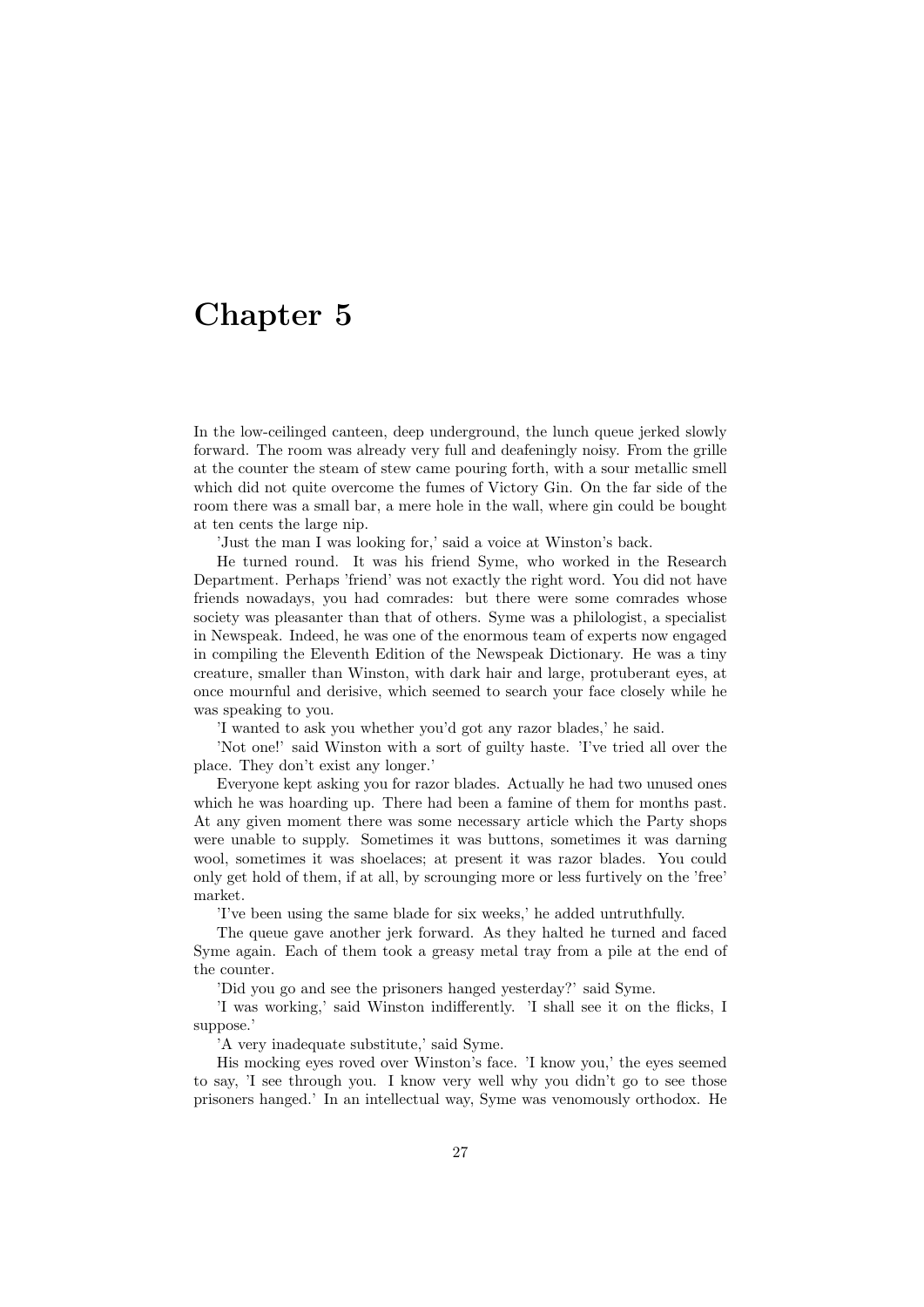would talk with a disagreeable gloating satisfaction of helicopter raids on enemy villages, and trials and confessions of thought-criminals, the executions in the cellars of the Ministry of Love. Talking to him was largely a matter of getting him away from such subjects and entangling him, if possible, in the technicalities of Newspeak, on which he was authoritative and interesting. Winston turned his head a little aside to avoid the scrutiny of the large dark eyes.

'It was a good hanging,' said Syme reminiscently. 'I think it spoils it when they tie their feet together. I like to see them kicking. And above all, at the end, the tongue sticking right out, and blue a quite bright blue. That's the detail that appeals to me.'

'Nex', please!' yelled the white-aproned prole with the ladle.

Winston and Syme pushed their trays beneath the grille. On to each was dumped swiftly the regulation lunch — a metal pannikin of pinkish-grey stew, a hunk of bread, a cube of cheese, a mug of milkless Victory Coffee, and one saccharine tablet.

'There's a table over there, under that telescreen,' said Syme. 'Let's pick up a gin on the way.'

The gin was served out to them in handleless china mugs. They threaded their way across the crowded room and unpacked their trays on to the metaltopped table, on one corner of which someone had left a pool of stew, a filthy liquid mess that had the appearance of vomit. Winston took up his mug of gin, paused for an instant to collect his nerve, and gulped the oily-tasting stuff down. When he had winked the tears out of his eyes he suddenly discovered that he was hungry. He began swallowing spoonfuls of the stew, which, in among its general sloppiness, had cubes of spongy pinkish stuff which was probably a preparation of meat. Neither of them spoke again till they had emptied their pannikins. From the table at Winston's left, a little behind his back, someone was talking rapidly and continuously, a harsh gabble almost like the quacking of a duck, which pierced the general uproar of the room.

'How is the Dictionary getting on?' said Winston, raising his voice to overcome the noise.

'Slowly,' said Syme. 'I'm on the adjectives. It's fascinating.'

He had brightened up immediately at the mention of Newspeak. He pushed his pannikin aside, took up his hunk of bread in one delicate hand and his cheese in the other, and leaned across the table so as to be able to speak without shouting.

'The Eleventh Edition is the definitive edition,' he said. 'We're getting the language into its final shape — the shape it's going to have when nobody speaks anything else. When we've finished with it, people like you will have to learn it all over again. You think, I dare say, that our chief job is inventing new words. But not a bit of it! We're destroying words — scores of them, hundreds of them, every day. We're cutting the language down to the bone. The Eleventh Edition won't contain a single word that will become obsolete before the year 2050.'

He bit hungrily into his bread and swallowed a couple of mouthfuls, then continued speaking, with a sort of pedant's passion. His thin dark face had become animated, his eyes had lost their mocking expression and grown almost dreamy.

'It's a beautiful thing, the destruction of words. Of course the great wastage is in the verbs and adjectives, but there are hundreds of nouns that can be got rid of as well. It isn't only the synonyms; there are also the antonyms. After all,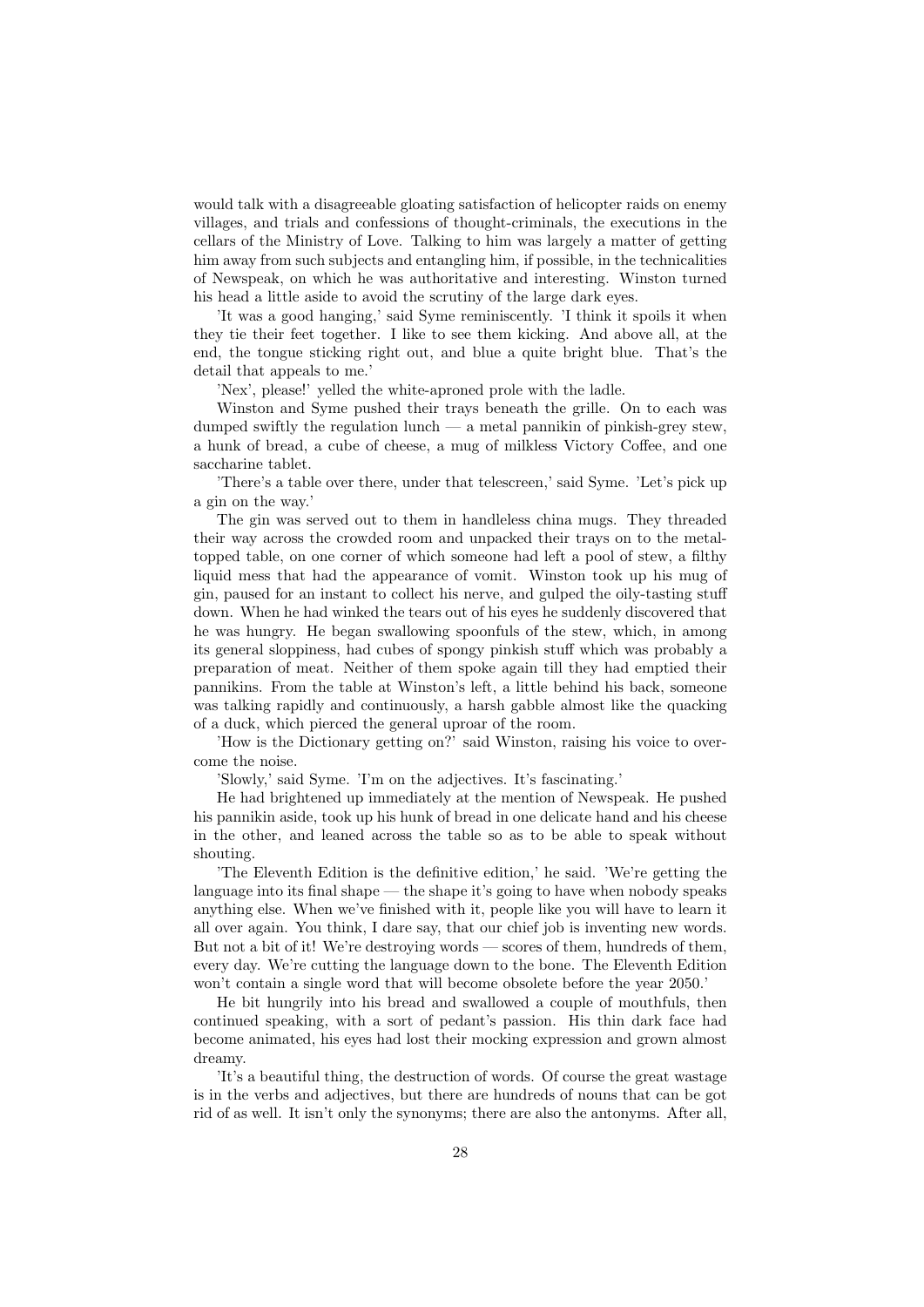what justification is there for a word which is simply the opposite of some other word? A word contains its opposite in itself. Take "good", for instance. If you have a word like "good", what need is there for a word like "bad"? "Ungood" will do just as well — better, because it's an exact opposite, which the other is not. Or again, if you want a stronger version of "good", what sense is there in having a whole string of vague useless words like "excellent" and "splendid" and all the rest of them? "Plusgood" covers the meaning, or " doubleplusgood" if you want something stronger still. Of course we use those forms already. but in the final version of Newspeak there'll be nothing else. In the end the whole notion of goodness and badness will be covered by only six words — in reality, only one word. Don't you see the beauty of that, Winston? It was B.B.'s idea originally, of course,' he added as an afterthought.

A sort of vapid eagerness flitted across Winston's face at the mention of Big Brother. Nevertheless Syme immediately detected a certain lack of enthusiasm.

'You haven't a real appreciation of Newspeak, Winston,' he said almost sadly. 'Even when you write it you're still thinking in Oldspeak. I've read some of those pieces that you write in The Times occasionally. They're good enough, but they're translations. In your heart you'd prefer to stick to Oldspeak, with all its vagueness and its useless shades of meaning. You don't grasp the beauty of the destruction of words. Do you know that Newspeak is the only language in the world whose vocabulary gets smaller every year?'

Winston did know that, of course. He smiled, sympathetically he hoped, not trusting himself to speak. Syme bit off another fragment of the dark-coloured bread, chewed it briefly, and went on:

'Don't you see that the whole aim of Newspeak is to narrow the range of thought? In the end we shall make thoughtcrime literally impossible, because there will be no words in which to express it. Every concept that can ever be needed, will be expressed by exactly one word, with its meaning rigidly defined and all its subsidiary meanings rubbed out and forgotten. Already, in the Eleventh Edition, we're not far from that point. But the process will still be continuing long after you and I are dead. Every year fewer and fewer words, and the range of consciousness always a little smaller. Even now, of course, there's no reason or excuse for committing thoughtcrime. It's merely a question of self-discipline, reality-control. But in the end there won't be any need even for that. The Revolution will be complete when the language is perfect. Newspeak is Ingsoc and Ingsoc is Newspeak,' he added with a sort of mystical satisfaction. 'Has it ever occurred to you, Winston, that by the year 2050, at the very latest, not a single human being will be alive who could understand such a conversation as we are having now?'

'Except-' began Winston doubtfully, and he stopped.

It had been on the tip of his tongue to say 'Except the proles,' but he checked himself, not feeling fully certain that this remark was not in some way unorthodox. Syme, however, had divined what he was about to say.

'The proles are not human beings,' he said carelessly. ' By 2050 earlier, probably — all real knowledge of Oldspeak will have disappeared. The whole literature of the past will have been destroyed. Chaucer, Shakespeare, Milton, Byron — they'll exist only in Newspeak versions, not merely changed into something different, but actually changed into something contradictory of what they used to be. Even the literature of the Party will change. Even the slogans will change. How could you have a slogan like "freedom is slavery" when the concept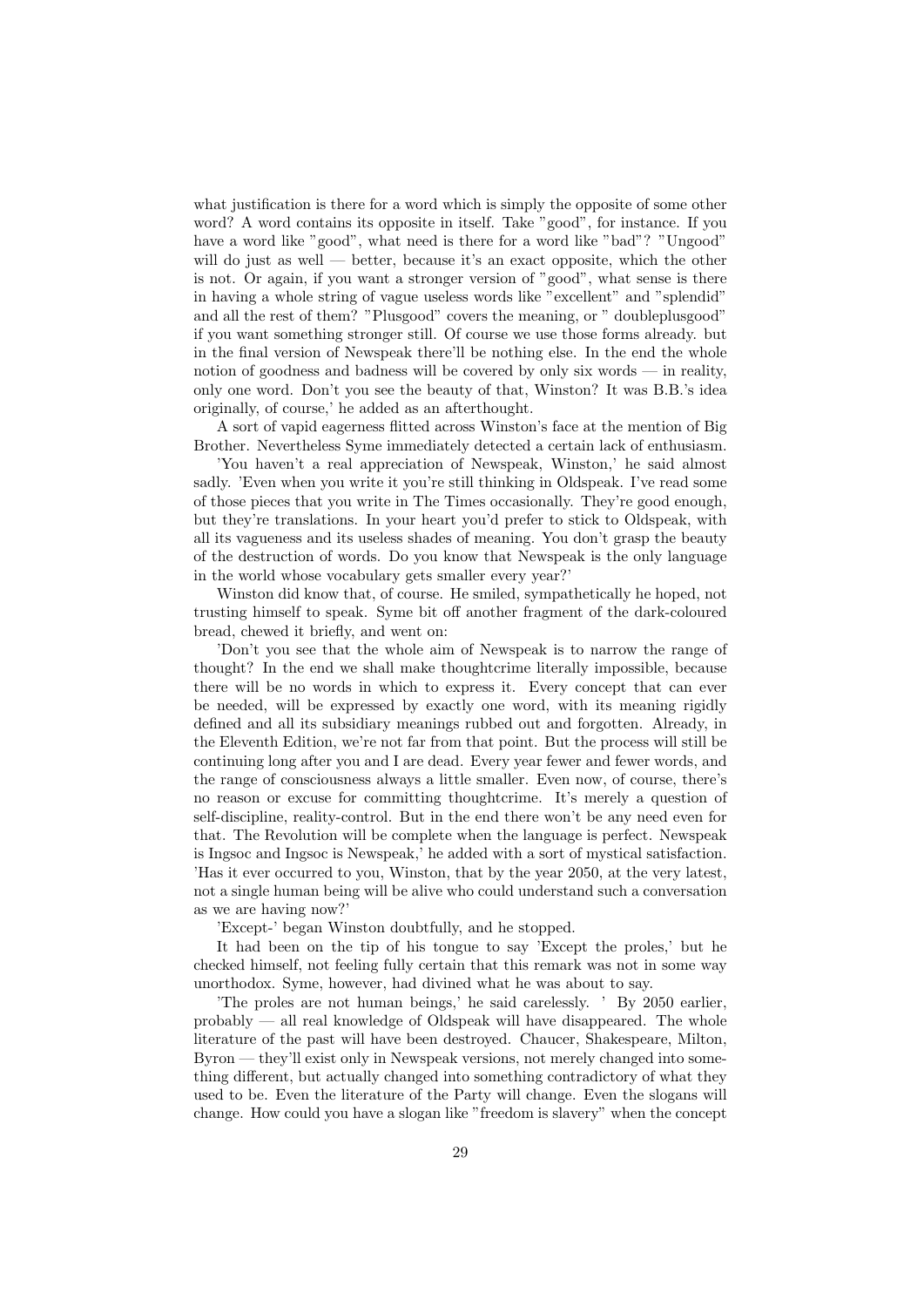of freedom has been abolished? The whole climate of thought will be different. In fact there will be no thought, as we understand it now. Orthodoxy means not thinking — not needing to think. Orthodoxy is unconsciousness.'

One of these days, thought Winston with sudden deep conviction, Syme will be vaporized. He is too intelligent. He sees too clearly and speaks too plainly. The Party does not like such people. One day he will disappear. It is written in his face.

Winston had finished his bread and cheese. He turned a little sideways in his chair to drink his mug of coffee. At the table on his left the man with the strident voice was still talking remorselessly away. A young woman who was perhaps his secretary, and who was sitting with her back to Winston, was listening to him and seemed to be eagerly agreeing with everything that he said. From time to time Winston caught some such remark as 'I think you're so right, I do so agree with you', uttered in a youthful and rather silly feminine voice. But the other voice never stopped for an instant, even when the girl was speaking. Winston knew the man by sight, though he knew no more about him than that he held some important post in the Fiction Department. He was a man of about thirty, with a muscular throat and a large, mobile mouth. His head was thrown back a little, and because of the angle at which he was sitting, his spectacles caught the light and presented to Winston two blank discs instead of eyes. What was slightly horrible, was that from the stream of sound that poured out of his mouth it was almost impossible to distinguish a single word. Just once Winston caught a phrase-'complete and final elimination of Goldsteinism' jerked out very rapidly and, as it seemed, all in one piece, like a line of type cast solid. For the rest it was just a noise, a quack-quack-quacking. And yet, though you could not actually hear what the man was saying, you could not be in any doubt about its general nature. He might be denouncing Goldstein and demanding sterner measures against thought-criminals and saboteurs, he might be fulminating against the atrocities of the Eurasian army, he might be praising Big Brother or the heroes on the Malabar front-it made no difference. Whatever it was, you could be certain that every word of it was pure orthodoxy, pure Ingsoc. As he watched the eyeless face with the jaw moving rapidly up and down, Winston had a curious feeling that this was not a real human being but some kind of dummy. It was not the man's brain that was speaking, it was his larynx. The stuff that was coming out of him consisted of words, but it was not speech in the true sense: it was a noise uttered in unconsciousness, like the quacking of a duck.

Syme had fallen silent for a moment, and with the handle of his spoon was tracing patterns in the puddle of stew. The voice from the other table quacked rapidly on, easily audible in spite of the surrounding din.

'There is a word in Newspeak,' said Syme, 'I don't know whether you know it: duckspeak, to quack like a duck. It is one of those interesting words that have two contradictory meanings. Applied to an opponent, it is abuse, applied to someone you agree with, it is praise.'

Unquestionably Syme will be vaporized, Winston thought again. He thought it with a kind of sadness, although well knowing that Syme despised him and slightly disliked him, and was fully capable of denouncing him as a thoughtcriminal if he saw any reason for doing so. There was something subtly wrong with Syme. There was something that he lacked: discretion, aloofness, a sort of saving stupidity. You could not say that he was unorthodox. He believed in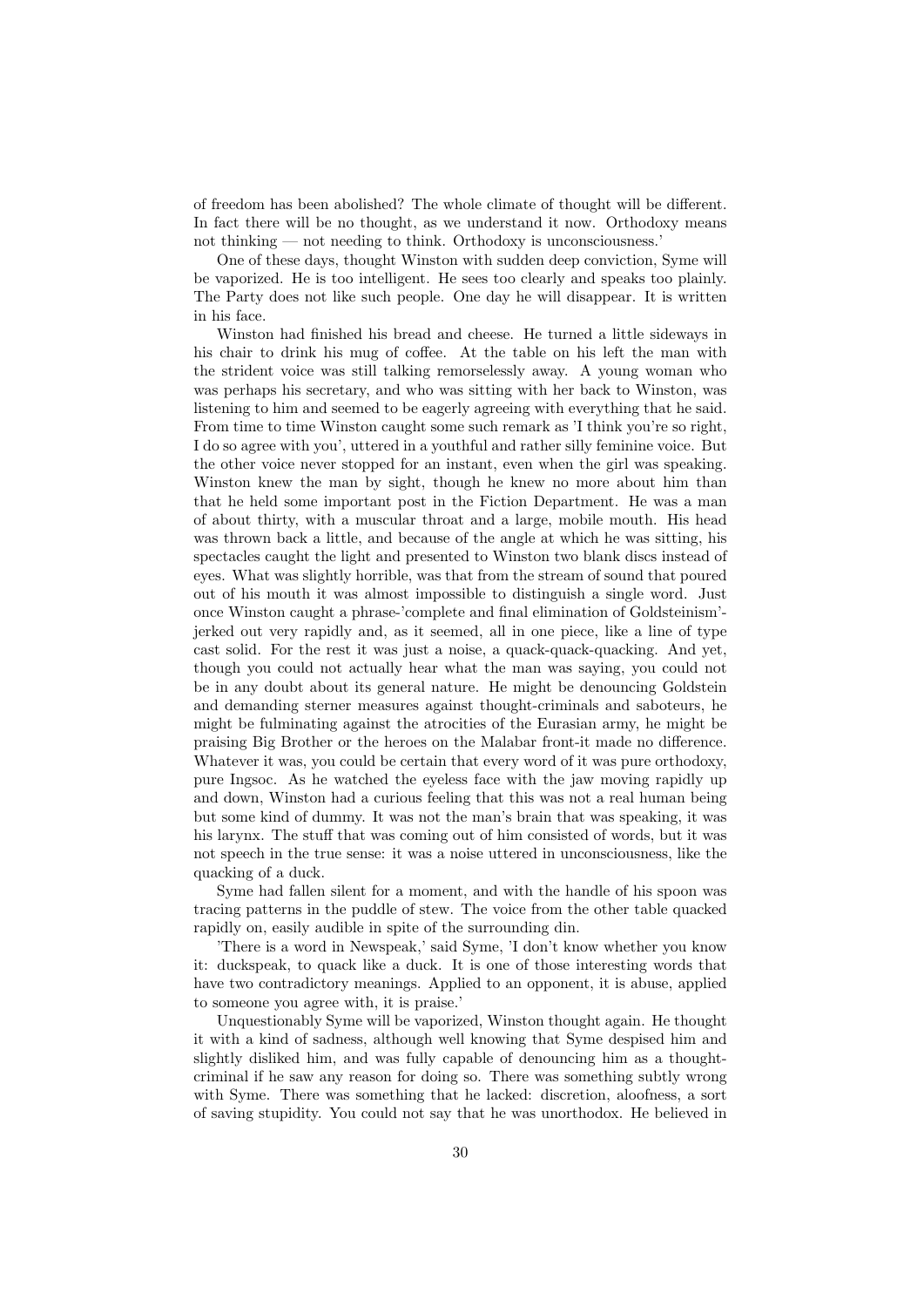the principles of Ingsoc, he venerated Big Brother, he rejoiced over victories, he hated heretics, not merely with sincerity but with a sort of restless zeal, an up-to-dateness of information, which the ordinary Party member did not approach. Yet a faint air of disreputability always clung to him. He said things that would have been better unsaid, he had read too many books, he frequented the Chestnut Tree Café, haunt of painters and musicians. There was no law, not even an unwritten law, against frequenting the Chestnut Tree Café, yet the place was somehow ill-omened. The old, discredited leaders of the Party had been used to gather there before they were finally purged. Goldstein himself, it was said, had sometimes been seen there, years and decades ago. Syme's fate was not difficult to foresee. And yet it was a fact that if Syme grasped, even for three seconds, the nature of his, Winston's, secret opinions, he would betray him instantly to the Thought police. So would anybody else, for that matter: but Syme more than most. Zeal was not enough. Orthodoxy was unconsciousness.

Syme looked up. 'Here comes Parsons,' he said.

Something in the tone of his voice seemed to add, 'that bloody fool'. Parsons, Winston's fellow-tenant at Victory Mansions, was in fact threading his way across the room — a tubby, middle-sized man with fair hair and a froglike face. At thirty-five he was already putting on rolls of fat at neck and waistline, but his movements were brisk and boyish. His whole appearance was that of a little boy grown large, so much so that although he was wearing the regulation overalls, it was almost impossible not to think of him as being dressed in the blue shorts, grey shirt, and red neckerchief of the Spies. In visualizing him one saw always a picture of dimpled knees and sleeves rolled back from pudgy forearms. Parsons did, indeed, invariably revert to shorts when a community hike or any other physical activity gave him an excuse for doing so. He greeted them both with a cheery 'Hullo, hullo!' and sat down at the table, giving off an intense smell of sweat. Beads of moisture stood out all over his pink face. His powers of sweating were extraordinary. At the Community Centre you could always tell when he had been playing table-tennis by the dampness of the bat handle. Syme had produced a strip of paper on which there was a long column of words, and was studying it with an ink-pencil between his fingers.

'Look at him working away in the lunch hour,' said Parsons, nudging Winston. 'Keenness, eh? What's that you've got there, old boy? Something a bit too brainy for me, I expect. Smith, old boy, I'll tell you why I'm chasing you. It's that sub you forgot to give me.'

'Which sub is that? said Winston, automatically feeling for money. About a quarter of one's salary had to be earmarked for voluntary subscriptions, which were so numerous that it was difficult to keep track of them.

'For Hate Week. You know — the house-by-house fund. I'm treasurer for our block. We're making an all-out effort — going to put on a tremendous show. I tell you, it won't be my fault if old Victory Mansions doesn't have the biggest outfit of flags in the whole street. Two dollars you promised me.'

Winston found and handed over two creased and filthy notes, which Parsons entered in a small notebook, in the neat handwriting of the illiterate.

'By the way, old boy,' he said. 'I hear that little beggar of mine let fly at you with his catapult yesterday. I gave him a good dressing-down for it. In fact I told him I'd take the catapult away if he does it again.

'I think he was a little upset at not going to the execution,' said Winston.

' Ah, well — what I mean to say, shows the right spirit, doesn't it? Mis-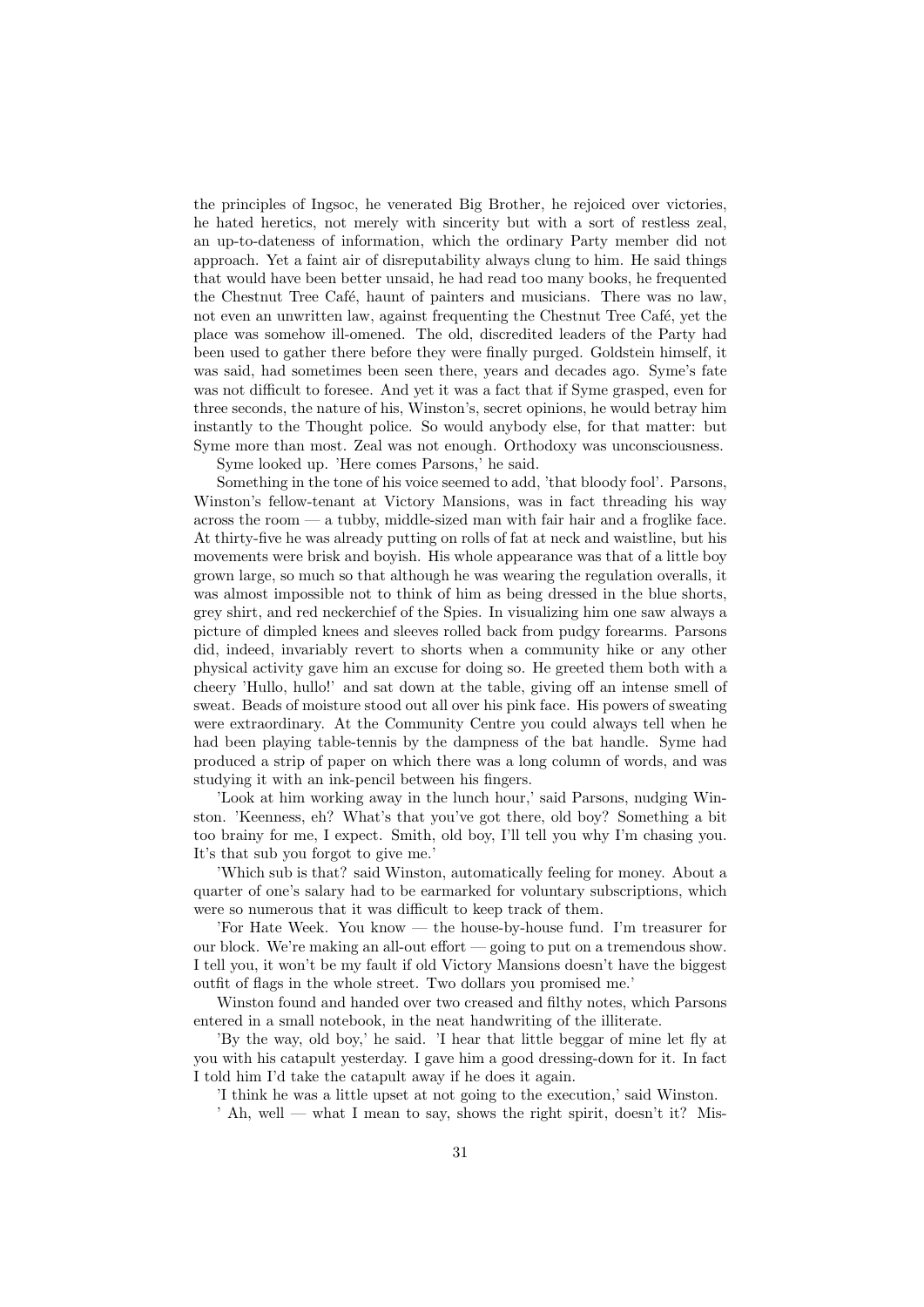chievous little beggars they are, both of them, but talk about keenness! All they think about is the Spies, and the war, of course. D'you know what that little girl of mine did last Saturday, when her troop was on a hike out Berkhamsted way? She got two other girls to go with her, slipped off from the hike, and spent the whole afternoon following a strange man. They kept on his tail for two hours, right through the woods, and then, when they got into Amersham, handed him over to the patrols.'

'What did they do that for?' said Winston, somewhat taken aback. Parsons went on triumphantly:

'My kid made sure he was some kind of enemy agent — might have been dropped by parachute, for instance. But here's the point, old boy. What do you think put her on to him in the first place? She spotted he was wearing a funny kind of shoes — said she'd never seen anyone wearing shoes like that before. So the chances were he was a foreigner. Pretty smart for a nipper of seven, eh?'

'What happened to the man?' said Winston.

'Ah, that I couldn't say, of course. But I wouldn't be altogether surprised if-' Parsons made the motion of aiming a rifle, and clicked his tongue for the explosion.

'Good,' said Syme abstractedly, without looking up from his strip of paper.

'Of course we can't afford to take chances,' agreed Winston dutifully.

'What I mean to say, there is a war on,' said Parsons.

As though in confirmation of this, a trumpet call floated from the telescreen just above their heads. However, it was not the proclamation of a military victory this time, but merely an announcement from the Ministry of Plenty.

'Comrades!' cried an eager youthful voice. 'Attention, comrades! We have glorious news for you. We have won the battle for production! Returns now completed of the output of all classes of consumption goods show that the standard of living has risen by no less than 20 per cent over the past year. All over Oceania this morning there were irrepressible spontaneous demonstrations when workers marched out of factories and offices and paraded through the streets with banners voicing their gratitude to Big Brother for the new, happy life which his wise leadership has bestowed upon us. Here are some of the completed figures. Foodstuffs-'

The phrase 'our new, happy life' recurred several times. It had been a favourite of late with the Ministry of Plenty. Parsons, his attention caught by the trumpet call, sat listening with a sort of gaping solemnity, a sort of edified boredom. He could not follow the figures, but he was aware that they were in some way a cause for satisfaction. He had lugged out a huge and filthy pipe which was already half full of charred tobacco. With the tobacco ration at 100 grammes a week it was seldom possible to fill a pipe to the top. Winston was smoking a Victory Cigarette which he held carefully horizontal. The new ration did not start till tomorrow and he had only four cigarettes left. For the moment he had shut his ears to the remoter noises and was listening to the stuff that streamed out of the telescreen. It appeared that there had even been demonstrations to thank Big Brother for raising the chocolate ration to twenty grammes a week. And only yesterday, he reflected, it had been announced that the ration was to be reduced to twenty grammes a week. Was it possible that they could swallow that, after only twenty-four hours? Yes, they swallowed it. Parsons swallowed it easily, with the stupidity of an animal. The eyeless creature at the other table swallowed it fanatically, passionately, with a furious desire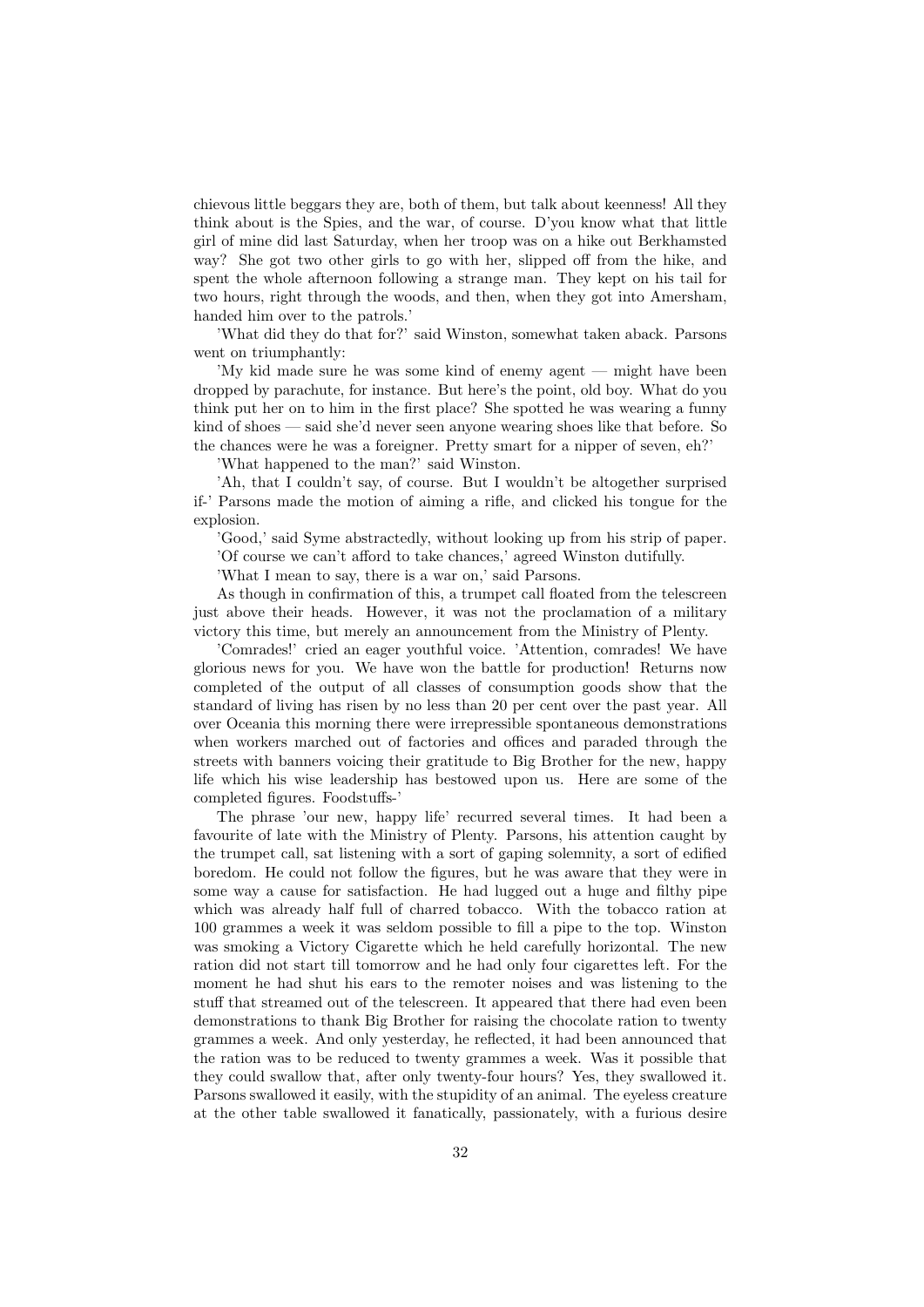to track down, denounce, and vaporize anyone who should suggest that last week the ration had been thirty grammes. Syme, too-in some more complex way, involving doublethink, Syme swallowed it. Was he, then, alone in the possession of a memory?

The fabulous statistics continued to pour out of the telescreen. As compared with last year there was more food, more clothes, more houses, more furniture, more cooking-pots, more fuel, more ships, more helicopters, more books, more babies — more of everything except disease, crime, and insanity. Year by year and minute by minute, everybody and everything was whizzing rapidly upwards. As Syme had done earlier Winston had taken up his spoon and was dabbling in the pale-coloured gravy that dribbled across the table, drawing a long streak of it out into a pattern. He meditated resentfully on the physical texture of life. Had it always been like this? Had food always tasted like this? He looked round the canteen. A low-ceilinged, crowded room, its walls grimy from the contact of innumerable bodies; battered metal tables and chairs, placed so close together that you sat with elbows touching; bent spoons, dented trays, coarse white mugs; all surfaces greasy, grime in every crack; and a sourish, composite smell of bad gin and bad coffee and metallic stew and dirty clothes. Always in your stomach and in your skin there was a sort of protest, a feeling that you had been cheated of something that you had a right to. It was true that he had no memories of anything greatly different. In any time that he could accurately remember, there had never been quite enough to eat, one had never had socks or underclothes that were not full of holes, furniture had always been battered and rickety, rooms underheated, tube trains crowded, houses falling to pieces, bread dark-coloured, tea a rarity, coffee filthy-tasting, cigarettes insufficient nothing cheap and plentiful except synthetic gin. And though, of course, it grew worse as one's body aged, was it not a sign that this was not the natural order of things, if one's heart sickened at the discomfort and dirt and scarcity, the interminable winters, the stickiness of one's socks, the lifts that never worked, the cold water, the gritty soap, the cigarettes that came to pieces, the food with its strange evil tastes? Why should one feel it to be intolerable unless one had some kind of ancestral memory that things had once been different?

He looked round the canteen again. Nearly everyone was ugly, and would still have been ugly even if dressed otherwise than in the uniform blue overalls. On the far side of the room, sitting at a table alone, a small, curiously beetle-like man was drinking a cup of coffee, his little eyes darting suspicious glances from side to side. How easy it was, thought Winston, if you did not look about you, to believe that the physical type set up by the Party as an ideal-tall muscular youths and deep-bosomed maidens, blond-haired, vital, sunburnt, carefree existed and even predominated. Actually, so far as he could judge, the majority of people in Airstrip One were small, dark, and ill-favoured. It was curious how that beetle-like type proliferated in the Ministries: little dumpy men, growing stout very early in life, with short legs, swift scuttling movements, and fat inscrutable faces with very small eyes. It was the type that seemed to flourish best under the dominion of the Party.

The announcement from the Ministry of Plenty ended on another trumpet call and gave way to tinny music. Parsons, stirred to vague enthusiasm by the bombardment of figures, took his pipe out of his mouth.

'The Ministry of Plenty's certainly done a good job this year,' he said with a knowing shake of his head. 'By the way, Smith old boy, I suppose you haven't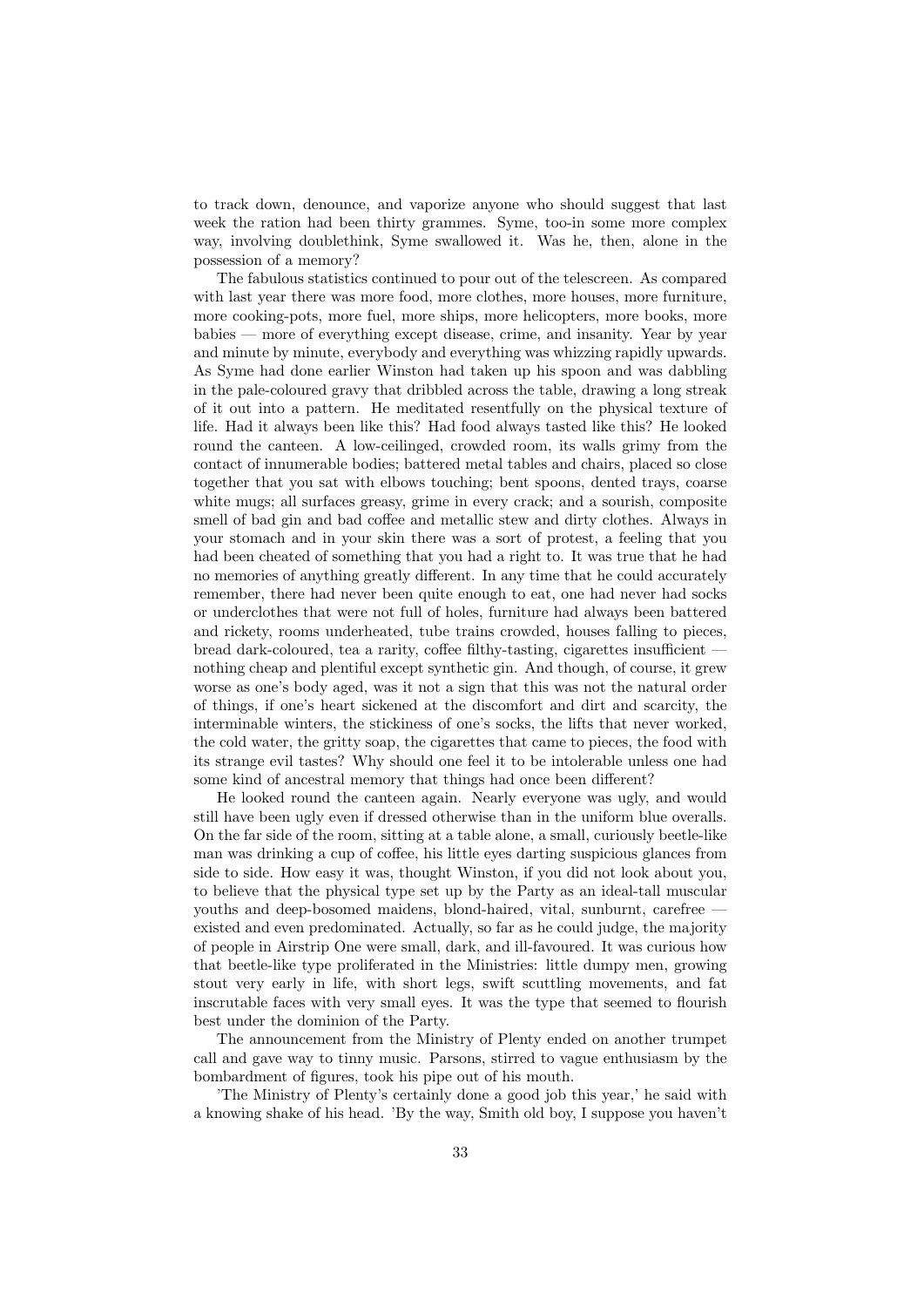got any razor blades you can let me have?'

'Not one,' said Winston. 'I've been using the same blade for six weeks myself.'

'Ah, well — just thought I'd ask you, old boy.'

'Sorry,' said Winston.

The quacking voice from the next table, temporarily silenced during the Ministry's announcement, had started up again, as loud as ever. For some reason Winston suddenly found himself thinking of Mrs Parsons, with her wispy hair and the dust in the creases of her face. Within two years those children would be denouncing her to the Thought Police. Mrs Parsons would be vaporized. Syme would be vaporized. Winston would be vaporized. O'Brien would be vaporized. Parsons, on the other hand, would never be vaporized. The eyeless creature with the quacking voice would never be vaporized. The little beetle-like men who scuttle so nimbly through the labyrinthine corridors of Ministries they, too, would never be vaporized. And the girl with dark hair, the girl from the Fiction Department — she would never be vaporized either. It seemed to him that he knew instinctively who would survive and who would perish: though just what it was that made for survival, it was not easy to say.

At this moment he was dragged out of his reverie with a violent jerk. The girl at the next table had turned partly round and was looking at him. It was the girl with dark hair. She was looking at him in a sidelong way, but with curious intensity. The instant she caught his eye she looked away again.

The sweat started out on Winston's backbone. A horrible pang of terror went through him. It was gone almost at once, but it left a sort of nagging uneasiness behind. Why was she watching him? Why did she keep following him about? Unfortunately he could not remember whether she had already been at the table when he arrived, or had come there afterwards. But yesterday, at any rate, during the Two Minutes Hate, she had sat immediately behind him when there was no apparent need to do so. Quite likely her real object had been to listen to him and make sure whether he was shouting loudly enough.

His earlier thought returned to him: probably she was not actually a member of the Thought Police, but then it was precisely the amateur spy who was the greatest danger of all. He did not know how long she had been looking at him, but perhaps for as much as five minutes, and it was possible that his features had not been perfectly under control. It was terribly dangerous to let your thoughts wander when you were in any public place or within range of a telescreen. The smallest thing could give you away. A nervous tic, an unconscious look of anxiety, a habit of muttering to yourself — anything that carried with it the suggestion of abnormality, of having something to hide. In any case, to wear an improper expression on your face (to look incredulous when a victory was announced, for example) was itself a punishable offence. There was even a word for it in Newspeak: facecrime, it was called.

The girl had turned her back on him again. Perhaps after all she was not really following him about, perhaps it was coincidence that she had sat so close to him two days running. His cigarette had gone out, and he laid it carefully on the edge of the table. He would finish smoking it after work, if he could keep the tobacco in it. Quite likely the person at the next table was a spy of the Thought Police, and quite likely he would be in the cellars of the Ministry of Love within three days, but a cigarette end must not be wasted. Syme had folded up his strip of paper and stowed it away in his pocket. Parsons had begun talking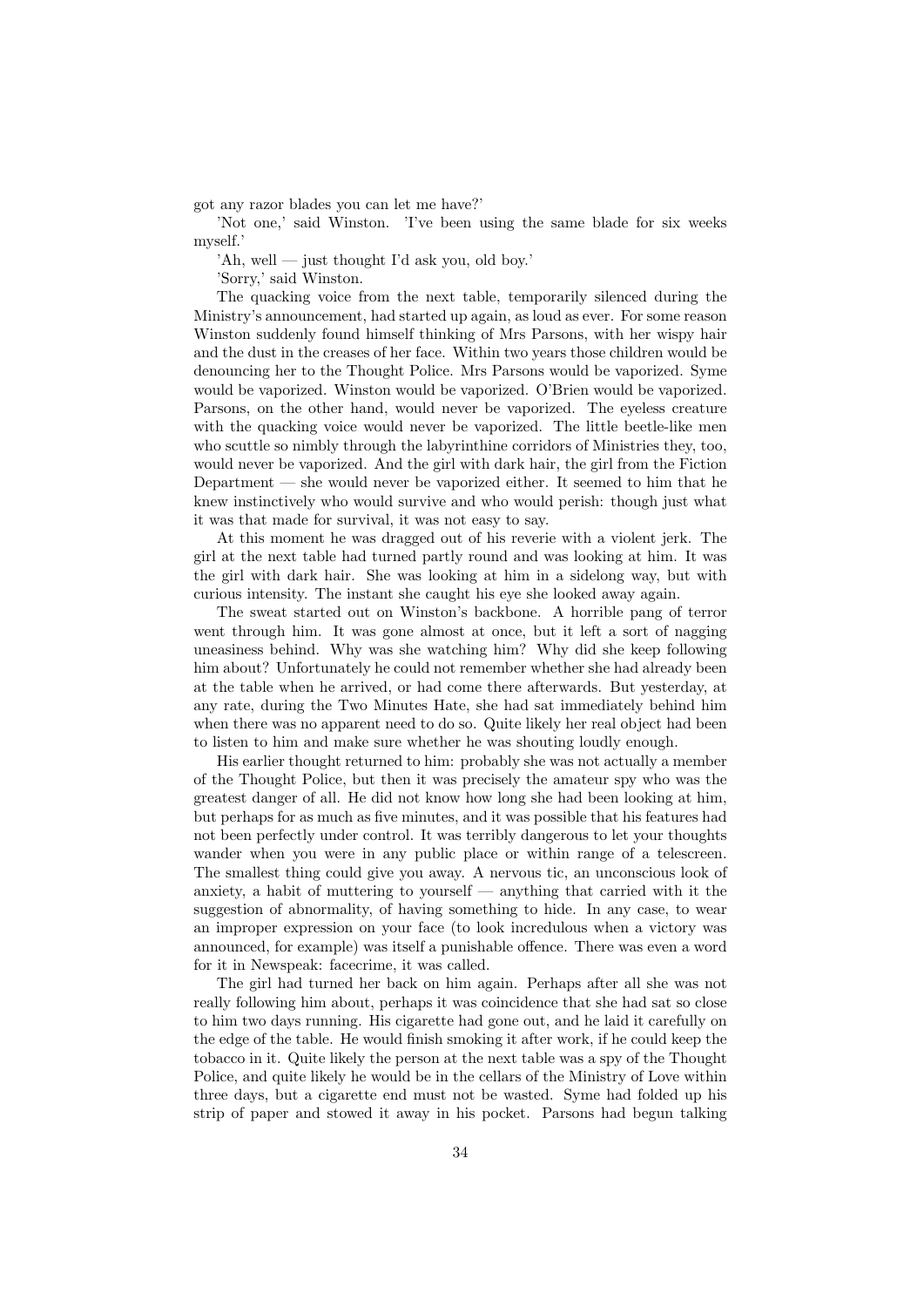again.

'Did I ever tell you, old boy,' he said, chuckling round the stem of his pipe, 'about the time when those two nippers of mine set fire to the old marketwoman's skirt because they saw her wrapping up sausages in a poster of B.B.? Sneaked up behind her and set fire to it with a box of matches. Burned her quite badly, I believe. Little beggars, eh? But keen as mustard! That's a firstrate training they give them in the Spies nowadays — better than in my day, even. What d'you think's the latest thing they've served them out with? Ear trumpets for listening through keyholes! My little girl brought one home the other night — tried it out on our sitting-room door, and reckoned she could hear twice as much as with her ear to the hole. Of course it's only a toy, mind you. Still, gives 'em the right idea, eh?'

At this moment the telescreen let out a piercing whistle. It was the signal to return to work. All three men sprang to their feet to join in the struggle round the lifts, and the remaining tobacco fell out of Winston's cigarette.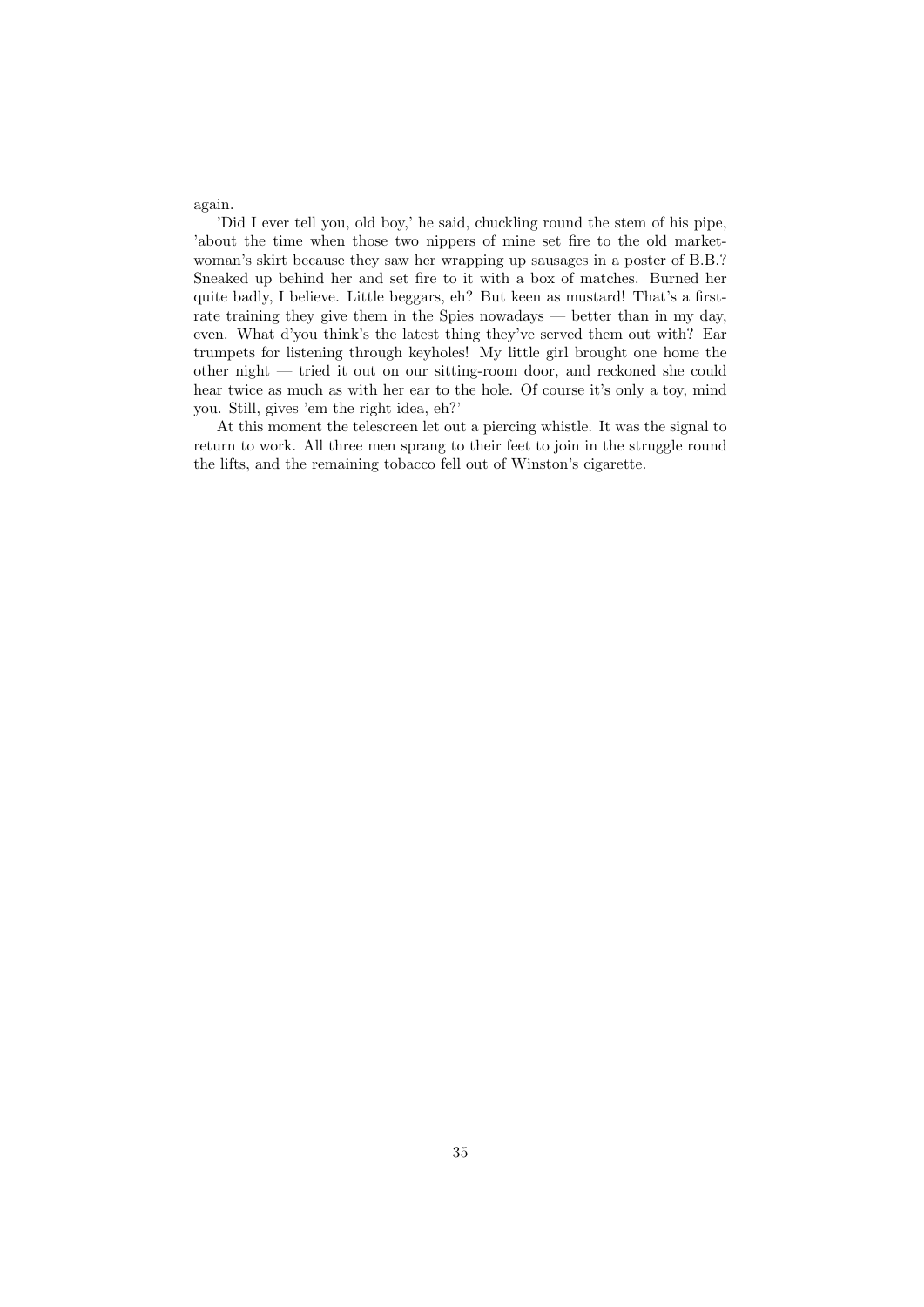## Chapter 6

Winston was writing in his diary:

It was three years ago. It was on a dark evening, in a narrow side-street near one of the big railway stations. She was standing near a doorway in the wall, under a street lamp that hardly gave any light. She had a young face, painted very thick. It was really the paint that appealed to me, the whiteness of it, like a mask, and the bright red lips. Party women never paint their faces. There was nobody else in the street, and no telescreens. She said two dollars. I

For the moment it was too difficult to go on. He shut his eyes and pressed his fingers against them, trying to squeeze out the vision that kept recurring. He had an almost overwhelming temptation to shout a string of filthy words at the top of his voice. Or to bang his head against the wall, to kick over the table, and hurl the inkpot through the window — to do any violent or noisy or painful thing that might black out the memory that was tormenting him.

Your worst enemy, he reflected, was your own nervous system. At any moment the tension inside you was liable to translate itself into some visible symptom. He thought of a man whom he had passed in the street a few weeks back; a quite ordinary-looking man, a Party member, aged thirty-five to forty, tallish and thin, carrying a brief-case. They were a few metres apart when the left side of the man's face was suddenly contorted by a sort of spasm. It happened again just as they were passing one another: it was only a twitch, a quiver, rapid as the clicking of a camera shutter, but obviously habitual. He remembered thinking at the time: That poor devil is done for. And what was frightening was that the action was quite possibly unconscious. The most deadly danger of all was talking in your sleep. There was no way of guarding against that, so far as he could see.

He drew his breath and went on writing:

I went with her through the doorway and across a backyard into a basement kitchen. There was a bed against the wall, and a lamp on the table, turned down very low. She

His teeth were set on edge. He would have liked to spit. Simultaneously with the woman in the basement kitchen he thought of Katharine, his wife. Winston was married — had been married, at any rate: probably he still was married, so far as he knew his wife was not dead. He seemed to breathe again the warm stuffy odour of the basement kitchen, an odour compounded of bugs and dirty clothes and villainous cheap scent, but nevertheless alluring, because no woman of the Party ever used scent, or could be imagined as doing so. Only the proles used scent. In his mind the smell of it was inextricably mixed up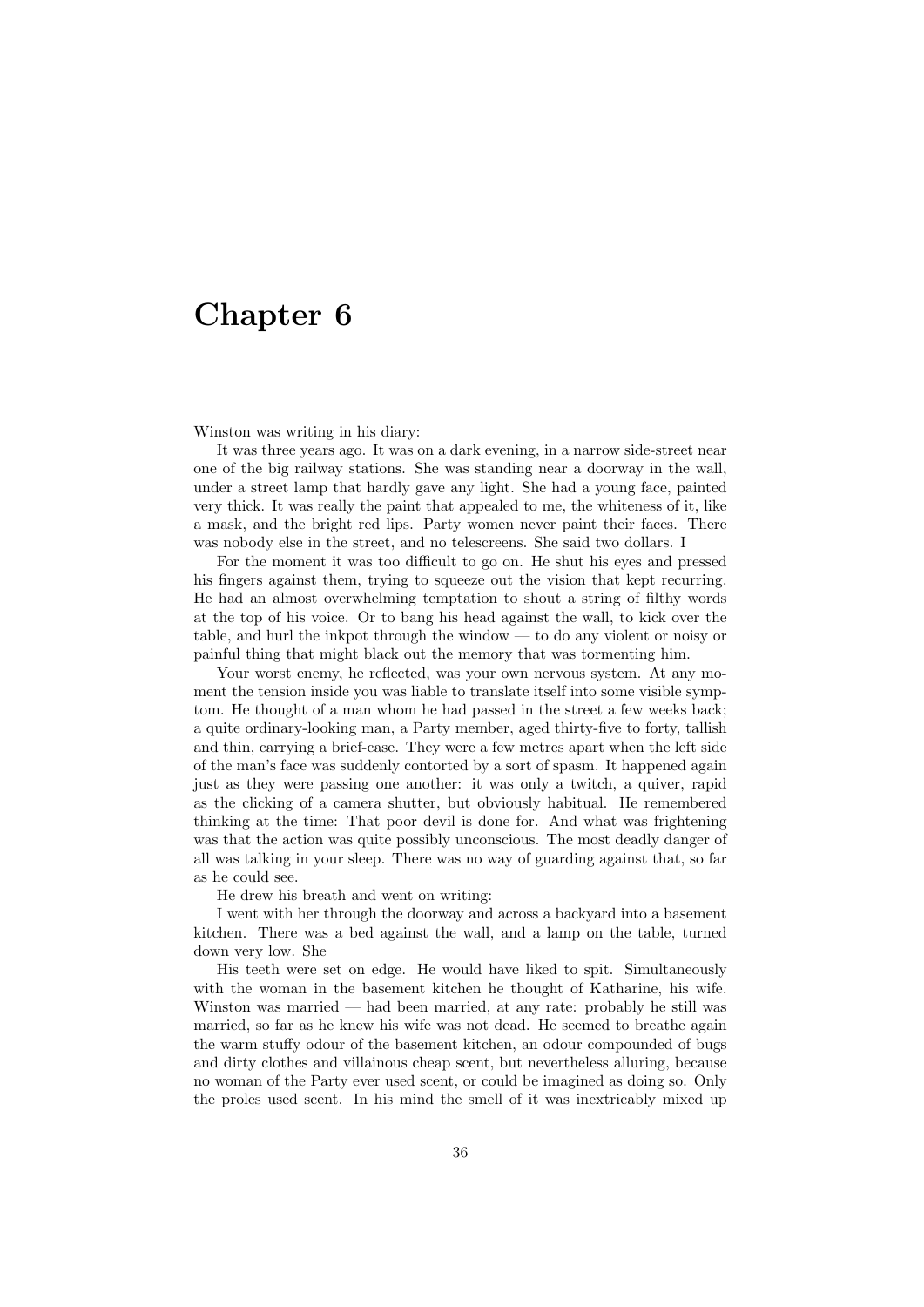with fornication.

When he had gone with that woman it had been his first lapse in two years or thereabouts. Consorting with prostitutes was forbidden, of course, but it was one of those rules that you could occasionally nerve yourself to break. It was dangerous, but it was not a life-and-death matter. To be caught with a prostitute might mean five years in a forced-labour camp: not more, if you had committed no other offence. And it was easy enough, provided that you could avoid being caught in the act. The poorer quarters swarmed with women who were ready to sell themselves. Some could even be purchased for a bottle of gin, which the proles were not supposed to drink. Tacitly the Party was even inclined to encourage prostitution, as an outlet for instincts which could not be altogether suppressed. Mere debauchery did not matter very much, so long as it was furtive and joyless and only involved the women of a submerged and despised class. The unforgivable crime was promiscuity between Party members. But — though this was one of the crimes that the accused in the great purges invariably confessed to  $-$  it was difficult to imagine any such thing actually happening.

The aim of the Party was not merely to prevent men and women from forming loyalties which it might not be able to control. Its real, undeclared purpose was to remove all pleasure from the sexual act. Not love so much as eroticism was the enemy, inside marriage as well as outside it. All marriages between Party members had to be approved by a committee appointed for the purpose, and — though the principle was never clearly stated — permission was always refused if the couple concerned gave the impression of being physically attracted to one another. The only recognized purpose of marriage was to beget children for the service of the Party. Sexual intercourse was to be looked on as a slightly disgusting minor operation, like having an enema. This again was never put into plain words, but in an indirect way it was rubbed into every Party member from childhood onwards. There were even organizations such as the Junior Anti-Sex League, which advocated complete celibacy for both sexes. All children were to be begotten by artificial insemination (artsem, it was called in Newspeak) and brought up in public institutions. This, Winston was aware, was not meant altogether seriously, but somehow it fitted in with the general ideology of the Party. The Party was trying to kill the sex instinct, or, if it could not be killed, then to distort it and dirty it. He did not know why this was so, but it seemed natural that it should be so. And as far as the women were concerned, the Party's efforts were largely successful.

He thought again of Katharine. It must be nine, ten — nearly eleven years since they had parted. It was curious how seldom he thought of her. For days at a time he was capable of forgetting that he had ever been married. They had only been together for about fifteen months. The Party did not permit divorce, but it rather encouraged separation in cases where there were no children.

Katharine was a tall, fair-haired girl, very straight, with splendid movements. She had a bold, aquiline face, a face that one might have called noble until one discovered that there was as nearly as possible nothing behind it. Very early in her married life he had decided — though perhaps it was only that he knew her more intimately than he knew most people — that she had without exception the most stupid, vulgar, empty mind that he had ever encountered. She had not a thought in her head that was not a slogan, and there was no imbecility, absolutely none that she was not capable of swallowing if the Party handed it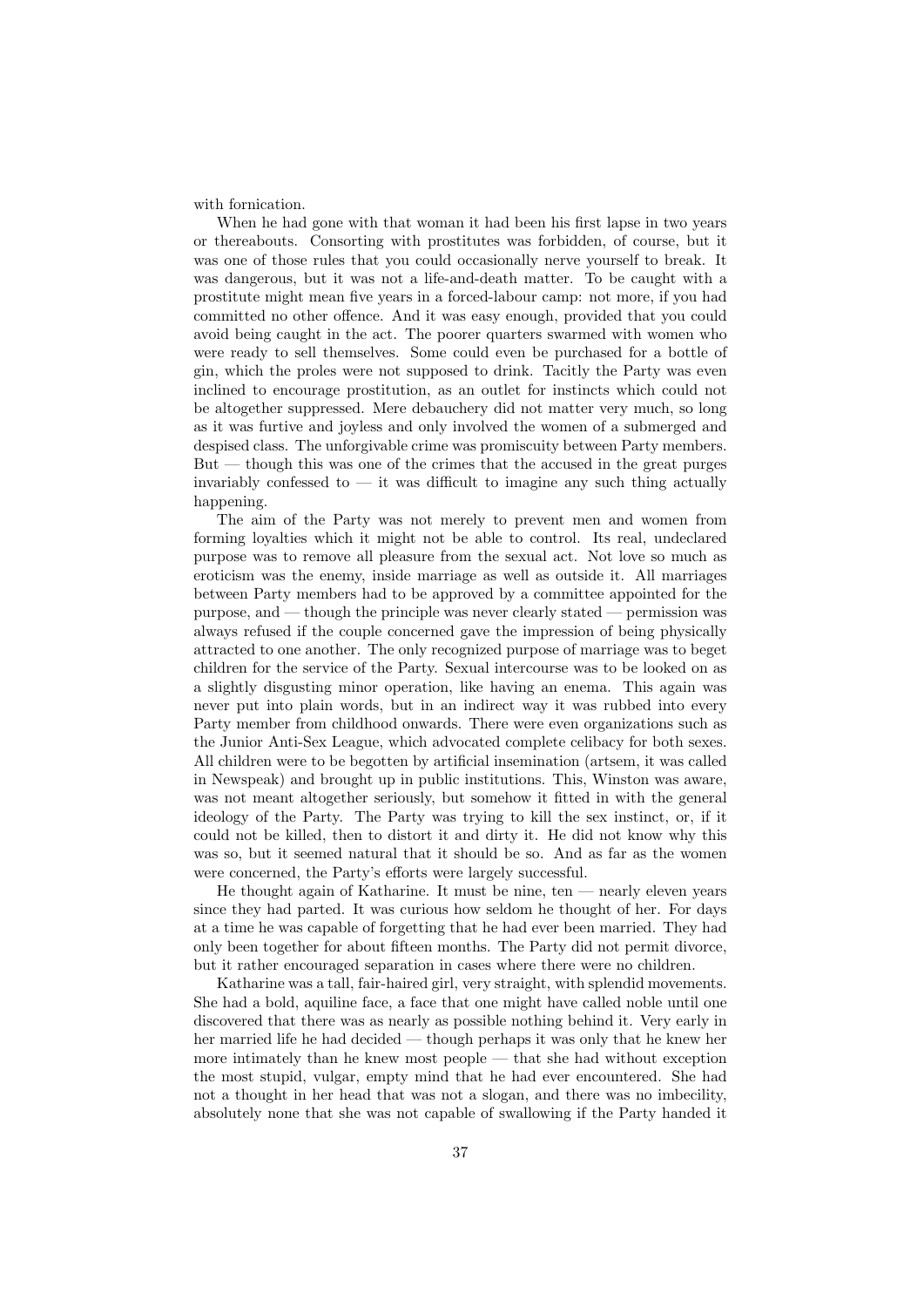out to her. 'The human sound-track' he nicknamed her in his own mind. Yet he could have endured living with her if it had not been for just one thing sex.

As soon as he touched her she seemed to wince and stiffen. To embrace her was like embracing a jointed wooden image. And what was strange was that even when she was clasping him against her he had the feeling that she was simultaneously pushing him away with all her strength. The rigidlty of her muscles managed to convey that impression. She would lie there with shut eyes, neither resisting nor co-operating but submitting. It was extraordinarily embarrassing, and, after a while, horrible. But even then he could have borne living with her if it had been agreed that they should remain celibate. But curiously enough it was Katharine who refused this. They must, she said, produce a child if they could. So the performance continued to happen, once a week quite regulariy, whenever it was not impossible. She even used to remind him of it in the morning, as something which had to be done that evening and which must not be forgotten. She had two names for it. One was 'making a baby', and the other was 'our duty to the Party' (yes, she had actually used that phrase). Quite soon he grew to have a feeling of positive dread when the appointed day came round. But luckily no child appeared, and in the end she agreed to give up trying, and soon afterwards they parted.

Winston sighed inaudibly. He picked up his pen again and wrote:

She threw herself down on the bed, and at once, without any kind of preliminary in the most coarse, horrible way you can imagine, pulled up her skirt. I

He saw himself standing there in the dim lamplight, with the smell of bugs and cheap scent in his nostrils, and in his heart a feeling of defeat and resentment which even at that moment was mixed up with the thought of Katharine's white body, frozen for ever by the hypnotic power of the Party. Why did it always have to be like this? Why could he not have a woman of his own instead of these filthy scuffles at intervals of years? But a real love affair was an almost unthinkable event. The women of the Party were all alike. Chastity was as deep ingrained in them as Party loyalty. By careful early conditioning, by games and cold water, by the rubbish that was dinned into them at school and in the Spies and the Youth League, by lectures, parades, songs, slogans, and martial music, the natural feeling had been driven out of them. His reason told him that there must be exceptions, but his heart did not believe it. They were all impregnable, as the Party intended that they should be. And what he wanted, more even than to be loved, was to break down that wall of virtue, even if it were only once in his whole life. The sexual act, successfully performed, was rebellion. Desire was thoughtcrime. Even to have awakened Katharine, if he could have achieved it, would have been like a seduction, although she was his wife.

But the rest of the story had got to be written down. He wrote:

I turned up the lamp. When I saw her in the light

After the darkness the feeble light of the paraffin lamp had seemed very bright. For the first time he could see the woman properly. He had taken a step towards her and then halted, full of lust and terror. He was painfully conscious of the risk he had taken in coming here. It was perfectly possible that the patrols would catch him on the way out: for that matter they might be waiting outside the door at this moment. If he went away without even doing what he had come here to do -!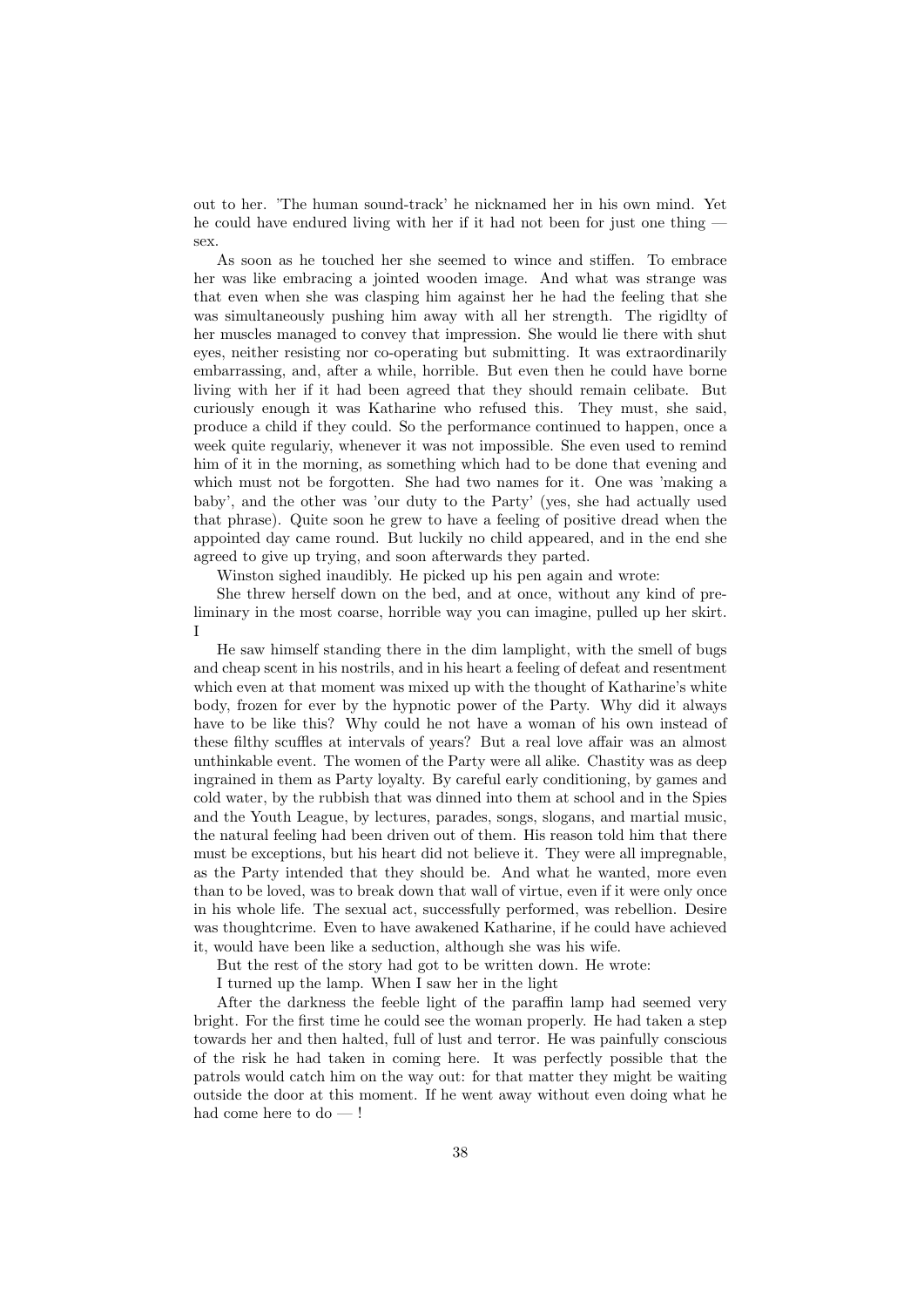It had got to be written down, it had got to be confessed. What he had suddenly seen in the lamplight was that the woman was old. The paint was plastered so thick on her face that it looked as though it might crack like a cardboard mask. There were streaks of white in her hair; but the truly dreadful detail was that her mouth had fallen a little open, revealing nothing except a cavernous blackness. She had no teeth at all.

He wrote hurriedly, in scrabbling handwriting:

When I saw her in the light she was quite an old woman, fifty years old at least. But I went ahead and did it just the same.

He pressed his fingers against his eyelids again. He had written it down at last, but it made no difference. The therapy had not worked. The urge to shout filthy words at the top of his voice was as strong as ever.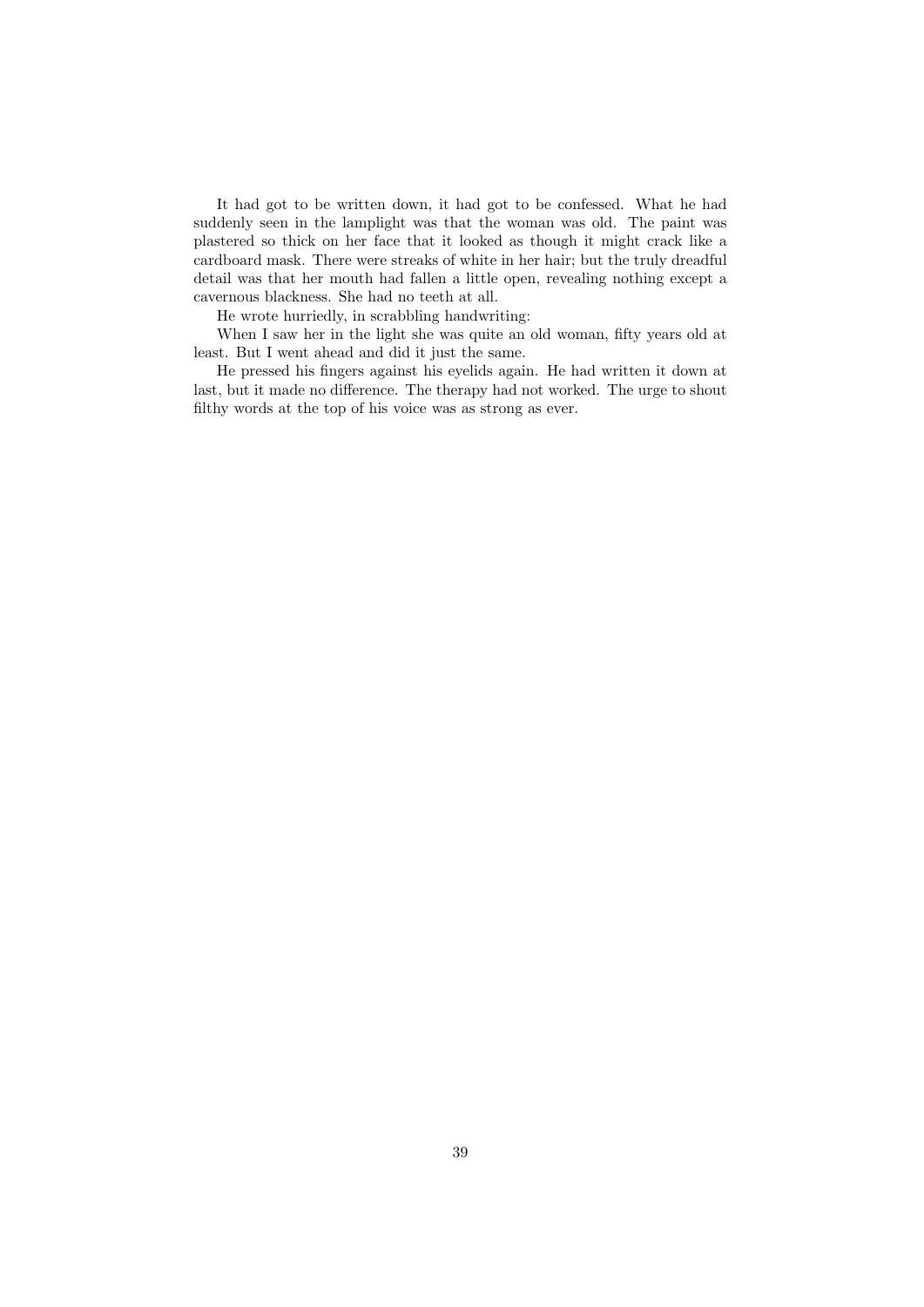# Chapter 7

If there is hope, wrote Winston, it lies in the proles.

If there was hope, it must lie in the proles, because only there in those swarming disregarded masses, 85 per cent of the population of Oceania, could the force to destroy the Party ever be generated. The Party could not be overthrown from within. Its enemies, if it had any enemies, had no way of coming together or even of identifying one another. Even if the legendary Brotherhood existed, as just possibly it might, it was inconceivable that its members could ever assemble in larger numbers than twos and threes. Rebellion meant a look in the eyes, an inflexion of the voice, at the most, an occasional whispered word. But the proles, if only they could somehow become conscious of their own strength. would have no need to conspire. They needed only to rise up and shake themselves like a horse shaking off flies. If they chose they could blow the Party to pieces tomorrow morning. Surely sooner or later it must occur to them to do it? And yet-!

He remembered how once he had been walking down a crowded street when a tremendous shout of hundreds of voices women's voices — had burst from a side-street a little way ahead. It was a great formidable cry of anger and despair, a deep, loud 'Oh-o-o-o-oh!' that went humming on like the reverberation of a bell. His heart had leapt. It's started! he had thought. A riot! The proles are breaking loose at last! When he had reached the spot it was to see a mob of two or three hundred women crowding round the stalls of a street market, with faces as tragic as though they had been the doomed passengers on a sinking ship. But at this moment the general despair broke down into a multitude of individual quarrels. It appeared that one of the stalls had been selling tin saucepans. They were wretched, flimsy things, but cooking-pots of any kind were always difficult to get. Now the supply had unexpectedly given out. The successful women, bumped and jostled by the rest, were trying to make off with their saucepans while dozens of others clamoured round the stall, accusing the stall-keeper of favouritism and of having more saucepans somewhere in reserve. There was a fresh outburst of yells. Two bloated women, one of them with her hair coming down, had got hold of the same saucepan and were trying to tear it out of one another's hands. For a moment they were both tugging, and then the handle came off. Winston watched them disgustedly. And yet, just for a moment, what almost frightening power had sounded in that cry from only a few hundred throats! Why was it that they could never shout like that about anything that mattered?

He wrote: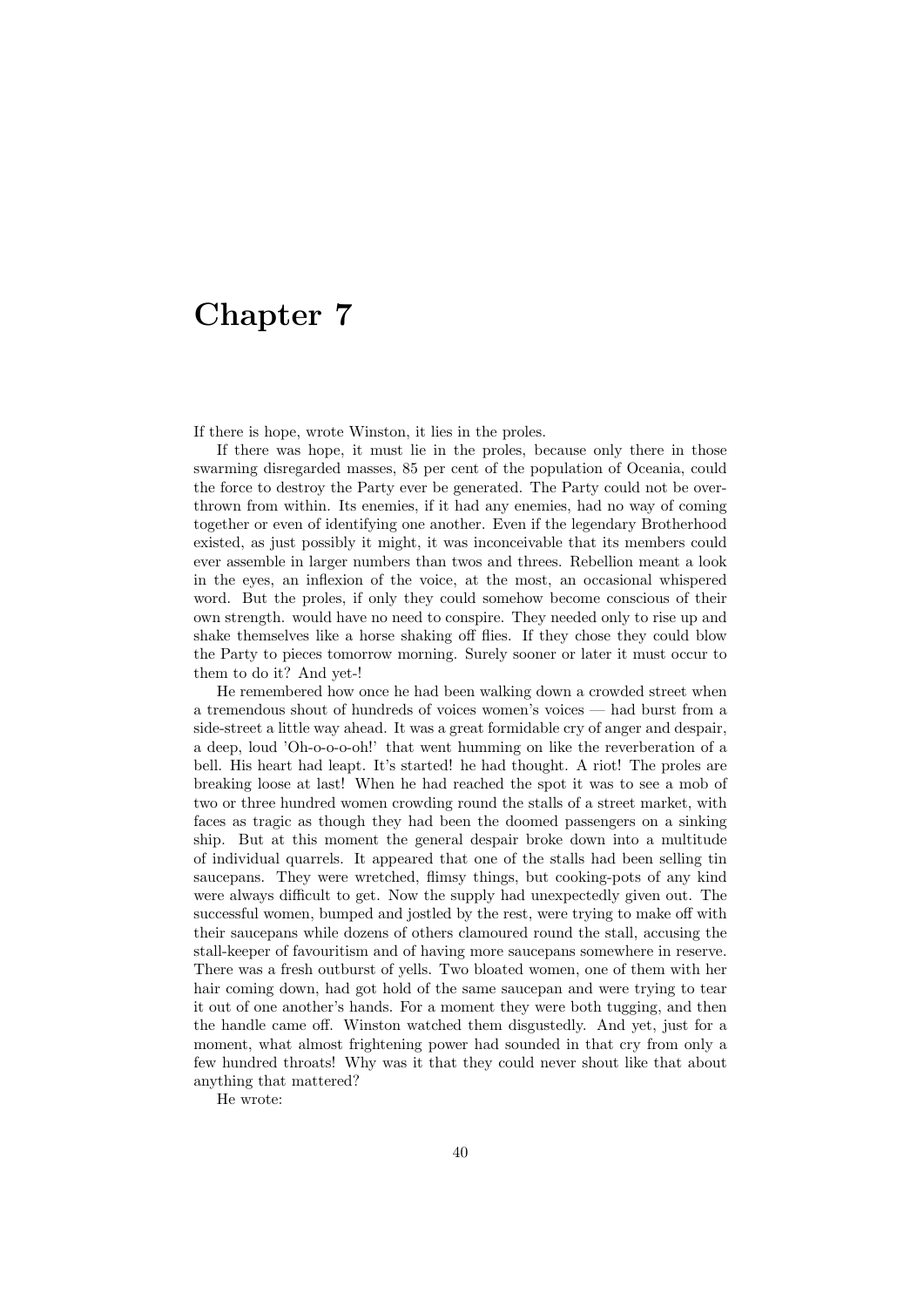Until they become conscious they will never rebel, and until after they have rebelled they cannot become conscious.

That, he reflected, might almost have been a transcription from one of the Party textbooks. The Party claimed, of course, to have liberated the proles from bondage. Before the Revolution they had been hideously oppressed by the capitalists, they had been starved and flogged, women had been forced to work in the coal mines (women still did work in the coal mines, as a matter of fact), children had been sold into the factories at the age of six. But simultaneously, true to the Principles of doublethink, the Party taught that the proles were natural inferiors who must be kept in subjection, like animals, by the application of a few simple rules. In reality very little was known about the proles. It was not necessary to know much. So long as they continued to work and breed, their other activities were without importance. Left to themselves, like cattle turned loose upon the plains of Argentina, they had reverted to a style of life that appeared to be natural to them, a sort of ancestral pattern. They were born, they grew up in the gutters, they went to work at twelve, they passed through a brief blossoming-period of beauty and sexual desire, they married at twenty, they were middle-aged at thirty, they died, for the most part, at sixty. Heavy physical work, the care of home and children, petty quarrels with neighbours, films, football, beer, and above all, gambling, filled up the horizon of their minds. To keep them in control was not difficult. A few agents of the Thought Police moved always among them, spreading false rumours and marking down and eliminating the few individuals who were judged capable of becoming dangerous; but no attempt was made to indoctrinate them with the ideology of the Party. It was not desirable that the proles should have strong political feelings. All that was required of them was a primitive patriotism which could be appealed to whenever it was necessary to make them accept longer working-hours or shorter rations. And even when they became discontented, as they sometimes did, their discontent led nowhere, because being without general ideas, they could only focus it on petty specific grievances. The larger evils invariably escaped their notice. The great majority of proles did not even have telescreens in their homes. Even the civil police interfered with them very little. There was a vast amount of criminality in London, a whole worldwithin-a-world of thieves, bandits, prostitutes, drug-peddlers, and racketeers of every description; but since it all happened among the proles themselves, it was of no importance. In all questions of morals they were allowed to follow their ancestral code. The sexual puritanism of the Party was not imposed upon them. Promiscuity went unpunished, divorce was permitted. For that matter, even religious worship would have been permitted if the proles had shown any sign of needing or wanting it. They were beneath suspicion. As the Party slogan put it: 'Proles and animals are free.'

Winston reached down and cautiously scratched his varicose ulcer. It had begun itching again. The thing you invariably came back to was the impossibility of knowing what life before the Revolution had really been like. He took out of the drawer a copy of a children's history textbook which he had borrowed from Mrs Parsons, and began copying a passage into the diary:

In the old days (it ran), before the glorious Revolution, London was not the beautiful city that we know today. It was a dark, dirty, miserable place where hardly anybody had enough to eat and where hundreds and thousands of poor people had no boots on their feet and not even a roof to sleep under. Children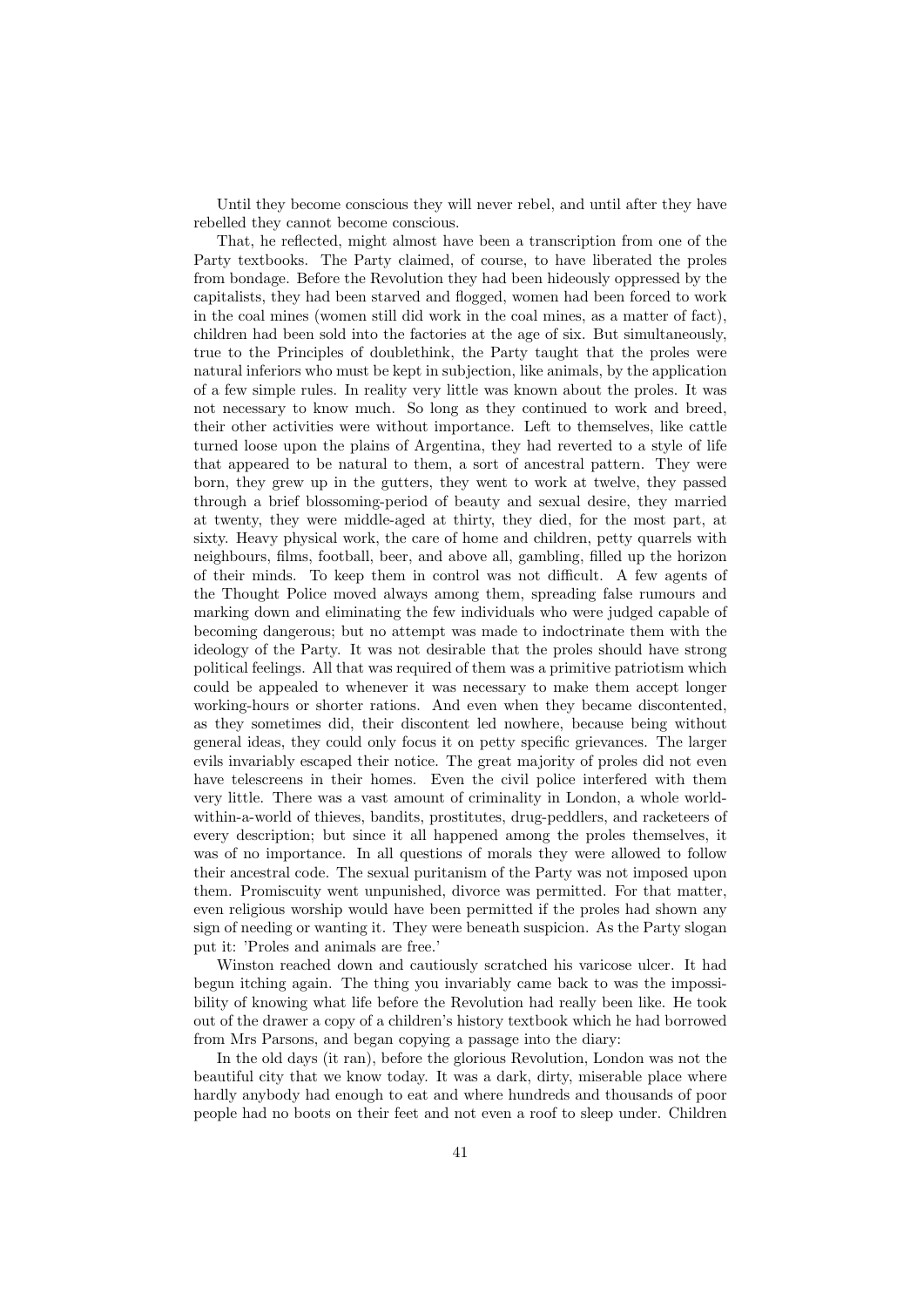no older than you had to work twelve hours a day for cruel masters who flogged them with whips if they worked too slowly and fed them on nothing but stale breadcrusts and water.

But in among all this terrible poverty there were just a few great big beautiful houses that were lived in by rich men who had as many as thirty servants to look after them. These rich men were called capitalists. They were fat, ugly men with wicked faces, like the one in the picture on the opposite page. You can see that he is dressed in a long black coat which was called a frock coat, and a queer, shiny hat shaped like a stovepipe, which was called a top hat. This was the uniform of the capitalists, and no one else was allowed to wear it. The capitalists owned everything in the world, and everyone else was their slave. They owned all the land, all the houses, all the factories, and all the money. If anyone disobeyed them they could throw them into prison, or they could take his job away and starve him to death. When any ordinary person spoke to a capitalist he had to cringe and bow to him, and take off his cap and address him as 'Sir'. The chief of all the capitalists was called the King. and

But he knew the rest of the catalogue. There would be mention of the bishops in their lawn sleeves, the judges in their ermine robes, the pillory, the stocks, the treadmill, the cat-o'-nine tails, the Lord Mayor's Banquet, and the practice of kissing the Pope's toe. There was also something called the jus primae noctis, which would probably not be mentioned in a textbook for children. It was the law by which every capitalist had the right to sleep with any woman working in one of his factories.

How could you tell how much of it was lies? It might be true that the average human being was better off now than he had been before the Revolution. The only evidence to the contrary was the mute protest in your own bones, the instinctive feeling that the conditions you lived in were intolerable and that at some other time they must have been different. It struck him that the truly characteristic thing about modern life was not its cruelty and insecurity, but simply its bareness, its dinginess, its listlessness. Life, if you looked about you, bore no resemblance not only to the lies that streamed out of the telescreens, but even to the ideals that the Party was trying to achieve. Great areas of it, even for a Party member, were neutral and non-political, a matter of slogging through dreary jobs, fighting for a place on the Tube, darning a worn-out sock, cadging a saccharine tablet, saving a cigarette end. The ideal set up by the Party was something huge, terrible, and glittering — a world of steel and concrete, of monstrous machines and terrifying weapons — a nation of warriors and fanatics, marching forward in perfect unity, all thinking the same thoughts and shouting the same slogans, perpetually working, fighting, triumphing, persecuting three hundred million people all with the same face. The reality was decaying, dingy cities where underfed people shuffled to and fro in leaky shoes, in patchedup nineteenth-century houses that smelt always of cabbage and bad lavatories. He seemed to see a vision of London, vast and ruinous, city of a million dustbins, and mixed up with it was a picture of Mrs Parsons, a woman with lined face and wispy hair, fiddling helplessly with a blocked waste-pipe.

He reached down and scratched his ankle again. Day and night the telescreens bruised your ears with statistics proving that people today had more food, more clothes, better houses, better recreations — that they lived longer, worked shorter hours, were bigger, healthier, stronger, happier, more intelligent, better educated, than the people of fifty years ago. Not a word of it could ever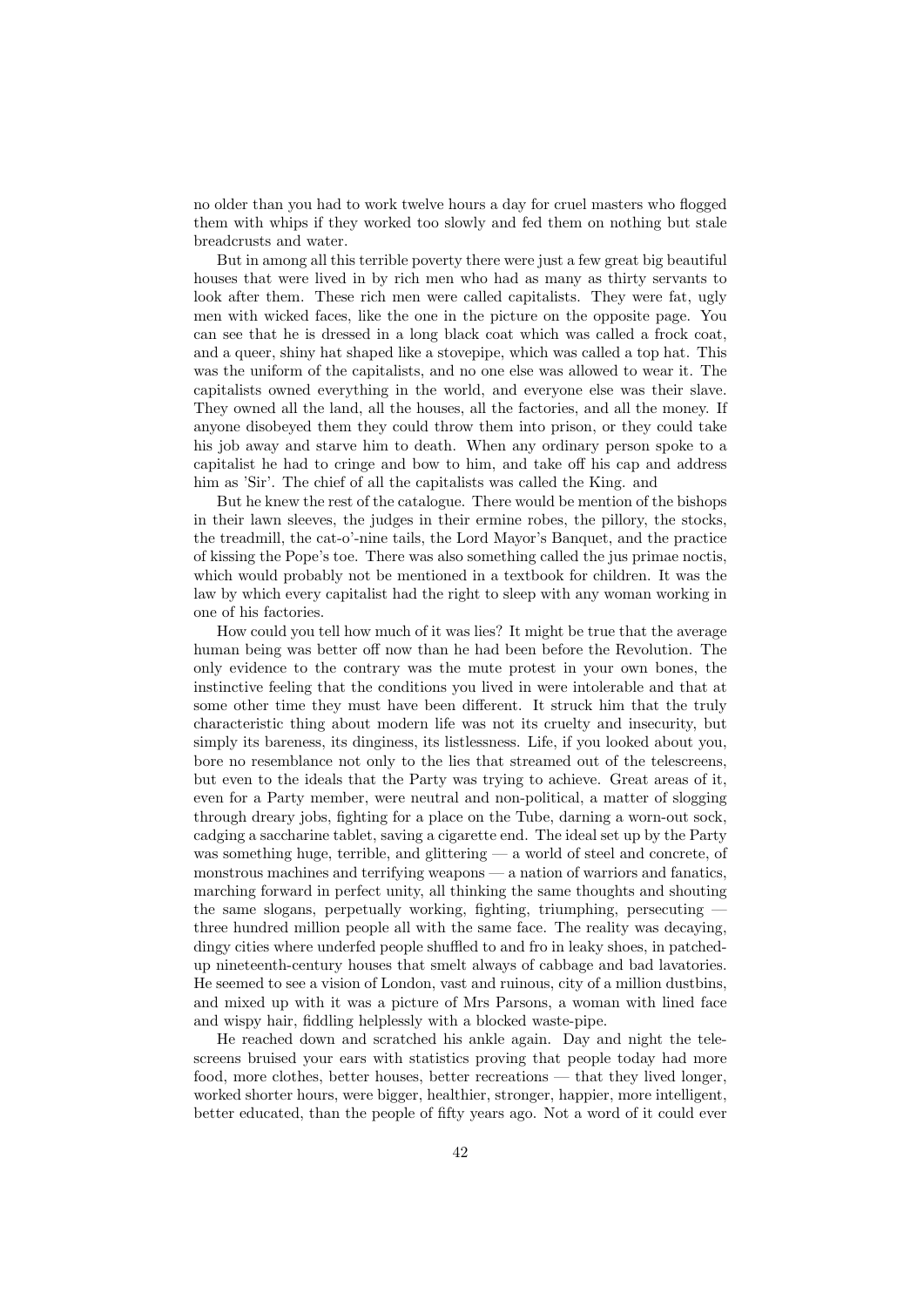be proved or disproved. The Party claimed, for example, that today 40 per cent of adult proles were literate: before the Revolution, it was said, the number had only been 15 per cent. The Party claimed that the infant mortality rate was now only 160 per thousand, whereas before the Revolution it had been 300 and so it went on. It was like a single equation with two unknowns. It might very well be that literally every word in the history books, even the things that one accepted without question, was pure fantasy. For all he knew there might never have been any such law as the jus primae noctis, or any such creature as a capitalist, or any such garment as a top hat.

Everything faded into mist. The past was erased, the erasure was forgotten, the lie became truth. Just once in his life he had possessed — after the event: that was what counted — concrete, unmistakable evidence of an act of falsification. He had held it between his fingers for as long as thirty seconds. In 1973, it must have been — at any rate,

it was at about the time when he and Katharine had parted. But the really relevant date was seven or eight years earlier.

The story really began in the middle sixties, the period of the great purges in which the original leaders of the Revolution were wiped out once and for all. By 1970 none of them was left, except Big Brother himself. All the rest had by that time been exposed as traitors and counter- revolutionaries. Goldstein had fled and was hiding no one knew where, and of the others, a few had simply disappeared, while the majority had been executed after spectacular public trials at which they made confession of their crimes. Among the last survivors were three men named Jones, Aaronson, and Rutherford. It must have been in 1965 that these three had been arrested. As often happened, they had vanished for a year or more, so that one did not know whether they were alive or dead, and then had suddenly been brought forth to incriminate themselves in the usual way. They had confessed to intelligence with the enemy (at that date, too, the enemy was Eurasia), embezzlement of public funds, the murder of various trusted Party members, intrigues against the leadership of Big Brother which had started long before the Revolution happened, and acts of sabotage causing the death of hundreds of thousands of people. After confessing to these things they had been pardoned, reinstated in the Party, and given posts which were in fact sinecures but which sounded important. All three had written long, abject articles in The Times, analysing the reasons for their defection and promising to make amends.

Some time after their release Winston had actually seen all three of them in the Chestnut Tree Café. He remembered the sort of terrified fascination with which he had watched them out of the corner of his eye. They were men far older than himself, relics of the ancient world, almost the last great figures left over from the heroic days of the Party. The glamour of the underground struggle and the civil war still faintly clung to them. He had the feeling, though already at that time facts and dates were growing blurry, that he had known their names years earlier than he had known that of Big Brother. But also they were outlaws, enemies, untouchables, doomed with absolute certainty to extinction within a year or two. No one who had once fallen into the hands of the Thought Police ever escaped in the end. They were corpses waiting to be sent back to the grave.

There was no one at any of the tables nearest to them. It was not wise even to be seen in the neighbourhood of such people. They were sitting in silence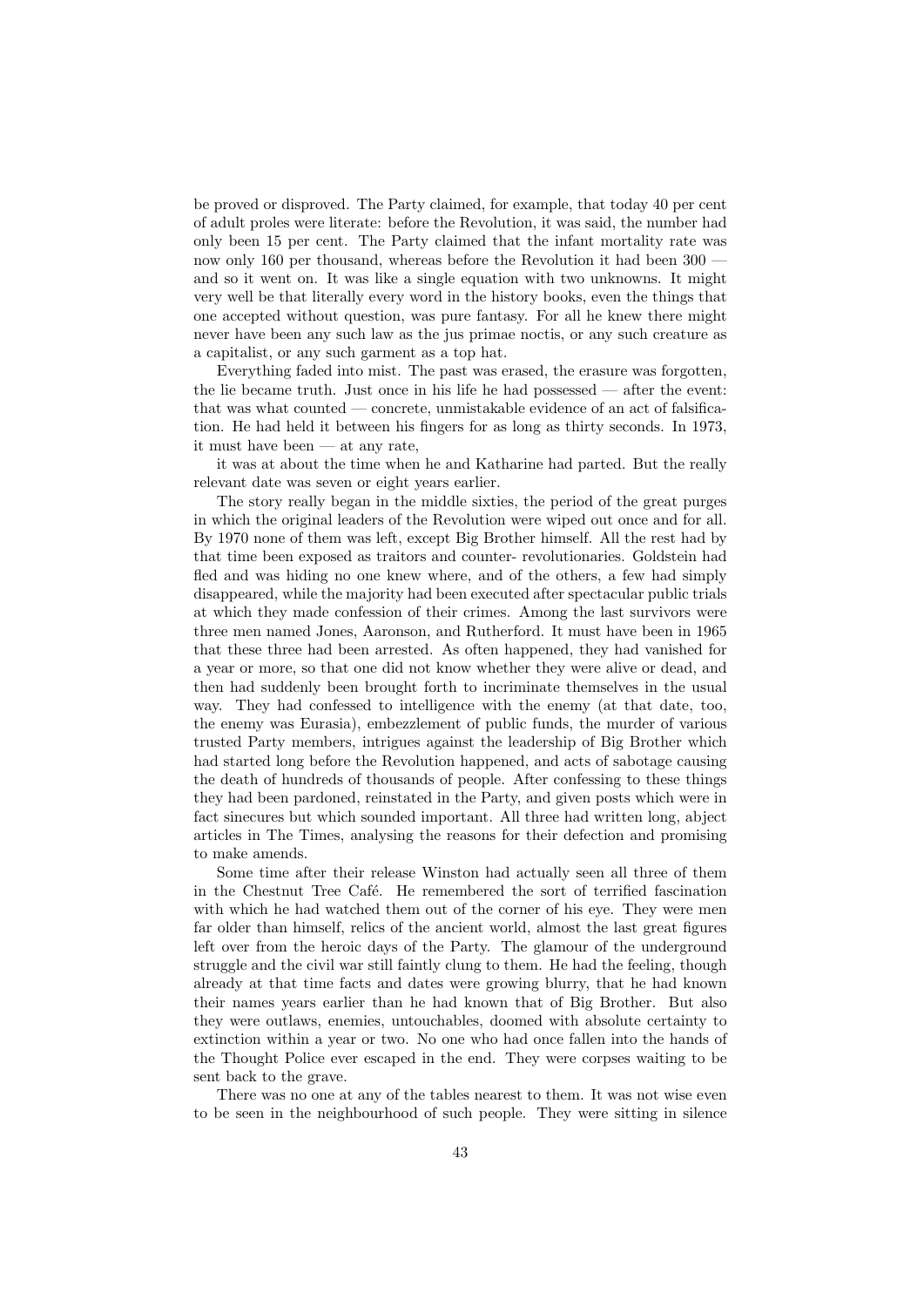before glasses of the gin flavoured with cloves which was the speciality of the café. Of the three, it was Rutherford whose appearance had most impressed Winston. Rutherford had once been a famous caricaturist, whose brutal cartoons had helped to inflame popular opinion before and during the Revolution. Even now, at long intervals, his cartoons were appearing in The Times. They were simply an imitation of his earlier manner, and curiously lifeless and unconvincing. Always they were a rehashing of the ancient themes — slum tenements, starving children, street battles, capitalists in top hats — even on the barricades the capitalists still seemed to cling to their top hats an endless, hopeless effort to get back into the past. He was a monstrous man, with a mane of greasy grey hair, his face pouched and seamed, with thick negroid lips. At one time he must have been immensely strong; now his great body was sagging, sloping, bulging, falling away in every direction. He seemed to be breaking up before one's eves, like a mountain crumbling.

It was the lonely hour of fifteen. Winston could not now remember how he had come to be in the café at such a time. The place was almost empty. A tinny music was trickling from the telescreens. The three men sat in their corner almost motionless, never speaking. Uncommanded, the waiter brought fresh glasses of gin. There was a chessboard on the table beside them, with the pieces set out but no game started. And then, for perhaps half a minute in all, something happened to the telescreens. The tune that they were playing changed, and the tone of the music changed too. There came into it  $-$  but it was something hard to describe. It was a peculiar, cracked, braying, jeering note: in his mind Winston called it a yellow note. And then a voice from the telescreen was singing:

Under the spreading chestnut tree

I sold you and you sold me:

There lie they, and here lie we

Under the spreading chestnut tree.

The three men never stirred. But when Winston glanced again at Rutherford's ruinous face, he saw that his eyes were full of tears. And for the first time he noticed, with a kind of inward shudder, and yet not knowing at what he shuddered, that both Aaronson and Rutherford had broken noses.

A little later all three were re-arrested. It appeared that they had engaged in fresh conspiracies from the very moment of their release. At their second trial they confessed to all their old crimes over again, with a whole string of new ones. They were executed, and their fate was recorded in the Party histories, a warning to posterity. About five years after this, in 1973, Winston was unrolling a wad of documents which had just flopped out of the pneumatic tube on to his desk when he came on a fragment of paper which had evidently been slipped in among the others and then forgotten. The instant he had flattened it out he saw its significance. It was a half-page torn out of The Times of about ten years earlier — the top half of the page, so that it included the date — and it contained a photograph of the delegates at some Party function in New York. Prominent in the middle of the group were Jones, Aaronson, and Rutherford. There was no mistaking them, in any case their names were in the caption at the bottom.

The point was that at both trials all three men had confessed that on that date they had been on Eurasian soil. They had flown from a secret airfield in Canada to a rendezvous somewhere in Siberia, and had conferred with members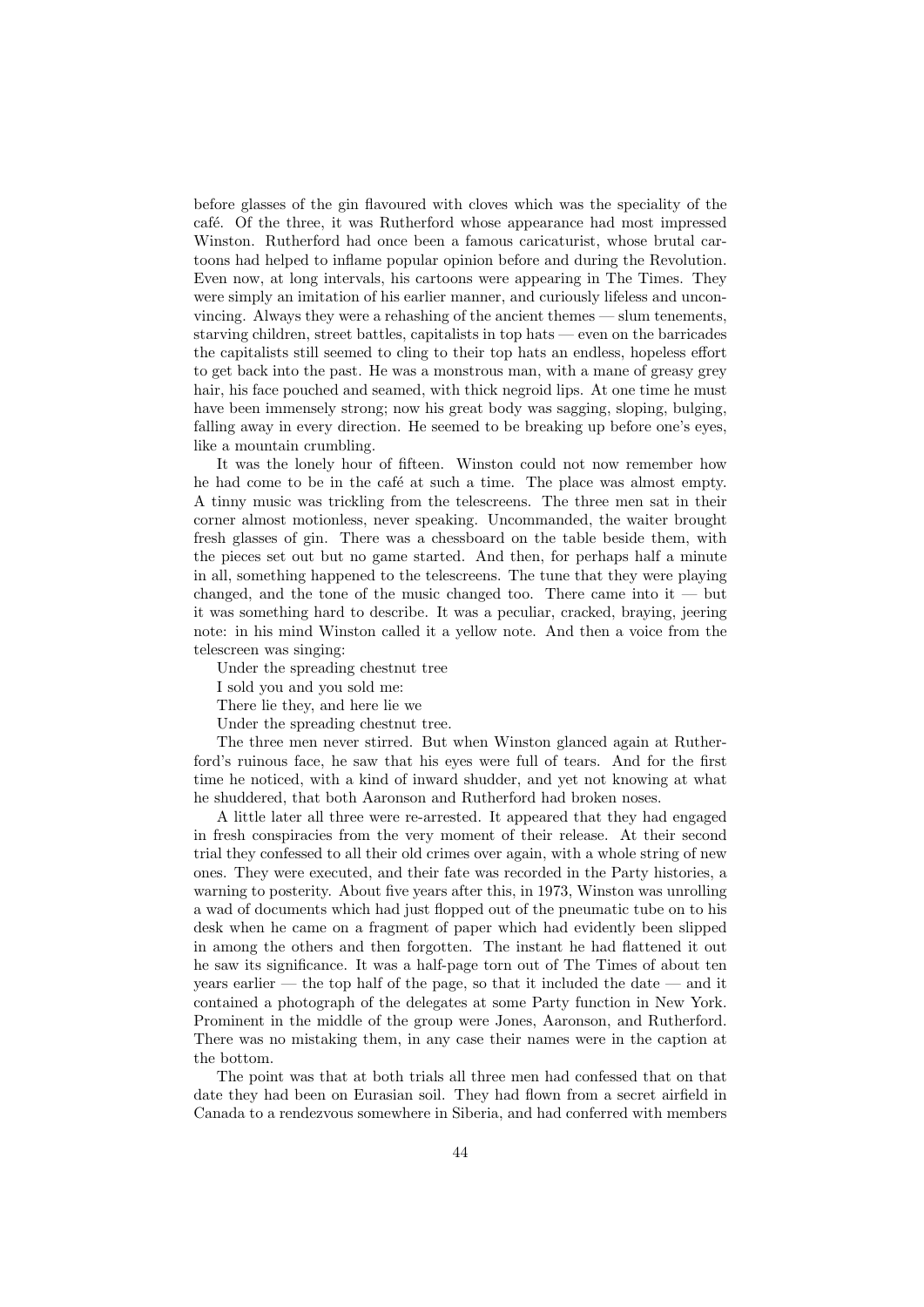of the Eurasian General Staff, to whom they had betrayed important military secrets. The date had stuck in Winston's memory because it chanced to be midsummer day; but the whole story must be on record in countless other places as well. There was only one possible conclusion: the confessions were lies.

Of course, this was not in itself a discovery. Even at that time Winston had not imagined that the people who were wiped out in the purges had actually committed the crimes that they were accused of. But this was concrete evidence; it was a fragment of the abolished past, like a fossil bone which turns up in the wrong stratum and destroys a geological theory. It was enough to blow the Party to atoms, if in some way it could have been published to the world and its significance made known.

He had gone straight on working. As soon as he saw what the photograph was, and what it meant, he had covered it up with another sheet of paper. Luckily, when he unrolled it, it had been upside-down from the point of view of the telescreen.

He took his scribbling pad on his knee and pushed back his chair so as to get as far away from the telescreen as possible. To keep your face expressionless was not difficult, and even your breathing could be controlled, with an effort: but you could not control the beating of your heart, and the telescreen was quite delicate enough to pick it up. He let what he judged to be ten minutes go by, tormented all the while by the fear that some accident — a sudden draught blowing across his desk, for instance — would betray him. Then, without uncovering it again, he dropped the photograph into the memory hole, along with some other waste papers. Within another minute, perhaps, it would have crumbled into ashes.

That was ten — eleven years ago. Today, probably, he would have kept that photograph. It was curious that the fact of having held it in his fingers seemed to him to make a difference even now, when the photograph itself, as well as the event it recorded, was only memory. Was the Party's hold upon the past less strong, he wondered, because a piece of evidence which existed no longer had once existed?

But today, supposing that it could be somehow resurrected from its ashes, the photograph might not even be evidence. Already, at the time when he made his discovery, Oceania was no longer at war with Eurasia, and it must have been to the agents of Eastasia that the three dead men had betrayed their country. Since then there had been other changes — two, three, he could not remember how many. Very likely the confessions had been rewritten and rewritten until the original facts and dates no longer had the smallest significance. The past not only changed, but changed continuously. What most afflicted him with the sense of nightmare was that he had never clearly understood why the huge imposture was undertaken. The immediate advantages of falsifying the past were obvious, but the ultimate motive was mysterious. He took up his pen again and wrote:

I understand HOW: I do not understand WHY.

He wondered, as he had many times wondered before, whether he himself was a lunatic. Perhaps a lunatic was simply a minority of one. At one time it had been a sign of madness to believe that the earth goes round the sun; today, to believe that the past is inalterable. He might be alone in holding that belief, and if alone, then a lunatic. But the thought of being a lunatic did not greatly trouble him: the horror was that he might also be wrong.

He picked up the children's history book and looked at the portrait of Big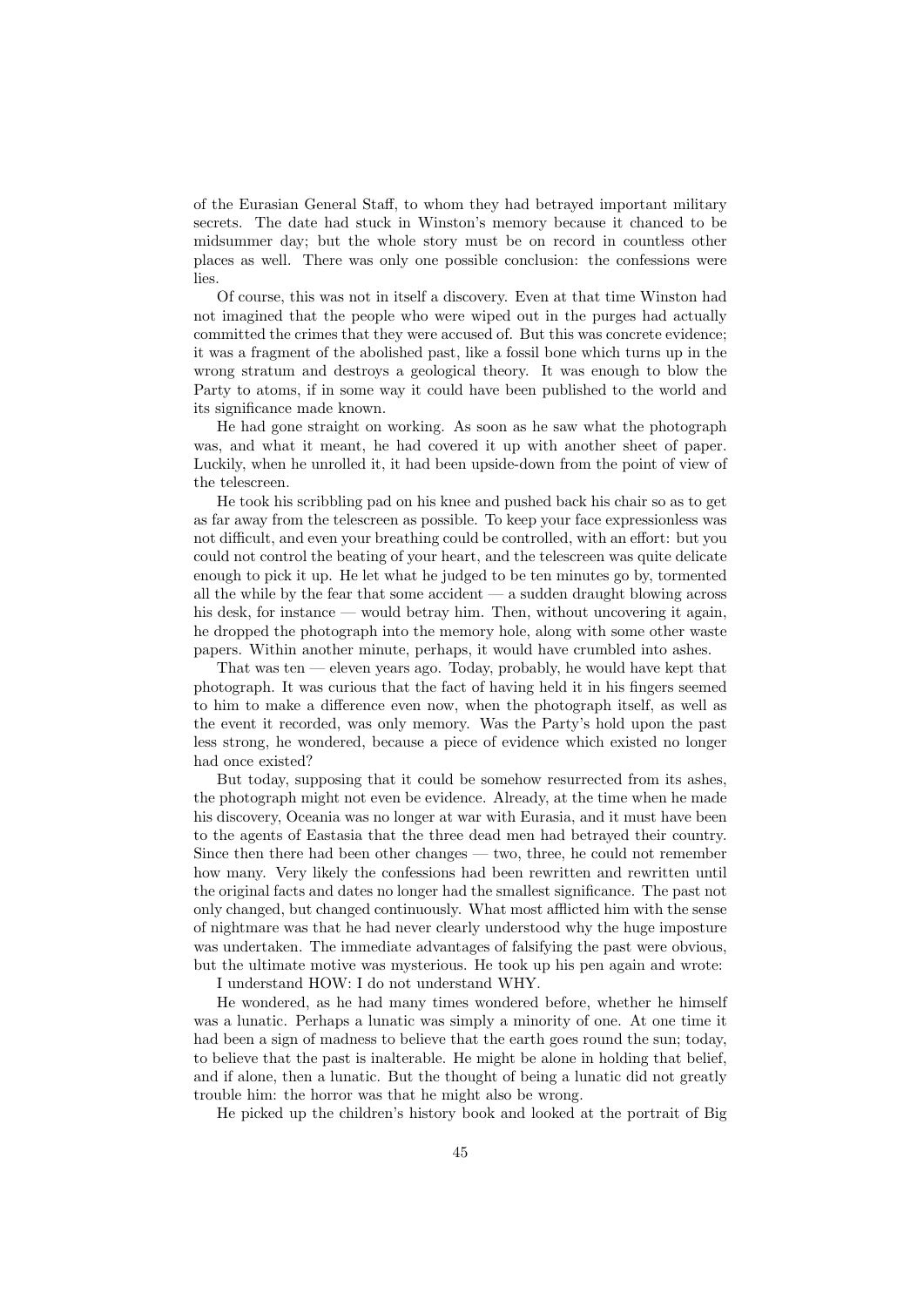Brother which formed its frontispiece. The hypnotic eyes gazed into his own. It was as though some huge force were pressing down upon you — something that penetrated inside your skull, battering against your brain, frightening you out of your beliefs, persuading you, almost, to deny the evidence of your senses. In the end the Party would announce that two and two made five, and you would have to believe it. It was inevitable that they should make that claim sooner or later: the logic of their position demanded it. Not merely the validity of experience, but the very existence of external reality, was tacitly denied by their philosophy. The heresy of heresies was common sense. And what was terrifying was not that they would kill you for thinking otherwise, but that they might be right. For, after all, how do we know that two and two make four? Or that the force of gravity works? Or that the past is unchangeable? If both the past and the external world exist only in the mind, and if the mind itself is controllable what then?

But no! His courage seemed suddenly to stiffen of its own accord. The face of O'Brien, not called up by any obvious association, had floated into his mind. He knew, with more certainty than before, that O'Brien was on his side. He was writing the diary for O'Brien — to O'Brien: it was like an interminable letter which no one would ever read, but which was addressed to a particular person and took its colour from that fact.

The Party told you to reject the evidence of your eyes and ears. It was their final, most essential command. His heart sank as he thought of the enormous power arrayed against him, the ease with which any Party intellectual would overthrow him in debate, the subtle arguments which he would not be able to understand, much less answer. And yet he was in the right! They were wrong and he was right. The obvious, the silly, and the true had got to be defended. Truisms are true, hold on to that! The solid world exists, its laws do not change. Stones are hard, water is wet, objects unsupported fall towards the earth's centre. With the feeling that he was speaking to O'Brien, and also that he was setting forth an important axiom, he wrote:

Freedom is the freedom to say that two plus two make four. If that is granted, all else follows.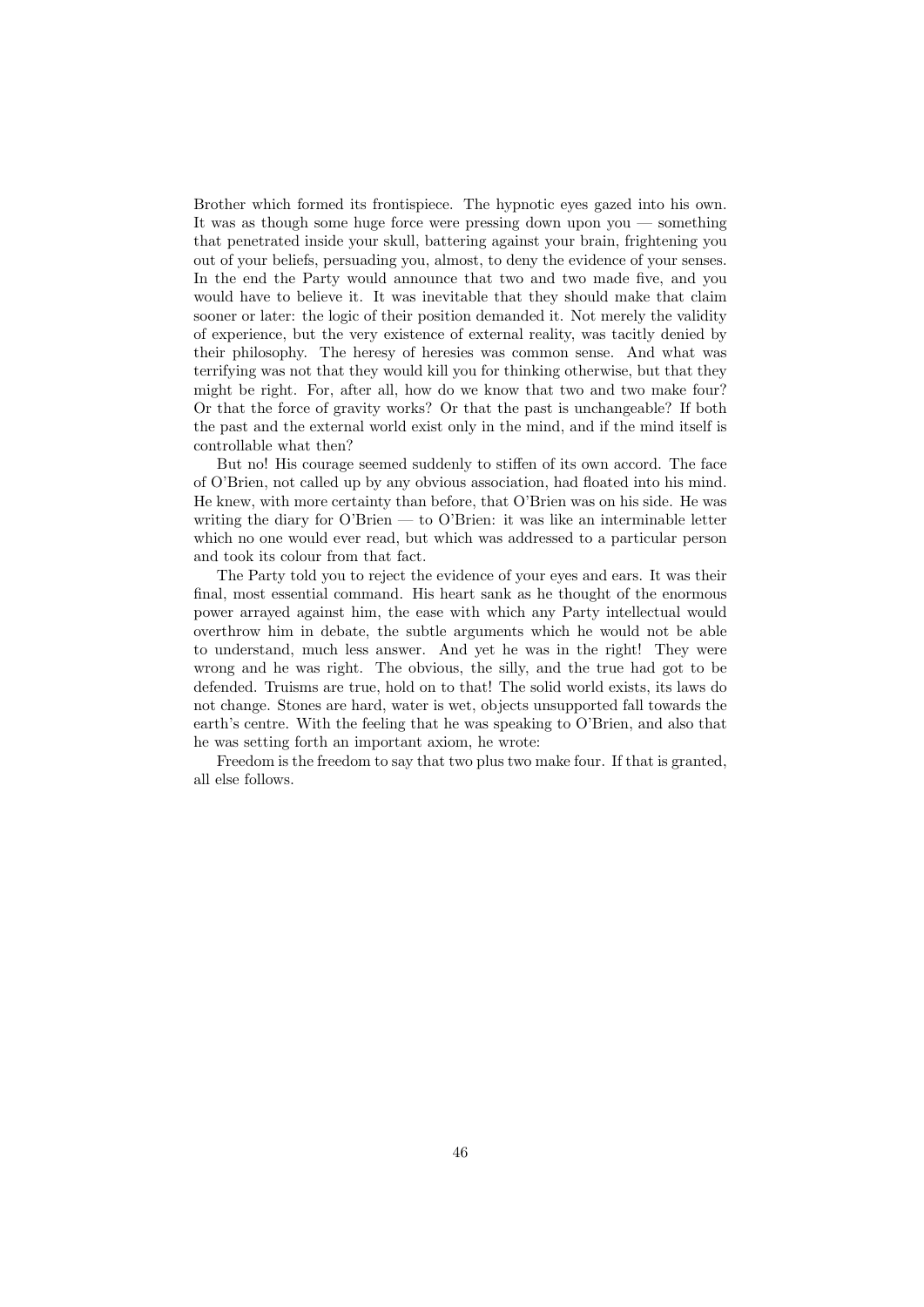## Chapter 8

From somewhere at the bottom of a passage the smell of roasting coffee — real coffee, not Victory Coffee — came floating out into the street. Winston paused involuntarily. For perhaps two seconds he was back in the half-forgotten world of his childhood. Then a door banged, seeming to cut off the smell as abruptly as though it had been a sound.

He had walked several kilometres over pavements, and his varicose ulcer was throbbing. This was the second time in three weeks that he had missed an evening at the Community Centre: a rash act, since you could be certain that the number of your attendances at the Centre was carefully checked. In principle a Party member had no spare time, and was never alone except in bed. It was assumed that when he was not working, eating, or sleeping he would be taking part in some kind of communal recreation: to do anything that suggested a taste for solitude, even to go for a walk by yourself, was always slightly dangerous. There was a word for it in Newspeak: ownlife, it was called, meaning individualism and eccentricity. But this evening as he came out of the Ministry the balminess of the April air had tempted him. The sky was a warmer blue than he had seen it that year, and suddenly the long, noisy evening at the Centre, the boring, exhausting games, the lectures, the creaking camaraderie oiled by gin, had seemed intolerable. On impulse he had turned away from the bus-stop and wandered off into the labyrinth of London, first south, then east, then north again, losing himself among unknown streets and hardly bothering in which direction he was going.

'If there is hope,' he had written in the diary, 'it lies in the proles.' The words kept coming back to him, statement of a mystical truth and a palpable absurdity. He was somewhere in the vague, brown-coloured slums to the north and east of what had once been Saint Pancras Station. He was walking up a cobbled street of little two-storey houses with battered doorways which gave straight on the pavement and which were somehow curiously suggestive of ratholes. There were puddles of filthy water here and there among the cobbles. In and out of the dark doorways, and down narrow alley-ways that branched off on either side, people swarmed in astonishing numbers — girls in full bloom, with crudely lipsticked mouths, and youths who chased the girls, and swollen waddling women who showed you what the girls would be like in ten years' time, and old bent creatures shuffling along on splayed feet, and ragged barefooted children who played in the puddles and then scattered at angry yells from their mothers. Perhaps a quarter of the windows in the street were broken and boarded up. Most of the people paid no attention to Winston; a few eyed him with a sort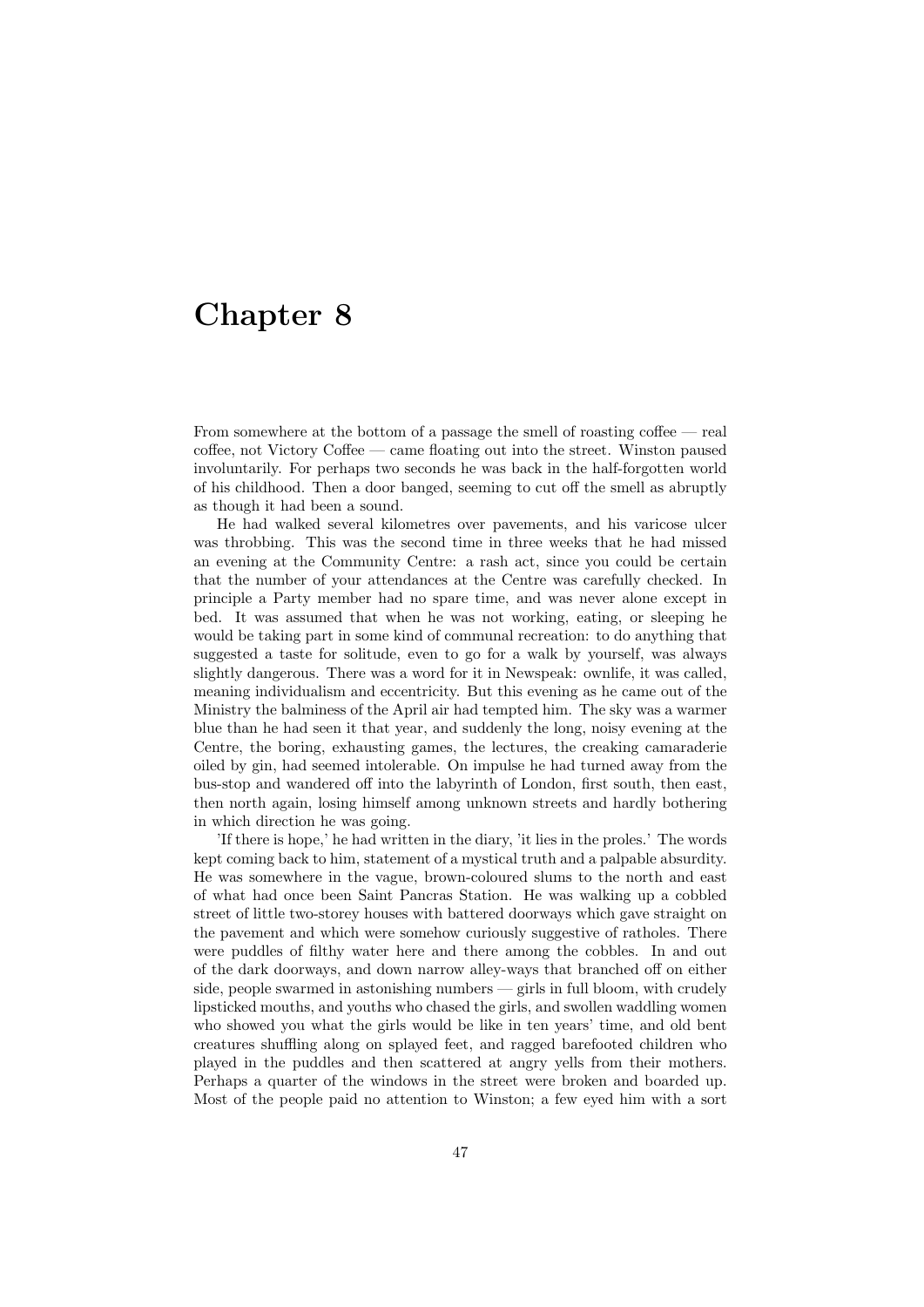of guarded curiosity. Two monstrous women with brick-red forearms folded across thelr aprons were talking outside a doorway. Winston caught scraps of conversation as he approached.

' "Yes," I says to 'er, "that's all very well," I says. "But if you'd of been in my place you'd of done the same as what I done. It's easy to criticize," I says, "but you ain't got the same problems as what I got."

'Ah,' said the other, 'that's jest it. That's jest where it is.'

The strident voices stopped abruptly. The women studied him in hostile silence as he went past. But it was not hostility, exactly; merely a kind of wariness, a momentary stiffening, as at the passing of some unfamiliar animal. The blue overalls of the Party could not be a common sight in a street like this. Indeed, it was unwise to be seen in such places, unless you had definite business there. The patrols might stop you if you happened to run into them. 'May I see your papers, comrade? What are you doing here? What time did you leave work? Is this your usual way home?' — and so on and so forth. Not that there was any rule against walking home by an unusual route: but it was enough to draw attention to you if the Thought Police heard about it.

Suddenly the whole street was in commotion. There were yells of warning from all sides. People were shooting into the doorways like rabbits. A young woman leapt out of a doorway a little ahead of Winston, grabbed up a tiny child playing in a puddle, whipped her apron round it, and leapt back again, all in one movement. At the same instant a man in a concertina-like black suit, who had emerged from a side alley, ran towards Winston, pointing excitedly to the sky.

'Steamer!' he yelled. 'Look out, guv'nor! Bang over'ead! Lay down quick!'

'Steamer' was a nickname which, for some reason, the proles applied to rocket bombs. Winston promptly flung himself on his face. The proles were nearly always right when they gave you a warning of this kind. They seemed to possess some kind of instinct which told them several seconds in advance when a rocket was coming, although the rockets supposedly travelled faster than sound. Winston clasped his forearms above his head. There was a roar that seemed to make the pavement heave; a shower of light objects pattered on to his back. When he stood up he found that he was covered with fragments of glass from the nearest window.

He walked on. The bomb had demolished a group of houses 200 metres up the street. A black plume of smoke hung in the sky, and below it a cloud of plaster dust in which a crowd was already forming around the ruins. There was a little pile of plaster lying on the pavement ahead of him, and in the middle of it he could see a bright red streak. When he got up to it he saw that it was a human hand severed at the wrist. Apart from the bloody stump, the hand was so completely whitened as to resemble a plaster cast.

He kicked the thing into the gutter, and then, to avoid the crowd, turned down a side-street to the right. Within three or four minutes he was out of the area which the bomb had affected, and the sordid swarming life of the streets was going on as though nothing had happened. It was nearly twenty hours, and the drinking-shops which the proles frequented ('pubs', they called them) were choked with customers. From their grimy swing doors, endlessly opening and shutting, there came forth a smell of urine, sawdust, and sour beer. In an angle formed by a projecting house-front three men were standing very close together, the middle one of them holding a folded-up newspaper which the other two were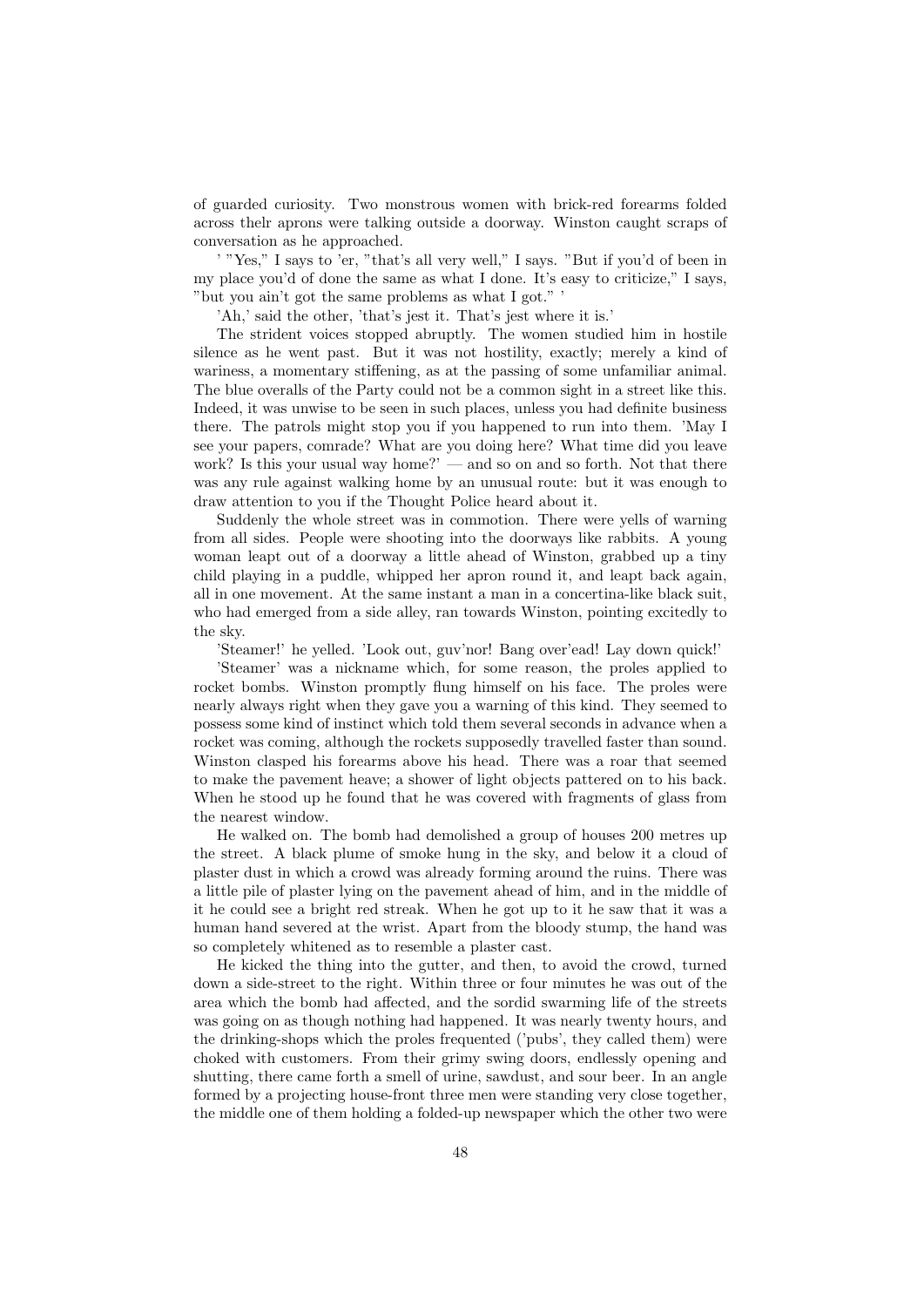studying over his shoulder. Even before he was near enough to make out the expression on their faces, Winston could see absorption in every line of their bodies. It was obviously some serious piece of news that they were reading. He was a few paces away from them when suddenly the group broke up and two of the men were in violent altercation. For a moment they seemed almost on the point of blows.

'Can't you bleeding well listen to what I say? I tell you no number ending in seven ain't won for over fourteen months!'

'Yes, it 'as, then!'

'No, it 'as not! Back 'ome I got the 'ole lot of 'em for over two years wrote down on a piece of paper. I takes 'em down reg'lar as the clock. An' I tell you, no number ending in seven-'

'Yes, a seven 'as won! I could pretty near tell you the bleeding number. Four oh seven, it ended in. It were in February — second week in February.'

'February your grandmother! I got it all down in black and white. An' I tell you, no number-'

'Oh, pack it in!' said the third man.

They were talking about the Lottery. Winston looked back when he had gone thirty metres. They were still arguing, with vivid, passionate faces. The Lottery, with its weekly pay-out of enormous prizes, was the one public event to which the proles paid serious attention. It was probable that there were some millions of proles for whom the Lottery was the principal if not the only reason for remaining alive. It was their delight, their folly, their anodyne, their intellectual stimulant. Where the Lottery was concerned, even people who could barely read and write seemed capable of intricate calculations and staggering feats of memory. There was a whole tribe of men who made a living simply by selling systems, forecasts, and lucky amulets. Winston had nothing to do with the running of the Lottery, which was managed by the Ministry of Plenty, but he was aware (indeed everyone in the party was aware) that the prizes were largely imaginary. Only small sums were actually paid out, the winners of the big prizes being non-existent persons. In the absence of any real intercommunication between one part of Oceania and another, this was not difficult to arrange.

But if there was hope, it lay in the proles. You had to cling on to that. When you put it in words it sounded reasonable: it was when you looked at the human beings passing you on the pavement that it became an act of faith. The street into which he had turned ran downhill. He had a feeling that he had been in this neighbourhood before, and that there was a main thoroughfare not far away. From somewhere ahead there came a din of shouting voices. The street took a sharp turn and then ended in a flight of steps which led down into a sunken alley where a few stall-keepers were selling tired-looking vegetables. At this moment Winston remembered where he was. The alley led out into the main street, and down the next turning, not five minutes away, was the junk-shop where he had bought the blank book which was now his diary. And in a small stationer's shop not far away he had bought his penholder and his bottle of ink.

He paused for a moment at the top of the steps. On the opposite side of the alley there was a dingy little pub whose windows appeared to be frosted over but in reality were merely coated with dust. A very old man, bent but active, with white moustaches that bristled forward like those of a prawn, pushed open the swing door and went in. As Winston stood watching, it occurred to him that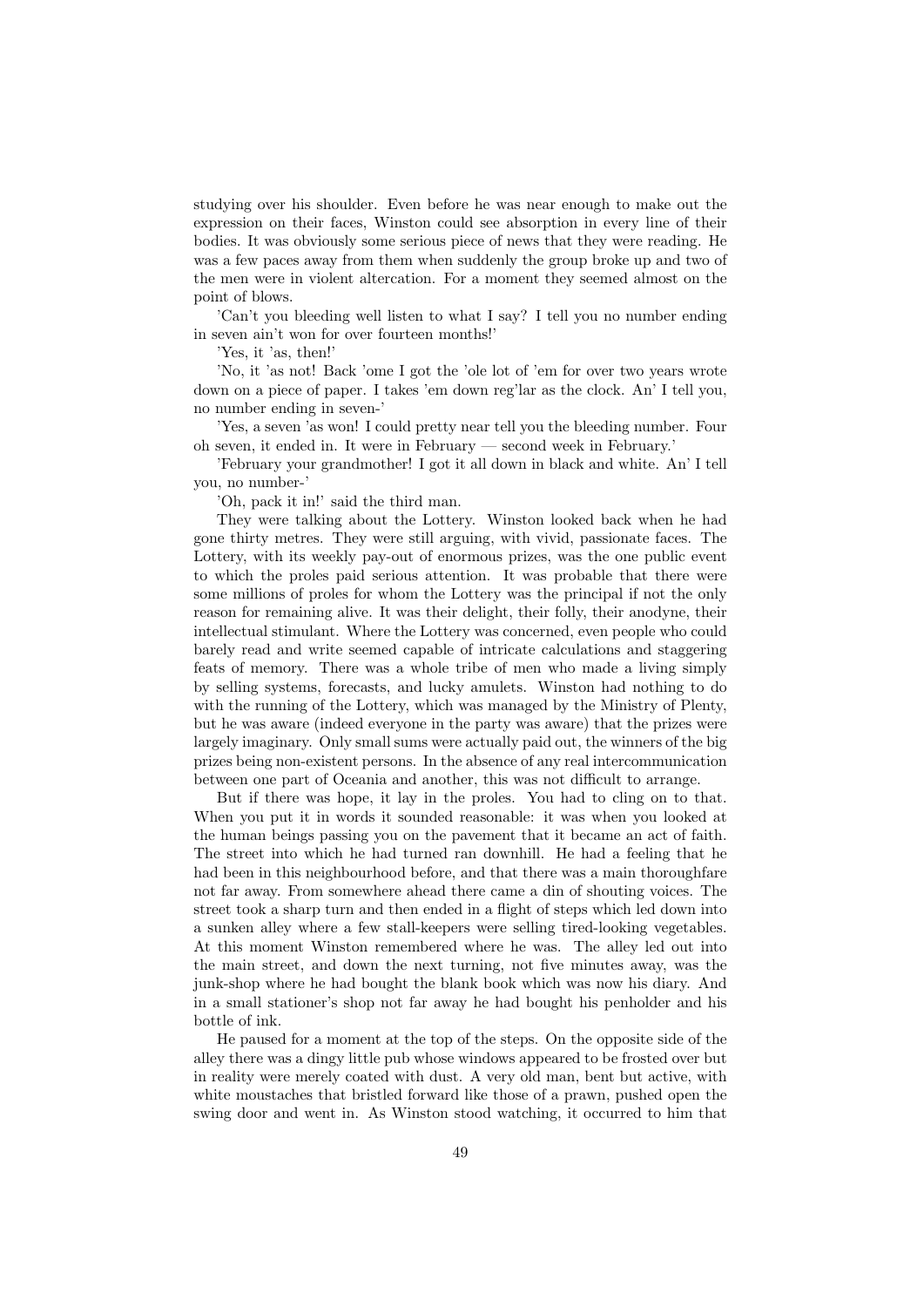the old man, who must be eighty at the least, had already been middle-aged when the Revolution happened. He and a few others like him were the last links that now existed with the vanished world of capitalism. In the Party itself there were not many people left whose ideas had been formed before the Revolution. The older generation had mostly been wiped out in the great purges of the fifties and sixties, and the few who survived had long ago been terrified into complete intellectual surrender. If there was any one still alive who could give you a truthful account of conditions in the early part of the century, it could only be a prole. Suddenly the passage from the history book that he had copied into his diary came back into Winston's mind, and a lunatic impulse took hold of him. He would go into the pub, he would scrape acquaintance with that old man and question him. He would say to him: 'Tell me about your life when you were a boy. What was it like in those days? Were things better than they are now, or were they worse?'

Hurriedly, lest he should have time to become frightened, he descended the steps and crossed the narrow street. It was madness of course. As usual, there was no definite rule against talking to proles and frequenting their pubs, but it was far too unusual an action to pass unnoticed. If the patrols appeared he might plead an attack of faintness, but it was not likely that they would believe him. He pushed open the door, and a hideous cheesy smell of sour beer hit him in the face. As he entered the din of voices dropped to about half its volume. Behind his back he could feel everyone eyeing his blue overalls. A game of darts which was going on at the other end of the room interrupted itself for perhaps as much as thirty seconds. The old man whom he had followed was standing at the bar, having some kind of altercation with the barman, a large, stout, hook-nosed young man with enormous forearms. A knot of others, standing round with glasses in their hands, were watching the scene.

'I arst you civil enough, didn't I?' said the old man, straightening his shoulders pugnaciously. 'You telling me you ain't got a pint mug in the 'ole bleeding boozer?'

'And what in hell's name is a pint?' said the barman, leaning forward with the tips of his fingers on the counter.

'Ark at 'im! Calls 'isself a barman and don't know what a pint is! Why, a pint's the 'alf of a quart, and there's four quarts to the gallon. 'Ave to teach you the A, B, C next.'

'Never heard of 'em,' said the barman shortly. 'Litre and half litre — that's all we serve. There's the glasses on the shelf in front of you.

'I likes a pint,' persisted the old man. 'You could 'a drawed me off a pint easy enough. We didn't 'ave these bleeding litres when I was a young man.'

'When you were a young man we were all living in the treetops,' said the barman, with a glance at the other customers.

There was a shout of laughter, and the uneasiness caused by Winston's entry seemed to disappear. The old man's whitestubbled face had flushed pink. He turned away, muttering to himself, and bumped into Winston. Winston caught him gently by the arm.

'May I offer you a drink?' he said.

'You're a gent,' said the other, straightening his shoulders again. He appeared not to have noticed Winston's blue overalls. 'Pint!' he added aggressively to the barman. 'Pint of wallop.'

The barman swished two half-litres of dark-brown beer into thick glasses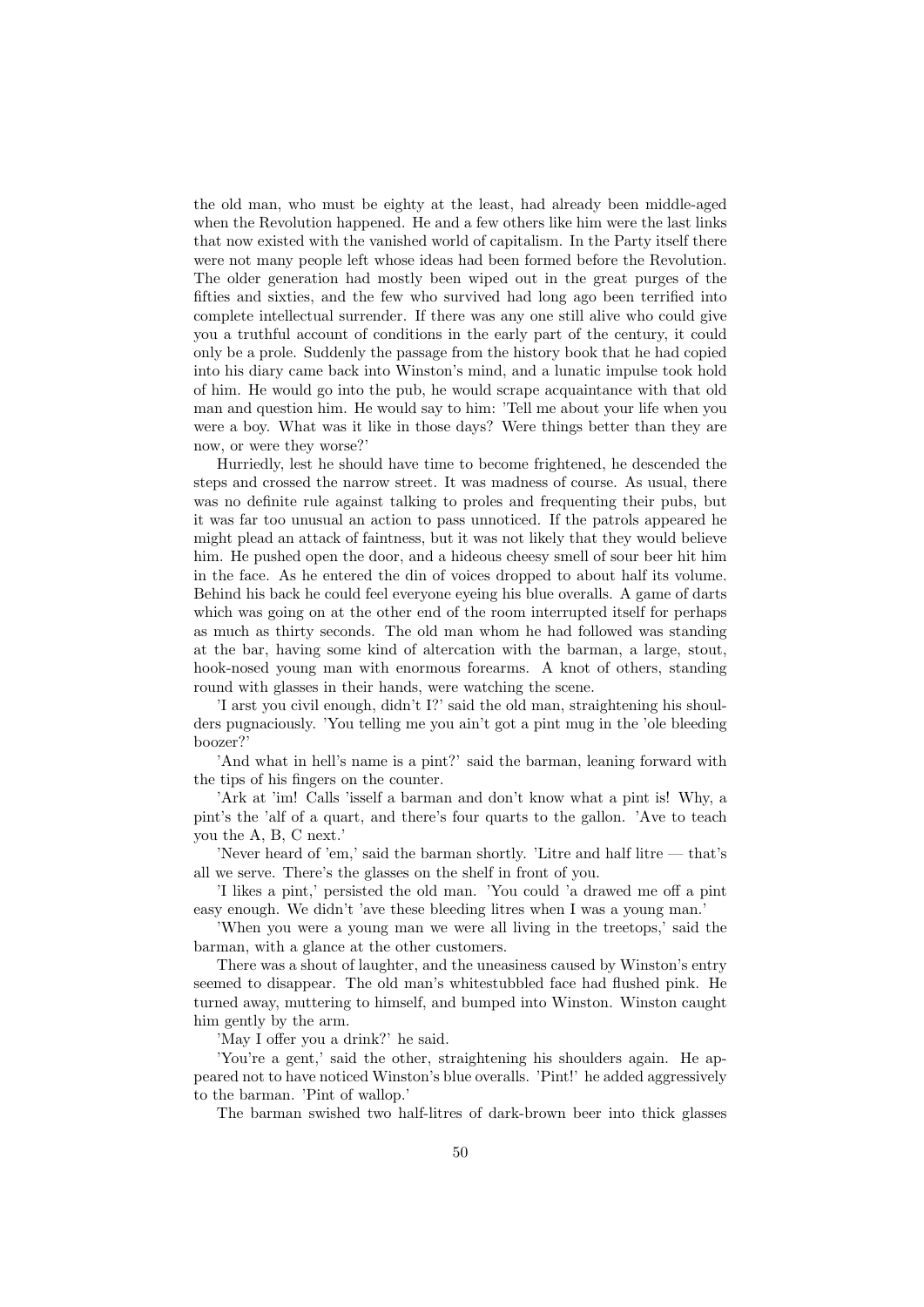which he had rinsed in a bucket under the counter. Beer was the only drink you could get in prole pubs. The proles were supposed not to drink gin, though in practice they could get hold of it easily enough. The game of darts was in full swing again, and the knot of men at the bar had begun talking about lottery tickets. Winston's presence was forgotten for a moment. There was a deal table under the window where he and the old man could talk without fear of being overheard. It was horribly dangerous, but at any rate there was no telescreen in the room, a point he had made sure of as soon as he came in.

"E could 'a drawed me off a pint,' grumbled the old man as he settled down behind a glass. 'A 'alf litre ain't enough. It don't satisfy. And a 'ole litre's too much. It starts my bladder running. Let alone the price.'

'You must have seen great changes since you were a young man,' said Winston tentatively.

The old man's pale blue eyes moved from the darts board to the bar, and from the bar to the door of the Gents, as though it were in the bar-room that he expected the changes to have occurred.

'The beer was better,' he said finally. 'And cheaper! When I was a young man, mild beer — wallop we used to call it — was fourpence a pint. That was before the war, of course.'

'Which war was that?' said Winston.

'It's all wars,' said the old man vaguely. He took up his glass, and his shoulders straightened again. "Ere's wishing you the very best of 'ealth!'

In his lean throat the sharp-pointed Adam's apple made a surprisingly rapid up-and-down movement, and the beer vanished. Winston went to the bar and came back with two more half-litres. The old man appeared to have forgotten his prejudice against drinking a full litre.

'You are very much older than I am,' said Winston. 'You must have been a grown man before I was born. You can remember what it was like in the old days, before the Revolution. People of my age don't really know anything about those times. We can only read about them in books, and what it says in the books may not be true. I should like your opinion on that. The history books say that life before the Revolution was completely different from what it is now. There was the most terrible oppression, injustice, poverty worse than anything we can imagine. Here in London, the great mass of the people never had enough to eat from birth to death. Half of them hadn't even boots on their feet. They worked twelve hours a day, they left school at nine, they slept ten in a room. And at the same time there were a very few people, only a few thousands the capitalists, they were called — who were rich and powerful. They owned everything that there was to own. They lived in great gorgeous houses with thirty servants, they rode about in motor-cars and four-horse carriages, they drank champagne, they wore top hats-'

The old man brightened suddenly.

'Top 'ats!' he said. 'Funny you should mention 'em. The same thing come into my 'ead only yesterday, I dono why. I was jest thinking, I ain't seen a top 'at in years. Gorn right out, they 'ave. The last time I wore one was at my sister-in-law's funeral. And that was — well, I couldn't give you the date, but it must'a been fifty years ago. Of course it was only 'ired for the occasion, you understand.'

'It isn't very important about the top hats,' said Winston patiently. 'The point is, these capitalists — they and a few lawyers and priests and so forth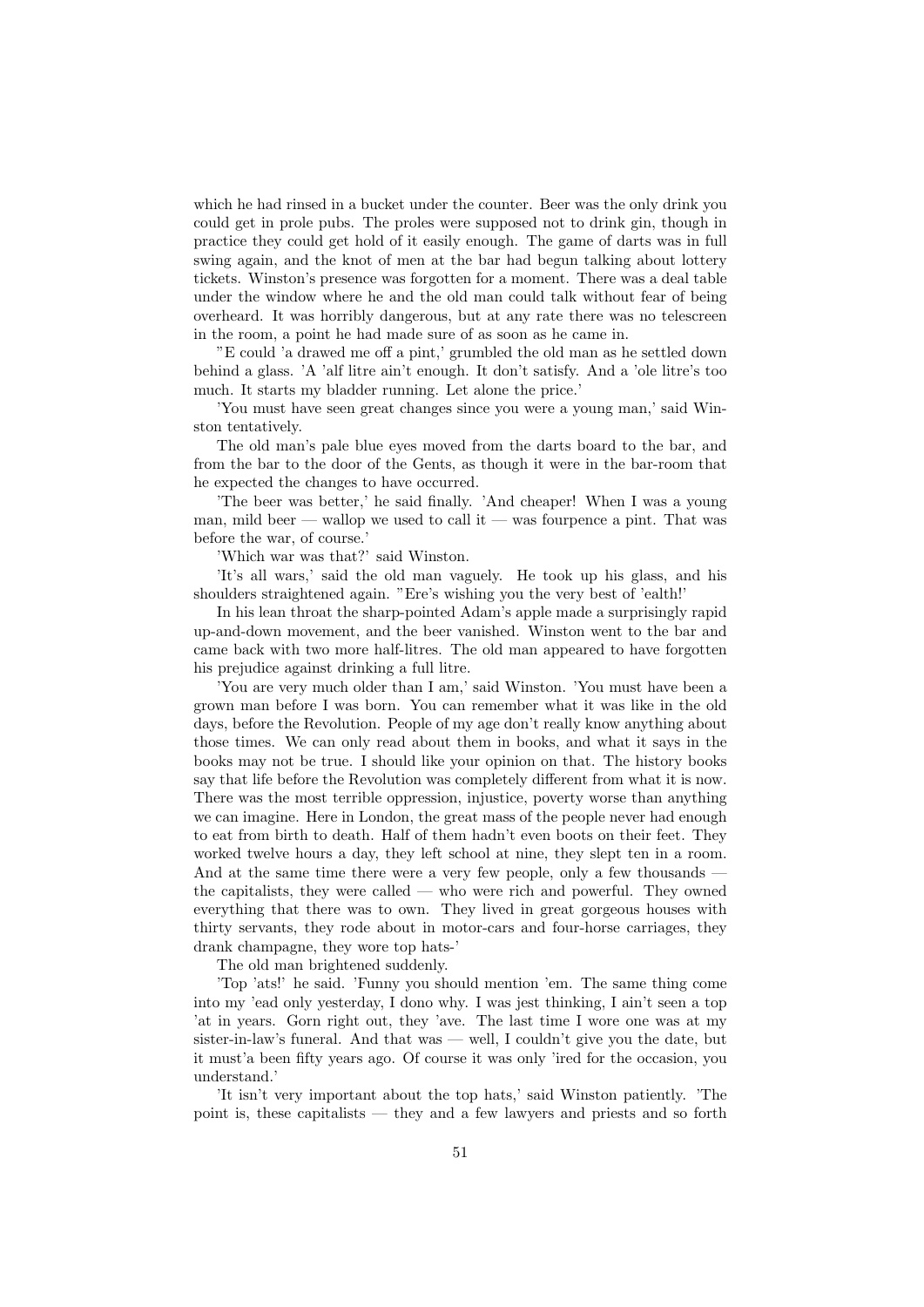who lived on them — were the lords of the earth. Everything existed for their benefit. You — the ordinary people, the workers — were their slaves. They could do what they liked with you. They could ship you off to Canada like cattle. They could sleep with your daughters if they chose. They could order you to be flogged with something called a cat-o'-nine tails. You had to take your cap off when you passed them. Every capitalist went about with a gang of lackeys who-'

The old man brightened again.

'Lackeys!' he said. 'Now there's a word I ain't 'eard since ever so long. Lackeys! That reg'lar takes me back, that does. I recollect oh, donkey's years ago — I used to sometimes go to 'Yde Park of a Sunday afternoon to 'ear the blokes making speeches. Salvation Army, Roman Catholics, Jews, Indians — all sorts there was. And there was one bloke — well, I couldn't give you 'is name, but a real powerful speaker 'e was. 'E didn't 'alf give it 'em! "Lackeys!" 'e says, "lackeys of the bourgeoisie! Flunkies of the ruling class!" Parasites — that was another of them. And 'yenas — 'e definitely called 'em 'yenas. Of course 'e was referring to the Labour Party, you understand.'

Winston had the feeling that they were talking at cross-purposes.

'What I really wanted to know was this,' he said. 'Do you feel that you have more freedom now than you had in those days? Are you treated more like a human being? In the old days, the rich people, the people at the top-'

'The 'Ouse of Lords,' put in the old man reminiscently.

'The House of Lords, if you like. What I am asking is, were these people able to treat you as an inferior, simply because they were rich and you were poor? Is it a fact, for instance, that you had to call them "Sir" and take off your cap when you passed them?'

The old man appeared to think deeply. He drank off about a quarter of his beer before answering.

'Yes,' he said. 'They liked you to touch your cap to 'em. It showed respect, like. I didn't agree with it, myself, but I done it often enough. Had to, as you might say.'

'And was it usual  $-$  I'm only quoting what I've read in history books  $$ was it usual for these people and their servants to push you off the pavement into the gutter?'

'One of 'em pushed me once,' said the old man. 'I recollect it as if it was yesterday. It was Boat Race night — terribly rowdy they used to get on Boat Race night — and I bumps into a young bloke on Shaftesbury Avenue. Quite a gent, 'e was — dress shirt, top 'at, black overcoat. 'E was kind of zig-zagging across the pavement, and I bumps into 'im accidental-like. 'E says, "Why can't you look where you're going?" 'e says. I say, "Ju think you've bought the bleeding pavement?" 'E says, "I'll twist your bloody 'ead off if you get fresh with me." I says, "You're drunk. I'll give you in charge in 'alf a minute," I says. An' if you'll believe me, 'e puts 'is 'and on my chest and gives me a shove as pretty near sent me under the wheels of a bus. Well, I was young in them days, and I was going to 'ave fetched 'im one, only-'

A sense of helplessness took hold of Winston. The old man's memory was nothing but a rubbish-heap of details. One could question him all day without getting any real information. The party histories might still be true, after a fashion: they might even be completely true. He made a last attempt.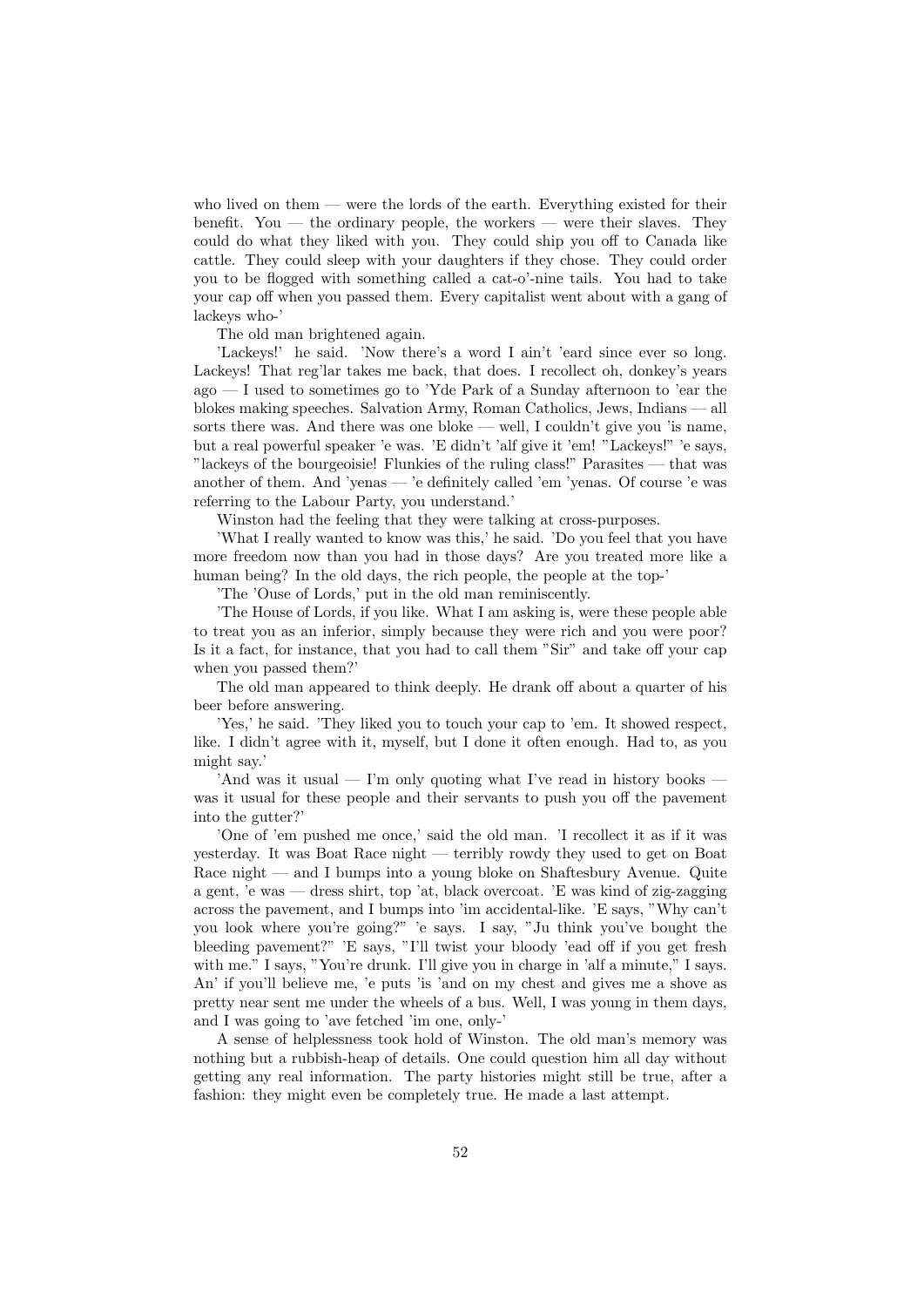'Perhaps I have not made myself clear,' he said. 'What I'm trying to say is this. You have been alive a very long time; you lived half your life before the Revolution. In 1925, for instance, you were already grown up. Would you say from what you can remember, that life in 1925 was better than it is now, or worse? If you could choose, would you prefer to live then or now?'

The old man looked meditatively at the darts board. He finished up his beer, more slowly than before. When he spoke it was with a tolerant philosophical air, as though the beer had mellowed him.

'I know what you expect me to say,' he said. 'You expect me to say as I'd sooner be young again. Most people'd say they'd sooner be young, if you arst' 'em. You got your 'ealth and strength when you're young. When you get to my time of life you ain't never well. I suffer something wicked from my feet, and my bladder's jest terrible. Six and seven times a night it 'as me out of bed. On the other 'and, there's great advantages in being a old man. You ain't got the same worries. No truck with women, and that's a great thing. I ain't 'ad a woman for near on thirty year, if you'd credit it. Nor wanted to, what's more.'

Winston sat back against the window-sill. It was no use going on. He was about to buy some more beer when the old man suddenly got up and shuffled rapidly into the stinking urinal at the side of the room. The extra half-litre was already working on him. Winston sat for a minute or two gazing at his empty glass, and hardly noticed when his feet carried him out into the street again. Within twenty years at the most, he reflected, the huge and simple question, 'Was life better before the Revolution than it is now?' would have ceased once and for all to be answerable. But in effect it was unanswerable even now, since the few scattered survivors from the ancient world were incapable of comparing one age with another. They remembered a million useless things, a quarrel with a workmate, a hunt for a lost bicycle pump, the expression on a long-dead sister's face, the swirls of dust on a windy morning seventy years ago: but all the relevant facts were outside the range of their vision. They were like the ant, which can see small objects but not large ones. And when memory failed and written records were falsified — when that happened, the claim of the Party to have improved the conditions of human life had got to be accepted, because there did not exist, and never again could exist, any standard against which it could be tested.

At this moment his train of thought stopped abruptly. He halted and looked up. He was in a narrow street, with a few dark little shops, interspersed among dwelling-houses. Immediately above his head there hung three discoloured metal balls which looked as if they had once been gilded. He seemed to know the place. Of course! He was standing outside the junk-shop where he had bought the diary.

A twinge of fear went through him. It had been a sufficiently rash act to buy the book in the beginning, and he had sworn never to come near the place again. And yet the instant that he allowed his thoughts to wander, his feet had brought him back here of their own accord. It was precisely against suicidal impulses of this kind that he had hoped to guard himself by opening the diary. At the same time he noticed that although it was nearly twenty-one hours the shop was still open. With the feeling that he would be less conspicuous inside than hanging about on the pavement, he stepped through the doorway. If questioned, he could plausibly say that he was trying to buy razor blades.

The proprietor had just lighted a hanging oil lamp which gave off an unclean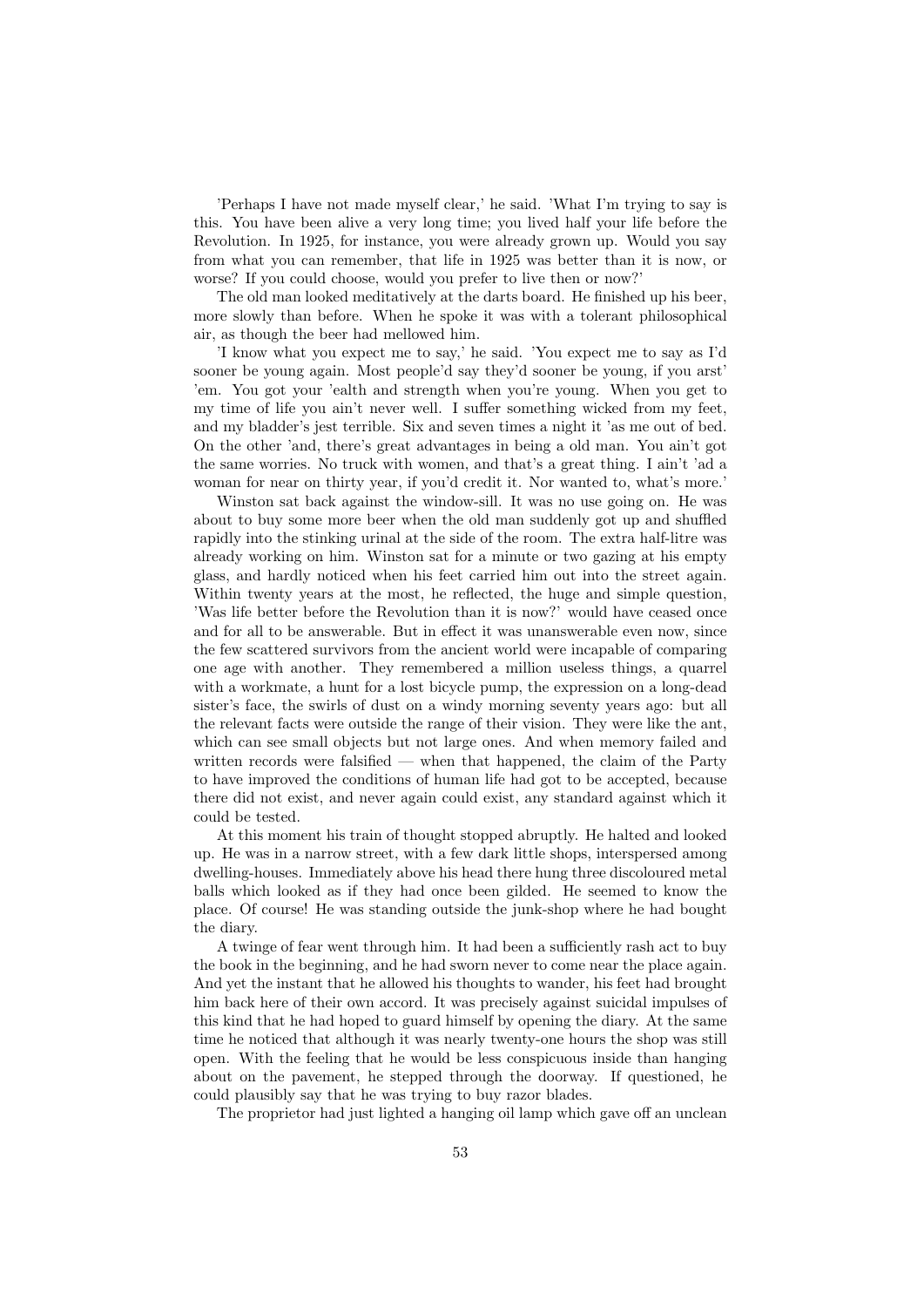but friendly smell. He was a man of perhaps sixty, frail and bowed, with a long, benevolent nose, and mild eyes distorted by thick spectacles. His hair was almost white, but his eyebrows were bushy and still black. His spectacles, his gentle, fussy movements, and the fact that he was wearing an aged jacket of black velvet, gave him a vague air of intellectuality, as though he had been some kind of literary man, or perhaps a musician. His voice was soft, as though faded, and his accent less debased than that of the majority of proles.

'I recognized you on the pavement,' he said immediately. 'You're the gentleman that bought the young lady's keepsake album. That was a beautiful bit of paper, that was. Cream- laid, it used to be called. There's been no paper like that made for  $\sim$  oh, I dare say fifty years.' He peered at Winston over the top of his spectacles. 'Is there anything special I can do for you? Or did you just want to look round?'

'I was passing,' said Winston vaguely. 'I just looked in. I don't want anything in particular.'

'It's just as well,' said the other, 'because I don't suppose I could have satisfied you.' He made an apologetic gesture with his softpalmed hand. 'You see how it is; an empty shop, you might say. Between you and me, the antique trade's just about finished. No demand any longer, and no stock either. Furniture, china, glass it's all been broken up by degrees. And of course the metal stuff's mostly been melted down. I haven't seen a brass candlestick in years.'

The tiny interior of the shop was in fact uncomfortably full, but there was almost nothing in it of the slightest value. The floorspace was very restricted, because all round the walls were stacked innumerable dusty picture-frames. In the window there were trays of nuts and bolts, worn-out chisels, penknives with broken blades, tarnished watches that did not even pretend to be in going order, and other miscellaneous rubbish. Only on a small table in the corner was there a litter of odds and ends — lacquered snuffboxes, agate brooches, and the like which looked as though they might include something interesting. As Winston wandered towards the table his eye was caught by a round, smooth thing that gleamed softly in the lamplight, and he picked it up.

It was a heavy lump of glass, curved on one side, flat on the other, making almost a hemisphere. There was a peculiar softness, as of rainwater, in both the colour and the texture of the glass. At the heart of it, magnified by the curved surface, there was a strange, pink, convoluted object that recalled a rose or a sea anemone.

'What is it?' said Winston, fascinated.

'That's coral, that is,' said the old man. 'It must have come from the Indian Ocean. They used to kind of embed it in the glass. That wasn't made less than a hundred years ago. More, by the look of it.'

'It's a beautiful thing,' said Winston.

'It is a beautiful thing,' said the other appreciatively. 'But there's not many that'd say so nowadays.' He coughed. 'Now, if it so happened that you wanted to buy it, that'd cost you four dollars. I can remember when a thing like that would have fetched eight pounds, and eight pounds was — well, I can't work it out, but it was a lot of money. But who cares about genuine antiques nowadays even the few that's left?'

Winston immediately paid over the four dollars and slid the coveted thing into his pocket. What appealed to him about it was not so much its beauty as the air it seemed to possess of belonging to an age quite different from the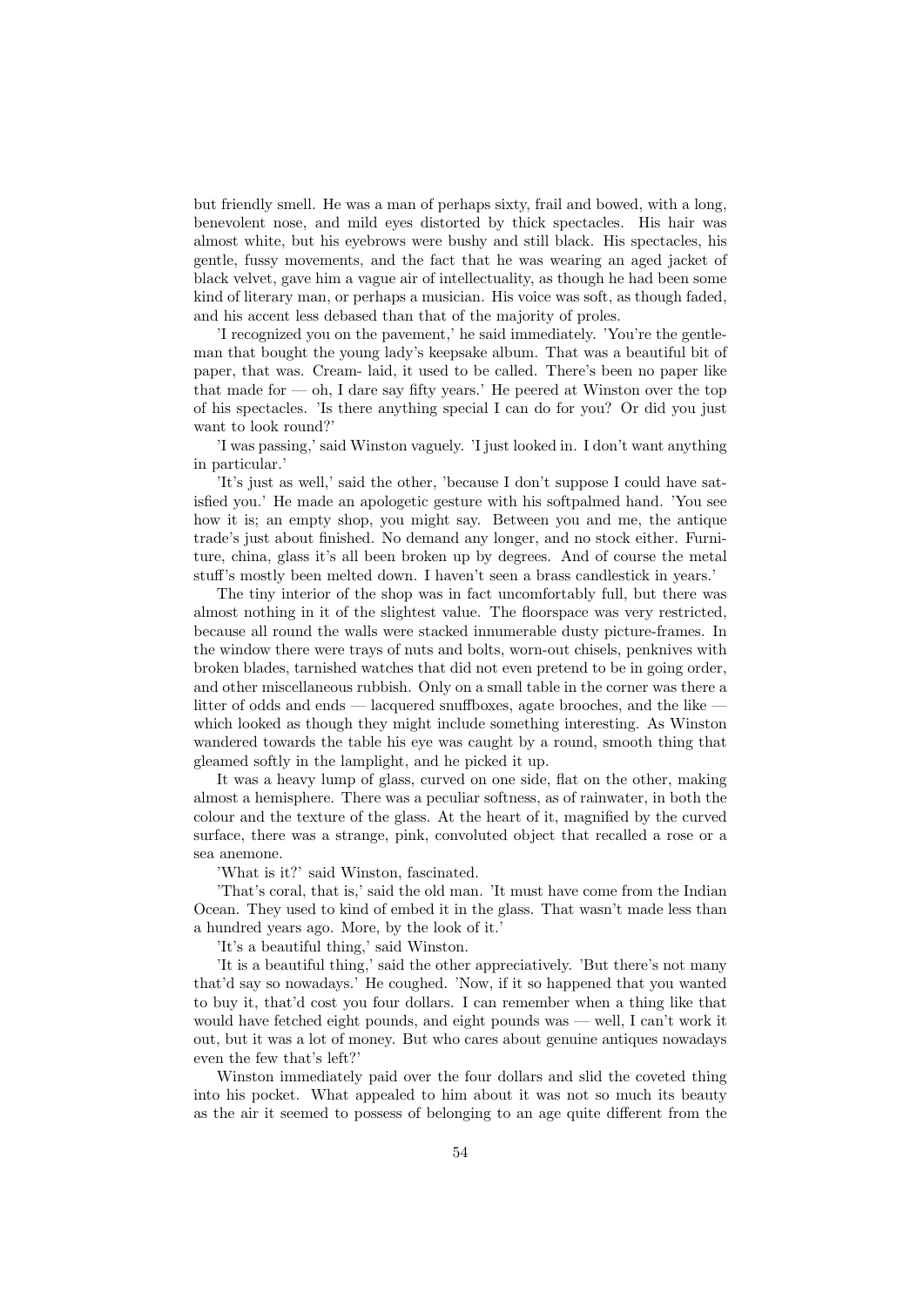present one. The soft, rainwatery glass was not like any glass that he had ever seen. The thing was doubly attractive because of its apparent uselessness, though he could guess that it must once have been intended as a paperweight. It was very heavy in his pocket, but fortunately it did not make much of a bulge. It was a queer thing, even a compromising thing, for a Party member to have in his possession. Anything old, and for that matter anything beautiful, was always vaguely suspect. The old man had grown noticeably more cheerful after receiving the four dollars. Winston realized that he would have accepted three or even two.

'There's another room upstairs that you might care to take a look at,' he said. 'There's not much in it. Just a few pieces. We'll do with a light if we're going upstairs.'

He lit another lamp, and, with bowed back, led the way slowly up the steep and worn stairs and along a tiny passage, into a room which did not give on the street but looked out on a cobbled yard and a forest of chimney-pots. Winston noticed that the furniture was still arranged as though the room were meant to be lived in. There was a strip of carpet on the floor, a picture or two on the walls, and a deep, slatternly arm-chair drawn up to the fireplace. An old-fashioned glass clock with a twelve-hour face was ticking away on the mantelpiece. Under the window, and occupying nearly a quarter of the room, was an enormous bed with the mattress still on it.

'We lived here till my wife died,' said the old man half apologetically. 'I'm selling the furniture off by little and little. Now that's a beautiful mahogany bed, or at least it would be if you could get the bugs out of it. But I dare say you'd find it a little bit cumbersome.

He was holdlng the lamp high up, so as to illuminate the whole room, and in the warm dim light the place looked curiously inviting. The thought flitted through Winston's mind that it would probably be quite easy to rent the room for a few dollars a week, if he dared to take the risk. It was a wild, impossible notion, to be abandoned as soon as thought of; but the room had awakened in him a sort of nostalgia, a sort of ancestral memory. It seemed to him that he knew exactly what it felt like to sit in a room like this, in an arm-chair beside an open fire with your feet in the fender and a kettle on the hob; utterly alone, utterly secure, with nobody watching you, no voice pursuing you, no sound except the singing of the kettle and the friendly ticking of the clock.

'There's no telescreen!' he could not help murmuring.

'Ah,' said the old man, 'I never had one of those things. Too expensive. And I never seemed to feel the need of it, somehow. Now that's a nice gateleg table in the corner there. Though of course you'd have to put new hinges on it if you wanted to use the flaps.'

There was a small bookcase in the other corner, and Winston had already gravitated towards it. It contained nothing but rubbish. The hunting-down and destruction of books had been done with the same thoroughness in the prole quarters as everywhere else. It was very unlikely that there existed anywhere in Oceania a copy of a book printed earlier than 1960. The old man, still carrying the lamp, was standing in front of a picture in a rosewood frame which hung on the other side of the fireplace, opposite the bed.

'Now, if you happen to be interested in old prints at all -' he began delicately.

Winston came across to examine the picture. It was a steel engraving of an oval building with rectangular windows, and a small tower in front. There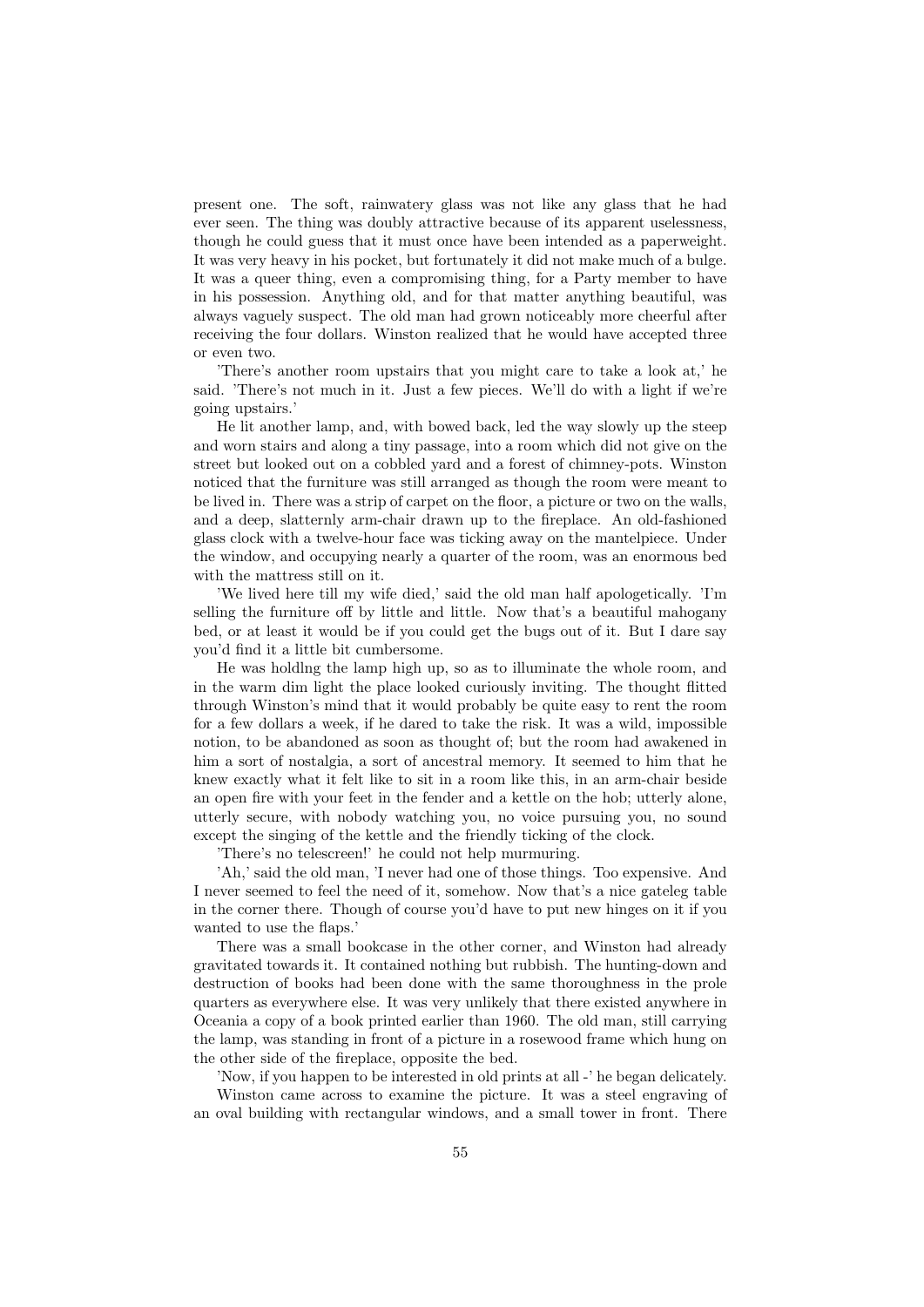was a railing running round the building, and at the rear end there was what appeared to be a statue. Winston gazed at it for some moments. It seemed vaguely familiar, though he did not remember the statue.

'The frame's fixed to the wall,' said the old man, 'but I could unscrew it for you, I dare say.'

'I know that building,' said Winston finally. 'It's a ruin now. It's in the middle of the street outside the Palace of Justice.'

'That's right. Outside the Law Courts. It was bombed in — oh, many years ago. It was a church at one time, St Clement's Danes, its name was.' He smiled apologetically, as though conscious of saying something slightly ridiculous, and added: 'Oranges and lemons, say the bells of St Clement's!'

'What's that?' said Winston.

'Oh-"Oranges and lemons, say the bells of St Clement's." That was a rhyme we had when I was a little boy. How it goes on I don't remember, but I do know it ended up, "Here comes a candle to light you to bed, Here comes a chopper to chop off your head." It was a kind of a dance. They held out their arms for you to pass under, and when they came to "Here comes a chopper to chop off your head" they brought their arms down and caught you. It was just names of churches. All the London churches were in  $\mathfrak{t}$  — all the principal ones, that is.<sup>'</sup>

Winston wondered vaguely to what century the church belonged. It was always difficult to determine the age of a London building. Anything large and impressive, if it was reasonably new in appearance, was automatically claimed as having been built since the Revolution, while anything that was obviously of earlier date was ascribed to some dim period called the Middle Ages. The centuries of capitalism were held to have produced nothing of any value. One could not learn history from architecture any more than one could learn it from books. Statues, inscriptions, memorial stones, the names of streets — anything that might throw light upon the past had been systematically altered.

'I never knew it had been a church,' he said.

'There's a lot of them left, really,' said the old man, 'though they've been put to other uses. Now, how did that rhyme go? Ah! I've got it!

"Oranges and lemons, say the bells of St Clement's,

You owe me three farthings, say the bells of St Martin's

— "there, now, that's as far as I can get.

A farthing, that was a small copper coin,

looked something like a cent.'

'Where was St Martin's?' said Winston.

'St Martin's? That's still standing. It's in Victory Square, alongside the picture gallery. A building with a kind of a triangular porch and pillars in front, and a big flight of steps.'

Winston knew the place well. It was a museum used for propaganda displays of various kinds — scale models of rocket bombs and Floating Fortresses, waxwork tableaux illustrating enemy atrocities, and the like.

'St Martin's-in-the-Fields it used to be called,' supplemented the old man, 'though I don't recollect any fields anywhere in those parts.'

Winston did not buy the picture. It would have been an even more incongruous possession than the glass paperweight, and impossible to carry home, unless it were taken out of its frame. But he lingered for some minutes more, talking to the old man, whose name, he discovered, was not Weeks-as one might have gathered from the inscription over the shop-front — but Charrington. Mr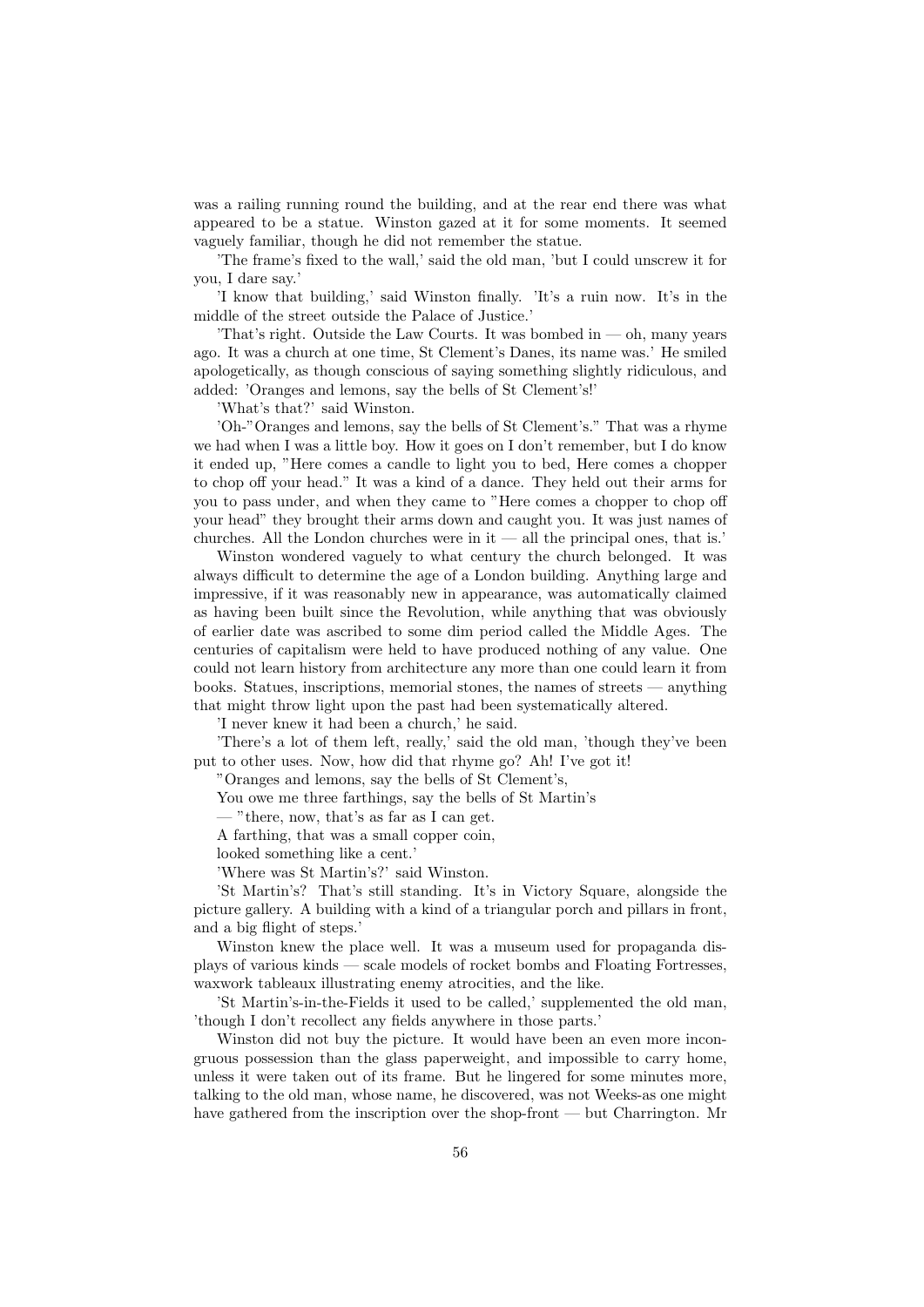Charrington, it seemed, was a widower aged sixty-three and had inhabited this shop for thirty years. Throughout that time he had been intending to alter the name over the window, but had never quite got to the point of doing it. All the while that they were talking the half-remembered rhyme kept running through Winston's head. Oranges and lemons say the bells of St Clement's, You owe me three farthings, say the bells of St Martin's! It was curious, but when you said it to yourself you had the illusion of actually hearing bells, the bells of a lost London that still existed somewhere or other, disguised and forgotten. From one ghostly steeple after another he seemed to hear them pealing forth. Yet so far as he could remember he had never in real life heard church bells ringing.

He got away from Mr Charrington and went down the stairs alone, so as not to let the old man see him reconnoitring the street before stepping out of the door. He had already made up his mind that after a suitable interval  $-$  a month, say  $-$  he would take the risk of visiting the shop again. It was perhaps not more dangerous than shirking an evening at the Centre. The serious piece of folly had been to come back here in the first place, after buying the diary and without knowing whether the proprietor of the shop could be trusted. However-!

Yes, he thought again, he would come back. He would buy further scraps of beautiful rubbish. He would buy the engraving of St Clement's Danes, take it out of its frame, and carry it home concealed under the jacket of his overalls. He would drag the rest of that poem out of Mr Charrington's memory. Even the lunatic project of renting the room upstairs flashed momentarily through his mind again. For perhaps five seconds exaltation made him careless, and he stepped out on to the pavement without so much as a preliminary glance through the window. He had even started humming to an improvised tune

Oranges and lemons, say the bells of St Clement's, You owe me three farthings, say the

Suddenly his heart seemed to turn to ice and his bowels to water. A figure in blue overalls was coming down the pavement, not ten metres away. It was the girl from the Fiction Department, the girl with dark hair. The light was failing, but there was no difficulty in recognizing her. She looked him straight in the face, then walked quickly on as though she had not seen him.

For a few seconds Winston was too paralysed to move. Then he turned to the right and walked heavily away, not noticing for the moment that he was going in the wrong direction. At any rate, one question was settled. There was no doubting any longer that the girl was spying on him. She must have followed him here, because it was not credible that by pure chance she should have happened to be walking on the same evening up the same obscure backstreet, kilometres distant from any quarter where Party members lived. It was too great a coincidence. Whether she was really an agent of the Thought Police, or simply an amateur spy actuated by officiousness, hardly mattered. It was enough that she was watching him. Probably she had seen him go into the pub as well.

It was an effort to walk. The lump of glass in his pocket banged against his thigh at each step, and he was half minded to take it out and throw it away. The worst thing was the pain in his belly. For a couple of minutes he had the feeling that he would die if he did not reach a lavatory soon. But there would be no public lavatories in a quarter like this. Then the spasm passed, leaving a dull ache behind.

The street was a blind alley. Winston halted, stood for several seconds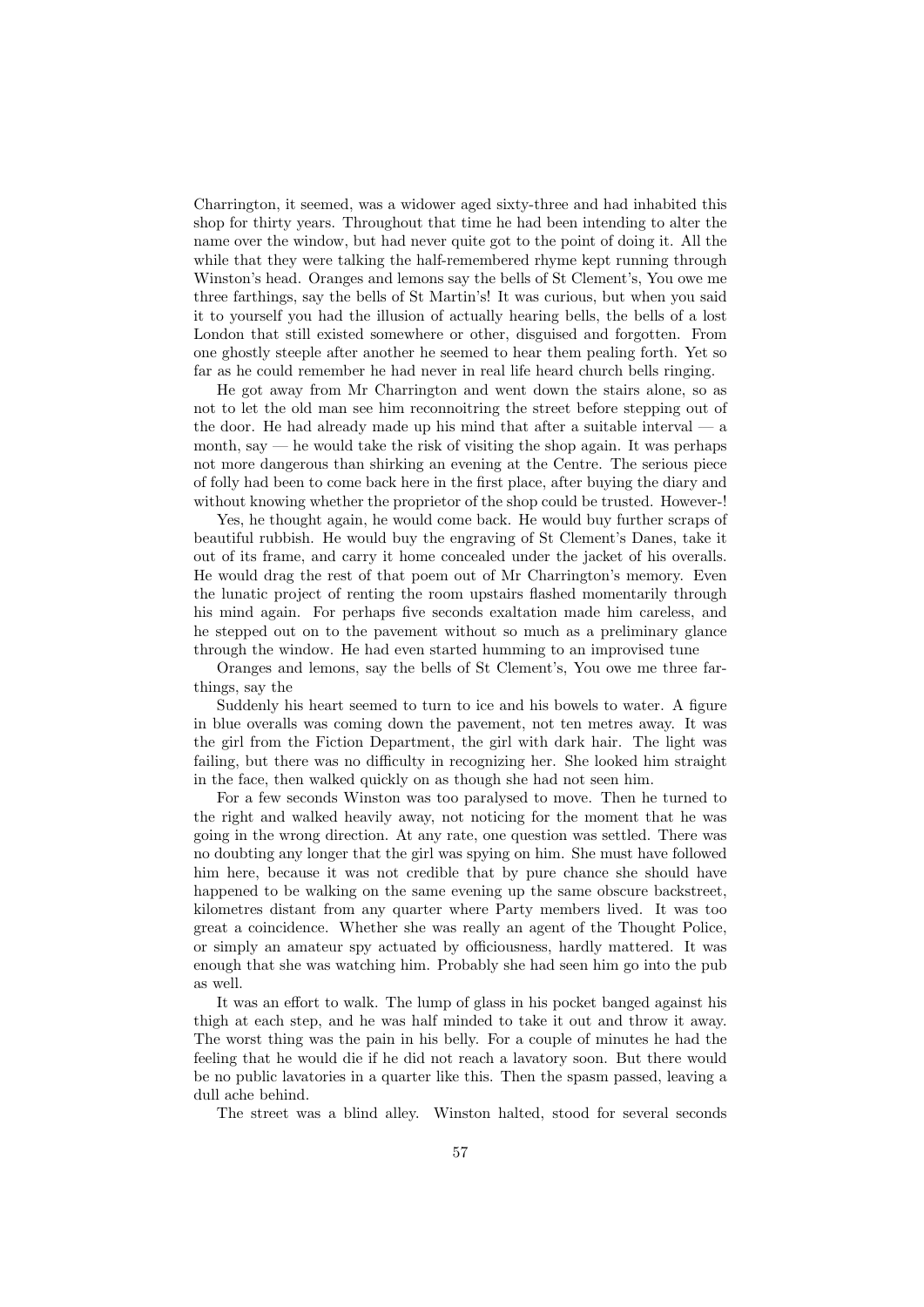wondering vaguely what to do, then turned round and began to retrace his steps. As he turned it occurred to him that the girl had only passed him three minutes ago and that by running he could probably catch up with her. He could keep on her track till they were in some quiet place, and then smash her skull in with a cobblestone. The piece of glass in his pocket would be heavy enough for the job. But he abandoned the idea immediately, because even the thought of making any physical effort was unbearable. He could not run, he could not strike a blow. Besides, she was young and lusty and would defend herself. He thought also of hurrying to the Community Centre and staying there till the place closed, so as to establish a partial alibi for the evening. But that too was impossible. A deadly lassitude had taken hold of him. All he wanted was to get home quickly and then sit down and be quiet.

It was after twenty-two hours when he got back to the flat. The lights would be switched off at the main at twenty-three thirty. He went into the kitchen and swallowed nearly a teacupful of Victory Gin. Then he went to the table in the alcove, sat down, and took the diary out of the drawer. But he did not open it at once. From the telescreen a brassy female voice was squalling a patriotic song. He sat staring at the marbled cover of the book, trying without success to shut the voice out of his consciousness.

It was at night that they came for you, always at night. The proper thing was to kill yourself before they got you. Undoubtedly some people did so. Many of the disappearances were actually suicides. But it needed desperate courage to kill yourself in a world where firearms, or any quick and certain poison, were completely unprocurable. He thought with a kind of astonishment of the biological uselessness of pain and fear, the treachery of the human body which always freezes into inertia at exactly the moment when a special effort is needed. He might have silenced the dark-haired girl if only he had acted quickly enough: but precisely because of the extremity of his danger he had lost the power to act. It struck him that in moments of crisis one is never fighting against an external enemy, but always against one's own body. Even now, in spite of the gin, the dull ache in his belly made consecutive thought impossible. And it is the same, he perceived, in all seemingly heroic or tragic situations. On the battlefield, in the torture chamber, on a sinking ship, the issues that you are fighting for are always forgotten, because the body swells up until it fills the universe, and even when you are not paralysed by fright or screaming with pain, life is a moment-to-moment struggle against hunger or cold or sleeplessness, against a sour stomach or an aching tooth.

He opened the diary. It was important to write something down. The woman on the telescreen had started a new song. Her voice seemed to stick into his brain like jagged splinters of glass. He tried to think of O'Brien, for whom, or to whom, the diary was written, but instead he began thinking of the things that would happen to him after the Thought Police took him away. It would not matter if they killed you at once. To be killed was what you expected. But before death (nobody spoke of such things, yet everybody knew of them) there was the routine of confession that had to be gone through: the grovelling on the floor and screaming for mercy, the crack of broken bones, the smashed teeth, and bloody clots of hair.

Why did you have to endure it, since the end was always the same? Why was it not possible to cut a few days or weeks out of your life? Nobody ever escaped detection, and nobody ever failed to confess. When once you had succumbed to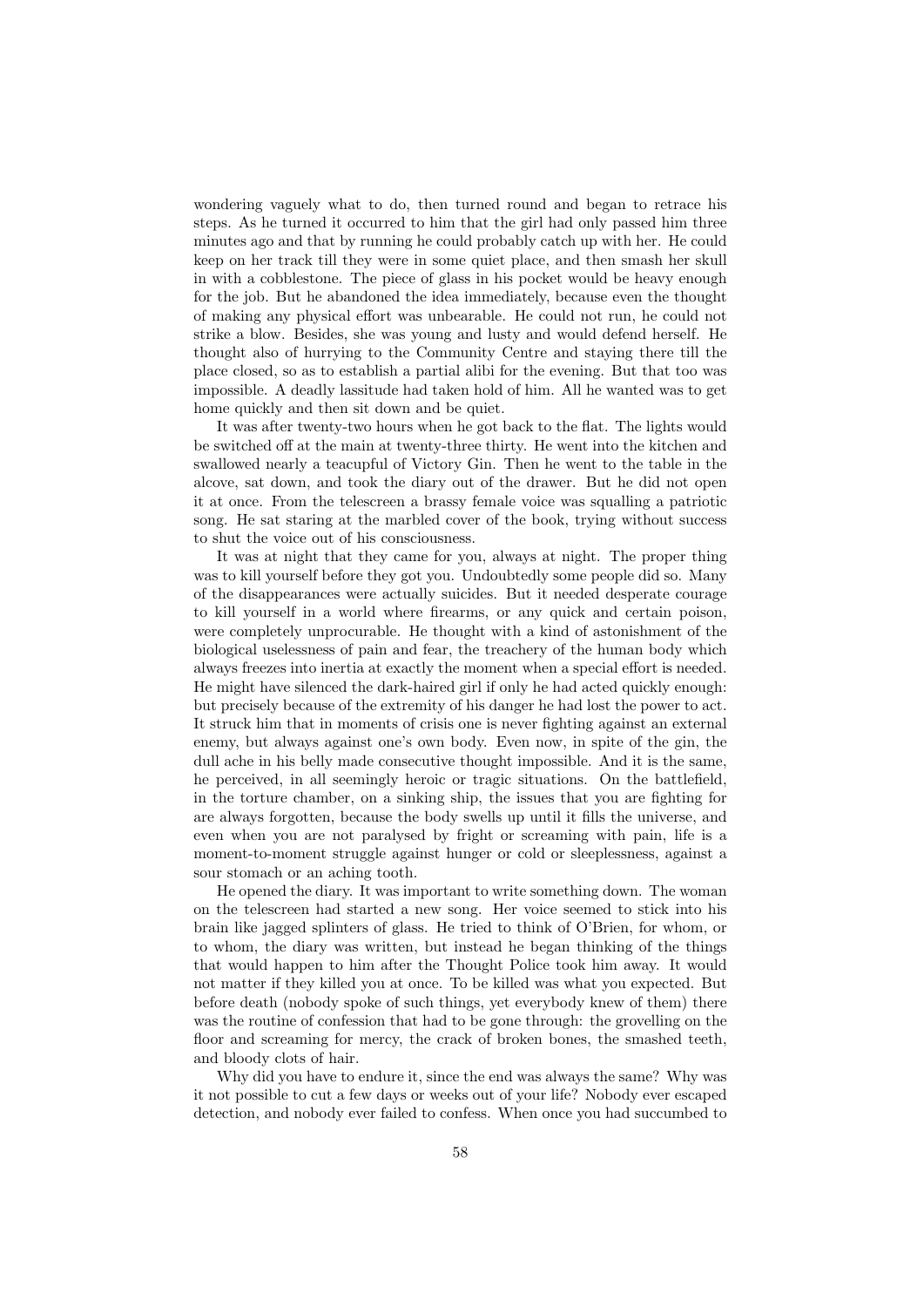thoughtcrime it was certain that by a given date you would be dead. Why then did that horror, which altered nothing, have to lie embedded in future time?

He tried with a little more success than before to summon up the image of O'Brien. 'We shall meet in the place where there is no darkness,' O'Brien had said to him. He knew what it meant, or thought he knew. The place where there is no darkness was the imagined future, which one would never see, but which, by foreknowledge, one could mystically share in. But with the voice from the telescreen nagging at his ears he could not follow the train of thought further. He put a cigarette in his mouth. Half the tobacco promptly fell out on to his tongue, a bitter dust which was difficult to spit out again. The face of Big Brother swam into his mind, displacing that of O'Brien. Just as he had done a few days earlier, he slid a coin out of his pocket and looked at it. The face gazed up at him, heavy, calm, protecting: but what kind of smile was hidden beneath the dark moustache? Like a leaden knell the words came back at him:

WAR IS PEACE FREEDOM IS SLAVERY IGNORANCE IS STRENGTH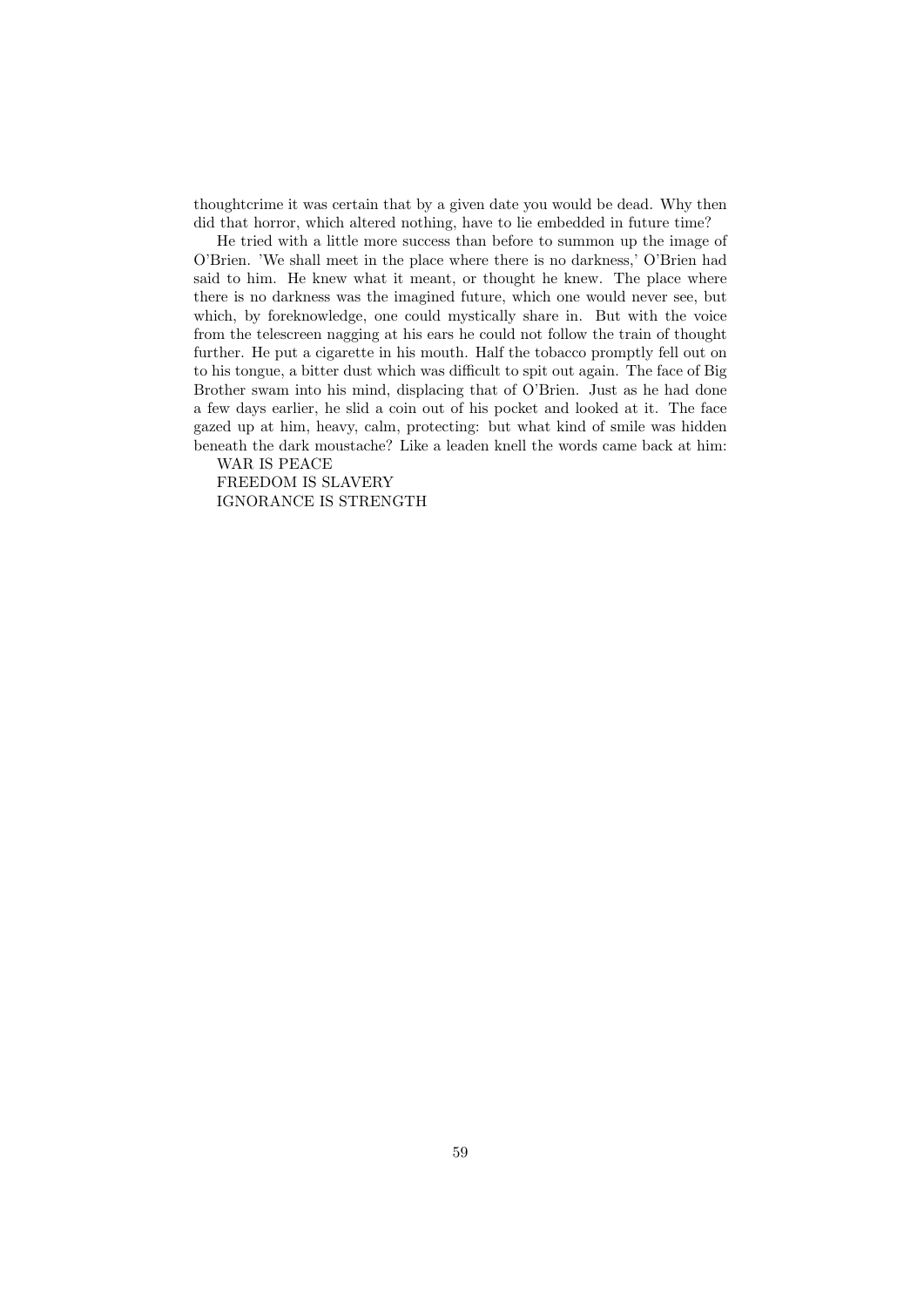# Chapter 9

It was the middle of the morning, and Winston had left the cubicle to go to the lavatory.

A solitary figure was coming towards him from the other end of the long, brightly-lit corridor. It was the girl with dark hair. Four days had gone past since the evening when he had run into her outside the junk-shop. As she came nearer he saw that her right arm was in a sling, not noticeable at a distance because it was of the same colour as her overalls. Probably she had crushed her hand while swinging round one of the big kaleidoscopes on which the plots of novels were 'roughed in'. It was a common accident in the Fiction Department.

They were perhaps four metres apart when the girl stumbled and fell almost flat on her face. A sharp cry of pain was wrung out of her. She must have fallen right on the injured arm. Winston stopped short. The girl had risen to her knees. Her face had turned a milky yellow colour against which her mouth stood out redder than ever. Her eyes were fixed on his, with an appealing expression that looked more like fear than pain.

A curious emotion stirred in Winston's heart. In front of him was an enemy who was trying to kill him: in front of him, also, was a human creature, in pain and perhaps with a broken bone. Already he had instinctively started forward to help her. In the moment when he had seen her fall on the bandaged arm, it had been as though he felt the pain in his own body.

'You're hurt?' he said.

'It's nothing. My arm. It'll be all right in a second.'

She spoke as though her heart were fluttering. She had certainly turned very pale.

'You haven't broken anything?'

'No, I'm all right. It hurt for a moment, that's all.'

She held out her free hand to him, and he helped her up. She had regained some of her colour, and appeared very much better.

'It's nothing,' she repeated shortly. 'I only gave my wrist a bit of a bang. Thanks, comrade!'

And with that she walked on in the direction in which she had been going, as briskly as though it had really been nothing. The whole incident could not have taken as much as half a minute. Not to let one's feelings appear in one's face was a habit that had acquired the status of an instinct, and in any case they had been standing straight in front of a telescreen when the thing happened. Nevertheless it had been very difficult not to betray a momentary surprise, for in the two or three seconds while he was helping her up the girl had slipped something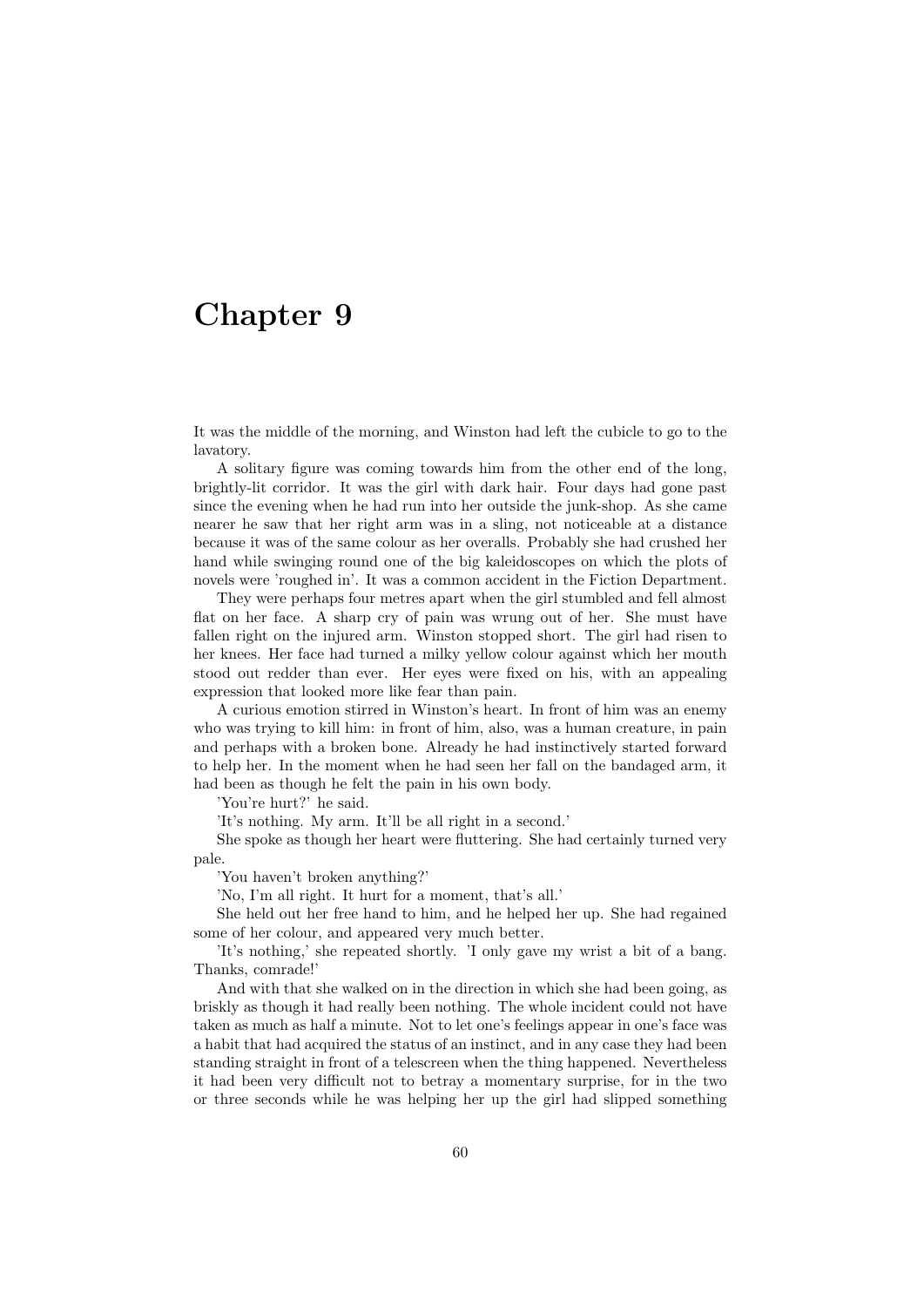into his hand. There was no question that she had done it intentionally. It was something small and flat. As he passed through the lavatory door he transferred it to his pocket and felt it with the tips of his fingers. It was a scrap of paper folded into a square.

While he stood at the urinal he managed, with a little more fingering, to get it unfolded. Obviously there must be a message of some kind written on it. For a moment he was tempted to take it into one of the water-closets and read it at once. But that would be shocking folly, as he well knew. There was no place where you could be more certain that the telescreens were watched continuously.

He went back to his cubicle, sat down, threw the fragment of paper casually among the other papers on the desk, put on his spectacles and hitched the speakwrite towards him. 'five minutes,' he told himself, 'five minutes at the very least!' His heart bumped in his breast with frightening loudness. Fortunately the piece of work he was engaged on was mere routine, the rectification of a long list of figures, not needing close attention.

Whatever was written on the paper, it must have some kind of political meaning. So far as he could see there were two possibilities. One, much the more likely, was that the girl was an agent of the Thought Police, just as he had feared. He did not know why the Thought Police should choose to deliver their messages in such a fashion, but perhaps they had their reasons. The thing that was written on the paper might be a threat, a summons, an order to commit suicide, a trap of some description. But there was another, wilder possibility that kept raising its head, though he tried vainly to suppress it. This was, that the message did not come from the Thought Police at all, but from some kind of underground organization. Perhaps the Brotherhood existed after all! Perhaps the girl was part of it! No doubt the idea was absurd, but it had sprung into his mind in the very instant of feeling the scrap of paper in his hand. It was not till a couple of minutes later that the other, more probable explanation had occurred to him. And even now, though his intellect told him that the message probably meant death — still, that was not what he believed, and the unreasonable hope persisted, and his heart banged, and it was with difficulty that he kept his voice from trembling as he murmured his figures into the speakwrite.

He rolled up the completed bundle of work and slid it into the pneumatic tube. Eight minutes had gone by. He re-adjusted his spectacles on his nose, sighed, and drew the next batch of work towards him, with the scrap of paper on top of it. He flattened it out. On it was written, in a large unformed handwriting:

I love you.

For several seconds he was too stunned even to throw the incriminating thing into the memory hole. When he did so, although he knew very well the danger of showing too much interest, he could not resist reading it once again, just to make sure that the words were really there.

For the rest of the morning it was very difficult to work. What was even worse than having to focus his mind on a series of niggling jobs was the need to conceal his agitation from the telescreen. He felt as though a fire were burning in his belly. Lunch in the hot, crowded, noise-filled canteen was torment. He had hoped to be alone for a little while during the lunch hour, but as bad luck would have it the imbecile Parsons flopped down beside him, the tang of his sweat almost defeating the tinny smell of stew, and kept up a stream of talk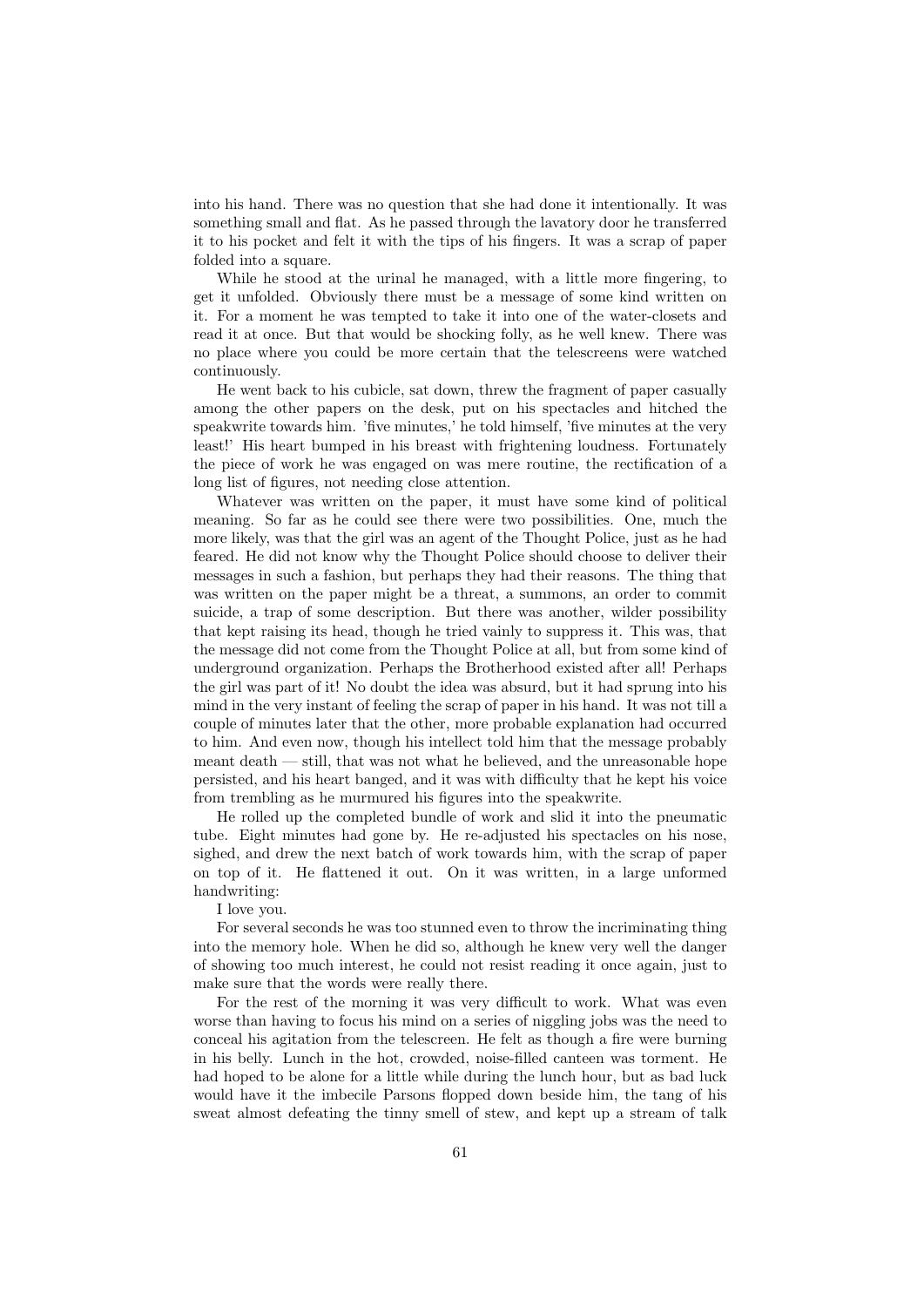about the preparations for Hate Week. He was particularly enthusiastic about a papier-mâché; model of Big Brother's head, two metres wide, which was being made for the occasion by his daughter's troop of Spies. The irritating thing was that in the racket of voices Winston could hardly hear what Parsons was saying, and was constantly having to ask for some fatuous remark to be repeated. Just once he caught a glimpse of the girl, at a table with two other girls at the far end of the room. She appeared not to have seen him, and he did not look in that direction again.

The afternoon was more bearable. Immediately after lunch there arrived a delicate, difficult piece of work which would take several hours and necessitated putting everything else aside. It consisted in falsifying a series of production reports of two years ago, in such a way as to cast discredit on a prominent member of the Inner Party, who was now under a cloud. This was the kind of thing that Winston was good at, and for more than two hours he succeeded in shutting the girl out of his mind altogether. Then the memory of her face came back, and with it a raging, intolerable desire to be alone. Until he could be alone it was impossible to think this new development out. Tonight was one of his nights at the Community Centre. He wolfed another tasteless meal in the canteen, hurried off to the Centre, took part in the solemn foolery of a 'discussion group', played two games of table tennis, swallowed several glasses of gin, and sat for half an hour through a lecture entitled 'Ingsoc in relation to chess'. His soul writhed with boredom, but for once he had had no impulse to shirk his evening at the Centre. At the sight of the words I love you the desire to stay alive had welled up in him, and the taking of minor risks suddenly seemed stupid. It was not till twenty-three hours, when he was home and in bed — in the darkness, where you were safe even from the telescreen so long as you kept silent — that he was able to think continuously.

It was a physical problem that had to be solved: how to get in touch with the girl and arrange a meeting. He did not consider any longer the possibility that she might be laying some kind of trap for him. He knew that it was not so, because of her unmistakable agitation when she handed him the note. Obviously she had been frightened out of her wits, as well she might be. Nor did the idea of refusing her advances even cross his mind. Only five nights ago he had contemplated smashing her skull in with a cobblestone, but that was of no importance. He thought of her naked, youthful body, as he had seen it in his dream. He had imagined her a fool like all the rest of them, her head stuffed with lies and hatred, her belly full of ice. A kind of fever seized him at the thought that he might lose her, the white youthful body might slip away from him! What he feared more than anything else was that she would simply change her mind if he did not get in touch with her quickly. But the physical difficulty of meeting was enormous. It was like trying to make a move at chess when you were already mated. Whichever way you turned, the telescreen faced you. Actually, all the possible ways of communicating with her had occurred to him within five minutes of reading the note; but now, with time to think, he went over them one by one, as though laying out a row of instruments on a table.

Obviously the kind of encounter that had happened this morning could not be repeated. If she had worked in the Records Department it might have been comparatively simple, but he had only a very dim idea whereabouts in the building the Fiction Departrnent lay, and he had no pretext for going there. If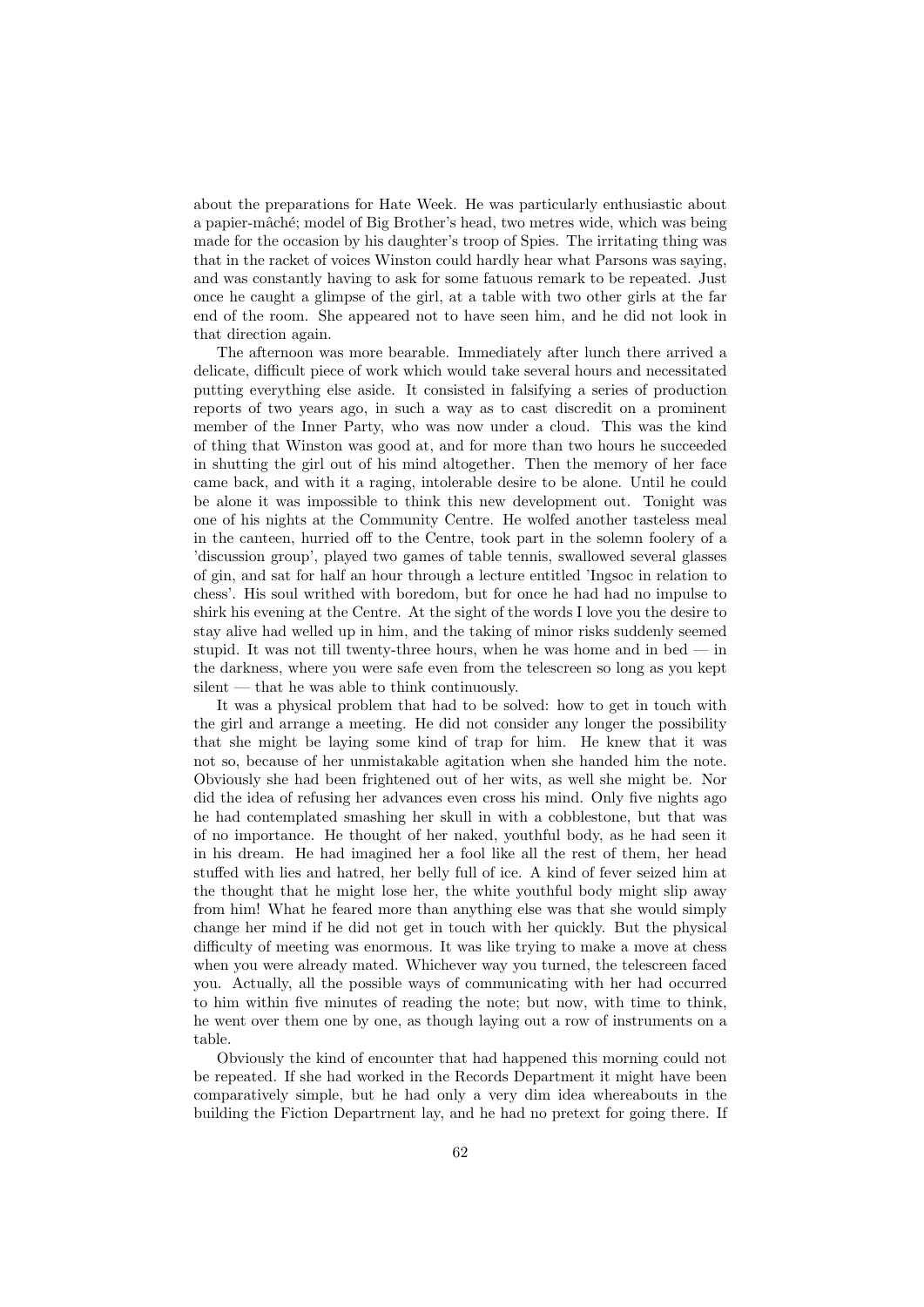he had known where she lived, and at what time she left work, he could have contrived to meet her somewhere on her way home; but to try to follow her home was not safe, because it would mean loitering about outside the Ministry, which was bound to be noticed. As for sending a letter through the mails, it was out of the question. By a routine that was not even secret, all letters were opened in transit. Actually, few people ever wrote letters. For the messages that it was occasionally necessary to send, there were printed postcards with long lists of phrases, and you struck out the ones that were inapplicable. In any case he did not know the girl's name, let alone her address. Finally he decided that the safest place was the canteen. If he could get her at a table by herself, somewhere in the middle of the room, not too near the telescreens, and with a sufficient buzz of conversation all round — if these conditions endured for, say, thirty seconds, it might be possible to exchange a few words.

For a week after this, life was like a restless dream. On the next day she did not appear in the canteen until he was leaving it, the whistle having already blown. Presumably she had been changed on to a later shift. They passed each other without a glance. On the day after that she was in the canteen at the usual time, but with three other girls and immediately under a telescreen. Then for three dreadful days she did not appear at all. His whole mind and body seemed to be afflicted with an unbearable sensitivity, a sort of transparency, which made every movement, every sound, every contact, every word that he had to speak or listen to, an agony. Even in sleep he could not altogether escape from her image. He did not touch the diary during those days. If there was any relief, it was in his work, in which he could sometimes forget himself for ten minutes at a stretch. He had absolutely no clue as to what had happened to her. There was no enquiry he could make. She might have been vaporized, she might have committed suicide, she might have been transferred to the other end of Oceania: worst and likeliest of all, she might simply have changed her mind and decided to avoid him.

The next day she reappeared. Her arm was out of the sling and she had a band of sticking-plaster round her wrist. The relief of seeing her was so great that he could not resist staring directly at her for several seconds. On the following day he very nearly succeeded in speaking to her. When he came into the canteen she was sitting at a table well out from the wall, and was quite alone. It was early, and the place was not very full. The queue edged forward till Winston was almost at the counter, then was held up for two minutes because someone in front was complaining that he had not received his tablet of saccharine. But the girl was still alone when Winston secured his tray and began to make for her table. He walked casually towards her, his eyes searching for a place at some table beyond her. She was perhaps three metres away from him. Another two seconds would do it. Then a voice behind him called, 'Smith!' He pretended not to hear. 'Smith!' repeated the voice, more loudly. It was no use. He turned round. A blond-headed, silly-faced young man named Wilsher, whom he barely knew, was inviting him with a smile to a vacant place at his table. It was not safe to refuse. After having been recognized, he could not go and sit at a table with an unattended girl. It was too noticeable. He sat down with a friendly smile. The silly blond face beamed into his. Winston had a hallucination of himself smashing a pick-axe right into the middle of it. The girl's table filled up a few minutes later.

But she must have seen him coming towards her, and perhaps she would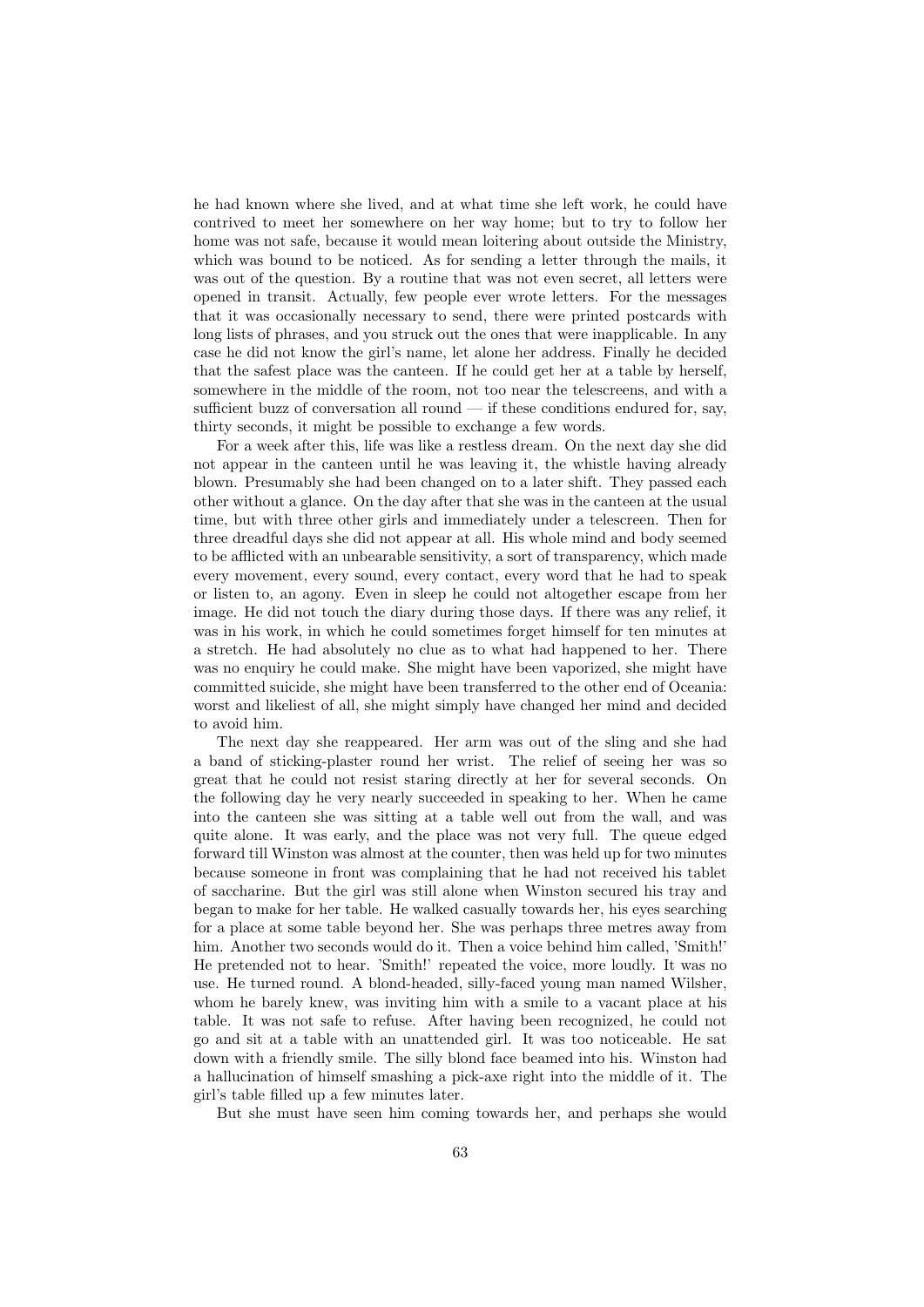take the hint. Next day he took care to arrive early. Surely enough, she was at a table in about the same place, and again alone. The person immediately ahead of him in the queue was a small, swiftly-moving, beetle-like man with a flat face and tiny, suspicious eyes. As Winston turned away from the counter with his tray, he saw that the little man was making straight for the girl's table. His hopes sank again. There was a vacant place at a table further away, but something in the little man's appearance suggested that he would be sufficiently attentive to his own comfort to choose the emptiest table. With ice at his heart Winston followed. It was no use unless he could get the girl alone. At this moment there was a tremendous crash. The little man was sprawling on all fours, his tray had gone flying, two streams of soup and coffee were flowing across the floor. He started to his feet with a malignant glance at Winston, whom he evidently suspected of having tripped him up. But it was all right. Five seconds later, with a thundering heart, Winston was sitting at the girl's table.

He did not look at her. He unpacked his tray and promptly began eating. It was all-important to speak at once, before anyone else came, but now a terrible fear had taken possession of him. A week had gone by since she had first approached him. She would have changed her mind, she must have changed her mind! It was impossible that this affair should end successfully; such things did not happen in real life. He might have flinched altogether from speaking if at this moment he had not seen Ampleforth, the hairy-eared poet, wandering limply round the room with a tray, looking for a place to sit down. In his vague way Ampleforth was attached to Winston, and would certainly sit down at his table if he caught sight of him. There was perhaps a minute in which to act. Both Winston and the girl were eating steadily. The stuff they were eating was a thin stew, actually a soup, of haricot beans. In a low murmur Winston began speaking. Neither of them looked up; steadily they spooned the watery stuff into their mouths, and between spoonfuls exchanged the few necessary words in low expressionless voices.

'What time do you leave work?'

'Eighteen-thirty.'

'Where can we meet?'

'Victory Square, near the monument.

'It's full of telescreens.'

'It doesn't matter if there's a crowd.'

'Any signal?'

'No. Don't come up to me until you see me among a lot of people. And don't look at me. Just keep somewhere near me.'

'What time?' 'Nineteen hours.'

'All right.'

Ampleforth failed to see Winston and sat down at another table. They did not speak again, and, so far as it was possible for two people sitting on opposite sides of the same table, they did not look at one another. The girl finished her lunch quickly and made off, while Winston stayed to smoke a cigarette.

Winston was in Victory Square before the appointed time. He wandered round the base of the enormous fluted column, at the top of which Big Brother's statue gazed southward towards the skies where he had vanquished the Eurasian aeroplanes (the Eastasian aeroplanes, it had been, a few years ago) in the Battle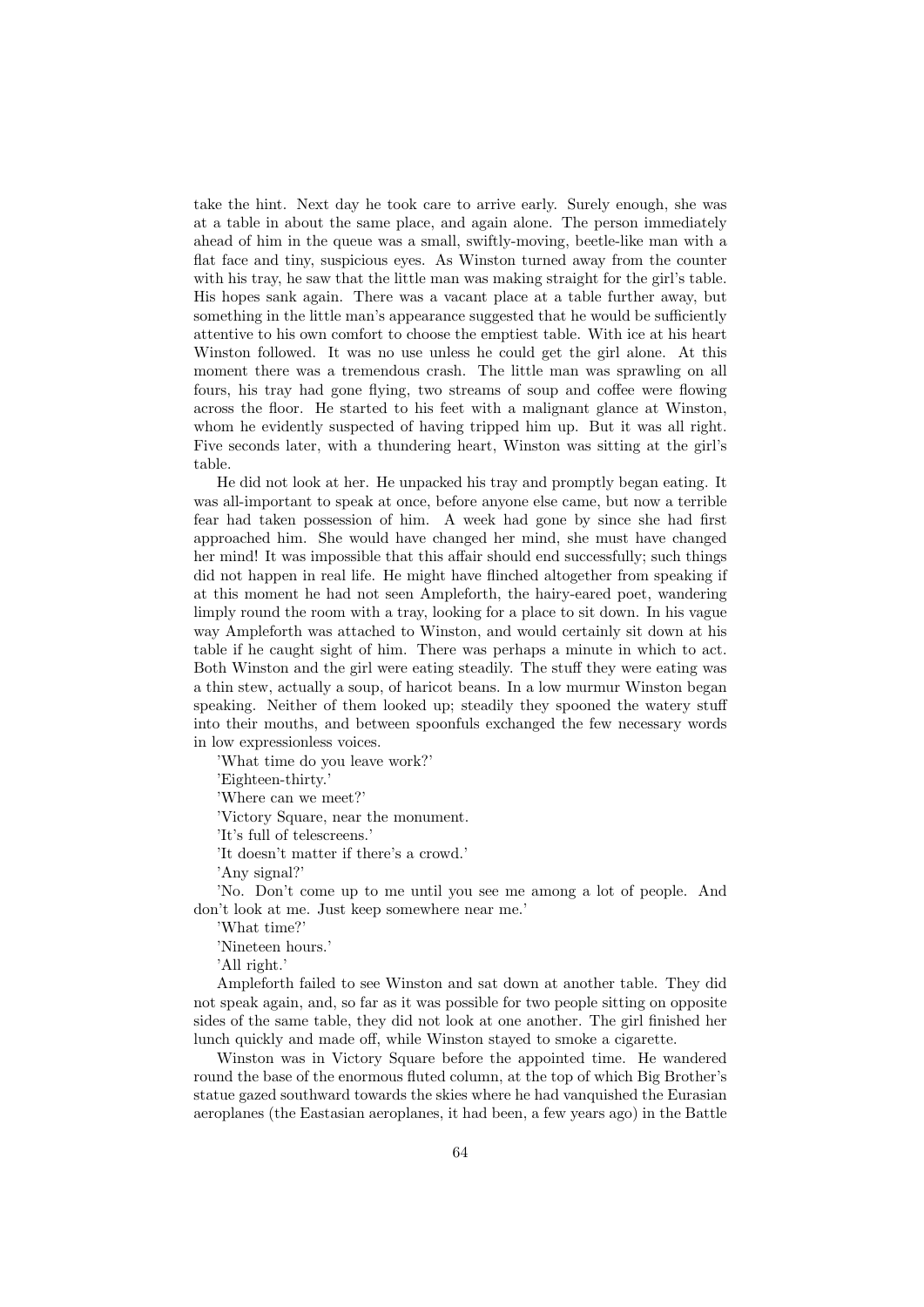of Airstrip One. In the street in front of it there was a statue of a man on horseback which was supposed to represent Oliver Cromwell. At five minutes past the hour the girl had still not appeared. Again the terrible fear seized upon Winston. She was not coming, she had changed her mind! He walked slowly up to the north side of the square and got a sort of pale-coloured pleasure from identifying St Martin's Church, whose bells, when it had bells, had chimed 'You owe me three farthings.' Then he saw the girl standing at the base of the monument, reading or pretending to read a poster which ran spirally up the column. It was not safe to go near her until some more people had accumulated. There were telescreens all round the pediment. But at this moment there was a din of shouting and a zoom of heavy vehicles from somewhere to the left. Suddenly everyone seemed to be running across the square. The girl nipped nimbly round the lions at the base of the monument and joined in the rush. Winston followed. As he ran, he gathered from some shouted remarks that a convoy of Eurasian prisoners was passing.

Already a dense mass of people was blocking the south side of the square. Winston, at normal times the kind of person who gravitates to the outer edge of any kind of scrimmage, shoved, butted, squirmed his way forward into the heart of the crowd. Soon he was within arm's length of the girl, but the way was blocked by an enormous prole and an almost equally enormous woman, presumably his wife, who seemed to form an impenetrable wall of flesh. Winston wriggled himself sideways, and with a violent lunge managed to drive his shoulder between them. For a moment it felt as though his entrails were being ground to pulp between the two muscular hips, then he had broken through, sweating a little. He was next to the girl. They were shoulder to shoulder, both staring fixedly in front of them.

A long line of trucks, with wooden-faced guards armed with sub-machine guns standing upright in each corner, was passing slowly down the street. In the trucks little yellow men in shabby greenish uniforms were squatting, jammed close together. Their sad, Mongolian faces gazed out over the sides of the trucks utterly incurious. Occasionally when a truck jolted there was a clank-clank of metal: all the prisoners were wearing leg-irons. Truck-load after truck-load of the sad faces passed. Winston knew they were there but he saw them only intermittently. The girl's shoulder, and her arm right down to the elbow, were pressed against his. Her cheek was almost near enough for him to feel its warmth. She had immediately taken charge of the situation, just as she had done in the canteen. She began speaking in the same expressionless voice as before, with lips barely moving, a mere murmur easily drowned by the din of voices and the rumbling of the trucks.

'Can you hear me?'

'Yes.'

'Can you get Sunday afternoon off?'

'Yes.'

'Then listen carefully. You'll have to remember this. Go to Paddington Station-'

With a sort of military precision that astonished him, she outlined the route that he was to follow. A half-hour railway journey; turn left outside the station; two kilometres along the road: a gate with the top bar missing; a path across a field; a grass-grown lane; a track between bushes; a dead tree with moss on it. It was as though she had a map inside her head. 'Can you remember all that?'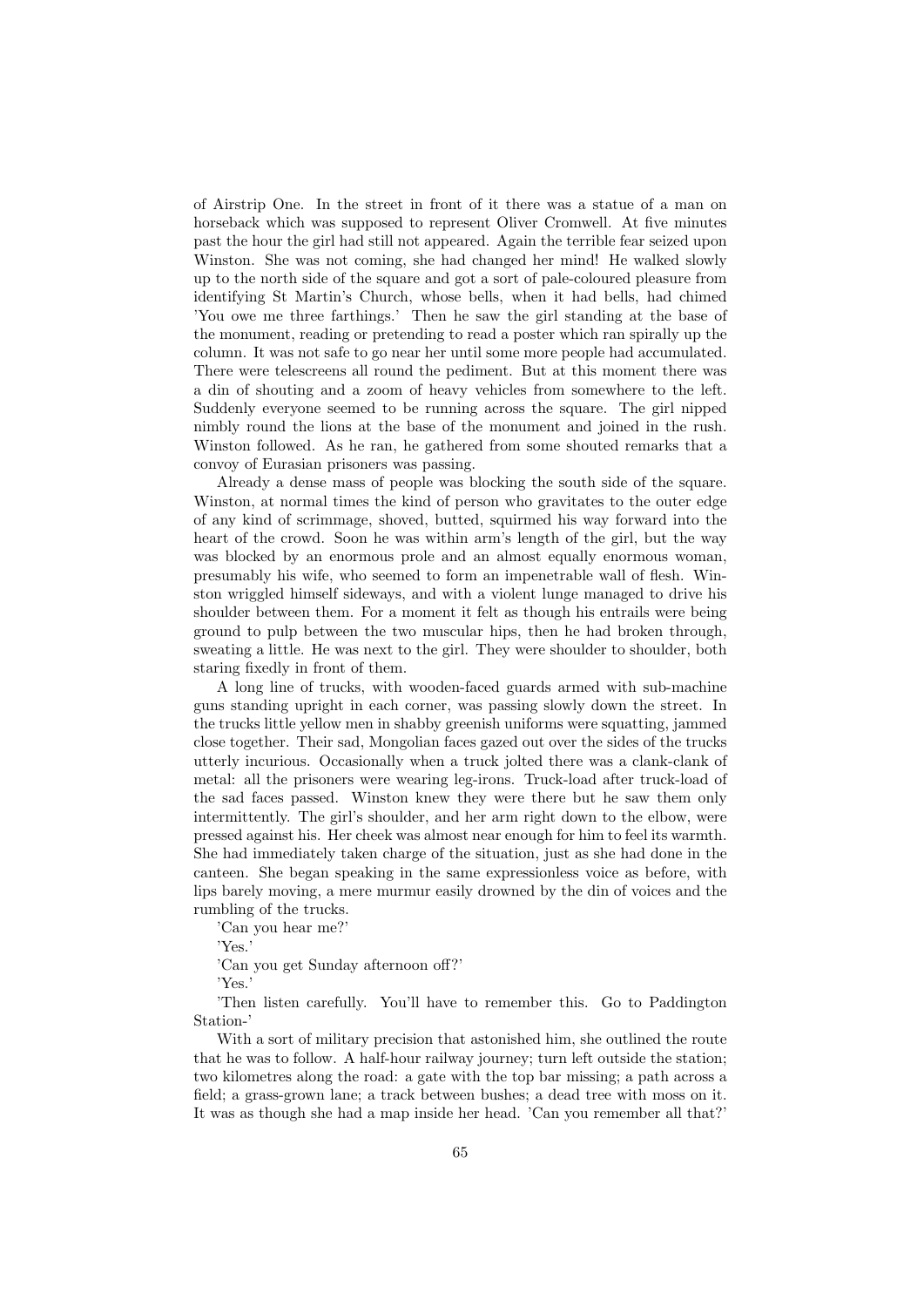she murmured finally.

'Yes.'

'You turn left, then right, then left again. And the gate's got no top bar.'

'Yes. What time?'

'About fifteen. You may have to wait. I'll get there by another way. Are you sure you remember everything?'

'Yes.'

'Then get away from me as quick as you can.'

She need not have told him that. But for the moment they could not extricate themselves from the crowd. The trucks were still filing post, the people still insatiably gaping. At the start there had been a few boos and hisses, but it came only from the Party members among the crowd, and had soon stopped. The prevailing emotion was simply curiosity. Foreigners, whether from Eurasia or from Eastasia, were a kind of strange animal. One literally never saw them except in the guise of prisoners, and even as prisoners one never got more than a momentary glimpse of them. Nor did one know what became of them, apart from the few who were hanged as war-criminals: te others simply vanished, presumably into forced-labour camps. The round Mogol faces had given way to faces of a more European type, dirty, bearded and exhausted. From over scrubby cheekbones eyes looked into Winston's, sometimes with strange intensity, and flashed away again. The convoy was drawing to an end. In the last truck he could see an aged man, his face a mass of grizzled hair, standing upright with wrists crossed in front of him, as though he were used to having them bound together. It was almost time for Winston and the girl to part. But at the last moment, while the crowd still hemmed them in, her hand felt for his and gave it a fleeting squeeze.

It could not have been ten seconds, and yet it seemed a long time that their hands were clasped together. He had time to learn every detail of her hand. He explored the long fingers, the shapely nails, the work-hardened palm with its row of callouses, the smooth flesh under the wrist. Merely from feeling it he would have known it by sight. In the same instant it occurred to him that he did not know what colour the girl's eyes were. They were probably brown, but people with dark hair sometimes had blue eyes. To turn his head and look at her would have been inconceivable folly. With hands locked together, invisible among the press of bodies, they stared steadily in front of them, and instead of the eyes of the girl, the eyes of the aged prisoner gazed mournfully at Winston out of nests of hair.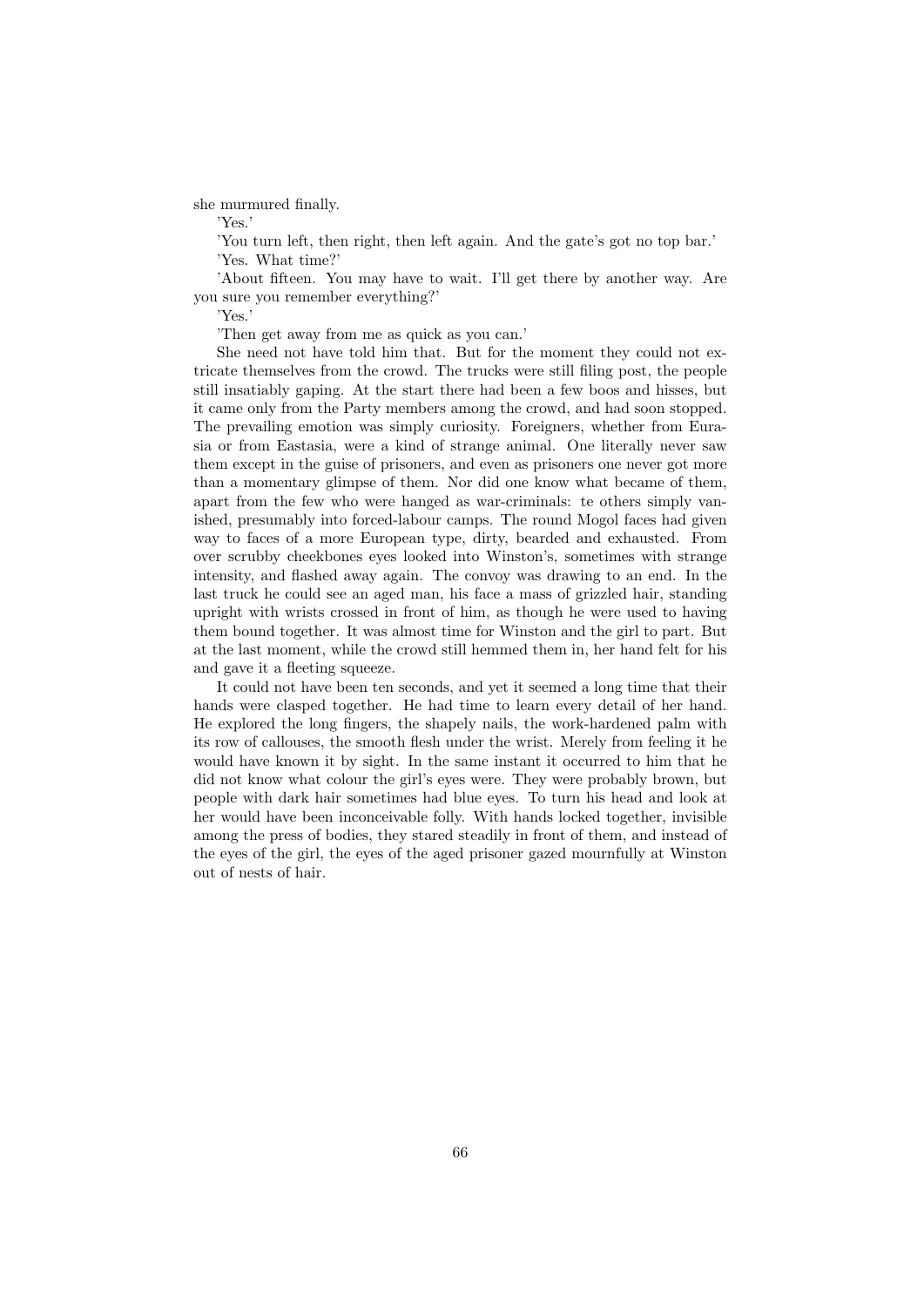### Chapter 10

Winston picked his way up the lane through dappled light and shade, stepping out into pools of gold wherever the boughs parted. Under the trees to the left of him the ground was misty with bluebells. The air seemed to kiss one's skin. It was the second of May. From somewhere deeper in the heart of the wood came the droning of ring doves.

He was a bit early. There had been no difficulties about the journey, and the girl was so evidently experienced that he was less frightened than he would normally have been. Presumably she could be trusted to find a safe place. In general you could not assume that you were much safer in the country than in London. There were no telescreens, of course, but there was always the danger of concealed microphones by which your voice might be picked up and recognized; besides, it was not easy to make a journey by yourself without attracting attention. For distances of less than 100 kilometres it was not necessary to get your passport endorsed, but sometimes there were patrols hanging about the railway stations, who examined the papers of any Party member they found there and asked awkward questions. However, no patrols had appeared, and on the walk from the station he had made sure by cautious backward glances that he was not being followed. The train was full of proles, in holiday mood because of the summery weather. The wooden-seated carriage in which he travelled was filled to overflowing by a single enormous family. ranging from a toothless great-grandmother to a month-old baby, going out to spend an afternoon with 'in-laws' in the country, and, as they freely explained to Winston, to get hold of a little blackmarket butter.

The lane widened, and in a minute he came to the footpath she had told him of, a mere cattle-track which plunged between the bushes. He had no watch, but it could not be fifteen yet. The bluebells were so thick underfoot that it was impossible not to tread on them. He knelt down and began picking some partly to pass the time away, but also from a vague idea that he would like to have a bunch of flowers to offer to the girl when they met. He had got together a big bunch and was smelling their faint sickly scent when a sound at his back froze him, the unmistakable crackle of a foot on twigs. He went on picking bluebells. It was the best thing to do. It might be the girl, or he might have been followed after all. To look round was to show guilt. He picked another and another. A hand fell lightly on his shoulder.

He looked up. It was the girl. She shook her head, evidently as a warning that he must keep silent, then parted the bushes and quickly led the way along the narrow track into the wood. Obviously she had been that way before, for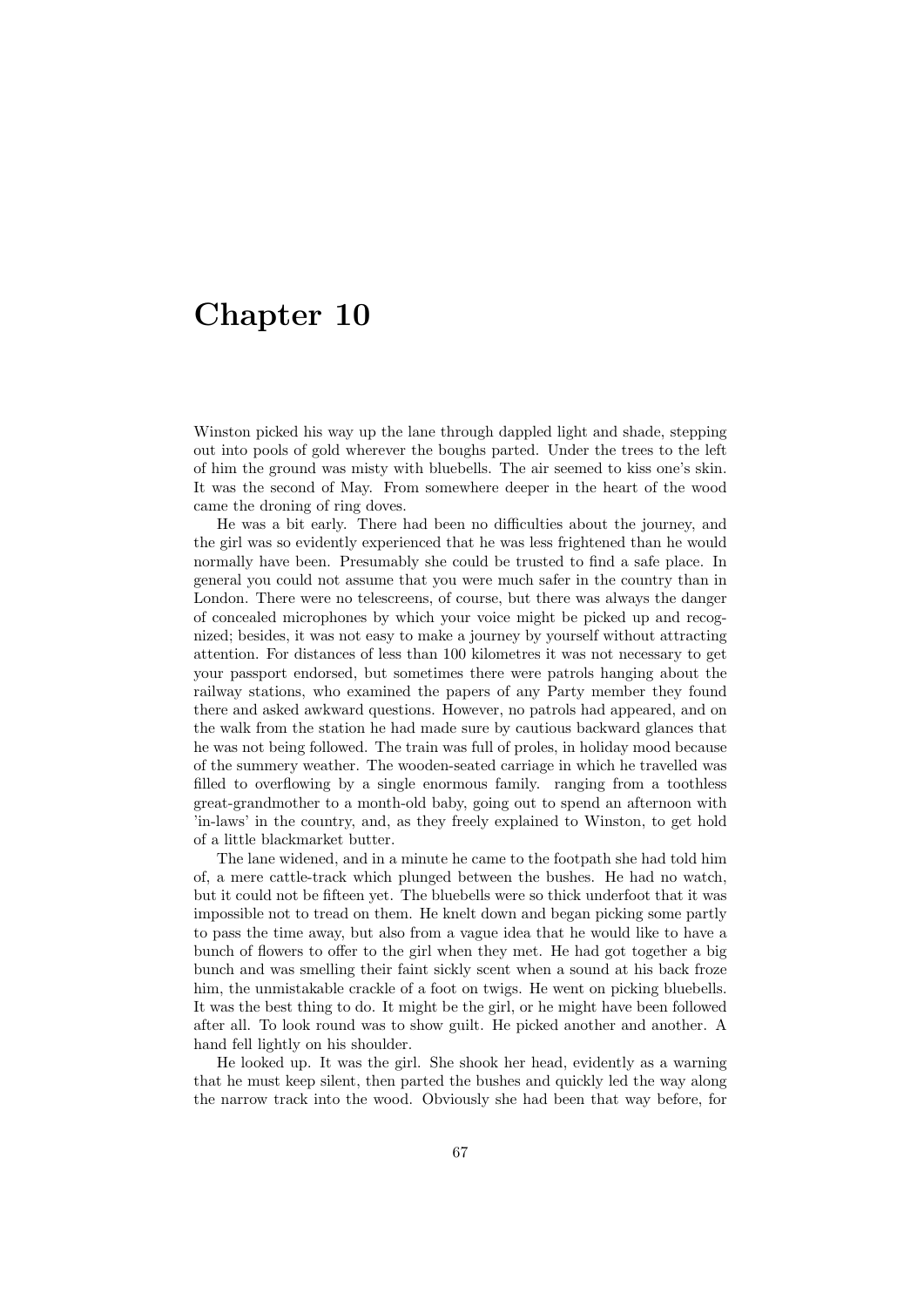she dodged the boggy bits as though by habit. Winston followed, still clasping his bunch of flowers. His first feeling was relief, but as he watched the strong slender body moving in front of him, with the scarlet sash that was just tight enough to bring out the curve of her hips, the sense of his own inferiority was heavy upon him. Even now it seemed quite likely that when she turned round and looked at him she would draw back after all. The sweetness of the air and the greenness of the leaves daunted him. Already on the walk from the station the May sunshine had made him feel dirty and etiolated, a creature of indoors, with the sooty dust of London in the pores of his skin. It occurred to him that till now she had probably never seen him in broad daylight in the open. They came to the fallen tree that she had spoken of. The girl hopped over and forced apart the bushes, in which there did not seem to be an opening. When Winston followed her, he found that they were in a natural clearing, a tiny grassy knoll surrounded by tall saplings that shut it in completely. The girl stopped and turned.

'Here we are,' she said.

He was facing her at several paces' distance. As yet he did not dare move nearer to her.

'I didn't want to say anything in the lane,' she went on, 'in case there's a mike hidden there. I don't suppose there is, but there could be. There's always the chance of one of those swine recognizing your voice. We're all right here.'

He still had not the courage to approach her. 'We're all right here?' he repeated stupidly.

'Yes. Look at the trees.' They were small ashes, which at some time had been cut down and had sprouted up again into a forest of poles, none of them thicker than one's wrist. 'There's nothing big enough to hide a mike in. Besides, I've been here before.'

They were only making conversation. He had managed to move closer to her now. She stood before him very upright, with a smile on her face that looked faintly ironical, as though she were wondering why he was so slow to act. The bluebells had cascaded on to the ground. They seemed to have fallen of their own accord. He took her hand.

'Would you believe,' he said, 'that till this moment I didn't know what colour your eyes were?' They were brown, he noted, a rather light shade of brown, with dark lashes. 'Now that you've seen what I'm really like, can you still bear to look at me?'

'Yes, easily.'

'I'm thirty-nine years old. I've got a wife that I can't get rid of. I've got varicose veins. I've got five false teeth.'

'I couldn't care less,' said the girl.

The next moment, it was hard to say by whose act, she was in his his arms. At the beginning he had no feeling except sheer incredulity. The youthful body was strained against his own, the mass of dark hair was against his face, and yes! actually she had turned her face up and he was kissing the wide red mouth. She had clasped her arms about his neck, she was calling him darling, precious one, loved one. He had pulled her down on to the ground, she was utterly unresisting, he could do what he liked with her. But the truth was that he had no physical sensation, except that of mere contact. All he felt was incredulity and pride. He was glad that this was happening, but he had no physical desire. It was too soon, her youth and prettiness had frightened him, he was too much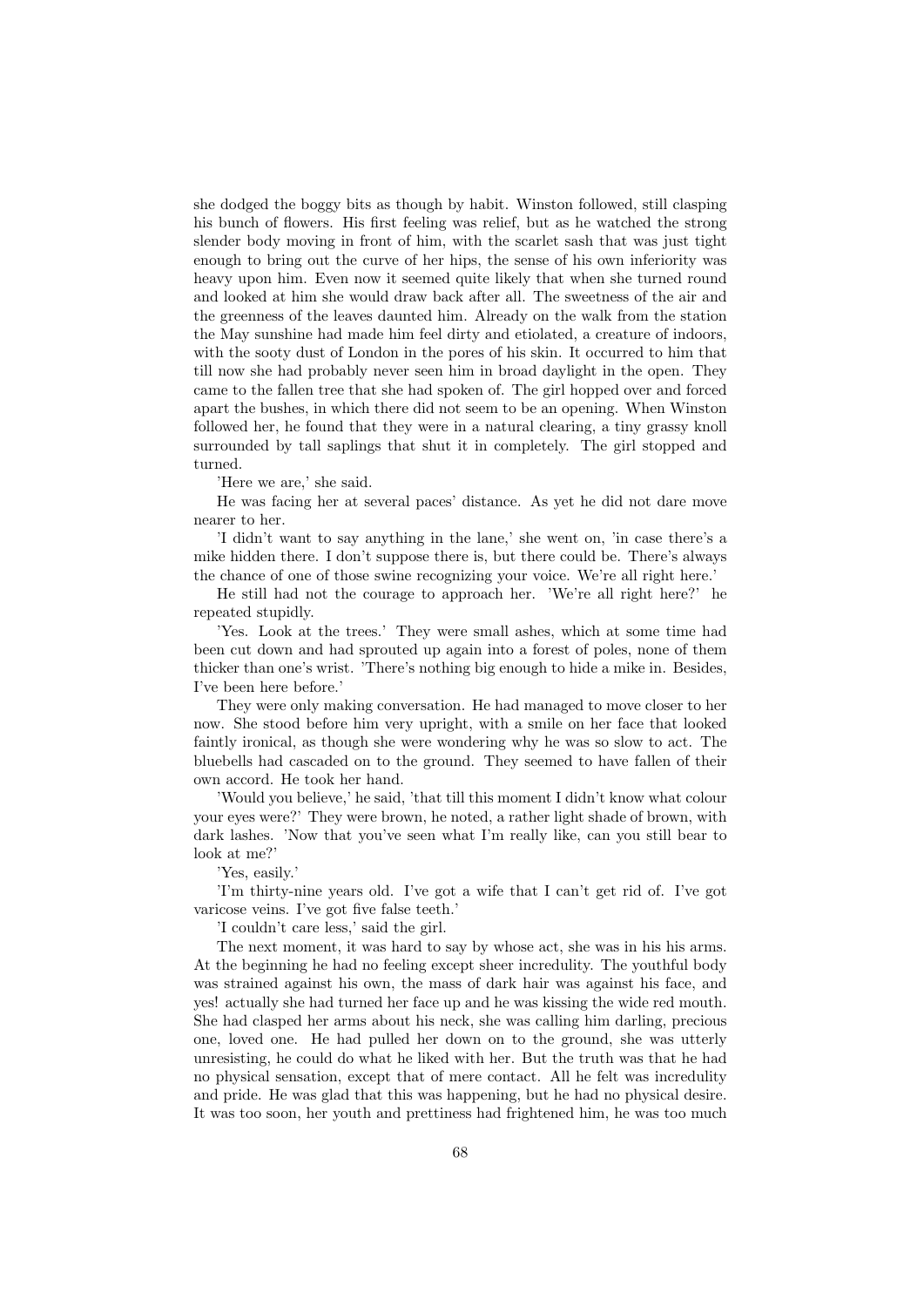used to living without women — he did not know the reason. The girl picked herself up and pulled a bluebell out of her hair. She sat against him, putting her arm round his waist.

'Never mind, dear. There's no hurry. We've got the whole afternoon. Isn't this a splendid hide-out? I found it when I got lost once on a community hike. If anyone was coming you could hear them a hundred metres away.'

'What is your name?' said Winston.

'Julia. I know yours. It's Winston — Winston Smith.'

'How did you find that out?'

'I expect I'm better at finding things out than you are, dear. Tell me, what did you think of me before that day I gave you the note?'

He did not feel any temptation to tell lies to her. It was even a sort of love-offering to start off by telling the worst.

'I hated the sight of you,' he said. 'I wanted to rape you and then murder you afterwards. Two weeks ago I thought seriously of smashing your head in with a cobblestone. If you really want to know, I imagined that you had something to do with the Thought Police.'

The girl laughed delightedly, evidently taking this as a tribute to the excellence of her disguise.

'Not the Thought Police! You didn't honestly think that?'

'Well, perhaps not exactly that. But from your general appearance — merely because you're young and fresh and healthy, you understand — I thought that probably-'

'You thought I was a good Party member. Pure in word and deed. Banners, processions, slogans, games, community hikes all that stuff. And you thought that if I had a quarter of a chance I'd denounce you as a thought-criminal and get you killed off?'

'Yes, something of that kind. A great many young girls are like that, you know.'

'It's this bloody thing that does it,' she said, ripping off the scarlet sash of the Junior Anti-Sex League and flinging it on to a bough. Then, as though touching her waist had reminded her of something, she felt in the pocket of her overalls and produced a small slab of chocolate. She broke it in half and gave one of the pieces to Winston. Even before he had taken it he knew by the smell that it was very unusual chocolate. It was dark and shiny, and was wrapped in silver paper. Chocolate normally was dull-brown crumbly stuff that tasted, as nearly as one could describe it, like the smoke of a rubbish fire. But at some time or another he had tasted chocolate like the piece she had given him. The first whiff of its scent had stirred up some memory which he could not pin down, but which was powerful and troubling.

'Where did you get this stuff?' he said.

'Black market,' she said indifferently. 'Actually I am that sort of girl, to look at. I'm good at games. I was a troop-leader in the Spies. I do voluntary work three evenings a week for the Junior Anti-Sex League. Hours and hours I've spent pasting their bloody rot all over London. I always carry one end of a banner in the processions. I always Iook cheerful and I never shirk anything. Always yell with the crowd, that's what I say. It's the only way to be safe.'

The first fragment of chocolate had melted on Winston's tongue. The taste was delightful. But there was still that memory moving round the edges of his consciousness, something strongly felt but not reducible to definite shape, like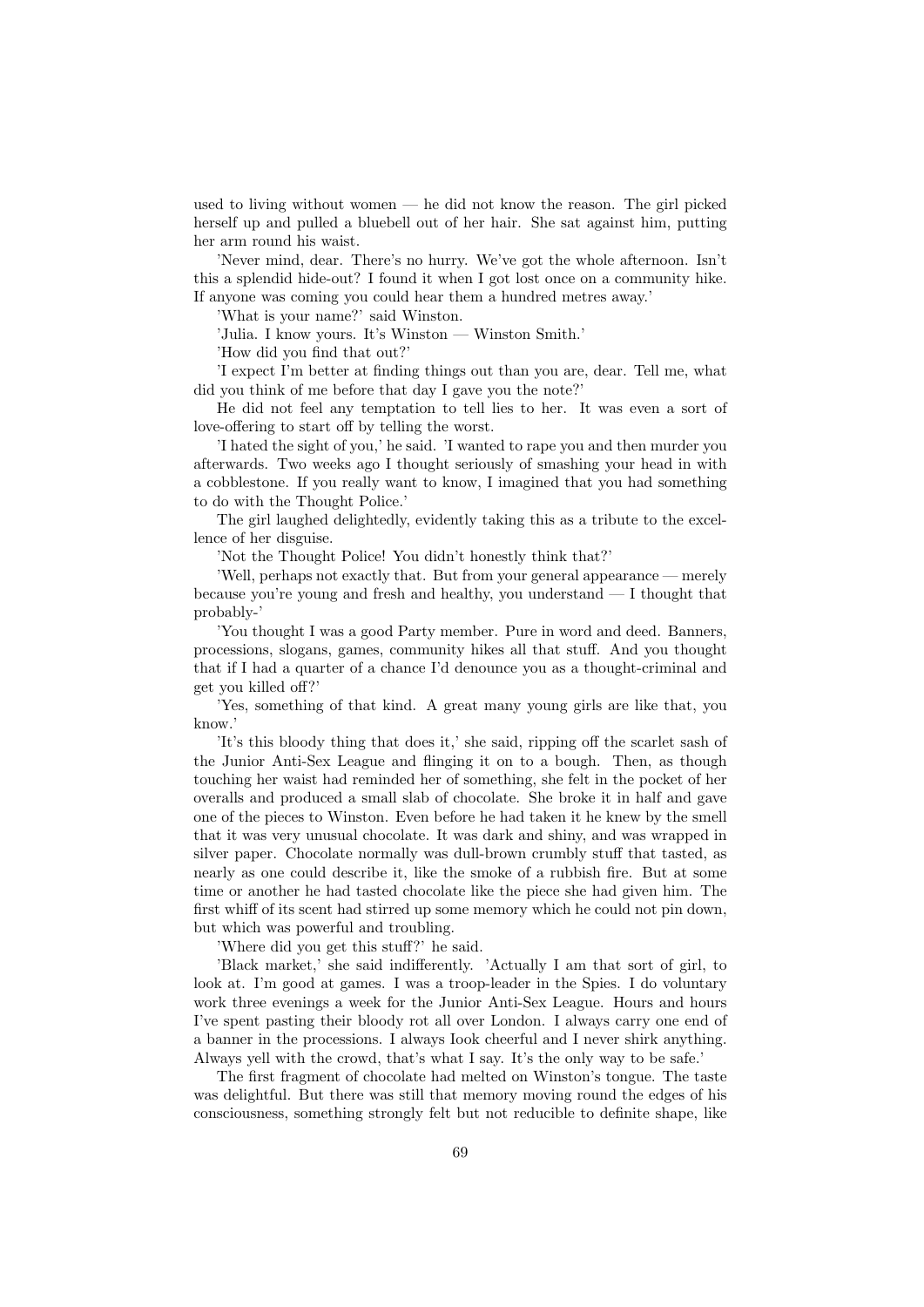an object seen out of the corner of one's eye. He pushed it away from him, aware only that it was the memory of some action which he would have liked to undo but could not.

'You are very young,' he said. 'You are ten or fifteen years younger than I am. What could you see to attract you in a man like me?

'It was something in your face. I thought I'd take a chance. I'm good at spotting people who don't belong. As soon as I saw you I knew you were against them.'

Them, it appeared, meant the Party, and above all the Inner Party, about whom she talked with an open jeering hatred which made Winston feel uneasy, although he knew that they were safe here if they could be safe anywhere. A thing that astonished him about her was the coarseness of her language. Party members were supposed not to swear, and Winston himself very seldom did swear, aloud, at any rate. Julia, however, seemed unable to mention the Party, and especially the Inner Party, without using the kind of words that you saw chalked up in dripping alley-ways. He did not dislike it. It was merely one symptom of her revolt against the Party and all its ways, and somehow it seemed natural and healthy, like the sneeze of a horse that smells bad hay. They had left the clearing and were wandering again through the chequered shade, with their arms round each other's waists whenever it was wide enough to walk two abreast. He noticed how much softer her waist seemed to feel now that the sash was gone. They did not speak above a whisper. Outside the clearing, Julia said, it was better to go quietly. Presently they had reached the edge of the little wood. She stopped him.

'Don't go out into the open. There might be someone watching. We're all right if we keep behind the boughs.'

They were standing in the shade of hazel bushes. The sunlight, filtering through innumerable leaves, was still hot on their faces. Winston looked out into the field beyond, and underwent a curious, slow shock of recognition. He knew it by sight. An old, closebitten pasture, with a footpath wandering across it and a molehill here and there. In the ragged hedge on the opposite side the boughs of the elm trees swayed just perceptibly in the breeze, and their leaves stirred faintly in dense masses like women's hair. Surely somewhere nearby, but out of sight, there must be a stream with green pools where dace were swimming?

'Isn't there a stream somewhere near here?' he whispered.

'That's right, there is a stream. It's at the edge of the next field, actually. There are fish in it, great big ones. You can watch them lying in the pools under the willow trees, waving their tails.'

'It's the Golden Country — almost,' he murmured.

'The Golden Country?'

'It's nothing, really. A landscape I've seen sometimes in a dream.'

'Look!' whispered Julia.

A thrush had alighted on a bough not five metres away, almost at the level of their faces. Perhaps it had not seen them. It was in the sun, they in the shade. It spread out its wings, fitted them carefully into place again, ducked its head for a moment, as though making a sort of obeisance to the sun, and then began to pour forth a torrent of song. In the afternoon hush the volume of sound was startling. Winston and Julia clung together, fascinated. The music went on and on, minute after minute, with astonishing variations, never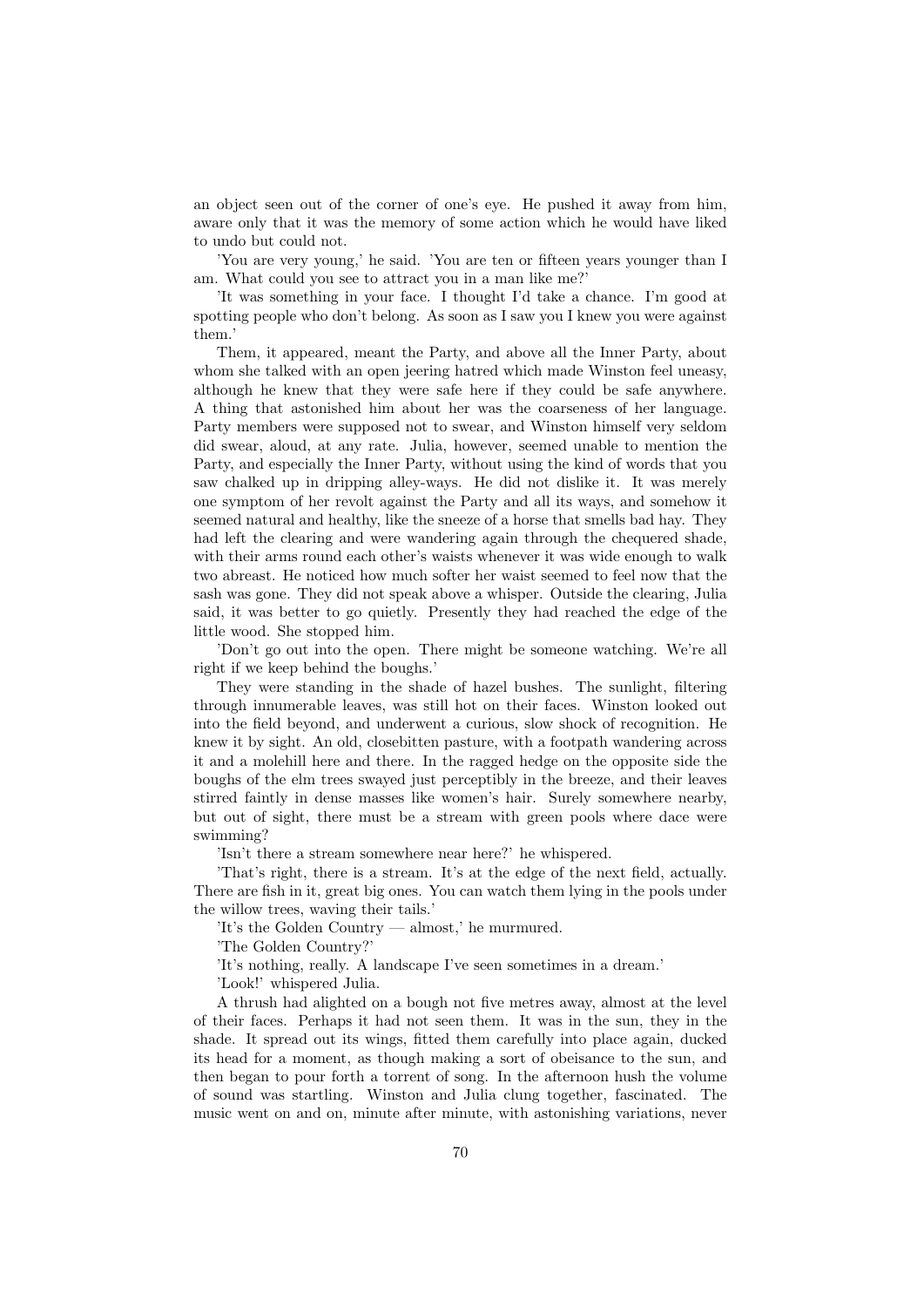once repeating itself, almost as though the bird were deliberately showing off its virtuosity. Sometimes it stopped for a few seconds, spread out and resettled its wings, then swelled its speckled breast and again burst into song. Winston watched it with a sort of vague reverence. For whom, for what, was that bird singing? No mate, no rival was watching it. What made it sit at the edge of the lonely wood and pour its music into nothingness? He wondered whether after all there was a microphone hidden somewhere near. He and Julia had spoken only in low whispers, and it would not pick up what they had said, but it would pick up the thrush. Perhaps at the other end of the instrument some small, beetle-like man was listening intently — listening to that. But by degrees the flood of music drove all speculations out of his mind. It was as though it were a kind of liquid stuff that poured all over him and got mixed up with the sunlight that filtered through the leaves. He stopped thinking and merely felt. The girl's waist in the bend of his arm was soft and warm. He pulled her round so that they were breast to breast; her body seemed to melt into his. Wherever his hands moved it was all as yielding as water. Their mouths clung together; it was quite different from the hard kisses they had exchanged earlier. When they moved their faces apart again both of them sighed deeply. The bird took fright and fled with a clatter of wings.

Winston put his lips against her ear. 'Now,' he whispered.

'Not here,' she whispered back. 'Come back to the hide- out. It's safer.'

Quickly, with an occasional crackle of twigs, they threaded their way back to the clearing. When they were once inside the ring of saplings she turned and faced him. They were both breathing fast. but the smile had reappeared round the corners of her mouth. She stood looking at him for an instant, then felt at the zipper of her overalls. And, yes! it was almost as in his dream. Almost as swiftly as he had imagined it, she had torn her clothes off, and when she flung them aside it was with that same magnificent gesture by which a whole civilization seemed to be annihilated. Her body gleamed white in the sun. But for a moment he did not look at her body; his eyes were anchored by the freckled face with its faint, bold smile. He knelt down before her and took her hands in his

'Have you done this before?'

'Of course. Hundreds of times — well scores of times anyway 'With Party members.'

'Yes, always with Party members.'

'With members of the Inner Party?'

'Not with those swine, no. But there's plenty that would if they got half a chance. They're not so holy as they make out.'

His heart leapt. Scores of times she had done it: he wished it had been hundreds — thousands. Anything that hinted at corruption always filled him with a wild hope. Who knew, perhaps the Party was rotten under the surface, its cult of strenuousness and self-denial simply a sham concealing iniquity. If he could have infected the whole lot of them with leprosy or syphilis, how gladly he would have done so! Anything to rot, to weaken, to undermine! He pulled her down so that they were kneeling face to face.

'Listen. The more men you've had, the more I love you. Do you understand that?'

'Yes, perfectly.'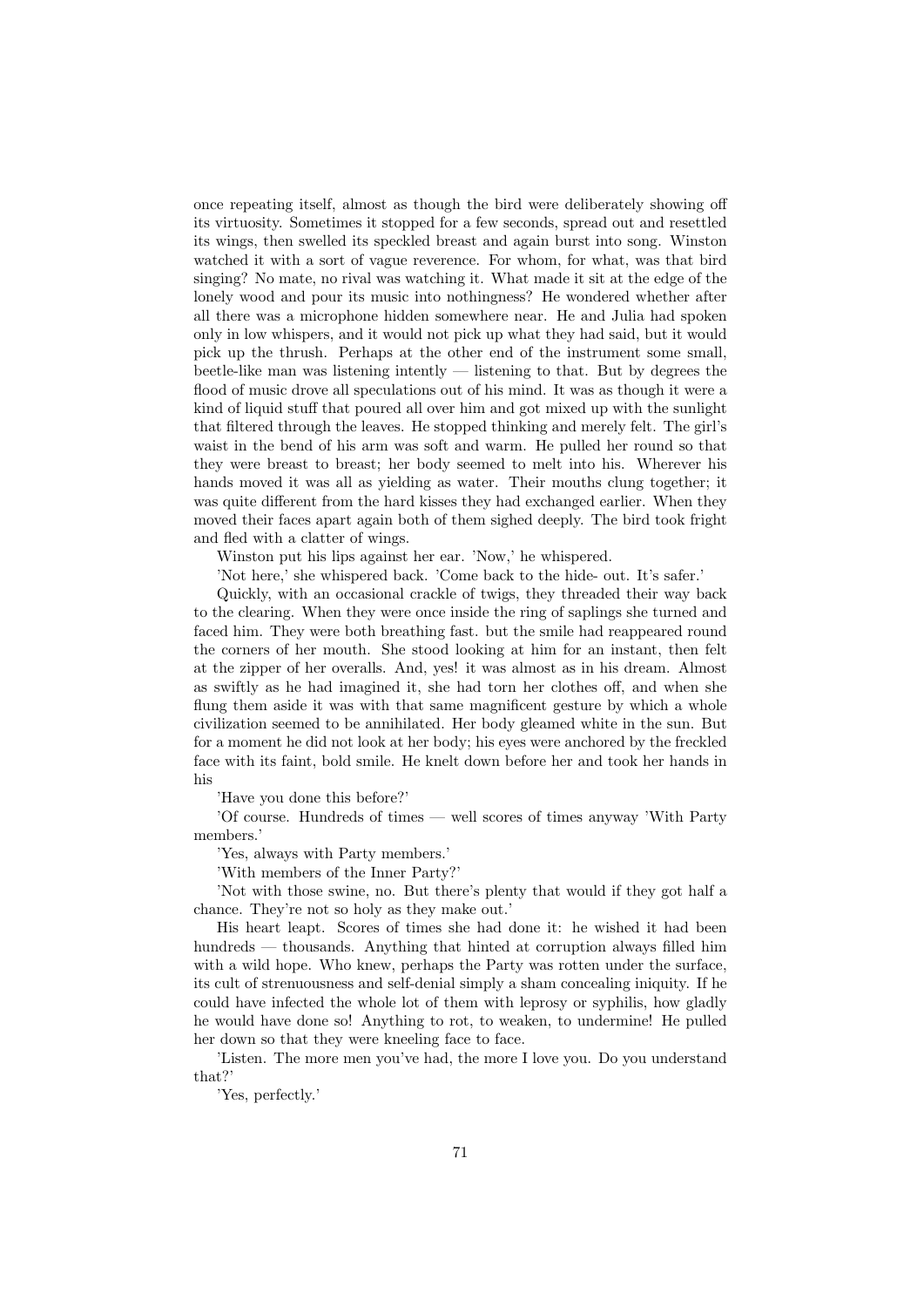'I hate purity, I hate goodness! I don't want any virtue to exist anywhere. I want everyone to be corrupt to the bones.

'Well then, I ought to suit you, dear. I'm corrupt to the bones.'

'You like doing this? I don't mean simply me: I mean the thing in itself?' 'I adore it.'

That was above all what he wanted to hear. Not merely the love of one person but the animal instinct, the simple undifferentiated desire: that was the force that would tear the Party to pieces. He pressed her down upon the grass, among the fallen bluebells. This time there was no difficulty. Presently the rising and falling of their breasts slowed to normal speed, and in a sort of pleasant helplessness they fell apart. The sun seemed to have grown hotter. They were both sleepy. He reached out for the discarded overalls and pulled them partly over her. Almost immediately they fell asleep and slept for about half an hour.

Winston woke first. He sat up and watched the freckled face, still peacefully asleep, pillowed on the palm of her hand. Except for her mouth, you could not call her beautiful. There was a line or two round the eyes, if you looked closely. The short dark hair was extraordinarily thick and soft. It occurred to him that he still did not know her surname or where she lived.

The young, strong body, now helpless in sleep, awoke in him a pitying, protecting feeling. But the mindless tenderness that he had felt under the hazel tree, while the thrush was singing, had not quite come back. He pulled the overalls aside and studied her smooth white flank. In the old days, he thought, a man looked at a girl's body and saw that it was desirable, and that was the end of the story. But you could not have pure love or pure lust nowadays. No emotion was pure, because everything was mixed up with fear and hatred. Their embrace had been a battle, the climax a victory. It was a blow struck against the Party. It was a political act.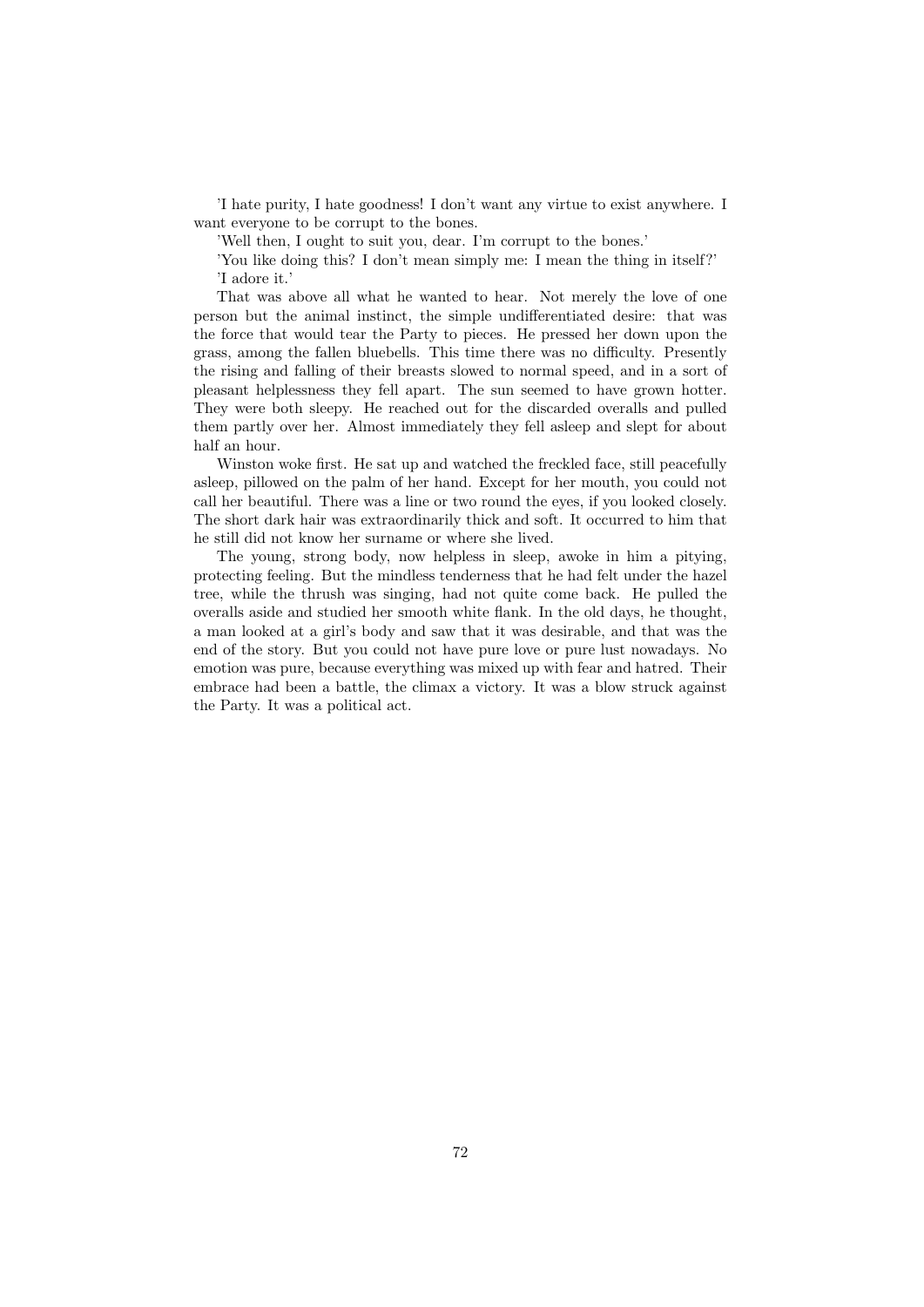# Chapter 11

'We can come here once again,' said Julia. 'It's generally safe to use any hide-out twice. But not for another month or two, of course.'

As soon as she woke up her demeanour had changed. She became alert and business-like, put her clothes on, knotted the scarlet sash about her waist, and began arranging the details of the journey home. It seemed natural to leave this to her. She obviously had a practical cunning which Winston lacked, and she seemed also to have an exhaustive knowledge of the countryside round London, stored away from innumerable community hikes. The route she gave him was quite different from the one by which he had come, and brought him out at a different railway station. 'Never go home the same way as you went out,' she said, as though enunciating an important general principle. She would leave first, and Winston was to wait half an hour before following her.

She had named a place where they could meet after work, four evenings hence. It was a street in one of the poorer quarters, where there was an open market which was generally crowded and noisy. She would be hanging about among the stalls, pretending to be in search of shoelaces or sewing-thread. If she judged that the coast was clear she would blow her nose when he approached; otherwise he was to walk past her without recognition. But with luck, in the middle of the crowd, it would be safe to talk for a quarter of an hour and arrange another meeting.

'And now I must go,' she said as soon as he had mastered his instructions. 'I'm due back at nineteen-thirty. I've got to put in two hours for the Junior Anti-Sex League, handing out leaflets, or something. Isn't it bloody? Give me a brush-down, would you? Have I got any twigs in my hair? Are you sure? Then good-bye, my love, good-bye!'

She flung herself into his arms, kissed him almost violently, and a moment later pushed her way through the saplings and disappeared into the wood with very little noise. Even now he had not found out her surname or her address. However, it made no difference, for it was inconceivable that they could ever meet indoors or exchange any kind of written communication.

As it happened, they never went back to the clearing in the wood. During the month of May there was only one further occasion on which they actually succeeded in making love. That was in another hidlng-place known to Julia, the belfry of a ruinous church in an almost-deserted stretch of country where an atomic bomb had fallen thirty years earlier. It was a good hiding-place when once you got there, but the getting there was very dangerous. For the rest they could meet only in the streets, in a different place every evening and never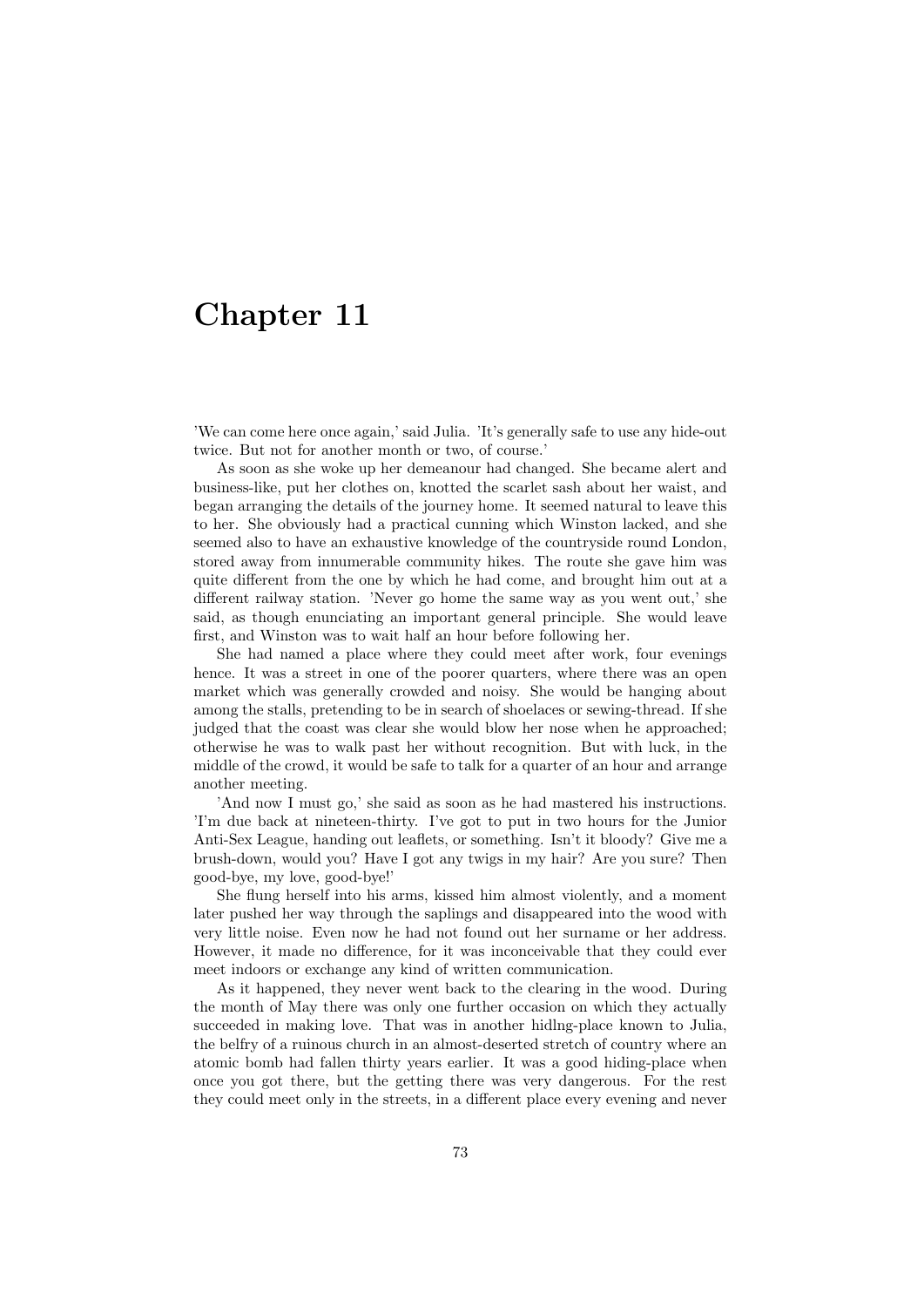for more than half an hour at a time. In the street it was usually possible to talk, after a fashion. As they drifted down the crowded pavements, not quite abreast and never looking at one another, they carried on a curious, intermittent conversation which flicked on and off like the beams of a lighthouse, suddenly nipped into silence by the approach of a Party uniform or the proximity of a telescreen, then taken up again minutes later in the middle of a sentence, then abruptly cut short as they parted at the agreed spot, then continued almost without introduction on the following day. Julia appeared to be quite used to this kind of conversation, which she called 'talking by instalments'. She was also surprisingly adept at speaking without moving her lips. Just once in almost a month of nightly meetings they managed to exchange a kiss. They were passing in silence down a side-street (Julia would never speak when they were away from the main streets) when there was a deafening roar, the earth heaved, and the air darkened, and Winston found himself lying on his side, bruised and terrified. A rocket bomb must have dropped quite near at hand. Suddenly he became aware of Julia's face a few centimetres from his own, deathly white, as white as chalk. Even her lips were white. She was dead! He clasped her against him and found that he was kissing a live warm face. But there was some powdery stuff that got in the way of his lips. Both of their faces were thickly coated with plaster.

There were evenings when they reached their rendezvous and then had to walk past one another without a sign, because a patrol had just come round the corner or a helicopter was hovering overhead. Even if it had been less dangerous, it would still have been difficult to find time to meet. Winston's working week was sixty hours, Julia's was even longer, and their free days varied according to the pressure of work and did not often coincide. Julia, in any case, seldom had an evening completely free. She spent an astonishing amount of time in attending lectures and demonstrations, distributing literature for the junior Anti-Sex League, preparing banners for Hate Week, making collections for the savings campaign, and such-like activities. It paid, she said, it was camouflage. If you kept the small rules, you could break the big ones. She even induced Winston to mortgage yet another of his evenings by enrolling himself for the part-time munition work which was done voluntarily by zealous Party members. So, one evening every week, Winston spent four hours of paralysing boredom, screwing together small bits of metal which were probably parts of bomb fuses, in a draughty, ill-lit workshop where the knocking of hammers mingled drearily with the music of the telescreens.

When they met in the church tower the gaps in their fragmentary conversation were filled up. It was a blazing afternoon. The air in the little square chamber above the bells was hot and stagnant, and smelt overpoweringly of pigeon dung. They sat talking for hours on the dusty, twig-littered floor, one or other of them getting up from time to time to cast a glance through the arrowslits and make sure that no one was coming.

Julia was twenty-six years old. She lived in a hostel with thirty other girls ('Always in the stink of women! How I hate women!' she said parenthetically), and she worked, as he had guessed, on the novel-writing machines in the Fiction Department. She enjoyed her work, which consisted chiefly in running and servicing a powerful but tricky electric motor. She was 'not clever', but was fond of using her hands and felt at home with machinery. She could describe the whole process of composing a novel, from the general directive issued by the Planning Committee down to the final touching-up by the Rewrite Squad.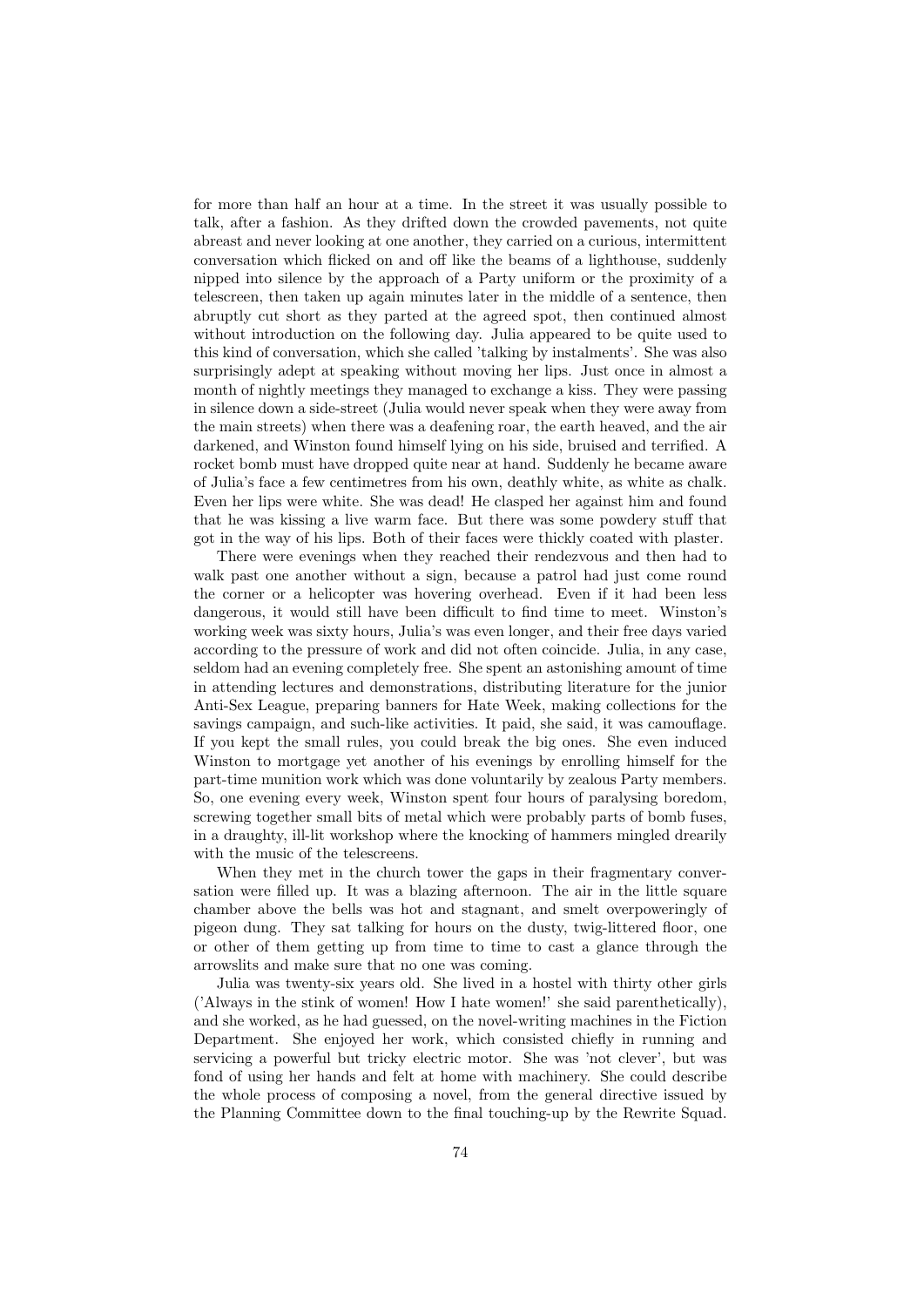But she was not interested in the finished product. She 'didn't much care for reading,' she said. Books were just a commodity that had to be produced, like jam or bootlaces.

She had no memories of anything before the early sixties and the only person she had ever known who talked frequently of the days before the Revolution was a grandfather who had disappeared when she was eight. At school she had been captain of the hockey team and had won the gymnastics trophy two years running. She had been a troop-leader in the Spies and a branch secretary in the Youth League before joining the Junior Anti-Sex League. She had always borne an excellent character. She had even (an infallible mark of good reputation) been picked out to work in Pornosec, the sub-section of the Fiction Department which turned out cheap pornography for distribution among the proles. It was nicknamed Muck House by the people who worked in it, she remarked. There she had remained for a year, helping to produce booklets in sealed packets with titles like Spanking Stories or One Night in a Girls' School, to be bought furtively by proletarian youths who were under the impression that they were buying something illegal.

'What are these books like?' said Winston curiously.

'Oh, ghastly rubbish. They're boring, really. They only have six plots, but they swap them round a bit. Of course I was only on the kaleidoscopes. I was never in the Rewrite Squad. I'm not literary, dear — not even enough for that.'

He learned with astonishment that all the workers in Pornosec, except the heads of the departments, were girls. The theory was that men, whose sex instincts were less controllable than those of women, were in greater danger of being corrupted by the filth they handled.

'They don't even like having married women there,' she added. Girls are always supposed to be so pure. Here's one who isn't, anyway.

She had had her first love-affair when she was sixteen, with a Party member of sixty who later committed suicide to avoid arrest. 'And a good job too,' said Julia, 'otherwise they'd have had my name out of him when he confessed.' Since then there had been various others. Life as she saw it was quite simple. You wanted a good time; 'they', meaning the Party, wanted to stop you having it; you broke the rules as best you couId. She seemed to think it just as natural that 'they' should want to rob you of your pleasures as that you should want to avoid being caught. She hated the Party, and said so in the crudest words, but she made no general criticism of it. Except where it touched upon her own life she had no interest in Party doctrine. He noticed that she never used Newspeak words except the ones that had passed into everyday use. She had never heard of the Brotherhood, and refused to believe in its existence. Any kind of organized revolt against the Party, which was bound to be a failure, struck her as stupid. The clever thing was to break the rules and stay alive all the same. He wondered vaguely how many others like her there might be in the younger generation people who had grown up in the world of the Revolution, knowing nothing else, accepting the Party as something unalterable, like the sky, not rebelling against its authority but simply evading it, as a rabbit dodges a dog.

They did not discuss the possibility of getting married. It was too remote to be worth thinking about. No imaginable committee would ever sanction such a marriage even if Katharine, Winston's wife, could somehow have been got rid of. It was hopeless even as a daydream.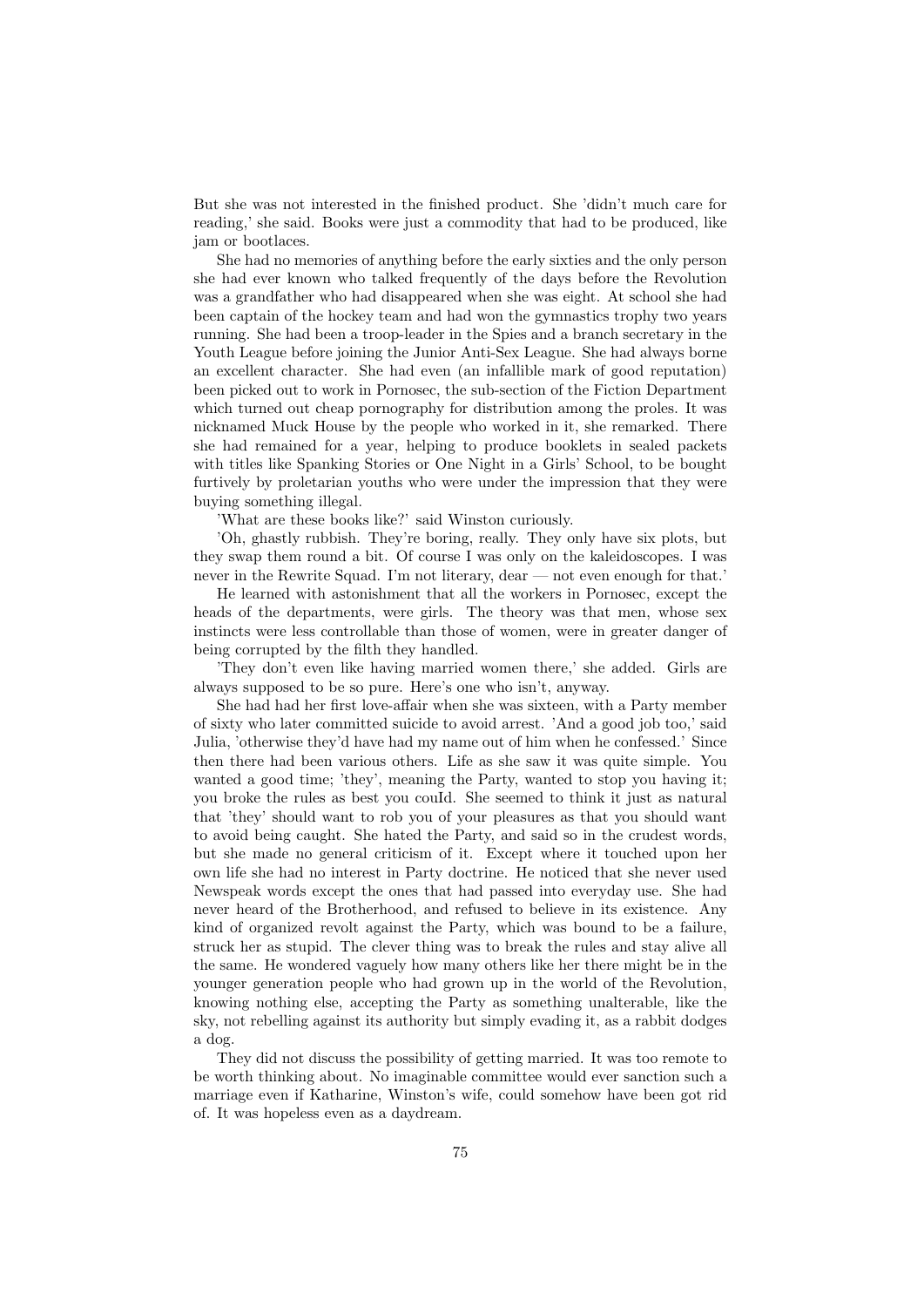'What was she like, your wife?' said Julia.

'She was — do you know the Newspeak word goodthinkful? Meaning naturally orthodox, incapable of thinking a bad thought?'

'No, I didn't know the word, but I know the kind of person, right enough.' He began telling her the story of his married life, but curiously enough she appeared to know the essential parts of it already. She described to him, almost as though she had seen or felt it, the stiffening of Katharine's body as soon as he touched her, the way in which she still seemed to be pushing him from her with all her strength, even when her arms were clasped tightly round him. With Julia he felt no difficulty in talking about such things: Katharine, in any case, had long ceased to be a painful memory and became merely a distasteful one.

'I could have stood it if it hadn't been for one thing,' he said. He toId her about the frigid little ceremony that Katharine had forced him to go through on the same night every week. 'She hated it, but nothing would make her stop doing it. She used to call it — but you'll never guess.'

'Our duty to the Party,' said Julia promptly.

'How did you know that?'

'I've been at school too, dear. Sex talks once a month for the over-sixteens. And in the Youth Movement. They rub it into you for years. I dare say it works in a lot of cases. But of course you can never tell; people are such hypocrites.'

She began to enlarge upon the subject. With Julia, everything came back to her own sexuality. As soon as this was touched upon in any way she was capable of great acuteness. Unlike Winston, she had grasped the inner meaning of the Party's sexual puritanism. It was not merely that the sex instinct created a world of its own which was outside the Party's control and which therefore had to be destroyed if possible. What was more important was that sexual privation induced hysteria, which was desirable because it could be transformed into war-fever and leader-worship. The way she put it was:

'When you make love you're using up energy; and afterwards you feel happy and don't give a damn for anything. They can't bear you to feel like that. They want you to be bursting with energy all the time. All this marching up and down and cheering and waving flags is simply sex gone sour. If you're happy inside yourself, why should you get excited about Big Brother and the Three-Year Plans and the Two Minutes Hate and all the rest of their bloody rot?'

That was very true, he thought. There was a direct intimate connexion between chastity and political orthodoxy. For how could the fear, the hatred, and the lunatic credulity which the Party needed in its members be kept at the right pitch, except by bottling down some powerful instinct and using it as a driving force? The sex impulse was dangerous to the Party, and the Party had turned it to account. They had played a similar trick with the instinct of parenthood. The family could not actually be abolished, and, indeed, people were encouraged to be fond of their children, in almost the old-fashioned way. The children, on the other hand, were systematically turned against their parents and taught to spy on them and report their deviations. The family had become in effect an extension of the Thought Police. It was a device by means of which everyone could be surrounded night and day by informers who knew him intimately.

Abruptly his mind went back to Katharine. Katharine would unquestionably have denounced him to the Thought Police if she had not happened to be too stupid to detect the unorthodoxy of his opinions. But what really recalled her to him at this moment was the stifling heat of the afternoon, which had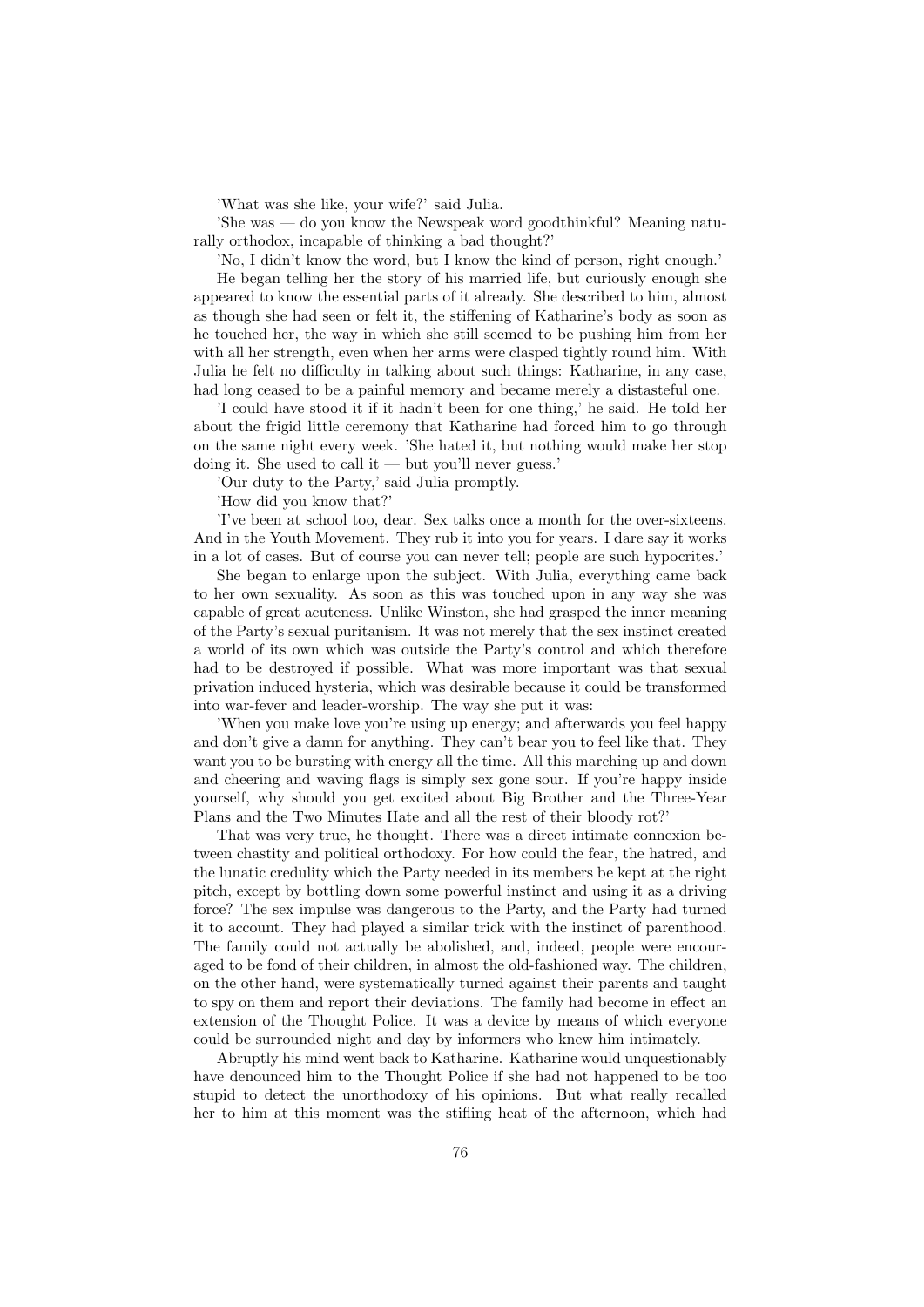brought the sweat out on his forehead. He began telling Julia of something that had happened, or rather had failed to happen, on another sweltering summer afternoon, eleven years ago.

It was three or four months after they were married. They had lost their way on a community hike somewhere in Kent. They had only lagged behind the others for a couple of minutes, but they took a wrong turning, and presently found themselves pulled up short by the edge of an old chalk quarry. It was a sheer drop of ten or twenty metres, with boulders at the bottom. There was nobody of whom they could ask the way. As soon as she realized that they were lost Katharine became very uneasy. To be away from the noisy mob of hikers even for a moment gave her a feeling of wrong-doing. She wanted to hurry back by the way they had come and start searching in the other direction. But at this moment Winston noticed some tufts of loosestrife growing in the cracks of the cliff beneath them. One tuft was of two colours, magenta and brick-red, apparently growing on the same root. He had never seen anything of the kind before, and he called to Katharine to come and look at it.

'Look, Katharine! Look at those flowers. That clump down near the bottom. Do you see they're two different colours?'

She had already turned to go, but she did rather fretfully come back for a moment. She even leaned out over the cliff face to see where he was pointing. He was standing a little behind her, and he put his hand on her waist to steady her. At this moment it suddenly occurred to him how completely alone they were. There was not a human creature anywhere, not a leaf stirring, not even a bird awake. In a place like this the danger that there would be a hidden microphone was very small, and even if there was a microphone it would only pick up sounds. It was the hottest sleepiest hour of the afternoon. The sun blazed down upon them, the sweat tickled his face. And the thought struck him ...

'Why didn't you give her a good shove?' said Julia. 'I would have.'

'Yes, dear, you would have. I would, if I'd been the same person then as I am now. Or perhaps I would — I'm not certain.'

'Are you sorry you didn't?'

'Yes. On the whole I'm sorry I didn't.'

They were sitting side by side on the dusty floor. He pulled her closer against him. Her head rested on his shoulder, the pleasant smell of her hair conquering the pigeon dung. She was very young, he thought, she still expected something from life, she did not understand that to push an inconvenient person over a cliff solves nothing.

'Actually it would have made no difference,' he said.

'Then why are you sorry you didn't do it?'

'Only because I prefer a positive to a negative. In this game that we're playing, we can't win. Some kinds of failure are better than other kinds, that's all.'

He felt her shoulders give a wriggle of dissent. She always contradicted him when he said anything of this kind. She would not accept it as a law of nature that the individual is always defeated. In a way she realized that she herself was doomed, that sooner or later the Thought Police would catch her and kill her, but with another part of her mind she believed that it was somehow possible to construct a secret world in which you could live as you chose. All you needed was luck and cunning and boldness. She did not understand that there was no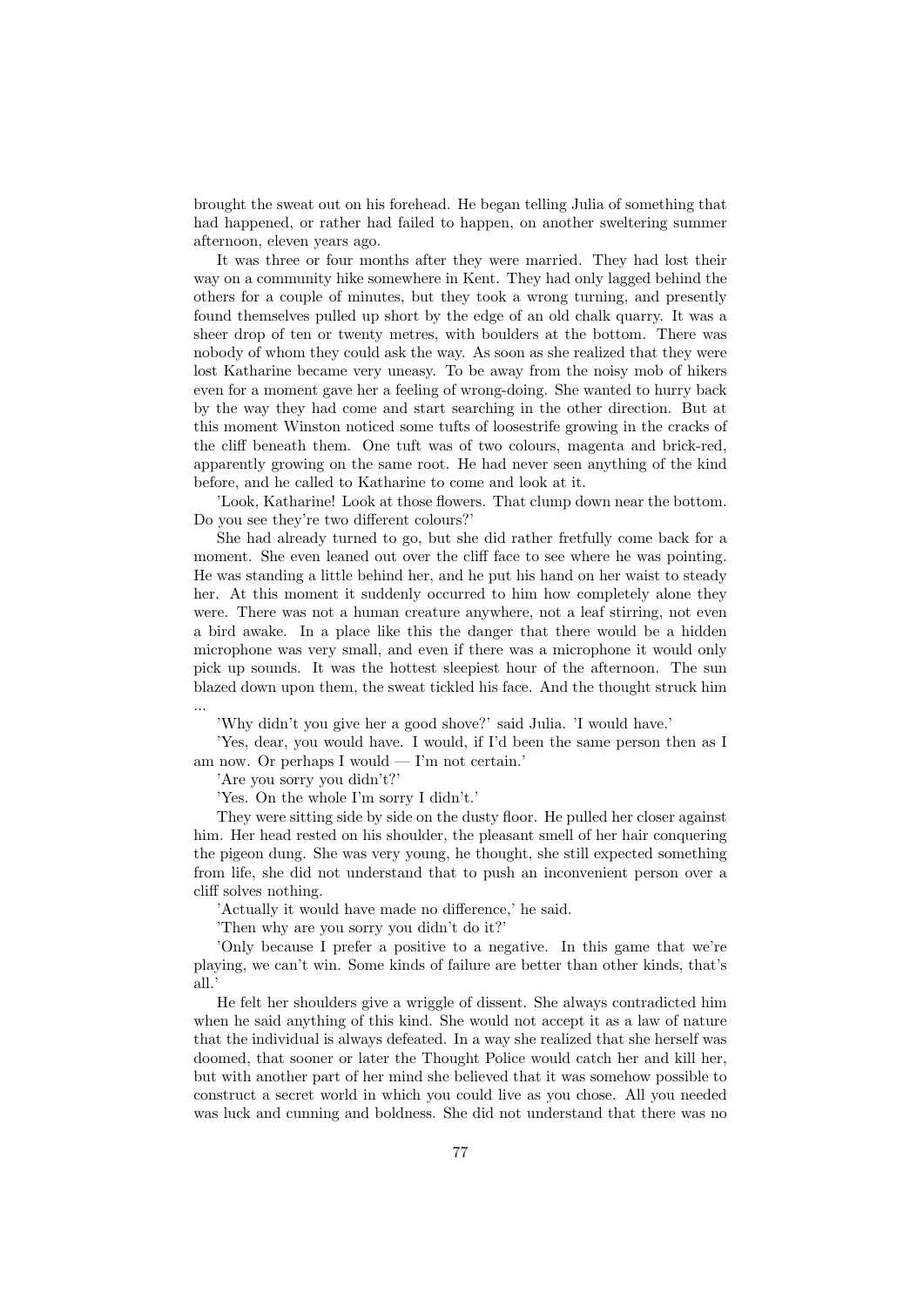such thing as happiness, that the only victory lay in the far future, long after you were dead, that from the moment of declaring war on the Party it was better to think of yourself as a corpse.

'We are the dead,' he said.

'We're not dead yet,' said Julia prosaically.

'Not physically. Six months, a year — five years, conceivably. I am afraid of death. You are young, so presumably you're more afraid of it than I am. Obviously we shall put it off as long as we can. But it makes very little difference. So long as human beings stay human, death and life are the same thing.'

'Oh, rubbish! Which would you sooner sleep with, me or a skeleton? Don't you enjoy being alive? Don't you like feeling: This is me, this is my hand, this is my leg, I'm real, I'm solid, I'm alive! Don't you like this?'

She twisted herself round and pressed her bosom against him. He could feel her breasts, ripe yet firm, through her overalls. Her body seemed to be pouring some of its youth and vigour into his.

'Yes, I like that,' he said.

'Then stop talking about dying. And now listen, dear, we've got to fix up about the next time we meet. We may as well go back to the place in the wood. We've given it a good long rest. But you must get there by a different way this time. I've got it all planned out. You take the train — but look, I'll draw it out for you.'

And in her practical way she scraped together a small square of dust, and with a twig from a pigeon's nest began drawing a map on the floor.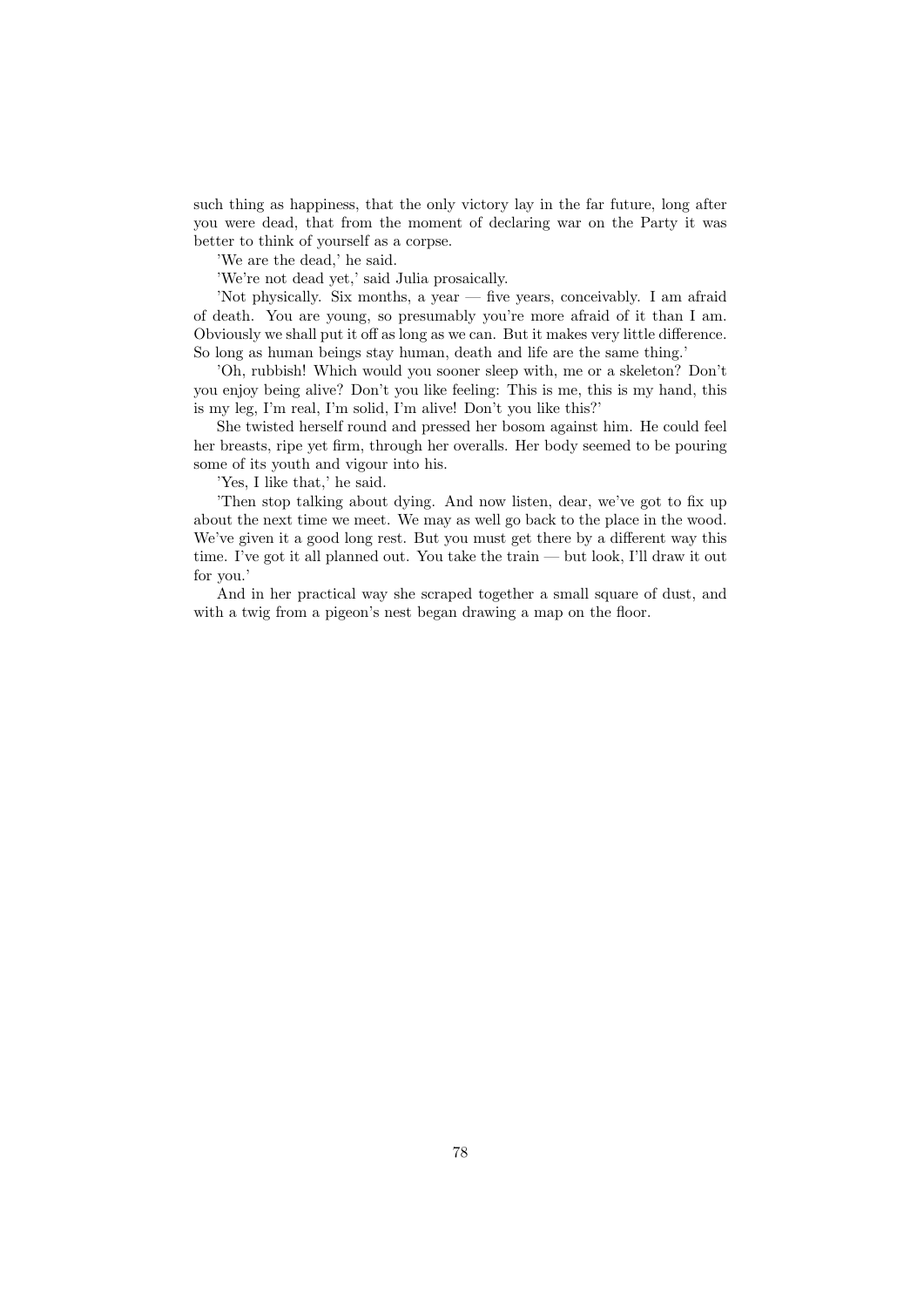### Chapter 12

Winston looked round the shabby little room above Mr Charrington's shop. Beside the window the enormous bed was made up, with ragged blankets and a coverless bolster. The old-fashioned clock with the twelve-hour face was ticking away on the mantelpiece. In the corner, on the gateleg table, the glass paperweight which he had bought on his last visit gleamed softly out of the half-darkness.

In the fender was a battered tin oilstove, a saucepan, and two cups, provided by Mr Charrington. Winston lit the burner and set a pan of water to boil. He had brought an envelope full of Victory Coffee and some saccharine tablets. The clock's hands said seventeen-twenty: it was nineteen-twenty really. She was coming at nineteen-thirty.

Folly, folly, his heart kept saying: conscious, gratuitous, suicidal folly. Of all the crimes that a Party member could commit, this one was the least possible to conceal. Actually the idea had first floated into his head in the form of a vision, of the glass paperweight mirrored by the surface of the gateleg table. As he had foreseen, Mr Charrington had made no difficulty about letting the room. He was obviously glad of the few dollars that it would bring him. Nor did he seem shocked or become offensively knowing when it was made clear that Winston wanted the room for the purpose of a love-affair. Instead he looked into the middle distance and spoke in generalities, with so delicate an air as to give the impression that he had become partly invisible. Privacy, he said, was a very valuable thing. Everyone wanted a place where they could be alone occasionally. And when they had such a place, it was only common courtesy in anyone else who knew of it to keep his knowledge to himself. He even, seeming almost to fade out of existence as he did so, added that there were two entries to the house, one of them through the back yard, which gave on an alley.

Under the window somebody was singing. Winston peeped out, secure in the protection of the muslin curtain. The June sun was still high in the sky, and in the sun-filled court below, a monstrous woman, solid as a Norman pillar, with brawny red forearms and a sacking apron strapped about her middle, was stumping to and fro between a washtub and a clothes line, pegging out a series of square white things which Winston recognized as babies' diapers. Whenever her mouth was not corked with clothes pegs she was singing in a powerful contralto:

It was only an 'opeless fancy.

It passed like an Ipril dye,

But a look an' a word an' the dreams they stirred!

They 'ave stolen my 'eart awye!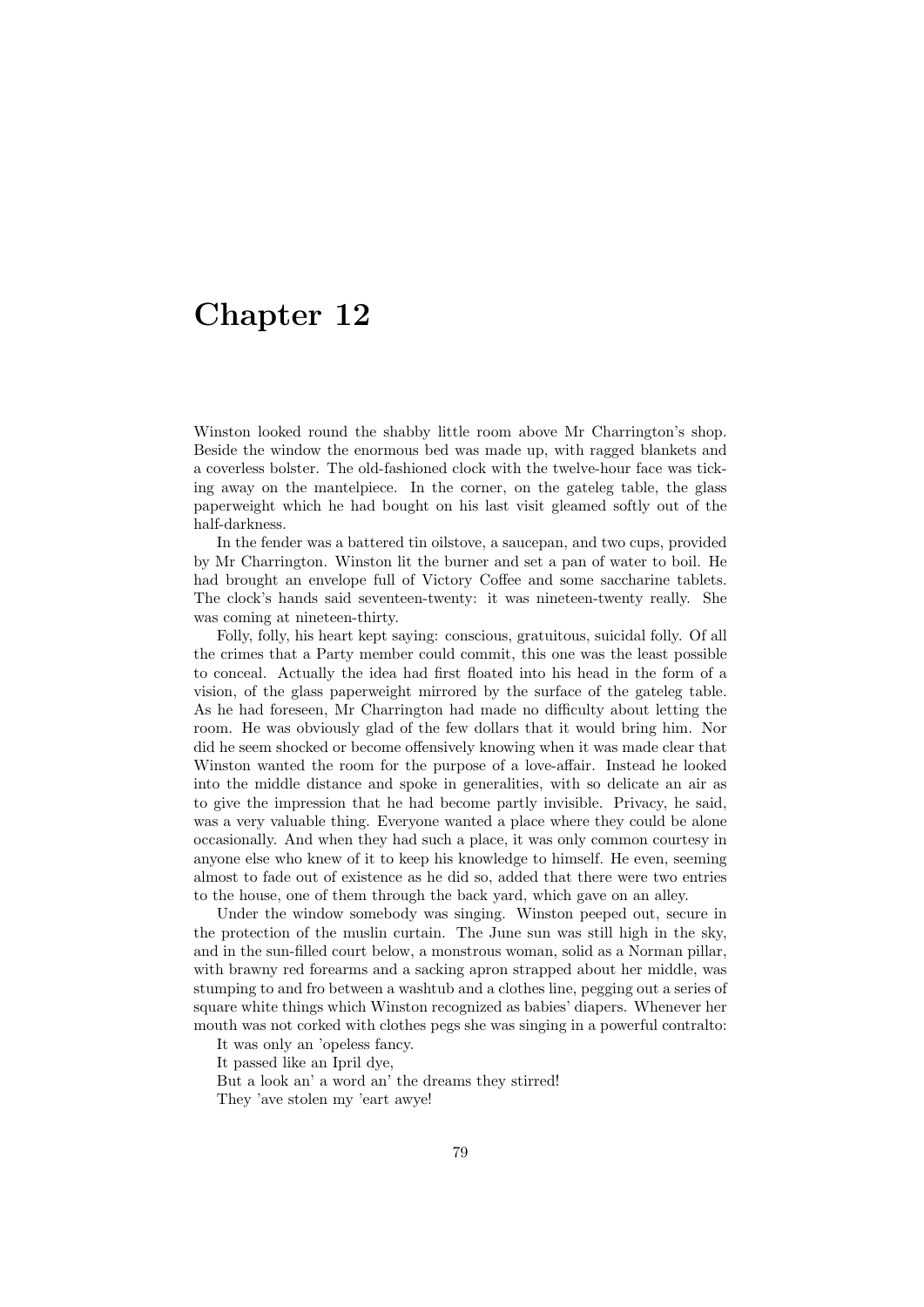The tune had been haunting London for weeks past. It was one of countless similar songs published for the benefit of the proles by a sub-section of the Music Department. The words of these songs were composed without any human intervention whatever on an instrument known as a versificator. But the woman sang so tunefully as to turn the dreadful rubbish into an almost pleasant sound. He could hear the woman singing and the scrape of her shoes on the flagstones, and the cries of the children in the street, and somewhere in the far distance a faint roar of traffic, and yet the room seemed curiously silent, thanks to the absence of a telescreen.

Folly, folly, folly! he thought again. It was inconceivable that they could frequent this place for more than a few weeks without being caught. But the temptation of having a hiding-place that was truly their own, indoors and near at hand, had been too much for both of them. For some time after their visit to the church belfry it had been impossible to arrange meetings. Working hours had been drastically increased in anticipation of Hate Week. It was more than a month distant, but the enormous, complex preparations that it entailed were throwing extra work on to everybody. Finally both of them managed to secure a free afternoon on the same day. They had agreed to go back to the clearing in the wood. On the evening beforehand they met briefly in the street. As usual, Winston hardly looked at Julia as they drifted towards one another in the crowd, but from the short glance he gave her it seemed to him that she was paler than usual.

'It's all off,' she murmured as soon as she judged it safe to speak. 'Tomorrow, I mean.'

'What?'

'Tomorrow afternoon. I can't come.'

'Why not?'

'Oh, the usual reason. It's started early this time.'

For a moment he was violently angry. During the month that he had known her the nature of his desire for her had changed. At the beginning there had been little true sensuality in it. Their first love-making had been simply an act of the will. But after the second time it was different. The smell of her hair, the taste of her mouth, the feeling of her skin seemed to have got inside him, or into the air all round him. She had become a physical necessity, something that he not only wanted but felt that he had a right to. When she said that she could not come, he had the feeling that she was cheating him. But just at this moment the crowd pressed them together and their hands accidentally met. She gave the tips of his fingers a quick squeeze that seemed to invite not desire but affection. It struck him that when one lived with a woman this particular disappointment must be a normal, recurring event; and a deep tenderness, such as he had not felt for her before, suddenly took hold of him. He wished that they were a married couple of ten years' standing. He wished that he were walking through the streets with her just as they were doing now but openly and without fear, talking of trivialities and buying odds and ends for the household. He wished above all that they had some place where they could be alone together without feeling the obligation to make love every time they met. It was not actually at that moment, but at some time on the following day, that the idea of renting Mr Charrington's room had occurred to him. When he suggested it to Julia she had agreed with unexpected readiness. Both of them knew that it was lunacy. It was as though they were intentionally stepping nearer to their graves. As he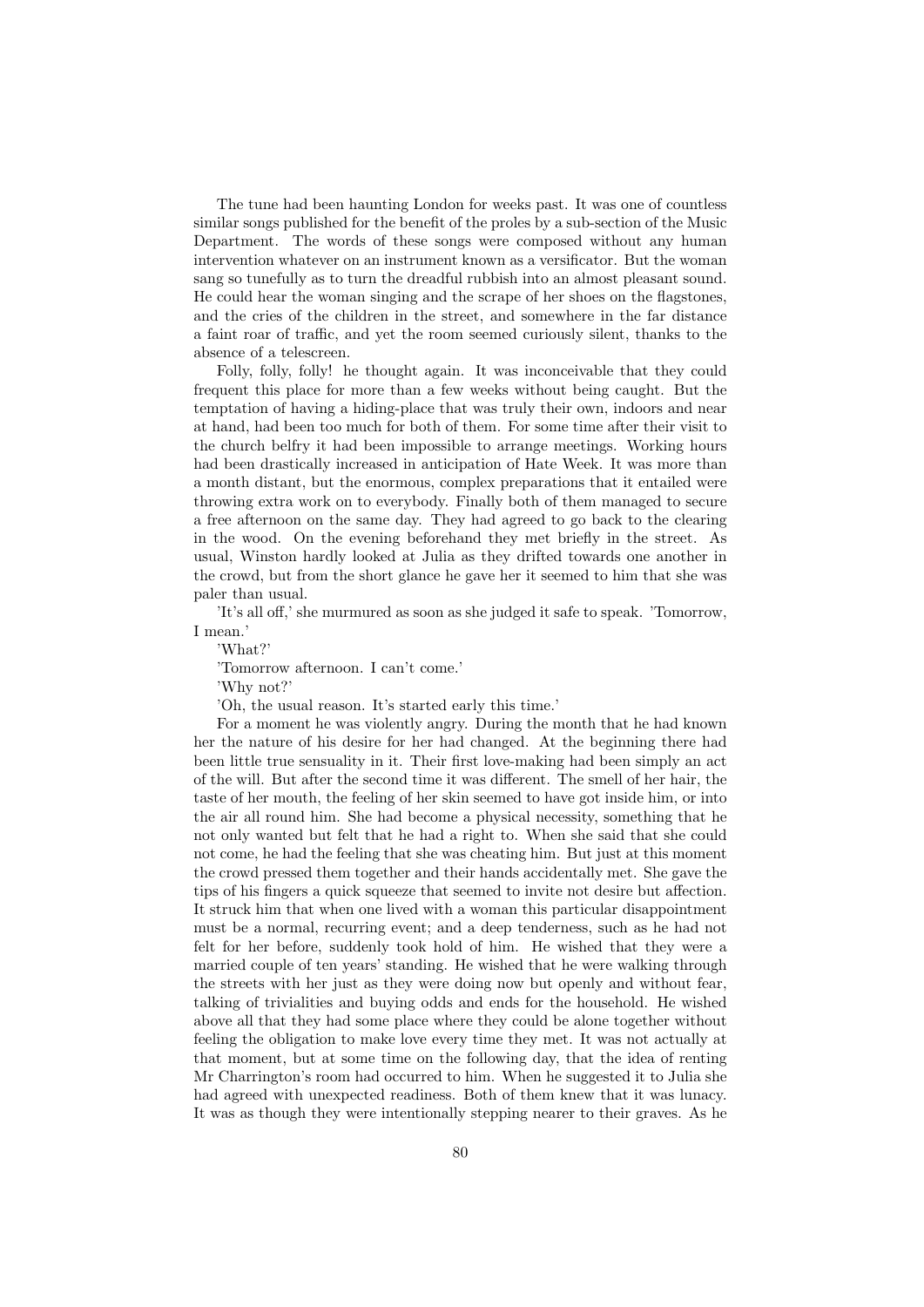sat waiting on the edge of the bed he thought again of the cellars of the Ministry of Love. It was curious how that predestined horror moved in and out of one's consciousness. There it lay, fixed in future times, preceding death as surely as 99 precedes 100. One could not avoid it, but one could perhaps postpone it: and yet instead, every now and again, by a conscious, wilful act, one chose to shorten the interval before it happened.

At this moment there was a quick step on the stairs. Julia burst into the room. She was carrying a tool-bag of coarse brown canvas, such as he had sometimes seen her carrying to and fro at the Ministry. He started forward to take her in his arms, but she disengaged herself rather hurriedly, partly because she was still holding the tool-bag.

'Half a second,' she said. 'Just let me show you what I've brought. Did you bring some of that filthy Victory Coffee? I thought you would. You can chuck it away again, because we shan't be needing it. Look here.'

She fell on her knees, threw open the bag, and tumbled out some spanners and a screwdriver that filled the top part of it. Underneath were a number of neat paper packets. The first packet that she passed to Winston had a strange and yet vaguely familiar feeling. It was filled with some kind of heavy, sand-like stuff which yielded wherever you touched it.

'It isn't sugar?' he said.

'Real sugar. Not saccharine, sugar. And here's a loaf of bread proper white bread, not our bloody stuff — and a little pot of jam. And here's a tin of milk — but look! This is the one I'm really proud of. I had to wrap a bit of sacking round it, because-'

But she did not need to tell him why she had wrapped it up. The smell was already filling the room, a rich hot smell which seemed like an emanation from his early childhood, but which one did occasionally meet with even now, blowing down a passage-way before a door slammed, or diffusing itself mysteriously in a crowded street, sniffed for an instant and then lost again.

'It's coffee,' he murmured, 'real coffee.'

'It's Inner Party coffee. There's a whole kilo here, she said.

'How did you manage to get hold of all these things?'

'It's all Inner Party stuff. There's nothing those swine don't have, nothing. But of course waiters and servants and people pinch things, and — look, I got a little packet of tea as well.'

Winston had squatted down beside her. He tore open a corner of the packet. 'It's real tea. Not blackberry leaves.'

'There's been a lot of tea about lately. They've captured India, or something,' she said vaguely. 'But listen, dear. I want you to turn your back on me for three minutes. Go and sit on the other side of the bed. Don't go too near the window. And don't turn round till I tell you.'

Winston gazed abstractedly through the muslin curtain. Down in the yard the red-armed woman was still marching to and fro between the washtub and the line. She took two more pegs out of her mouth and sang with deep feeling:

They sye that time 'eals all things,

They sye you can always forget;

But the smiles an' the tears acrorss the years

They twist my 'eart-strings yet!

She knew the whole drivelling song by heart, it seemed. Her voice floated upward with the sweet summer air, very tuneful, charged with a sort of happy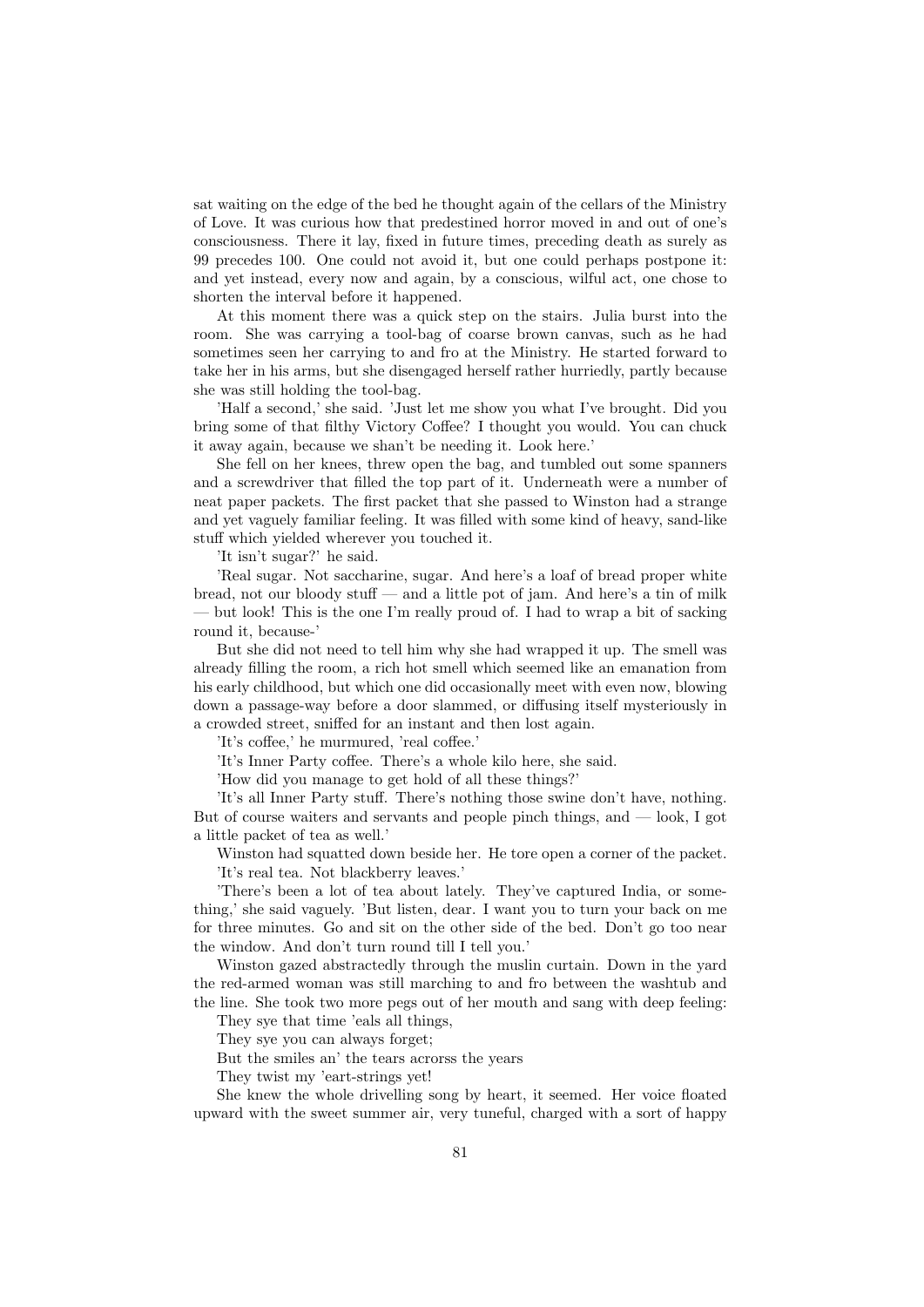melancholy. One had the feeling that she would have been perfectly content, if the June evening had been endless and the supply of clothes inexhaustible, to remain there for a thousand years, pegging out diapers and singing rubbish. It struck him as a curious fact that he had never heard a member of the Party singing alone and spontaneously. It would even have seemed slightly unorthodox, a dangerous eccentricity, like talking to oneself. Perhaps it was only when people were somewhere near the starvation level that they had anything to sing about.

'You can turn round now,' said Julia.

He turned round, and for a second almost failed to recognize her. What he had actually expected was to see her naked. But she was not naked. The transformation that had happened was much more surprising than that. She had painted her face.

She must have slipped into some shop in the proletarian quarters and bought herself a complete set of make-up materials. Her lips were deeply reddened, her cheeks rouged, her nose powdered; there was even a touch of something under the eyes to make them brighter. It was not very skilfully done, but Winston's standards in such matters were not high. He had never before seen or imagined a woman of the Party with cosmetics on her face. The improvement in her appearance was startling. With just a few dabs of colour in the right places she had become not only very much prettier, but, above all, far more feminine. Her short hair and boyish overalls merely added to the effect. As he took her in his arms a wave of synthetic violets flooded his nostrils. He remembered the half-darkness of a basement kitchen, and a woman's cavernous mouth. It was the very same scent that she had used; but at the moment it did not seem to matter.

'Scent too!' he said.

'Yes, dear, scent too. And do you know what I'm going to do next? I'm going to get hold of a real woman's frock from somewhere and wear it instead of these bloody trousers. I'll wear silk stockings and high-heeled shoes! In this room I'm going to be a woman, not a Party comrade.'

They flung their clothes off and climbed into the huge mahogany bed. It was the first time that he had stripped himself naked in her presence. Until now he had been too much ashamed of his pale and meagre body, with the varicose veins standing out on his calves and the discoloured patch over his ankle. There were no sheets, but the blanket they lay on was threadbare and smooth, and the size and springiness of the bed astonished both of them. 'It's sure to be full of bugs, but who cares?' said Julia. One never saw a double bed nowadays, except in the homes of the proles. Winston had occasionally slept in one in his boyhood: Julia had never been in one before, so far as she could remember.

Presently they fell asleep for a little while. When Winston woke up the hands of the clock had crept round to nearly nine. He did not stir, because Julia was sleeping with her head in the crook of his arm. Most of her make-up had transferred itself to his own face or the bolster, but a light stain of rouge still brought out the beauty of her cheekbone. A yellow ray from the sinking sun fell across the foot of the bed and lighted up the fireplace, where the water in the pan was boiling fast. Down in the yard the woman had stopped singing, but the faint shouts of children floated in from the street. He wondered vaguely whether in the abolished past it had been a normal experience to lie in bed like this, in the cool of a summer evening, a man and a woman with no clothes on, making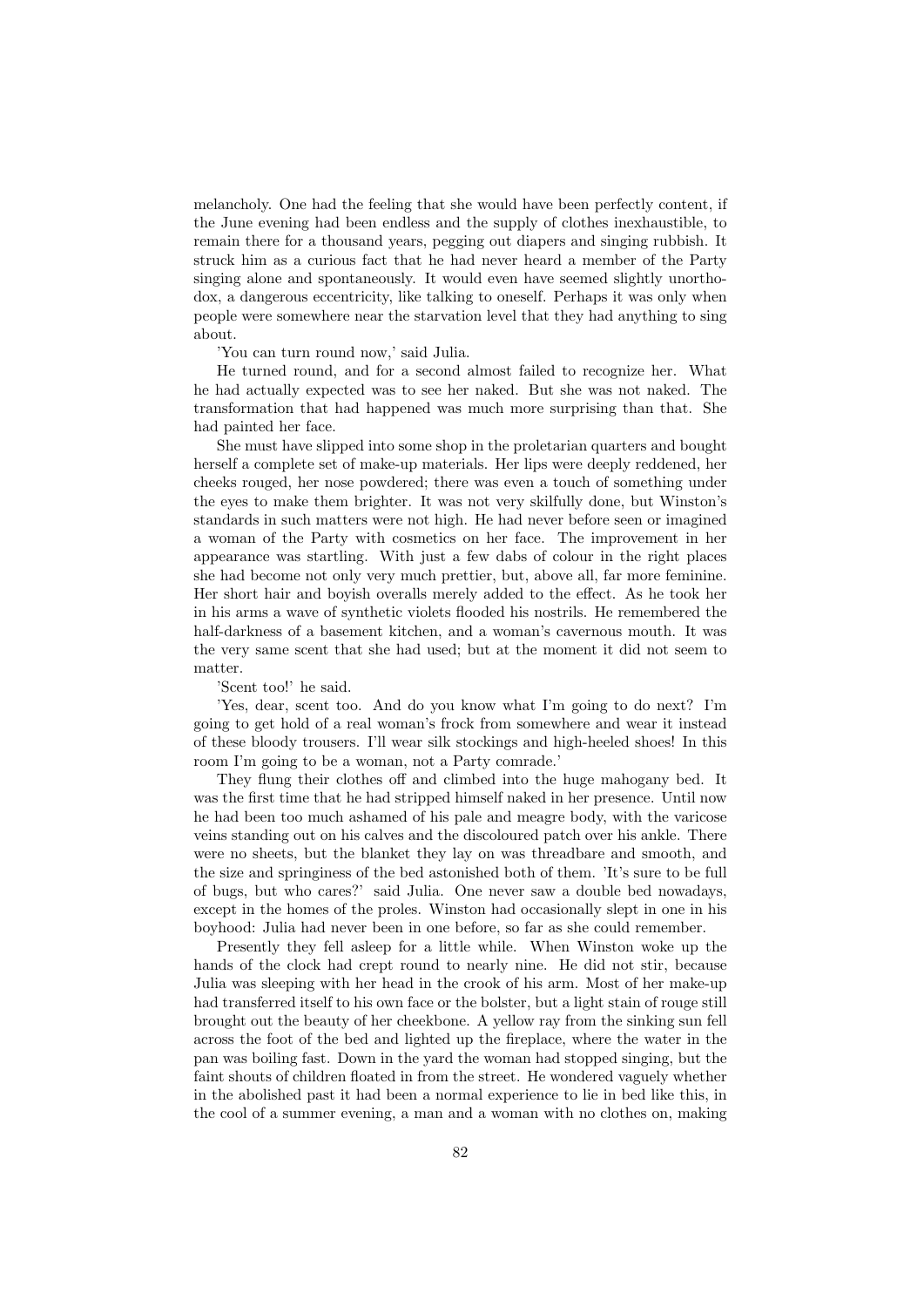love when they chose, talking of what they chose, not feeling any compulsion to get up, simply lying there and listening to peaceful sounds outside. Surely there could never have been a time when that seemed ordinary? Julia woke up, rubbed her eyes, and raised herself on her elbow to look at the oilstove.

'Half that water's boiled away,' she said. 'I'll get up and make some coffee in another moment. We've got an hour. What time do they cut the lights off at your flats?'

'Twenty-three thirty.'

'It's twenty-three at the hostel. But you have to get in earlier than that, because — Hi! Get out, you filthy brute!'

She suddenly twisted herself over in the bed, seized a shoe from the floor, and sent it hurtling into the corner with a boyish jerk of her arm, exactly as he had seen her fling the dictionary at Goldstein, that morning during the Two Minutes Hate.

'What was it?' he said in surprise.

'A rat. I saw him stick his beastly nose out of the wainscoting. There's a hole down there. I gave him a good fright, anyway.'

'Rats!' murmured Winston. 'In this room!'

'They're all over the place,' said Julia indifferently as she lay down again. 'We've even got them in the kitchen at the hostel. Some parts of London are swarming with them. Did you know they attack children? Yes, they do. In some of these streets a woman daren't leave a baby alone for two minutes. It's the great huge brown ones that do it. And the nasty thing is that the brutes always-'

'Don't go on!' said Winston, with his eyes tightly shut.

'Dearest! You've gone quite pale. What's the matter? Do they make you feel sick?'

'Of all horrors in the world — a rat!'

She pressed herself against him and wound her limbs round him, as though to reassure him with the warmth of her body. He did not reopen his eyes immediately. For several moments he had had the feeling of being back in a nightmare which had recurred from time to time throughout his life. It was always very much the same. He was standing in front of a wall of darkness, and on the other side of it there was something unendurable, something too dreadful to be faced. In the dream his deepest feeling was always one of self-deception, because he did in fact know what was behind the wall of darkness. With a deadly effort, like wrenching a piece out of his own brain, he could even have dragged the thing into the open. He always woke up without discovering what it was: but somehow it was connected with what Julia had been saying when he cut her short.

'I'm sorry,' he said, 'it's nothing. I don't like rats, that's all.'

'Don't worry, dear, we're not going to have the filthy brutes in here. I'll stuff the hole with a bit of sacking before we go. And next time we come here I'll bring some plaster and bung it up properly.'

Already the black instant of panic was half-forgotten. Feeling slightly ashamed of himself, he sat up against the bedhead. Julia got out of bed, pulled on her overalls, and made the coffee. The smell that rose from the saucepan was so powerful and exciting that they shut the window lest anybody outside should notice it and become inquisitive. What was even better than the taste of the coffee was the silky texture given to it by the sugar, a thing Winston had almost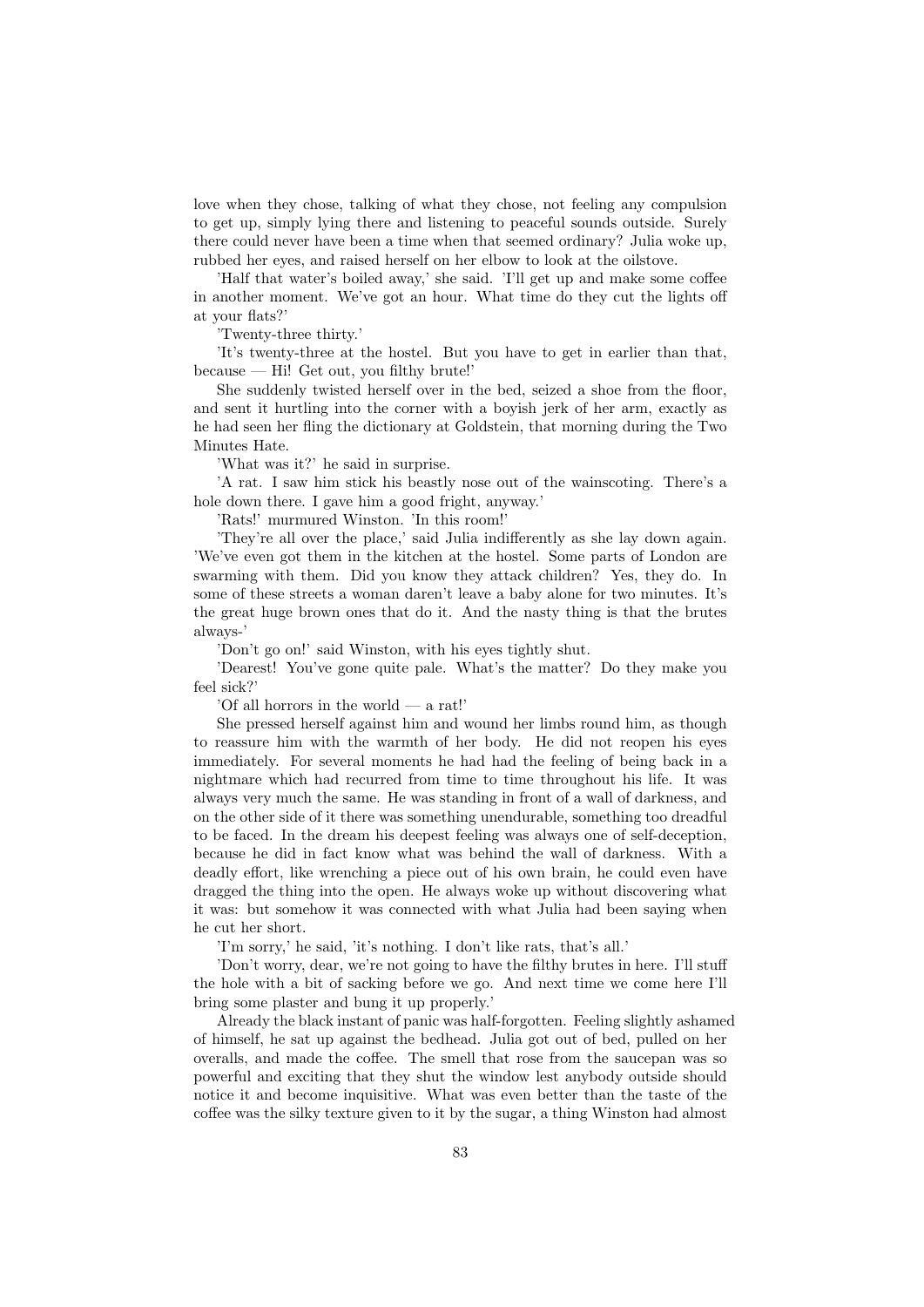forgotten after years of saccharine. With one hand in her pocket and a piece of bread and jam in the other, Julia wandered about the room, glancing indifferently at the bookcase, pointing out the best way of repairing the gateleg table, plumping herself down in the ragged arm-chair to see if it was comfortable, and examining the absurd twelve-hour clock with a sort of tolerant amusement. She brought the glass paperweight over to the bed to have a look at it in a better light. He took it out of her hand, fascinated, as always, by the soft, rainwatery appearance of the glass.

'What is it, do you think?' said Julia.

'I don't think it's anything-I mean, I don't think it was ever put to any use. That's what I like about it. It's a little chunk of history that they've forgotten to alter. It's a message from a hundred years ago, if one knew how to read it.'

'And that picture over there' — she nodded at the engraving on the opposite wall-'would that be a hundred years old?'

'More. Two hundred, I dare say. One can't tell. It's impossible to discover the age of anything nowadays.'

She went over to look at it. 'Here's where that brute stuck his nose out,' she said, kicking the wainscoting immediately below the picture. 'What is this place? I've seen it before somewhere.'

'It's a church, or at least it used to be. St Clement Danes its name was.' The fragment of rhyme that Mr Charrington had taught him came back into his head, and he added half-nostalgically: "Oranges and lemons, say the bells of St Clement's!"

To his astonishment she capped the line:

'You owe me three farthings, say the bells of St Martin's,

When will you pay me? say the bells of Old Bailey  $-$ 

'I can't remember how it goes on after that. But anyway I remember it ends up, "Here comes a candle to light you to bed, here comes a chopper to chop off your head!"

It was like the two halves of a countersign. But there must be another line after 'the bells of Old Bailey'. Perhaps it could be dug out of Mr Charrington's memory, if he were suitably prompted.

'Who taught you that?' he said.

'My grandfather. He used to say it to me when I was a little girl. He was vaporized when I was eight — at any rate, he disappeared. I wonder what a lemon was,' she added inconsequently. 'I've seen oranges. They're a kind of round yellow fruit with a thick skin.'

'I can remember lemons,' said Winston. 'They were quite common in the fifties. They were so sour that it set your teeth on edge even to smell them.'

'I bet that picture's got bugs behind it,' said Julia. 'I'll take it down and give it a good clean some day. I suppose it's almost time we were leaving. I must start washing this paint off. What a bore! I'll get the lipstick off your face afterwards.'

Winston did not get up for a few minutes more. The room was darkening. He turned over towards the light and lay gazing into the glass paperweight. The inexhaustibly interesting thing was not the fragment of coral but the interior of the glass itself. There was such a depth of it, and yet it was almost as transparent as air. It was as though the surface of the glass had been the arch of the sky, enclosing a tiny world with its atmosphere complete. He had the feeling that he could get inside it, and that in fact he was inside it, along with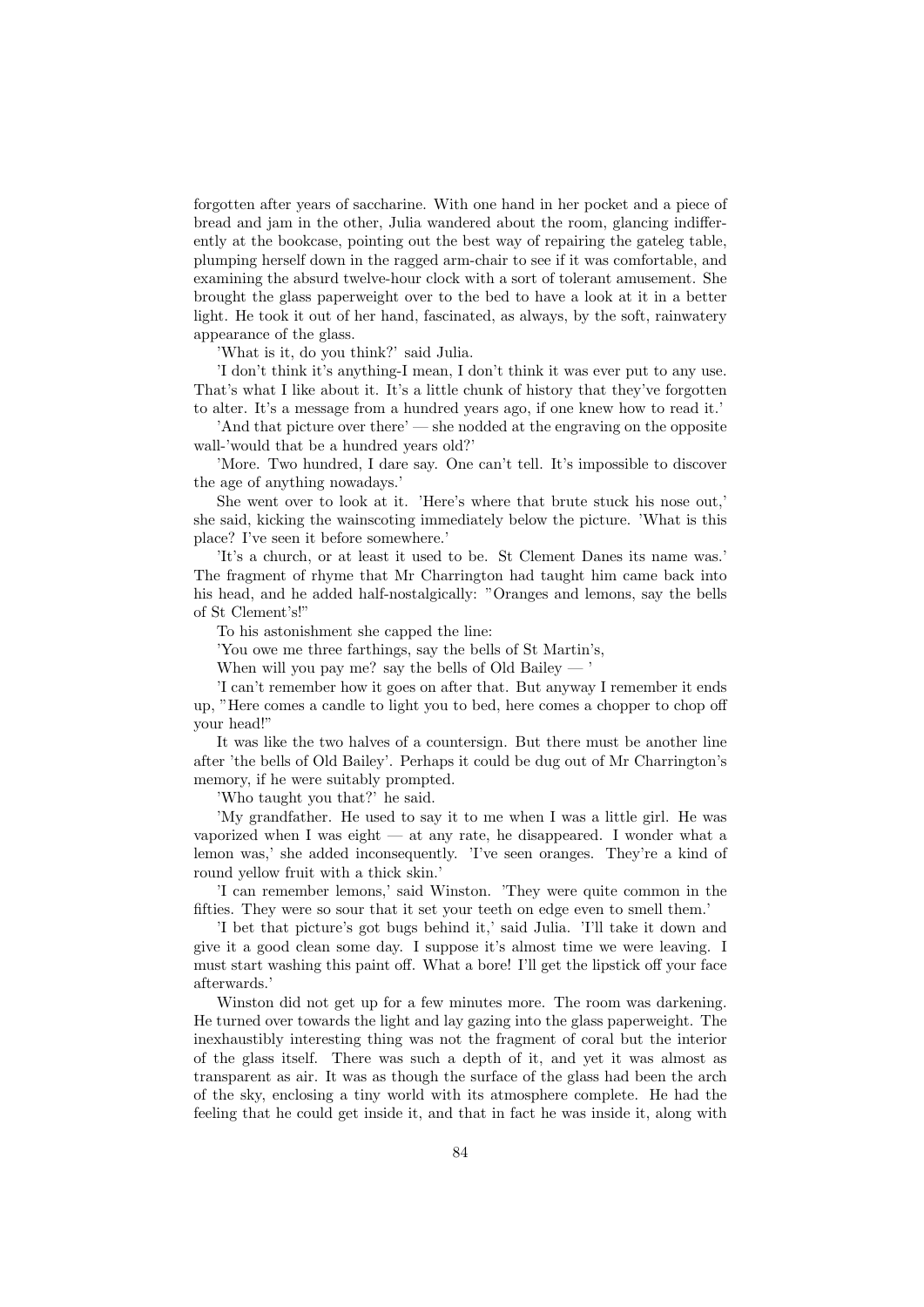the mahogany bed and the gateleg table, and the clock and the steel engraving and the paperweight itself. The paperweight was the room he was in, and the coral was Julia's life and his own, fixed in a sort of eternity at the heart of the crystal.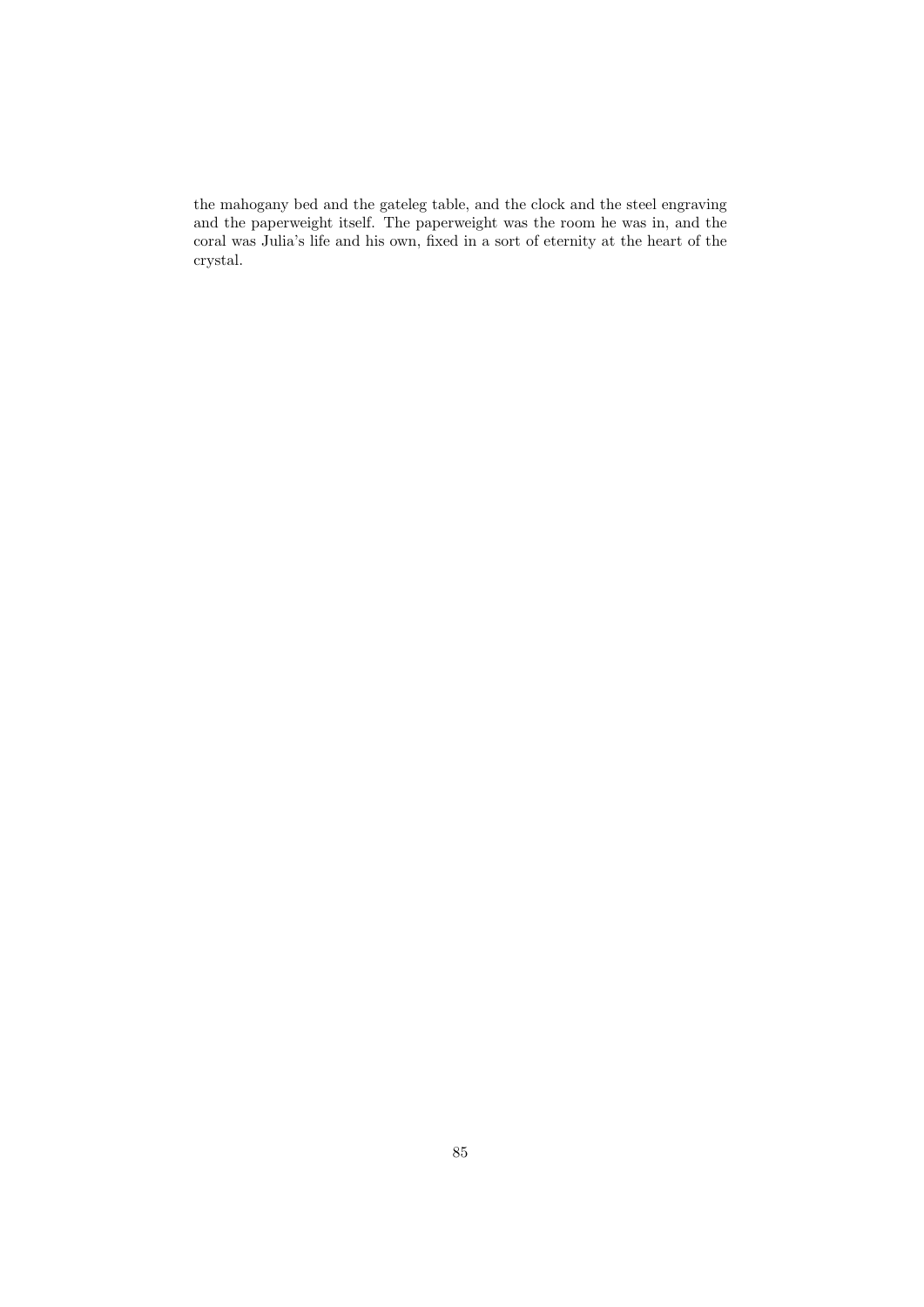## Chapter 13

Syme had vanished. A morning came, and he was missing from work: a few thoughtless people commented on his absence. On the next day nobody mentioned him. On the third day Winston went into the vestibule of the Records Department to look at the notice-board. One of the notices carried a printed list of the members of the Chess Committee, of whom Syme had been one. It looked almost exactly as it had looked before — nothing had been crossed out — but it was one name shorter. It was enough. Syme had ceased to exist: he had never existed.

The weather was baking hot. In the labyrinthine Ministry the windowless, air-conditioned rooms kept their normal temperature, but outside the pavements scorched one's feet and the stench of the Tubes at the rush hours was a horror. The preparations for Hate Week were in full swing, and the staffs of all the Ministries were working overtime. Processions, meetings, military parades, lectures, waxworks, displays, film shows, telescreen programmes all had to be organized; stands had to be erected, effigies built, slogans coined, songs written, rumours circulated, photographs faked. Julia's unit in the Fiction Department had been taken off the production of novels and was rushing out a series of atrocity pamphlets. Winston, in addition to his regular work, spent long periods every day in going through back files of The Times and altering and embellishing news items which were to be quoted in speeches. Late at night, when crowds of rowdy proles roamed the streets, the town had a curiously febrile air. The rocket bombs crashed oftener than ever, and sometimes in the far distance there were enormous explosions which no one could explain and about which there were wild rumours.

The new tune which was to be the theme-song of Hate Week (the Hate Song, it was called) had already been composed and was being endlessly plugged on the telescreens. It had a savage, barking rhythm which could not exactly be called music, but resembled the beating of a drum. Roared out by hundreds of voices to the tramp of marching feet, it was terrifying. The proles had taken a fancy to it, and in the midnight streets it competed with the still-popular 'It was only a hopeless fancy'. The Parsons children played it at all hours of the night and day, unbearably, on a comb and a piece of toilet paper. Winston's evenings were fuller than ever. Squads of volunteers, organized by Parsons, were preparing the street for Hate Week, stitching banners, painting posters, erecting flagstaffs on the roofs, and perilously slinging wires across the street for the reception of streamers. Parsons boasted that Victory Mansions alone would display four hundred metres of bunting. He was in his native element and as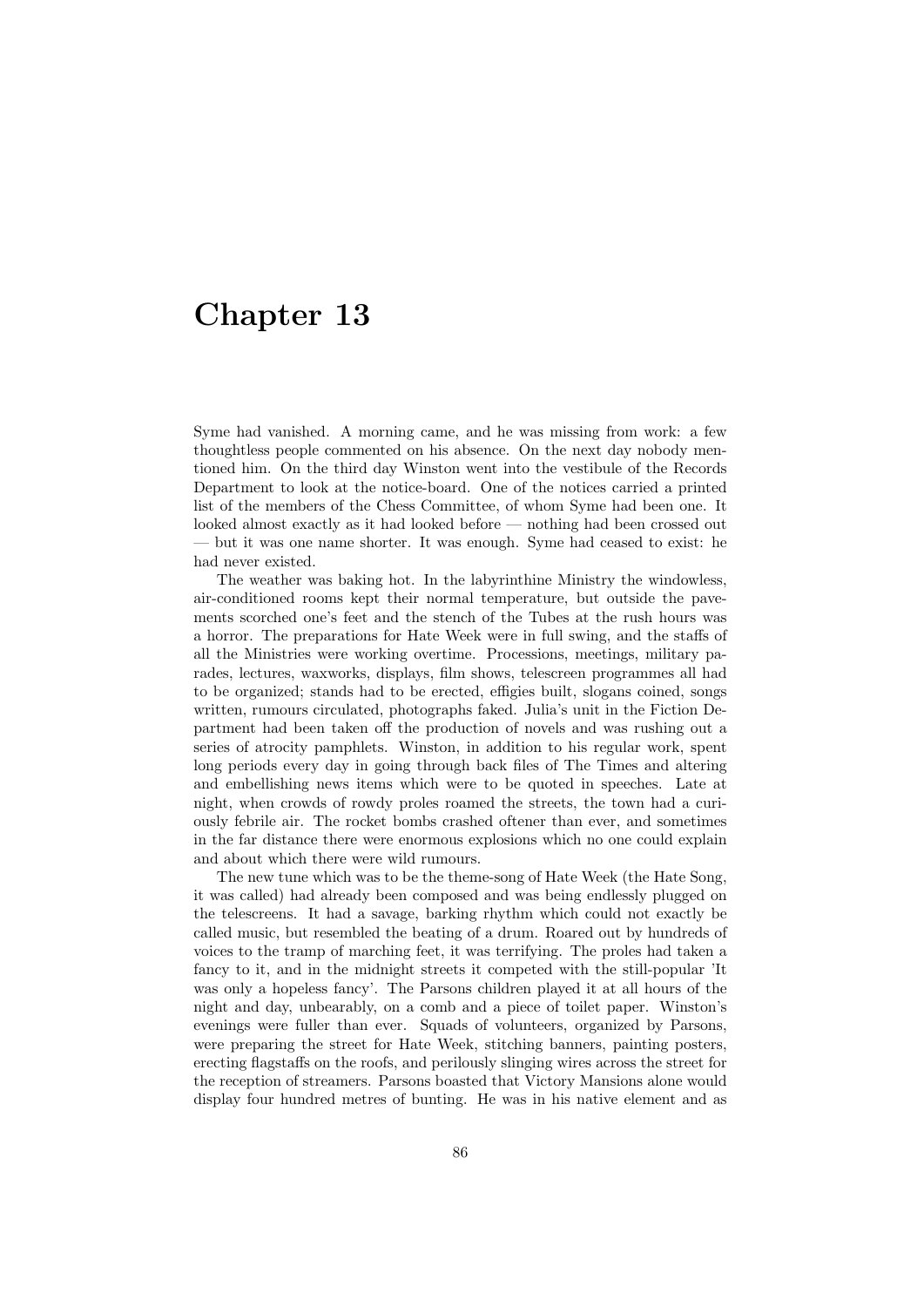happy as a lark. The heat and the manual work had even given him a pretext for reverting to shorts and an open shirt in the evenings. He was everywhere at once, pushing, pulling, sawing, hammering, improvising, jollying everyone along with comradely exhortations and giving out from every fold of his body what seemed an inexhaustible supply of acrid-smelling sweat.

A new poster had suddenly appeared all over London. It had no caption, and represented simply the monstrous figure of a Eurasian soldier, three or four metres high, striding forward with expressionless Mongolian face and enormous boots, a submachine gun pointed from his hip. From whatever angle you looked at the poster, the muzzle of the gun, magnified by the foreshortening, seemed to be pointed straight at you. The thing had been plastered on every blank space on every wall, even outnumbering the portraits of Big Brother. The proles, normally apathetic about the war, were being lashed into one of their periodical frenzies of patriotism. As though to harmonize with the general mood, the rocket bombs had been killing larger numbers of people than usual. One fell on a crowded film theatre in Stepney, burying several hundred victims among the ruins. The whole population of the neighbourhood turned out for a long, trailing funeral which went on for hours and was in effect an indignation meeting. Another bomb fell on a piece of waste ground which was used as a playground and several dozen children were blown to pieces. There were further angry demonstrations, Goldstein was burned in effigy, hundreds of copies of the poster of the Eurasian soldier were torn down and added to the flames, and a number of shops were looted in the turmoil; then a rumour flew round that spies were directing the rocket bombs by means of wireless waves, and an old couple who were suspected of being of foreign extraction had their house set on fire and perished of suffocation.

In the room over Mr Charrington's shop, when they could get there, Julia and Winston lay side by side on a stripped bed under the open window, naked for the sake of coolness. The rat had never come back, but the bugs had multiplied hideously in the heat. It did not seem to matter. Dirty or clean, the room was paradise. As soon as they arrived they would sprinkle everything with pepper bought on the black market, tear off their clothes, and make love with sweating bodies, then fall asleep and wake to find that the bugs had rallied and were massing for the counter-attack.

Four, five,  $six$  — seven times they met during the month of June. Winston had dropped his habit of drinking gin at all hours. He seemed to have lost the need for it. He had grown fatter, his varicose ulcer had subsided, leaving only a brown stain on the skin above his ankle, his fits of coughing in the early morning had stopped. The process of life had ceased to be intolerable, he had no longer any impulse to make faces at the telescreen or shout curses at the top of his voice. Now that they had a secure hiding-place, almost a home, it did not even seem a hardship that they could only meet infrequently and for a couple of hours at a time. What mattered was that the room over the junk-shop should exist. To know that it was there, inviolate, was almost the same as being in it. The room was a world, a pocket of the past where extinct animals could walk. Mr Charrington, thought Winston, was another extinct animal. He usually stopped to talk with Mr Charrington for a few minutes on his way upstairs. The old man seemed seldom or never to go out of doors, and on the other hand to have almost no customers. He led a ghostlike existence between the tiny, dark shop, and an even tinier back kitchen where he prepared his meals and which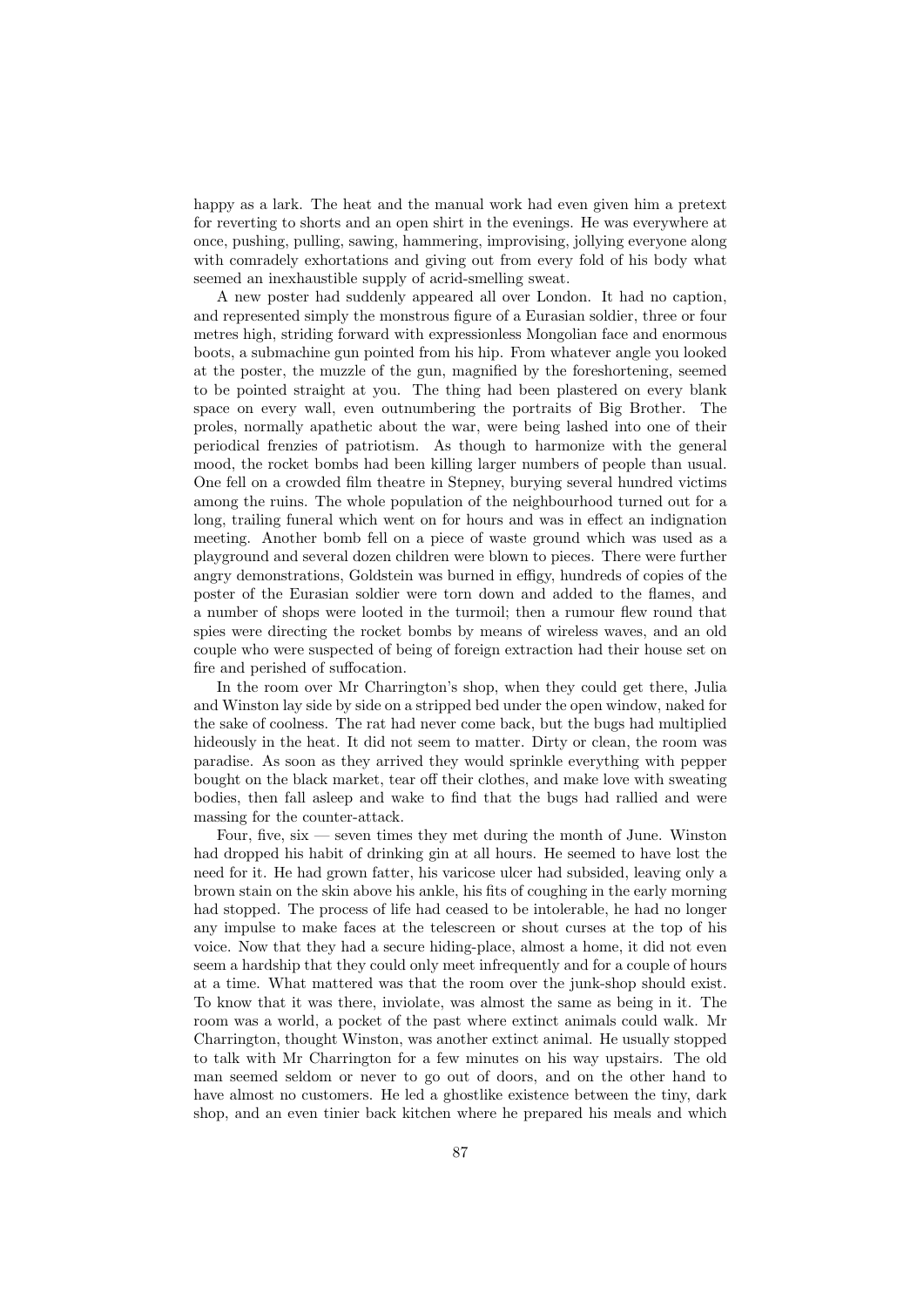contained, among other things, an unbelievably ancient gramophone with an enormous horn. He seemed glad of the opportunity to talk. Wandering about among his worthless stock, with his long nose and thick spectacles and his bowed shoulders in the velvet jacket, he had always vaguely the air of being a collector rather than a tradesman. With a sort of faded enthusiasm he would finger this scrap of rubbish or that  $-$  a china bottle-stopper, the painted lid of a broken snuffbox, a pinchbeck locket containing a strand of some long-dead baby's hair — never asking that Winston should buy it, merely that he should admire it. To talk to him was like listening to the tinkling of a worn-out musical-box. He had dragged out from the corners of his memory some more fragments of forgotten rhymes. There was one about four and twenty blackbirds, and another about a cow with a crumpled horn, and another about the death of poor Cock Robin. 'It just occurred to me you might be interested,' he would say with a deprecating little laugh whenever he produced a new fragment. But he could never recall more than a few lines of any one rhyme.

Both of them knew-in a way, it was never out of their minds that what was now happening could not last long. There were times when the fact of impending death seemed as palpable as the bed they lay on, and they would cling together with a sort of despairing sensuality, like a damned soul grasping at his last morsel of pleasure when the clock is within five minutes of striking. But there were also times when they had the illusion not only of safety but of permanence. So long as they were actually in this room, they both felt, no harm could come to them. Getting there was difficult and dangerous, but the room itself was sanctuary. It was as when Winston had gazed into the heart of the paperweight, with the feeling that it would be possible to get inside that glassy world, and that once inside it time could be arrested. Often they gave themselves up to daydreams of escape. Their luck would hold indefinitely, and they would carry on their intrigue, just like this, for the remainder of their natural lives. Or Katharine would die, and by subtle manoeuvrings Winston and Julia would succeed in getting married. Or they would commit suicide together. Or they would disappear, alter themselves out of recognition, learn to speak with proletarian accents, get jobs in a factory and live out their lives undetected in a back-street. It was all nonsense, as they both knew. In reality there was no escape. Even the one plan that was practicable, suicide, they had no intention of carrying out. To hang on from day to day and from week to week, spinning out a present that had no future, seemed an unconquerable instinct, just as one's lungs will always draw the next breath so long as there is air available.

Sometimes, too, they talked of engaging in active rebellion against the Party, but with no notion of how to take the first step. Even if the fabulous Brotherhood was a reality, there still remained the difficulty of finding one's way into it. He told her of the strange intimacy that existed, or seemed to exist, between himself and O'Brien, and of the impulse he sometimes felt, simply to walk into O'Brien's presence, announce that he was the enemy of the Party, and demand his help. Curiously enough, this did not strike her as an impossibly rash thing to do. She was used to judging people by their faces, and it seemed natural to her that Winston should believe O'Brien to be trustworthy on the strength of a single flash of the eyes. Moreover she took it for granted that everyone, or nearly everyone, secretly hated the Party and would break the rules if he thought it safe to do so. But she refused to believe that widespread, organized opposition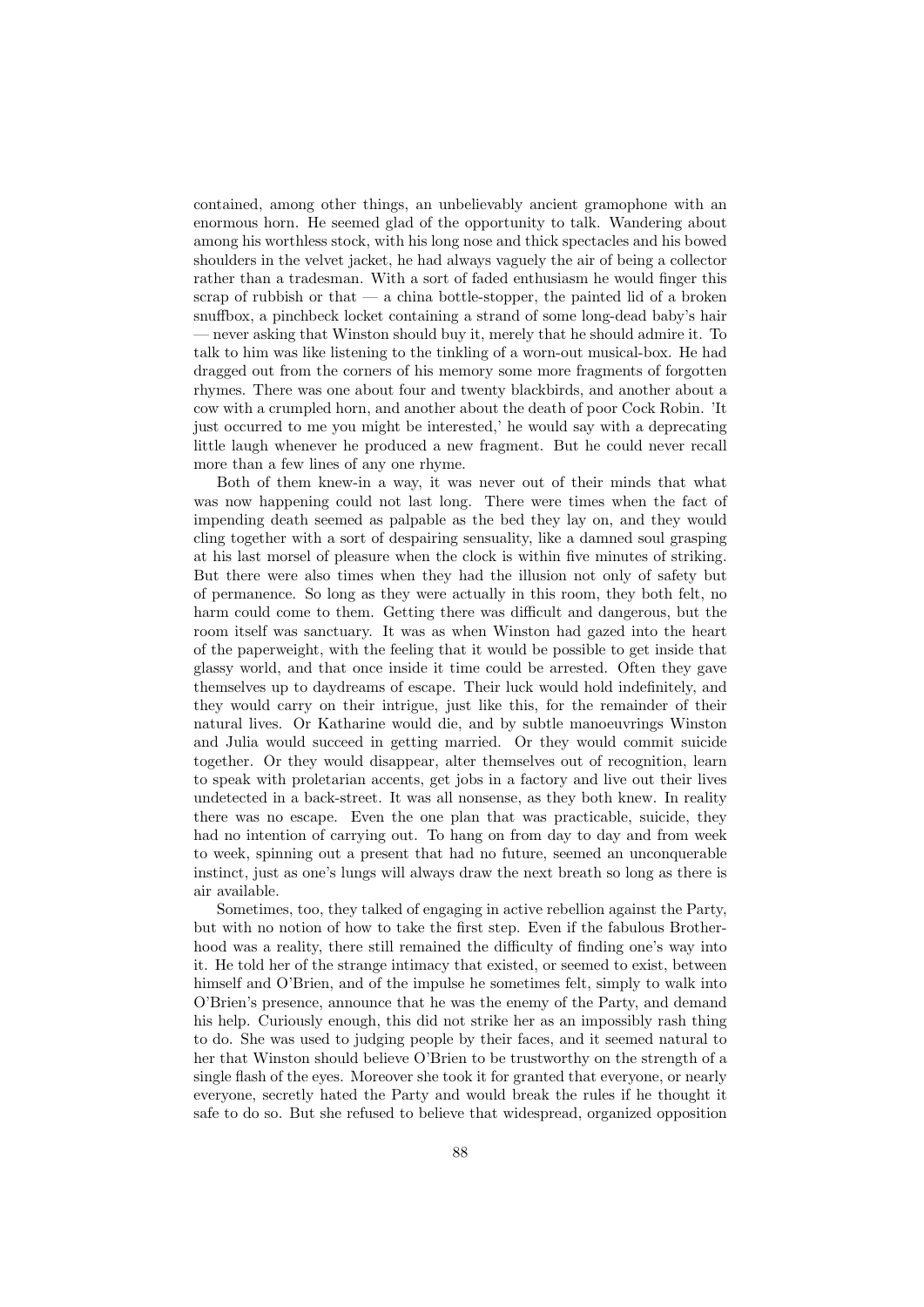existed or could exist. The tales about Goldstein and his underground army, she said, were simply a lot of rubbish which the Party had invented for its own purposes and which you had to pretend to believe in. Times beyond number, at Party rallies and spontaneous demonstrations, she had shouted at the top of her voice for the execution of people whose names she had never heard and in whose supposed crimes she had not the faintest belief. When public trials were happening she had taken her place in the detachments from the Youth League who surrounded the courts from morning to night, chanting at intervals 'Death to the traitors!' During the Two Minutes Hate she always excelled all others in shouting insults at Goldstein. Yet she had only the dimmest idea of who Goldstein was and what doctrines he was supposed to represent. She had grown up since the Revolution and was too young to remember the ideological battles of the fifties and sixties. Such a thing as an independent political movement was outside her imagination: and in any case the Party was invincible. It would always exist, and it would always be the same. You could only rebel against it by secret disobedience or, at most, by isolated acts of violence such as killing somebody or blowing something up.

In some ways she was far more acute than Winston, and far less susceptible to Party propaganda. Once when he happened in some connexion to mention the war against Eurasia, she startled him by saying casually that in her opinion the war was not happening. The rocket bombs which fell daily on London were probably fired by the Government of Oceania itself, 'just to keep people frightened'. This was an idea that had literally never occurred to him. She also stirred a sort of envy in him by telling him that during the Two Minutes Hate her great difficulty was to avoid bursting out laughing. But she only questioned the teachings of the Party when they in some way touched upon her own life. Often she was ready to accept the official mythology, simply because the difference between truth and falsehood did not seem important to her. She believed, for instance, having learnt it at school, that the Party had invented aeroplanes. (In his own schooldays, Winston remembered, in the late fifties, it was only the helicopter that the Party claimed to have invented; a dozen years later, when Julia was at school, it was already claiming the aeroplane; one generation more, and it would be claiming the steam engine.) And when he told her that aeroplanes had been in existence before he was born and long before the Revolution, the fact struck her as totally uninteresting. After all, what did it matter who had invented aeroplanes? It was rather more of a shock to him when he discovered from some chance remark that she did not remember that Oceania, four years ago, had been at war with Eastasia and at peace with Eurasia. It was true that she regarded the whole war as a sham: but apparently she had not even noticed that the name of the enemy had changed. 'I thought we'd always been at war with Eurasia,' she said vaguely. It frightened him a little. The invention of aeroplanes dated from long before her birth, but the switchover in the war had happened only four years ago, well after she was grown up. He argued with her about it for perhaps a quarter of an hour. In the end he succeeded in forcing her memory back until she did dimly recall that at one time Eastasia and not Eurasia had been the enemy. But the issue still struck her as unimportant. 'Who cares?' she said impatiently. 'It's always one bloody war after another, and one knows the news is all lies anyway.

Sometimes he talked to her of the Records Department and the impudent forgeries that he committed there. Such things did not appear to horrify her.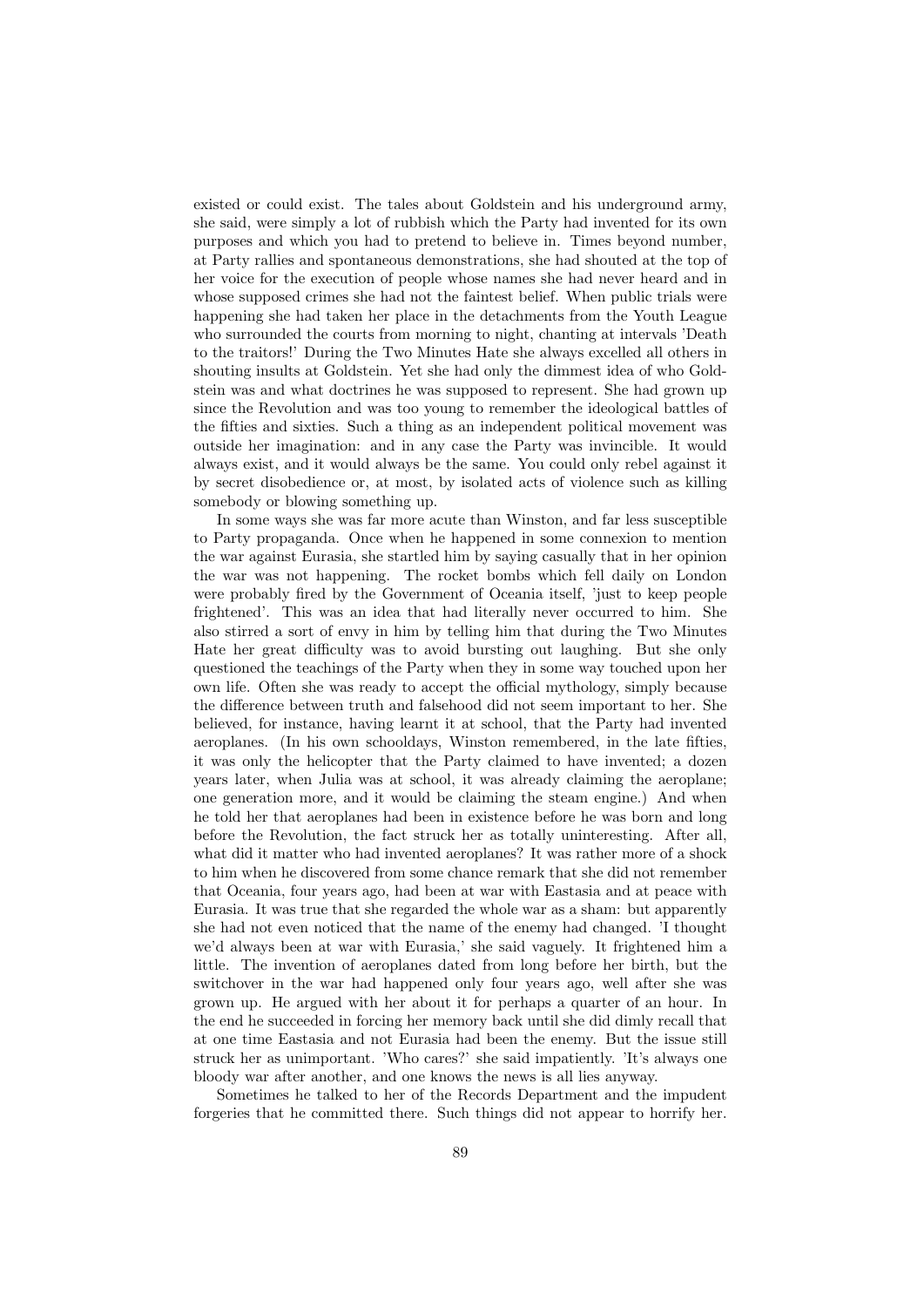She did not feel the abyss opening beneath her feet at the thought of lies becoming truths. He told her the story of Jones, Aaronson, and Rutherford and the momentous slip of paper which he had once held between his fingers. It did not make much impression on her. At first, indeed, she failed to grasp the point of the story.

'Were they friends of yours?' she said.

'No, I never knew them. They were Inner Party members. Besides, they were far older men than I was. They belonged to the old days, before the Revolution. I barely knew them by sight.'

'Then what was there to worry about? People are being killed off all the time, aren't they?'

He tried to make her understand. 'This was an exceptional case. It wasn't just a question of somebody being killed. Do you realize that the past, starting from yesterday, has been actually abolished? If it survives anywhere, it's in a few solid objects with no words attached to them, like that lump of glass there. Already we know almost literally nothing about the Revolution and the years before the Revolution. Every record has been destroyed or falsified, every book has been rewritten, every picture has been repainted, every statue and street and building has been renamed, every date has been altered. And that process is continuing day by day and minute by minute. History has stopped. Nothing exists except an endless present in which the Party is always right. I know, of course, that the past is falsified, but it would never be possible for me to prove it, even when I did the falsification myself. After the thing is done, no evidence ever remains. The only evidence is inside my own mind, and I don't know with any certainty that any other human being shares my memories. Just in that one instance, in my whole life, I did possess actual concrete evidence after the event — years after it.'

'And what good was that?'

'It was no good, because I threw it away a few minutes later. But if the same thing happened today, I should keep it.'

'Well, I wouldn't!' said Julia. 'I'm quite ready to take risks, but only for something worth while, not for bits of old newspaper. What could you have done with it even if you had kept it?'

'Not much, perhaps. But it was evidence. It might have planted a few doubts here and there, supposing that I'd dared to show it to anybody. I don't imagine that we can alter anything in our own lifetime. But one can imagine little knots of resistance springing up here and there — small groups of people banding themselves together, and gradually growing, and even leaving a few records behind, so that the next generations can carry on where we leave off.'

'I'm not interested in the next generation, dear. I'm interested in us.

'You're only a rebel from the waist downwards,' he told her.

She thought this brilliantly witty and flung her arms round him in delight.

In the ramifications of party doctrine she had not the faintest interest. Whenever he began to talk of the principles of Ingsoc, doublethink, the mutability of the past, and the denial of objective reality, and to use Newspeak words, she became bored and confused and said that she never paid any attention to that kind of thing. One knew that it was all rubbish, so why let oneself be worried by it? She knew when to cheer and when to boo, and that was all one needed. If he persisted in talking of such subjects, she had a disconcerting habit of falling asleep. She was one of those people who can go to sleep at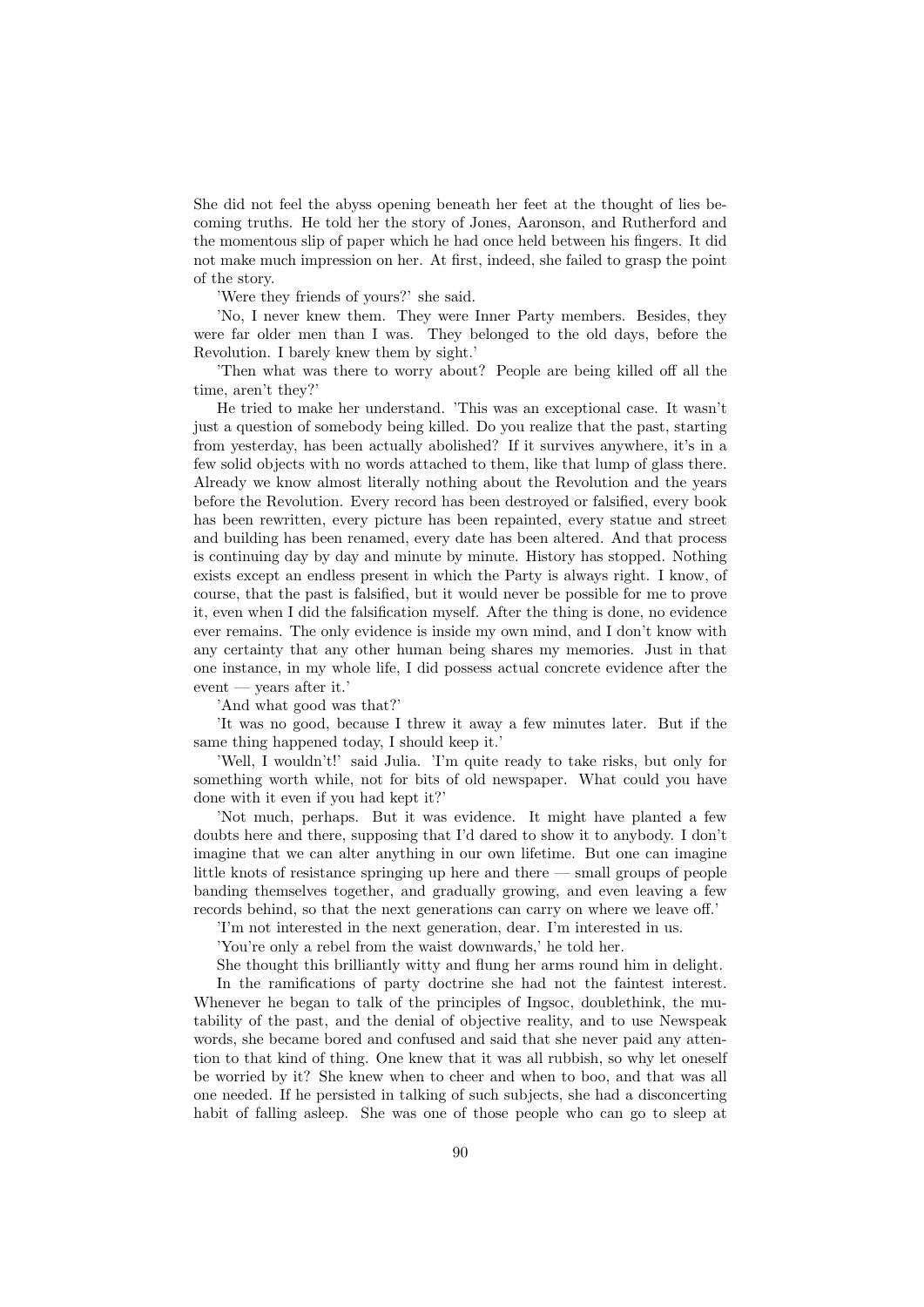any hour and in any position. Talking to her, he realized how easy it was to present an appearance of orthodoxy while having no grasp whatever of what orthodoxy meant. In a way, the world-view of the Party imposed itself most successfully on people incapable of understanding it. They could be made to accept the most flagrant violations of reality, because they never fully grasped the enormity of what was demanded of them, and were not sufficiently interested in public events to notice what was happening. By lack of understanding they remained sane. They simply swallowed everything, and what they swallowed did them no harm, because it left no residue behind, just as a grain of corn will pass undigested through the body of a bird.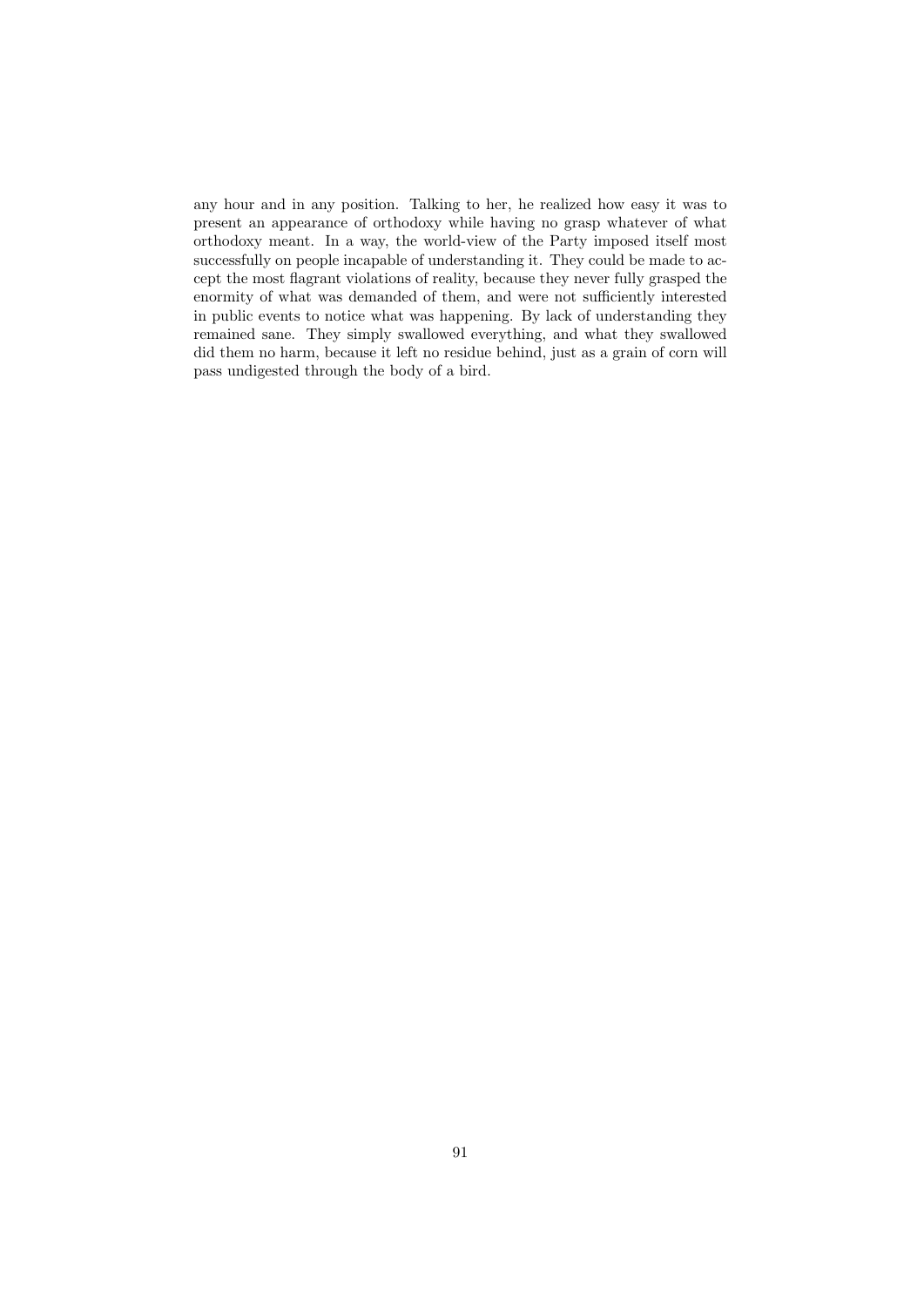#### Chapter 14

It had happened at last. The expected message had come. All his life, it seemed to him, he had been waiting for this to happen.

He was walking down the long corridor at the Ministry and he was almost at the spot where Julia had slipped the note into his hand when he became aware that someone larger than himself was walking just behind him. The person, whoever it was, gave a small cough, evidently as a prelude to speaking. Winston stopped abruptly and turned. It was O'Brien.

At last they were face to face, and it seemed that his only impulse was to run away. His heart bounded violently. He would have been incapable of speaking. O'Brien, however, had continued forward in the same movement, laying a friendly hand for a moment on Winston's arm, so that the two of them were walking side by side. He began speaking with the peculiar grave courtesy that differentiated him from the majority of Inner Party members.

'I had been hoping for an opportunity of talking to you,' he said. 'I was reading one of your Newspeak articles in The Times the other day. You take a scholarly interest in Newspeak, I believe?'

Winston had recovered part of his self-possession. 'Hardly scholarly,' he said. 'I'm only an amateur. It's not my subject. I have never had anything to do with the actual construction of the language.'

'But you write it very elegantly,' said O'Brien. 'That is not only my own opinion. I was talking recently to a friend of yours who is certainly an expert. His name has slipped my memory for the moment.'

Again Winston's heart stirred painfully. It was inconceivable that this was anything other than a reference to Syme. But Syme was not only dead, he was abolished, an unperson. Any identifiable reference to him would have been mortally dangerous. O'Brien's remark must obviously have been intended as a signal, a codeword. By sharing a small act of thoughtcrime he had turned the two of them into accomplices. They had continued to stroll slowly down the corridor, but now O'Brien halted. With the curious, disarming friendliness that he always managed to put in to the gesture he resettled his spectacles on his nose. Then he went on:

'What I had really intended to say was that in your article I noticed you had used two words which have become obsolete. But they have only become so very recently. Have you seen the tenth edition of the Newspeak Dictionary?'

'No,' said Winston. 'I didn't think it had been issued yet. We are still using the ninth in the Records Department.'

'The tenth edition is not due to appear for some months, I believe. But a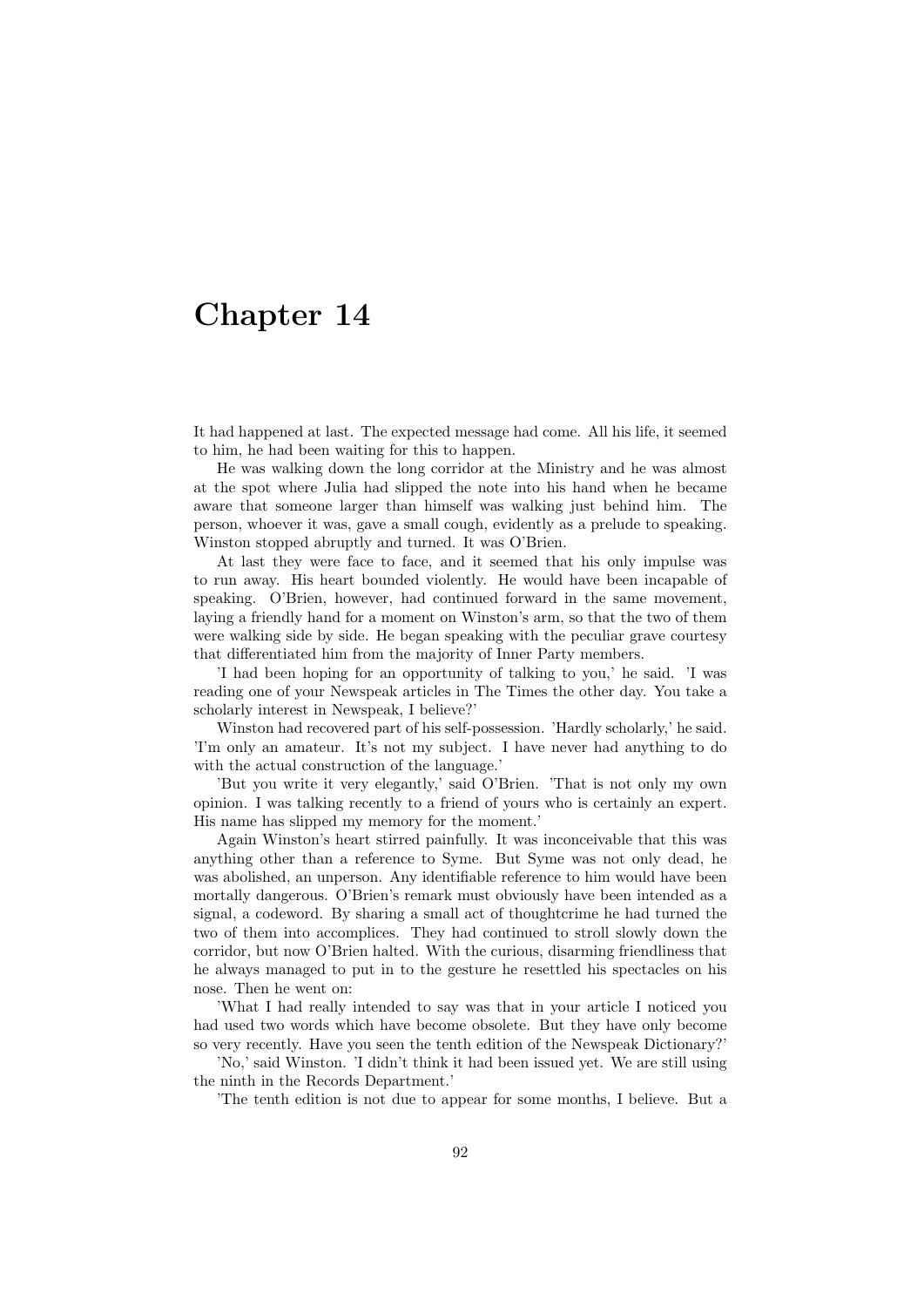few advance copies have been circulated. I have one myself. It might interest you to look at it, perhaps?'

'Very much so,' said Winston, immediately seeing where this tended.

'Some of the new developments are most ingenious. The reduction in the number of verbs — that is the point that will appeal to you, I think. Let me see, shall I send a messenger to you with the dictionary? But I am afraid I invariably forget anything of that kind. Perhaps you could pick it up at my flat at some time that suited you? Wait. Let me give you my address.'

They were standing in front of a telescreen. Somewhat absentmindedly O'Brien felt two of his pockets and then produced a small leather-covered notebook and a gold ink-pencil. Immediately beneath the telescreen, in such a position that anyone who was watching at the other end of the instrument could read what he was writing, he scribbled an address, tore out the page and handed it to Winston.

'I am usually at home in the evenings,' he said. 'If not, my servant will give you the dictionary.'

He was gone, leaving Winston holding the scrap of paper, which this time there was no need to conceal. Nevertheless he carefully memorized what was written on it, and some hours later dropped it into the memory hole along with a mass of other papers.

They had been talking to one another for a couple of minutes at the most. There was only one meaning that the episode could possibly have. It had been contrived as a way of letting Winston know O'Brien's address. This was necessary, because except by direct enquiry it was never possible to discover where anyone lived. There were no directories of any kind. 'If you ever want to see me, this is where I can be found,' was what O'Brien had been saying to him. Perhaps there would even be a message concealed somewhere in the dictionary. But at any rate, one thing was certain. The conspiracy that he had dreamed of did exist, and he had reached the outer edges of it.

He knew that sooner or later he would obey O'Brien's summons. Perhaps tomorrow, perhaps after a long delay — he was not certain. What was happening was only the working-out of a process that had started years ago. The first step had been a secret, involuntary thought, the second had been the opening of the diary. He had moved from thoughts to words, and now from words to actions. The last step was something that would happen in the Ministry of Love. He had accepted it. The end was contained in the beginning. But it was frightening: or, more exactly, it was like a foretaste of death, like being a little less alive. Even while he was speaking to O'Brien, when the meaning of the words had sunk in, a chilly shuddering feeling had taken possession of his body. He had the sensation of stepping into the dampness of a grave, and it was not much better because he had always known that the grave was there and waiting for him.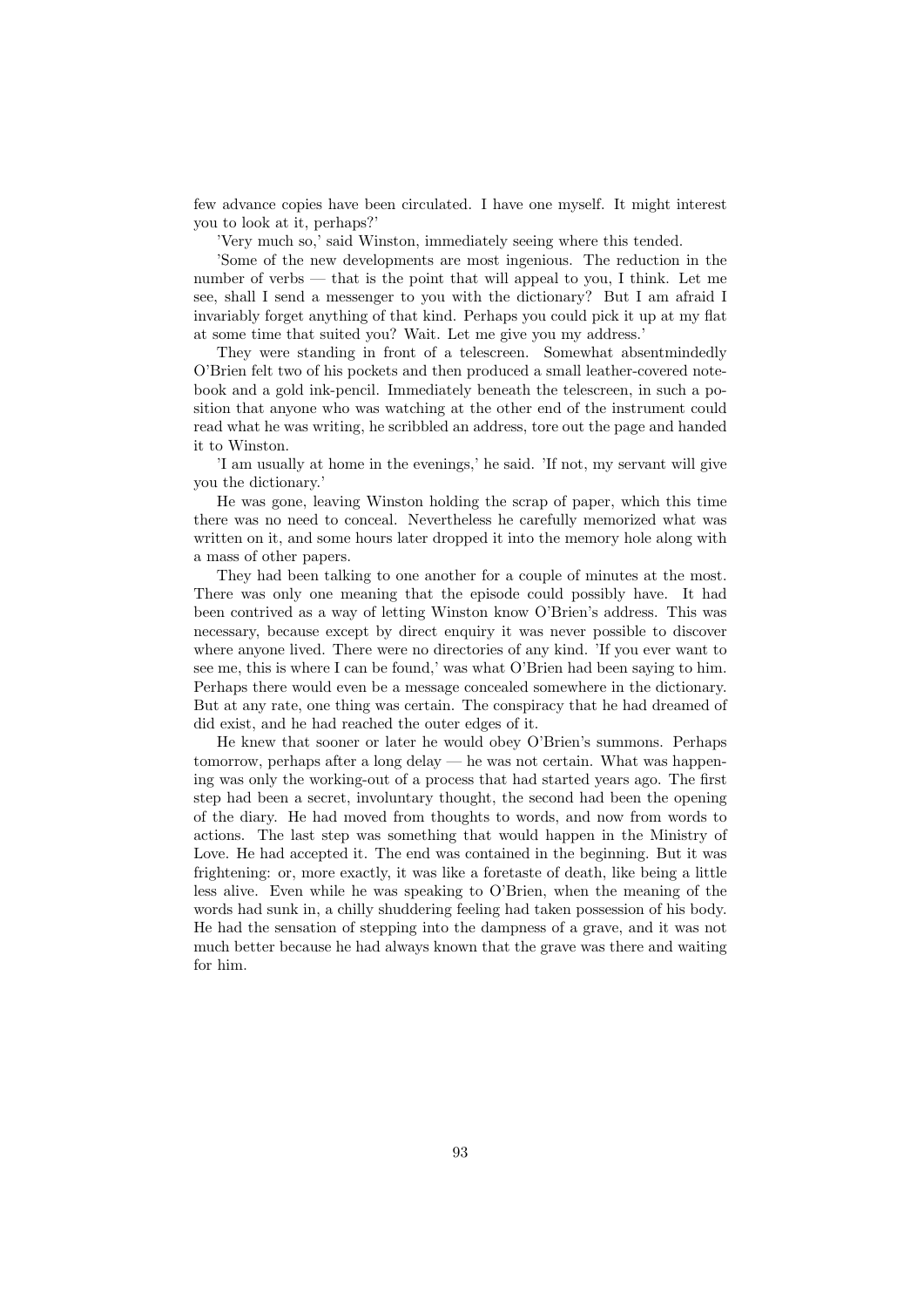## Chapter 15

Winston had woken up with his eyes full of tears. Julia rolled sleepily against him, murmuring something that might have been 'What's the matter?'

'I dreamt-' he began, and stopped short. It was too complex to be put into words. There was the dream itself, and there was a memory connected with it that had swum into his mind in the few seconds after waking.

He lay back with his eyes shut, still sodden in the atmosphere of the dream. It was a vast, luminous dream in which his whole life seemed to stretch out before him like a landscape on a summer evening after rain. It had all occurred inside the glass paperweight, but the surface of the glass was the dome of the sky, and inside the dome everything was flooded with clear soft light in which one could see into interminable distances. The dream had also been comprehended  $by$  — indeed, in some sense it had consisted in — a gesture of the arm made by his mother, and made again thirty years later by the Jewish woman he had seen on the news film, trying to shelter the small boy from the bullets, before the helicopter blew them both to pieces.

'Do you know,' he said, 'that until this moment I believed I had murdered my mother?'

'Why did you murder her?' said Julia, almost asleep.

'I didn't murder her. Not physically.'

In the dream he had remembered his last glimpse of his mother, and within a few moments of waking the cluster of small events surrounding it had all come back. It was a memory that he must have deliberately pushed out of his consciousness over many years. He was not certain of the date, but he could not have been less than ten years old, possibly twelve, when it had happened.

His father had disappeared some time earlier, how much earlier he could not remember. He remembered better the rackety, uneasy circumstances of the time: the periodical panics about air-raids and the sheltering in Tube stations, the piles of rubble everywhere, the unintelligible proclamations posted at street corners, the gangs of youths in shirts all the same colour, the enormous queues outside the bakeries, the intermittent machine-gun fire in the distance — above all, the fact that there was never enough to eat. He remembered long afternoons spent with other boys in scrounging round dustbins and rubbish heaps, picking out the ribs of cabbage leaves, potato peelings, sometimes even scraps of stale breadcrust from which they carefully scraped away the cinders; and also in waiting for the passing of trucks which travelled over a certain route and were known to carry cattle feed, and which, when they jolted over the bad patches in the road, sometimes spilt a few fragments of oil-cake.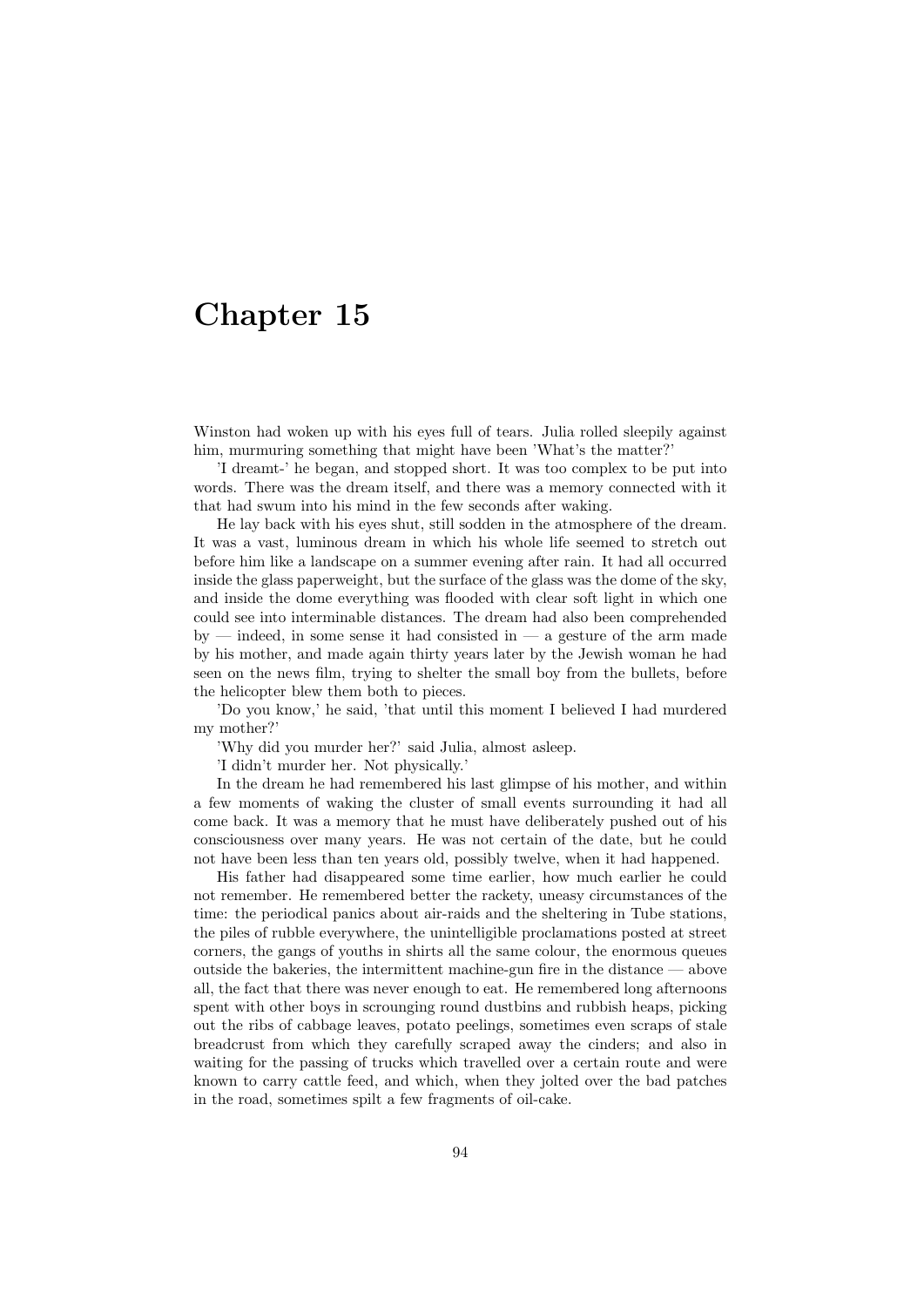When his father disappeared, his mother did not show any surprise or any violent grief, but a sudden change came over her. She seemed to have become completely spiritless. It was evident even to Winston that she was waiting for something that she knew must happen. She did everything that was needed  $\cdot$ cooked, washed, mended, made the bed, swept the floor, dusted the mantelpiece — always very slowly and with a curious lack of superfluous motion, like an artist's lay-figure moving of its own accord. Her large shapely body seemed to relapse naturally into stillness. For hours at a time she would sit almost immobile on the bed, nursing his young sister, a tiny, ailing, very silent child of two or three, with a face made simian by thinness. Very occasionally she would take Winston in her arms and press him against her for a long time without saying anything. He was aware, in spite of his youthfulness and selfishness, that this was somehow connected with the never-mentioned thing that was about to happen.

He remembered the room where they lived, a dark, closesmelling room that seemed half filled by a bed with a white counterpane. There was a gas ring in the fender, and a shelf where food was kept, and on the landing outside there was a brown earthenware sink, common to several rooms. He remembered his mother's statuesque body bending over the gas ring to stir at something in a saucepan. Above all he remembered his continuous hunger, and the fierce sordid battles at mealtimes. He would ask his mother naggingly, over and over again, why there was not more food, he would shout and storm at her (he even remembered the tones of his voice, which was beginning to break prematurely and sometimes boomed in a peculiar way), or he would attempt a snivelling note of pathos in his efforts to get more than his share. His mother was quite ready to give him more than his share. She took it for granted that he, 'the boy', should have the biggest portion; but however much she gave him he invariably demanded more. At every meal she would beseech him not to be selfish and to remember that his little sister was sick and also needed food, but it was no use. He would cry out with rage when she stopped ladling, he would try to wrench the saucepan and spoon out of her hands, he would grab bits from his sister's plate. He knew that he was starving the other two, but he could not help it; he even felt that he had a right to do it. The clamorous hunger in his belly seemed to justify him. Between meals, if his mother did not stand guard, he was constantly pilfering at the wretched store of food on the shelf.

One day a chocolate-ration was issued. There had been no such issue for weeks or months past. He remembered quite clearly that precious little morsel of chocolate. It was a two-ounce slab (they still talked about ounces in those days) between the three of them. It was obvious that it ought to be divided into three equal parts. Suddenly, as though he were listening to somebody else, Winston heard himself demanding in a loud booming voice that he should be given the whole piece. His mother told him not to be greedy. There was a long, nagging argument that went round and round, with shouts, whines, tears, remonstrances, bargainings. His tiny sister, clinging to her mother with both hands, exactly like a baby monkey, sat looking over her shoulder at him with large, mournful eyes. In the end his mother broke off three-quarters of the chocolate and gave it to Winston, giving the other quarter to his sister. The little girl took hold of it and looked at it dully, perhaps not knowing what it was. Winston stood watching her for a moment. Then with a sudden swift spring he had snatched the piece of chocolate out of his sister's hand and was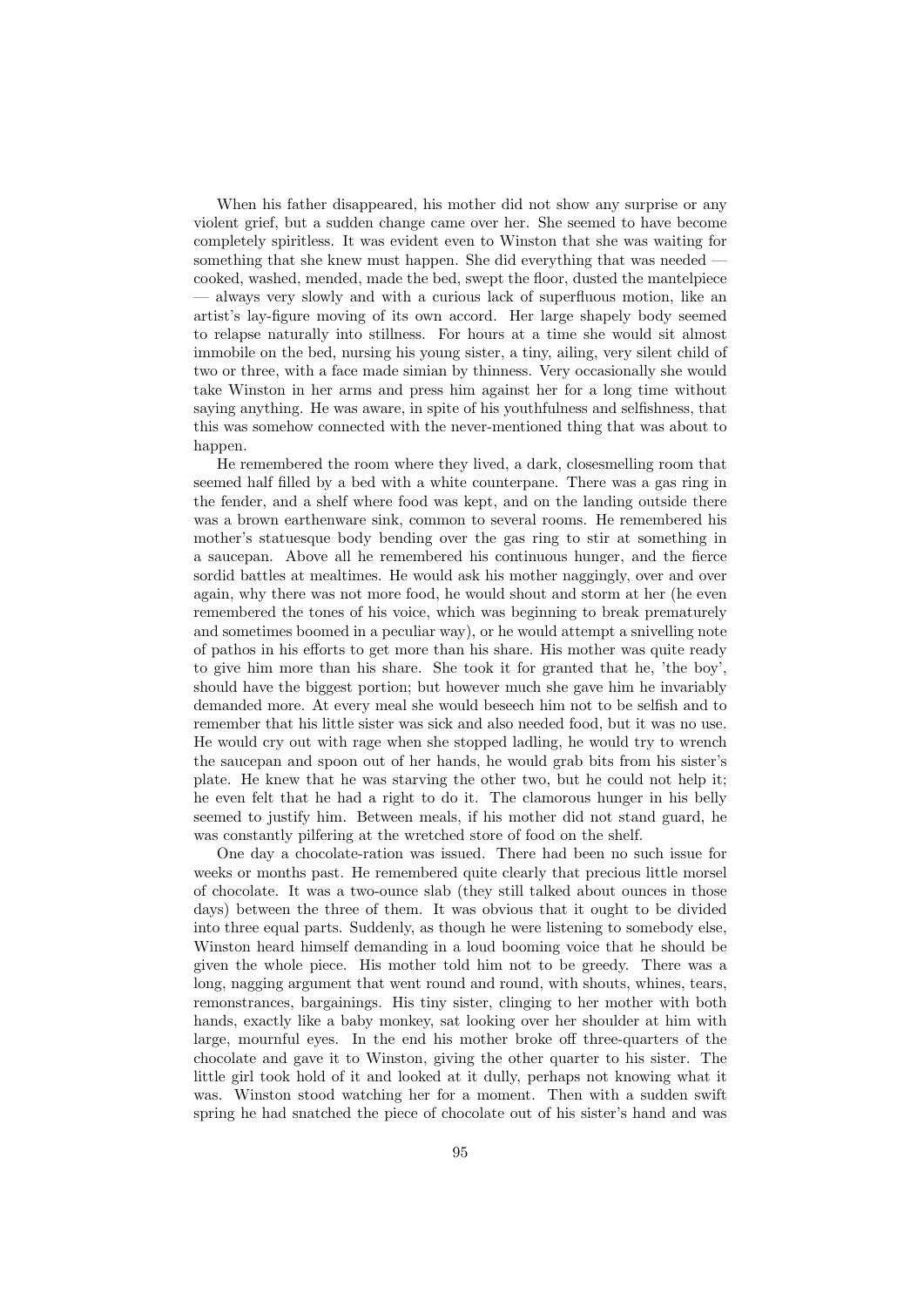fleeing for the door.

'Winston, Winston!' his mother called after him. 'Come back! Give your sister back her chocolate!'

He stopped, but did not come back. His mother's anxious eyes were fixed on his face. Even now he was thinking about the thing, he did not know what it was that was on the point of happening. His sister, conscious of having been robbed of something, had set up a feeble wail. His mother drew her arm round the child and pressed its face against her breast. Something in the gesture told him that his sister was dying. He turned and fled down the stairs. with the chocolate growing sticky in his hand.

He never saw his mother again. After he had devoured the chocolate he felt somewhat ashamed of himself and hung about in the streets for several hours, until hunger drove him home. When he came back his mother had disappeared. This was already becoming normal at that time. Nothing was gone from the room except his mother and his sister. They had not taken any clothes, not even his mother's overcoat. To this day he did not know with any certainty that his mother was dead. It was perfectly possible that she had merely been sent to a forced-labour camp. As for his sister, she might have been removed, like Winston himself, to one of the colonies for homeless children (Reclamation Centres, they were called) which had grown up as a result of the civil war, or she might have been sent to the labour camp along with his mother, or simply left somewhere or other to die.

The dream was still vivid in his mind, especially the enveloping protecting gesture of the arm in which its whole meaning seemed to be contained. His mind went back to another dream of two months ago. Exactly as his mother had sat on the dingy whitequilted bed, with the child clinging to her, so she had sat in the sunken ship, far underneath him, and drowning deeper every minute, but still looking up at him through the darkening water.

He told Julia the story of his mother's disappearance. Without opening her eyes she rolled over and settled herself into a more comfortable position.

'I expect you were a beastly little swine in those days,' she said indistinctly. 'All children are swine.'

'Yes. But the real point of the story-'

From her breathing it was evident that she was going off to sleep again. He would have liked to continue talking about his mother. He did not suppose, from what he could remember of her, that she had been an unusual woman, still less an intelligent one; and yet she had possessed a kind of nobility, a kind of purity, simply because the standards that she obeyed were private ones. Her feelings were her own, and could not be altered from outside. It would not have occurred to her that an action which is ineffectual thereby becomes meaningless. If you loved someone, you loved him, and when you had nothing else to give, you still gave him love. When the last of the chocolate was gone, his mother had clasped the child in her arms. It was no use, it changed nothing, it did not produce more chocolate, it did not avert the child's death or her own; but it seemed natural to her to do it. The refugee woman in the boat had also covered the little boy with her arm, which was no more use against the bullets than a sheet of paper. The terrible thing that the Party had done was to persuade you that mere impulses, mere feelings, were of no account, while at the same time robbing you of all power over the material world. When once you were in the grip of the Party, what you felt or did not feel, what you did or refrained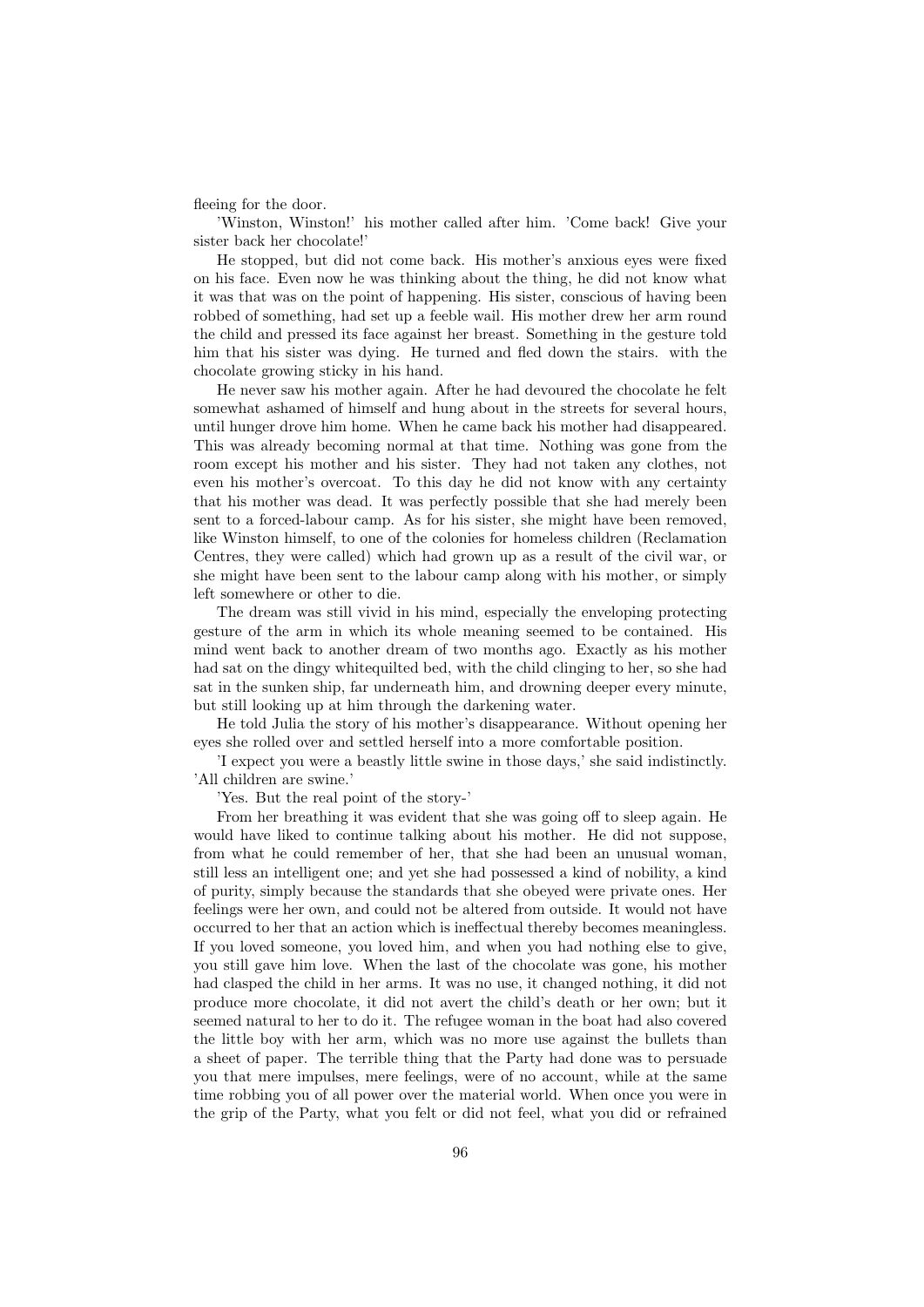from doing, made literally no difference. Whatever happened you vanished, and neither you nor your actions were ever heard of again. You were lifted clean out of the stream of history. And yet to the people of only two generations ago this would not have seemed all-important, because they were not attempting to alter history. They were governed by private loyalties which they did not question. What mattered were individual relationships, and a completely helpless gesture, an embrace, a tear, a word spoken to a dying man, could have value in itself. The proles, it suddenly occurred to him, had remained in this condition. They were not loyal to a party or a country or an idea, they were loyal to one another. For the first time in his life he did not despise the proles or think of them merely as an inert force which would one day spring to life and regenerate the world. The proles had stayed human. They had not become hardened inside. They had held on to the primitive emotions which he himself had to re-learn by conscious effort. And in thinking this he remembered, without apparent relevance, how a few weeks ago he had seen a severed hand lying on the pavement and had kicked it into the gutter as though it had been a cabbage-stalk.

'The proles are human beings,' he said aloud. 'We are not human.'

'Why not?' said Julia, who had woken up again.

He thought for a little while. 'Has it ever occurred to you. he said, 'that the best thing for us to do would be simply to walk out of here before it's too late, and never see each other again?'

'Yes, dear, it has occurred to me, several times. But I'm not going to do it, all the same.'

'We've been lucky,' he said 'but it can't last much longer. You're young. You look normal and innocent. If you keep clear of people like me, you might stay alive for another fifty years.'

'No. I've thought it all out. What you do, I'm going to do. And don't be too downhearted. I'm rather good at staying alive.'

'We may be together for another six months — a year — there's no knowing. At the end we're certain to be apart. Do you realize how utterly alone we shall be? When once they get hold of us there will be nothing, literally nothing, that either of us can do for the other. If I confess, they'll shoot you, and if I refuse to confess, they'll shoot you just the same. Nothing that I can do or say, or stop myself from saying, will put off your death for as much as five minutes. Neither of us will even know whether the other is alive or dead. We shall be utterly without power of any kind. The one thing that matters is that we shouldn't betray one another, although even that can't make the slightest difference.'

'If you mean confessing,' she said, 'we shall do that, right enough. Everybody always confesses. You can't help it. They torture you.'

'I don't mean confessing. Confession is not betrayal. What you say or do doesn't matter: only feelings matter. If they could make me stop loving you that would be the real betrayal.'

She thought it over. 'They can't do that,' she said finally. 'It's the one thing they can't do. They can make you say anything — anything — but they can't make you believe it. They can't get inside you.'

'No,' he said a little more hopefully, 'no; that's quite true. They can't get inside you. If you can feel that staying human is worth while, even when it can't have any result whatever, you've beaten them.'

He thought of the telescreen with its never-sleeping ear. They could spy upon you night and day, but if you kept your head you could still outwit them.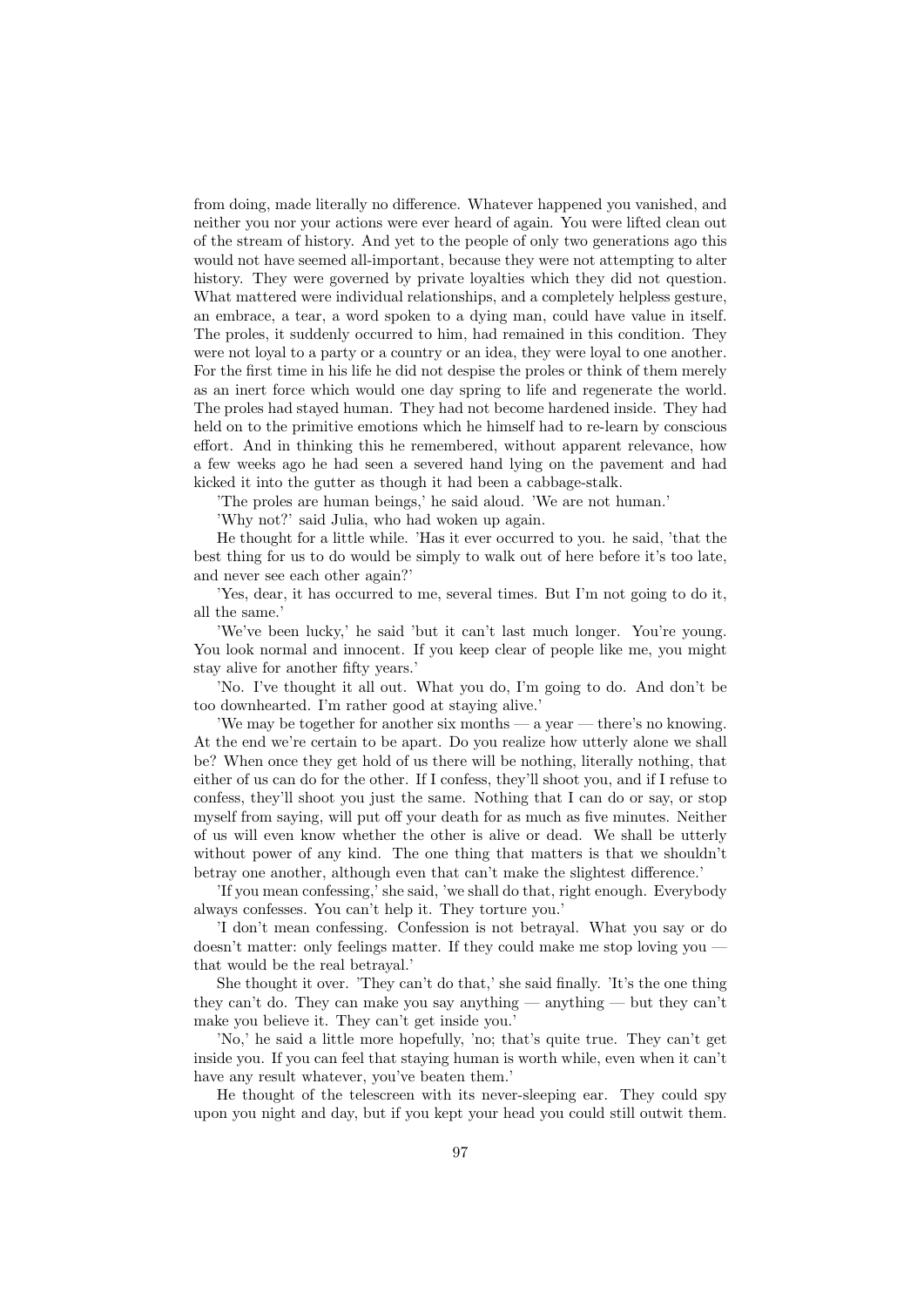With all their cleverness they had never mastered the secret of finding out what another human being was thinking. Perhaps that was less true when you were actually in their hands. One did not know what happened inside the Ministry of Love, but it was possible to guess: tortures, drugs, delicate instruments that registered your nervous reactions, gradual wearing-down by sleeplessness and solitude and persistent questioning. Facts, at any rate, could not be kept hidden. They could be tracked down by enquiry, they could be squeezed out of you by torture. But if the object was not to stay alive but to stay human, what difference did it ultimately make? They could not alter your feelings: for that matter you could not alter them yourself, even if you wanted to. They could lay bare in the utmost detail everything that you had done or said or thought; but the inner heart, whose workings were mysterious even to yourself, remained impregnable.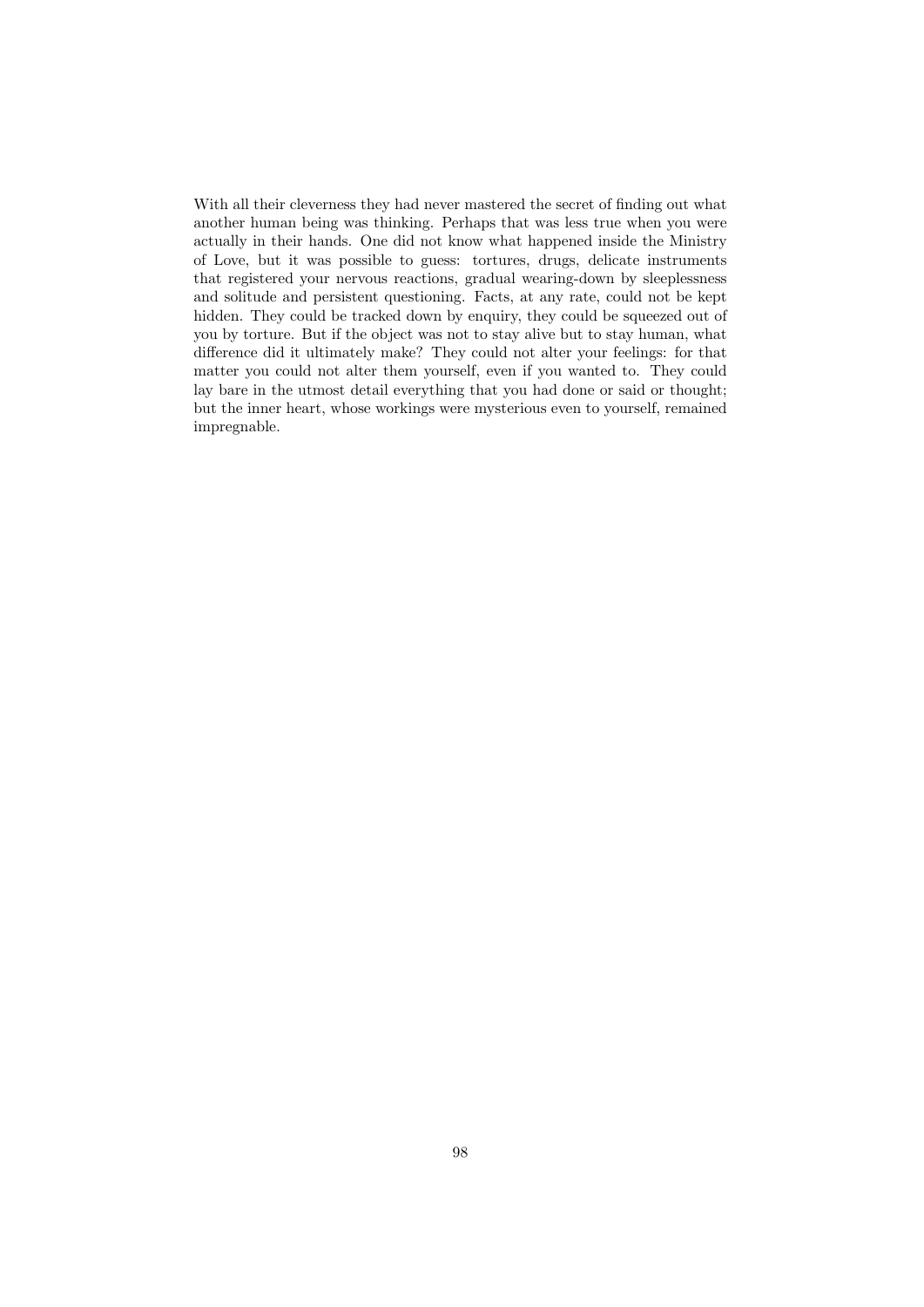## Chapter 16

They had done it, they had done it at last!

The room they were standing in was long-shaped and softly lit. The telescreen was dimmed to a low murmur; the richness of the dark-blue carpet gave one the impression of treading on velvet. At the far end of the room O'Brien was sitting at a table under a green-shaded lamp, with a mass of papers on either side of him. He had not bothered to look up when the servant showed Julia and Winston in.

Winston's heart was thumping so hard that he doubted whether he would be able to speak. They had done it, they had done it at last, was all he could think. It had been a rash act to come here at all, and sheer folly to arrive together; though it was true that they had come by different routes and only met on O'Brien's doorstep. But merely to walk into such a place needed an effort of the nerve. It was only on very rare occasions that one saw inside the dwelling-places of the Inner Party, or even penetrated into the quarter of the town where they lived. The whole atmosphere of the huge block of flats, the richness and spaciousness of everything, the unfamiliar smells of good food and good tobacco, the silent and incredibly rapid lifts sliding up and down, the white-jacketed servants hurrying to and fro — everything was intimidating. Although he had a good pretext for coming here, he was haunted at every step by the fear that a black-uniformed guard would suddenly appear from round the corner, demand his papers, and order him to get out. O'Brien's servant, however, had admitted the two of them without demur. He was a small, darkhaired man in a white jacket, with a diamond-shaped, completely expressionless face which might have been that of a Chinese. The passage down which he led them was softly carpeted, with cream-papered walls and white wainscoting, all exquisitely clean. That too was intimidating. Winston could not remember ever to have seen a passageway whose walls were not grimy from the contact of human bodies.

O'Brien had a slip of paper between his fingers and seemed to be studying it intently. His heavy face, bent down so that one could see the line of the nose, looked both formidable and intelligent. For perhaps twenty seconds he sat without stirring. Then he pulled the speakwrite towards him and rapped out a message in the hybrid jargon of the Ministries:

'Items one comma five comma seven approved fullwise stop suggestion contained item six doubleplus ridiculous verging crimethink cancel stop unproceed constructionwise antegetting plusfull estimates machinery overheads stop end message.'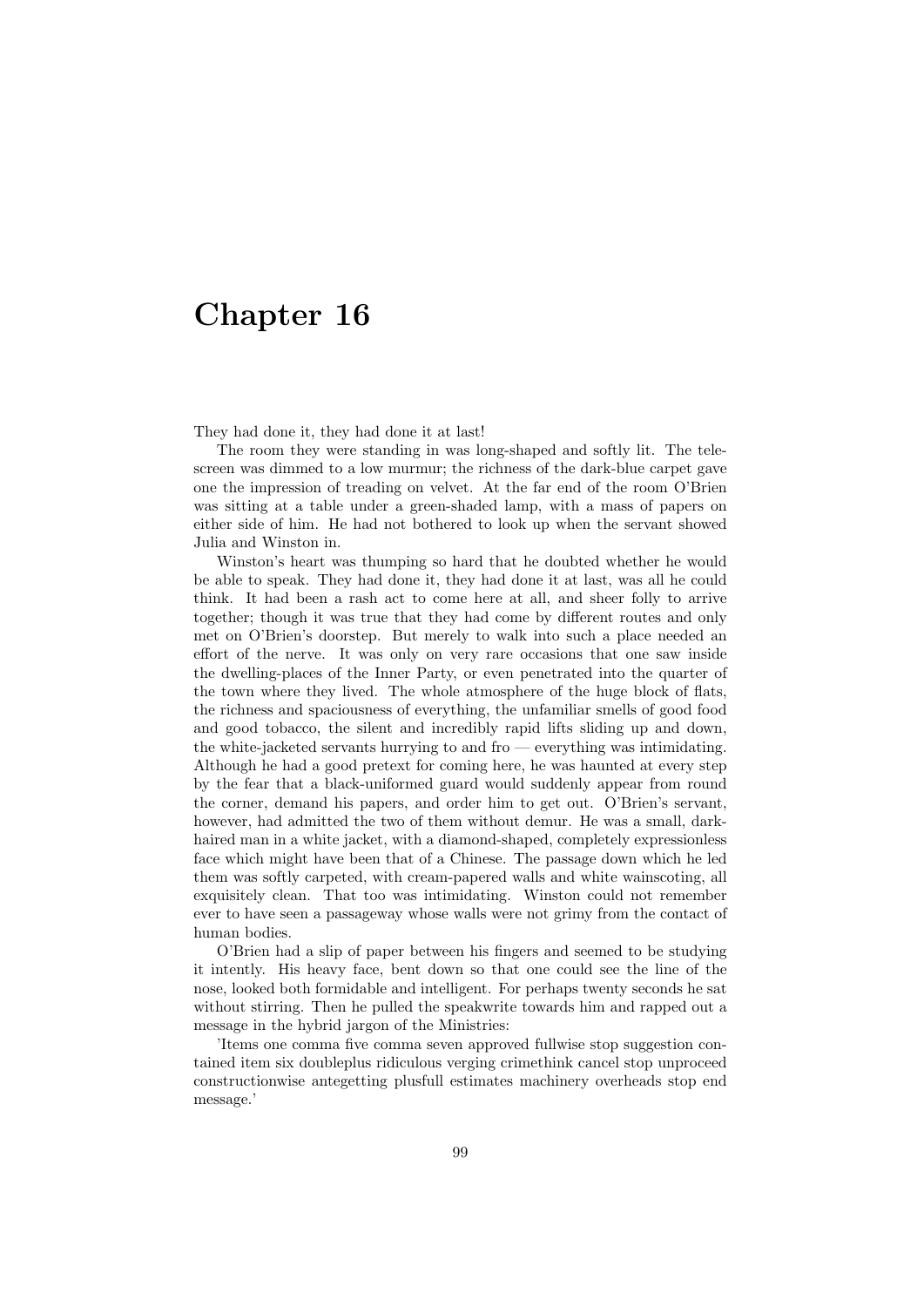He rose deliberately from his chair and came towards them across the soundless carpet. A little of the official atmosphere seemed to have fallen away from him with the Newspeak words, but his expression was grimmer than usual, as though he were not pleased at being disturbed. The terror that Winston already felt was suddenly shot through by a streak of ordinary embarrassment. It seemed to him quite possible that he had simply made a stupid mistake. For what evidence had he in reality that O'Brien was any kind of political conspirator? Nothing but a flash of the eyes and a single equivocal remark: beyond that, only his own secret imaginings, founded on a dream. He could not even fall back on the pretence that he had come to borrow the dictionary, because in that case Julia's presence was impossible to explain. As O'Brien passed the telescreen a thought seemed to strike him. He stopped, turned aside and pressed a switch on the wall. There was a sharp snap. The voice had stopped.

Julia uttered a tiny sound, a sort of squeak of surprise. Even in the midst of his panic, Winston was too much taken aback to be able to hold his tongue. 'You can turn it off!' he said.

'Yes,' said O'Brien, 'we can turn it off. We have that privilege.'

He was opposite them now. His solid form towered over the pair of them, and the expression on his face was still indecipherable. He was waiting, somewhat sternly, for Winston to speak, but about what? Even now it was quite conceivable that he was simply a busy man wondering irritably why he had been interrupted. Nobody spoke. After the stopping of the telescreen the room seemed deadly silent. The seconds marched past, enormous. With difficulty Winston continued to keep his eyes fixed on O'Brien's. Then suddenly the grim face broke down into what might have been the beginnings of a smile. With his characteristic gesture O'Brien resettled his spectacles on his nose.

'Shall I say it, or will you?' he said.

'I will say it,' said Winston promptly. 'That thing is really turned off?'

'Yes, everything is turned off. We are alone.'

'We have come here because-'

He paused, realizing for the first time the vagueness of his own motives. Since he did not in fact know what kind of help he expected from O'Brien, it was not easy to say why he had come here. He went on, conscious that what he was saying must sound both feeble and pretentious:

'We believe that there is some kind of conspiracy, some kind of secret organization working against the Party, and that you are involved in it. We want to join it and work for it. We are enemies of the Party. We disbelieve in the principles of Ingsoc. We are thought-criminals. We are also adulterers. I tell you this because we want to put ourselves at your mercy. If you want us to incriminate ourselves in any other way, we are ready.'

He stopped and glanced over his shoulder, with the feeling that the door had opened. Sure enough, the little yellow-faced servant had come in without knocking. Winston saw that he was carrying a tray with a decanter and glasses.

'Martin is one of us,' said O'Brien impassively. 'Bring the drinks over here, Martin. Put them on the round table. Have we enough chairs? Then we may as well sit down and talk in comfort. Bring a chair for yourself, Martin. This is business. You can stop being a servant for the next ten minutes.'

The little man sat down, quite at his ease, and yet still with a servant-like air, the air of a valet enjoying a privilege. Winston regarded him out of the corner of his eye. It struck him that the man's whole life was playing a part,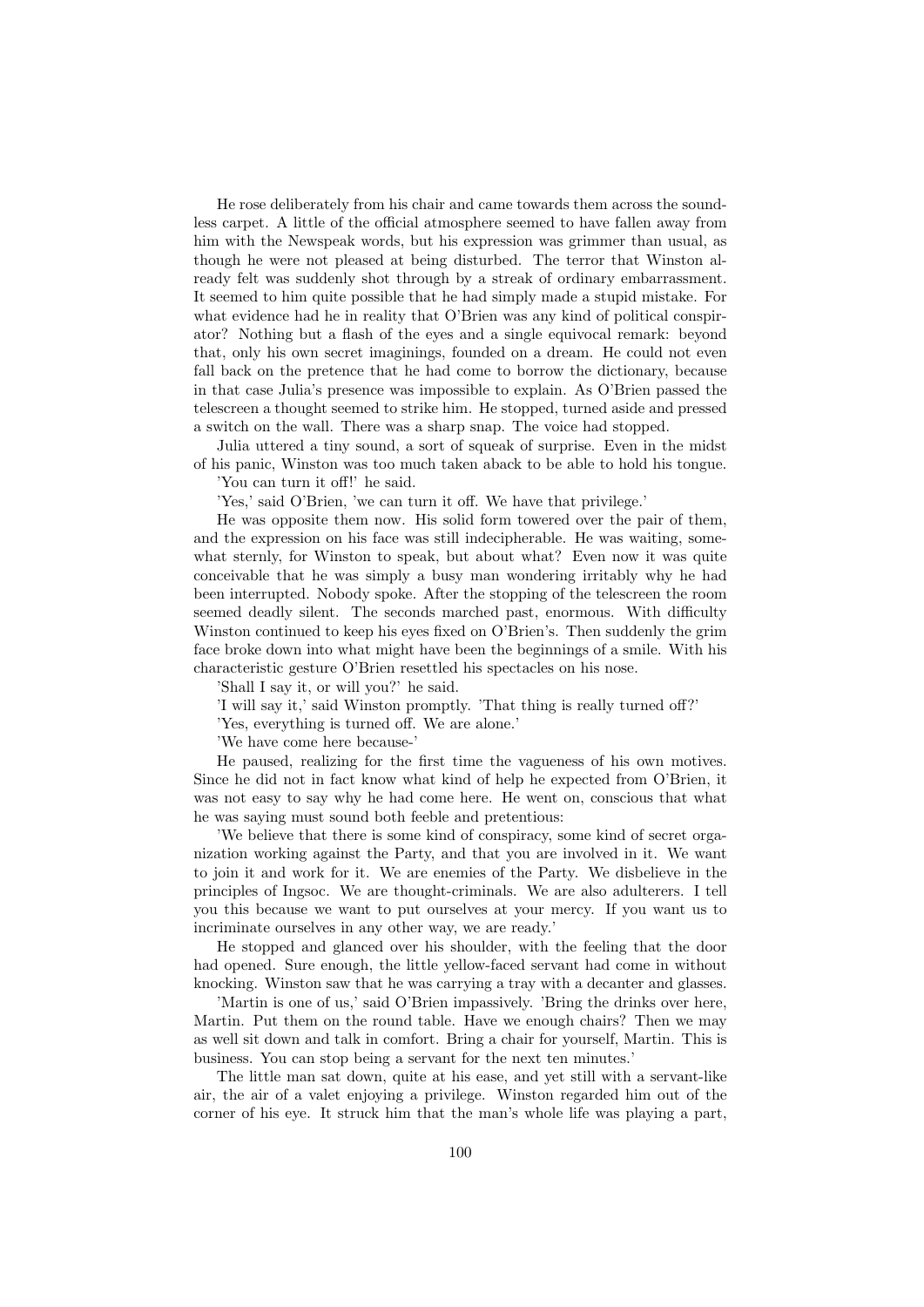and that he felt it to be dangerous to drop his assumed personality even for a moment. O'Brien took the decanter by the neck and filled up the glasses with a dark-red liquid. It aroused in Winston dim memories of something seen long ago on a wall or a hoarding — a vast bottle composed of electric lights which seemed to move up and down and pour its contents into a glass. Seen from the top the stuff looked almost black, but in the decanter it gleamed like a ruby. It had a sour-sweet smell. He saw Julia pick up her glass and sniff at it with frank curiosity.

'It is called wine,' said O'Brien with a faint smile. 'You will have read about it in books, no doubt. Not much of it gets to the Outer Party, I am afraid.' His face grew solemn again, and he raised his glass: 'I think it is fitting that we should begin by drinking a health. To our Leader: To Emmanuel Goldstein.'

Winston took up his glass with a certain eagerness. Wine was a thing he had read and dreamed about. Like the glass paperweight or Mr Charrington's half-remembered rhymes, it belonged to the vanished, romantic past, the olden time as he liked to call it in his secret thoughts. For some reason he had always thought of wine as having an intensely sweet taste, like that of blackberry jam and an immediate intoxicating effect. Actually, when he came to swallow it, the stuff was distinctly disappointing. The truth was that after years of gin-drinking he could barely taste it. He set down the empty glass.

'Then there is such a person as Goldstein?' he said.

'Yes, there is such a person, and he is alive. Where, I do not know.'

'And the conspiracy — the organization? Is it real? It is not simply an invention of the Thought Police?'

'No, it is real. The Brotherhood, we call it. You will never learn much more about the Brotherhood than that it exists and that you belong to it. I will come back to that presently.' He looked at his wrist-watch. 'It is unwise even for members of the Inner Party to turn off the telescreen for more than half an hour. You ought not to have come here together, and you will have to leave separately. You, comrade' — he bowed his head to Julia — 'will leave first. We have about twenty minutes at our disposal. You will understand that I must start by asking you certain questions. In general terms, what are you prepared to do?'

'Anything that we are capable of,' said Winston.

O'Brien had turned himself a little in his chair so that he was facing Winston. He almost ignored Julia, seeming to take it for granted that Winston could speak for her. For a moment the lids flitted down over his eyes. He began asking his questions in a low, expressionless voice, as though this were a routine, a sort of catechism, most of whose answers were known to him already.

'You are prepared to give your lives?'

'Yes.'

'You are prepared to commit murder?'

'Yes.'

'To commit acts of sabotage which may cause the death of hundreds of innocent people?'

'Yes.'

'To betray your country to foreign powers?'

 $'Y_{\rho S}$ :

'You are prepared to cheat, to forge, to blackmail, to corrupt the minds of children, to distribute habit-forming drugs, to encourage prostitution, to dissem-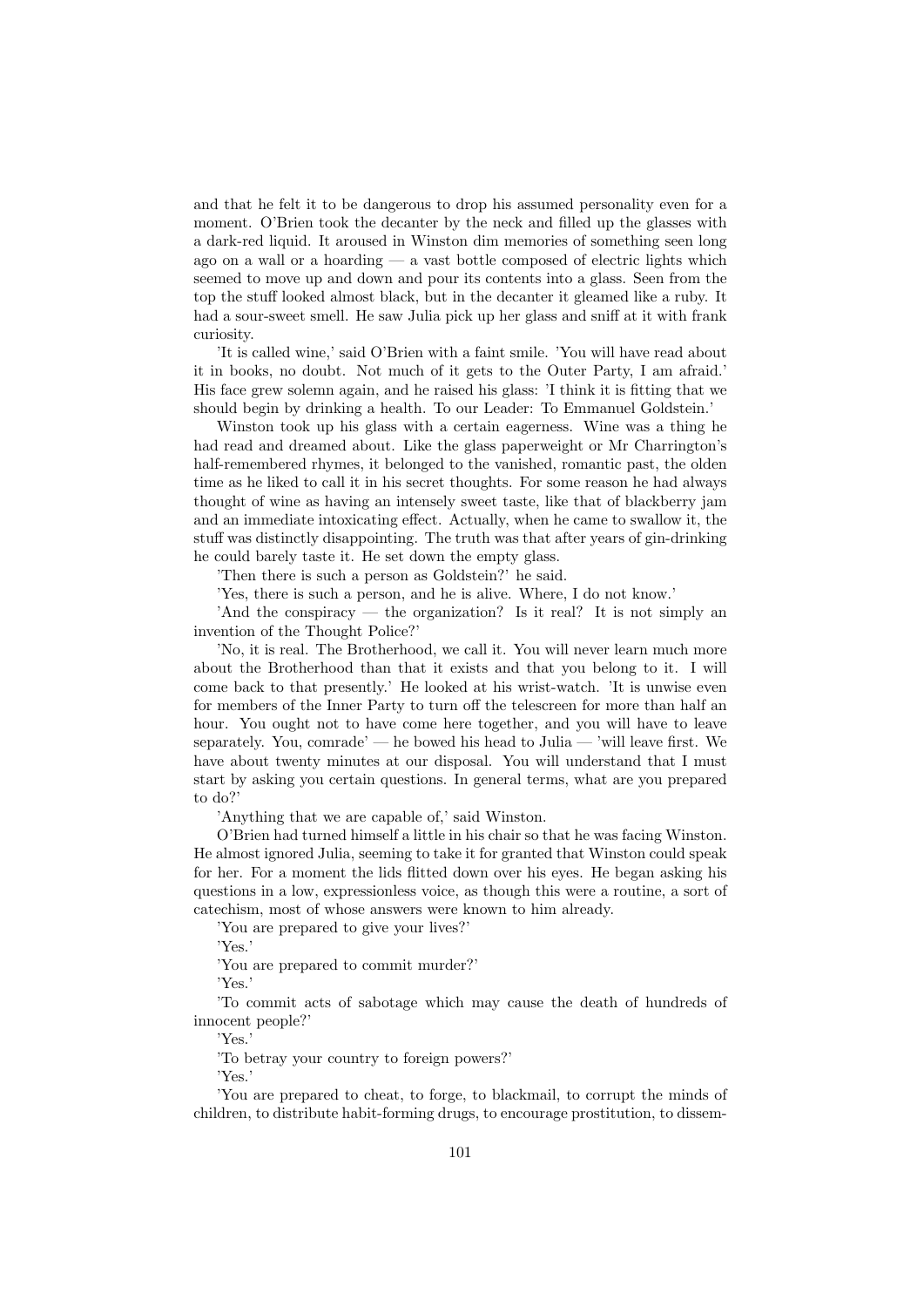inate venereal diseases — to do anything which is likely to cause demoralization and weaken the power of the Party?'

'Yes.'

'If, for example, it would somehow serve our interests to throw sulphuric acid in a child's face — are you prepared to do that?'

'Yes.'

'You are prepared to lose your identity and live out the rest of your life as a waiter or a dock-worker?'

'Yes.'

'You are prepared to commit suicide, if and when we order you to do so?'  $'Y_{\rho\sigma}$ '

'You are prepared, the two of you, to separate and never see one another again?'

'No!' broke in Julia.

It appeared to Winston that a long time passed before he answered. For a moment he seemed even to have been deprived of the power of speech. His tongue worked soundlessly, forming the opening syllables first of one word, then of the other, over and over again. Until he had said it, he did not know which word he was going to say. 'No,' he said finally.

'You did well to tell me,' said O'Brien. 'It is necessary for us to know everything.'

He turned himself toward Julia and added in a voice with somewhat more expression in it:

'Do you understand that even if he survives, it may be as a different person? We may be obliged to give him a new identity. His face, his movements, the shape of his hands, the colour of his hair — even his voice would be different. And you yourself might have become a different person. Our surgeons can alter people beyond recognition. Sometimes it is necessary. Sometimes we even amputate a limb.'

Winston could not help snatching another sidelong glance at Martin's Mongolian face. There were no scars that he could see. Julia had turned a shade paler, so that her freckles were showing, but she faced O'Brien boldly. She murmured something that seemed to be assent.

'Good. Then that is settled.'

There was a silver box of cigarettes on the table. With a rather absentminded air O'Brien pushed them towards the others, took one himself, then stood up and began to pace slowly to and fro, as though he could think better standing. They were very good cigarettes, very thick and well-packed, with an unfamiliar silkiness in the paper. O'Brien looked at his wrist-watch again.

'You had better go back to your Pantry, Martin,' he said. 'I shall switch on in a quarter of an hour. Take a good look at these comrades' faces before you go. You will be seeing them again. I may not.

Exactly as they had done at the front door, the little man's dark eyes flickered over their faces. There was not a trace of friendliness in his manner. He was memorizing their appearance, but he felt no interest in them, or appeared to feel none. It occurred to Winston that a synthetic face was perhaps incapable of changing its expression. Without speaking or giving any kind of salutation, Martin went out, closing the door silently behind him. O'Brien was strolling up and down, one hand in the pocket of his black overalls, the other holding his cigarette.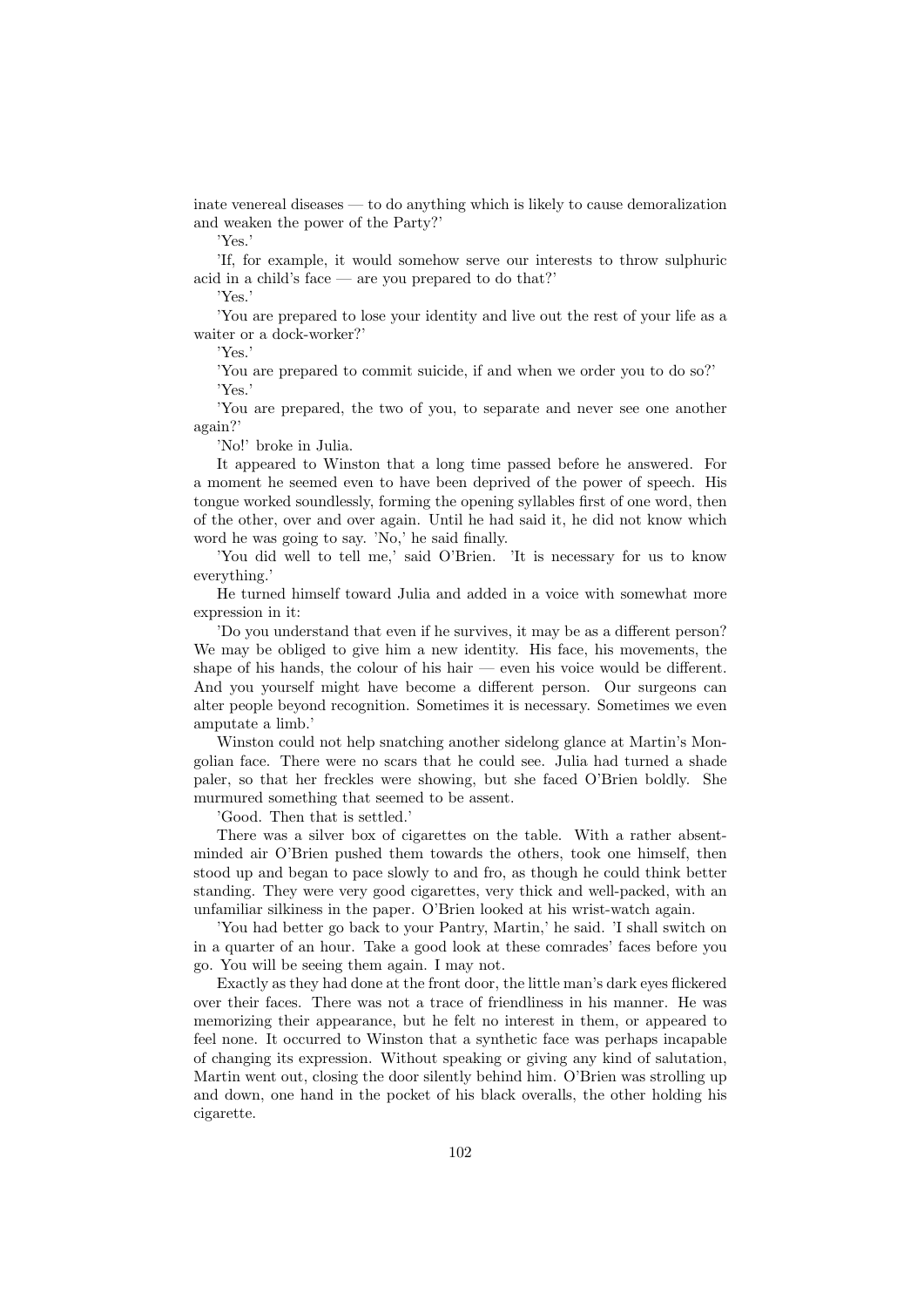'You understand,' he said, 'that you will be fighting in the dark. You will always be in the dark. You will receive orders and you will obey them, without knowing why. Later I shall send you a book from which you will learn the true nature of the society we live in, and the strategy by which we shall destroy it. When you have read the book, you will be full members of the Brotherhood. But between the general aims that we are fighting for and the immediate tasks of the moment, you will never know anything. I tell you that the Brotherhood exists, but I cannot tell you whether it numbers a hundred members, or ten million. From your personal knowledge you will never be able to say that it numbers even as many as a dozen. You will have three or four contacts, who will be renewed from time to time as they disappear. As this was your first contact, it will be preserved. When you receive orders, they will come from me. If we find it necessary to communicate with you, it will be through Martin. When you are finally caught, you will confess. That is unavoidable. But you will have very little to confess, other than your own actions. You will not be able to betray more than a handful of unimportant people. Probably you will not even betray me. By that time I may be dead, or I shall have become a different person, with a different face.'

He continued to move to and fro over the soft carpet. In spite of the bulkiness of his body there was a remarkable grace in his movements. It came out even in the gesture with which he thrust a hand into his pocket, or manipulated a cigarette. More even than of strength, he gave an impression of confidence and of an understanding tinged by irony. However much in earnest he might be, he had nothing of the single-mindedness that belongs to a fanatic. When he spoke of murder, suicide, venereal disease, amputated limbs, and altered faces, it was with a faint air of persiflage. 'This is unavoidable,' his voice seemed to say; 'this is what we have got to do, unflinchingly. But this is not what we shall be doing when life is worth living again.' A wave of admiration, almost of worship, flowed out from Winston towards O'Brien. For the moment he had forgotten the shadowy figure of Goldstein. When you looked at O'Brien's powerful shoulders and his blunt-featured face, so ugly and yet so civilized, it was impossible to believe that he could be defeated. There was no stratagem that he was not equal to, no danger that he could not foresee. Even Julia seemed to be impressed. She had let her cigarette go out and was listening intently. O'Brien went on:

'You will have heard rumours of the existence of the Brotherhood. No doubt you have formed your own picture of it. You have imagined, probably, a huge underworld of conspirators, meeting secretly in cellars, scribbling messages on walls, recognizing one another by codewords or by special movements of the hand. Nothing of the kind exists. The members of the Brotherhood have no way of recognizing one another, and it is impossible for any one member to be aware of the identity of more than a few others. Goldstein himself, if he fell into the hands of the Thought Police, could not give them a complete list of members, or any information that would lead them to a complete list. No such list exists. The Brotherhood cannot be wiped out because it is not an organization in the ordinary sense. Nothing holds it together except an idea which is indestructible. You will never have anything to sustain you, except the idea. You will get no comradeship and no encouragement. When finally you are caught, you will get no help. We never help our members. At most, when it is absolutely necessary that someone should be silenced, we are occasionally able to smuggle a razor blade into a prisoner's cell. You will have to get used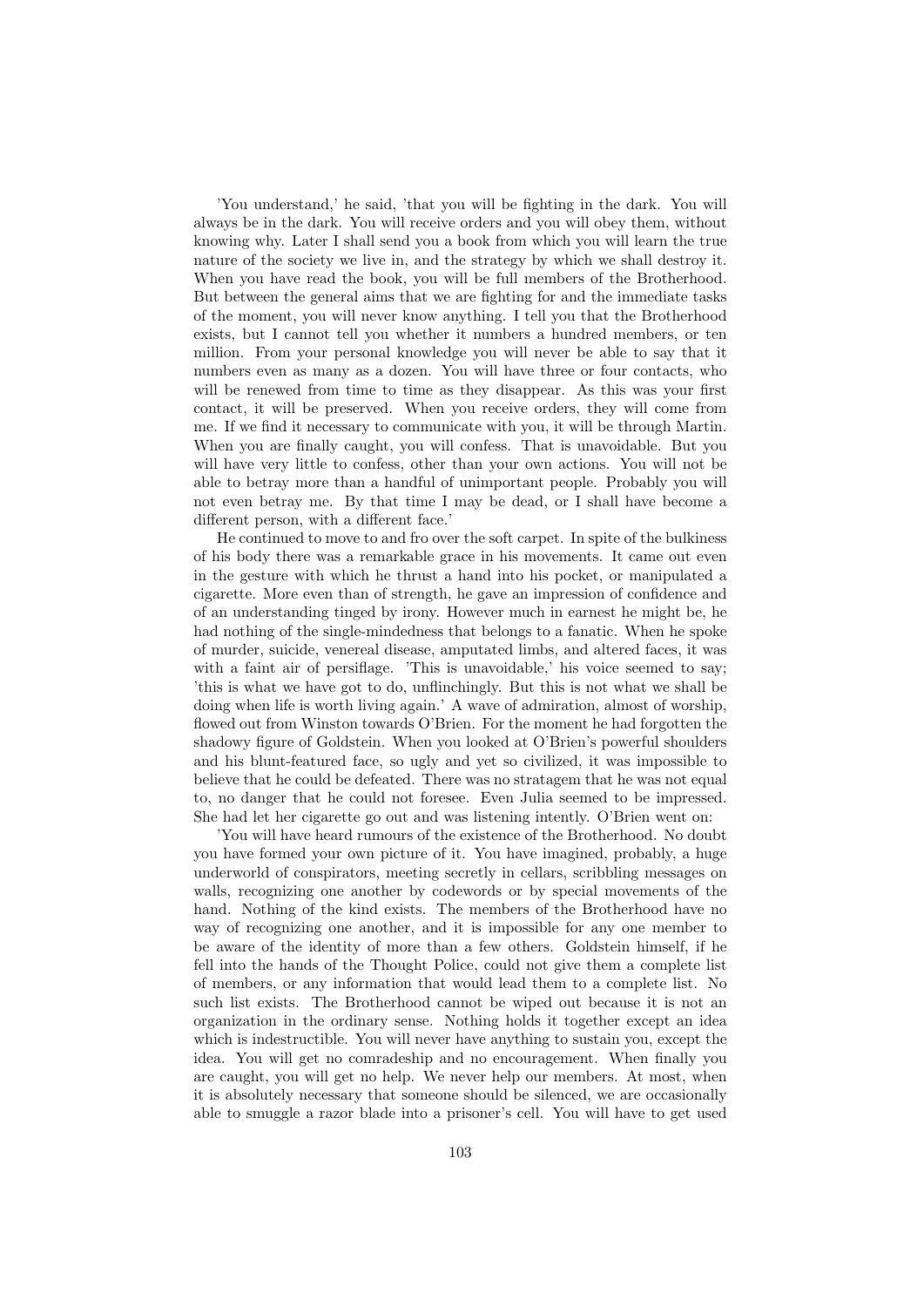to living without results and without hope. You will work for a while, you will be caught, you will confess, and then you will die. Those are the only results that you will ever see. There is no possibility that any perceptible change will happen within our own lifetime. We are the dead. Our only true life is in the future. We shall take part in it as handfuls of dust and splinters of bone. But how far away that future may be, there is no knowing. It might be a thousand years. At present nothing is possible except to extend the area of sanity little by little. We cannot act collectively. We can only spread our knowledge outwards from individual to individual, generation after generation. In the face of the Thought Police there is no other way.'

He halted and looked for the third time at his wrist-watch.

'It is almost time for you to leave, comrade,' he said to Julia. 'Wait. The decanter is still half full.'

He filled the glasses and raised his own glass by the stem.

'What shall it be this time?' he said, still with the same faint suggestion of irony. 'To the confusion of the Thought Police? To the death of Big Brother? To humanity? To the future?'

'To the past,' said Winston.

'The past is more important,' agreed O'Brien gravely.

They emptied their glasses, and a moment later Julia stood up to go. O'Brien took a small box from the top of a cabinet and handed her a flat white tablet which he told her to place on her tongue. It was important, he said, not to go out smelling of wine: the lift attendants were very observant. As soon as the door had shut behind her he appeared to forget her existence. He took another pace or two up and down, then stopped.

'There are details to be settled,' he said. 'I assume that you have a hidingplace of some kind?'

Winston explained about the room over Mr Charrington's shop.

'That will do for the moment. Later we will arrange something else for you. It is important to change one's hiding-place frequently. Meanwhile I shall send you a copy of the book' — even O'Brien, Winston noticed, seemed to pronounce the words as though they were in italics- 'Goldstein's book, you understand, as soon as possible. It may be some days before I can get hold of one. There are not many in existence, as you can imagine. The Thought Police hunt them down and destroy them almost as fast as we can produce them. It makes very little difference. The book is indestructible. If the last copy were gone, we could reproduce it almost word for word. Do you carry a brief-case to work with you?' he added.

'As a rule, yes.'

'What is it like?'

'Black, very shabby. With two straps.'

'Black, two straps, very shabby — good. One day in the fairly near future-I cannot give a date — one of the messages among your morning's work will contain a misprinted word, and you will have to ask for a repeat. On the following day you will go to work without your brief-case. At some time during the day, in the street, a man will touch you on the arm and say "I think you have dropped your brief-case." The one he gives you will contain a copy of Goldstein's book. You will return it within fourteen days.'

They were silent for a moment.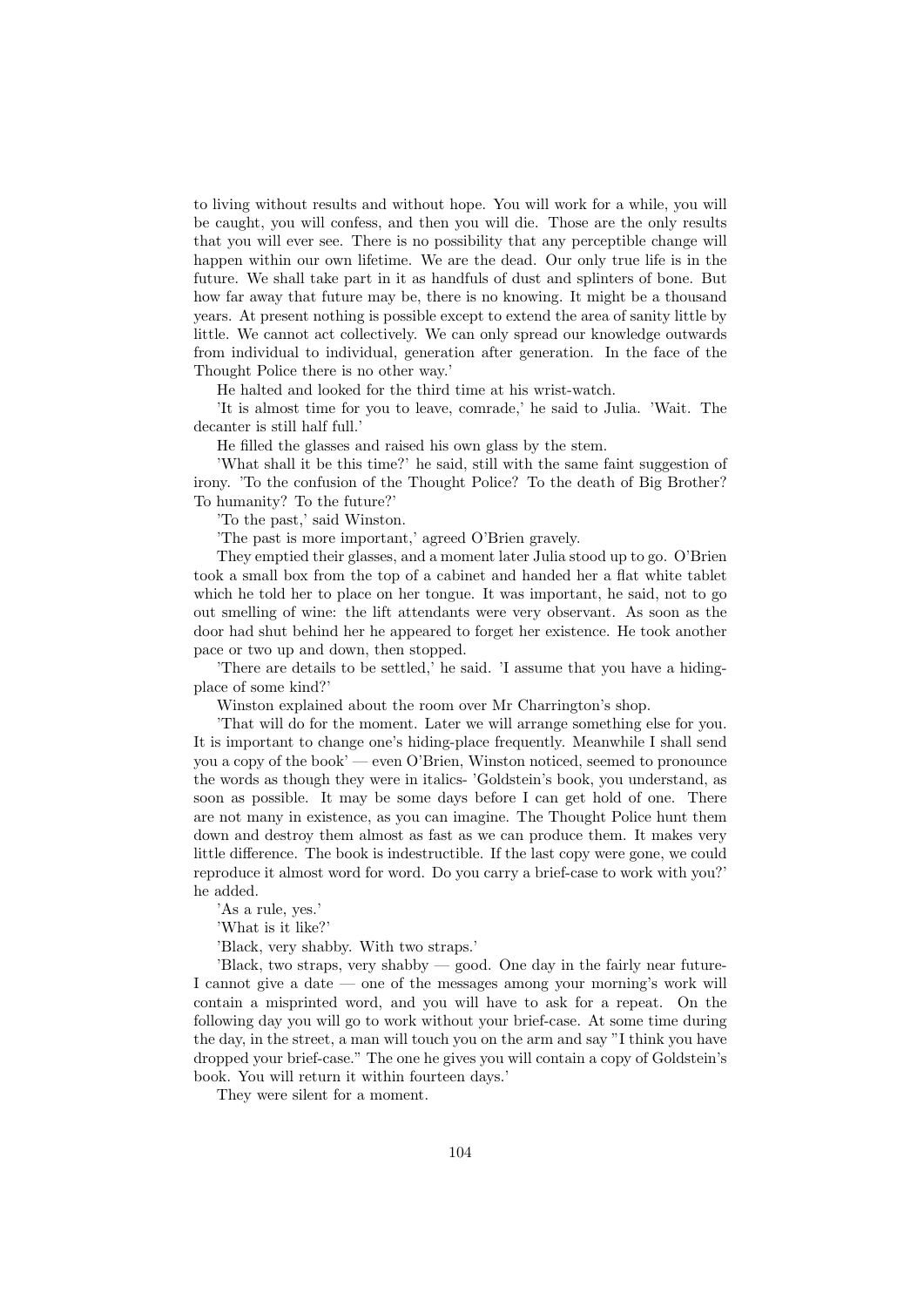'There are a couple of minutes before you need go,' said O'Brien. 'We shall meet again — if we do meet again-'

Winston looked up at him. 'In the place where there is no darkness?' he said hesitantly.

O'Brien nodded without appearance of surprise. 'In the place where there is no darkness,' he said, as though he had recognized the allusion. 'And in the meantime, is there anything that you wish to say before you leave? Any message? Any question?.'

Winston thought. There did not seem to be any further question that he wanted to ask: still less did he feel any impulse to utter high-sounding generalities. Instead of anything directly connected with O'Brien or the Brotherhood, there came into his mind a sort of composite picture of the dark bedroom where his mother had spent her last days, and the little room over Mr Charrington's shop, and the glass paperweight, and the steel engraving in its rosewood frame. Almost at random he said:

'Did you ever happen to hear an old rhyme that begins "Oranges and lemons, say the bells of St Clement's"?'

Again O'Brien nodded. With a sort of grave courtesy he completed the stanza:

'Oranges and lemons, say the bells of St Clement's,

You owe me three farthings, say the bells of St Martin's,

When will you pay me? say the bells of Old Bailey

When I grow rich, say the bells of Shoreditch.'

'You knew the last line!' said Winston.

'Yes, I knew the last line. And now, I am afraid, it is time for you to go. But wait. You had better let me give you one of these tablets.'

As Winston stood up O'Brien held out a hand. His powerful grip crushed the bones of Winston's palm. At the door Winston looked back, but O'Brien seemed already to be in process of putting him out of mind. He was waiting with his hand on the switch that controlled the telescreen. Beyond him Winston could see the writing-table with its green- shaded lamp and the speakwrite and the wire baskets deep-laden with papers. The incident was closed. Within thirty seconds, it occurred to him, O'Brien would be back at his interrupted and important work on behalf of the Party.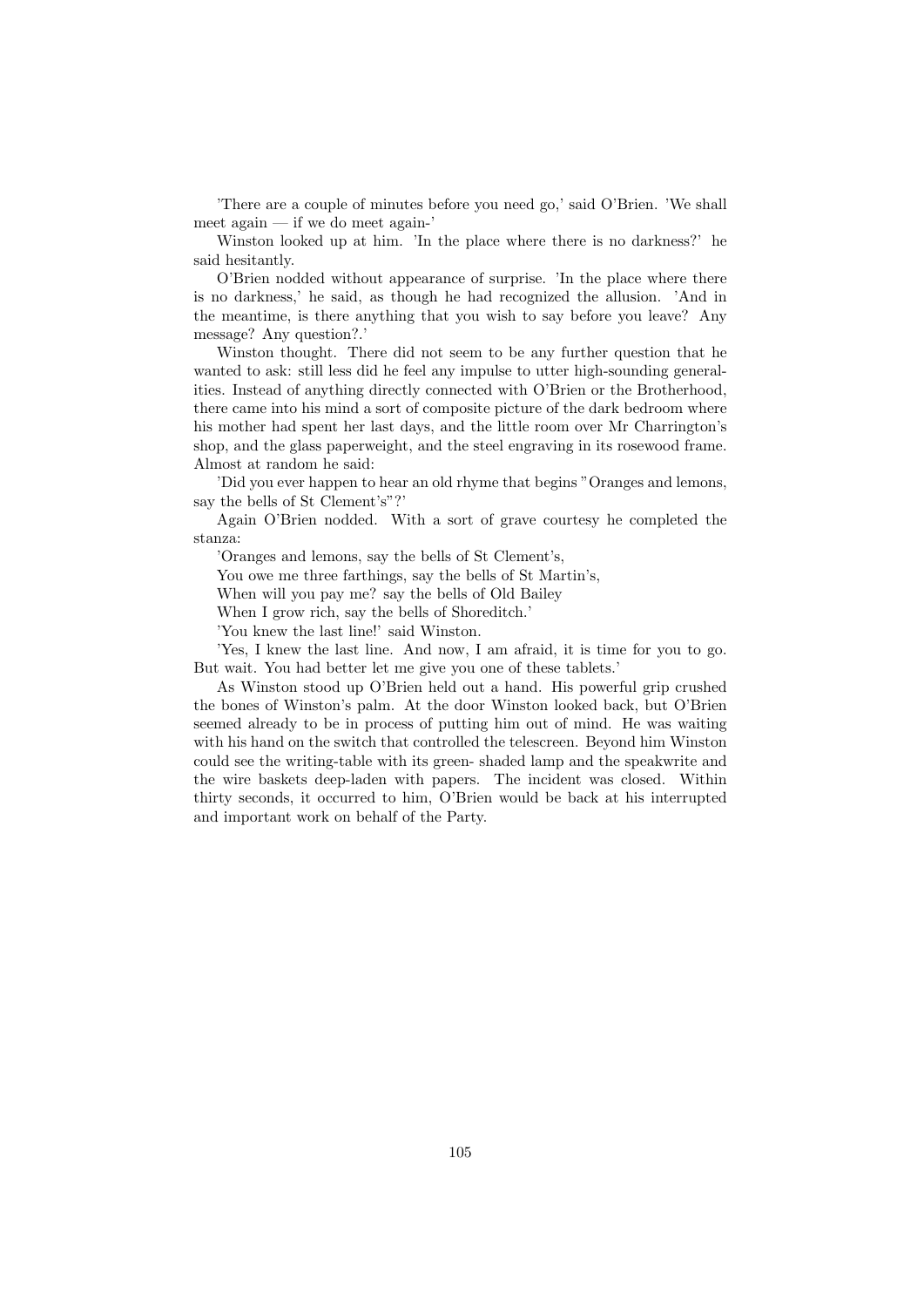# Chapter 17

Winston was gelatinous with fatigue. Gelatinous was the right word. It had come into his head spontaneously. His body seemed to have not only the weakness of a jelly, but its translucency. He felt that if he held up his hand he would be able to see the light through it. All the blood and lymph had been drained out of him by an enormous debauch of work, leaving only a frail structure of nerves, bones, and skin. All sensations seemed to be magnified. His overalls fretted his shoulders, the pavement tickled his feet, even the opening and closing of a hand was an effort that made his joints creak.

He had worked more than ninety hours in five days. So had everyone else in the Ministry. Now it was all over, and he had literally nothing to do, no Party work of any description, until tomorrow morning. He could spend six hours in the hiding-place and another nine in his own bed. Slowly, in mild afternoon sunshine, he walked up a dingy street in the direction of Mr Charrington's shop, keeping one eye open for the patrols, but irrationally convinced that this afternoon there was no danger of anyone interfering with him. The heavy briefcase that he was carrying bumped against his knee at each step, sending a tingling sensation up and down the skin of his leg. Inside it was the book, which he had now had in his possession for six days and had not yet opened, nor even looked at.

On the sixth day of Hate Week, after the processions, the speeches, the shouting, the singing, the banners, the posters, the films, the waxworks, the rolling of drums and squealing of trumpets, the tramp of marching feet, the grinding of the caterpillars of tanks, the roar of massed planes, the booming of guns  $-$  after six days of this, when the great orgasm was quivering to its climax and the general hatred of Eurasia had boiled up into such delirium that if the crowd could have got their hands on the 2,000 Eurasian war-criminals who were to be publicly hanged on the last day of the proceedings, they would unquestionably have torn them to pieces  $-$  at just this moment it had been announced that Oceania was not after all at war with Eurasia. Oceania was at war with Eastasia. Eurasia was an ally.

There was, of course, no admission that any change had taken place. Merely it became known, with extreme suddenness and everywhere at once, that Eastasia and not Eurasia was the enemy. Winston was taking part in a demonstration in one of the central London squares at the moment when it happened. It was night, and the white faces and the scarlet banners were luridly floodlit. The square was packed with several thousand people, including a block of about a thousand schoolchildren in the uniform of the Spies. On a scarlet-draped plat-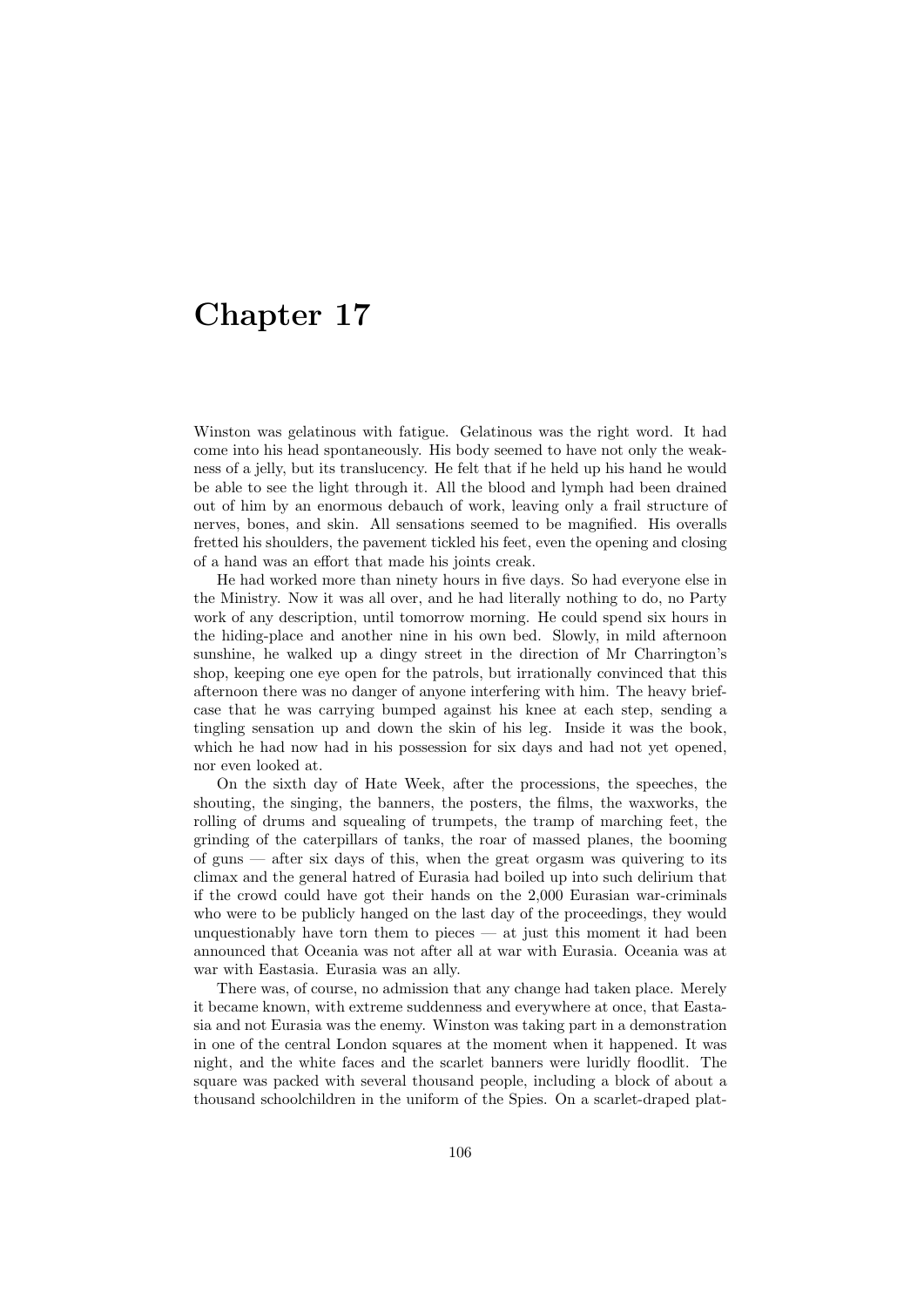form an orator of the Inner Party, a small lean man with disproportionately long arms and a large bald skull over which a few lank locks straggled, was haranguing the crowd. A little Rumpelstiltskin figure, contorted with hatred, he gripped the neck of the microphone with one hand while the other, enormous at the end of a bony arm, clawed the air menacingly above his head. His voice, made metallic by the amplifiers, boomed forth an endless catalogue of atrocities, massacres, deportations, lootings, rapings, torture of prisoners, bombing of civilians, lying propaganda, unjust aggressions, broken treaties. It was almost impossible to listen to him without being first convinced and then maddened. At every few moments the fury of the crowd boiled over and the voice of the speaker was drowned by a wild beast-like roaring that rose uncontrollably from thousands of throats. The most savage yells of all came from the schoolchildren. The speech had been proceeding for perhaps twenty minutes when a messenger hurried on to the platform and a scrap of paper was slipped into the speaker's hand. He unrolled and read it without pausing in his speech. Nothing altered in his voice or manner, or in the content of what he was saying, but suddenly the names were different. Without words said, a wave of understanding rippled through the crowd. Oceania was at war with Eastasia! The next moment there was a tremendous commotion. The banners and posters with which the square was decorated were all wrong! Quite half of them had the wrong faces on them. It was sabotage! The agents of Goldstein had been at work! There was a riotous interlude while posters were ripped from the walls, banners torn to shreds and trampled underfoot. The Spies performed prodigies of activity in clambering over the rooftops and cutting the streamers that fluttered from the chimneys. But within two or three minutes it was all over. The orator, still gripping the neck of the microphone, his shoulders hunched forward, his free hand clawing at the air, had gone straight on with his speech. One minute more, and the feral roars of rage were again bursting from the crowd. The Hate continued exactly as before, except that the target had been changed.

The thing that impressed Winston in looking back was that the speaker had switched from one line to the other actually in midsentence, not only without a pause, but without even breaking the syntax. But at the moment he had other things to preoccupy him. It was during the moment of disorder while the posters were being torn down that a man whose face he did not see had tapped him on the shoulder and said, 'Excuse me, I think you've dropped your brief-case.' He took the brief-case abstractedly, without speaking. He knew that it would be days before he had an opportunity to look inside it. The instant that the demonstration was over he went straight to the Ministry of Truth, though the time was now nearly twenty-three hours. The entire staff of the Ministry had done likewise. The orders already issuing from the telescreen, recalling them to their posts, were hardly necessary.

Oceania was at war with Eastasia: Oceania had always been at war with Eastasia. A large part of the political literature of five years was now completely obsolete. Reports and records of all kinds, newspapers, books, pamphlets, films, sound-tracks, photographs — all had to be rectified at lightning speed. Although no directive was ever issued, it was known that the chiefs of the Department intended that within one week no reference to the war with Eurasia, or the alliance with Eastasia, should remain in existence anywhere. The work was overwhelming, all the more so because the processes that it involved could not be called by their true names. Everyone in the Records Department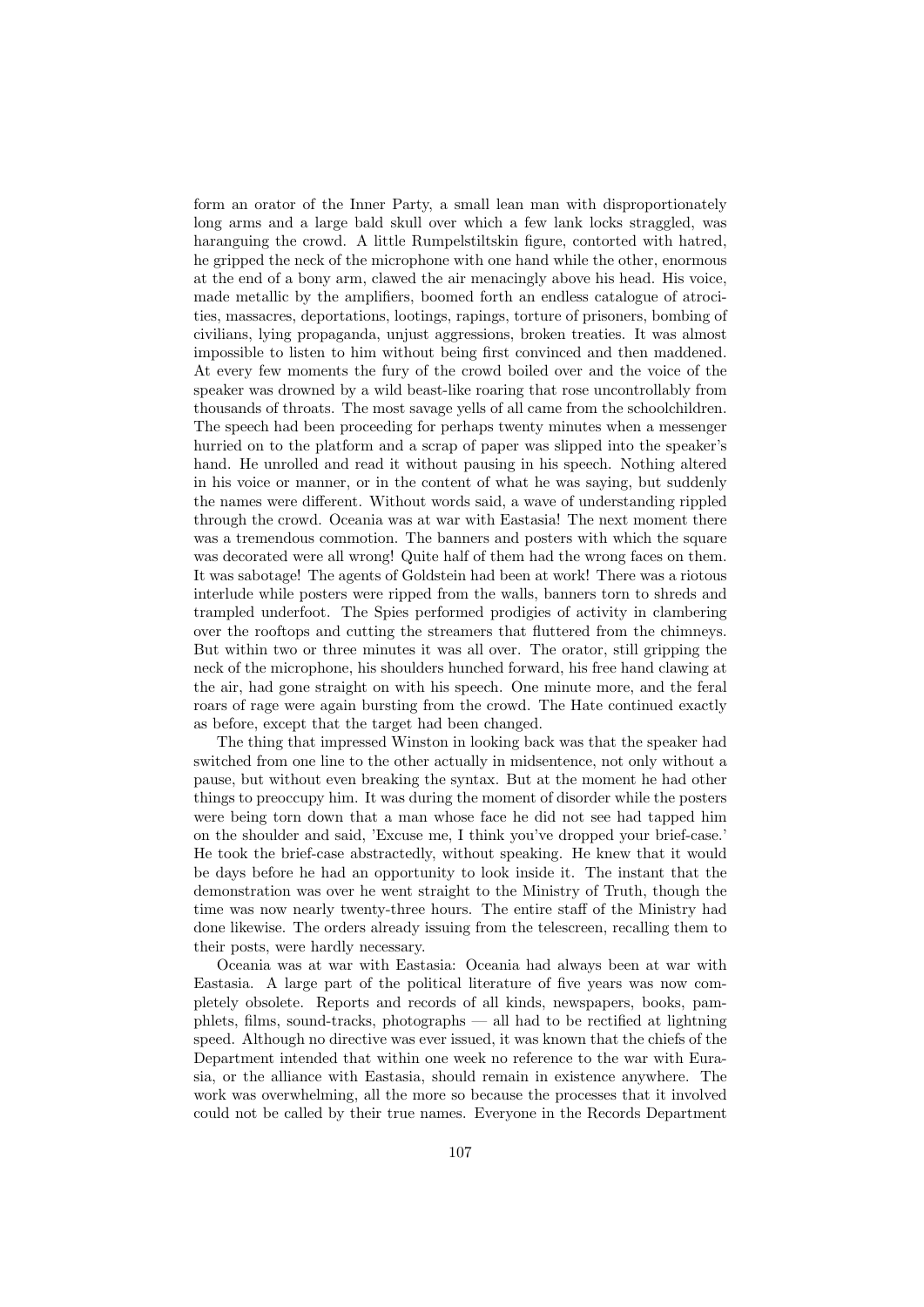worked eighteen hours in the twenty-four, with two three-hour snatches of sleep. Mattresses were brought up from the cellars and pitched all over the corridors: meals consisted of sandwiches and Victory Coffee wheeled round on trolleys by attendants from the canteen. Each time that Winston broke off for one of his spells of sleep he tried to leave his desk clear of work, and each time that he crawled back sticky-eyed and aching, it was to find that another shower of paper cylinders had covered the desk like a snowdrift, halfburying the speakwrite and overflowing on to the floor, so that the first job was always to stack them into a neat enough pile to give him room to work. What was worst of all was that the work was by no means purely mechanical. Often it was enough merely to substitute one name for another, but any detailed report of events demanded care and imagination. Even the geographical knowledge that one needed in transferring the war from one part of the world to another was considerable.

By the third day his eyes ached unbearably and his spectacles needed wiping every few minutes. It was like struggling with some crushing physical task, something which one had the right to refuse and which one was nevertheless neurotically anxious to accomplish. In so far as he had time to remember it, he was not troubled by the fact that every word he murmured into the speakwrite, every stroke of his ink-pencil, was a deliberate lie. He was as anxious as anyone else in the Department that the forgery should be perfect. On the morning of the sixth day the dribble of cylinders slowed down. For as much as half an hour nothing came out of the tube; then one more cylinder, then nothing. Everywhere at about the same time the work was easing off. A deep and as it were secret sigh went through the Department. A mighty deed, which could never be mentioned, had been achieved. It was now impossible for any human being to prove by documentary evidence that the war with Eurasia had ever happened. At twelve hundred it was unexpectedly announced that all workers in the Ministry were free till tomorrow morning. Winston, still carrying the brief-case containing the book, which had remained between his feet while he worked and under his body while he slept, went home, shaved himself, and almost fell asleep in his bath, although the water was barely more than tepid.

With a sort of voluptuous creaking in his joints he climbed the stair above Mr Charrington's shop. He was tired, but not sleepy any longer. He opened the window, lit the dirty little oilstove and put on a pan of water for coffee. Julia would arrive presently: meanwhile there was the book. He sat down in the sluttish armchair and undid the straps of the brief-case.

A heavy black volume, amateurishly bound, with no name or title on the cover. The print also looked slightly irregular. The pages were worn at the edges, and fell apart, easily, as though the book had passed through many hands. The inscription on the title-page ran:

THE THEORY AND PRACTICE OF OLIGARCHICAL COLLECTIVISM by Emmanuel Goldstein Winston began reading: Chapter I Ignorance is Strength

Throughout recorded time, and probably since the end of the Neolithic Age, there have been three kinds of people in the world, the High, the Middle, and the Low. They have been subdivided in many ways, they have borne countless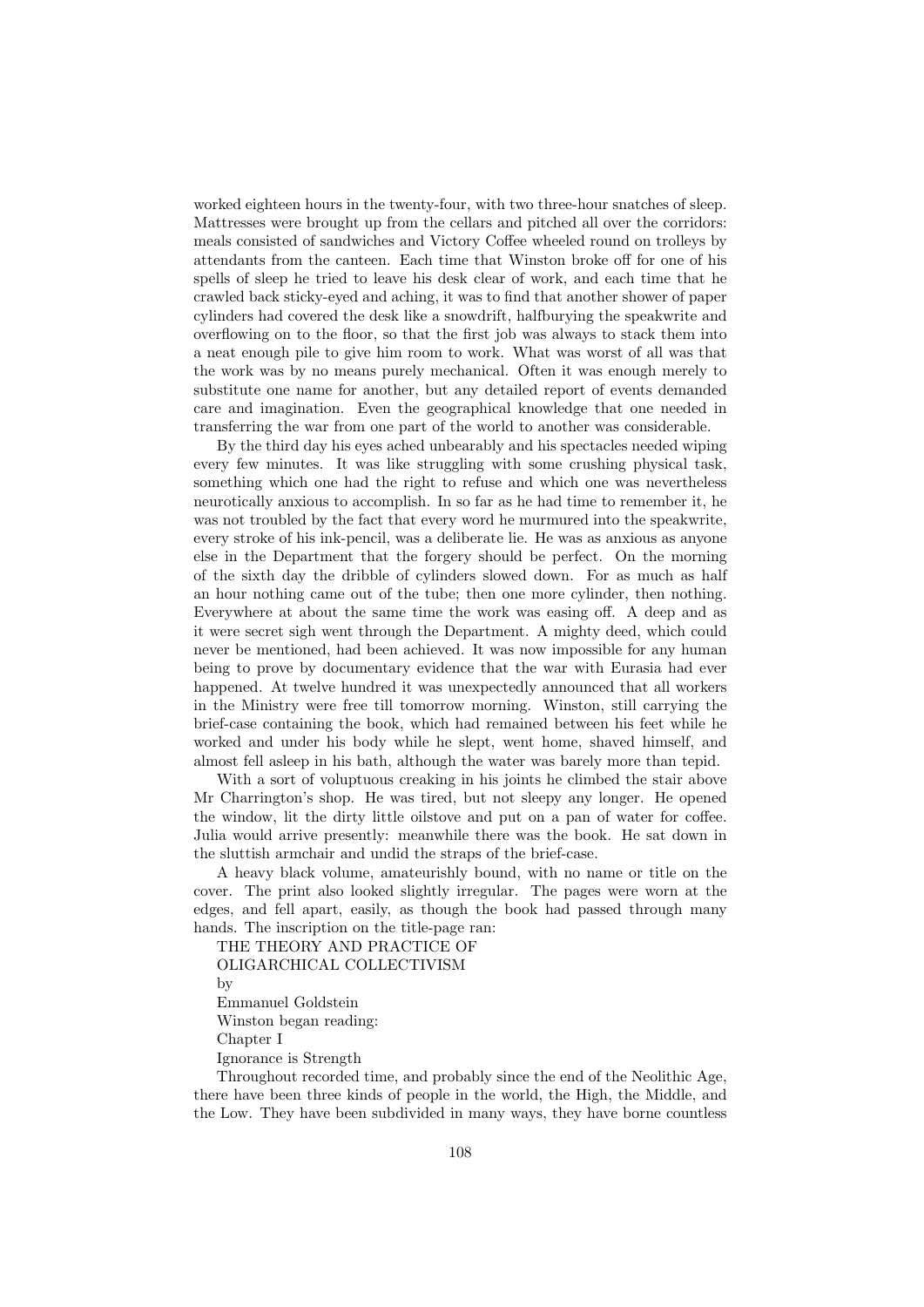different names, and their relative numbers, as well as their attitude towards one another, have varied from age to age: but the essential structure of society has never altered. Even after enormous upheavals and seemingly irrevocable changes, the same pattern has always reasserted itself, just as a gyroscope will always return to equilibrium, however far it is pushed one way or the other.

The aims of these groups are entirely irreconcilable...

Winston stopped reading, chiefly in order to appreciate the fact that he was reading, in comfort and safety. He was alone: no telescreen, no ear at the keyhole, no nervous impulse to glance over his shoulder or cover the page with his hand. The sweet summer air played against his cheek. From somewhere far away there floated the faint shouts of children: in the room itself there was no sound except the insect voice of the clock. He settled deeper into the arm-chair and put his feet up on the fender. It was bliss, it was etemity. Suddenly, as one sometimes does with a book of which one knows that one will ultimately read and re-read every word, he opened it at a different place and found himself at Chapter III. He went on reading:

Chapter III

War is Peace

The splitting up of the world into three great super-states was an event which could be and indeed was foreseen before the middle of the twentieth century. With the absorption of Europe by Russia and of the British Empire by the United States, two of the three existing powers, Eurasia and Oceania, were already effectively in being. The third, Eastasia, only emerged as a distinct unit after another decade of confused fighting. The frontiers between the three super-states are in some places arbitrary, and in others they fluctuate according to the fortunes of war, but in general they follow geographical lines. Eurasia comprises the whole of the northern part of the European and Asiatic landmass, from Portugal to the Bering Strait. Oceania comprises the Americas, the Atlantic islands including the British Isles, Australasia, and the southern portion of Africa. Eastasia, smaller than the others and with a less definite western frontier, comprises China and the countries to the south of it, the Japanese islands and a large but fluctuating portion of Manchuria, Mongolia, and Tibet.

In one combination or another, these three super-states are permanently at war, and have been so for the past twenty-five years. War, however, is no longer the desperate, annihilating struggle that it was in the early decades of the twentieth centary. It is a warfare of limited aims between combatants who are unable to destroy one another, have no material cause for fighting and are not divided by any genuine ideological difference. This is not to say that either the conduct of war, or the prevailing attitude towards it, has become less bloodthirsty or more chivalrous. On the contrary, war hysteria is continuous and universal in all countries, and such acts as raping, looting, the slaughter of children, the reduction of whole populations to slavery, and reprisals against prisoners which extend even to boiling and burying alive, are looked upon as normal, and, when they are committed by one's own side and not by the enemy, meritorious. But in a physical sense war involves very small numbers of people, mostly highly-trained specialists, and causes comparatively few casualties. The fighting, when there is any, takes place on the vague frontiers whose whereabouts the average man can only guess at, or round the Floating Fortresses which guard strategic spots on the sea lanes. In the centres of civilization war means no more than a continuous shortage of consumption goods, and the occasional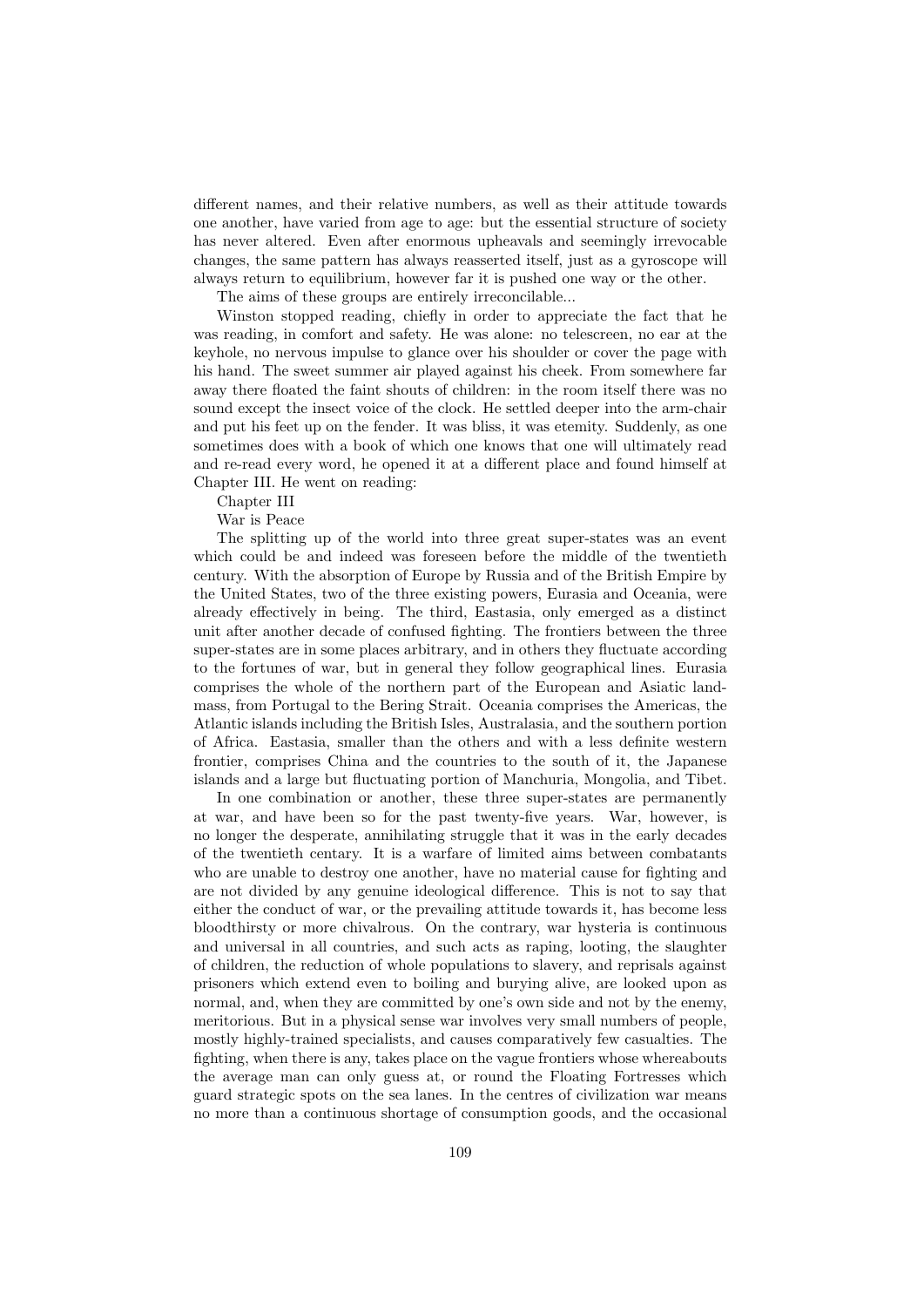crash of a rocket bomb which may cause a few scores of deaths. War has in fact changed its character. More exactly, the reasons for which war is waged have changed in their order of importance. Motives which were already present to some small extent in the great wars of the early twentieth centuary have now become dominant and are consciously recognized and acted upon.

To understand the nature of the present war — for in spite of the regrouping which occurs every few years, it is always the same war — one must realize in the first place that it is impossible for it to be decisive. None of the three superstates could be definitively conquered even by the other two in combination. They are too evenly matched, and their natural defences are too formidable. Eurasia is protected by its vast land spaces. Oceania by the width of the Atlantic and the Pacific, Eastasia by the fecundity and industriousness of its inhabitants. Secondly, there is no longer, in a material sense, anything to fight about. With the establishment of self-contained economies, in which production and consumption are geared to one another, the scramble for markets which was a main cause of previous wars has come to an end, while the competition for raw materials is no longer a matter of life and death. In any case each of the three super-states is so vast that it can obtain almost all the materials that it needs within its own boundaries. In so far as the war has a direct economic purpose, it is a war for labour power. Between the frontiers of the super-states, and not permanently in the possession of any of them, there lies a rough quadrilateral with its corners at Tangier, Brazzaville, Darwin, and Hong Kong, containing within it about a fifth of the population of the earth. It is for the possession of these thickly-populated regions, and of the northern ice-cap, that the three powers are constantly struggling. In practice no one power ever controls the whole of the disputed area. Portions of it are constantly changing hands, and it is the chance of seizing this or that fragment by a sudden stroke of treachery that dictates the endless changes of alignment.

All of the disputed territories contain valuable minerals, and some of them yield important vegetable products such as rubber which in colder climates it is necessary to synthesize by comparatively expensive methods. But above all they contain a bottomless reserve of cheap labour. Whichever power controls equatorial Africa, or the countries of the Middle East, or Southern India, or the Indonesian Archipelago, disposes also of the bodies of scores or hundreds of millions of ill-paid and hard-working coolies. The inhabitants of these areas, reduced more or less openly to the status of slaves, pass continually from conqueror to conqueror, and are expended like so much coal or oil in the race to turn out more armaments, to capture more territory, to control more labour power, to turn out more armaments, to capture more territory, and so on indefinitely. It should be noted that the fighting never really moves beyond the edges of the disputed areas. The frontiers of Eurasia flow back and forth between the basin of the Congo and the northern shore of the Mediterranean; the islands of the Indian Ocean and the Pacific are constantly being captured and recaptured by Oceania or by Eastasia; in Mongolia the dividing line between Eurasia and Eastasia is never stable; round the Pole all three powers lay claim to enormous territories which in fact are largely unihabited and unexplored: but the balance of power always remains roughly even, and the territory which forms the heartland of each super-state always remains inviolate. Moreover, the labour of the exploited peoples round the Equator is not really necessary to the world's economy. They add nothing to the wealth of the world, since whatever they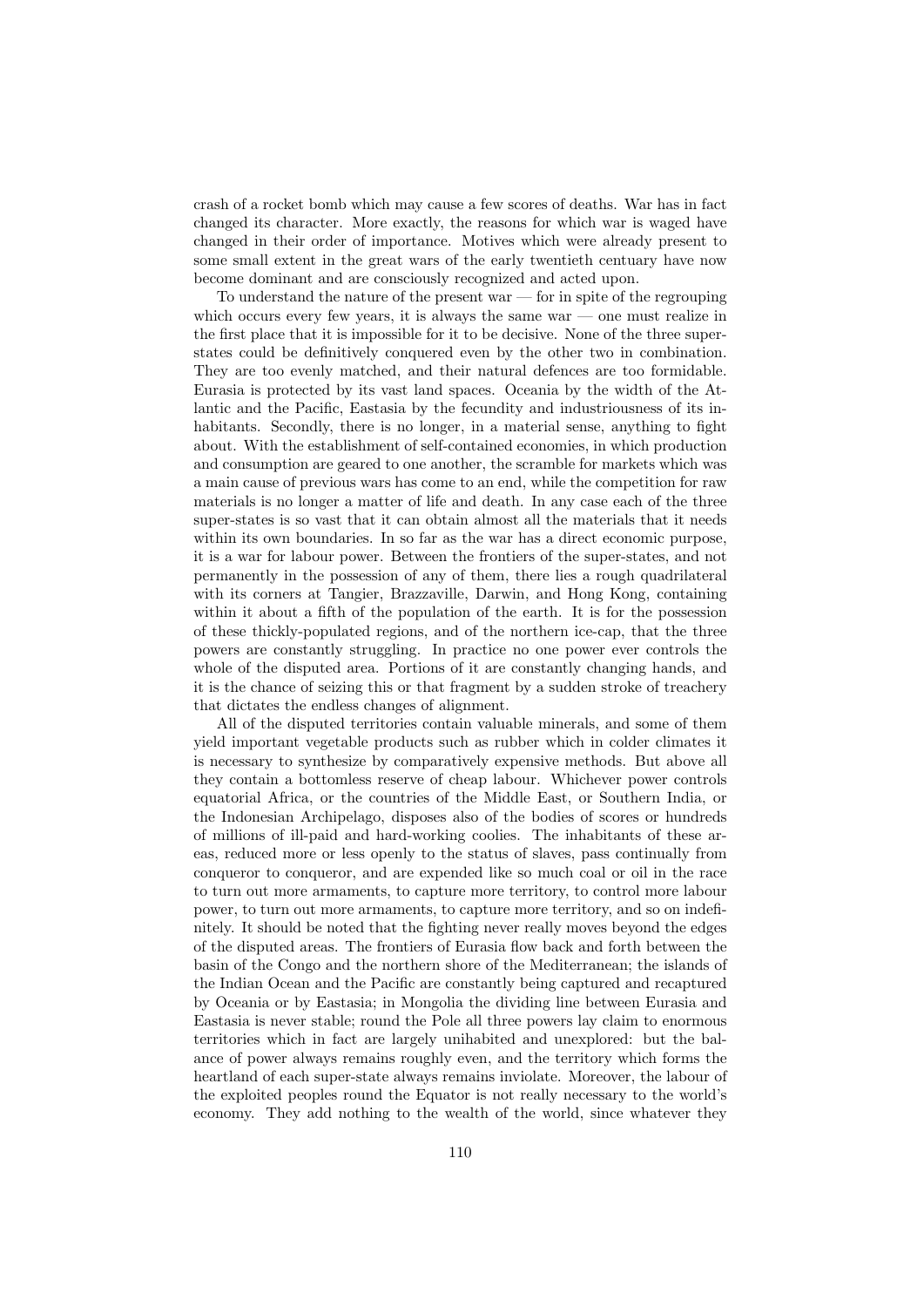produce is used for purposes of war, and the object of waging a war is always to be in a better position in which to wage another war. By their labour the slave populations allow the tempo of continuous warfare to be speeded up. But if they did not exist, the structure of world society, and the process by which it maintains itself, would not be essentially different.

The primary aim of modern warfare (in accordance with the principles of doublethink, this aim is simultaneously recognized and not recognized by the directing brains of the Inner Party) is to use up the products of the machine without raising the general standard of living. Ever since the end of the nineteenth century, the problem of what to do with the surplus of consumption goods has been latent in industrial society. At present, when few human beings even have enough to eat, this problem is obviously not urgent, and it might not have become so, even if no artificial processes of destruction had been at work. The world of today is a bare, hungry, dilapidated place compared with the world that existed before 1914, and still more so if compared with the imaginary future to which the people of that period looked forward. In the early twentieth century, the vision of a future society unbelievably rich, leisured, orderly, and efficient — a glittering antiseptic world of glass and steel and snow-white concrete was part of the consciousness of nearly every literate person. Science and technology were developing at a prodigious speed, and it seemed natural to assume that they would go on developing. This failed to happen, partly because of the impoverishment caused by a long series of wars and revolutions, partly because scientific and technical progress depended on the empirical habit of thought, which could not survive in a strictly regimented society. As a whole the world is more primitive today than it was fifty years ago. Certain backward areas have advanced, and various devices, always in some way connected with warfare and police espionage, have been developed, but experiment and invention have largely stopped, and the ravages of the atomic war of the nineteen-fifties have never been fully repaired. Nevertheless the dangers inherent in the machine are still there. From the moment when the machine first made its appearance it was clear to all thinking people that the need for human drudgery, and therefore to a great extent for human inequality, had disappeared. If the machine were used deliberately for that end, hunger, overwork, dirt, illiteracy, and disease could be eliminated within a few generations. And in fact, without being used for any such purpose, but by a sort of automatic process — by producing wealth which it was sometimes impossible not to distribute — the machine did raise the living standards of the average humand being very greatly over a period of about fifty years at the end of the nineteenth and the beginning of the twentieth centuries.

But it was also clear that an all-round increase in wealth threatened the destruction — indeed, in some sense was the destruction — of a hierarchical society. In a world in which everyone worked short hours, had enough to eat, lived in a house with a bathroom and a refrigerator, and possessed a motor-car or even an aeroplane, the most obvious and perhaps the most important form of inequality would already have disappeared. If it once became general, wealth would confer no distinction. It was possible, no doubt, to imagine a society in which wealth, in the sense of personal possessions and luxuries, should be evenly distributed, while power remained in the hands of a small privileged caste. But in practice such a society could not long remain stable. For if leisure and security were enjoyed by all alike, the great mass of human beings who are normally stupefied by poverty would become literate and would learn to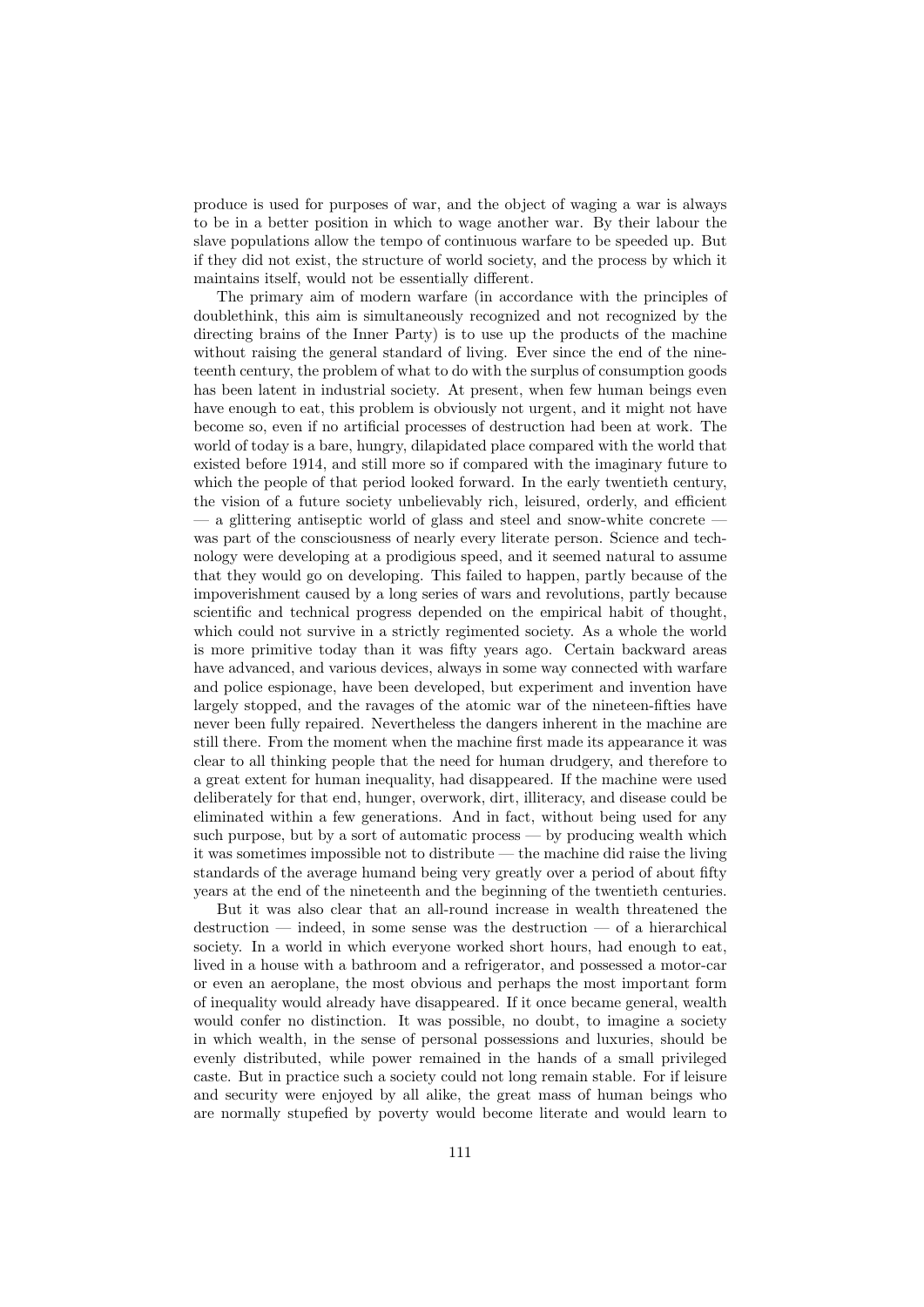think for themselves; and when once they had done this, they would sooner or later realize that the privileged minority had no function, and they would sweep it away. In the long run, a hierarchical society was only possible on a basis of poverty and ignorance. To return to the agricultural past, as some thinkers about the beginning of the twentieth century dreamed of doing, was not a practicable solution. It conflicted with the tendency towards mechanization which had become quasi-instinctive throughout almost the whole world, and moreover, any country which remained industrially backward was helpless in a military sense and was bound to be dominated, directly or indirectly, by its more advanced rivals.

Nor was it a satisfactory solution to keep the masses in poverty by restricting the output of goods. This happened to a great extent during the final phase of capitalism, roughly between 1920 and 1940. The economy of many countries was allowed to stagnate, land went out of cultivation, capital equipment was not added to, great blocks of the population were prevented from working and kept half alive by State charity. But this, too, entailed military weakness, and since the privations it inflicted were obviously unnecessary, it made opposition inevitable. The problem was how to keep the wheels of industry turning without increasing the real wealth of the world. Goods must be produced, but they must not be distributed. And in practice the only way of achieving this was by continuous warfare.

The essential act of war is destruction, not necessarily of human lives, but of the products of human labour. War is a way of shattering to pieces, or pouring into the stratosphere, or sinking in the depths of the sea, materials which might otherwise be used to make the masses too comfortable, and hence, in the long run, too intelligent. Even when weapons of war are not actually destroyed, their manufacture is still a convenient way of expending labour power without producing anything that can be consumed. A Floating Fortress, for example, has locked up in it the labour that would build several hundred cargo-ships. Ultimately it is scrapped as obsolete, never having brought any material benefit to anybody, and with further enormous labours another Floating Fortress is built. In principle the war effort is always so planned as to eat up any surplus that might exist after meeting the bare needs of the population. In practice the needs of the population are always underestimated, with the result that there is a chronic shortage of half the necessities of life; but this is looked on as an advantage. It is deliberate policy to keep even the favoured groups somewhere near the brink of hardship, because a general state of scarcity increases the importance of small privileges and thus magnifies the distinction between one group and another. By the standards of the early twentieth century, even a member of the Inner Party lives an austere, laborious kind of life. Nevertheless, the few luxuries that he does enjoy his large, well-appointed flat, the better texture of his clothes, the better quality of his food and drink and tobacco, his two or three servants, his private motor-car or helicopter — set him in a different world from a member of the Outer Party, and the members of the Outer Party have a similar advantage in comparison with the submerged masses whom we call 'the proles'. The social atmosphere is that of a besieged city, where the possession of a lump of horseflesh makes the difference between wealth and poverty. And at the same time the consciousness of being at war, and therefore in danger, makes the handing-over of all power to a small caste seem the natural, unavoidable condition of survival.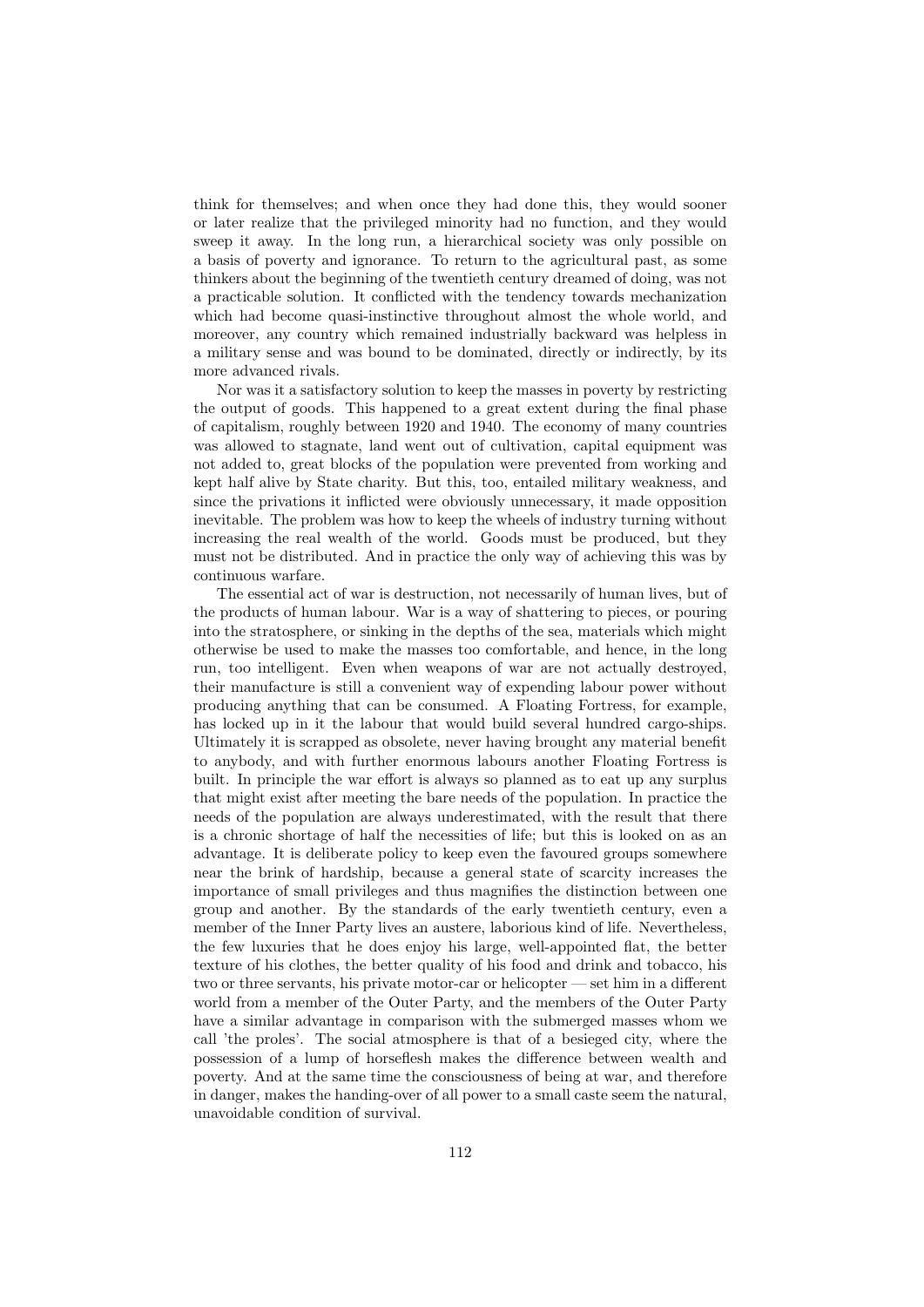War, it will be seen, accomplishes the necessary destruction, but accomplishes it in a psychologically acceptable way. In principle it would be quite simple to waste the surplus labour of the world by building temples and pyramids, by digging holes and filling them up again, or even by producing vast quantities of goods and then setting fire to them. But this would provide only the economic and not the emotional basis for a hierarchical society. What is concerned here is not the morale of masses, whose attitude is unimportant so long as they are kept steadily at work, but the morale of the Party itself. Even the humblest Party member is expected to be competent, industrious, and even intelligent within narrow limits, but it is also necessary that he should be a credulous and ignorant fanatic whose prevailing moods are fear, hatred, adulation, and orgiastic triumph. In other words it is necessary that he should have the mentality appropriate to a state of war. It does not matter whether the war is actually happening, and, since no decisive victory is possible, it does not matter whether the war is going well or badly. All that is needed is that a state of war should exist. The splitting of the intelligence which the Party requires of its members, and which is more easily achieved in an atmosphere of war, is now almost universal, but the higher up the ranks one goes, the more marked it becomes. It is precisely in the Inner Party that war hysteria and hatred of the enemy are strongest. In his capacity as an administrator, it is often necessary for a member of the Inner Party to know that this or that item of war news is untruthful, and he may often be aware that the entire war is spurious and is either not happening or is being waged for purposes quite other than the declared ones: but such knowledge is easily neutralized by the technique of doublethink. Meanwhile no Inner Party member wavers for an instant in his mystical belief that the war is real, and that it is bound to end victoriously, with Oceania the undisputed master of the entire world.

All members of the Inner Party believe in this coming conquest as an article of faith. It is to be achieved either by gradually acquiring more and more territory and so building up an overwhelming preponderance of power, or by the discovery of some new and unanswerable weapon. The search for new weapons continues unceasingly, and is one of the very few remaining activities in which the inventive or speculative type of mind can find any outlet. In Oceania at the present day, Science, in the old sense, has almost ceased to exist. In Newspeak there is no word for 'Science'. The empirical method of thought, on which all the scientific achievements of the past were founded, is opposed to the most fundamental principles of Ingsoc. And even technological progress only happens when its products can in some way be used for the diminution of human liberty. In all the useful arts the world is either standing still or going backwards. The fields are cultivated with horse-ploughs while books are written by machinery. But in matters of vital importance — meaning, in effect, war and police espionage — the empirical approach is still encouraged, or at least tolerated. The two aims of the Party are to conquer the whole surface of the earth and to extinguish once and for all the possibility of independent thought. There are therefore two great problems which the Party is concerned to solve. One is how to discover, against his will, what another human being is thinking, and the other is how to kill several hundred million people in a few seconds without giving warning beforehand. In so far as scientific research still continues, this is its subject matter. The scientist of today is either a mixture of psychologist and inquisitor, studying with real ordinary minuteness the meaning of facial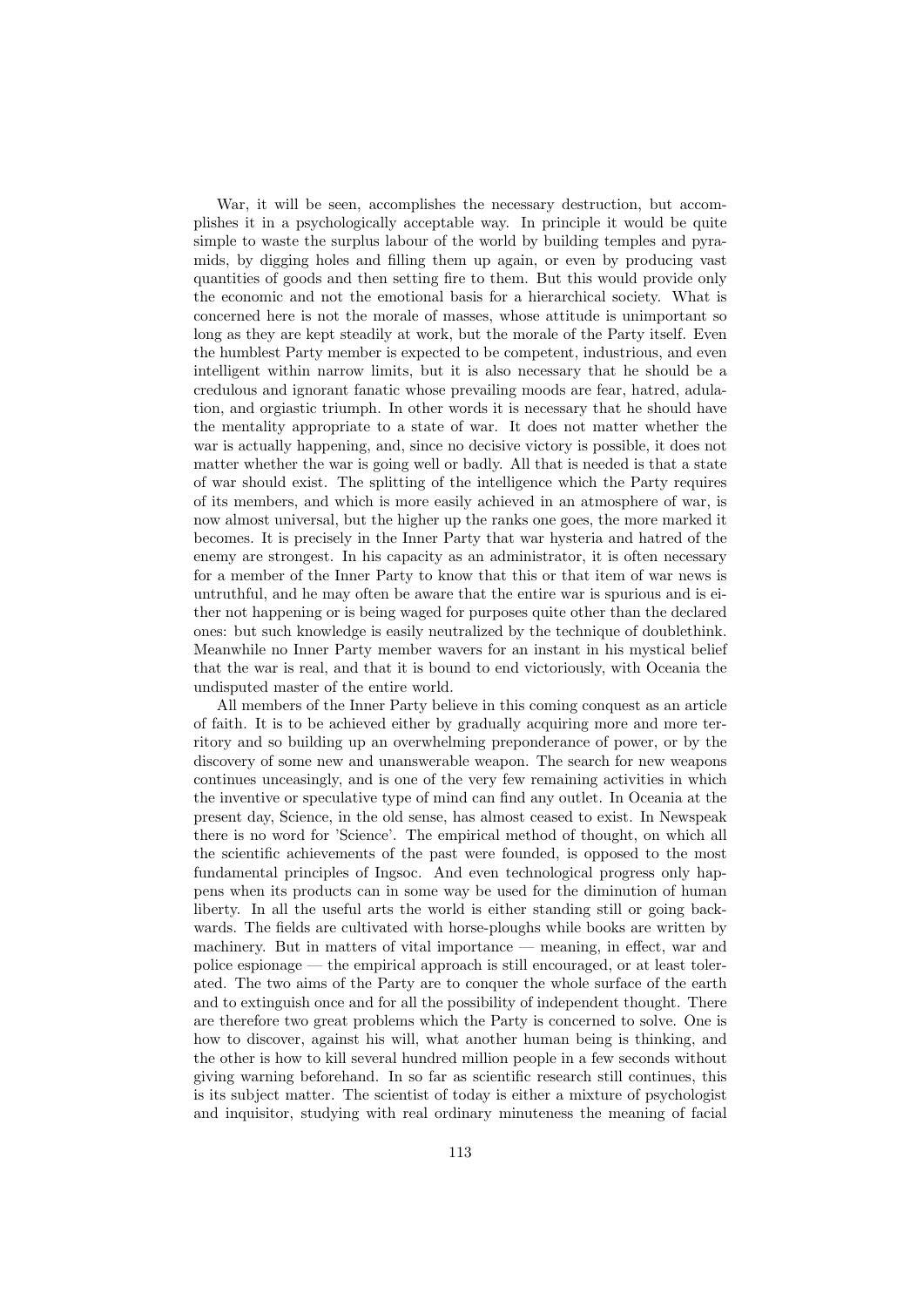expressions, gestures, and tones of voice, and testing the truth-producing effects of drugs, shock therapy, hypnosis, and physical torture; or he is chemist, physicist, or biologist concerned only with such branches of his special subject as are relevant to the taking of life. In the vast laboratories of the Ministry of Peace, and in the experimental stations hidden in the Brazilian forests, or in the Australian desert, or on lost islands of the Antarctic, the teams of experts are indefatigably at work. Some are concerned simply with planning the logistics of future wars; others devise larger and larger rocket bombs, more and more powerful explosives, and more and more impenetrable armour- plating; others search for new and deadlier gases, or for soluble poisons capable of being produced in such quantities as to destroy the vegetation of whole continents, or for breeds of disease germs immunized against all possible antibodies; others strive to produce a vehicle that shall bore its way under the soil like a submarine under the water, or an aeroplane as independent of its base as a sailing-ship; others explore even remoter possibilities such as focusing the sun's rays through lenses suspended thousands of kilometres away in space, or producing artificial earthquakes and tidal waves by tapping the heat at the earth's centre.

But none of these projects ever comes anywhere near realization, and none of the three super-states ever gains a significant lead on the others. What is more remarkable is that all three powers already possess, in the atomic bomb, a weapon far more powerful than any that their present researches are likely to discover. Although the Party, according to its habit, claims the invention for itself, atomic bombs first appeared as early as the nineteen-forties, and were first used on a large scale about ten years later. At that time some hundreds of bombs were dropped on industrial centres, chiefly in European Russia, Western Europe, and North America. The effect was to convince the ruling groups of all countries that a few more atomic bombs would mean the end of organized society, and hence of their own power. Thereafter, although no formal agreement was ever made or hinted at, no more bombs were dropped. All three powers merely continue to produce atomic bombs and store them up against the decisive opportunity which they all believe will come sooner or later. And meanwhile the art of war has remained almost stationary for thirty or forty years. Helicopters are more used than they were formerly, bombing planes have been largely superseded by self-propelled projectiles, and the fragile movable battleship has given way to the almost unsinkable Floating Fortress; but otherwise there has been little development. The tank, the submarine, the torpedo, the machine gun, even the rifle and the hand grenade are still in use. And in spite of the endless slaughters reported in the Press and on the telescreens, the desperate battles of earlier wars, in which hundreds of thousands or even millions of men were often killed in a few weeks, have never been repeated.

None of the three super-states ever attempts any manoeuvre which involves the risk of serious defeat. When any large operation is undertaken, it is usually a surprise attack against an ally. The strategy that all three powers are following, or pretend to themselves that they are following, is the same. The plan is, by a combination of fighting, bargaining, and well-timed strokes of treachery, to acquire a ring of bases completely encircling one or other of the rival states, and then to sign a pact of friendship with that rival and remain on peaceful terms for so many years as to lull suspicion to sleep. During this time rockets loaded with atomic bombs can be assembled at all the strategic spots; finally they will all be fired simultaneously, with effects so devastating as to make retaliation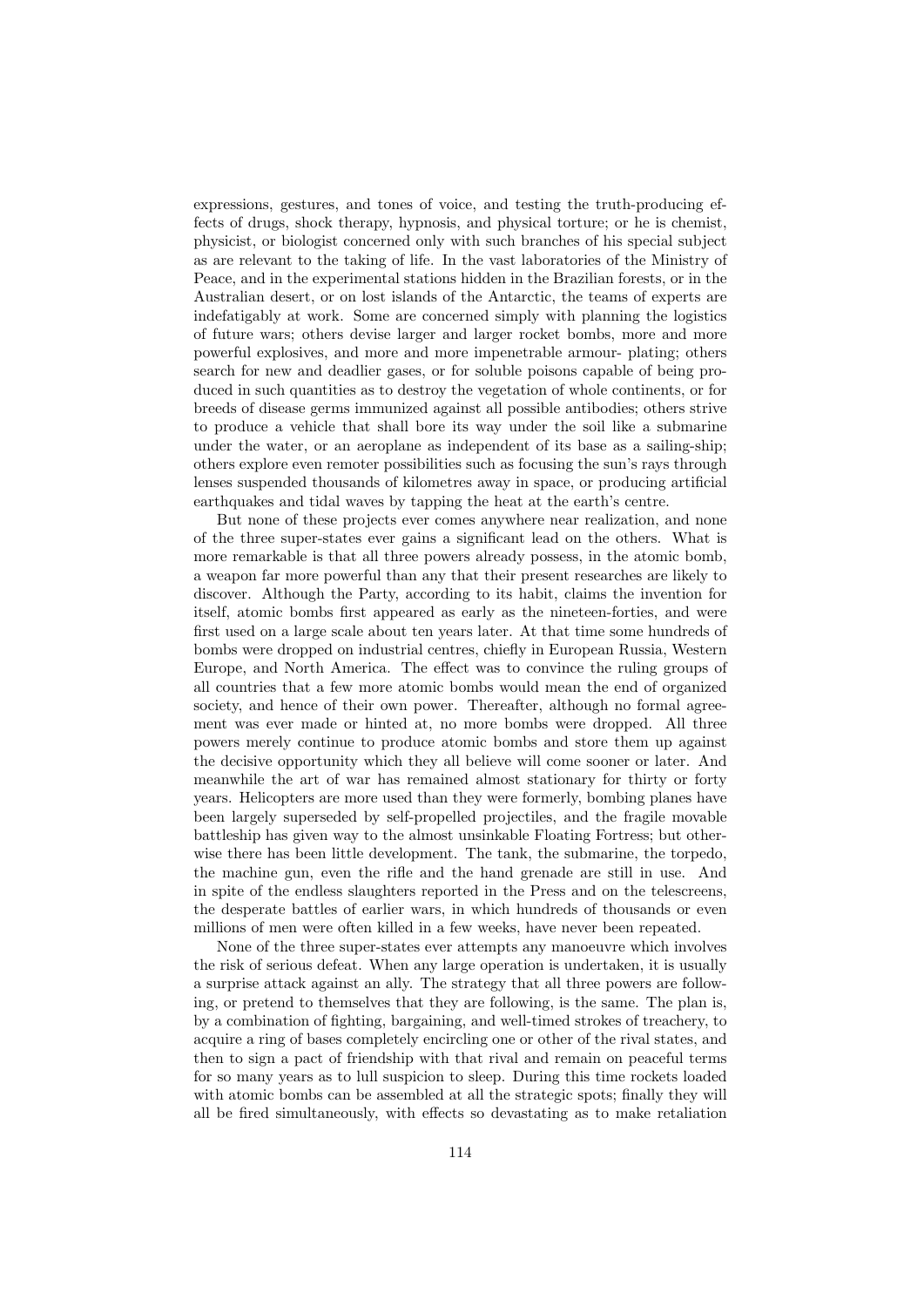impossible. It will then be time to sign a pact of friendship with the remaining world-power, in preparation for another attack. This scheme, it is hardly necessary to say, is a mere daydream, impossible of realization. Moreover, no fighting ever occurs except in the disputed areas round the Equator and the Pole: no invasion of enemy territory is ever undertaken. This explains the fact that in some places the frontiers between the superstates are arbitrary. Eurasia, for example, could easily conquer the British Isles, which are geographically part of Europe, or on the other hand it would be possible for Oceania to push its frontiers to the Rhine or even to the Vistula. But this would violate the principle, followed on all sides though never formulated, of cultural integrity. If Oceania were to conquer the areas that used once to be known as France and Germany, it would be necessary either to exterminate the inhabitants, a task of great physical difficulty, or to assimilate a population of about a hundred million people, who, so far as technical development goes, are roughly on the Oceanic level. The problem is the same for all three super-states. It is absolutely necessary to their structure that there should be no contact with foreigners, except, to a limited extent, with war prisoners and coloured slaves. Even the official ally of the moment is always regarded with the darkest suspicion. War prisoners apart, the average citizen of Oceania never sets eyes on a citizen of either Eurasia or Eastasia, and he is forbidden the knowledge of foreign languages. If he were allowed contact with foreigners he would discover that they are creatures similar to himself and that most of what he has been told about them is lies. The sealed world in which he lives would be broken, and the fear, hatred, and self-righteousness on which his morale depends might evaporate. It is therefore realized on all sides that however often Persia, or Egypt, or Java, or Ceylon may change hands, the main frontiers must never be crossed by anything except bombs.

Under this lies a fact never mentioned aloud, but tacitly understood and acted upon: namely, that the conditions of life in all three super-states are very much the same. In Oceania the prevailing philosophy is called Ingsoc, in Eurasia it is called Neo-Bolshevism, and in Eastasia it is called by a Chinese name usually translated as Death-Worship, but perhaps better rendered as Obliteration of the Self. The citizen of Oceania is not allowed to know anything of the tenets of the other two philosophies, but he is taught to execrate them as barbarous outrages upon morality and common sense. Actually the three philosophies are barely distinguishable, and the social systems which they support are not distinguishable at all. Everywhere there is the same pyramidal structure, the same worship of semi-divine leader, the same economy existing by and for continuous warfare. It follows that the three super-states not only cannot conquer one another, but would gain no advantage by doing so. On the contrary, so long as they remain in conflict they prop one another up, like three sheaves of corn. And, as usual, the ruling groups of all three powers are simultaneously aware and unaware of what they are doing. Their lives are dedicated to world conquest, but they also know that it is necessary that the war should continue everlastingly and without victory. Meanwhile the fact that there is no danger of conquest makes possible the denial of reality which is the special feature of Ingsoc and its rival systems of thought. Here it is necessary to repeat what has been said earlier, that by becoming continuous war has fundamentally changed its character.

In past ages, a war, almost by definition, was something that sooner or later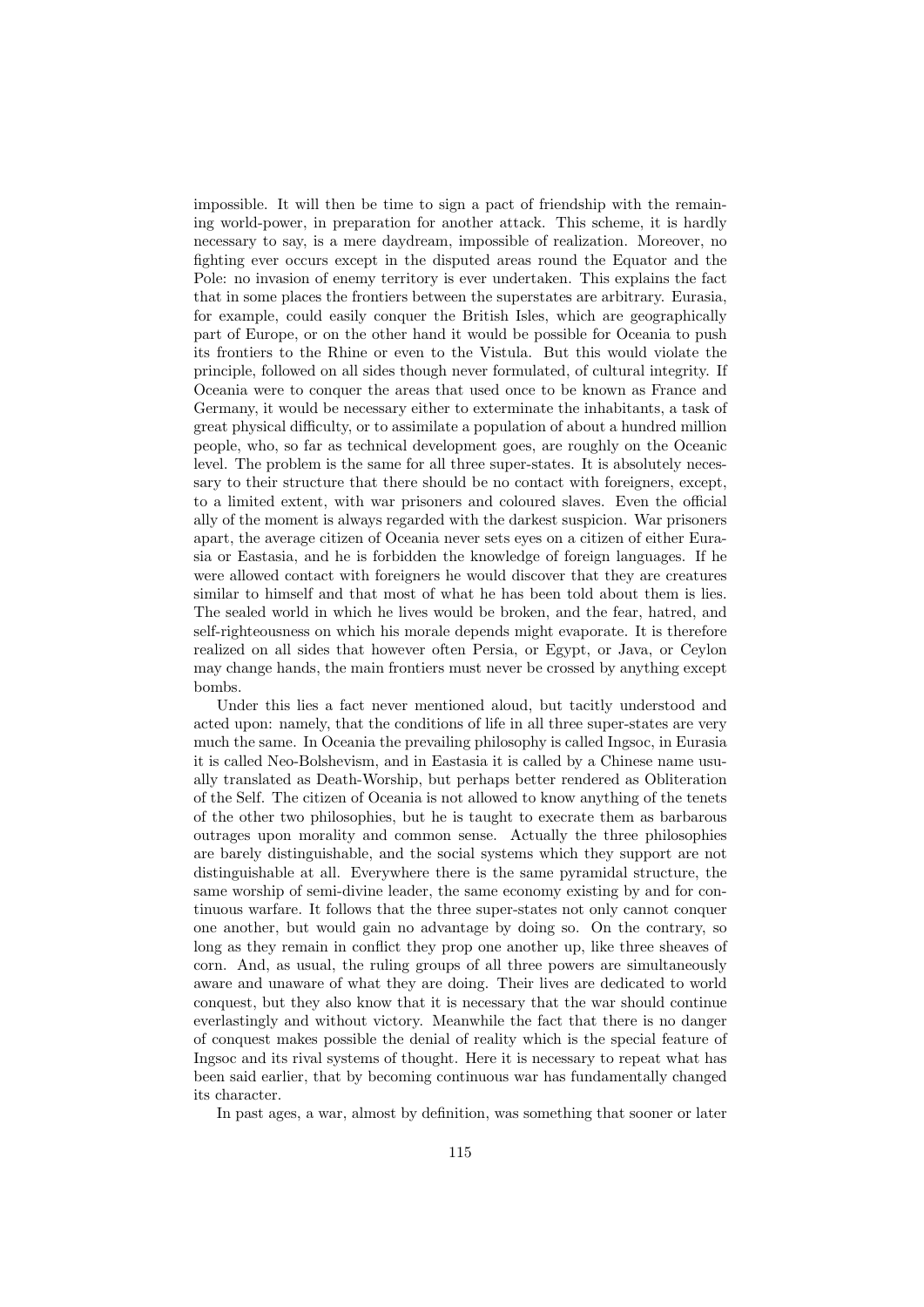came to an end, usually in unmistakable victory or defeat. In the past, also, war was one of the main instruments by which human societies were kept in touch with physical reality. All rulers in all ages have tried to impose a false view of the world upon their followers, but they could not afford to encourage any illusion that tended to impair military efficiency. So long as defeat meant the loss of independence, or some other result generally held to be undesirable, the precautions against defeat had to be serious. Physical facts could not be ignored. In philosophy, or religion, or ethics, or politics, two and two might make five, but when one was designing a gun or an aeroplane they had to make four. Inefficient nations were always conquered sooner or later, and the struggle for efficiency was inimical to illusions. Moreover, to be efficient it was necessary to be able to learn from the past, which meant having a fairly accurate idea of what had happened in the past. Newspapers and history books were, of course, always coloured and biased, but falsification of the kind that is practised today would have been impossible. War was a sure safeguard of sanity, and so far as the ruling classes were concerned it was probably the most important of all safeguards. While wars could be won or lost, no ruling class could be completely irresponsible.

But when war becomes literally continuous, it also ceases to be dangerous. When war is continuous there is no such thing as military necessity. Technical progress can cease and the most palpable facts can be denied or disregarded. As we have seen, researches that could be called scientific are still carried out for the purposes of war, but they are essentially a kind of daydreaming, and their failure to show results is not important. Efficiency, even military efficiency, is no longer needed. Nothing is efficient in Oceania except the Thought Police. Since each of the three super-states is unconquerable, each is in effect a separate universe within which almost any perversion of thought can be safely practised. Reality only exerts its pressure through the needs of everyday life — the need to eat and drink, to get shelter and clothing, to avoid swallowing poison or stepping out of top-storey windows, and the like. Between life and death, and between physical pleasure and physical pain, there is still a distinction, but that is all. Cut off from contact with the outer world, and with the past, the citizen of Oceania is like a man in interstellar space, who has no way of knowing which direction is up and which is down. The rulers of such a state are absolute, as the Pharaohs or the Caesars could not be. They are obliged to prevent their followers from starving to death in numbers large enough to be inconvenient, and they are obliged to remain at the same low level of military technique as their rivals; but once that minimum is achieved, they can twist reality into whatever shape they choose.

The war, therefore, if we judge it by the standards of previous wars, is merely an imposture. It is like the battles between certain ruminant animals whose horns are set at such an angle that they are incapable of hurting one another. But though it is unreal it is not meaningless. It eats up the surplus of consumable goods, and it helps to preserve the special mental atmosphere that a hierarchical society needs. War, it will be seen, is now a purely internal affair. In the past, the ruling groups of all countries, although they might recognize their common interest and therefore limit the destructiveness of war, did fight against one another, and the victor always plundered the vanquished. In our own day they are not fighting against one another at all. The war is waged by each ruling group against its own subjects, and the object of the war is not to make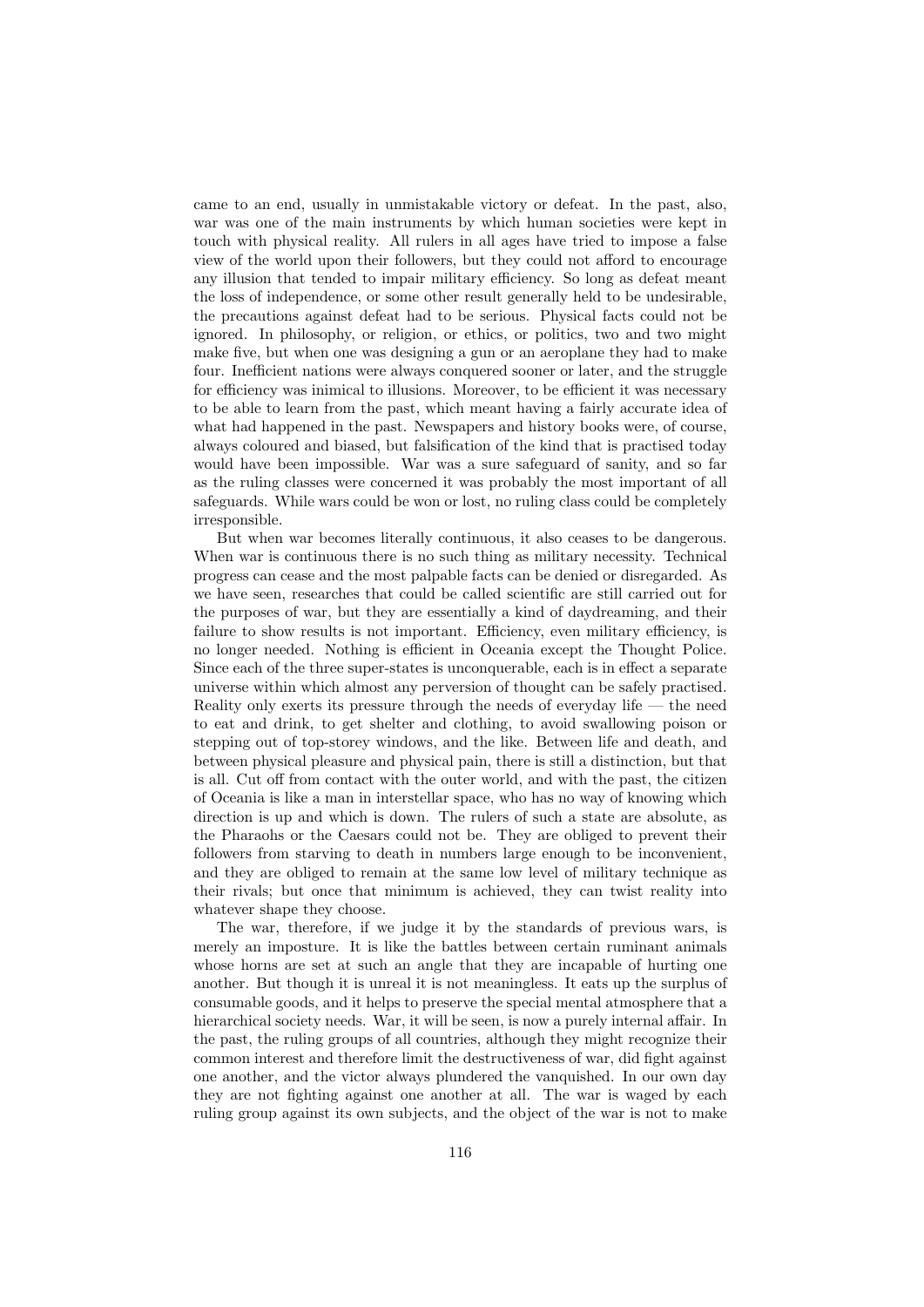or prevent conquests of territory, but to keep the structure of society intact. The very word 'war', therefore, has become misleading. It would probably be accurate to say that by becoming continuous war has ceased to exist. The peculiar pressure that it exerted on human beings between the Neolithic Age and the early twentieth century has disappeared and been replaced by something quite different. The effect would be much the same if the three super-states, instead of fighting one another, should agree to live in perpetual peace, each inviolate within its own boundaries. For in that case each would still be a self-contained universe, freed for ever from the sobering influence of external danger. A peace that was truly permanent would be the same as a permanent war. This — although the vast majority of Party members understand it only in a shallower sense — is the inner meaning of the Party slogan: War is Peace.

Winston stopped reading for a moment. Somewhere in remote distance a rocket bomb thundered. The blissful feeling of being alone with the forbidden book, in a room with no telescreen, had not worn off. Solitude and safety were physical sensations, mixed up somehow with the tiredness of his body, the softness of the chair, the touch of the faint breeze from the window that played upon his cheek. The book fascinated him, or more exactly it reassured him. In a sense it told him nothing that was new, but that was part of the attraction. It said what he would have said, if it had been possible for him to set his scattered thoughts in order. It was the product of a mind similar to his own, but enormously more powerful, more systematic, less fear-ridden. The best books, he perceived, are those that tell you what you know already. He had just turned back to Chapter I when he heard Julia's footstep on the stair and started out of his chair to meet her. She dumped her brown tool-bag on the floor and flung herself into his arms. It was more than a week since they had seen one another.

'I've got the book,' he said as they disentangled themselves.

'Oh, you've got it? Good,' she said without much interest, and almost immediately knelt down beside the oilstove to make the coffee.

They did not return to the subject until they had been in bed for half an hour. The evening was just cool enough to make it worth while to pull up the counterpane. From below came the familiar sound of singing and the scrape of boots on the flagstones. The brawny red-armed woman whom Winston had seen there on his first visit was almost a fixture in the yard. There seemed to be no hour of daylight when she was not marching to and fro between the washtub and the line, alternately gagging herself with clothes pegs and breaking forth into lusty song. Julia had settled down on her side and seemed to be already on the point of falling asleep. He reached out for the book, which was lying on the floor, and sat up against the bedhead.

'We must read it,' he said. 'You too. All members of the Brotherhood have to read it.'

'You read it,' she said with her eyes shut. 'Read it aloud. That's the best way. Then you can explain it to me as you go.'

The clock's hands said six, meaning eighteen. They had three or four hours ahead of them. He propped the book against his knees and began reading:

Chapter I

Ignorance is Strength

Throughout recorded time, and probably since the end of the Neolithic Age, there have been three kinds of people in the world, the High, the Middle, and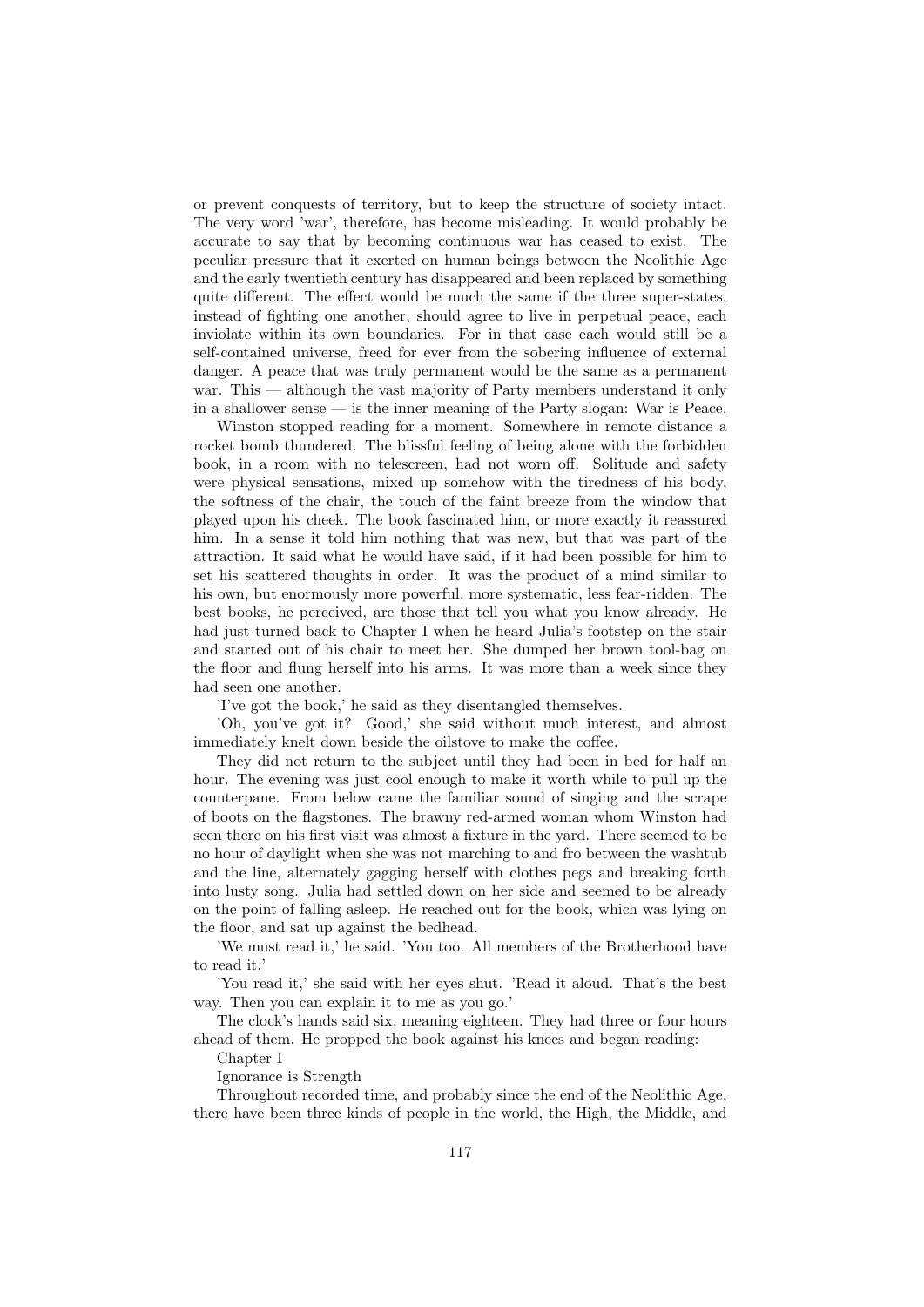the Low. They have been subdivided in many ways, they have borne countless different names, and their relative numbers, as well as their attitude towards one another, have varied from age to age: but the essential structure of society has never altered. Even after enormous upheavals and seemingly irrevocable changes, the same pattern has always reasserted itself, just as a gyroscope will always return to equilibnum, however far it is pushed one way or the other

'Julia, are you awake?' said Winston.

'Yes, my love, I'm listening. Go on. It's marvellous.'

He continued reading:

The aims of these three groups are entirely irreconcilable. The aim of the High is to remain where they are. The aim of the Middle is to change places with the High. The aim of the Low, when they have an aim  $-$  for it is an abiding characteristic of the Low that they are too much crushed by drudgery to be more than intermittently conscious of anything outside their daily lives is to abolish all distinctions and create a society in which all men shall be equal. Thus throughout history a struggle which is the same in its main outlines recurs over and over again. For long periods the High seem to be securely in power, but sooner or later there always comes a moment when they lose either their belief in themselves or their capacity to govern efficiently, or both. They are then overthrown by the Middle, who enlist the Low on their side by pretending to them that they are fighting for liberty and justice. As soon as they have reached their objective, the Middle thrust the Low back into their old position of servitude, and themselves become the High. Presently a new Middle group splits off from one of the other groups, or from both of them, and the struggle begins over again. Of the three groups, only the Low are never even temporarily successful in achieving their aims. It would be an exaggeration to say that throughout history there has been no progress of a material kind. Even today, in a period of decline, the average human being is physically better off than he was a few centuries ago. But no advance in wealth, no softening of manners, no reform or revolution has ever brought human equality a millimetre nearer. From the point of view of the Low, no historic change has ever meant much more than a change in the name of their masters.

By the late nineteenth century the recurrence of this pattern had become obvious to many observers. There then rose schools of thinkers who interpreted history as a cyclical process and claimed to show that inequality was the unalterable law of human life. This doctrine, of course, had always had its adherents, but in the manner in which it was now put forward there was a significant change. In the past the need for a hierarchical form of society had been the doctrine specifically of the High. It had been preached by kings and aristocrats and by the priests, lawyers, and the like who were parasitical upon them, and it had generally been softened by promises of compensation in an imaginary world beyond the grave. The Middle, so long as it was struggling for power, had always made use of such terms as freedom, justice, and fraternity. Now, however, the concept of human brotherhood began to be assailed by people who were not yet in positions of command, but merely hoped to be so before long. In the past the Middle had made revolutions under the banner of equality, and then had established a fresh tyranny as soon as the old one was overthrown. The new Middle groups in effect proclaimed their tyranny beforehand. Socialism, a theory which appeared in the early nineteenth century and was the last link in a chain of thought stretching back to the slave rebellions of antiquity, was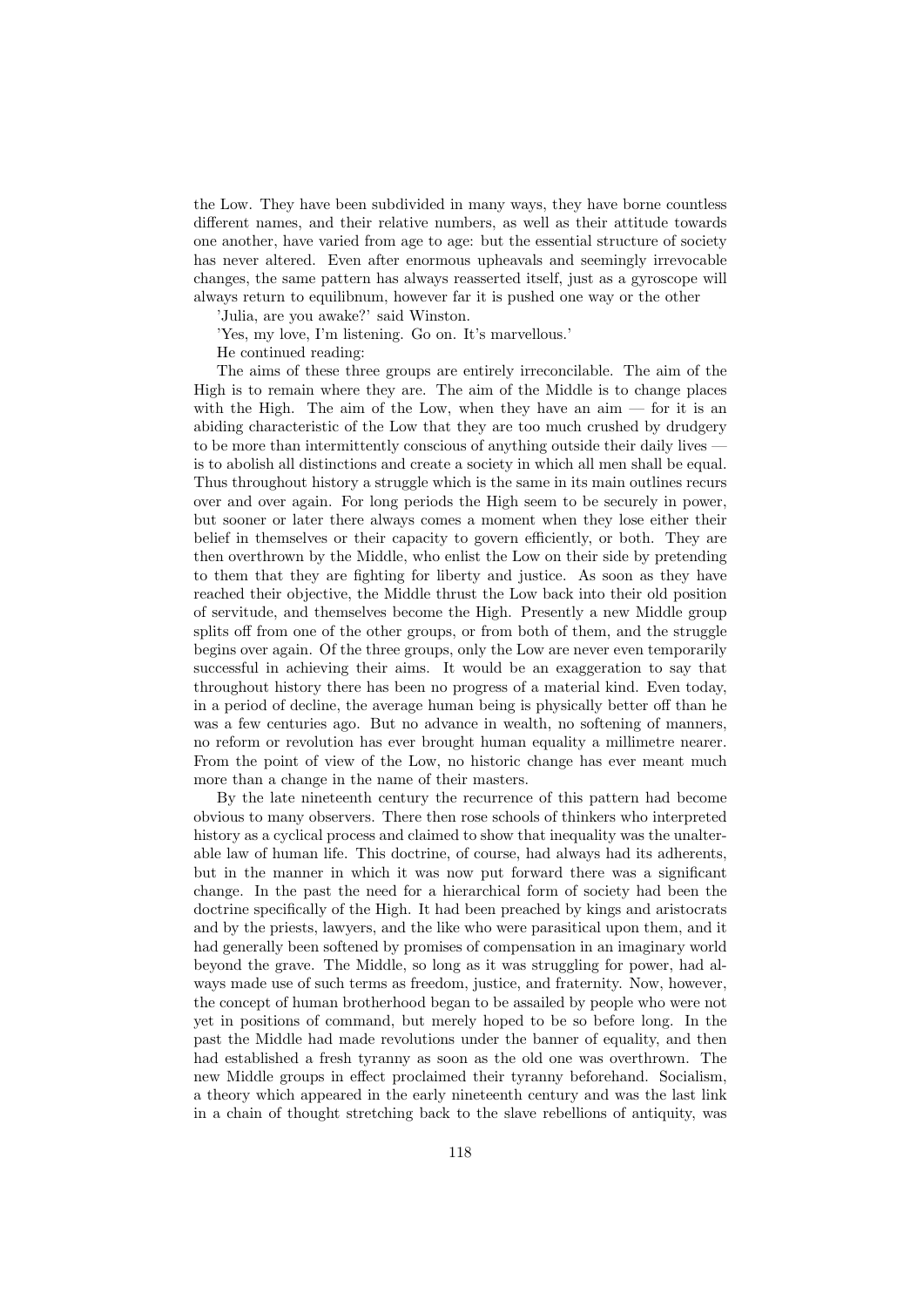still deeply infected by the Utopianism of past ages. But in each variant of Socialism that appeared from about 1900 onwards the aim of establishing liberty and equality was more and more openly abandoned. The new movements which appeared in the middle years of the century, Ingsoc in Oceania, Neo-Bolshevism in Eurasia, Death-Worship, as it is commonly called, in Eastasia, had the conscious aim of perpetuating unfreedom and inequality. These new movements, of course, grew out of the old ones and tended to keep their names and pay lipservice to their ideology. But the purpose of all of them was to arrest progress and freeze history at a chosen moment. The familiar pendulum swing was to happen once more, and then stop. As usual, the High were to be turned out by the Middle, who would then become the High; but this time, by conscious strategy, the High would be able to maintain their position permanently.

The new doctrines arose partly because of the accumulation of historical knowledge, and the growth of the historical sense, which had hardly existed before the nineteenth century. The cyclical movement of history was now intelligible, or appeared to be so; and if it was intelligible, then it was alterable. But the principal, underlying cause was that, as early as the beginning of the twentieth century, human equality had become technically possible. It was still true that men were not equal in their native talents and that functions had to be specialized in ways that favoured some individuals against others; but there was no longer any real need for class distinctions or for large differences of wealth. In earlier ages, class distinctions had been not only inevitable but desirable. Inequality was the price of civilization. With the development of machine production, however, the case was altered. Even if it was still necessary for human beings to do different kinds of work, it was no longer necessary for them to live at different social or economic levels. Therefore, from the point of view of the new groups who were on the point of seizing power, human equality was no longer an ideal to be striven after, but a danger to be averted. In more primitive ages, when a just and peaceful society was in fact not possible, it had been fairly easy to believe it. The idea of an earthly paradise in which men should live together in a state of brotherhood, without laws and without brute labour, had haunted the human imagination for thousands of years. And this vision had had a certain hold even on the groups who actually profited by each historical change. The heirs of the French, English, and American revolutions had partly believed in their own phrases about the rights of man, freedom of speech, equality before the law, and the like, and have even allowed their conduct to be influenced by them to some extent. But by the fourth decade of the twentieth century all the main currents of political thought were authoritarian. The earthly paradise had been discredited at exactly the moment when it became realizable. Every new political theory, by whatever name it called itself, led back to hierarchy and regimentation. And in the general hardening of outlook that set in round about 1930, practices which had been long abandoned, in some cases for hundreds of years — imprisonment without trial, the use of war prisoners as slaves, public executions, torture to extract confessions, the use of hostages, and the deportation of whole populations-not only became common again, but were tolerated and even defended by people who considered themselves enlightened and progressive.

It was only after a decade of national wars, civil wars, revolutions, and counter-revolutions in all parts of the world that Ingsoc and its rivals emerged as fully worked-out political theories. But they had been foreshadowed by the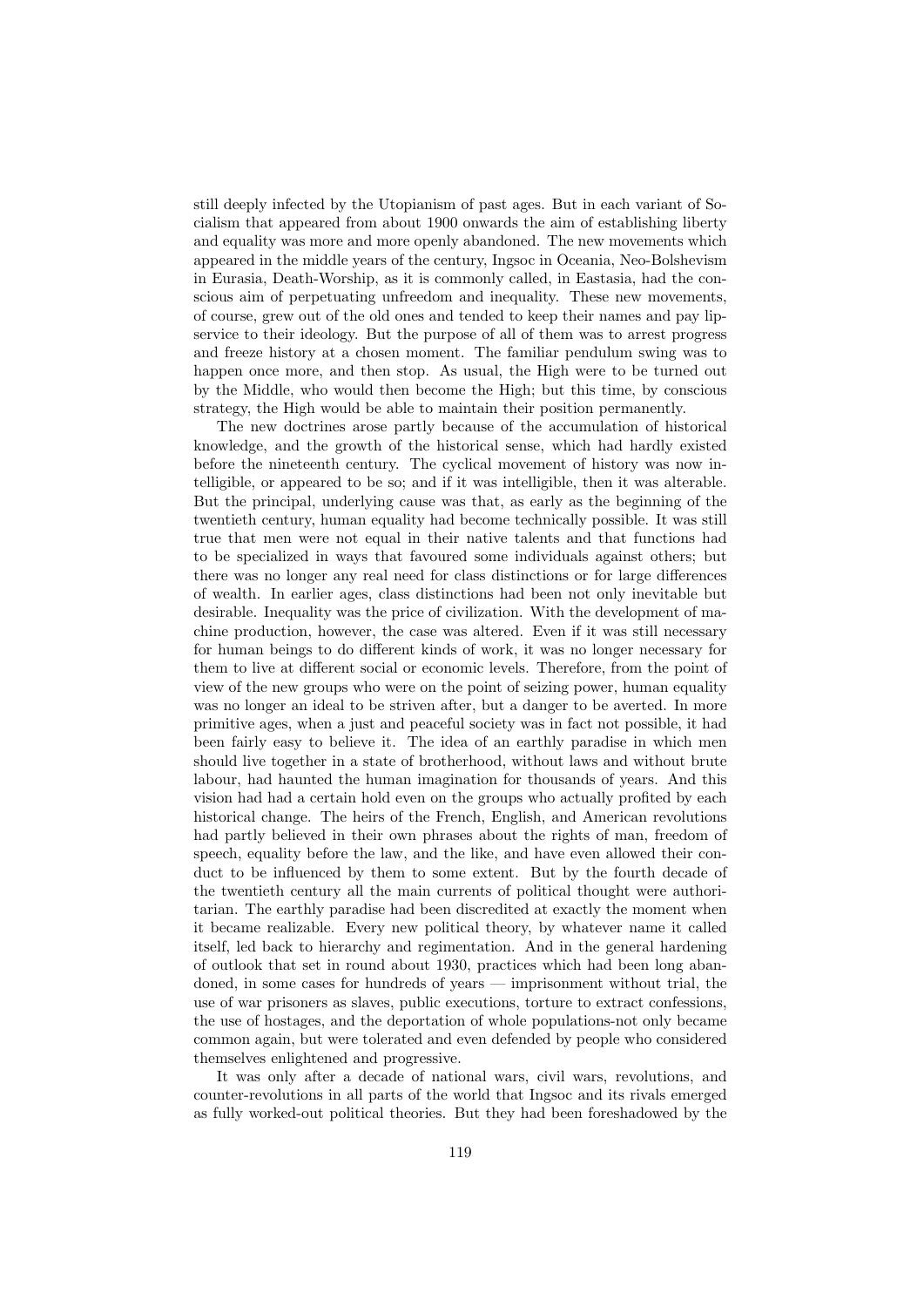various systems, generally called totalitarian, which had appeared earlier in the century, and the main outlines of the world which would emerge from the prevailing chaos had long been obvious. What kind of people would control this world had been equally obvious. The new aristocracy was made up for the most part of bureaucrats, scientists, technicians, trade-union organizers, publicity experts, sociologists, teachers, journalists, and professional politicians. These people, whose origins lay in the salaried middle class and the upper grades of the working class, had been shaped and brought together by the barren world of monopoly industry and centralized government. As compared with their opposite numbers in past ages, they were less avaricious, less tempted by luxury, hungrier for pure power, and, above all, more conscious of what they were doing and more intent on crushing opposition. This last difference was cardinal. By comparison with that existing today, all the tyrannies of the past were halfhearted and inefficient. The ruling groups were always infected to some extent by liberal ideas, and were content to leave loose ends everywhere, to regard only the overt act and to be uninterested in what their subjects were thinking. Even the Catholic Church of the Middle Ages was tolerant by modern standards. Part of the reason for this was that in the past no government had the power to keep its citizens under constant surveillance. The invention of print, however, made it easier to manipulate public opinion, and the film and the radio carried the process further. With the development of television, and the technical advance which made it possible to receive and transmit simultaneously on the same instrument, private life came to an end. Every citizen, or at least every citizen important enough to be worth watching, could be kept for twentyfour hours a day under the eyes of the police and in the sound of official propaganda, with all other channels of communication closed. The possibility of enforcing not only complete obedience to the will of the State, but complete uniformity of opinion on all subjects, now existed for the first time.

After the revolutionary period of the fifties and sixties, society regrouped itself, as always, into High, Middle, and Low. But the new High group, unlike all its forerunners, did not act upon instinct but knew what was needed to safeguard its position. It had long been realized that the only secure basis for oligarchy is collectivism. Wealth and privilege are most easily defended when they are possessed jointly. The so-called 'abolition of private property' which took place in the middle years of the century meant, in effect, the concentration of property in far fewer hands than before: but with this difference, that the new owners were a group instead of a mass of individuals. Individually, no member of the Party owns anything, except petty personal belongings. Collectively, the Party owns everything in Oceania, because it controls everything, and disposes of the products as it thinks fit. In the years following the Revolution it was able to step into this commanding position almost unopposed, because the whole process was represented as an act of collectivization. It had always been assumed that if the capitalist class were expropriated, Socialism must follow: and unquestionably the capitalists had been expropriated. Factories, mines, land, houses, transport — everything had been taken away from them: and since these things were no longer private property, it followed that they must be public property. Ingsoc, which grew out of the earlier Socialist movement and inherited its phraseology, has in fact carried out the main item in the Socialist programme; with the result, foreseen and intended beforehand, that economic inequality has been made permanent.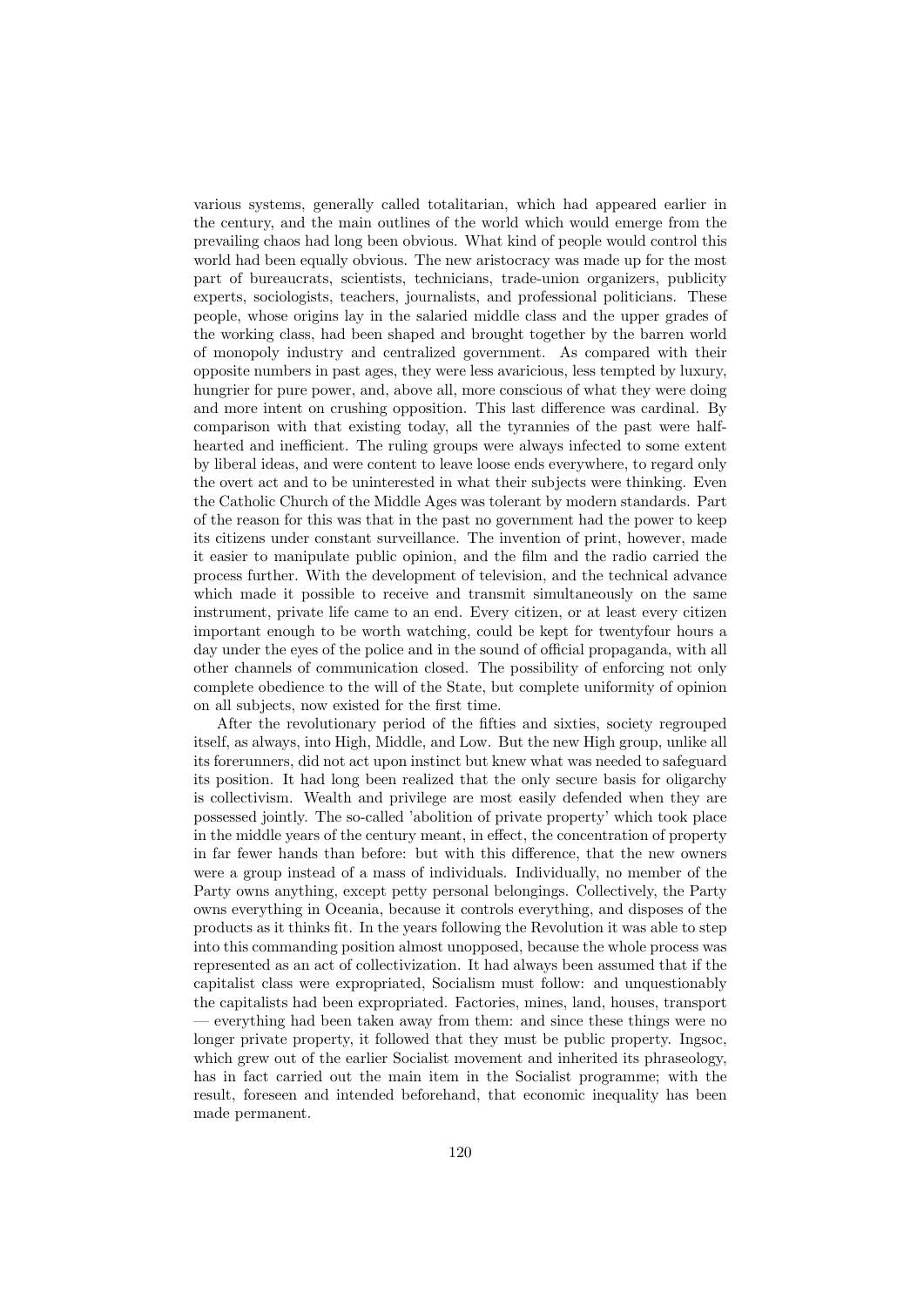But the problems of perpetuating a hierarchical society go deeper than this. There are only four ways in which a ruling group can fall from power. Either it is conquered from without, or it governs so inefficiently that the masses are stirred to revolt, or it allows a strong and discontented Middle group to come into being, or it loses its own self-confidence and willingness to govern. These causes do not operate singly, and as a rule all four of them are present in some degree. A ruling class which could guard against all of them would remain in power permanently. Ultimately the determining factor is the mental attitude of the ruling class itself.

After the middle of the present century, the first danger had in reality disappeared. Each of the three powers which now divide the world is in fact unconquerable, and could only become conquerable through slow demographic changes which a government with wide powers can easily avert. The second danger, also, is only a theoretical one. The masses never revolt of their own accord, and they never revolt merely because they are oppressed. Indeed, so long as they are not permitted to have standards of comparison, they never even become aware that they are oppressed. The recurrent economic crises of past times were totally unnecessary and are not now permitted to happen, but other and equally large dislocations can and do happen without having political results, because there is no way in which discontent can become articulate. As fcr the problem of overproduction, which has been latent in our society since the development of machine technique, it is solved by the device of continuous warfare (see Chapter III), which is also useful in keying up public morale to the necessary pitch. From the point of view of our present rulers, therefore, the only genuine dangers are the splitting-off of a new group of able, under-employed, power-hungry people, and the growth of liberalism and scepticism in their own ranks. The problem, that is to say, is educational. It is a problem of continuously moulding the consciousness both of the directing group and of the larger executive group that lies immediately below it. The consciousness of the masses needs only to be influenced in a negative way.

Given this background, one could infer, if one did not know it already, the general structure of Oceanic society. At the apex of the pyramid comes Big Brother. Big Brother is infallible and all-powerful. Every success, every achievement, every victory, every scientific discovery, all knowledge, all wisdom, all happiness, all virtue, are held to issue directly from his leadership and inspiration. Nobody has ever seen Big Brother. He is a face on the hoardings, a voice on the telescreen. We may be reasonably sure that he will never die, and there is already considerable uncertainty as to when he was born. Big Brother is the guise in which the Party chooses to exhibit itself to the world. His function is to act as a focusing point for love, fear, and reverence, emotions which are more easily felt towards an individual than towards an organization. Below Big Brother comes the Inner Party. its numbers limited to six millions, or something less than 2 per cent of the population of Oceania. Below the Inner Party comes the Outer Party, which, if the Inner Party is described as the brain of the State, may be justly likened to the hands. Below that come the dumb masses whom we habitually refer to as 'the proles', numbering perhaps 85 per cent of the population. In the terms of our earlier classification, the proles are the Low: for the slave population of the equatorial lands who pass constantly from conqueror to conqueror, are not a permanent or necessary part of the structure.

In principle, membership of these three groups is not hereditary. The child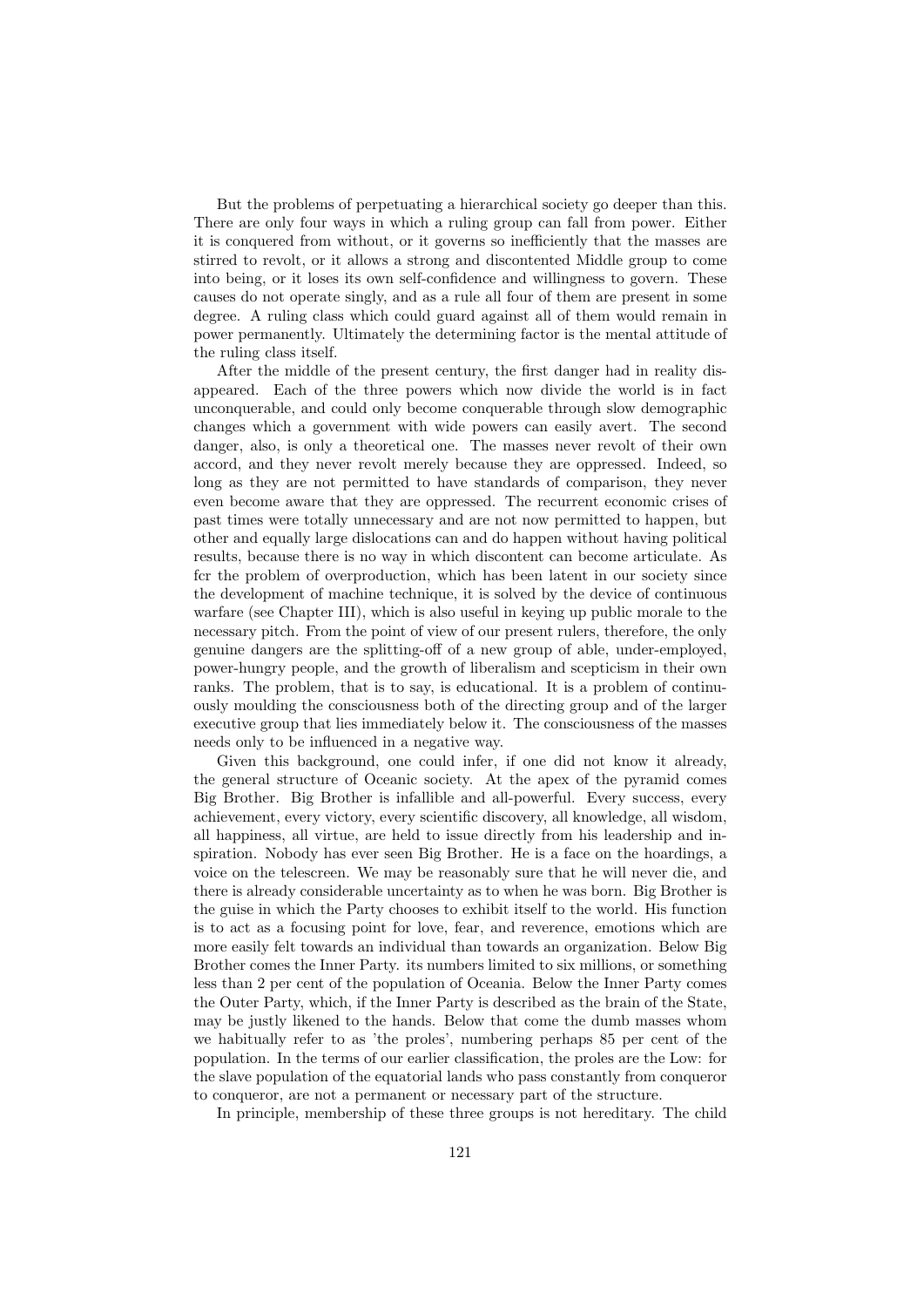of Inner Party parents is in theory not born into the Inner Party. Admission to either branch of the Party is by examination, taken at the age of sixteen. Nor is there any racial discrimination, or any marked domination of one province by another. Jews, Negroes, South Americans of pure Indian blood are to be found in the highest ranks of the Party, and the administrators of any area are always drawn from the inhabitants of that area. In no part of Oceania do the inhabitants have the feeling that they are a colonial population ruled from a distant capital. Oceania has no capital, and its titular head is a person whose whereabouts nobody knows. Except that English is its chief lingua franca and Newspeak its official language, it is not centralized in any way. Its rulers are not held together by blood-ties but by adherence to a common doctrine. It is true that our society is stratified, and very rigidly stratified, on what at first sight appear to be hereditary lines. There is far less to- and-fro movement between the different groups than happened under capitalism or even in the preindustrial age. Between the two branches of the Party there is a certain amount of interchange, but only so much as will ensure that weaklings are excluded from the Inner Party and that ambitious members of the Outer Party are made harmless by allowing them to rise. Proletarians, in practice, are not allowed to graduate into the Party. The most gifted among them, who might possibly become nuclei of discontent, are simply marked down by the Thought Police and eliminated. But this state of affairs is not necessarily permanent, nor is it a matter of principle. The Party is not a class in the old sense of the word. It does not aim at transmitting power to its own children, as such; and if there were no other way of keeping the ablest people at the top, it would be perfectly prepared to recruit an entire new generation from the ranks of the proletariat. In the crucial years, the fact that the Party was not a hereditary body did a great deal to neutralize opposition. The older kind of Socialist, who had been trained to fight against something called 'class privilege' assumed that what is not hereditary cannot be permanent. He did not see that the continuity of an oligarchy need not be physical, nor did he pause to reflect that hereditary aristocracies have always been shortlived, whereas adoptive organizations such as the Catholic Church have sometimes lasted for hundreds or thousands of years. The essence of oligarchical rule is not father-to-son inheritance, but the persistence of a certain world-view and a certain way of life, imposed by the dead upon the living. A ruling group is a ruling group so long as it can nominate its successors. The Party is not concerned with perpetuating its blood but with perpetuating itself. Who wields power is not important, provided that the hierarchical structure remains always the same.

All the beliefs, habits, tastes, emotions, mental attitudes that characterize our time are really designed to sustain the mystique of the Party and prevent the true nature of present-day society from being perceived. Physical rebellion, or any preliminary move towards rebellion, is at present not possible. From the proletarians nothing is to be feared. Left to themselves, they will continue from generation to generation and from century to century, working, breeding, and dying, not only without any impulse to rebel, but without the power of grasping that the world could be other than it is. They could only become dangerous if the advance of industrial technique made it necessary to educate them more highly; but, since military and commercial rivalry are no longer important, the level of popular education is actually declining. What opinions the masses hold, or do not hold, is looked on as a matter of indifference. They can be granted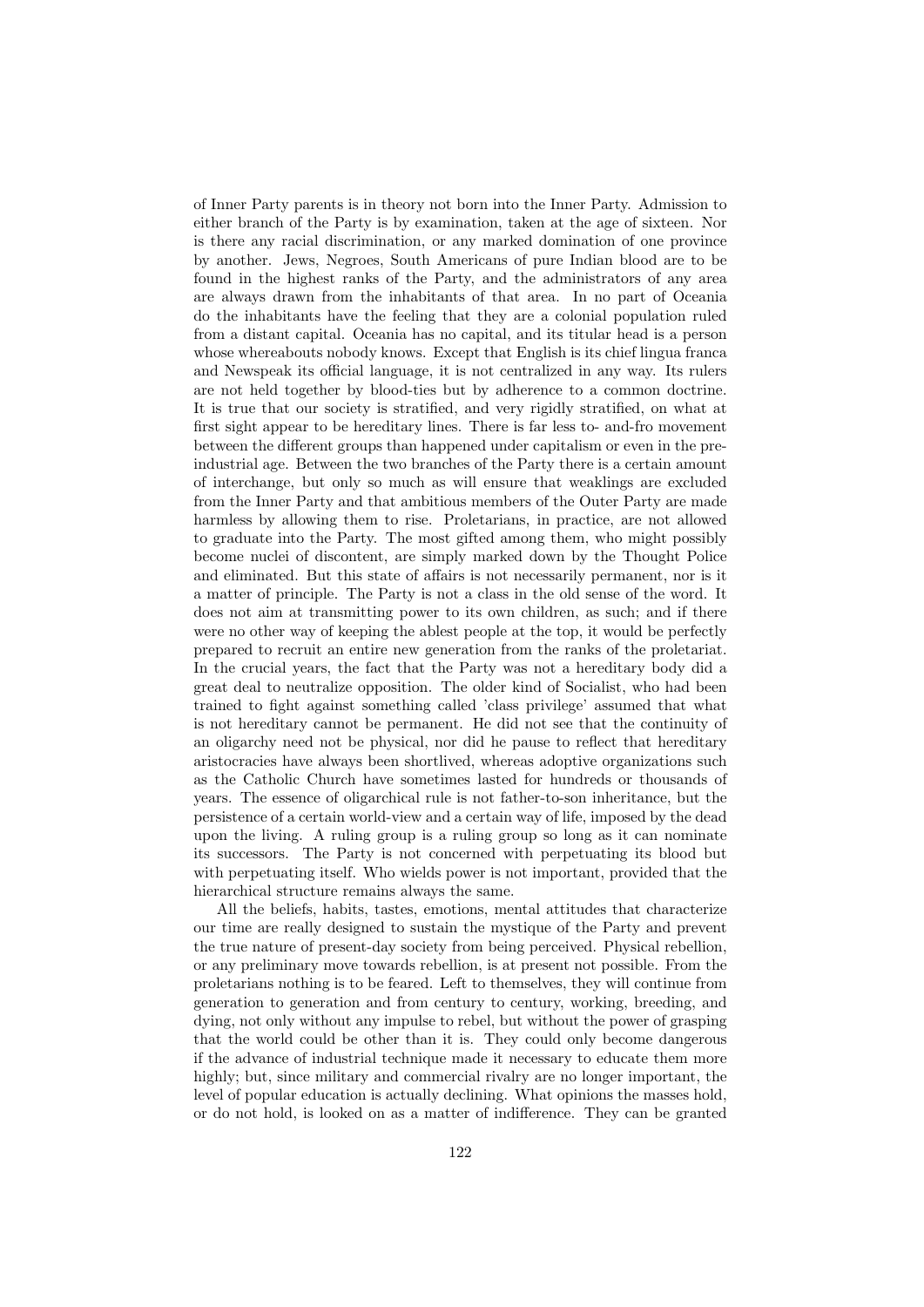intellectual liberty because they have no intellect. In a Party member, on the other hand, not even the smallest deviation of opinion on the most unimportant subject can be tolerated.

A Party member lives from birth to death under the eye of the Thought Police. Even when he is alone he can never be sure that he is alone. Wherever he may be, asleep or awake, working or resting, in his bath or in bed, he can be inspected without warning and without knowing that he is being inspected. Nothing that he does is indifferent. His friendships, his relaxations, his behaviour towards his wife and children, the expression of his face when he is alone, the words he mutters in sleep, even the characteristic movements of his body, are all jealously scrutinized. Not only any actual misdemeanour, but any eccentricity, however small, any change of habits, any nervous mannerism that could possibly be the symptom of an inner struggle, is certain to be detected. He has no freedom of choice in any direction whatever. On the other hand his actions are not regulated by law or by any clearly formulated code of behaviour. In Oceania there is no law. Thoughts and actions which, when detected, mean certain death are not formally forbidden, and the endless purges, arrests, tortures, imprisonments, and vaporizations are not inflicted as punishment for crimes which have actually been committed, but are merely the wiping-out of persons who might perhaps commit a crime at some time in the future. A Party member is required to have not only the right opinions, but the right instincts. Many of the beliefs and attitudes demanded of him are never plainly stated, and could not be stated without laying bare the contradictions inherent in Ingsoc. If he is a person naturally orthodox (in Newspeak a goodthinker), he will in all circumstances know, without taking thought, what is the true belief or the desirable emotion. But in any case an elaborate mental training, undergone in childhood and grouping itself round the Newspeak words crimestop, blackwhite, and doublethink, makes him unwilling and unable to think too deeply on any subject whatever.

A Party member is expected to have no private emotions and no respites from enthusiasm. He is supposed to live in a continuous frenzy of hatred of foreign enemies and internal traitors, triumph over victories, and self-abasement before the power and wisdom of the Party. The discontents produced by his bare, unsatisfying life are deliberately turned outwards and dissipated by such devices as the Two Minutes Hate, and the speculations which might possibly induce a sceptical or rebellious attitude are killed in advance by his early acquired inner discipline. The first and simplest stage in the discipline, which can be taught even to young children, is called, in Newspeak, crimestop. Crimestop means the faculty of stopping short, as though by instinct, at the threshold of any dangerous thought. It includes the power of not grasping analogies, of failing to perceive logical errors, of misunderstanding the simplest arguments if they are inimical to Ingsoc, and of being bored or repelled by any train of thought which is capable of leading in a heretical direction. Crimestop, in short, means protective stupidity. But stupidity is not enough. On the contrary, orthodoxy in the full sense demands a control over one's own mental processes as complete as that of a contortionist over his body. Oceanic society rests ultimately on the belief that Big Brother is omnipotent and that the Party is infallible. But since in reality Big Brother is not omnipotent and the party is not infallible, there is need for an unwearying, moment-to-moment flexibility in the treatment of facts. The keyword here is blackwhite. Like so many Newspeak words, this word has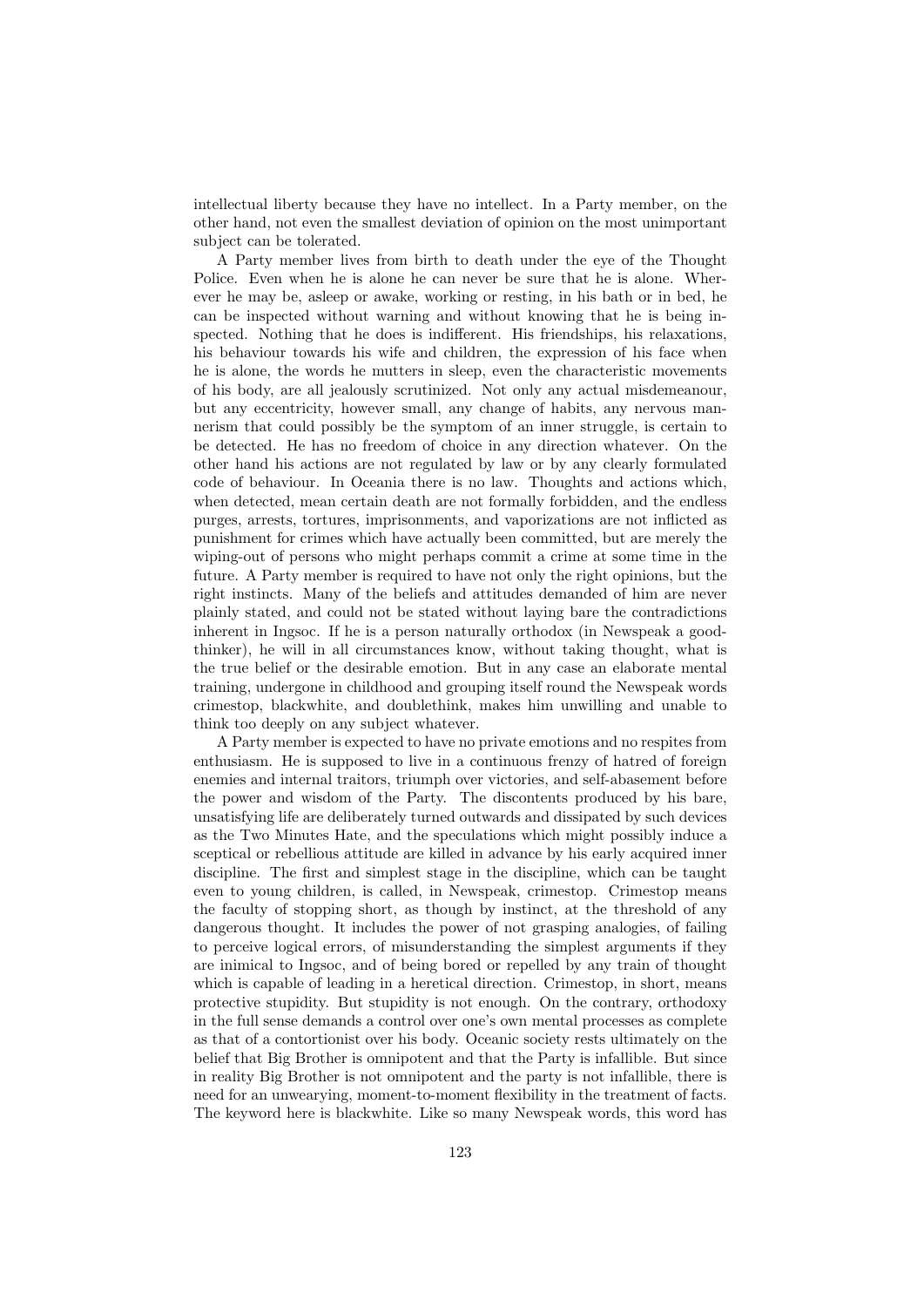two mutually contradictory meanings. Applied to an opponent, it means the habit of impudently claiming that black is white, in contradiction of the plain facts. Applied to a Party member, it means a loyal willingness to say that black is white when Party discipline demands this. But it means also the ability to believe that black is white, and more, to know that black is white, and to forget that one has ever believed the contrary. This demands a continuous alteration of the past, made possible by the system of thought which really embraces all the rest, and which is known in Newspeak as doublethink.

The alteration of the past is necessary for two reasons, one of which is subsidiary and, so to speak, precautionary. The subsidiary reason is that the Party member, like the proletarian, tolerates present-day conditions partly because he has no standards of comparison. He must be cut off from the past, just as he must be cut off from foreign countries, because it is necessary for him to believe that he is better off than his ancestors and that the average level of material comfort is constantly rising. But by far the more important reason for the readjustment of the past is the need to safeguard the infallibility of the Party. It is not merely that speeches, statistics, and records of every kind must be constantly brought up to date in order to show that the predictions of the Party were in all cases right. It is also that no change in doctrine or in political alignment can ever be admitted. For to change one's mind, or even one's policy, is a confession of weakness. If, for example, Eurasia or Eastasia (whichever it may be) is the enemy today, then that country must always have been the enemy. And if the facts say otherwise then the facts must be altered. Thus history is continuously rewritten. This day-to-day falsification of the past, carried out by the Ministry of Truth, is as necessary to the stability of the regime as the work of repression and espionage carried out by the Ministry of Love.

The mutability of the past is the central tenet of Ingsoc. Past events, it is argued, have no objective existence, but survive only in written records and in human memories. The past is whatever the records and the memories agree upon. And since the Party is in full control of all records and in equally full control of the minds of its members, it follows that the past is whatever the Party chooses to make it. It also follows that though the past is alterable, it never has been altered in any specific instance. For when it has been recreated in whatever shape is needed at the moment, then this new version is the past, and no different past can ever have existed. This holds good even when, as often happens, the same event has to be altered out of recognition several times in the course of a year. At all times the Party is in possession of absolute truth, and clearly the absolute can never have been different from what it is now. It will be seen that the control of the past depends above all on the training of memory. To make sure that all written records agree with the orthodoxy of the moment is merely a mechanical act. But it is also necessary to remember that events happened in the desired manner. And if it is necessary to rearrange one's memories or to tamper with written records, then it is necessary to forget that one has done so. The trick of doing this can be learned like any other mental technique. It is learned by the majority of Party members, and certainly by all who are intelligent as well as orthodox. In Oldspeak it is called, quite frankly, 'reality control'. In Newspeak it is called doublethink, though doublethink comprises much else as well.

Doublethink means the power of holding two contradictory beliefs in one's mind simultaneously, and accepting both of them. The Party intellectual knows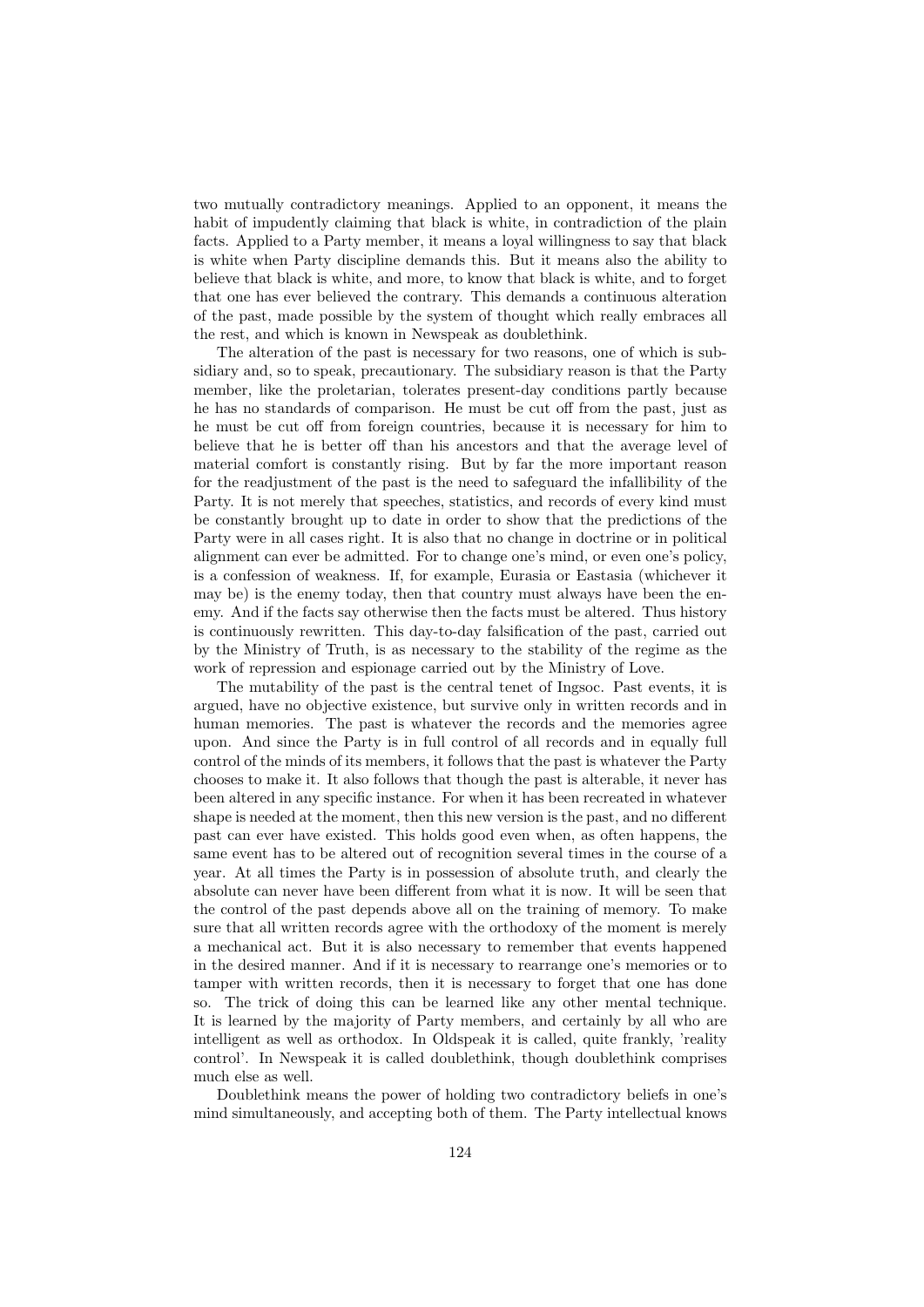in which direction his memories must be altered; he therefore knows that he is playing tricks with reality; but by the exercise of doublethink he also satisfies himself that reality is not violated. The process has to be conscious, or it would not be carried out with sufficient precision, but it also has to be unconscious, or it would bring with it a feeling of falsity and hence of guilt. Doublethink lies at the very heart of Ingsoc, since the essential act of the Party is to use conscious deception while retaining the firmness of purpose that goes with complete honesty. To tell deliberate lies while genuinely believing in them, to forget any fact that has become inconvenient, and then, when it becomes necessary again, to draw it back from oblivion for just so long as it is needed, to deny the existence of objective reality and all the while to take account of the reality which one denies — all this is indispensably necessary. Even in using the word doublethink it is necessary to exercise doublethink. For by using the word one admits that one is tampering with reality; by a fresh act of doublethink one erases this knowledge; and so on indefinitely, with the lie always one leap ahead of the truth. Ultimately it is by means of doublethink that the Party has been  $a$ ble — and may, for all we know, continue to be able for thousands of years  $\overline{\phantom{a}}$ to arrest the course of history.

All past oligarchies have fallen from power either because they ossified or because they grew soft. Either they became stupid and arrogant, failed to adjust themselves to changing circumstances, and were overthrown; or they became liberal and cowardly, made concessions when they should have used force, and once again were overthrown. They fell, that is to say, either through consciousness or through unconsciousness. It is the achievement of the Party to have produced a system of thought in which both conditions can exist simultaneously. And upon no other intellectual basis could the dominion of the Party be made permanent. If one is to rule, and to continue ruling, one must be able to dislocate the sense of reality. For the secret of rulership is to combine a belief in one's own infallibility with the Power to learn from past mistakes.

It need hardly be said that the subtlest practitioners of doublethink are those who invented doublethink and know that it is a vast system of mental cheating. In our society, those who have the best knowledge of what is happening are also those who are furthest from seeing the world as it is. In general, the greater the understanding, the greater the delusion; the more intelligent, the less sane. One clear illustration of this is the fact that war hysteria increases in intensity as one rises in the social scale. Those whose attitude towards the war is most nearly rational are the subject peoples of the disputed territories. To these people the war is simply a continuous calamity which sweeps to and fro over their bodies like a tidal wave. Which side is winning is a matter of complete indifference to them. They are aware that a change of overlordship means simply that they will be doing the same work as before for new masters who treat them in the same manner as the old ones. The slightly more favoured workers whom we call 'the proles' are only intermittently conscious of the war. When it is necessary they can be prodded into frenzies of fear and hatred, but when left to themselves they are capable of forgetting for long periods that the war is happening. It is in the ranks of the Party, and above all of the Inner Party, that the true war enthusiasm is found. World-conquest is believed in most firmly by those who know it to be impossible. This peculiar linking-together of opposites — knowledge with ignorance, cynicism with fanaticism-is one of the chief distinguishing marks of Oceanic society. The official ideology abounds with contradictions even when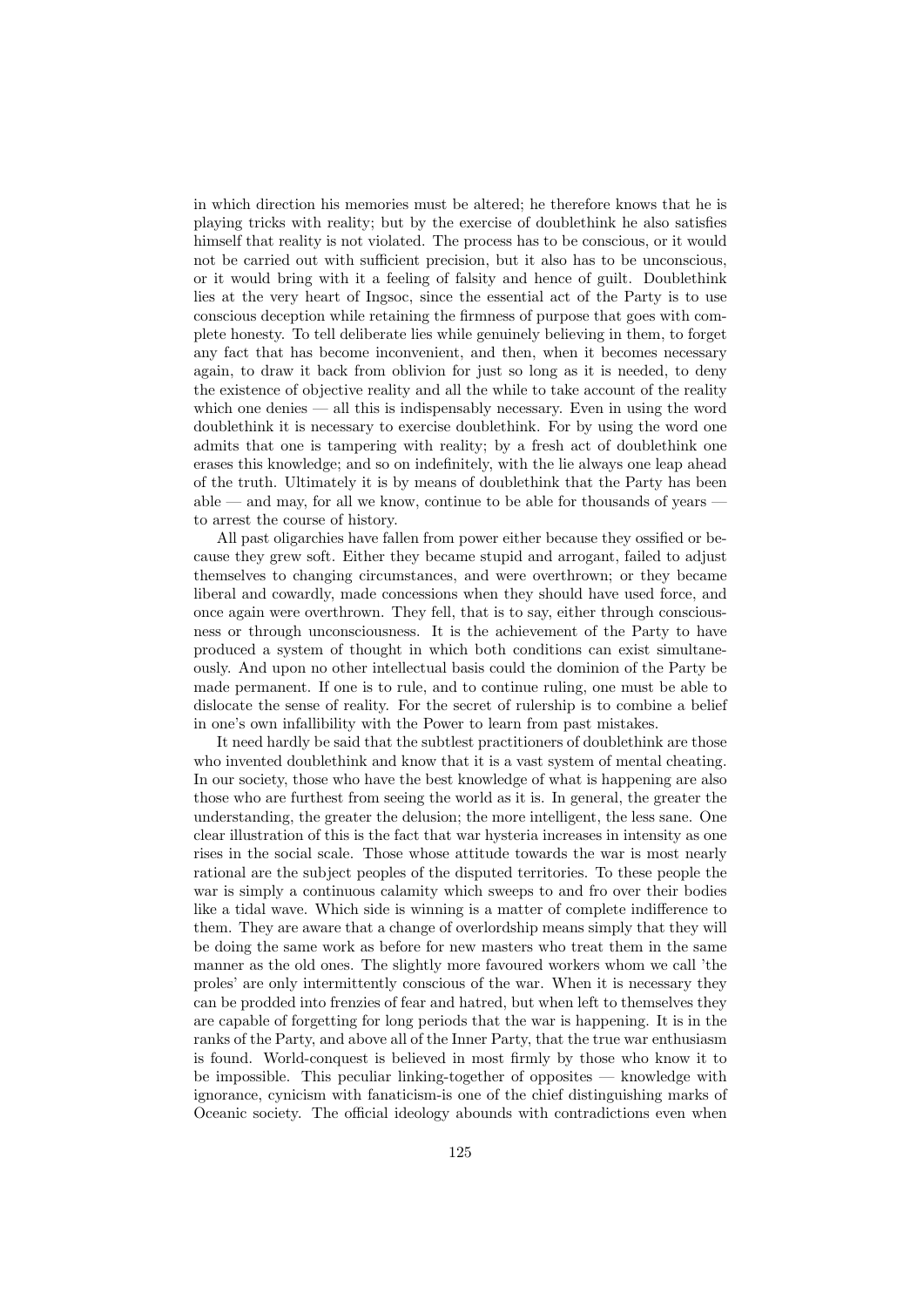there is no practical reason for them. Thus, the Party rejects and vilifies every principle for which the Socialist movement originally stood, and it chooses to do this in the name of Socialism. It preaches a contempt for the working class unexampled for centuries past, and it dresses its members in a uniform which was at one time peculiar to manual workers and was adopted for that reason. It systematically undermines the solidarity of the family, and it calls its leader by a name which is a direct appeal to the sentiment of family loyalty. Even the names of the four Ministries by which we are governed exhibit a sort of impudence in their deliberate reversal of the facts. The Ministry of Peace concerns itself with war, the Ministry of Truth with lies, the Ministry of Love with torture and the Ministry of Plenty with starvation. These contradictions are not accidental, nor do they result from ordinary hypocrisy; they are deliberate exercises in doublethink. For it is only by reconciling contradictions that power can be retained indefinitely. In no other way could the ancient cycle be broken. If human equality is to be for ever averted — if the High, as we have called them, are to keep their places permanently  $-$  then the prevailing mental condition must be controlled insanity.

But there is one question which until this moment we have almost ignored. It is; why should human equality be averted? Supposing that the mechanics of the process have been rightly described, what is the motive for this huge, accurately planned effort to freeze history at a particular moment of time?

Here we reach the central secret. As we have seen. the mystique of the Party, and above all of the Inner Party, depends upon doublethink. But deeper than this lies the original motive, the never-questioned instinct that first led to the seizure of power and brought doublethink, the Thought Police, continuous warfare, and all the other necessary paraphernalia into existence afterwards. This motive really consists ... Winston became aware of silence, as one becomes aware of a new sound. It seemed to him that Julia had been very still for some time past. She was lying on her side, naked from the waist upwards, with her cheek pillowed on her hand and one dark lock tumbling across her eyes. Her breast rose and fell slowly and regularly.

'Julia. No answer.

'Julia, are you awake?'

No answer. She was asleep. He shut the book, put it carefully on the floor, lay down, and pulled the coverlet over both of them.

He had still, he reflected, not learned the ultimate secret. He understood how; he did not understand why. Chapter I, like Chapter III, had not actually told him anything that he did not know, it had merely systematized the knowledge that he possessed already. But after reading it he knew better than before that he was not mad. Being in a minority, even a minority of one, did not make you mad. There was truth and there was untruth, and if you clung to the truth even against the whole world, you were not mad. A yellow beam from the sinking sun slanted in through the window and fell across the pillow. He shut his eyes. The sun on his face and the girl's smooth body touching his own gave him a strong, sleepy, confident feeling. He was safe, everything was all right. He fell asleep murmuring 'Sanity is not statistical,' with the feeling that this remark contained in it a profound wisdom. When he woke it was with the sensation of having slept for a long time, but a glance at the old-fashioned clock told him that it was only twenty-thirty. He lay dozing for a while; then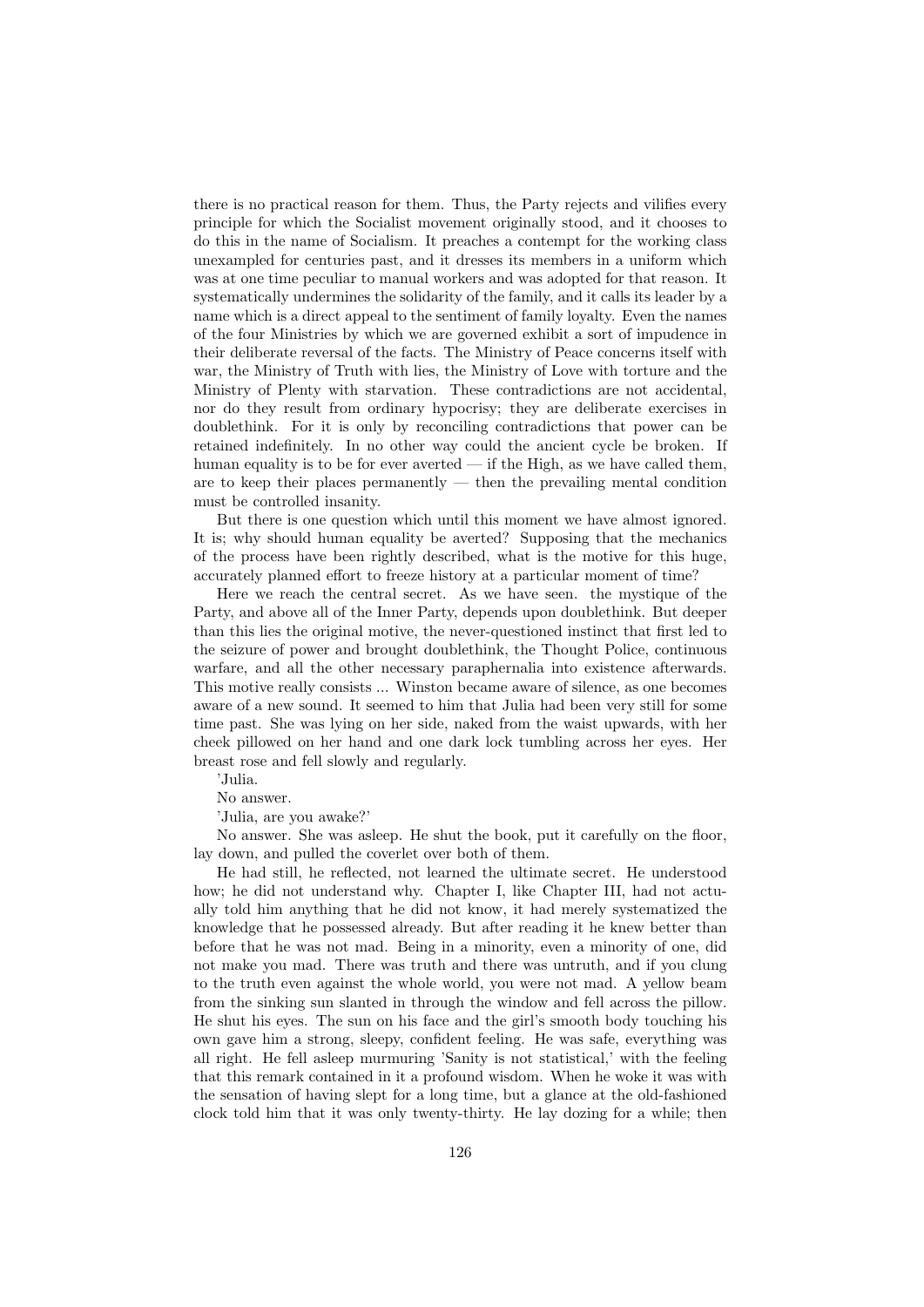the usual deep-lunged singing struck up from the yard below;

'It was only an 'opeless fancy,

It passed like an Ipril dye,

But a look an' a word an' the dreams they stirred

They 'ave stolen my 'eart awye!'

The driveling song seemed to have kept its popularity. You still heard it all over the place. It had outlived the Hate Song. Julia woke at the sound, stretched herself luxuriously, and got out of bed.

'I'm hungry,' she said. 'Let's make some more coffee. Damn! The stove's gone out and the water's cold.' She picked the stove up and shook it. 'There's no oil in it.'

'We can get some from old Charrington, I expect.'

'The funny thing is I made sure it was full. I'm going to put my clothes on,' she added. 'It seems to have got colder.'

Winston also got up and dressed himself. The indefatigable voice sang on: 'They sye that time 'eals all things,

They sye you can always forget;

But the smiles an' the tears acrorss the years

They twist my 'eart-strings yet!'

As he fastened the belt of his overalls he strolled across to the window. The sun must have gone down behind the houses; it was not shining into the yard any longer. The flagstones were wet as though they had just been washed, and he had the feeling that the sky had been washed too, so fresh and pale was the blue between the chimney-pots. Tirelessly the woman marched to and fro, corking and uncorking herself, singing and falling silent, and pegging out more diapers, and more and yet more. He wondered whether she took in washing for a living or was merely the slave of twenty or thirty grandchildren. Julia had come across to his side; together they gazed down with a sort of fascination at the sturdy figure below. As he looked at the woman in her characteristic attitude, her thick arms reaching up for the line, her powerful mare-like buttocks protruded, it struck him for the first time that she was beautiful. It had never before occurred to him that the body of a woman of fifty, blown up to monstrous dimensions by childbearing, then hardened, roughened by work till it was coarse in the grain like an over-ripe turnip, could be beautiful. But it was so, and after all, he thought, why not? The solid, contourless body, like a block of granite, and the rasping red skin, bore the same relation to the body of a girl as the rose-hip to the rose. Why should the fruit be held inferior to the flower?

'She's beautiful,' he murmured.

'She's a metre across the hips, easily,' said Julia.

'That is her style of beauty,' said Winston.

He held Julia's supple waist easily encircled by his arm. From the hip to the knee her flank was against his. Out of their bodies no child would ever come. That was the one thing they could never do. Only by word of mouth, from mind to mind, could they pass on the secret. The woman down there had no mind, she had only strong arms, a warm heart, and a fertile belly. He wondered how many children she had given birth to. It might easily be fifteen. She had had her momentary flowering, a year, perhaps, of wild-rose beauty and then she had suddenly swollen like a fertilized fruit and grown hard and red and coarse, and then her life had been laundering, scrubbing, darning, cooking, sweeping, polishing, mending, scrubbing, laundering, first for children, then for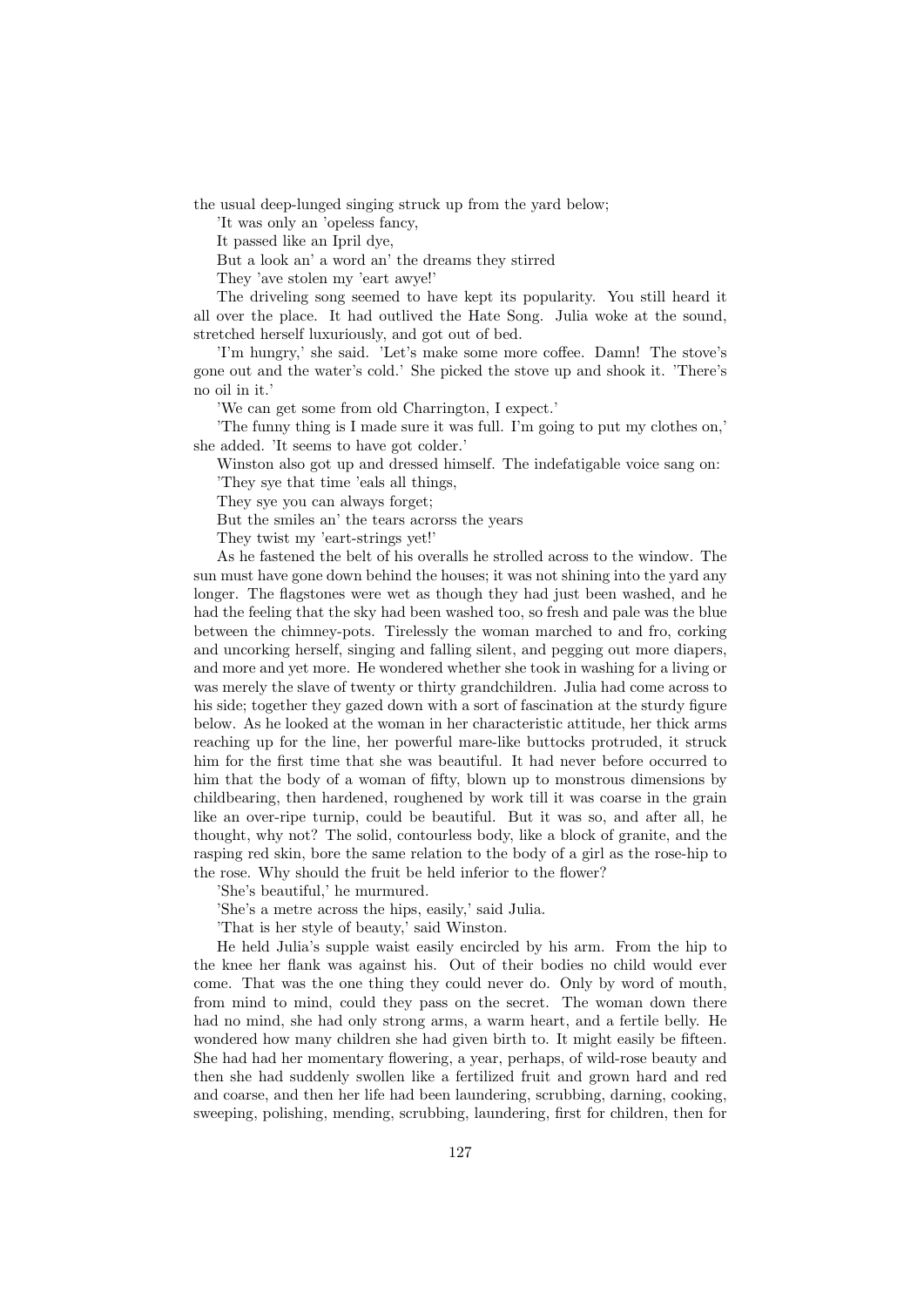grandchildren, over thirty unbroken years. At the end of it she was still singing. The mystical reverence that he felt for her was somehow mixed up with the aspect of the pale, cloudless sky, stretching away behind the chimney-pots into interminable distance. It was curious to think that the sky was the same for everybody, in Eurasia or Eastasia as well as here. And the people under the sky were also very much the same — everywhere, all over the world, hundreds of thousands of millions of people just like this, people ignorant of one another's existence, held apart by walls of hatred and lies, and yet almost exactly the same — people who had never learned to think but who were storing up in their hearts and bellies and muscles the power that would one day overturn the world. If there was hope, it lay in the proles! Without having read to the end of the book, he knew that that must be Goldstein's final message. The future belonged to the proles. And could he be sure that when their time came the world they constructed would not be just as alien to him, Winston Smith, as the world of the Party? Yes, because at the least it would be a world of sanity. Where there is equality there can be sanity. Sooner or later it would happen, strength would change into consciousness. The proles were immortal, you could not doubt it when you looked at that valiant figure in the yard. In the end their awakening would come. And until that happened, though it might be a thousand years, they would stay alive against all the odds, like birds, passing on from body to body the vitality which the Party did not share and could not kill.

'Do you remember,' he said, 'the thrush that sang to us, that first day, at the edge of the wood?'

'He wasn't singing to us,' said Julia. 'He was singing to please himself. Not even that. He was just singing.'

The birds sang, the proles sang. the Party did not sing. All round the world, in London and New York, in Africa and Brazil, and in the mysterious, forbidden lands beyond the frontiers, in the streets of Paris and Berlin, in the villages of the endless Russian plain, in the bazaars of China and Japan — everywhere stood the same solid unconquerable figure, made monstrous by work and childbearing, toiling from birth to death and still singing. Out of those mighty loins a race of conscious beings must one day come. You were the dead, theirs was the future. But you could share in that future if you kept alive the mind as they kept alive the body, and passed on the secret doctrine that two plus two make four.

'We are the dead,' he said.

'We are the dead,' echoed Julia dutifully.

'You are the dead,' said an iron voice behind them.

They sprang apart. Winston's entrails seemed to have turned into ice. He could see the white all round the irises of Julia's eyes. Her face had turned a milky yellow. The smear of rouge that was still on each cheekbone stood out sharply, almost as though unconnected with the skin beneath.

'You are the dead,' repeated the iron voice.

'It was behind the picture,' breathed Julia.

'It was behind the picture,' said the voice. 'Remain exactly where you are. Make no movement until you are ordered.'

It was starting, it was starting at last! They could do nothing except stand gazing into one another's eyes. To run for life, to get out of the house before it was too late — no such thought occurred to them. Unthinkable to disobey the iron voice from the wall. There was a snap as though a catch had been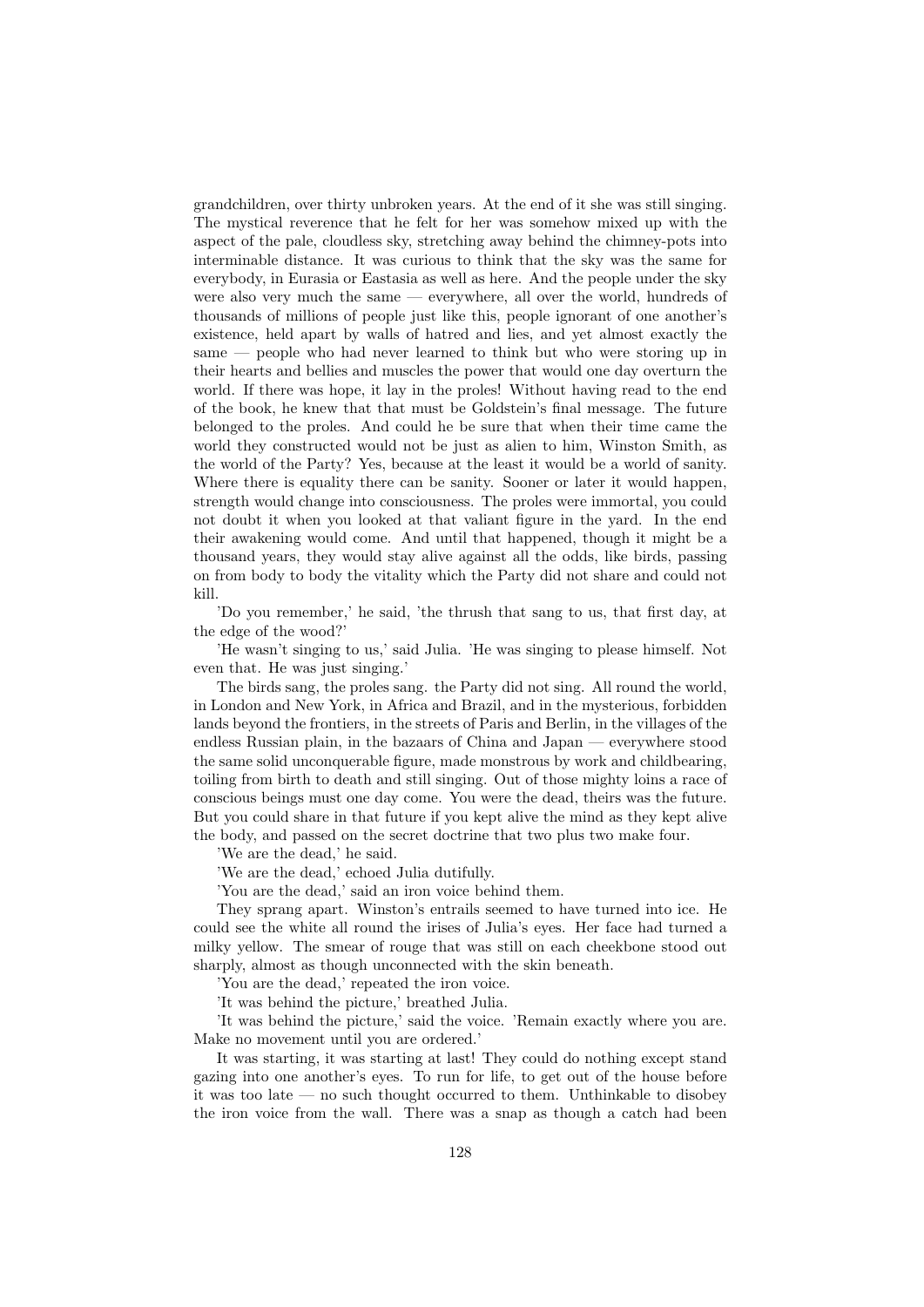turned back, and a crash of breaking glass. The picture had fallen to the floor uncovering the telescreen behind it.

'Now they can see us,' said Julia.

' Now we can see you,' said the voice. ' Stand out in the middle of the room. Stand back to back. Clasp your hands behind your heads. Do not touch one another.'

They were not touching, but it seemed to him that he could feel Julia's body shaking. Or perhaps it was merely the shaking of his own. He could just stop his teeth from chattering, but his knees were beyond his control. There was a sound of trampling boots below, inside the house and outside. The yard seemed to be full of men. Something was being dragged across the stones. The woman's singing had stopped abruptly. There was a long, rolling clang, as though the washtub had been flung across the yard, and then a confusion of angry shouts which ended in a yell of pain.

'The house is surrounded,' said Winston.

'The house is surrounded,' said the voice.

He heard Julia snap her teeth together. 'I suppose we may as well say good-bye,' she said.

'You may as well say good-bye,' said the voice. And then another quite different voice, a thin, cultivated voice which Winston had the impression of having heard before, struck in; 'And by the way, while we are on the subject, "Here comes a candle to light you to bed, here comes a chopper to chop off your head"!'

Something crashed on to the bed behind Winston's back. The head of a ladder had been thrust through the window and had burst in the frame. Someone was climbing through the window. There was a stampede of boots up the stairs. The room was full of solid men in black uniforms, with iron-shod boots on their feet and truncheons in their hands.

Winston was not trembling any longer. Even his eyes he barely moved. One thing alone mattered; to keep still, to keep still and not give them an excuse to hit you! A man with a smooth prize-fighter's jowl in which the mouth was only a slit paused opposite him balancing his truncheon meditatively between thumb and forefinger. Winston met his eyes. The feeling of nakedness, with one's hands behind one's head and one's face and body all exposed, was almost unbearable. The man protruded the tip of a white tongue, licked the place where his lips should have been, and then passed on. There was another crash. Someone had picked up the glass paperweight from the table and smashed it to pieces on the hearth-stone.

The fragment of coral, a tiny crinkle of pink like a sugar rosebud from a cake, rolled across the mat. How small, thought Winston, how small it always was! There was a gasp and a thump behind him, and he received a violent kick on the ankle which nearly flung him off his balance. One of the men had smashed his fist into Julia's solar plexus, doubling her up like a pocket ruler. She was thrashing about on the floor, fighting for breath. Winston dared not turn his head even by a millimetre, but sometimes her livid, gasping face came within the angle of his vision. Even in his terror it was as though he could feel the pain in his own body, the deadly pain which nevertheless was less urgent than the struggle to get back her breath. He knew what it was like; the terrible, agonizing pain which was there all the while but could not be suffered yet, because before all else it was necessary to be able to breathe. Then two of the men hoisted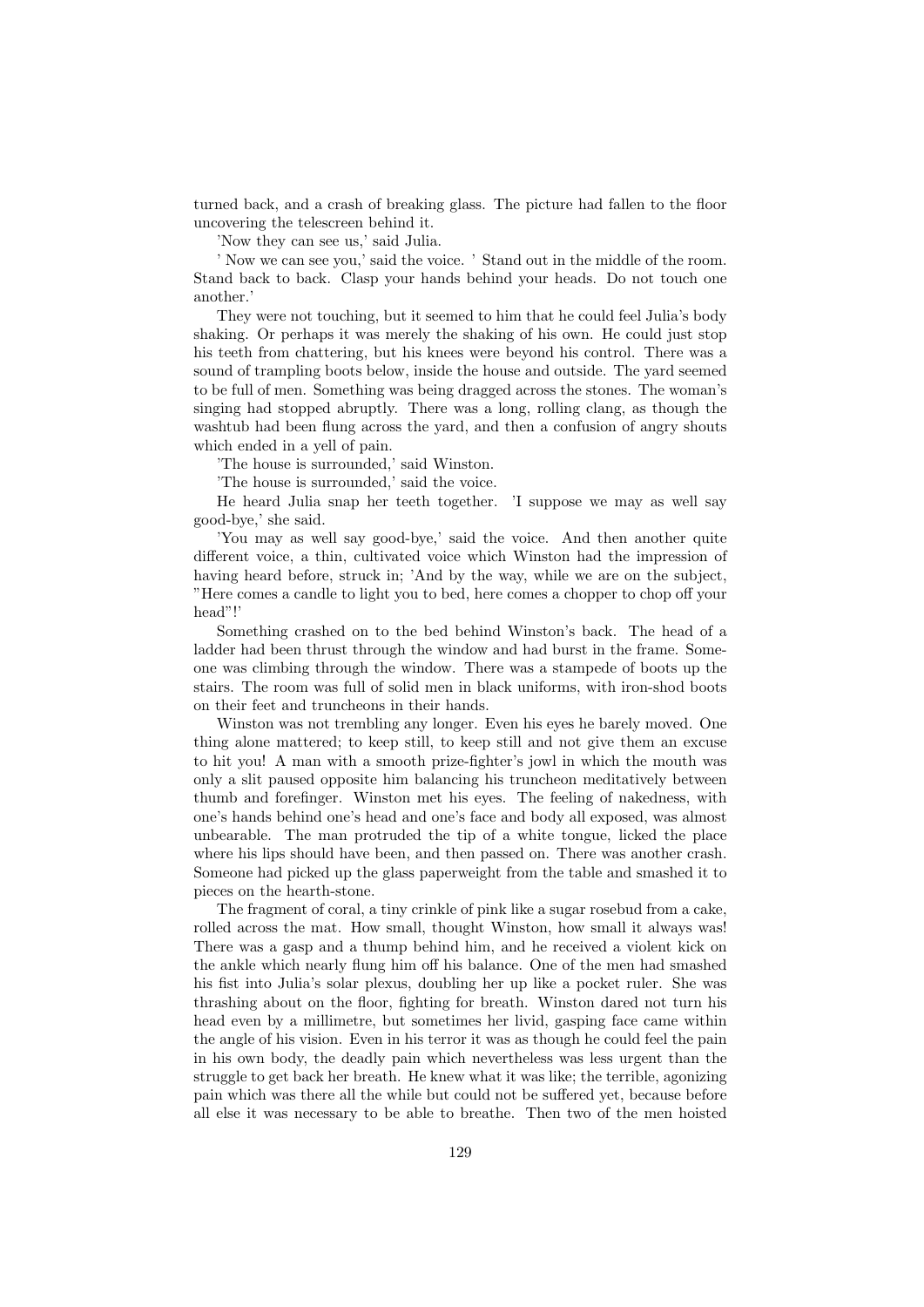her up by knees and shoulders, and carried her out of the room like a sack. Winston had a glimpse of her face, upside down, yellow and contorted, with the eyes shut, and still with a smear of rouge on either cheek; and that was the last he saw of her.

He stood dead still. No one had hit him yet. Thoughts which came of their own accord but seemed totally uninteresting began to flit through his mind. He wondered whether they had got Mr Charrington. He wondered what they had done to the woman in the yard. He noticed that he badly wanted to urinate, and felt a faint surprise, because he had done so only two or three hours ago. He noticed that the clock on the mantelpiece said nine, meaning twenty-one. But the light seemed too strong. Would not the light be fading at twenty-one hours on an August evening? He wondered whether after all he and Julia had mistaken the time — had slept the clock round and thought it was twenty-thirty when really it was nought eight-thirty on the following morning. But he did not pursue the thought further. It was not interesting.

There ws another, lighter step in the passage. Mr Charrington came into the room. The demeanour of the black-uniformed men suddenly became more subdued. Something had also changed in Mr Charrington's appearance. His eye fell on the fragments of the glass paperweight.

'Pick up those pieces,' he said sharply.

A man stooped to obey. The cockney accent had disappeared; Winston suddenly realized whose voice it was that he had heard a few moments ago on the telescreen. Mr Charrington was still wearing his old velvet jacket, but his hair, which had been almost white, had turned black. Also he was not wearing his spectacles. He gave Winston a single sharp glance, as though verifying his identity, and then paid no more attention to him. He was still recognizable, but he was not the same person any longer. His body had straightened, and seemed to have grown bigger. His face had undergone only tiny changes that had nevertheless worked a complete transformation. The black evebrows were less bushy, the wrinkles were gone, the whole lines of the face seemed to have altered; even the nose seemed shorter. It was the alert, cold face of a man of about five-and-thirty. It occurred to Winston that for the first time in his life he was looking, with knowledge, at a member of the Thought Police.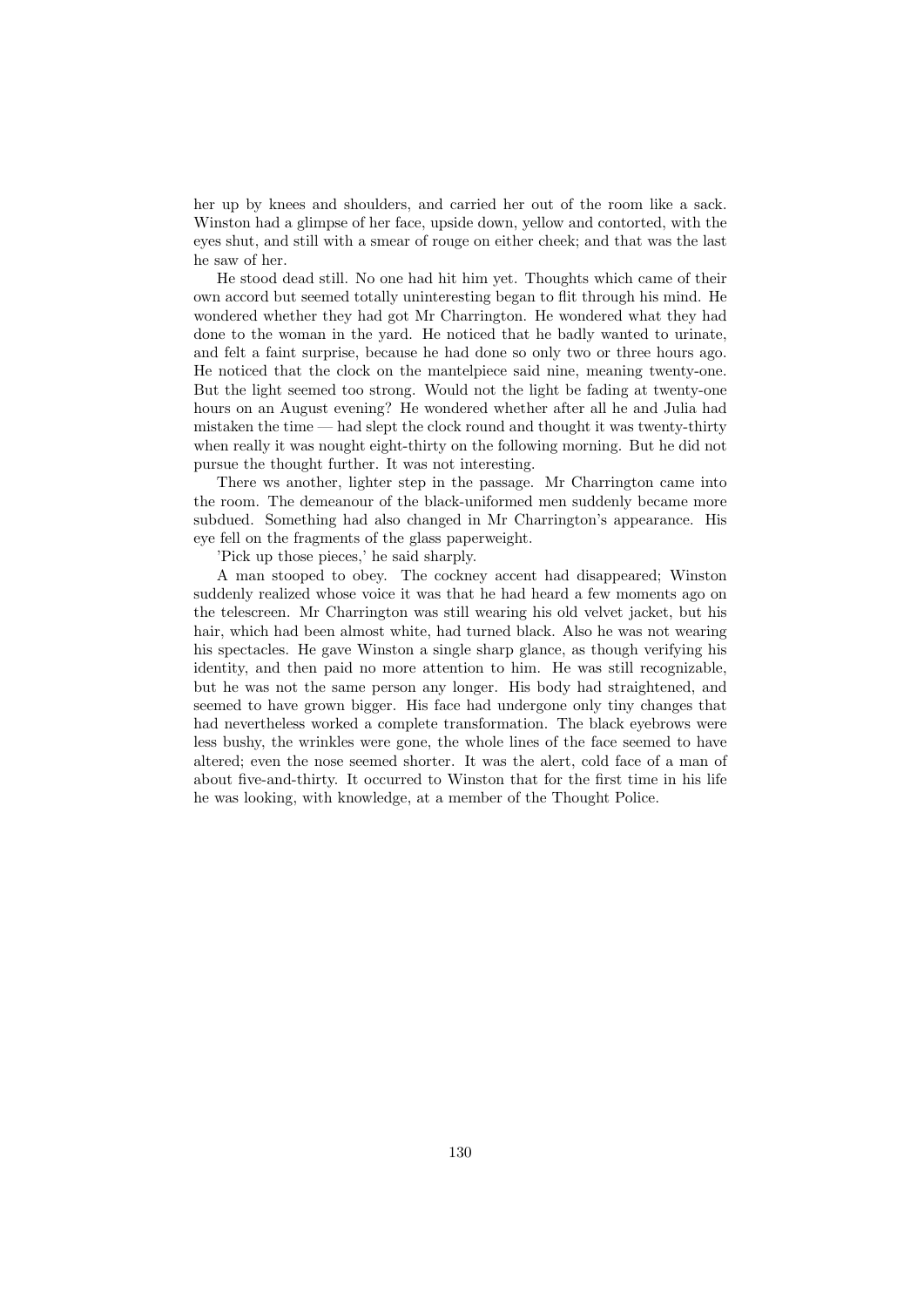## Chapter 18

He did not know where he was. Presumably he was in the Ministry of Love, but there was no way of making certain. He was in a high-ceilinged windowless cell with walls of glittering white porcelain. Concealed lamps flooded it with cold light, and there was a low, steady humming sound which he supposed had something to do with the air supply. A bench, or shelf, just wide enough to sit on ran round the wall, broken only by the door and, at the end opposite the door, a lavatory pan with no wooden seat. There were four telescreens, one in each wall.

There was a dull aching in his belly. It had been there ever since they had bundled him into the closed van and driven him away. But he was also hungry, with a gnawing, unwholesome kind of hunger. It might be twenty-four hours since he had eaten, it might be thirty-six. He still did not know, probably never would know, whether it had been morning or evening when they arrested him. Since he was arrested he had not been fed.

He sat as still as he could on the narrow bench, with his hands crossed on his knee. He had already learned to sit still. If you made unexpected movements they yelled at you from the telescreen. But the craving for food was growing upon him. What he longed for above all was a piece of bread. He had an idea that there were a few breadcrumbs in the pocket of his overalls. It was even  $_{\rm possible}$  — he thought this because from time to time something seemed to tickle his leg — that there might be a sizeable bit of crust there. In the end the temptation to find out overcame his fear; he slipped a hand into his pocket.

'Smith!' yelled a voice from the telescreen. '6079 Smith W.! Hands out of pockets in the cells!'

He sat still again, his hands crossed on his knee. Before being brought here he had been taken to another place which must have been an ordinary prison or a temporary lock-up used by the patrols. He did not know how long he had been there; some hours at any rate; with no clocks and no daylight it was hard to gauge the time. It was a noisy, evil-smelling place. They had put him into a cell similar to the one he was now in, but filthily dirty and at all times crowded by ten or fifteen people. The majority of them were common criminals, but there were a few political prisoners among them. He had sat silent against the wall, jostled by dirty bodies, too preoccupied by fear and the pain in his belly to take much interest in his surroundings, but still noticing the astonishing difference in demeanour between the Party prisoners and the others. The Party prisoners were always silent and terrified, but the ordinary criminals seemed to care nothing for anybody. They yelled insults at the guards, fought back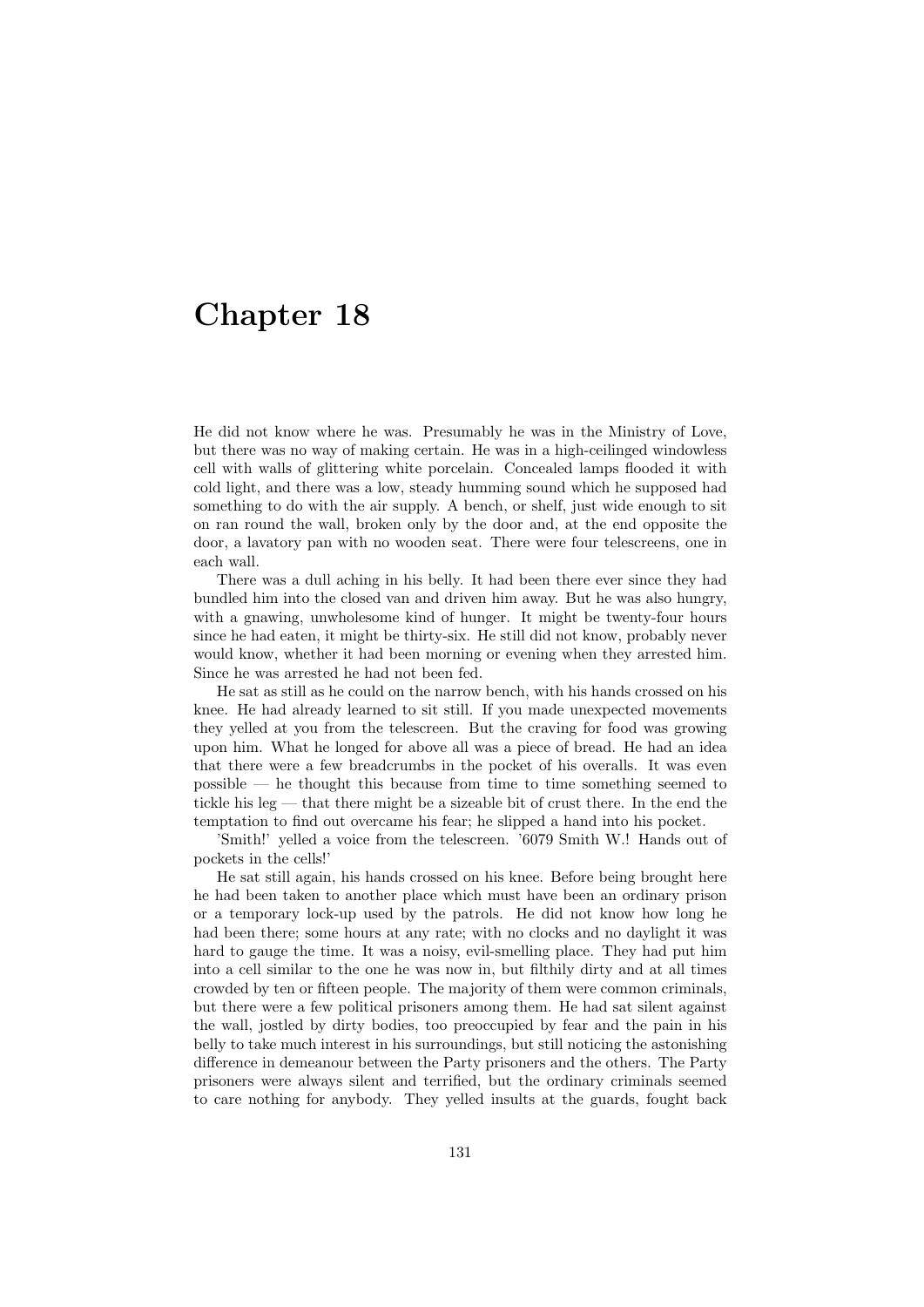fiercely when their belongings were impounded, wrote obscene words on the floor, ate smuggled food which they produced from mysterious hiding-places in their clothes, and even shouted down the telescreen when it tried to restore order. On the other hand some of them seemed to be on good terms with the guards, called them by nicknames, and tried to wheedle cigarettes through the spyhole in the door. The guards, too, treated the common criminals with a certain forbearance, even when they had to handle them roughly. There was much talk about the forced-labour camps to which most of the prisoners expected to be sent. It was 'all right' in the camps, he gathered, so long as you had good contacts and knew the ropes. There was bribery, favouritism, and racketeering of every kind, there was homosexuality and prostitution, there was even illicit alcohol distilled from potatoes. The positions of trust were given only to the common criminals, especially the gangsters and the murderers, who formed a sort of aristocracy. All the dirty jobs were done by the politicals.

There was a constant come-and-go of prisoners of every description: drugpeddlers, thieves, bandits, black-marketeers, drunks, prostitutes. Some of the drunks were so violent that the other prisoners had to combine to suppress them. An enormous wreck of a woman, aged about sixty, with great tumbling breasts and thick coils of white hair which had come down in her struggles, was carried in, kicking and shouting, by four guards, who had hold of her one at each corner. They wrenched off the boots with which she had been trying to kick them, and dumped her down across Winston's lap, almost breaking his thigh-bones. The woman hoisted herself upright and followed them out with a yell of 'F— bastards!' Then, noticing that she was sitting on something uneven, she slid off Winston's knees on to the bench.

'Beg pardon, dearie,' she said. 'I wouldn't 'a sat on you, only the buggers put me there. They dono 'ow to treat a lady, do they?' She paused, patted her breast, and belched. 'Pardon,' she said, 'I ain't meself, quite.'

She leant forward and vomited copiously on the floor.

'Thass better,' she said, leaning back with closed eyes. 'Never keep it down, thass what I say. Get it up while it's fresh on your stomach, like.'

She revived, turned to have another look at Winston and seemed immediately to take a fancy to him. She put a vast arm round his shoulder and drew him towards her, breathing beer and vomit into his face.

'Wass your name, dearie?' she said.

'Smith,' said Winston.

'Smith?' said the woman. 'Thass funny. My name's Smith too. Why,' she added sentimentally, 'I might be your mother!'

She might, thought Winston, be his mother. She was about the right age and physique, and it was probable that people changed somewhat after twenty years in a forced-labour camp.

No one else had spoken to him. To a surprising extent the ordinary criminals ignored the Party prisoners. 'The polits,' they called them, with a sort of uninterested contempt. The Party prisoners seemed terrified of speaking to anybody, and above all of speaking to one another. Only once, when two Party members, both women, were pressed close together on the bench, he overheard amid the din of voices a few hurriedly-whispered words; and in particular a reference to something called 'room one-oh-one', which he did not understand.

It might be two or three hours ago that they had brought him here. The dull pain in his belly never went away, but sometimes it grew better and sometimes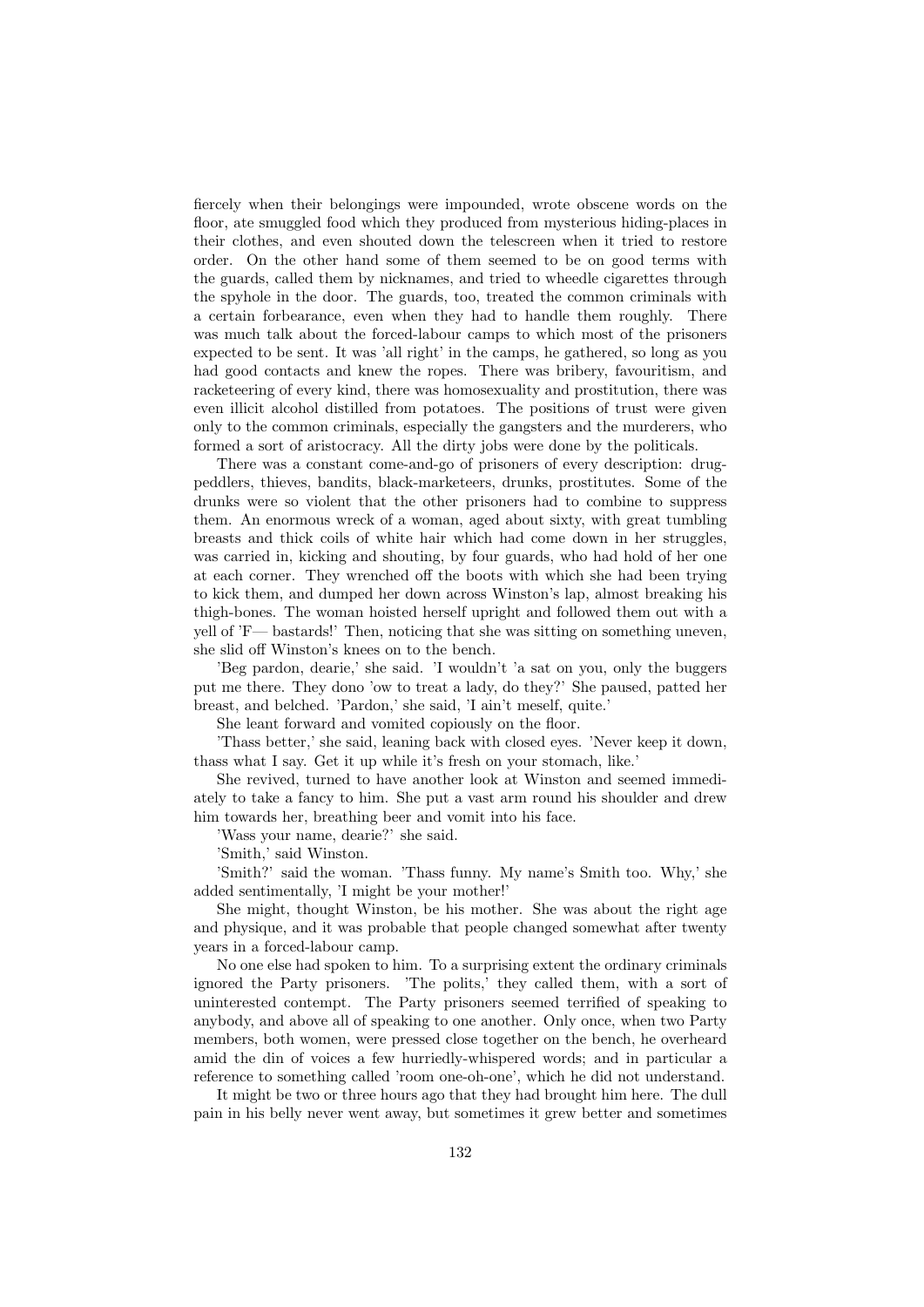worse, and his thoughts expanded or contracted accordingly. When it grew worse he thought only of the pain itself, and of his desire for food. When it grew better, panic took hold of him. There were moments when he foresaw the things that would happen to him with such actuality that his heart galloped and his breath stopped. He felt the smash of truncheons on his elbows and iron-shod boots on his shins; he saw himself grovelling on the floor, screaming for mercy through broken teeth. He hardly thought of Julia. He could not fix his mind on her. He loved her and would not betray her; but that was only a fact, known as he knew the rules of arithmetic. He felt no love for her, and he hardly even wondered what was happening to her. He thought oftener of O'Brien, with a flickering hope. O'Brien might know that he had been arrested. The Brotherhood, he had said, never tried to save its members. But there was the razor blade; they would send the razor blade if they could. There would be perhaps five seconds before the guard could rush into the cell. The blade would bite into him with a sort of burning coldness, and even the fingers that held it would be cut to the bone. Everything came back to his sick body, which shrank trembling from the smallest pain. He was not certain that he would use the razor blade even if he got the chance. It was more natural to exist from moment to moment, accepting another ten minutes' life even with the certainty that there was torture at the end of it.

Sometimes he tried to calculate the number of porcelain bricks in the walls of the cell. It should have been easy, but he always lost count at some point or another. More often he wondered where he was, and what time of day it was. At one moment he felt certain that it was broad daylight outside, and at the next equally certain that it was pitch darkness. In this place, he knew instinctively, the lights would never be turned out. It was the place with no darkness: he saw now why O'Brien had seemed to recognize the allusion. In the Ministry of Love there were no windows. His cell might be at the heart of the building or against its outer wall; it might be ten floors below ground, or thirty above it. He moved himself mentally from place to place, and tried to determine by the feeling of his body whether he was perched high in the air or buried deep underground.

There was a sound of marching boots outside. The steel door opened with a clang. A young officer, a trim black-uniformed figure who seemed to glitter all over with polished leather, and whose pale, straight-featured face was like a wax mask, stepped smartly through the doorway. He motioned to the guards outside to bring in the prisoner they were leading. The poet Ampleforth shambled into the cell. The door clanged shut again.

Ampleforth made one or two uncertain movements from side to side, as though having some idea that there was another door to go out of, and then began to wander up and down the cell. He had not yet noticed Winston's presence. His troubled eyes were gazing at the wall about a metre above the level of Winston's head. He was shoeless; large, dirty toes were sticking out of the holes in his socks. He was also several days away from a shave. A scrubby beard covered his face to the cheekbones, giving him an air of ruffianism that went oddly with his large weak frame and nervous movements.

Winston roused hirnself a little from his lethargy. He must speak to Ampleforth, and risk the yell from the telescreen. It was even conceivable that Ampleforth was the bearer of the razor blade.

'Ampleforth,' he said.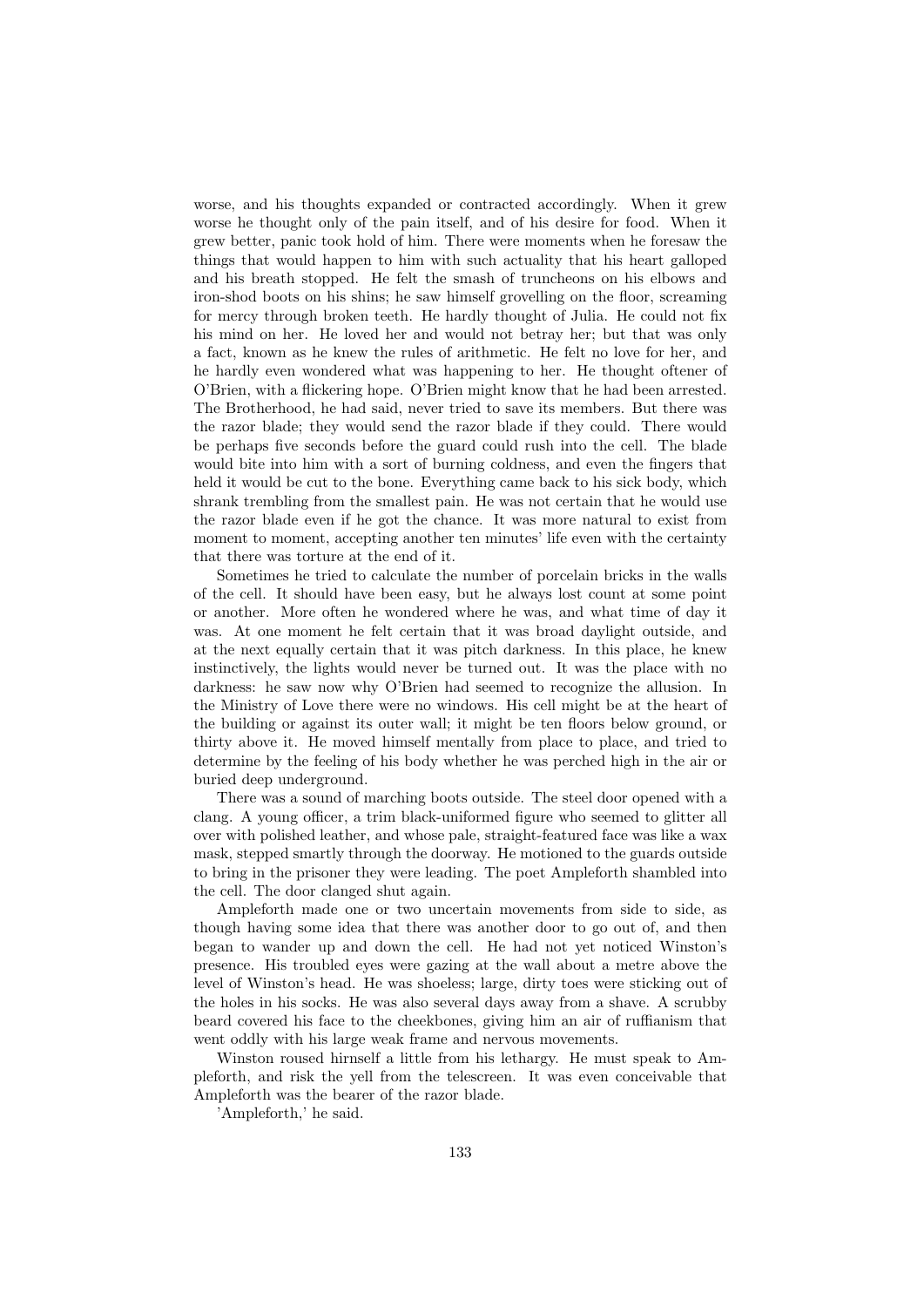There was no yell from the telescreen. Ampleforth paused, mildly startled. His eyes focused themselves slowly on Winston.

'Ah, Smith!' he said. 'You too!'

'What are you in for?'

'To tell you the truth  $-$  ' He sat down awkwardly on the bench opposite Winston. 'There is only one offence, is there not?' he said.

'And have you committed it?'

'Apparently I have.'

He put a hand to his forehead and pressed his temples for a moment, as though trying to remember something.

'These things happen,' he began vaguely. 'I have been able to recall one  $instance - a possible instance. It was an indicator of in the image. We were$ producing a definitive edition of the poems of Kipling. I allowed the word "God" to remain at the end of a line. I could not help it!' he added almost indignantly, raising his face to look at Winston. 'It was impossible to change the line. The rhyme was "rod". Do you realize that there are only twelve rhymes to "rod" in the entire language? For days I had racked my brains. There was no other rhyme.'

The expression on his face changed. The annoyance passed out of it and for a moment he looked almost pleased. A sort of intellectual warmth, the joy of the pedant who has found out some useless fact, shone through the dirt and scrubby hair.

'Has it ever occurred to you,' he said, 'that the whole history of English poetry has been determined by the fact that the English language lacks rhymes?'

No, that particular thought had never occurred to Winston. Nor, in the circumstances, did it strike him as very important or interesting.

'Do you know what time of day it is?' he said.

Ampleforth looked startled again. 'I had hardly thought about it. They arrested me  $-$  it could be two days ago  $-$  perhaps three.' His eyes flitted round the walls, as though he half expected to find a window somewhere. 'There is no difference between night and day in this place. I do not see how one can calculate the time.'

They talked desultorily for some minutes, then, without apparent reason, a yell from the telescreen bade them be silent. Winston sat quietly, his hands crossed. Ampleforth, too large to sit in comfort on the narrow bench, fidgeted from side to side, clasping his lank hands first round one knee, then round the other. The telescreen barked at him to keep still. Time passed. Twenty minutes, an hour — it was difficult to judge. Once more there was a sound of boots outside. Winston's entrails contracted. Soon, very soon, perhaps in five minutes, perhaps now, the tramp of boots would mean that his own turn had come.

The door opened. The cold-faced young officer stepped into the cell. With a brief movement of the hand he indicated Ampleforth.

'Room 101,' he said.

Ampleforth marched clumsily out between the guards, his face vaguely perturbed, but uncomprehending.

What seemed like a long time passed. The pain in Winston's belly had revived. His mind sagged round and round on the same trick, like a ball falling again and again into the same series of slots. He had only six thoughts. The pain in his belly; a piece of bread; the blood and the screaming; O'Brien ; Julia;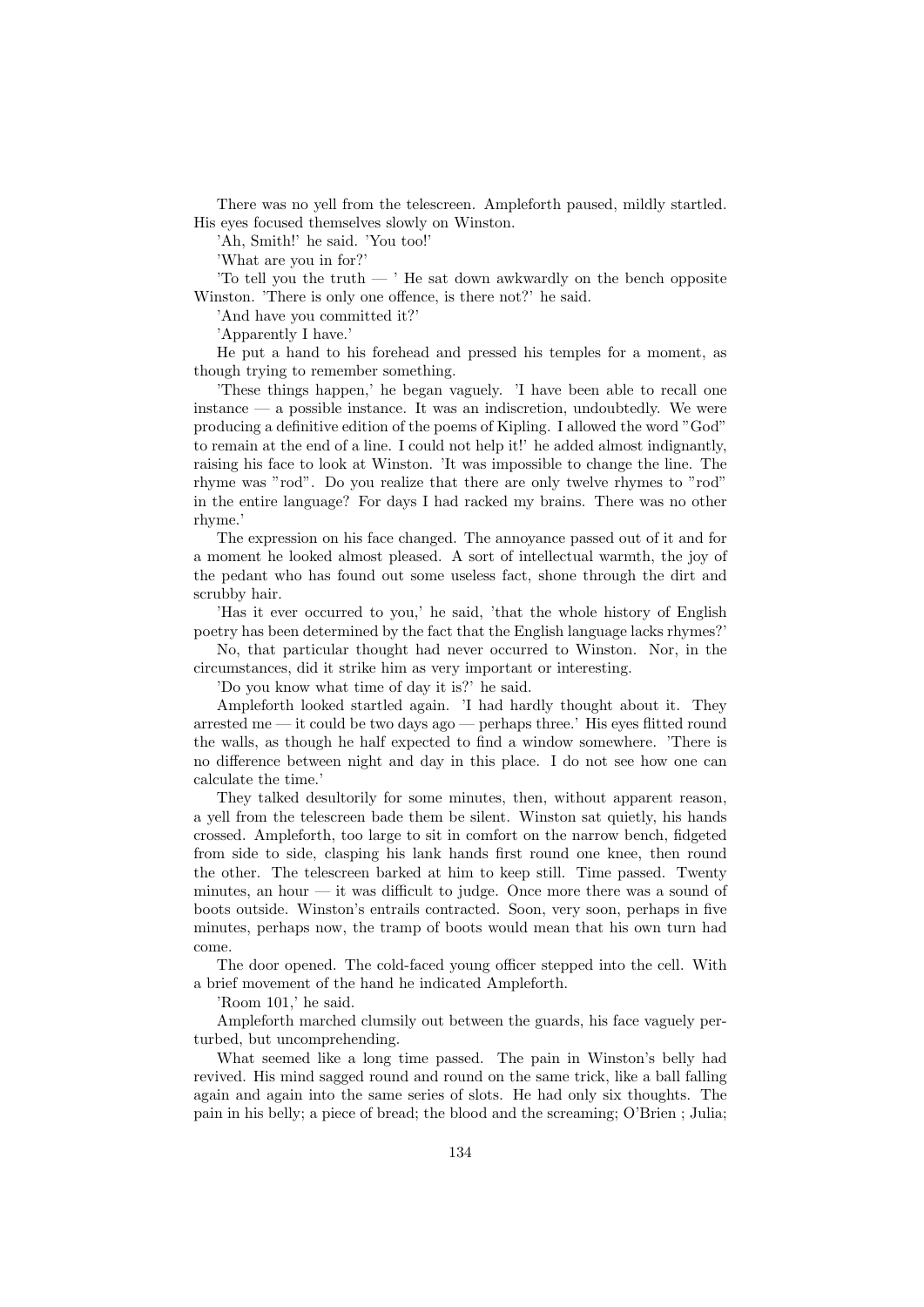the razor blade. There was another spasm in his entrails, the heavy boots were approaching. As the door opened, the wave of air that it created brought in a powerful smell of cold sweat. Parsons walked into the cell. He was wearing khaki shorts and a sports-shirt.

This time Winston was startled into self-forgetfulness.

'You here!' he said.

Parsons gave Winston a glance in which there was neither interest nor surprise, but only misery. He began walking jerkily up and down, evidently unable to keep still. Each time he straightened his pudgy knees it was apparent that they were trembling. His eyes had a wide-open, staring look, as though he could not prevent himself from gazing at something in the middle distance.

'What are you in for?' said Winston.

'Thoughtcrime!' said Parsons, almost blubbering. The tone of his voice implied at once a complete admission of his guilt and a sort of incredulous horror that such a word could be applied to himself. He paused opposite Winston and began eagerly appealing to him: 'You don't think they'll shoot me, do you, old chap? They don't shoot you if you haven't actually done anything — only thoughts, which you can't help? I know they give you a fair hearing. Oh, I trust them for that! They'll know my record, won't they? You know what kind of chap I was. Not a bad chap in my way. Not brainy, of course, but keen. I tried to do my best for the Party, didn't I? I'll get off with five years, don't you think? Or even ten years? A chap like me could make himself pretty useful in a labour-camp. They wouldn't shoot me for going off the rails just once?'

'Are you guilty?' said Winston.

'Of course I'm guilty!' cried Parsons with a servile glance at the telescreen. 'You don't think the Party would arrest an innocent man, do you?' His froglike face grew calmer, and even took on a slightly sanctimonious expression. 'Thoughtcrime is a dreadful thing, old man,' he said sententiously. 'It's insidious. It can get hold of you without your even knowing it. Do you know how it got hold of me? In my sleep! Yes, that's a fact. There I was, working away, trying to do my bit — never knew I had any bad stuff in my mind at all. And then I started talking in my sleep. Do you know what they heard me saying?'

He sank his voice, like someone who is obliged for medical reasons to utter an obscenity.

"Down with Big Brother!" Yes, I said that! Said it over and over again, it seems. Between you and me, old man, I'm glad they got me before it went any further. Do you know what I'm going to say to them when I go up before the tribunal? "Thank you," I'm going to say, "thank you for saving me before it was too late."

'Who denounced you?' said Winston.

'It was my little daughter,' said Parsons with a sort of doleful pride. 'She listened at the keyhole. Heard what I was saying, and nipped off to the patrols the very next day. Pretty smart for a nipper of seven, eh? I don't bear her any grudge for it. In fact I'm proud of her. It shows I brought her up in the right spirit, anyway.'

He made a few more jerky movements up and down, several times, casting a longing glance at the lavatory pan. Then he suddenly ripped down his shorts. 'Excuse me, old man,' he said. 'I can't help it. It's the waiting.'

He plumped his large posterior into the lavatory pan. Winston covered his face with his hands.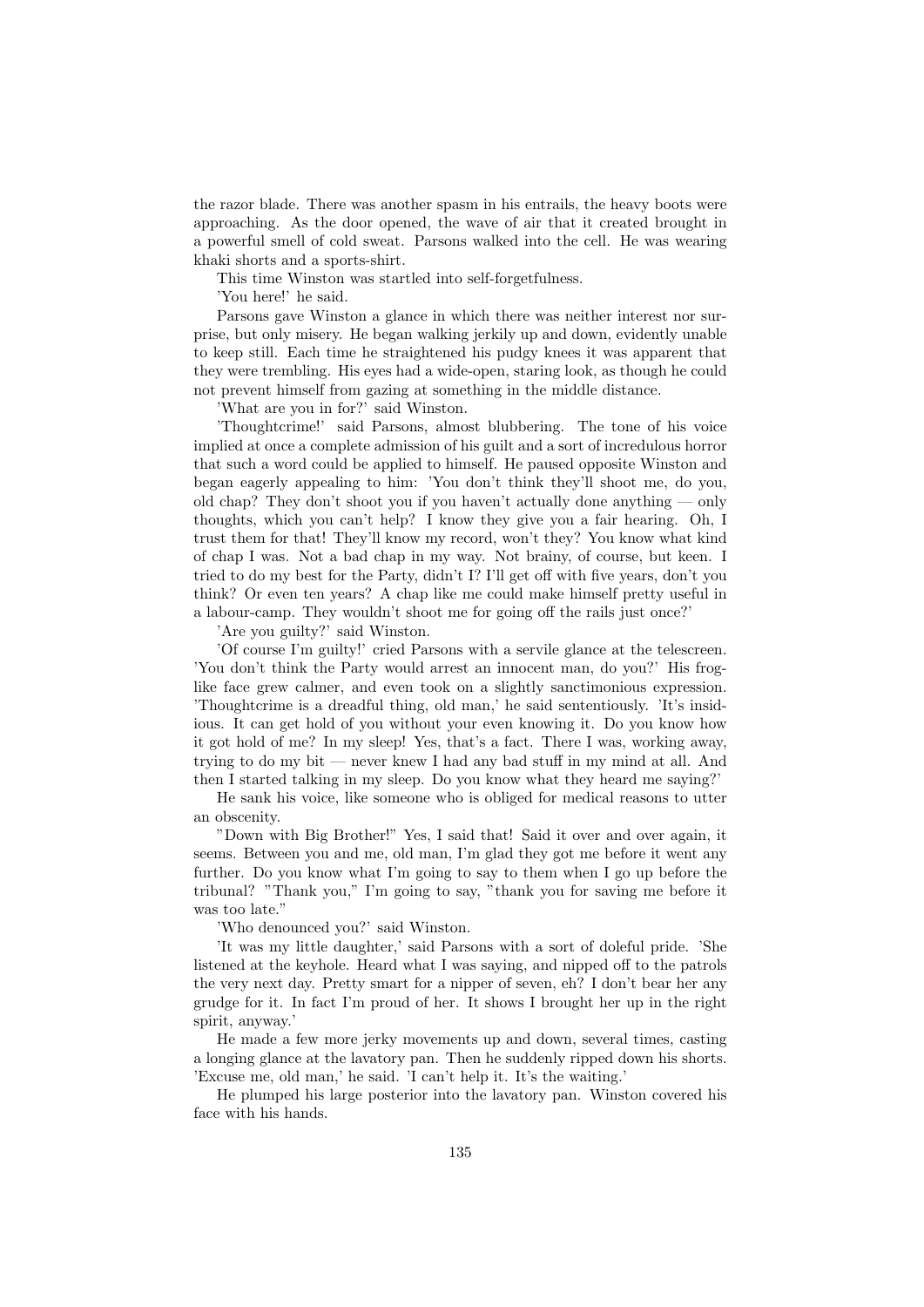'Smith!' yelled the voice from the telescreen. '6079 Smith W! Uncover your face. No faces covered in the cells.'

Winston uncovered his face. Parsons used the lavatory, loudly and abundantly. It then turned out that the plug was defective and the cell stank abominably for hours afterwards.

Parsons was removed. More prisoners came and went, mysteriously. One, a woman, was consigned to 'Room 101', and, Winston noticed, seemed to shrivel and turn a different colour when she heard the words. A time came when, if it had been morning when he was brought here, it would be afternoon; or if it had been afternoon, then it would be midnight. There were six prisoners in the cell, men and women. All sat very still. Opposite Winston there sat a man with a chinless, toothy face exactly like that of some large, harmless rodent. His fat, mottled cheeks were so pouched at the bottom that it was difficult not to believe that he had little stores of food tucked away there. His pale-grey eyes flitted timorously from face to face and turned quickly away again when he caught anyone's eye.

The door opened, and another prisoner was brought in whose appearance sent a momentary chill through Winston. He was a commonplace, mean-looking man who might have been an engineer or technician of some kind. But what was startling was the emaciation of his face. It was like a skull. Because of its thinness the mouth and eyes looked disproportionately large, and the eyes seemed filled with a murderous, unappeasable hatred of somebody or something.

The man sat down on the bench at a little distance from Winston. Winston did not look at him again, but the tormented, skull-like face was as vivid in his mind as though it had been straight in front of his eyes. Suddenly he realized what was the matter. The man was dying of starvation. The same thought seemed to occur almost simultaneously to everyone in the cell. There was a very faint stirring all the way round the bench. The eyes of the chinless man kept flitting towards the skull-faced man, then turning guiltily away, then being dragged back by an irresistible attraction. Presently he began to fidget on his seat. At last he stood up, waddled clumsily across the cell, dug down into the pocket of his overalls, and, with an abashed air, held out a grimy piece of bread to the skull- faced man.

There was a furious, deafening roar from the telescreen. The chinless man jumped in his tracks. The skull-faced man had quickly thrust his hands behind his back, as though demonstrating to all the world that he refused the gift.

'Bumstead!' roared the voice. '2713 Bumstead J.! Let fall that piece of bread!'

The chinless man dropped the piece of bread on the floor.

'Remain standing where you are,' said the voice. 'Face the door. Make no movement.'

The chinless man obeyed. His large pouchy cheeks were quivering uncontrollably. The door clanged open. As the young officer entered and stepped aside, there emerged from behind him a short stumpy guard with enormous arms and shoulders. He took his stand opposite the chinless man, and then, at a signal from the officer, let free a frightful blow, with all the weight of his body behind it, full in the chinless man's mouth. The force of it seemed almost to knock him clear of the floor. His body was flung across the cell and fetched up against the base of the lavatory seat. For a moment he lay as though stunned, with dark blood oozing from his mouth and nose. A very faint whimpering or squeaking,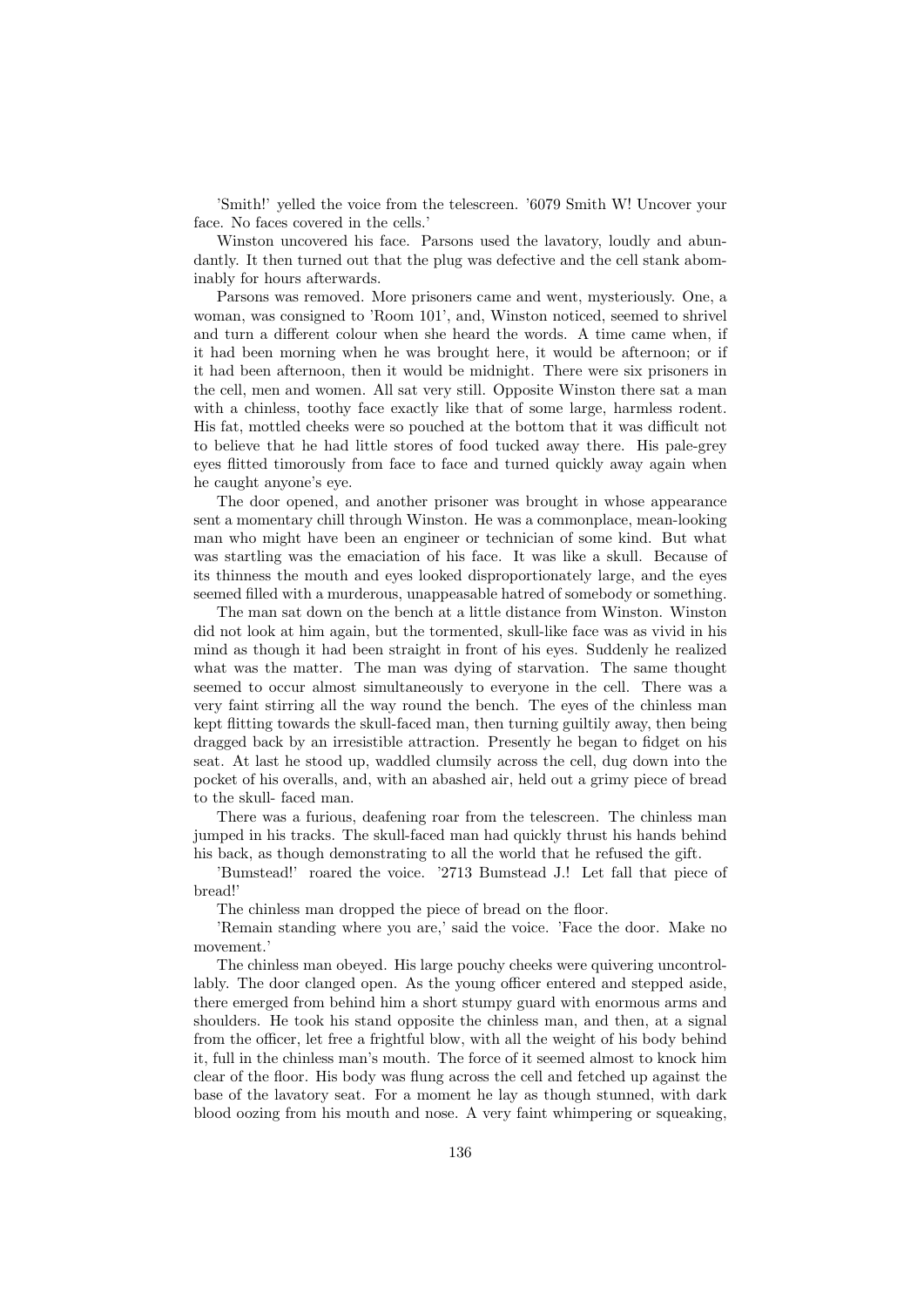which seemed unconscious, came out of him. Then he rolled over and raised himself unsteadily on hands and knees. Amid a stream of blood and saliva, the two halves of a dental plate fell out of his mouth.

The prisoners sat very still, their hands crossed on their knees. The chinless man climbed back into his place. Down one side of his face the flesh was darkening. His mouth had swollen into a shapeless cherry-coloured mass with a black hole in the middle of it.

From time to time a little blood dripped on to the breast of his overalls. His grey eyes still flitted from face to face, more guiltily than ever, as though he were trying to discover how much the others despised him for his humiliation.

The door opened. With a small gesture the officer indicated the skull-faced man.

'Room 101,' he said.

There was a gasp and a flurry at Winston's side. The man had actually flung himself on his knees on the floor, with his hand clasped together.

'Comrade! Officer!' he cried. 'You don't have to take me to that place! Haven't I told you everything already? What else is it you want to know? There's nothing I wouldn't confess, nothing! Just tell me what it is and I'll confess straight off. Write it down and I'll sign it — anything! Not room  $101$ !'

'Room 101,' said the officer.

The man's face, already very pale, turned a colour Winston would not have believed possible. It was definitely, unmistakably, a shade of green.

'Do anything to me!' he yelled. 'You've been starving me for weeks. Finish it off and let me die. Shoot me. Hang me. Sentence me to twenty-five years. Is there somebody else you want me to give away? Just say who it is and I'll tell you anything you want. I don't care who it is or what you do to them. I've got a wife and three children. The biggest of them isn't six years old. You can take the whole lot of them and cut their throats in front of my eyes, and I'll stand by and watch it. But not Room 101!'

'Room 101,' said the officer.

The man looked frantically round at the other prisoners, as though with some idea that he could put another victim in his own place. His eyes settled on the smashed face of the chinless man. He flung out a lean arm.

'That's the one you ought to be taking, not me!' he shouted. 'You didn't hear what he was saying after they bashed his face. Give me a chance and I'll tell you every word of it. He's the one that's against the Party, not me.' The guards stepped forward. The man's voice rose to a shriek. 'You didn't hear him!' he repeated. 'Something went wrong with the telescreen. He's the one you want. Take him, not me!'

The two sturdy guards had stooped to take him by the arms. But just at this moment he flung himself across the floor of the cell and grabbed one of the iron legs that supported the bench. He had set up a wordless howling, like an animal. The guards took hold of him to wrench him loose, but he clung on with astonishing strength. For perhaps twenty seconds they were hauling at him. The prisoners sat quiet, their hands crossed on their knees, looking straight in front of them. The howling stopped; the man had no breath left for anything except hanging on. Then there was a different kind of cry. A kick from a guard's boot had broken the fingers of one of his hands. They dragged him to his feet.

'Room 101,' said the officer.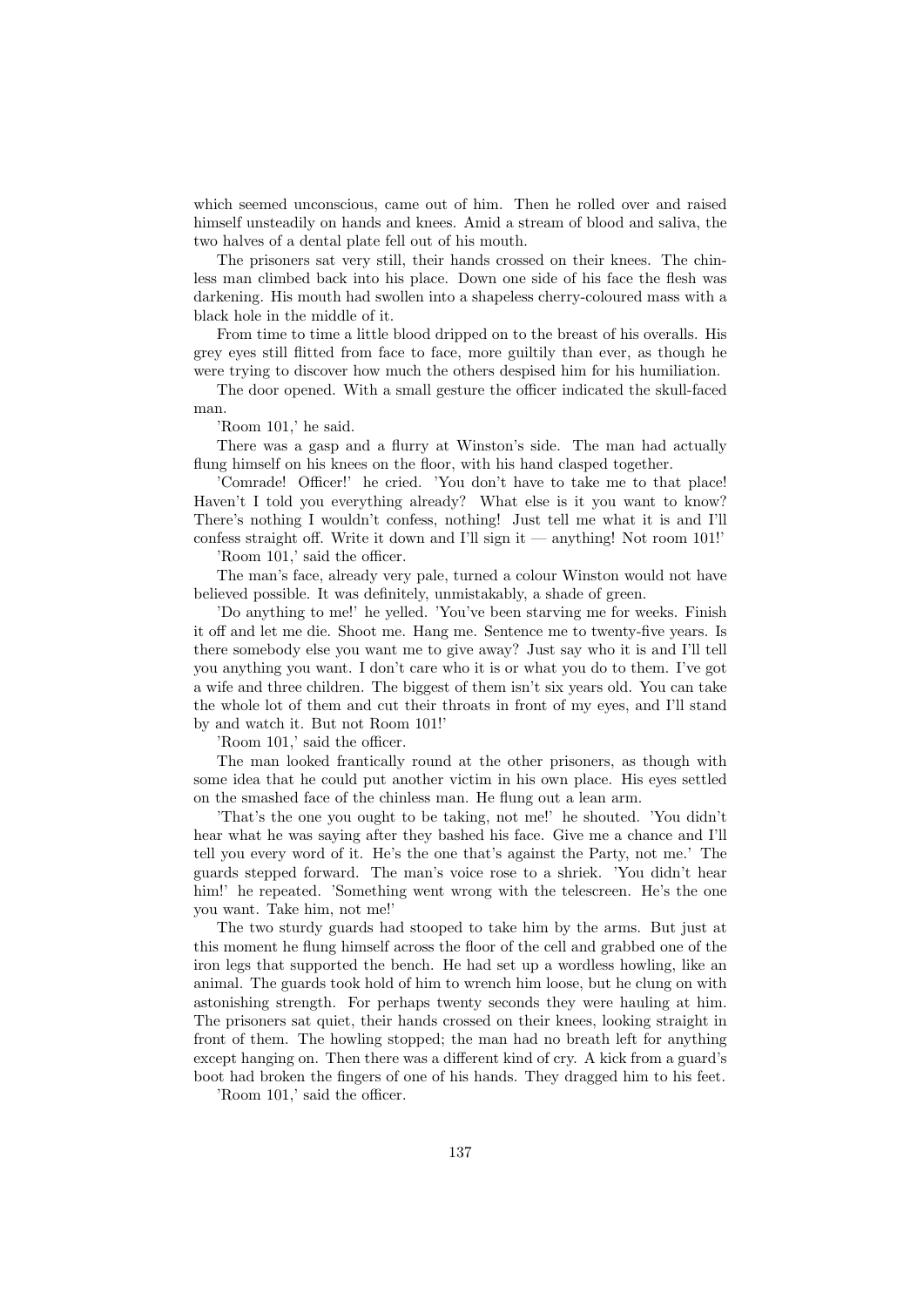The man was led out, walking unsteadily, with head sunken, nursing his crushed hand, all the fight had gone out of him.

A long time passed. If it had been midnight when the skull-faced man was taken away, it was morning: if morning, it was afternoon. Winston was alone, and had been alone for hours. The pain of sitting on the narrow bench was such that often he got up and walked about, unreproved by the telescreen. The piece of bread still lay where the chinless man had dropped it. At the beginning it needed a hard effort not to look at it, but presently hunger gave way to thirst. His mouth was sticky and evil-tasting. The humming sound and the unvarying white light induced a sort of faintness, an empty feeling inside his head. He would get up because the ache in his bones was no longer bearable, and then would sit down again almost at once because he was too dizzy to make sure of staying on his feet. Whenever his physical sensations were a little under control the terror returned. Sometimes with a fading hope he thought of O'Brien and the razor blade. It was thinkable that the razor blade might arrive concealed in his food, if he were ever fed. More dimly he thought of Julia. Somewhere or other she was suffering perhaps far worse than he. She might be screaming with pain at this moment. He thought: 'If I could save Julia by doubling my own pain, would I do it? Yes, I would.' But that was merely an intellectual decision, taken because he knew that he ought to take it. He did not feel it. In this place you could not feel anything, except pain and foreknowledge of pain. Besides, was it possible, when you were actually suffering it, to wish for any reason that your own pain should increase? But that question was not answerable yet.

The boots were approaching again. The door opened. O'Brien came in.

Winston started to his feet. The shock of the sight had driven all caution out of him. For the first time in many years he forgot the presence of the telescreen.

'They've got you too!' he cried.

'They got me a long time ago,' said O'Brien with a mild, almost regretful irony. He stepped aside. from behind him there emerged a broad-chested guard with a long black truncheon in his hand.

'You know him, Winston,' said O'Brien. 'Don't deceive yourself. You did know it — you have always known it.'

Yes, he saw now, he had always known it. But there was no time to think of that. All he had eyes for was the truncheon in the guard's hand. It might fall anywhere; on the crown, on the tip of the ear, on the upper arm, on the elbow-

The elbow! He had slumped to his knees, almost paralysed, clasping the stricken elbow with his other hand. Everything had exploded into yellow light. Inconceivable, inconceivable that one blow could cause such pain! The light cleared and he could see the other two looking down at him. The guard was laughing at his contortions. One question at any rate was answered. Never, for any reason on earth, could you wish for an increase of pain. Of pain you could wish only one thing: that it should stop. Nothing in the world was so bad as physical pain. In the face of pain there are no heroes, no heroes, he thought over and over as he writhed on the floor, clutching uselessly at his disabled left arm.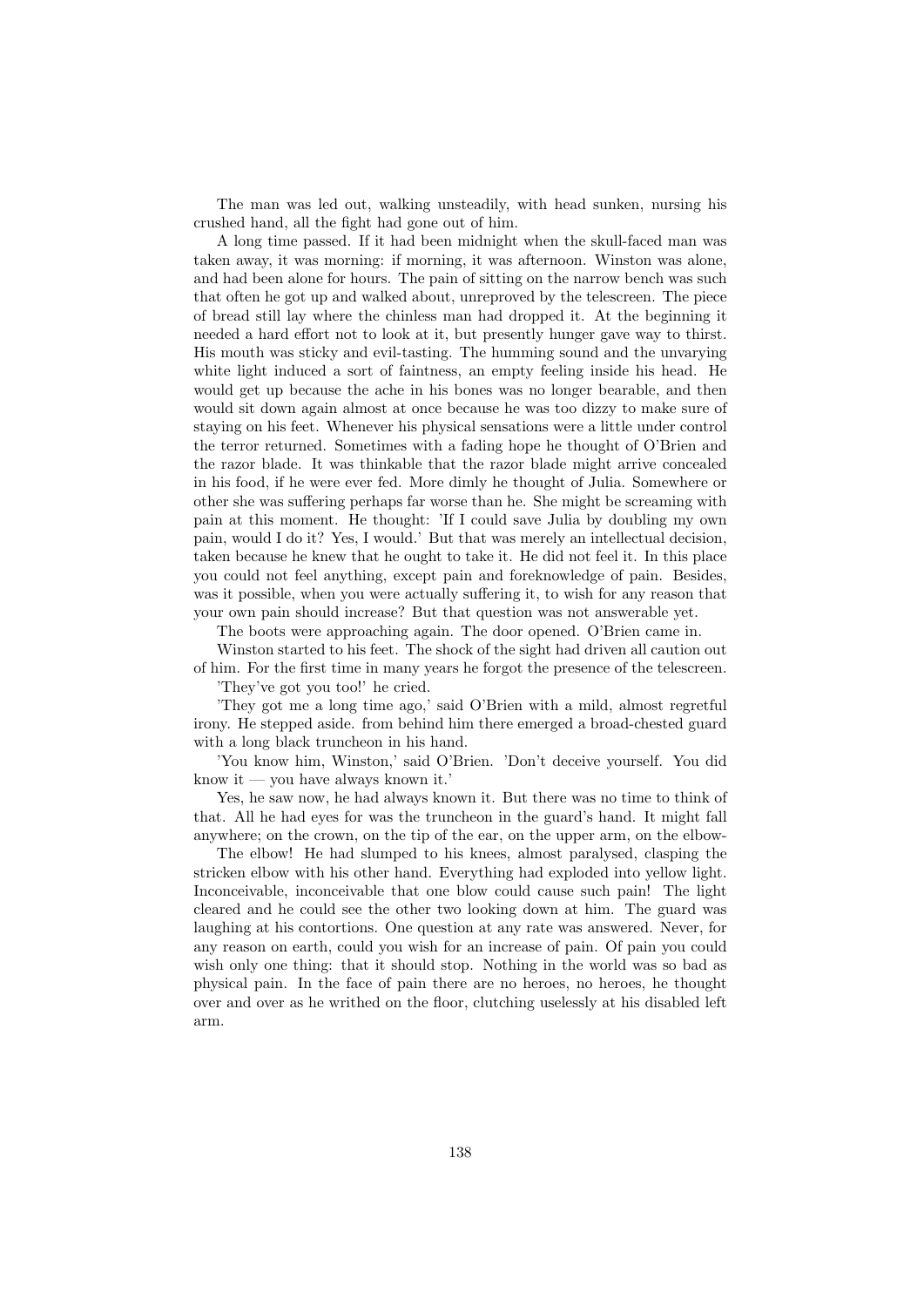## Chapter 19

He was lying on something that felt like a camp bed, except that it was higher off the ground and that he was fixed down in some way so that he could not move. Light that seemed stronger than usual was falling on his face. O'Brien was standing at his side, looking down at him intently. At the other side of him stood a man in a white coat, holding a hypodermic syringe.

Even after his eyes were open he took in his surroundings only gradually. He had the impression of swimming up into this room from some quite different world, a sort of underwater world far beneath it. How long he had been down there he did not know. Since the moment when they arrested him he had not seen darkness or daylight. Besides, his memories were not continuous. There had been times when consciousness, even the sort of consciousness that one has in sleep, had stopped dead and started again after a blank interval. But whether the intervals were of days or weeks or only seconds, there was no way of knowing.

With that first blow on the elbow the nightmare had started. Later he was to realize that all that then happened was merely a preliminary, a routine interrogation to which nearly all prisoners were subjected. There was a long range of crimes — espionage, sabotage, and the like — to which everyone had to confess as a matter of course. The confession was a formality, though the torture was real. How many times he had been beaten, how long the beatings had continued, he could not remember. Always there were five or six men in black uniforms at him simultaneously. Sometimes it was fists, sometimes it was truncheons, sometimes it was steel rods, sometimes it was boots. There were times when he rolled about the floor, as shameless as an animal, writhing his body this way and that in an endless, hopeless effort to dodge the kicks, and simply inviting more and yet more kicks, in his ribs, in his belly, on his elbows, on his shins, in his groin, in his testicles, on the bone at the base of his spine. There were times when it went on and on until the cruel, wicked, unforgivable thing seemed to him not that the guards continued to beat him but that he could not force hirnself into losing consciousness. There were times when his nerve so forsook him that he began shouting for mercy even before the beating began, when the mere sight of a fist drawn back for a blow was enough to make him pour forth a confession of real and imaginary crimes. There were other times when he started out with the resolve of confessing nothing, when every word had to be forced out of him between gasps of pain, and there were times when he feebly tried to compromise, when he said to himself: 'I will confess, but not yet. I must hold out till the pain becomes unbearable. Three more kicks,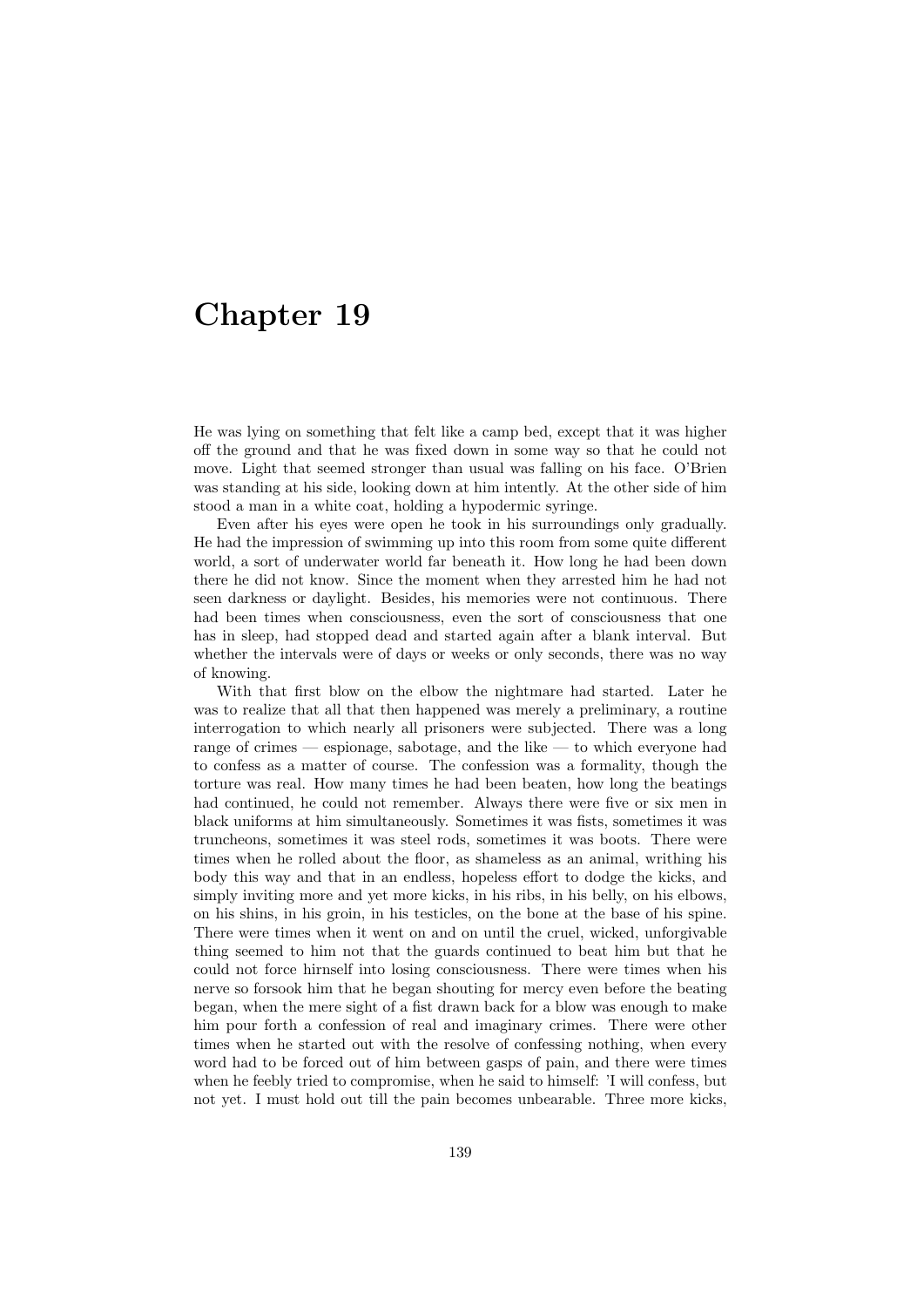two more kicks, and then I will tell them what they want.' Sometimes he was beaten till he could hardly stand, then flung like a sack of potatoes on to the stone floor of a cell, left to recuperate for a few hours, and then taken out and beaten again. There were also longer periods of recovery. He remembered them dimly, because they were spent chiefly in sleep or stupor. He remembered a cell with a plank bed, a sort of shelf sticking out from the wall, and a tin washbasin, and meals of hot soup and bread and sometimes coffee. He remembered a surly barber arriving to scrape his chin and crop his hair, and businesslike, unsympathetic men in white coats feeling his pulse, tapping his reflexes, turning up his eyelids, running harsh fingers over him in search for broken bones, and shooting needles into his arm to make him sleep.

The beatings grew less frequent, and became mainly a threat, a horror to which he could be sent back at any moment when his answers were unsatisfactory. His questioners now were not ruffians in black uniforms but Party intellectuals, little rotund men with quick movements and flashing spectacles, who worked on him in relays over periods which lasted — he thought, he could not be sure — ten or twelve hours at a stretch. These other questioners saw to it that he was in constant slight pain, but it was not chiefly pain that they relied on. They slapped his face, wrung his ears. pulled his hair, made him stand on one leg, refused him leave to urinate, shone glaring lights in his face until his eyes ran with water; but the aim of this was simply to humiliate him and destroy his power of arguing and reasoning. Their real weapon was the merciless questioning that went on and on, hour after hour, tripping him up, laying traps for him, twisting everything that he said, convicting him at every step of lies and self-contradiction until he began weeping as much from shame as from nervous fatigue Sometimes he would weep half a dozen times in a single session. Most of the time they screamed abuse at him and threatened at every hesitation to deliver him over to the guards again; but sometimes they would suddenly change their tune, call him comrade, appeal to him in the name of Ingsoc and Big Brother, and ask him sorrowfully whether even now he had not enough loyalty to the Party left to make him wish to undo the evil he had done. When his nerves were in rags after hours of questioning, even this appeal could reduce him to snivelling tears. In the end the nagging voices broke him down more completely than the boots and fists of the guards. He became simply a mouth that uttered, a hand that signed, whatever was demanded of him. His sole concern was to find out what they wanted him to confess, and then confess it quickly, before the bullying started anew. He confessed to the assassination of eminent Party members, the distribution of seditious pamphlets, embezzlement of public funds, sale of military secrets, sabotage of every kind. He confessed that he had been a spy in the pay of the Eastasian government as far back as 1968. He confessed that he was a religious believer, an admirer of capitalism, and a sexual pervert. He confessed that he had murdered his wife, although he knew, and his questioners must have known, that his wife was still alive. He confessed that for years he had been in personal touch with Goldstein and had been a member of an underground organization which had included almost every human being he had ever known. It was easier to confess everything and implicate everybody. Besides, in a sense it was all true. It was true that he had been the enemy of the Party, and in the eyes of the Party there was no distinction between the thought and the deed.

There were also memories of another kind. They stood out in his mind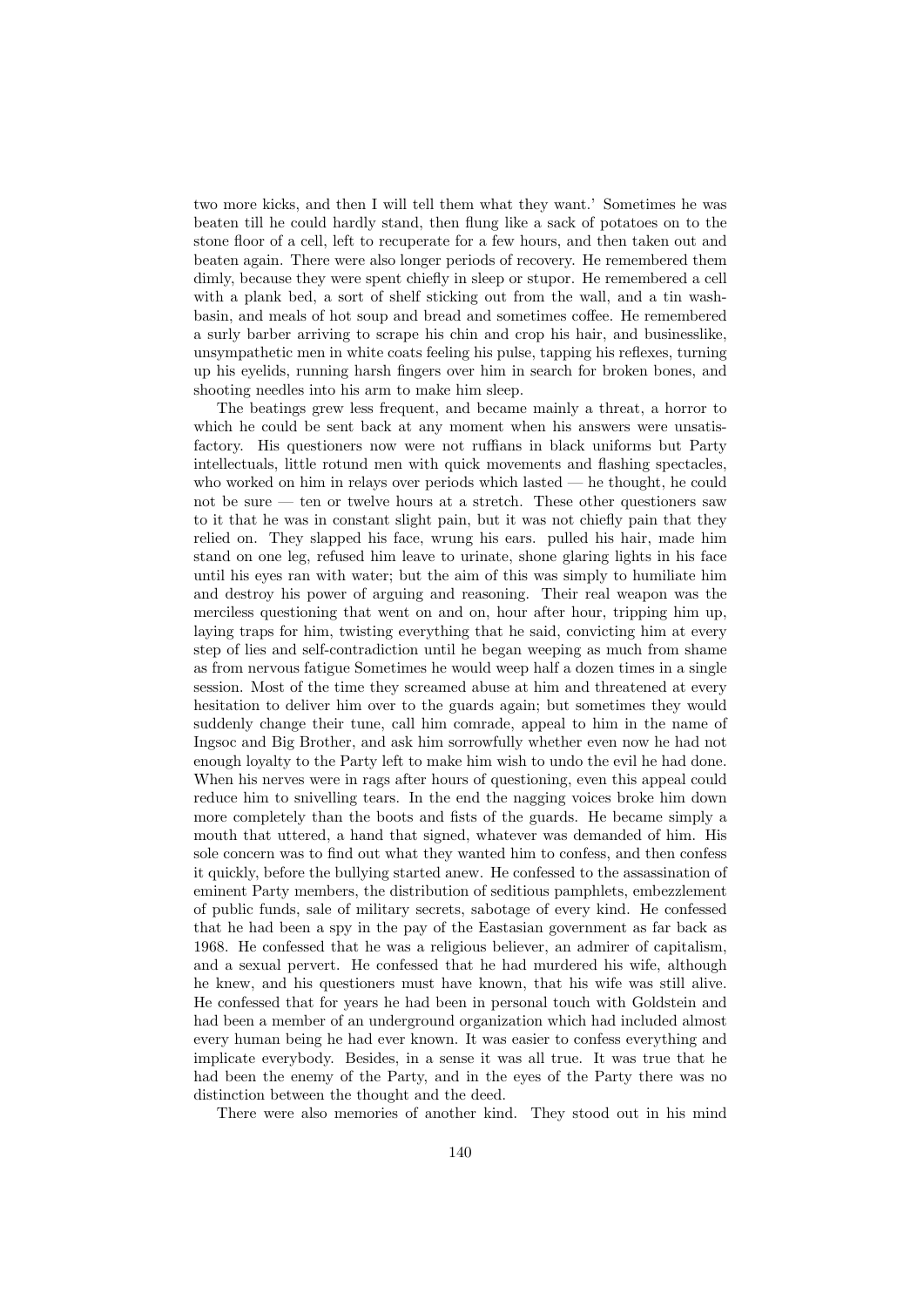disconnectedly, like pictures with blackness all round them.

He was in a cell which might have been either dark or light, because he could see nothing except a pair of eyes. Near at hand some kind of instrument was ticking slowly and regularly. The eyes grew larger and more luminous. Suddenly he floated out of his seat, dived into the eyes, and was swallowed up.

He was strapped into a chair surrounded by dials, under dazzling lights. A man in a white coat was reading the dials. There was a tramp of heavy boots outside. The door clanged open. The waxed-faced officer marched in, followed by two guards.

'Room 101,' said the officer.

The man in the white coat did not turn round. He did not look at Winston either; he was looking only at the dials.

He was rolling down a mighty corridor, a kilometre wide, full of glorious, golden light, roaring with laughter and shouting out confessions at the top of his voice. He was confessing everything, even the things he had succeeded in holding back under the torture. He was relating the entire history of his life to an audience who knew it already. With him were the guards, the other questioners, the men in white coats, O'Brien, Julia, Mr Charrington, all rolling down the corridor together and shouting with laughter. Some dreadful thing which had lain embedded in the future had somehow been skipped over and had not happened. Everything was all right, there was no more pain, the last detail of his life was laid bare, understood, forgiven.

He was starting up from the plank bed in the half-certainty that he had heard O'Brien's voice. All through his interrogation, although he had never seen him, he had had the feeling that O'Brien was at his elbow, just out of sight. It was O'Brien who was directing everything. It was he who set the guards on to Winston and who prevented them from killing him. It was he who decided when Winston should scream with pain, when he should have a respite, when he should be fed, when he should sleep, when the drugs should be pumped into his arm. It was he who asked the questions and suggested the answers. He was the tormentor, he was the protector, he was the inquisitor, he was the friend. And once — Winston could not remember whether it was in drugged sleep, or in normal sleep, or even in a moment of wakefulness — a voice murmured in his ear: 'Don't worry, Winston; you are in my keeping. For seven years I have watched over you. Now the turning-point has come. I shall save you, I shall make you perfect.' He was not sure whether it was O'Brien's voice; but it was the same voice that had said to him, 'We shall meet in the place where there is no darkness,' in that other dream, seven years ago.

He did not remember any ending to his interrogation. There was a period of blackness and then the cell, or room, in which he now was had gradually materialized round him. He was almost flat on his back, and unable to move. His body was held down at every essential point. Even the back of his head was gripped in some manner. O'Brien was looking down at him gravely and rather sadly. His face, seen from below, looked coarse and worn, with pouches under the eyes and tired lines from nose to chin. He was older than Winston had thought him; he was perhaps forty-eight or fifty. Under his hand there was a dial with a lever on top and figures running round the face.

'I told you,' said O'Brien, 'that if we met again it would be here.'

'Yes,' said Winston.

Without any warning except a slight movement of O'Brien's hand, a wave of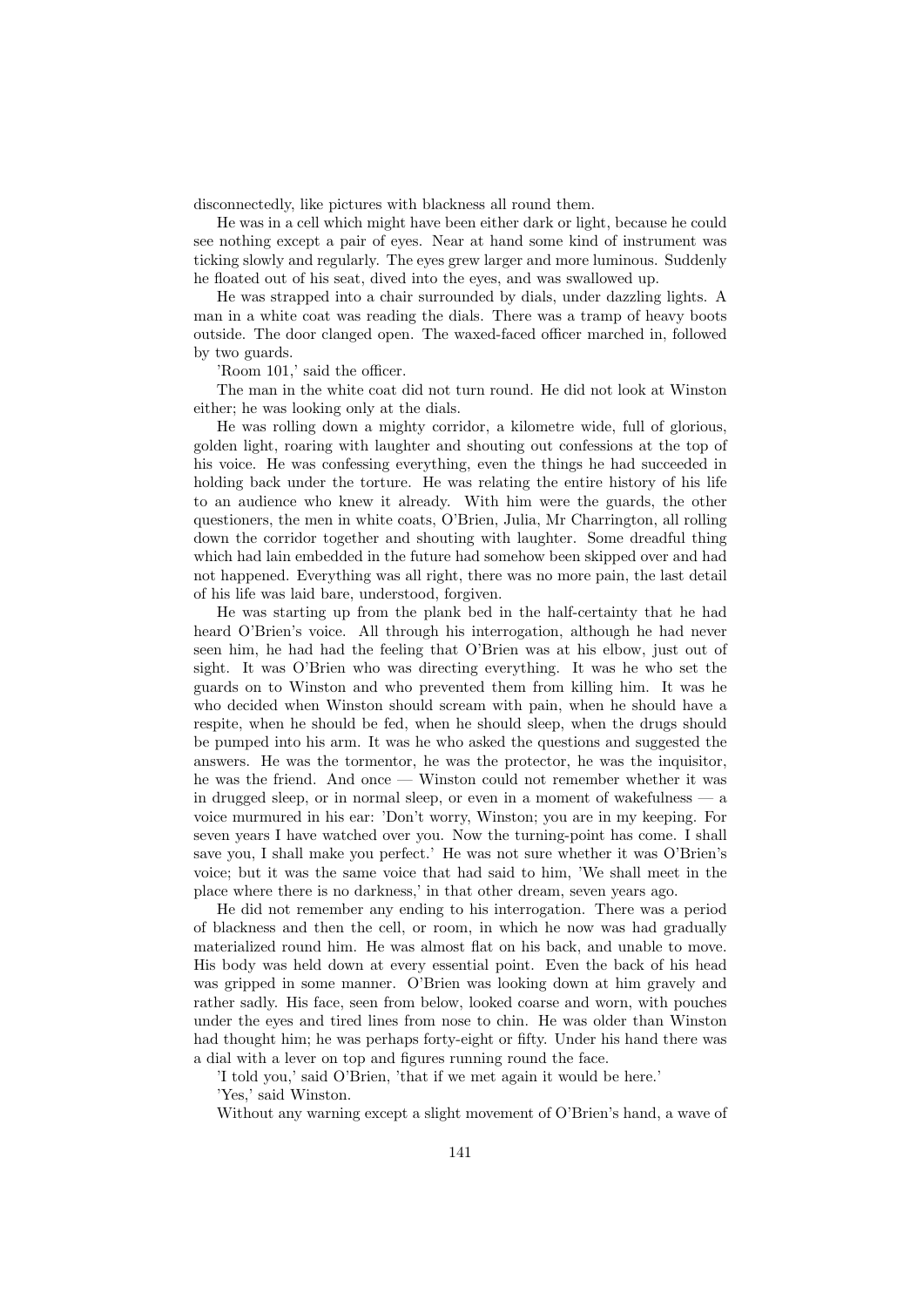pain flooded his body. It was a frightening pain, because he could not see what was happening, and he had the feeling that some mortal injury was being done to him. He did not know whether the thing was really happening, or whether the effect was electrically produced; but his body was being wrenched out of shape, the joints were being slowly torn apart. Although the pain had brought the sweat out on his forehead, the worst of all was the fear that his backbone was about to snap. He set his teeth and breathed hard through his nose, trying to keep silent as long as possible.

'You are afraid,' said O'Brien, watching his face, 'that in another moment something is going to break. Your especial fear is that it will be your backbone. You have a vivid mental picture of the vertebrae snapping apart and the spinal fluid dripping out of them. That is what you are thinking, is it not, Winston?'

Winston did not answer. O'Brien drew back the lever on the dial. The wave of pain receded almost as quickly as it had come.

'That was forty,' said O'Brien. 'You can see that the numbers on this dial run up to a hundred. Will you please remember, throughout our conversation, that I have it in my power to inflict pain on you at any moment and to whatever degree I choose? If you tell me any lies, or attempt to prevaricate in any way, or even fall below your usual level of intelligence, you will cry out with pain, instantly. Do you understand that?'

'Yes,' said Winston.

O'Brien's manner became less severe. He resettled his spectacles thoughtfully, and took a pace or two up and down. When he spoke his voice was gentle and patient. He had the air of a doctor, a teacher, even a priest, anxious to explain and persuade rather than to punish.

'I am taking trouble with you, Winston,' he said, 'because you are worth trouble. You know perfectly well what is the matter with you. You have known it for years, though you have fought against the knowledge. You are mentally deranged. You suffer from a defective memory. You are unable to remember real events and you persuade yourself that you remember other events which never happened. Fortunately it is curable. You have never cured yourself of it, because you did not choose to. There was a small effort of the will that you were not ready to make. Even now, I am well aware, you are clinging to your disease under the impression that it is a virtue. Now we will take an example. At this moment, which power is Oceania at war with?'

'When I was arrested, Oceania was at war with Eastasia.

'With Eastasia. Good. And Oceania has always been at war with Eastasia, has it not?'

Winston drew in his breath. He opened his mouth to speak and then did not speak. He could not take his eyes away from the dial.

'The truth, please, Winston. Your truth. Tell me what you think you remember.'

'I remember that until only a week before I was arrested, we were not at war with Eastasia at all. We were in alliance with them. The war was against Eurasia. That had lasted for four years. Before that — '

O'Brien stopped him with a movement of the hand.

'Another example,' he said. 'Some years ago you had a very serious delusion indeed. You believed that three men, three one-time Party members named Jones, Aaronson, and Rutherford men who were executed for treachery and sabotage after making the fullest possible confession — were not guilty of the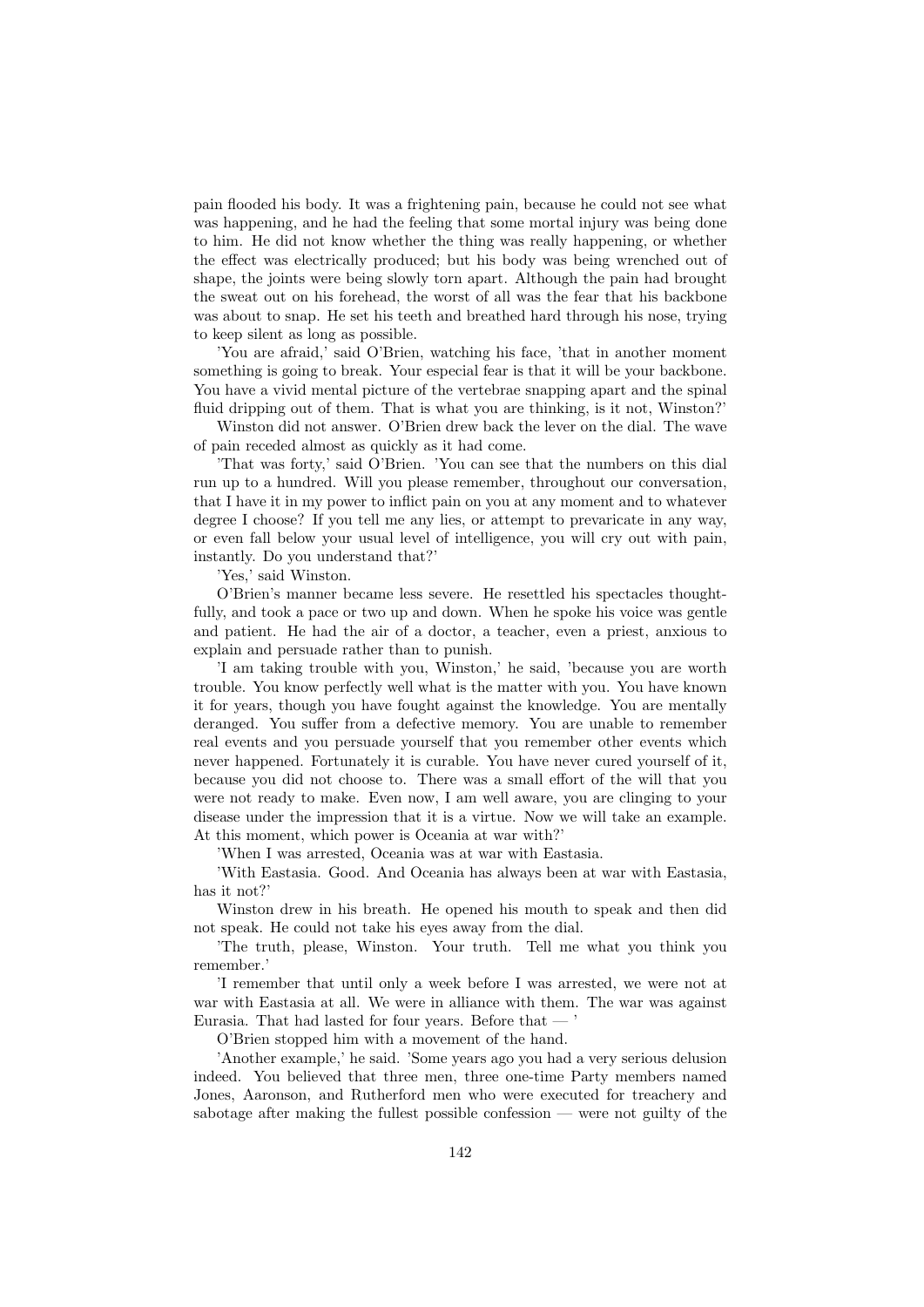crimes they were charged with. You believed that you had seen unmistakable documentary evidence proving that their confessions were false. There was a certain photograph about which you had a hallucination. You believed that you had actually held it in your hands. It was a photograph something like this.'

An oblong slip of newspaper had appeared between O'Brien's fingers. For perhaps five seconds it was within the angle of Winston's vision. It was a photograph, and there was no question of its identity. It was the photograph. It was another copy of the photograph of Jones, Aaronson, and Rutherford at the party function in New York, which he had chanced upon eleven years ago and promptly destroyed. For only an instant it was before his eyes, then it was out of sight again. But he had seen it, unquestionably he had seen it! He made a desperate, agonizing effort to wrench the top half of his body free. It was impossible to move so much as a centimetre in any direction. For the moment he had even forgotten the dial. All he wanted was to hold the photograph in his fingers again, or at least to see it.

'It exists!' he cried.

'No,' said O'Brien.

He stepped across the room. There was a memory hole in the opposite wall. O'Brien lifted the grating. Unseen, the frail slip of paper was whirling away on the current of warm air; it was vanishing in a flash of flame. O'Brien turned away from the wall.

'Ashes,' he said. 'Not even identifiable ashes. Dust. It does not exist. It never existed.'

'But it did exist! It does exist! It exists in memory. I remember it. You remember it.'

'I do not remember it,' said O'Brien.

Winston's heart sank. That was doublethink. He had a feeling of deadly helplessness. If he could have been certain that O'Brien was lying, it would not have seemed to matter. But it was perfectly possible that O'Brien had really forgotten the photograph. And if so, then already he would have forgotten his denial of remembering it, and forgotten the act of forgetting. How could one be sure that it was simple trickery? Perhaps that lunatic dislocation in the mind could really happen: that was the thought that defeated him.

O'Brien was looking down at him speculatively. More than ever he had the air of a teacher taking pains with a wayward but promising child.

'There is a Party slogan dealing with the control of the past,' he said. 'Repeat it, if you please.'

"Who controls the past controls the future: who controls the present controls the past," repeated Winston obediently.

"Who controls the present controls the past," said O'Brien, nodding his head with slow approval. 'Is it your opinion, Winston, that the past has real existence?'

Again the feeling of helplessness descended upon Winston. His eyes flitted towards the dial. He not only did not know whether 'yes' or 'no' was the answer that would save him from pain; he did not even know which answer he believed to be the true one.

O'Brien smiled faintly. 'You are no metaphysician, Winston,' he said. 'Until this moment you had never considered what is meant by existence. I will put it more precisely. Does the past exist concretely, in space? Is there somewhere or other a place, a world of solid objects, where the past is still happening?'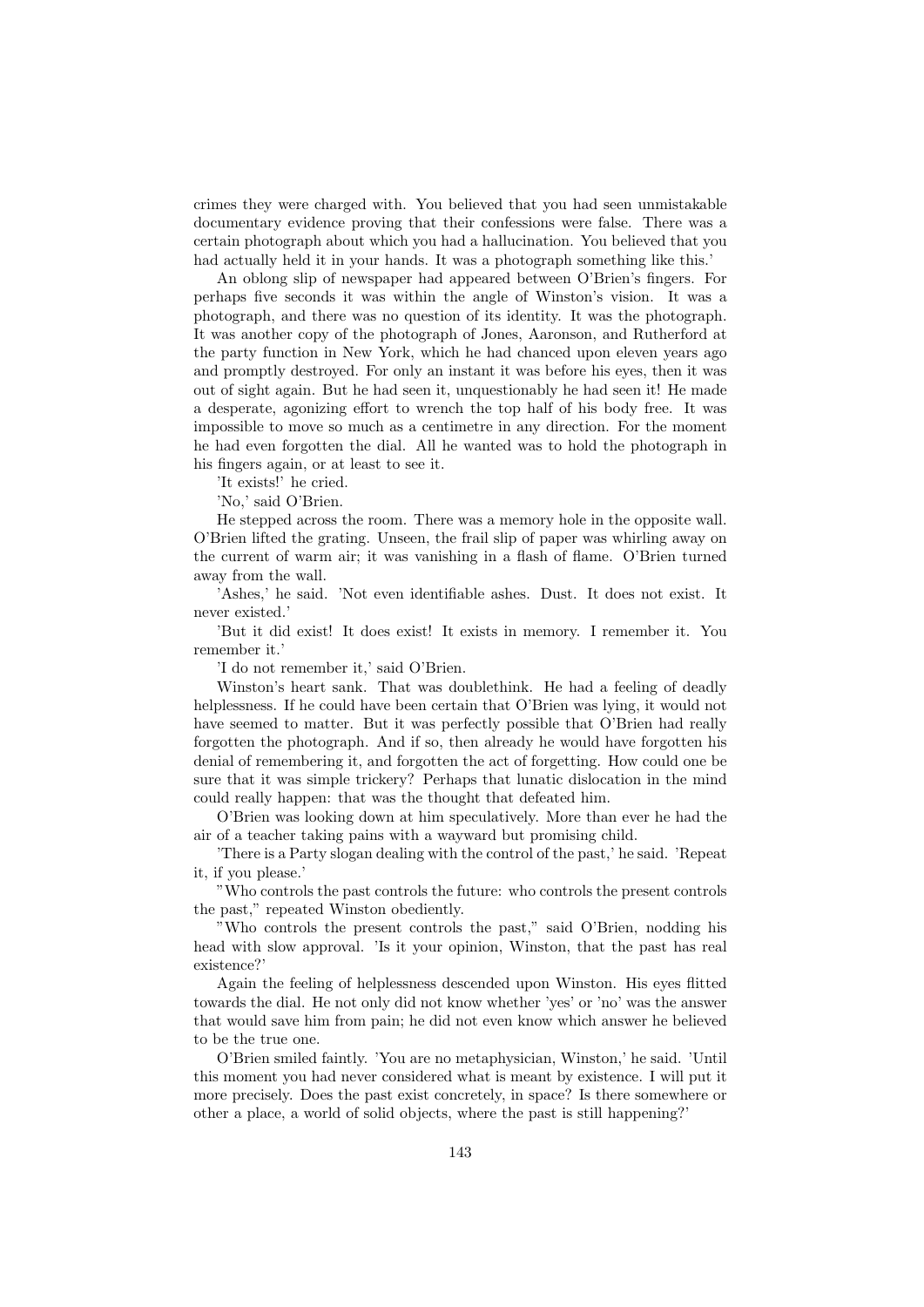'No.'

'Then where does the past exist, if at all?'

'In records. It is written down.'

'In records. And- ?'

'In the mind. In human memories.

'In memory. Very well, then. We, the Party, control all records, and we control all memories. Then we control the past, do we not?'

'But how can you stop people remembering things?' cried Winston again momentarily forgetting the dial. 'It is involuntary. It is outside oneself. How can you control memory? You have not controlled mine!'

O'Brien's manner grew stern again. He laid his hand on the dial.

'On the contrary,' he said, 'you have not controlled it. That is what has brought you here. You are here because you have failed in humility, in selfdiscipline. You would not make the act of submission which is the price of sanity. You preferred to be a lunatic, a minority of one. Only the disciplined mind can see reality, Winston. You believe that reality is something objective, external, existing in its own right. You also believe that the nature of reality is self-evident. When you delude yourself into thinking that you see something, you assume that everyone else sees the same thing as you. But I tell you, Winston, that reality is not external. Reality exists in the human mind, and nowhere else. Not in the individual mind, which can make mistakes, and in any case soon perishes: only in the mind of the Party, which is collective and immortal. Whatever the Party holds to be the truth, is truth. It is impossible to see reality except by looking through the eyes of the Party. That is the fact that you have got to relearn, Winston. It needs an act of self-destruction, an effort of the will. You must humble yourself before you can become sane.'

He paused for a few moments, as though to allow what he had been saying to sink in.

'Do you remember,' he went on, ' writing in your diary, "Freedom is the freedom to say that two plus two make four"?'

'Yes,' said Winston.

O'Brien held up his left hand, its back towards Winston, with the thumb hidden and the four fingers extended.

'How many fingers am I holding up, Winston?

'Four.'

'And if the party says that it is not four but five — then how many?' 'Four.'

The word ended in a gasp of pain. The needle of the dial had shot up to fifty-five. The sweat had sprung out all over Winston's body. The air tore into his lungs and issued again in deep groans which even by clenching his teeth he could not stop. O'Brien watched him, the four fingers still extended. He drew back the lever. This time the pain was only slightly eased.

'How many fingers, Winston?'

'Four.'

The needle went up to sixty.

'How many fingers, Winston?'

'Four! Four! What else can I say? Four!'

The needle must have risen again, but he did not look at it. The heavy, stern face and the four fingers filled his vision. The fingers stood up before his eyes like pillars, enormous, blurry, and seeming to vibrate, but unmistakably four.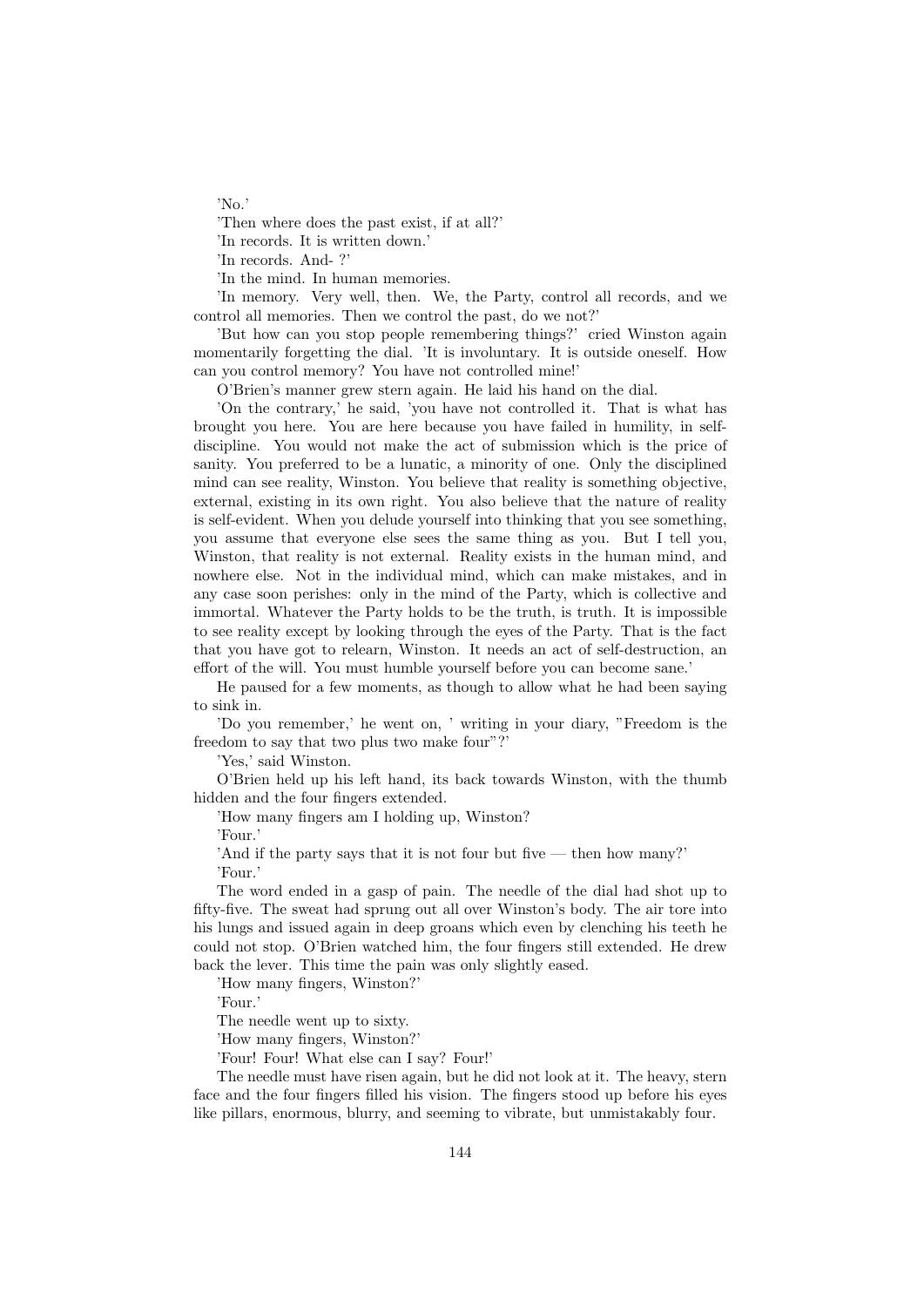'How many fingers, Winston?'

'Four! Stop it, stop it! How can you go on? Four! Four!'

'How many fingers, Winston?'

'Five! Five! Five!'

'No, Winston, that is no use. You are lying. You still think there are four. How many fingers, please?'

'Four! five! Four! Anything you like. Only stop it, stop the pain!

Abruptly he was sitting up with O'Brien's arm round his shoulders. He had perhaps lost consciousness for a few seconds. The bonds that had held his body down were loosened. He felt very cold, he was shaking uncontrollably, his teeth were chattering, the tears were rolling down his cheeks. For a moment he clung to O'Brien like a baby, curiously comforted by the heavy arm round his shoulders. He had the feeling that O'Brien was his protector, that the pain was something that came from outside, from some other source, and that it was O'Brien who would save him from it.

'You are a slow learner, Winston,' said O'Brien gently.

'How can I help it?' he blubbered. 'How can I help seeing what is in front of my eyes? Two and two are four.

Sometimes, Winston. Sometimes they are five. Sometimes they are three. Sometimes they are all of them at once. You must try harder. It is not easy to become sane.'

He laid Winston down on the bed. The grip of his limbs tightened again, but the pain had ebbed away and the trembling had stopped, leaving him merely weak and cold. O'Brien motioned with his head to the man in the white coat, who had stood immobile throughout the proceedings. The man in the white coat bent down and looked closely into Winston's eyes, felt his pulse, laid an ear against his chest, tapped here and there, then he nodded to O'Brien.

'Again,' said O'Brien.

The pain flowed into Winston's body. The needle must be at seventy, seventy-five. He had shut his eyes this time. He knew that the fingers were still there, and still four. All that mattered was somehow to stay alive until the spasm was over. He had ceased to notice whether he was crying out or not. The pain lessened again. He opened his eyes. O'Brien had drawn back the lever.

'How many fingers, Winston?'

'Four. I suppose there are four. I would see five if I could. I am trying to see five.'

'Which do you wish: to persuade me that you see five, or really to see them?' 'Really to see them.'

'Again,' said O'Brien.

Perhaps the needle was eighty — ninety. Winston could not intermittently remember why the pain was happening. Behind his screwed-up eyelids a forest of fingers seemed to be moving in a sort of dance, weaving in and out, disappearing behind one another and reappearing again. He was trying to count them, he could not remember why. He knew only that it was impossible to count them, and that this was somehow due to the mysterious identity between five and four. The pain died down again. When he opened his eyes it was to find that he was still seeing the same thing. Innumerable fingers, like moving trees, were still streaming past in either direction, crossing and recrossing. He shut his eyes again.

'How many fingers am I holding up, Winston?'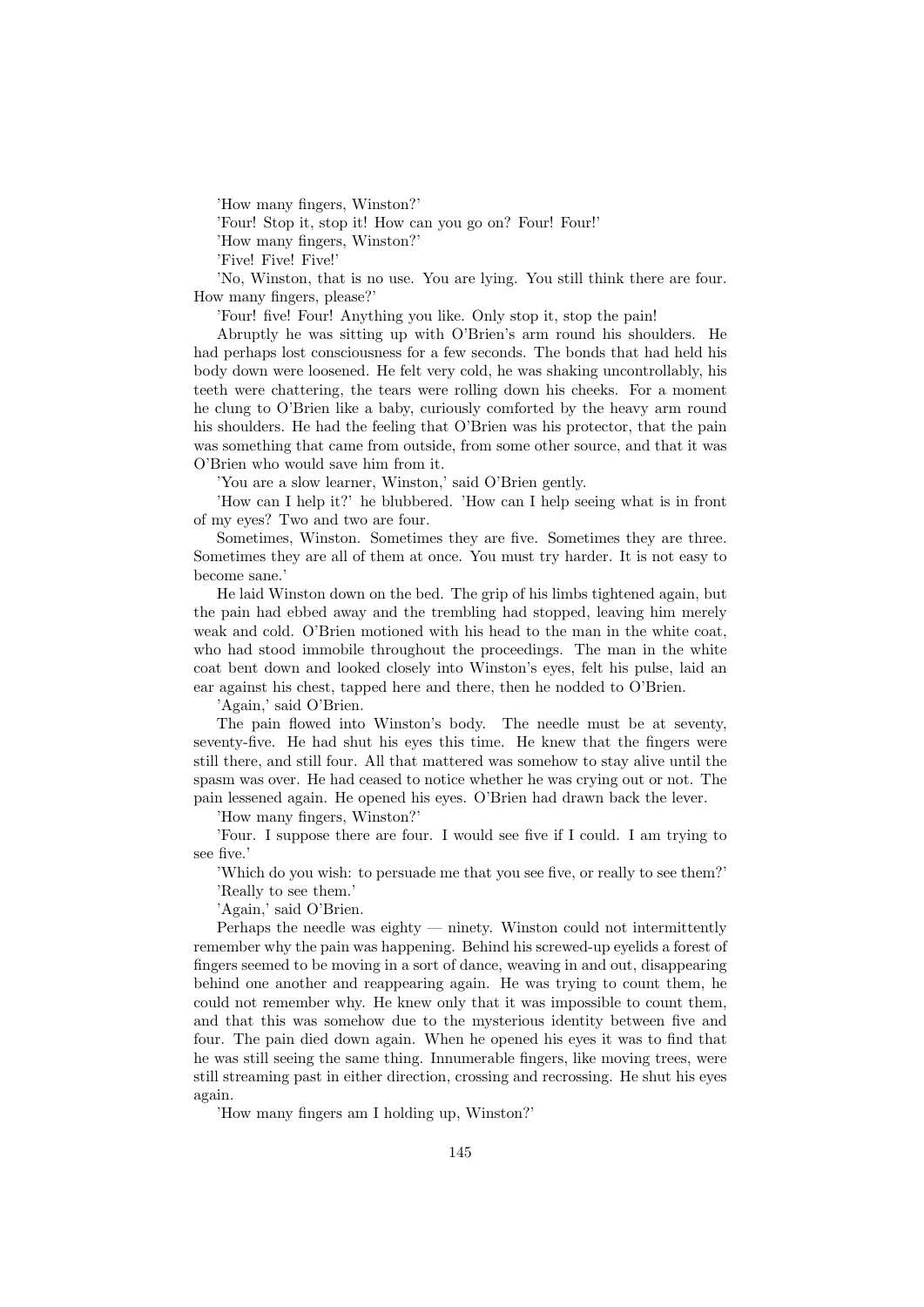'I don't know. I don't know. You will kill me if you do that again. Four, five,  $six - in$  all honesty I don't know.'

'Better,' said O'Brien.

A needle slid into Winston's arm. Almost in the same instant a blissful, healing warmth spread all through his body. The pain was already half-forgotten. He opened his eyes and looked up gratefully at O'Brien. At sight of the heavy, lined face, so ugly and so intelligent, his heart seemed to turn over. If he could have moved he would have stretched out a hand and laid it on O'Brien arm. He had never loved him so deeply as at this moment, and not merely because he had stopped the pain. The old feeling, that it bottom it did not matter whether O'Brien was a friend or an enemy, had come back. O'Brien was a person who could be talked to. Perhaps one did not want to be loved so much as to be understood. O'Brien had tortured him to the edge of lunacy, and in a little while, it was certain, he would send him to his death. It made no difference. In some sense that went deeper than friendship, they were intimates: somewhere or other, although the actual words might never be spoken, there was a place where they could meet and talk. O'Brien was looking down at him with an expression which suggested that the same thought might be in his own mind. When he spoke it was in an easy, conversational tone.

'Do you know where you are, Winston?' he said.

'I don't know. I can guess. In the Ministry of Love.'

'Do you know how long you have been here?'

'I don't know. Days, weeks, months — I think it is months.'

'And why do you imagine that we bring people to this place?'

'To make them confess.'

'No, that is not the reason. Try again.'

'To punish them.'

'No!' exclaimed O'Brien. His voice had changed extraordinarily, and his face had suddenly become both stern and animated. 'No! Not merely to extract your confession, not to punish you. Shall I tell you why we have brought you here? To cure you! To make you sane! Will you understand, Winston, that no one whom we bring to this place ever leaves our hands uncured? We are not interested in those stupid crimes that you have committed. The Party is not interested in the overt act: the thought is all we care about. We do not merely destroy our enemies, we change them. Do you understand what I mean by that?'

He was bending over Winston. His face looked enormous because of its nearness, and hideously ugly because it was seen from below. Moreover it was filled with a sort of exaltation, a lunatic intensity. Again Winston's heart shrank. If it had been possible he would have cowered deeper into the bed. He felt certain that O'Brien was about to twist the dial out of sheer wantonness. At this moment, however, O'Brien turned away. He took a pace or two up and down. Then he continued less vehemently:

'The first thing for you to understand is that in this place there are no martyrdoms. You have read of the religious persecutions of the past. In the Middle Ages there was the Inquisitlon. It was a failure. It set out to eradicate heresy, and ended by perpetuating it. For every heretic it burned at the stake, thousands of others rose up. Why was that? Because the Inquisition killed its enemies in the open, and killed them while they were still unrepentant: in fact, it killed them because they were unrepentant. Men were dying because they would not abandon their true beliefs. Naturally all the glory belonged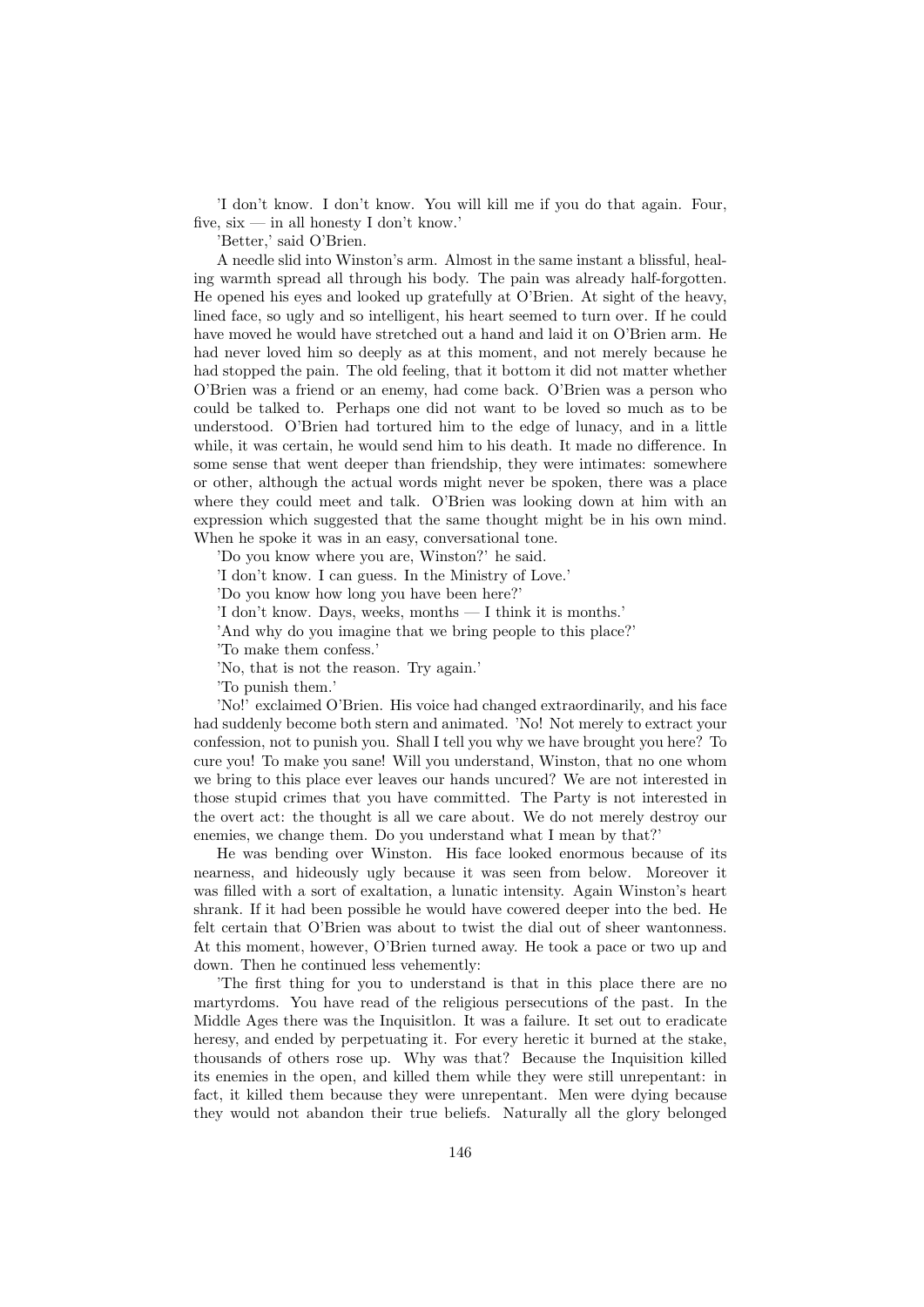to the victim and all the shame to the Inquisitor who burned him. Later, in the twentieth century, there were the totalitarians, as they were called. There were the German Nazis and the Russian Communists. The Russians persecuted heresy more cruelly than the Inquisition had done. And they imagined that they had learned from the mistakes of the past; they knew, at any rate, that one must not make martyrs. Before they exposed their victims to public trial, they deliberately set themselves to destroy their dignity. They wore them down by torture and solitude until they were despicable, cringing wretches, confessing whatever was put into their mouths, covering themselves with abuse, accusing and sheltering behind one another, whimpering for mercy. And yet after only a few years the same thing had happened over again. The dead men had become martyrs and their degradation was forgotten. Once again, why was it? In the first place, because the confessions that they had made were obviously extorted and untrue. We do not make mistakes of that kind. All the confessions that are uttered here are true. We make them true. And above all we do not allow the dead to rise up against us. You must stop imagining that posterity will vindicate you, Winston. Posterity will never hear of you. You will be lifted clean out from the stream of history. We shall turn you into gas and pour you into the stratosphere. Nothing will remain of you, not a name in a register, not a memory in a living brain. You will be annihilated in the past as well as in the future. You will never have existed.'

Then why bother to torture me? thought Winston, with a momentary bitterness. O'Brien checked his step as though Winston had uttered the thought aloud. His large ugly face came nearer, with the eyes a little narrowed.

'You are thinking,' he said, 'that since we intend to destroy you utterly, so that nothing that you say or do can make the smallest difference — in that case, why do we go to the trouble of interrogating you first? That is what you were thinking, was it not?'

'Yes,' said Winston.

O'Brien smiled slightly. 'You are a flaw in the pattern, Winston. You are a stain that must be wiped out. Did I not tell you just now that we are different from the persecutors of the past? We are not content with negative obedience, nor even with the most abject submission. When finally you surrender to us, it must be of your own free will. We do not destroy the heretic because he resists us: so long as he resists us we never destroy him. We convert him, we capture his inner mind, we reshape him. We burn all evil and all illusion out of him; we bring him over to our side, not in appearance, but genuinely, heart and soul. We make him one of ourselves before we kill him. It is intolerable to us that an erroneous thought should exist anywhere in the world, however secret and powerless it may be. Even in the instant of death we cannot permit any deviation. In the old days the heretic walked to the stake still a heretic, proclaiming his heresy, exulting in it. Even the victim of the Russian purges could carry rebellion locked up in his skull as he walked down the passage waiting for the bullet. But we make the brain perfect before we blow it out. The command of the old despotisms was "Thou shalt not". The command of the totalitarians was "Thou shalt". Our command is "Thou art". No one whom we bring to this place ever stands out against us. Everyone is washed clean. Even those three miserable traitors in whose innocence you once believed — Jones, Aaronson, and Rutherford — in the end we broke them down. I took part in their interrogation myself. I saw them gradually worn down, whimpering,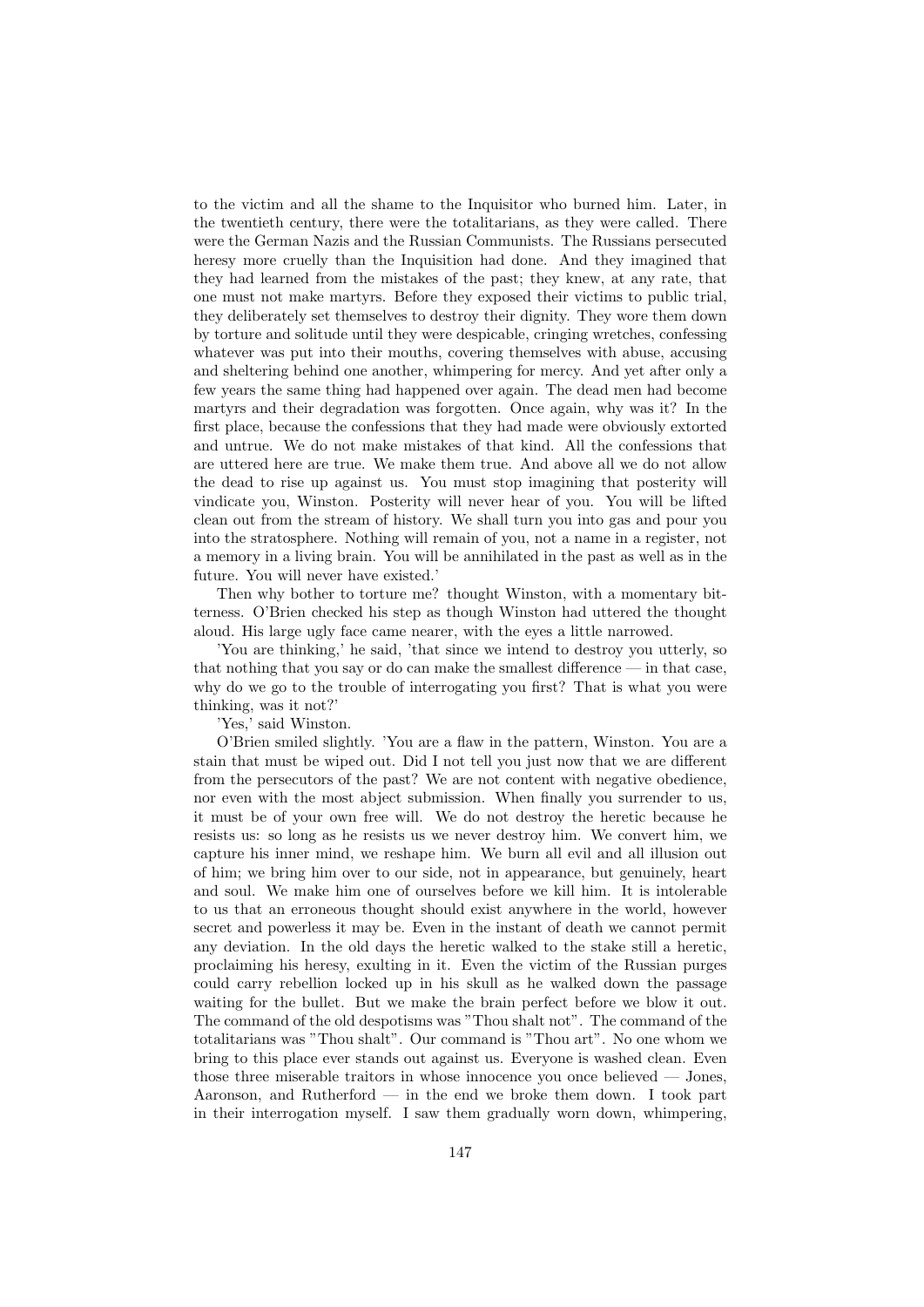grovelling, we eping  $-$  and in the end it was not with pain or fear, only with penitence. By the time we had finished with them they were only the shells of men. There was nothing left in them except sorrow for what they had done, and love of Big Brother. It was touching to see how they loved him. They begged to be shot quickly, so that they could die while their minds were still clean.'

His voice had grown almost dreamy. The exaltation, the lunatic enthusiasm, was still in his face. He is not pretending, thought Winston, he is not a hypocrite, he believes every word he says. What most oppressed him was the consciousness of his own intellectual inferiority. He watched the heavy yet graceful form strolling to and fro, in and out of the range of his vision. O'Brien was a being in all ways larger than himself. There was no idea that he had ever had, or could have, that O'Brien had not long ago known, examined, and rejected. His mind contained Winston's mind. But in that case how could it be true that O'Brien was mad? It must be he, Winston, who was mad. O'Brien halted and looked down at him. His voice had grown stern again.

'Do not imagine that you will save yourself, Winston, however completely you surrender to us. No one who has once gone astray is ever spared. And even if we chose to let you live out the natural term of your life, still you would never escape from us. What happens to you here is for ever. Understand that in advance. We shall crush you down to the point from which there is no coming back. Things will happen to you from which you could not recover, if you lived a thousand years. Never again will you be capable of ordinary human feeling. Everything will be dead inside you. Never again will you be capable of love, or friendship, or joy of living, or laughter, or curiosity, or courage, or integrity. You will be hollow. We shall squeeze you empty, and then we shall fill you with ourselves.'

He paused and signed to the man in the white coat. Winston was aware of some heavy piece of apparatus being pushed into place behind his head. O'Brien had sat down beside the bed, so that his face was almost on a level with Winston's.

'Three thousand,' he said, speaking over Winston's head to the man in the white coat.

Two soft pads, which felt slightly moist, clamped themselves against Winston's temples. He quailed. There was pain coming, a new kind of pain. O'Brien laid a hand reassuringly, almost kindly, on his.

'This time it will not hurt,' he said. 'Keep your eyes fixed on mine.'

At this moment there was a devastating explosion, or what seemed like an explosion, though it was not certain whether there was any noise. There was undoubtedly a blinding flash of light. Winston was not hurt, only prostrated. Although he had already been lying on his back when the thing happened, he had a curious feeling that he had been knocked into that position. A terrific painless blow had flattened him out. Also something had happened inside his head. As his eyes regained their focus he remembered who he was, and where he was, and recognized the face that was gazing into his own; but somewhere or other there was a large patch of emptiness, as though a piece had been taken out of his brain.

'It will not last,' said O'Brien. 'Look me in the eyes. What country is Oceania at war with?'

Winston thought. He knew what was meant by Oceania and that he himself was a citizen of Oceania. He also remembered Eurasia and Eastasia; but who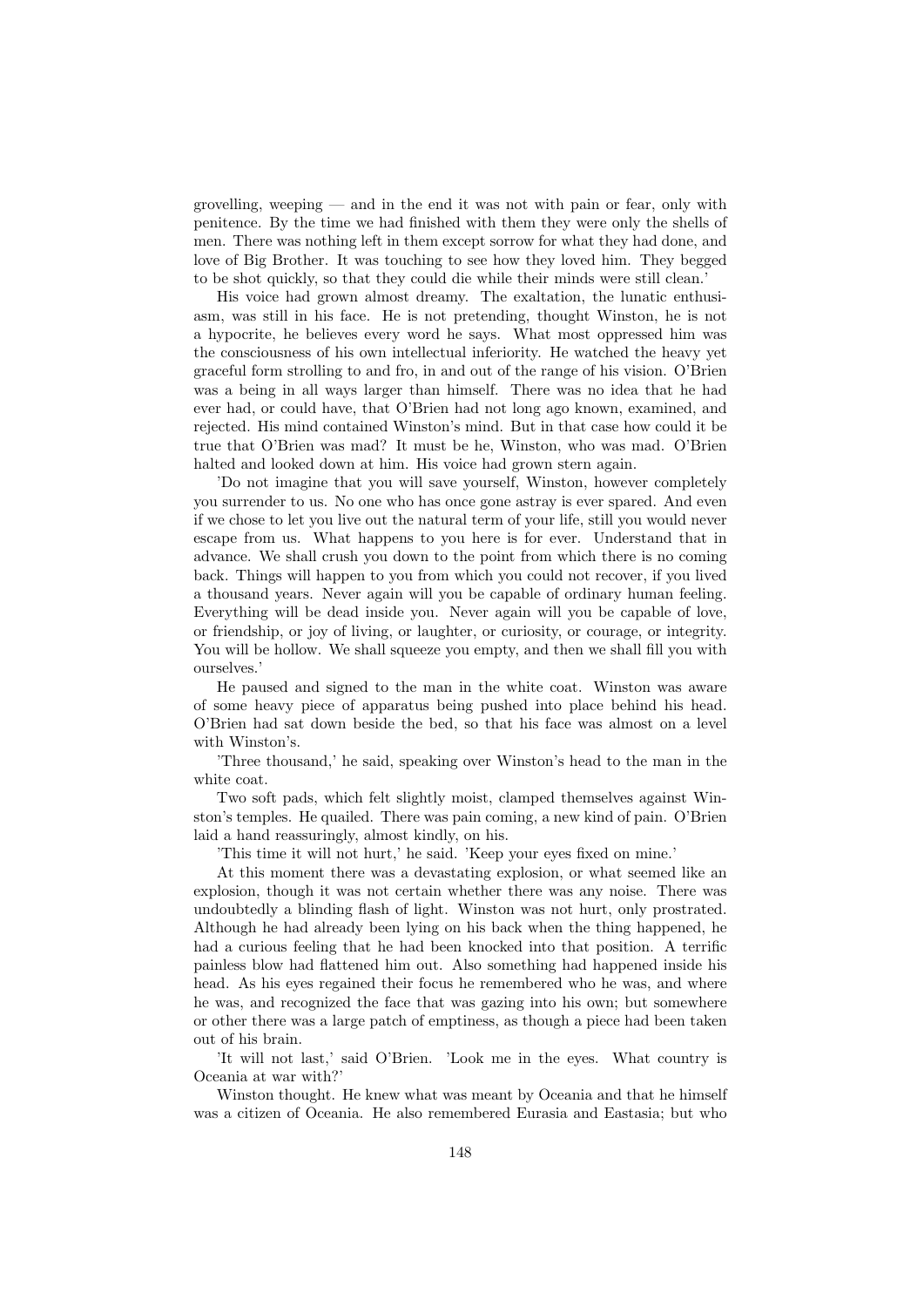was at war with whom he did not know. In fact he had not been aware that there was any war.

'I don't remember.'

'Oceania is at war with Eastasia. Do you remember that now?'

'Yes.'

'Oceania has always been at war with Eastasia. Since the beginning of your life, since the beginning of the Party, since the beginning of history, the war has continued without a break, always the same war. Do you remember that?'

'Yes.'

' Eleven years ago you created a legend about three men who had been condemned to death for treachery. You pretended that you had seen a piece of paper which proved them innocent. No such piece of paper ever existed. You invented it, and later you grew to believe in it. You remember now the very moment at which you first invented it. Do you remember that?'

'Yes.'

'Just now I held up the fingers of my hand to you. You saw five fingers. Do you remember that?'

'Yes.'

O'Brien held up the fingers of his left hand, with the thumb concealed.

'There are five fingers there. Do you see five fingers?'

'Yes.'

And he did see them, for a fleeting instant, before the scenery of his mind changed. He saw five fingers, and there was no deformity. Then everything was normal again, and the old fear, the hatred, and the bewilderment came crowding back again. But there had been a moment — he did not know how long, thirty seconds, perhaps — of luminous certainty, when each new suggestion of O'Brien's had filled up a patch of emptiness and become absolute truth, and when two and two could have been three as easily as five, if that were what was needed. It had faded but before O'Brien had dropped his hand; but though he could not recapture it, he could remember it, as one remembers a vivid experience at some period of one's life when one was in effect a different person.

'You see now,' said O'Brien, 'that it is at any rate possible.'

'Yes,' said Winston.

O'Brien stood up with a satisfied air. Over to his left Winston saw the man in the white coat break an ampoule and draw back the plunger of a syringe. O'Brien turned to Winston with a smile. In almost the old manner he resettled his spectacles on his nose.

'Do you remember writing in your diary,' he said, 'that it did not matter whether I was a friend or an enemy, since I was at least a person who understood you and could be talked to? You were right. I enjoy talking to you. Your mind appeals to me. It resembles my own mind except that you happen to be insane. Before we bring the session to an end you can ask me a few questions, if you choose.'

'Any question I like?'

'Anything.' He saw that Winston's eyes were upon the dial. 'It is switched off. What is your first question?'

'What have you done with Julia?' said Winston.

O'Brien smiled again. 'She betrayed you, Winston. Immediately-unreservedly. I have seldom seen anyone come over to us so promptly. You would hardly recognize her if you saw her. All her rebelliousness, her deceit, her folly, her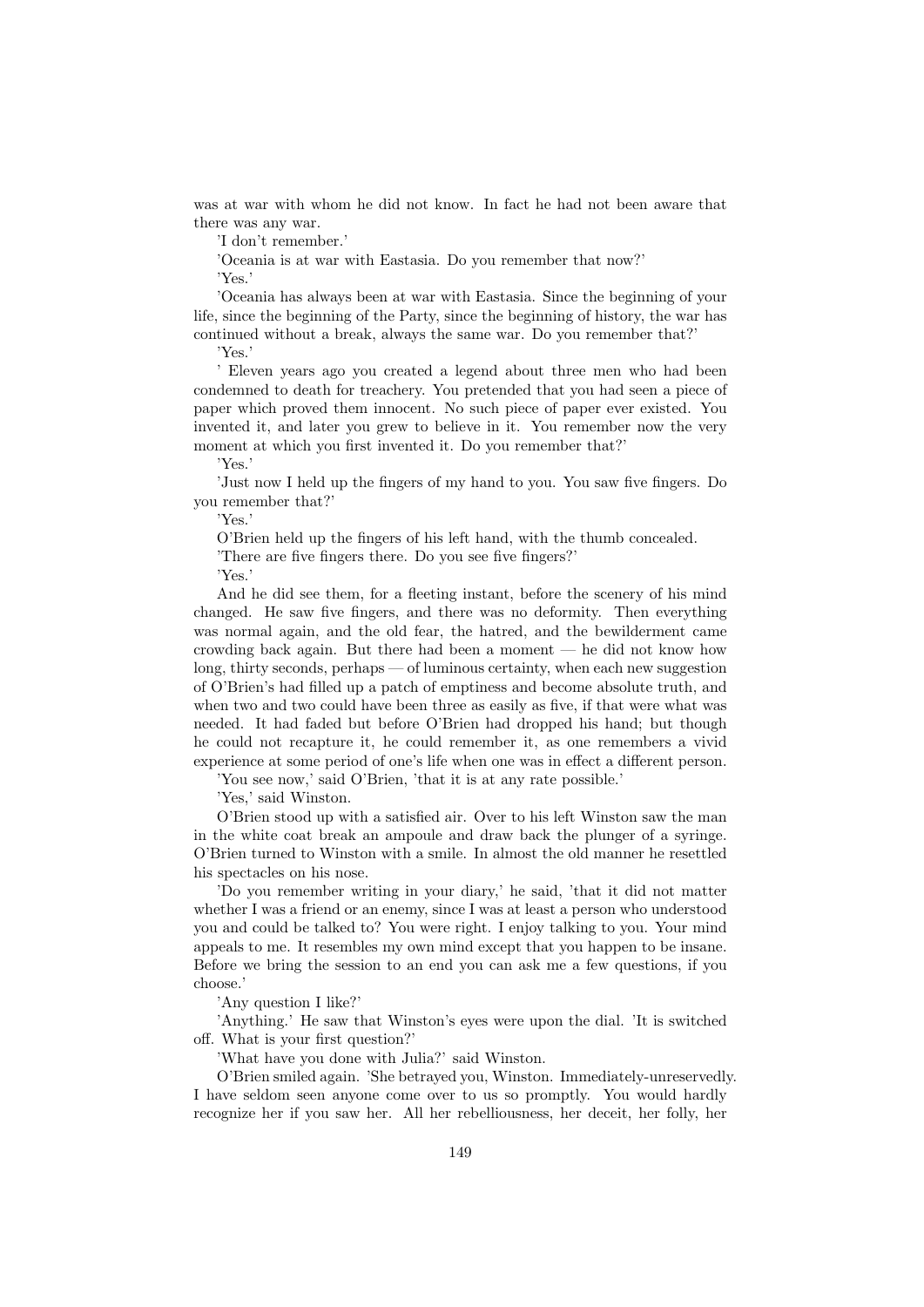dirty-mindedness — everything has been burned out of her. It was a perfect conversion, a textbook case.'

'You tortured her?'

O'Brien left this unanswered. 'Next question,' he said.

'Does Big Brother exist?'

'Of course he exists. The Party exists. Big Brother is the embodiment of the Party.'

'Does he exist in the same way as I exist?

'You do not exist,' said O'Brien.

Once again the sense of helplessness assailed him. He knew, or he could imagine, the arguments which proved his own nonexistence; but they were nonsense, they were only a play on words. Did not the statement, 'You do not exist', contain a logical absurdity? But what use was it to say so? His mind shrivelled as he thought of the unanswerable, mad arguments with which O'Brien would demolish him.

'I think I exist,' he said wearily. 'I am conscious of my own identity. I was born and I shall die. I have arms and legs. I occupy a particular point in space. No other solid object can occupy the same point simultaneously. In that sense, does Big Brother exist?'

'It is of no importance. He exists.'

'Will Big Brother ever die?'

'Of course not. How could he die? Next question.'

'Does the Brotherhood exist?'

'That, Winston, you will never know. If we choose to set you free when we have finished with you, and if you live to be ninety years old, still you will never learn whether the answer to that question is Yes or No. As long as you live it will be an unsolved riddle in your mind.'

Winston lay silent. His breast rose and fell a little faster. He still had not asked the question that had come into his mind the first. He had got to ask it, and yet it was as though his tongue would not utter it. There was a trace of amusement in O'Brien's face. Even his spectacles seemed to wear an ironical gleam. He knows, thought Winston suddenly, he knows what I am going to ask! At the thought the words burst out of him:

'What is in Room 101?'

The expression on O'Brien's face did not change. He answered drily:

'You know what is in Room 101, Winston. Everyone knows what is in Room 101.'

He raised a finger to the man in the white coat. Evidently the session was at an end. A needle jerked into Winston's arm. He sank almost instantly into deep sleep.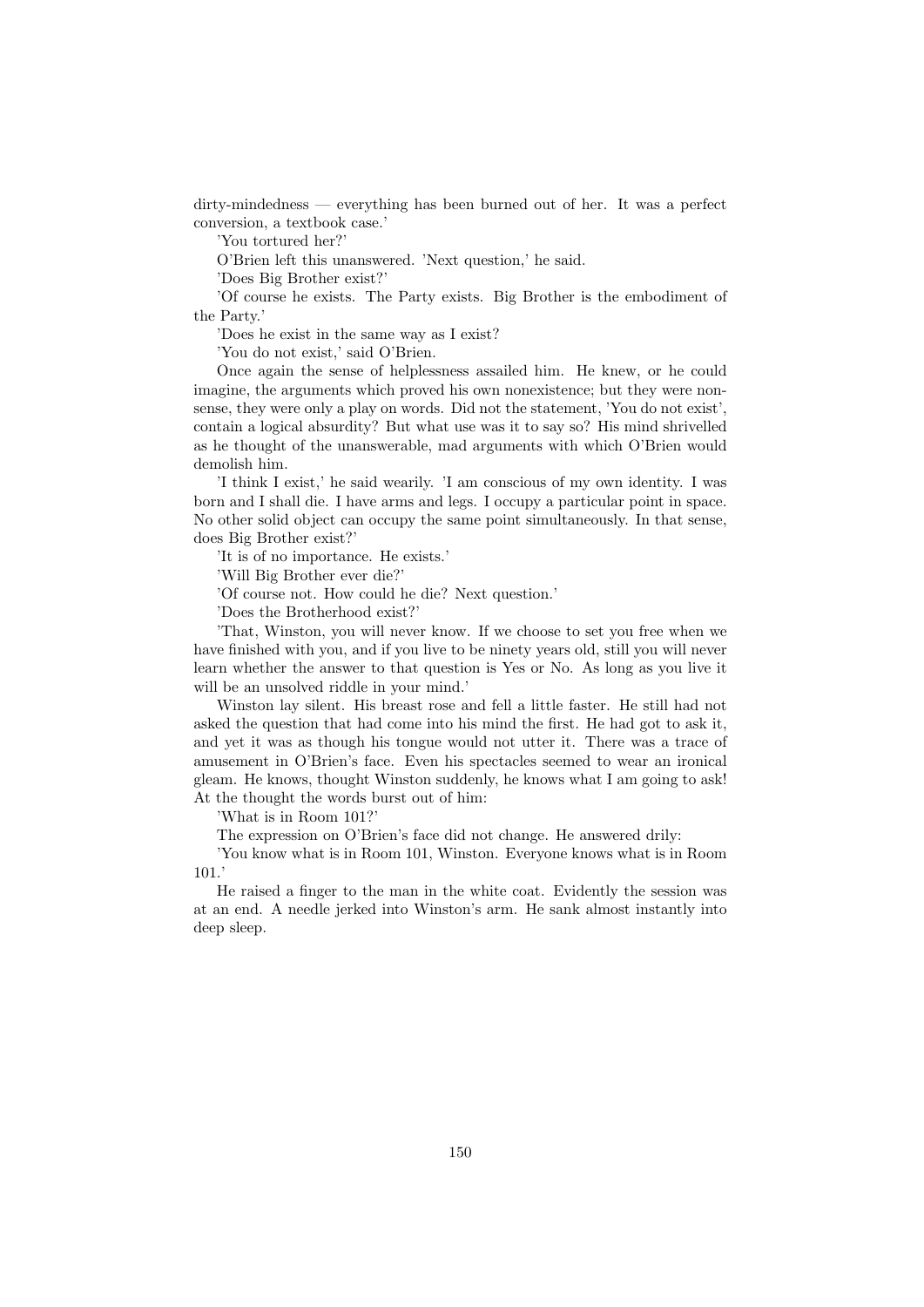## Chapter 20

'There are three stages in your reintegration,' said O'Brien. 'There is learning, there is understanding, and there is acceptance. It is time for you to enter upon the second stage.'

As always, Winston was lying flat on his back. But of late his bonds were looser. They still held him to the bed, but he could move his knees a little and could turn his head from side to side and raise his arms from the elbow. The dial, also, had grown to be less of a terror. He could evade its pangs if he was quick-witted enough: it was chiefly when he showed stupidity that O'Brien pulled the lever. Sometimes they got through a whole session without use of the dial. He could not remember how many sessions there had been. The whole process seemed to stretch out over a long, indefinite time — weeks, possibly — and the intervals between the sessions might sometimes have been days, sometimes only an hour or two.

'As you lie there,' said O'Brien, 'you have often wondered you have even asked me — why the Ministry of Love should expend so much time and trouble on you. And when you were free you were puzzled by what was essentially the same question. You could grasp the mechanics of the Society you lived in, but not its underlying motives. Do you remember writing in your diary, "I understand how: I do not understand why"? It was when you thought about "why" that you doubted your own sanity. You have read the book, Goldstein's book, or parts of it, at least. Did it tell you anything that you did not know already?'

'You have read it?' said Winston.

'I wrote it. That is to say, I collaborated in writing it. No book is produced individually, as you know.'

'Is it true, what it says?'

'A description, yes. The programme it sets forth is nonsense. The secret accumulation of knowledge — a gradual spread of enlightenment — ultimately a proletarian rebellion — the overthrow of the Party. You foresaw yourself that that was what it would say. It is all nonsense. The proletarians will never revolt, not in a thousand years or a million. They cannot. I do not have to tell you the reason: you know it already. If you have ever cherished any dreams of violent insurrection, you must abandon them. There is no way in which the Party can be overthrown. The rule of the Party is for ever. Make that the starting-point of your thoughts.'

He came closer to the bed. 'For ever!' he repeated. 'And now let us get back to the question of "how" and "why". You understand well enough how the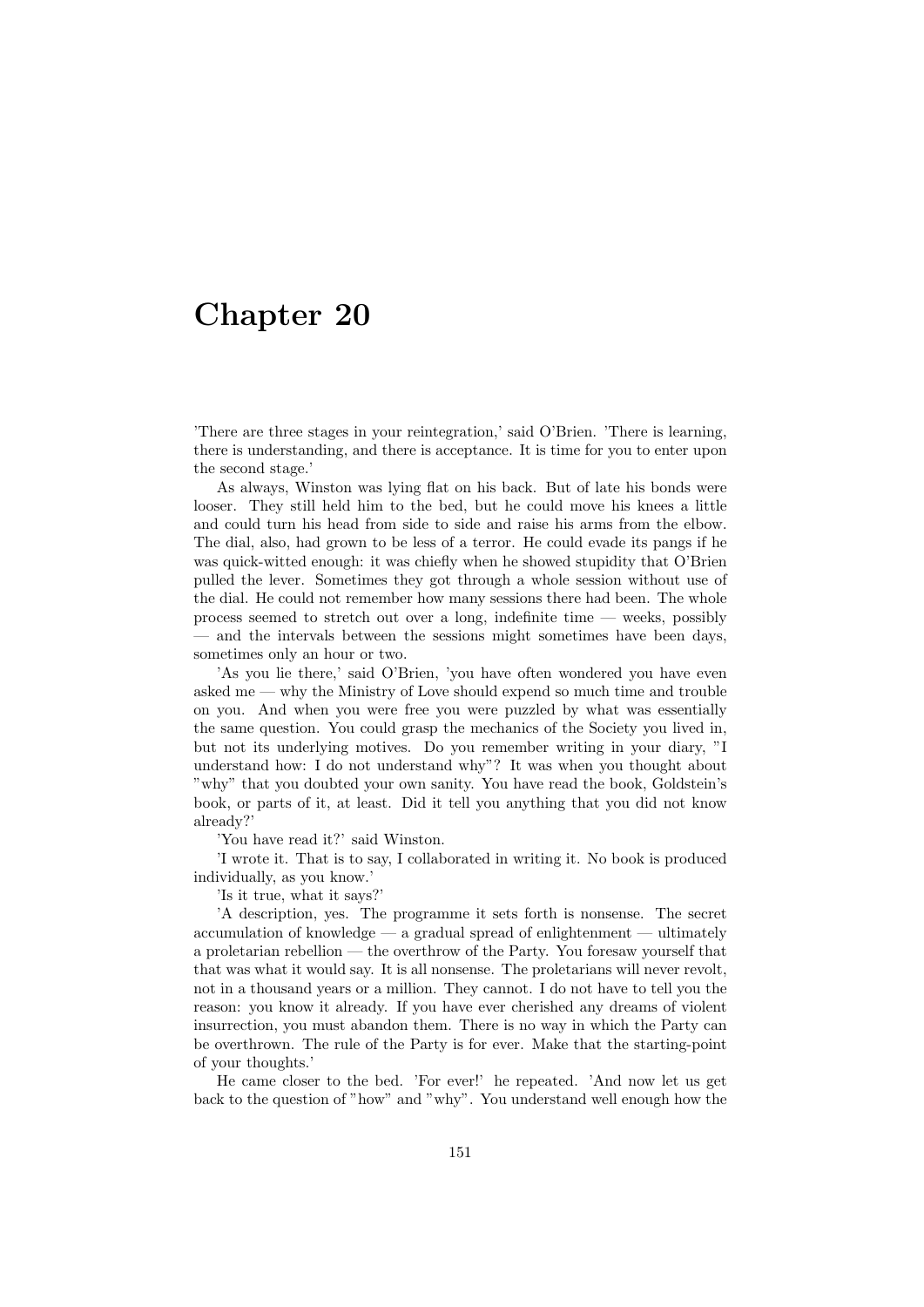Party maintains itself in power. Now tell me why we cling to power. What is our motive? Why should we want power? Go on, speak,' he added as Winston remained silent.

Nevertheless Winston did not speak for another moment or two. A feeling of weariness had overwhelmed him. The faint, mad gleam of enthusiasm had come back into O'Brien's face. He knew in advance what O'Brien would say. That the Party did not seek power for its own ends, but only for the good of the majority. That it sought power because men in the mass were frail cowardly creatures who could not endure liberty or face the truth, and must be ruled over and systematically deceived by others who were stronger than themselves. That the choice for mankind lay between freedom and happiness, and that, for the great bulk of mankind, happiness was better. That the party was the eternal guardian of the weak, a dedicated sect doing evil that good might come, sacrificing its own happiness to that of others. The terrible thing, thought Winston, the terrible thing was that when O'Brien said this he would believe it. You could see it in his face. O'Brien knew everything. A thousand times better than Winston he knew what the world was really like, in what degradation the mass of human beings lived and by what lies and barbarities the Party kept them there. He had understood it all, weighed it all, and it made no difference: all was justified by the ultimate purpose. What can you do, thought Winston, against the lunatic who is more intelligent than yourself, who gives your arguments a fair hearing and then simply persists in his lunacy?

'You are ruling over us for our own good,' he said feebly. 'You believe that human beings are not fit to govern themselves, and therefore-'

He started and almost cried out. A pang of pain had shot through his body. O'Brien had pushed the lever of the dial up to thirty-five.

'That was stupid, Winston, stupid!' he said. 'You should know better than to say a thing like that.'

He pulled the lever back and continued:

'Now I will tell you the answer to my question. It is this. The Party seeks power entirely for its own sake. We are not interested in the good of others ; we are interested solely in power. Not wealth or luxury or long life or happiness: only power, pure power. What pure power means you will understand presently. We are different from all the oligarchies of the past, in that we know what we are doing. All the others, even those who resembled ourselves, were- cowards and hypocrites. The German Nazis and the Russian Communists came very close to us in their methods, but they never had the courage to recognize their own motives. They pretended, perhaps they even believed, that they had seized power unwillingly and for a limited time, and that just round the corner there lay a paradise where human beings would be free and equal. We are not like that. We know that no one ever seizes power with the intention of relinquishing it. Power is not a means, it is an end. One does not establish a dictatorship in order to safeguard a revolution; one makes the revolution in order to establish the dictatorship. The object of persecution is persecution. The object of torture is torture. The object of power is power. Now do you begin to understand me?'

Winston was struck, as he had been struck before, by the tiredness of O'Brien's face. It was strong and fleshy and brutal, it was full of intelligence and a sort of controlled passion before which he felt himself helpless; but it was tired. There were pouches under the eyes, the skin sagged from the cheekbones. O'Brien leaned over him, deliberately bringing the worn face nearer.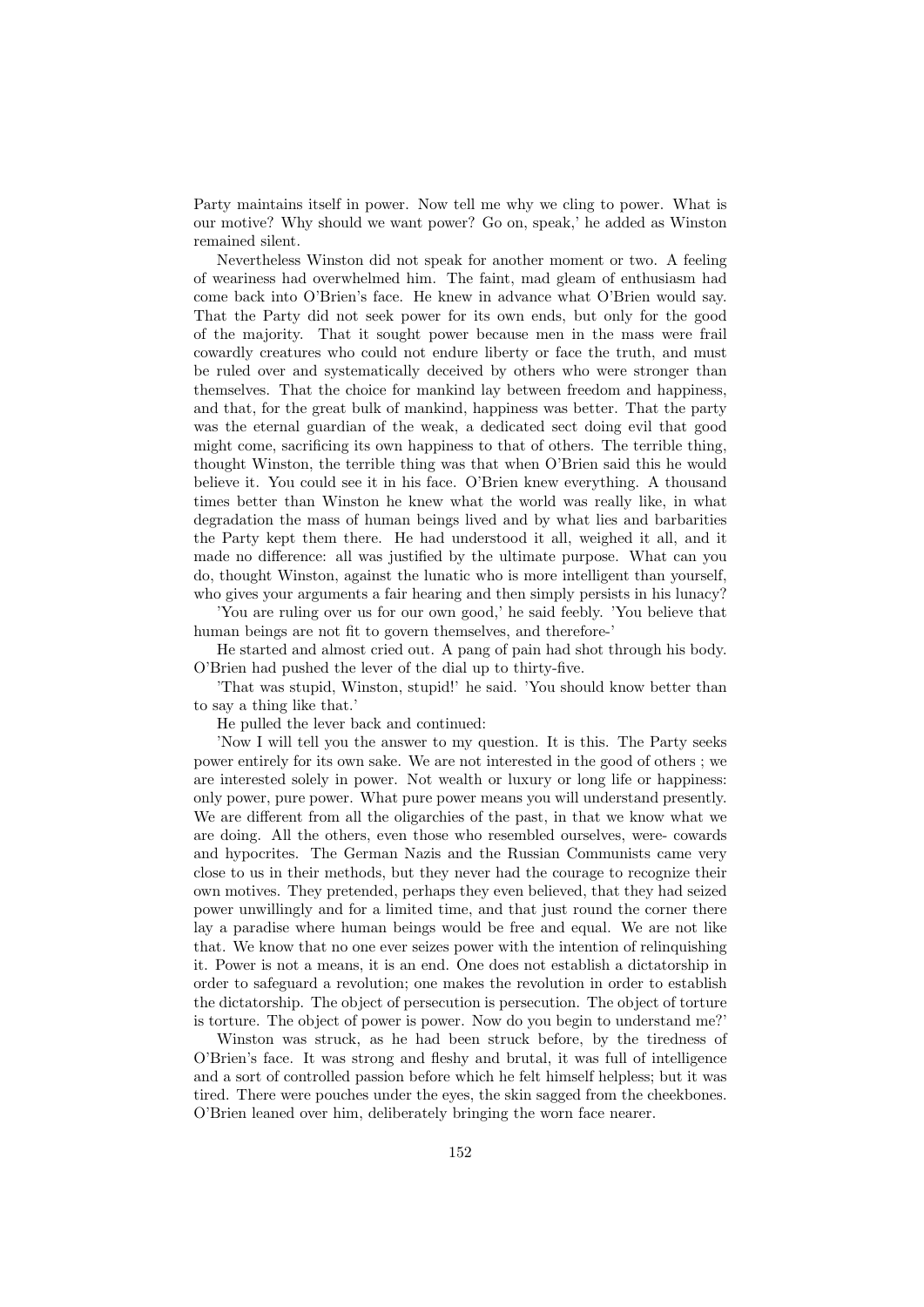'You are thinking,' he said, 'that my face is old and tired. You are thinking that I talk of power, and yet I am not even able to prevent the decay of my own body. Can you not understand, Winston, that the individual is only a cell? The weariness of the cell is the vigour of the organism. Do you die when you cut your fingernails?'

He turned away from the bed and began strolling up and down again, one hand in his pocket.

'We are the priests of power,' he said. 'God is power. But at present power is only a word so far as you are concerned. It is time for you to gather some idea of what power means. The first thing you must realize is that power is collective. The individual only has power in so far as he ceases to be an individual. You know the Party slogan: "Freedom is Slavery". Has it ever occurred to you that it is reversible? Slavery is freedom. Alone — free — the human being is always defeated. It must be so, because every human being is doomed to die, which is the greatest of all failures. But if he can make complete, utter submission, if he can escape from his identity, if he can merge himself in the Party so that he is the Party, then he is all-powerful and immortal. The second thing for you to realize is that power is power over human beings. Over the body but, above all, over the mind. Power over matter — external reality, as you would call it — is not important. Already our control over matter is absolute.'

For a moment Winston ignored the dial. He made a violent effort to raise himself into a sitting position, and merely succeeded in wrenching his body painfully.

'But how can you control matter?' he burst out. 'You don't even control the climate or the law of gravity. And there are disease, pain, death-'

O'Brien silenced him by a movement of his hand. 'We control matter because we control the mind. Reality is inside the skull. You will learn by degrees, Winston. There is nothing that we could not do. Invisibility, levitation  $$ anything. I could float off this floor like a soap bubble if I wish to. I do not wish to, because the Party does not wish it. You must get rid of those nineteenthcentury ideas about the laws of Nature. We make the laws of Nature.'

'But you do not! You are not even masters of this planet. What about Eurasia and Eastasia? You have not conquered them yet.'

'Unimportant. We shall conquer them when it suits us. And if we did not, what difference would it make? We can shut them out of existence. Oceania is the world.'

'But the world itself is only a speck of dust. And man is tiny helpless! How long has he been in existence? For millions of years the earth was uninhabited.'

'Nonsense. The earth is as old as we are, no older. How could it be older? Nothing exists except through human consciousness.'

'But the rocks are full of the bones of extinct animals — mammoths and mastodons and enormous reptiles which lived here long before man was ever heard of.'

'Have you ever seen those bones, Winston? Of course not. Nineteenthcentury biologists invented them. Before man there was nothing. After man, if he could come to an end, there would be nothing. Outside man there is nothing.'

'But the whole universe is outside us. Look at the stars! Some of them are a million light-years away. They are out of our reach for ever.'

'What are the stars?' said O'Brien indifferently. 'They are bits of fire a few kilometres away. We could reach them if we wanted to. Or we could blot them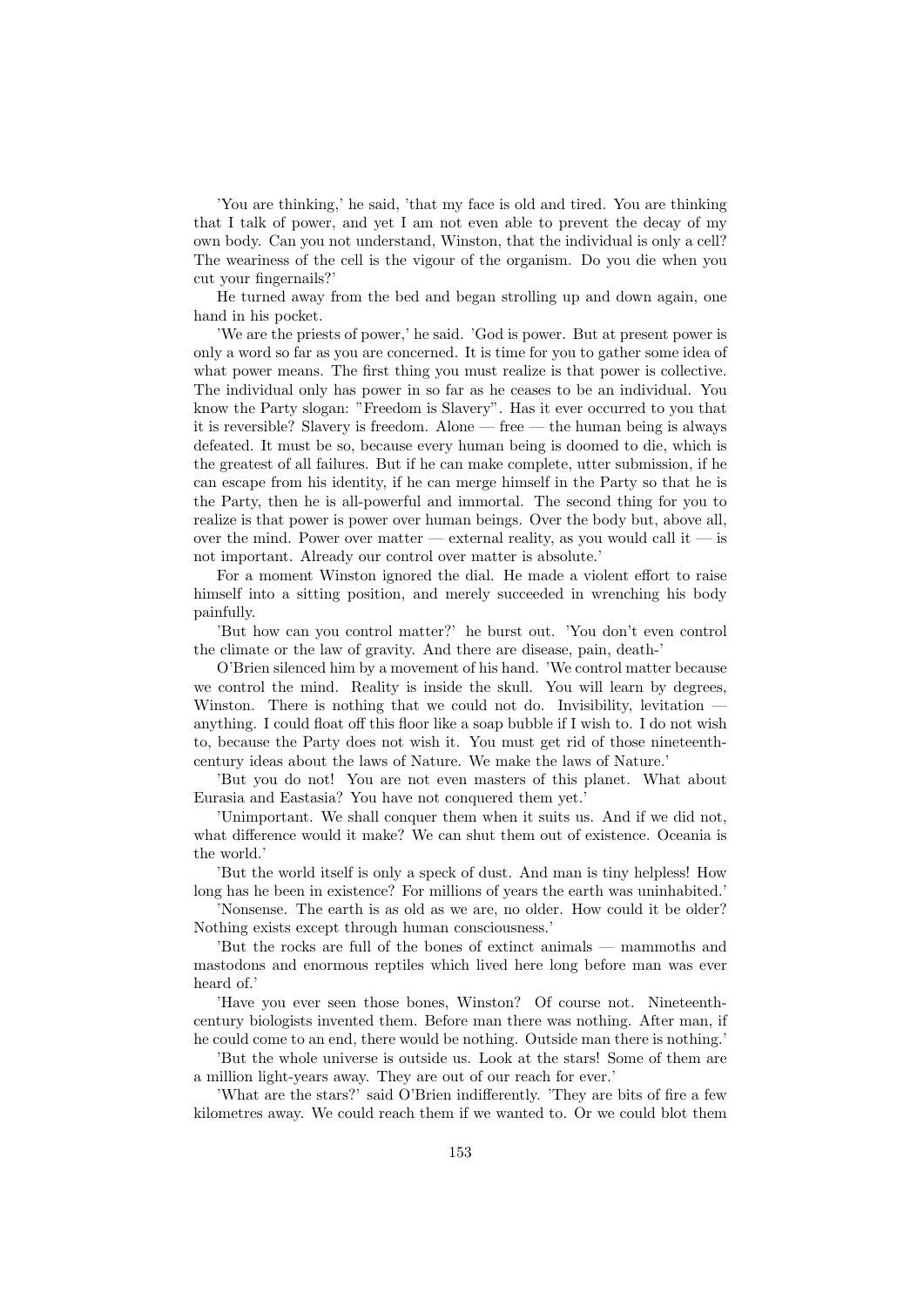out. The earth is the centre of the universe. The sun and the stars go round it.'

Winston made another convulsive movement. This time he did not say anything. O'Brien continued as though answering a spoken objection:

'For certain purposes, of course, that is not true. When we navigate the ocean, or when we predict an eclipse, we often find it convenient to assume that the earth goes round the sun and that the stars are millions upon millions of kilometres away. But what of it? Do you suppose it is beyond us to produce a dual system of astronomy? The stars can be near or distant, according as we need them. Do you suppose our mathematicians are unequal to that? Have you forgotten doublethink?'

Winston shrank back upon the bed. Whatever he said, the swift answer crushed him like a bludgeon. And yet he knew, he knew, that he was in the right. The belief that nothing exists outside your own mind — surely there must be some way of demonstrating that it was false? Had it not been exposed long ago as a fallacy? There was even a name for it, which he had forgotten. A faint smile twitched the corners of O'Brien's mouth as he looked down at him.

'I told you, Winston,' he said, 'that metaphysics is not your strong point. The word you are trying to think of is solipsism. But you are mistaken. This is not solipsism. Collective solipsism, if you like. But that is a different thing: in fact, the opposite thing. All this is a digression,' he added in a different tone. 'The real power, the power we have to fight for night and day, is not power over things, but over men.' He paused, and for a moment assumed again his air of a schoolmaster questioning a promising pupil: 'How does one man assert his power over another, Winston?'

Winston thought. 'By making him suffer,' he said.

'Exactly. By making him suffer. Obedience is not enough. Unless he is suffering, how can you be sure that he is obeying your will and not his own? Power is in inflicting pain and humiliation. Power is in tearing human minds to pieces and putting them together again in new shapes of your own choosing. Do you begin to see, then, what kind of world we are creating? It is the exact opposite of the stupid hedonistic Utopias that the old reformers imagined. A world of fear and treachery is torment, a world of trampling and being trampled upon, a world which will grow not less but more merciless as it refines itself. Progress in our world will be progress towards more pain. The old civilizations claimed that they were founded on love or justice. Ours is founded upon hatred. In our world there will be no emotions except fear, rage, triumph, and self-abasement. Everything else we shall destroy everything. Already we are breaking down the habits of thought which have survived from before the Revolution. We have cut the links between child and parent, and between man and man, and between man and woman. No one dares trust a wife or a child or a friend any longer. But in the future there will be no wives and no friends. Children will be taken from their mothers at birth, as one takes eggs from a hen. The sex instinct will be eradicated. Procreation will be an annual formality like the renewal of a ration card. We shall abolish the orgasm. Our neurologists are at work upon it now. There will be no loyalty, except loyalty towards the Party. There will be no love, except the love of Big Brother. There will be no laughter, except the laugh of triumph over a defeated enemy. There will be no art, no literature, no science. When we are omnipotent we shall have no more need of science. There will be no distinction between beauty and ugliness. There will be no curiosity, no enjoyment of the process of life. All competing pleasures will be destroyed.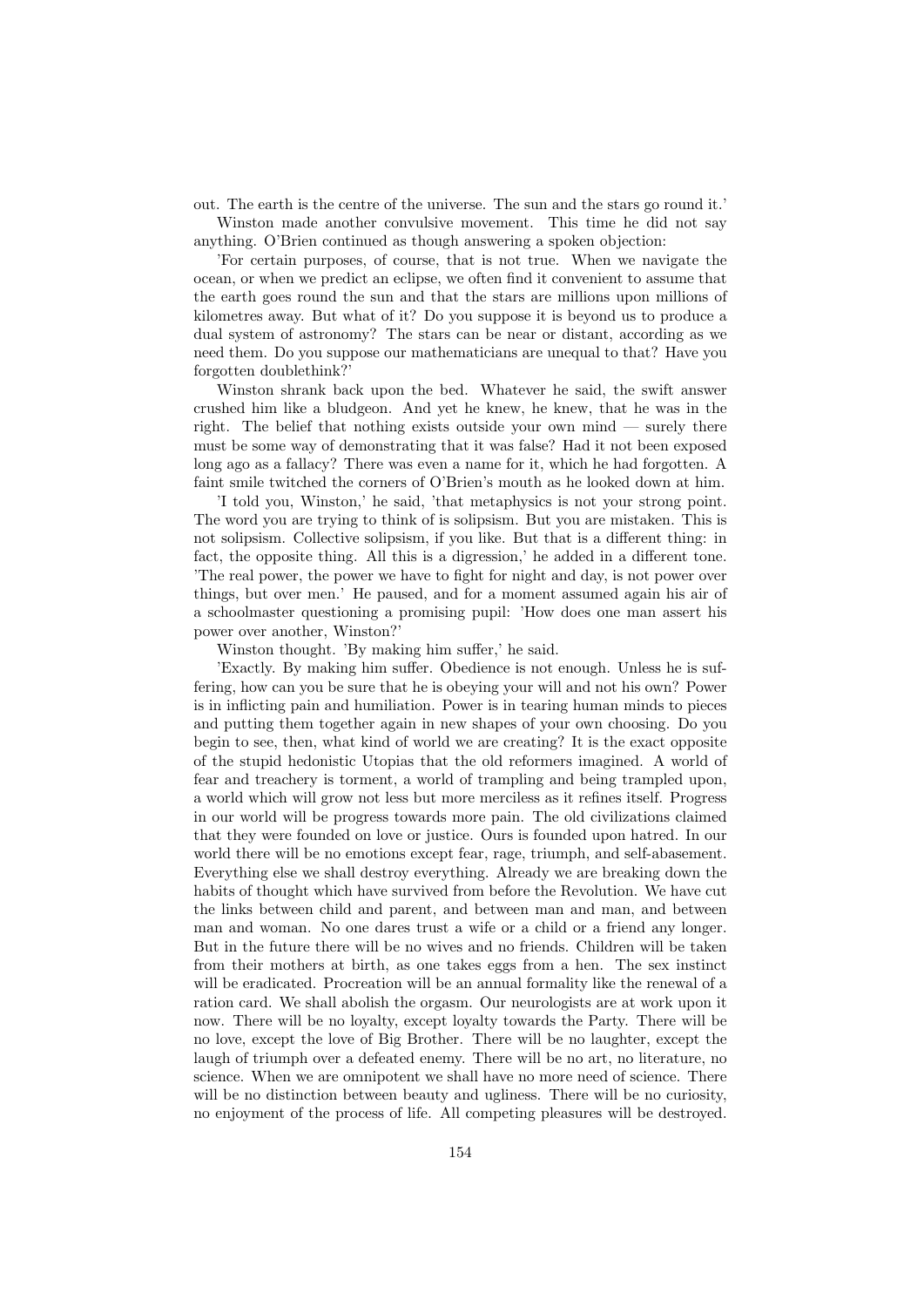But always — do not forget this, Winston — always there will be the intoxication of power, constantly increasing and constantly growing subtler. Always, at every moment, there will be the thrill of victory, the sensation of trampling on an enemy who is helpless. If you want a picture of the future, imagine a boot stamping on a human face — for ever.'

He paused as though he expected Winston to speak. Winston had tried to shrink back into the surface of the bed again. He could not say anything. His heart seemed to be frozen. O'Brien went on:

'And remember that it is for ever. The face will always be there to be stamped upon. The heretic, the enemy of society, will always be there, so that he can be defeated and humiliated over again. Everything that you have undergone since you have been in our hands — all that will continue, and worse. The espionage, the betrayals, the arrests, the tortures, the executions, the disappearances will never cease. It will be a world of terror as much as a world of triumph. The more the Party is powerful, the less it will be tolerant: the weaker the opposition, the tighter the despotism. Goldstein and his heresies will live for ever. Every day, at every moment, they will be defeated, discredited, ridiculed, spat upon and yet they will always survive. This drama that I have played out with you during seven years will be played out over and over again generation after generation, always in subtler forms. Always we shall have the heretic here at our mercy, screaming with pain, broken up, contemptible and in the end utterly penitent, saved from himself, crawling to our feet of his own accord. That is the world that we are preparing, Winston. A world of victory after victory, triumph after triumph after triumph: an endless pressing, pressing, pressing upon the nerve of power. You are beginning, I can see, to realize what that world will be like. But in the end you will do more than understand it. You will accept it, welcome it, become part of it.'

Winston had recovered himself sufficiently to speak. 'You can't!' he said weakly.

'What do you mean by that remark, Winston?'

'You could not create such a world as you have just described. It is a dream. It is impossible.'

'Why?'

'It is impossible to found a civilization on fear and hatred and cruelty. It would never endure.'

'Why not?'

'It would have no vitality. It would disintegrate. It would commit suicide.'

'Nonsense. You are under the impression that hatred is more exhausting than love. Why should it be? And if it were, what difference would that make? Suppose that we choose to wear ourselves out faster. Suppose that we quicken the tempo of human life till men are senile at thirty. Still what difference would it make? Can you not understand that the death of the individual is not death? The party is immortal.'

As usual, the voice had battered Winston into helplessness. Moreover he was in dread that if he persisted in his disagreement O'Brien would twist the dial again. And yet he could not keep silent. Feebly, without arguments, with nothing to support him except his inarticulate horror of what O'Brien had said, he returned to the attack.

'I don't know — I don't care. Somehow you will fail. Something will defeat you. Life will defeat you.'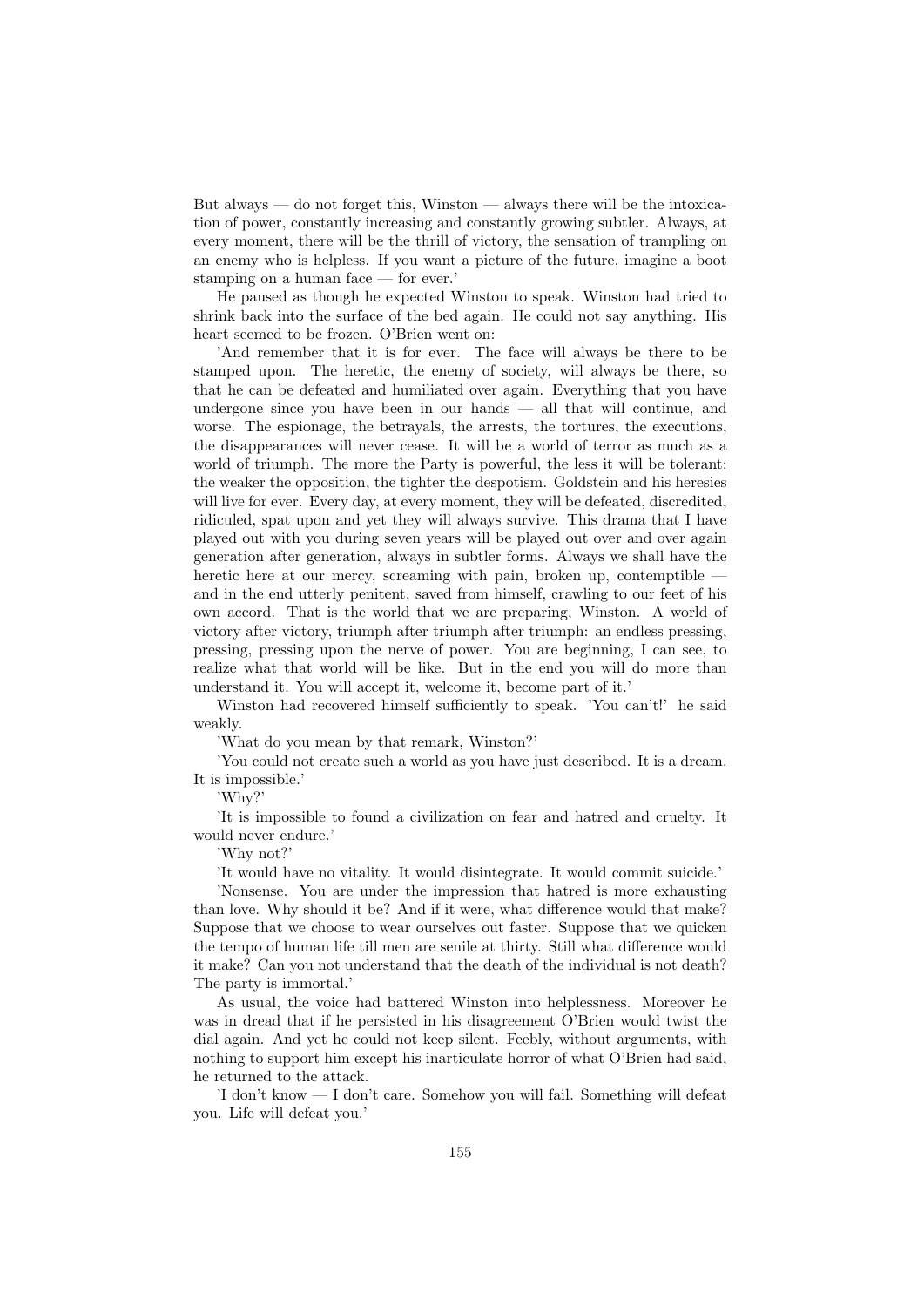'We control life, Winston, at all its levels. You are imagining that there is something called human nature which will be outraged by what we do and will turn against us. But we create human nature. Men are infinitely malleable. Or perhaps you have returned to your old idea that the proletarians or the slaves will arise and overthrow us. Put it out of your mind. They are helpless, like the animals. Humanity is the Party. The others are outside — irrelevant.'

'I don't care. In the end they will beat you. Sooner or later they will see you for what you are, and then they will tear you to pieces.'

'Do you see any evidence that that is happening? Or any reason why it should?'

'No. I believe it. I know that you will fail. There is something in the universe — I don't know, some spirit, some principle — that you will never overcome.'

'Do you believe in God, Winston?'

'No.'

'Then what is it, this principle that will defeat us?'

'I don't know. The spirit of Man.'

'And do you consider yourself a man?.'

'Yes.'

'If you are a man, Winston, you are the last man. Your kind is extinct; we are the inheritors. Do you understand that you are alone? You are outside history, you are non-existent.' His manner changed and he said more harshly: 'And you consider yourself morally superior to us, with our lies and our cruelty?'

'Yes, I consider myself superior.'

O'Brien did not speak. Two other voices were speaking. After a moment Winston recognized one of them as his own. It was a sound-track of the conversation he had had with O'Brien, on the night when he had enrolled himself in the Brotherhood. He heard himself promising to lie, to steal, to forge, to murder, to encourage drug-taking and prostitution, to disseminate venereal diseases, to throw vitriol in a child's face. O'Brien made a small impatient gesture, as though to say that the demonstration was hardly worth making. Then he turned a switch and the voices stopped.

'Get up from that bed,' he said.

The bonds had loosened themselves. Winston lowered himself to the floor and stood up unsteadily.

'You are the last man,' said O'Brien. 'You are the guardian of the human spirit. You shall see yourself as you are. Take off your clothes.'

Winston undid the bit of string that held his overalls together. The zip fastener had long since been wrenched out of them. He could not remember whether at any time since his arrest he had taken off all his clothes at one time. Beneath the overalls his body was looped with filthy yellowish rags, just recognizable as the remnants of underclothes. As he slid them to the ground he saw that there was a three-sided mirror at the far end of the room. He approached it, then stopped short. An involuntary cry had broken out of him.

'Go on,' said O'Brien. 'Stand between the wings of the mirror. You shall see the side view as well.'

He had stopped because he was frightened. A bowed, grey-coloured, skeletonlike thing was coming towards him. Its actual appearance was frightening, and not merely the fact that he knew it to be himself. He moved closer to the glass. The creature's face seemed to be protruded, because of its bent carriage. A forlorn, jailbird's face with a nobby forehead running back into a bald scalp, a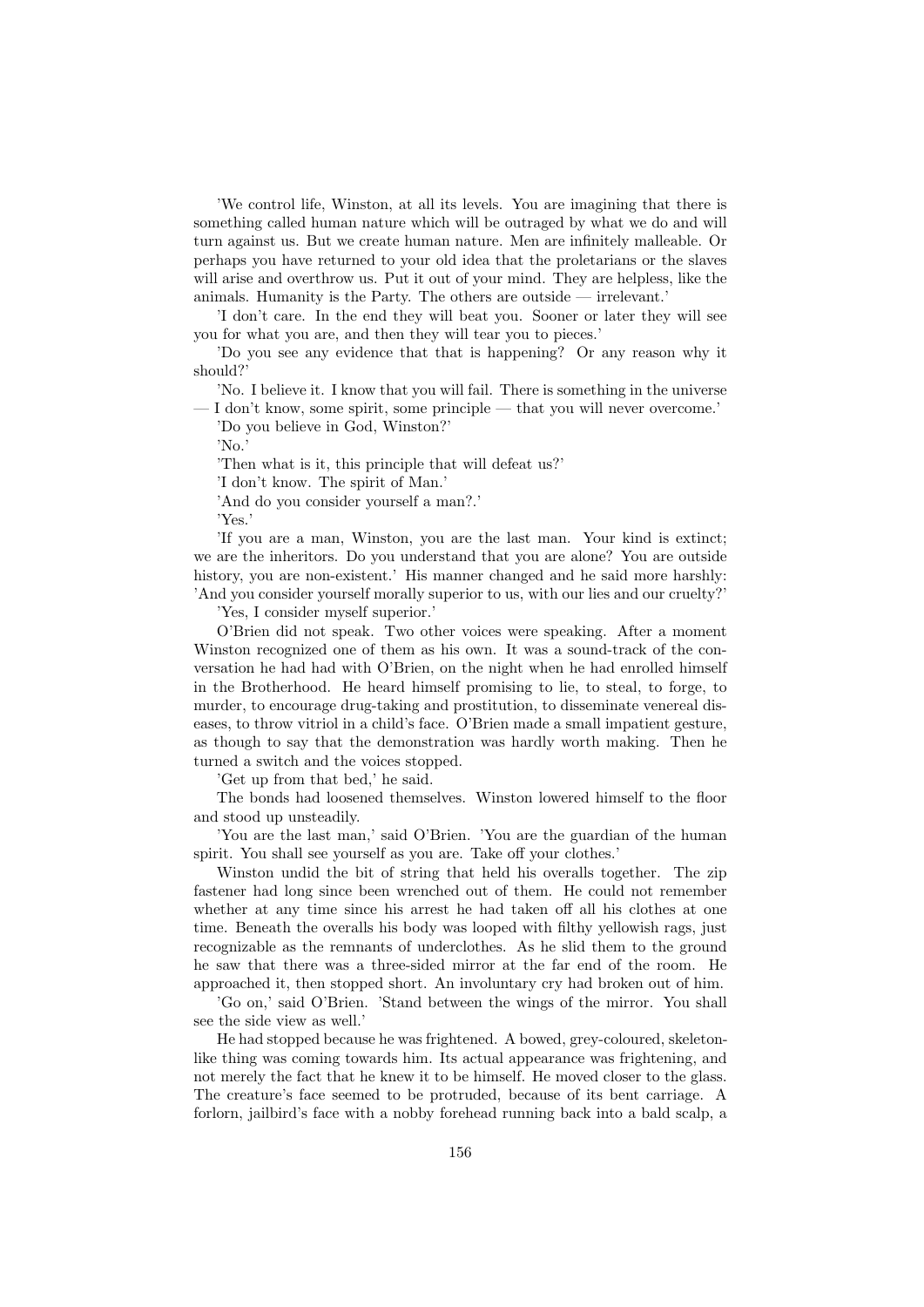crooked nose, and battered-looking cheekbones above which his eyes were fierce and watchful. The cheeks were seamed, the mouth had a drawn-in look. Certainly it was his own face, but it seemed to him that it had changed more than he had changed inside. The emotions it registered would be different from the ones he felt. He had gone partially bald. For the first moment he had thought that he had gone grey as well, but it was only the scalp that was grey. Except for his hands and a circle of his face, his body was grey all over with ancient, ingrained dirt. Here and there under the dirt there were the red scars of wounds, and near the ankle the varicose ulcer was an inflamed mass with flakes of skin peeling off it. But the truly frightening thing was the emaciation of his body. The barrel of the ribs was as narrow as that of a skeleton: the legs had shrunk so that the knees were thicker than the thighs. He saw now what O'Brien had meant about seeing the side view. The curvature of the spine was astonishing. The thin shoulders were hunched forward so as to make a cavity of the chest, the scraggy neck seemed to be bending double under the weight of the skull. At a guess he would have said that it was the body of a man of sixty, suffering from some malignant disease.

'You have thought sometimes,' said O'Brien, 'that my face — the face of a member of the Inner Party — looks old and worn. What do you think of your own face?'

He seized Winston's shoulder and spun him round so that he was facing him.

'Look at the condition you are in!' he said. 'Look at this filthy grime all over your body. Look at the dirt between your toes. Look at that disgusting running sore on your leg. Do you know that you stink like a goat? Probably you have ceased to notice it. Look at your emaciation. Do you see? I can make my thumb and forefinger meet round your bicep. I could snap your neck like a carrot. Do you know that you have lost twenty-five kilograms since you have been in our hands? Even your hair is coming out in handfuls. Look!' He plucked at Winston's head and brought away a tuft of hair. 'Open your mouth. Nine, ten, eleven teeth left. How many had you when you came to us? And the few you have left are dropping out of your head. Look here!'

He seized one of Winston's remaining front teeth between his powerful thumb and forefinger. A twinge of pain shot through Winston's jaw. O'Brien had wrenched the loose tooth out by the roots. He tossed it across the cell.

'You are rotting away,' he said; 'you are falling to pieces. What are you? A bag of filth. Now turn around and look into that mirror again. Do you see that thing facing you? That is the last man. If you are human, that is humanity. Now put your clothes on again.'

Winston began to dress himself with slow stiff movements. Until now he had not seemed to notice how thin and weak he was. Only one thought stirred in his mind: that he must have been in this place longer than he had imagined. Then suddenly as he fixed the miserable rags round himself a feeling of pity for his ruined body overcame him. Before he knew what he was doing he had collapsed on to a small stool that stood beside the bed and burst into tears. He was aware of his ugliness, his gracelessness, a bundle of bones in filthy underclothes sitting weeping in the harsh white light: but he could not stop himself. O'Brien laid a hand on his shoulder, almost kindly.

'It will not last for ever,' he said. 'You can escape from it whenever you choose. Everything depends on yourself.'

'You did it!' sobbed Winston. 'You reduced me to this state.'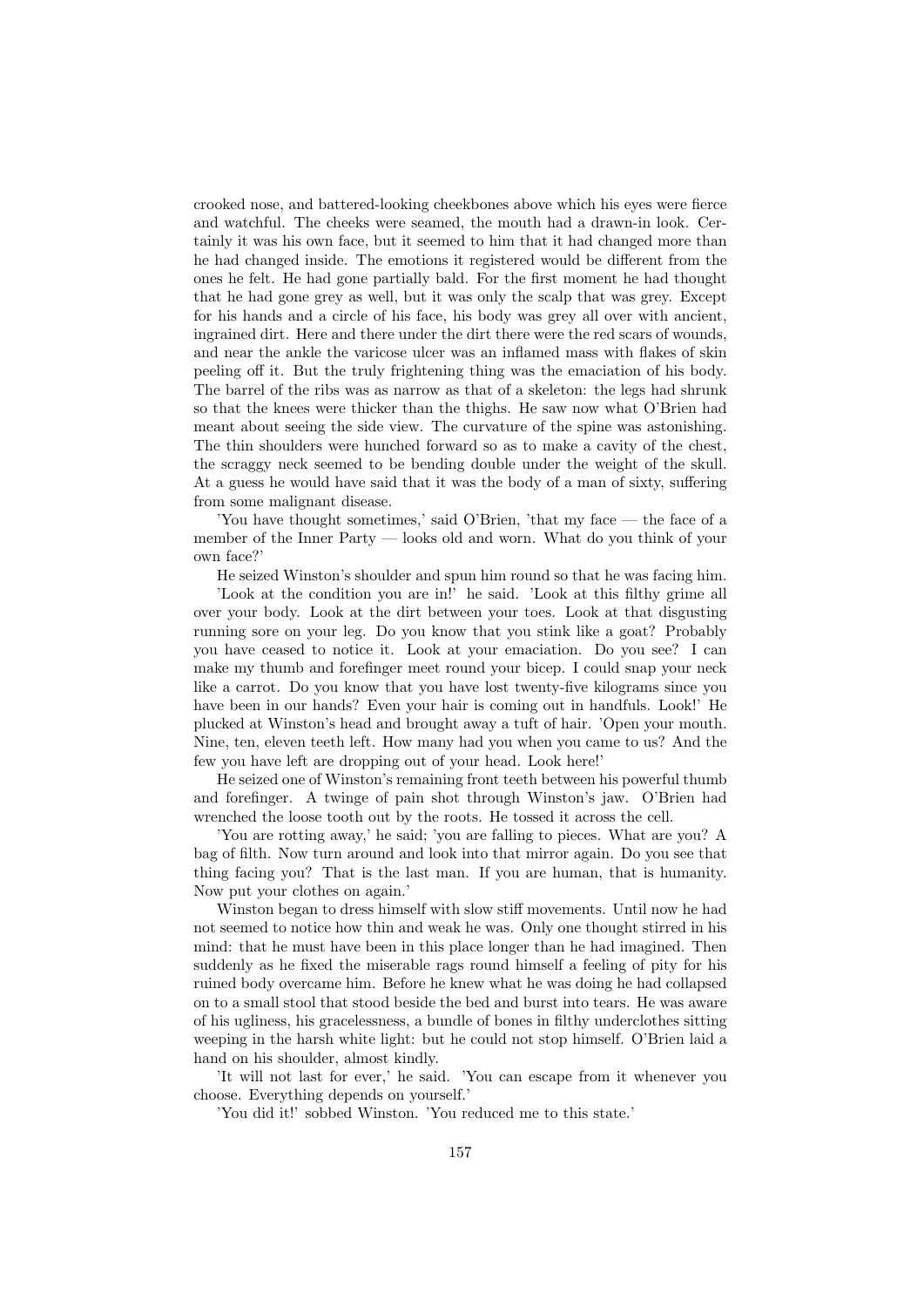'No, Winston, you reduced yourself to it. This is what you accepted when you set yourself up against the Party. It was all contained in that first act. Nothing has happened that you did not foresee.'

He paused, and then went on:

'We have beaten you, Winston. We have broken you up. You have seen what your body is like. Your mind is in the same state. I do not think there can be much pride left in you. You have been kicked and flogged and insulted, you have screamed with pain, you have rolled on the floor in your own blood and vomit. You have whimpered for mercy, you have betrayed everybody and everything. Can you think of a single degradation that has not happened to you?'

Winston had stopped weeping, though the tears were still oozing out of his eyes. He looked up at O'Brien.

'I have not betrayed Julia,' he said.

O'Brien looked down at him thoughtfully. 'No,' he said; 'no; that is perfectly true. You have not betrayed Julia.'

The peculiar reverence for O'Brien, which nothing seemed able to destroy, flooded Winston's heart again. How intelligent, he thought, how intelligent! Never did O'Brien fail to understand what was said to him. Anyone else on earth would have answered promptly that he had betrayed Julia. For what was there that they had not screwed out of him under the torture? He had told them everything he knew about her, her habits, her character, her past life; he had confessed in the most trivial detail everything that had happened at their meetings, all that he had said to her and she to him, their black-market meals, their adulteries, their vague plottings against the Party — everything. And yet, in the sense in which he intended the word, he had not betrayed her. He had not stopped loving her; his feelings towards her had remained the same. O'Brien had seen what he meant without the need for explanation.

'Tell me,' he said, 'how soon will they shoot me?'

'It might be a long time,' said O'Brien. 'You are a difficult case. But don't give up hope. Everyone is cured sooner or later. In the end we shall shoot you.'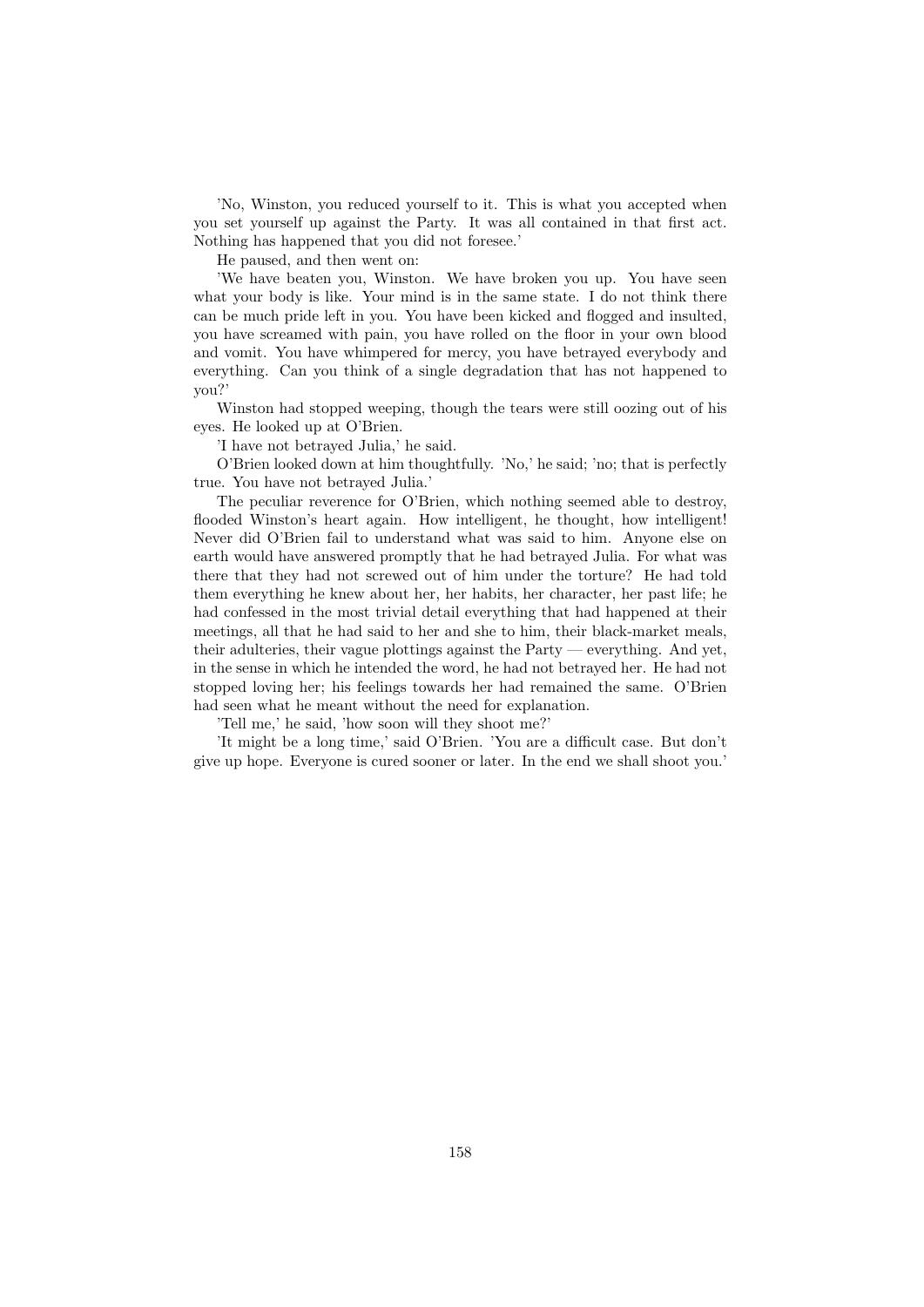### Chapter 21

He was much better. He was growing fatter and stronger every day, if it was proper to speak of days.

The white light and the humming sound were the same as ever, but the cell was a little more comfortable than the others he had been in. There was a pillow and a mattress on the plank bed, and a stool to sit on. They had given him a bath, and they allowed him to wash himself fairly frequently in a tin basin. They even gave him warm water to wash with. They had given him new underclothes and a clean suit of overalls. They had dressed his varicose ulcer with soothing ointment. They had pulled out the remnants of his teeth and given him a new set of dentures.

Weeks or months must have passed. It would have been possible now to keep count of the passage of time, if he had felt any interest in doing so, since he was being fed at what appeared to be regular intervals. He was getting, he judged, three meals in the twenty-four hours; sometimes he wondered dimly whether he was getting them by night or by day. The food was surprisingly good, with meat at every third meal. Once there was even a packet of cigarettes. He had no matches, but the never-speaking guard who brought his food would give him a light. The first time he tried to smoke it made him sick, but he persevered, and spun the packet out for a long time, smoking half a cigarette after each meal.

They had given him a white slate with a stump of pencil tied to the corner. At first he made no use of it. Even when he was awake he was completely torpid. Often he would lie from one meal to the next almost without stirring, sometimes asleep, sometimes waking into vague reveries in which it was too much trouble to open his eyes. He had long grown used to sleeping with a strong light on his face. It seemed to make no difference, except that one's dreams were more coherent. He dreamed a great deal all through this time, and they were always happy dreams. He was in the Golden Country, or he was sitting among enormous glorious, sunlit ruins, with his mother, with Julia, with O'Brien — not doing anything, merely sitting in the sun, talking of peaceful things. Such thoughts as he had when he was awake were mostly about his dreams. He seemed to have lost the power of intellectual effort, now that the stimulus of pain had been removed. He was not bored, he had no desire for conversation or distraction. Merely to be alone, not to be beaten or questioned, to have enough to eat, and to be clean all over, was completely satisfying.

By degrees he came to spend less time in sleep, but he still felt no impulse to get off the bed. All he cared for was to lie quiet and feel the strength gathering in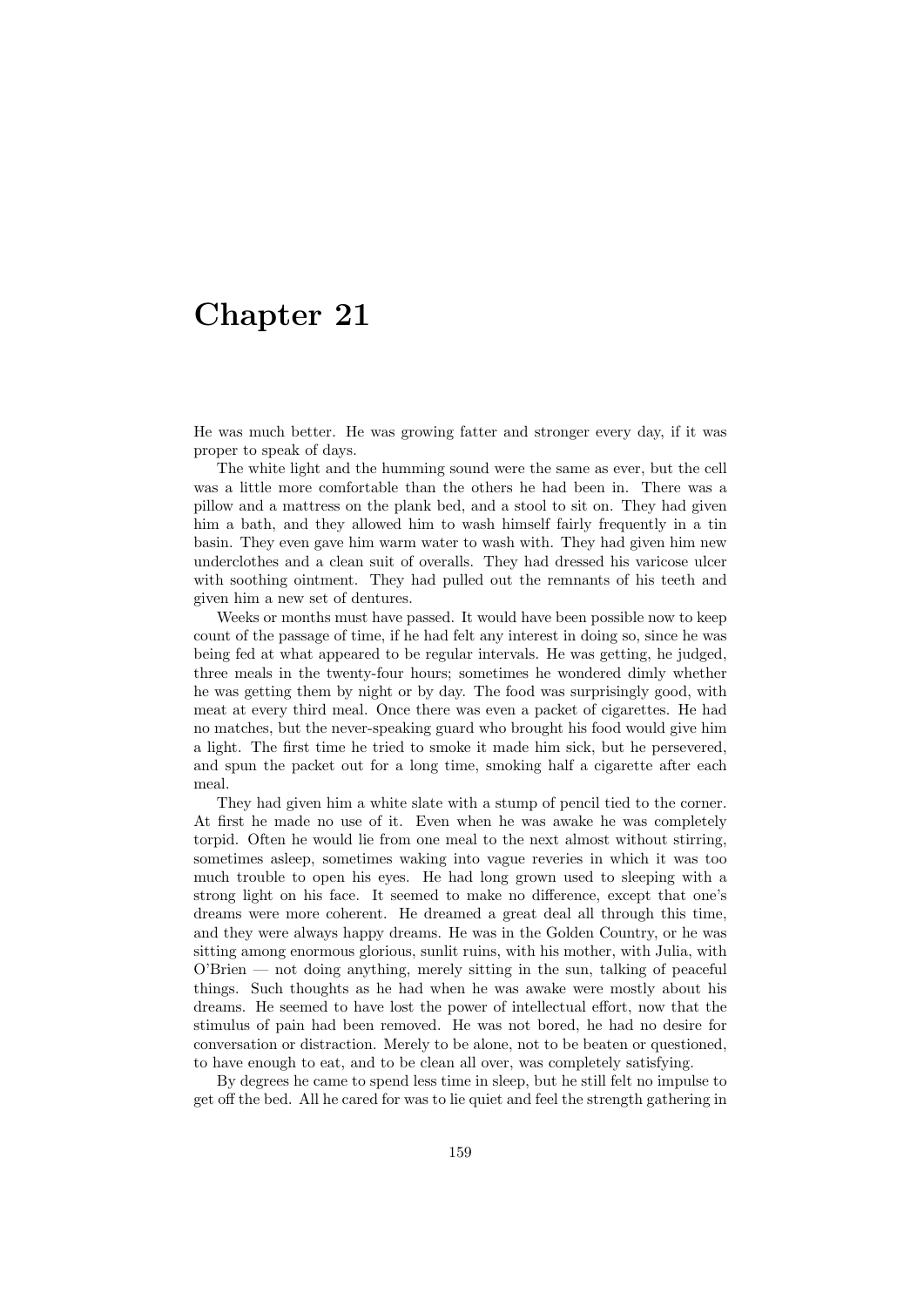his body. He would finger himself here and there, trying to make sure that it was not an illusion that his muscles were growing rounder and his skin tauter. Finally it was established beyond a doubt that he was growing fatter; his thighs were now definitely thicker than his knees. After that, reluctantly at first, he began exercising himself regularly. In a little while he could walk three kilometres, measured by pacing the cell, and his bowed shoulders were growing straighter. He attempted more elaborate exercises, and was astonished and humiliated to find what things he could not do. He could not move out of a walk, he could not hold his stool out at arm's length, he could not stand on one leg without falling over. He squatted down on his heels, and found that with agonizing pains in thigh and calf he could just lift himself to a standing position. He lay flat on his belly and tried to lift his weight by his hands. It was hopeless, he could not raise himself a centimetre. But after a few more days  $-$  a few more mealtimes — even that feat was accomplished. A time came when he could do it six times running. He began to grow actually proud of his body, and to cherish an intermittent belief that his face also was growing back to normal. Only when he chanced to put his hand on his bald scalp did he remember the seamed, ruined face that had looked back at him out of the mirror.

His mind grew more active. He sat down on the plank bed, his back against the wall and the slate on his knees, and set to work deliberately at the task of re-educating himself.

He had capitulated, that was agreed. In reality, as he saw now, he had been ready to capitulate long before he had taken the decision. From the moment when he was inside the Ministry of Love — and yes, even during those minutes when he and Julia had stood helpless while the iron voice from the telescreen told them what to  $do$  — he had grasped the frivolity, the shallowness of his attempt to set himself up against the power of the Party. He knew now that for seven years the Thought police had watched him like a beetle under a magnifying glass. There was no physical act, no word spoken aloud, that they had not noticed, no train of thought that they had not been able to infer. Even the speck of whitish dust on the cover of his diary they had carefully replaced. They had played sound-tracks to him, shown him photographs. Some of them were photographs of Julia and himself. Yes, even ... He could not fight against the Party any longer. Besides, the Party was in the right. It must be so; how could the immortal, collective brain be mistaken? By what external standard could you check its judgements? Sanity was statistical. It was merely a question of learning to think as they thought. Only!

The pencil felt thick and awkward in his fingers. He began to write down the thoughts that came into his head. He wrote first in large clumsy capitals:

#### FREEDOM IS SLAVERY

Then almost without a pause he wrote beneath it:

### TWO AND TWO MAKE FIVE

But then there came a sort of check. His mind, as though shying away from something, seemed unable to concentrate. He knew that he knew what came next, but for the moment he could not recall it. When he did recall it, it was only by consciously reasoning out what it must be: it did not come of its own accord. He wrote:

#### GOD IS POWER

He accepted everything. The past was alterable. The past never had been altered. Oceania was at war with Eastasia. Oceania had always been at war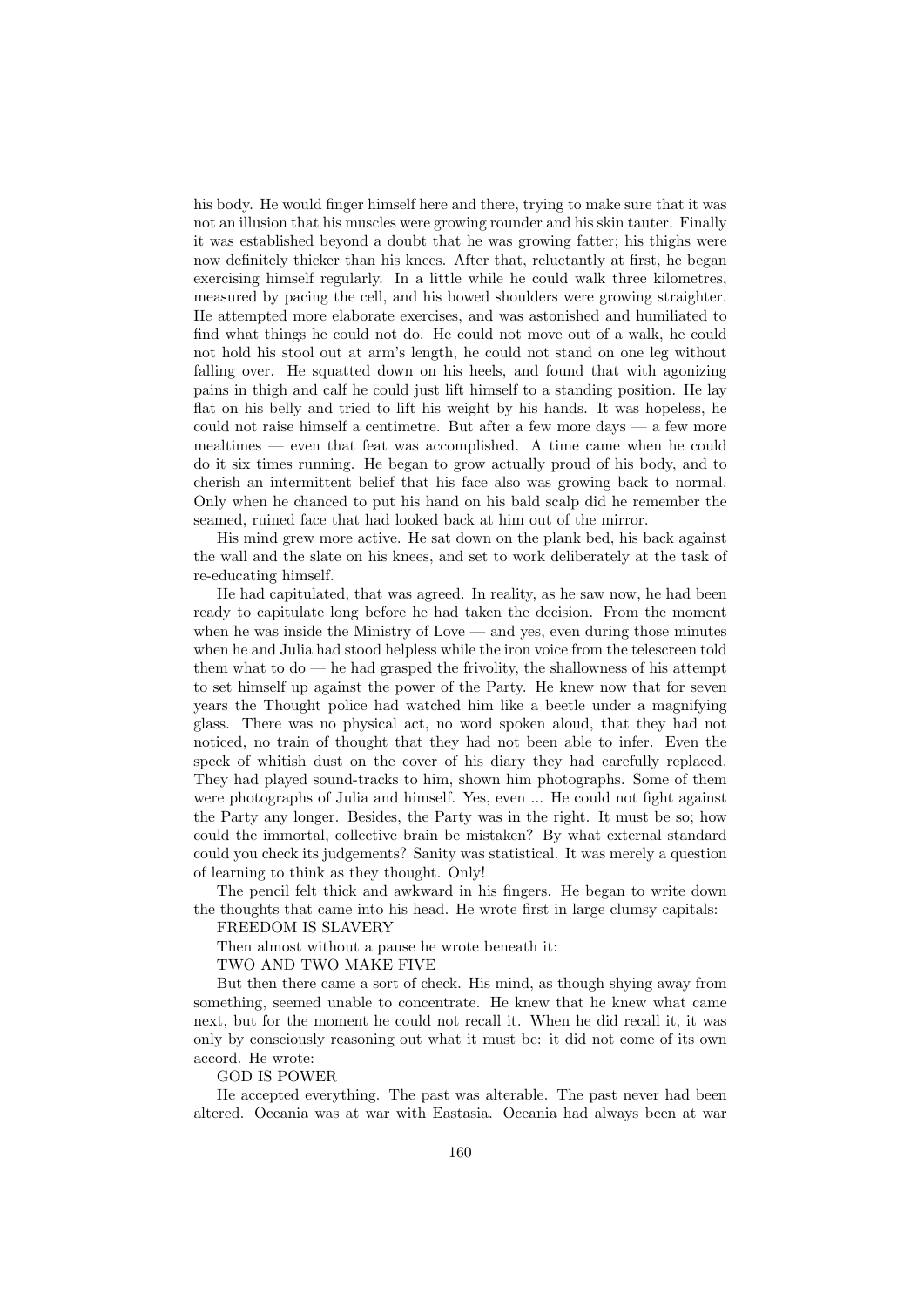with Eastasia. Jones, Aaronson, and Rutherford were guilty of the crimes they were charged with. He had never seen the photograph that disproved their guilt. It had never existed, he had invented it. He remembered remembering contrary things, but those were false memories, products of self-deception. How easy it all was! Only surrender, and everything else followed. It was like swimming against a current that swept you backwards however hard you struggled, and then suddenly deciding to turn round and go with the current instead of opposing it. Nothing had changed except your own attitude: the predestined thing happened in any case. He hardly knew why he had ever rebelled. Everything was easy, except!

Anything could be true. The so-called laws of Nature were nonsense. The law of gravity was nonsense. 'If I wished,' O'Brien had said, 'I could float off this floor like a soap bubble.' Winston worked it out. 'If he thinks he floats off the floor, and if I simultaneously think I see him do it, then the thing happens.' Suddenly, like a lump of submerged wreckage breaking the surface of water, the thought burst into his mind: 'It doesn't really happen. We imagine it. It is hallucination.' He pushed the thought under instantly. The fallacy was obvious. It presupposed that somewhere or other, outside oneself, there was a 'real' world where 'real' things happened. But how could there be such a world? What knowledge have we of anything, save through our own minds? All happenings are in the mind. Whatever happens in all minds, truly happens.

He had no difficulty in disposing of the fallacy, and he was in no danger of succumbing to it. He realized, nevertheless, that it ought never to have occurred to him. The mind should develop a blind spot whenever a dangerous thought presented itself. The process should be automatic, instinctive. Crimestop, they called it in Newspeak.

He set to work to exercise himself in crimestop. He presented himself with propositions — 'the Party says the earth is flat', 'the party says that ice is heavier than water' — and trained himself in not seeing or not understanding the arguments that contradicted them. It was not easy. It needed great powers of reasoning and improvisation. The arithmetical problems raised, for instance, by such a statement as 'two and two make five' were beyond his intellectual grasp. It needed also a sort of athleticism of mind, an ability at one moment to make the most delicate use of logic and at the next to be unconscious of the crudest logical errors. Stupidity was as necessary as intelligence, and as difficult to attain.

All the while, with one part of his mind, he wondered how soon they would shoot him. 'Everything depends on yourself,' O'Brien had said; but he knew that there was no conscious act by which he could bring it nearer. It might be ten minutes hence, or ten years. They might keep him for years in solitary confinement, they might send him to a labour-camp, they might release him for a while, as they sometimes did. It was perfectly possible that before he was shot the whole drama of his arrest and interrogation would be enacted all over again. The one certain thing was that death never came at an expected moment. The tradition — the unspoken tradition: somehow you knew it, though you never heard it said-was that they shot you from behind; always in the back of the head, without warning, as you walked down a corridor from cell to cell.

One day — but 'one day' was not the right expression; just as probably it was in the middle of the night: once — he fell into a strange, blissful reverie. He was walking down the corridor, waiting for the bullet. He knew that it was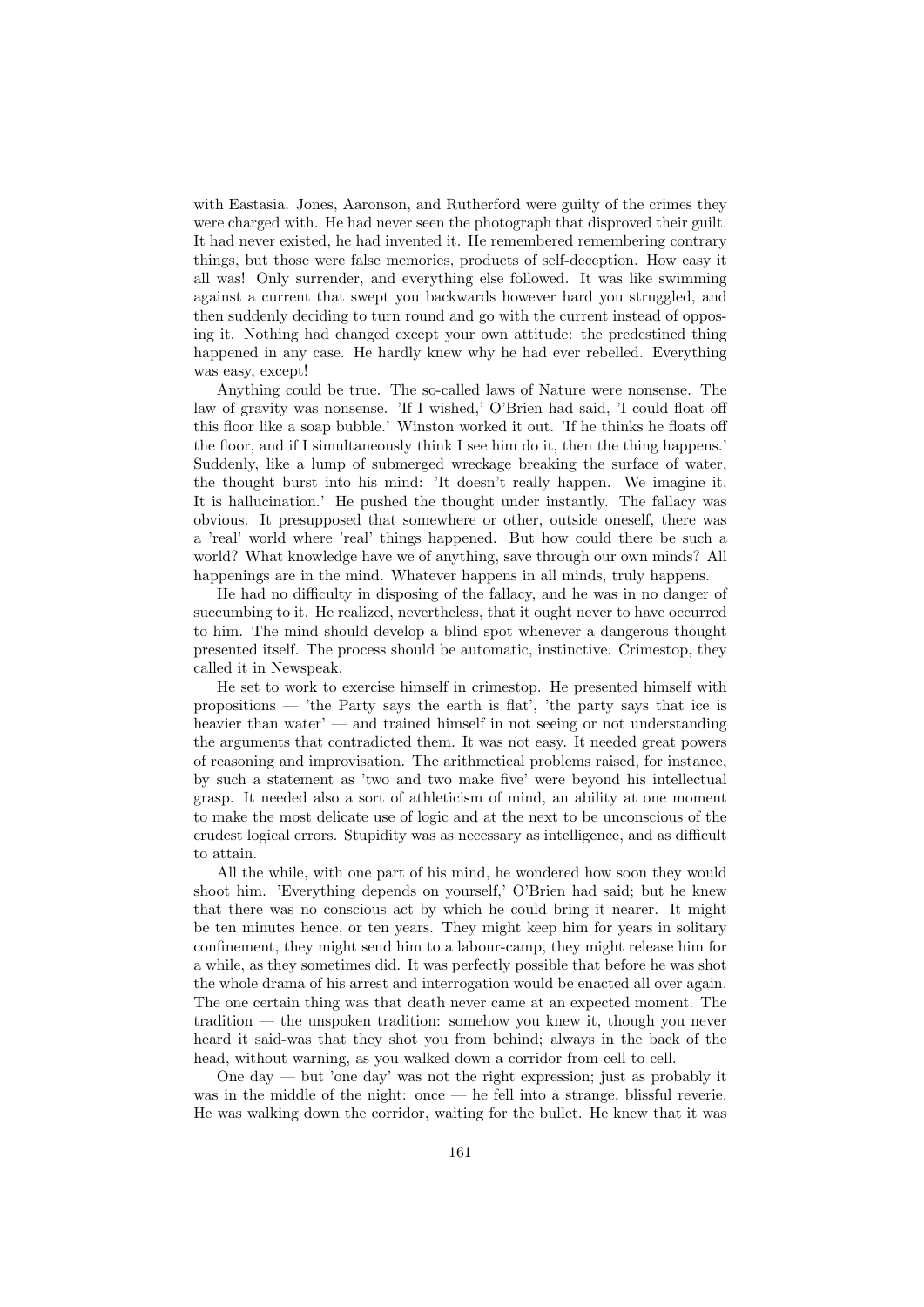coming in another moment. Everything was settled, smoothed out, reconciled. There were no more doubts, no more arguments, no more pain, no more fear. His body was healthy and strong. He walked easily, with a joy of movement and with a feeling of walking in sunlight. He was not any longer in the narrow white corridors in the Ministry of Love, he was in the enormous sunlit passage, a kilometre wide, down which he had seemed to walk in the delirium induced by drugs. He was in the Golden Country, following the foot-track across the old rabbit-cropped pasture. He could feel the short springy turf under his feet and the gentle sunshine on his face. At the edge of the field were the elm trees, faintly stirring, and somewhere beyond that was the stream where the dace lay in the green pools under the willows.

Suddenly he started up with a shock of horror. The sweat broke out on his backbone. He had heard himself cry aloud:

'Julia! Julia! Julia, my love! Julia!'

For a moment he had had an overwhelming hallucination of her presence. She had seemed to be not merely with him, but inside him. It was as though she had got into the texture of his skin. In that moment he had loved her far more than he had ever done when they were together and free. Also he knew that somewhere or other she was still alive and needed his help.

He lay back on the bed and tried to compose himself. What had he done? How many years had he added to his servitude by that moment of weakness?

In another moment he would hear the tramp of boots outside. They could not let such an outburst go unpunished. They would know now, if they had not known before, that he was breaking the agreement he had made with them. He obeyed the Party, but he still hated the Party. In the old days he had hidden a heretical mind beneath an appearance of conformity. Now he had retreated a step further: in the mind he had surrendered, but he had hoped to keep the inner heart inviolate. He knew that he was in the wrong, but he preferred to be in the wrong. They would understand that- O'Brien would understand it. It was all confessed in that single foolish cry.

He would have to start all over again. It might take years. He ran a hand over his face, trying to familiarize himself with the new shape. There were deep furrows in the cheeks, the cheekbones felt sharp, the nose flattened. Besides, since last seeing himself in the glass he had been given a complete new set of teeth. It was not easy to preserve inscrutability when you did not know what your face looked like. In any case, mere control of the features was not enough. For the first time he perceived that if you want to keep a secret you must also hide it from yourself. You must know all the while that it is there, but until it is needed you must never let it emerge into your consciousness in any shape that could be given a name. From now onwards he must not only think right; he must feel right, dream right. And all the while he must keep his hatred locked up inside him like a ball of matter which was part of himself and yet unconnected with the rest of him, a kind of cyst.

One day they would decide to shoot him. You could not tell when it would happen, but a few seconds beforehand it should be possible to guess. It was always from behind, walking down a corridor. Ten seconds would be enough. In that time the world inside him could turn over. And then suddenly, without a word uttered, without a check in his step, without the changing of a line in his face — suddenly the camouflage would be down and bang! would go the batteries of his hatred. Hatred would fill him like an enormous roaring flame.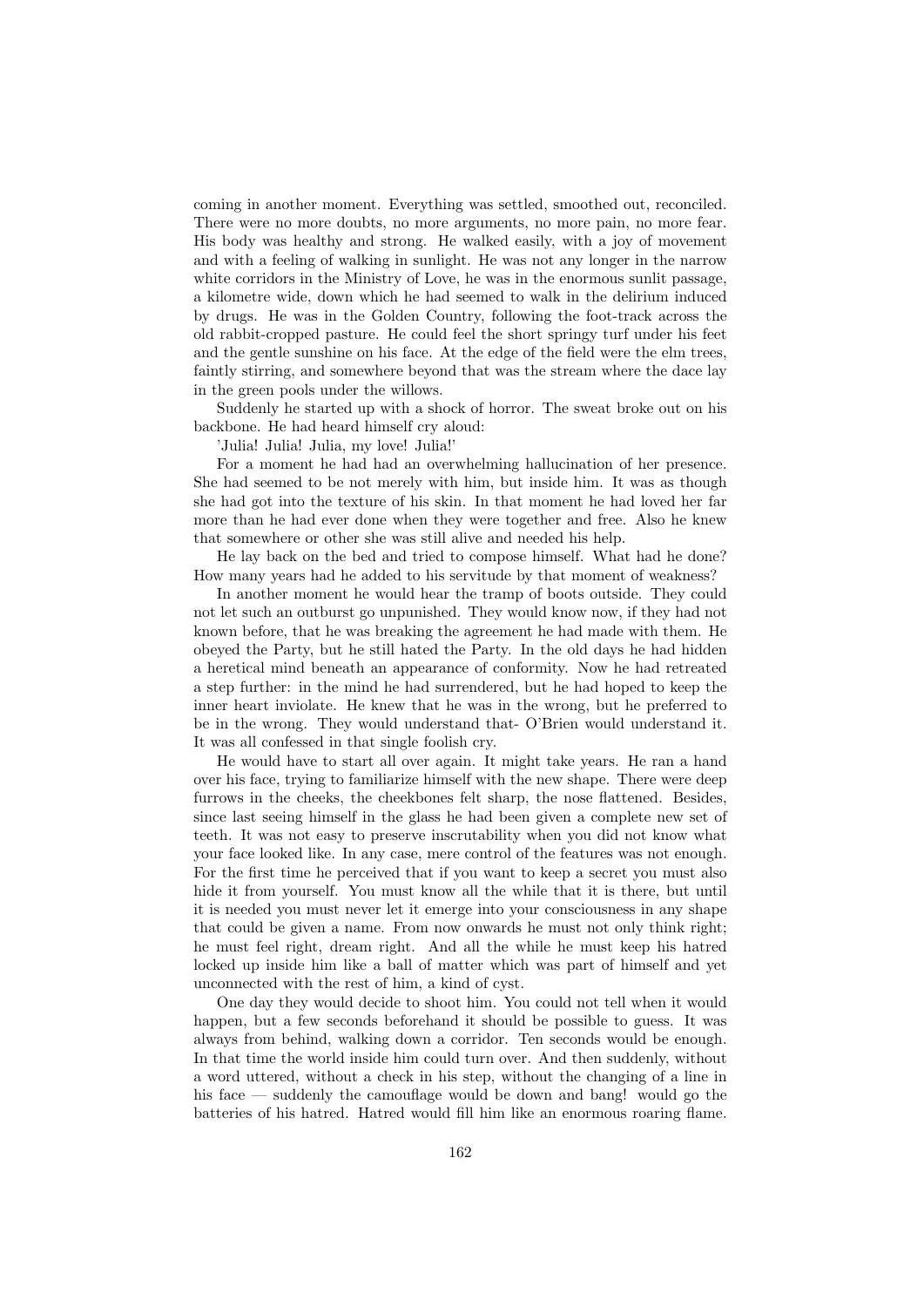And almost in the same instant bang! would go the bullet, too late, or too early. They would have blown his brain to pieces before they could reclaim it. The heretical thought would be unpunished, unrepented, out of their reach for ever. They would have blown a hole in their own perfection. To die hating them, that was freedom.

He shut his eyes. It was more difficult than accepting an intellectual discipline. It was a question of degrading himself, mutilating himself. He had got to plunge into the filthiest of filth. What was the most horrible, sickening thing of all? He thought of Big Brother. The enormous face (because of constantly seeing it on posters he always thought of it as being a metre wide), with its heavy black moustache and the eyes that followed you to and fro, seemed to float into his mind of its own accord. What were his true feelings towards Big Brother?

There was a heavy tramp of boots in the passage. The steel door swung open with a clang. O'Brien walked into the cell. Behind him were the waxen-faced officer and the black-uniformed guards.

'Get up,' said O'Brien. 'Come here.'

Winston stood opposite him. O'Brien took Winston's shoulders between his strong hands and looked at him closely.

'You have had thoughts of deceiving me,' he said. 'That was stupid. Stand up straighter. Look me in the face.'

He paused, and went on in a gentler tone:

'You are improving. Intellectually there is very little wrong with you. It is only emotionally that you have failed to make progress. Tell me, Winston and remember, no lies: you know that I am always able to detect a lie  $-$  tell me, what are your true feelings towards Big Brother?'

'I hate him.'

'You hate him. Good. Then the time has come for you to take the last step. You must love Big Brother. It is not enough to obey him: you must love him.'

He released Winston with a little push towards the guards.

'Room 101,' he said.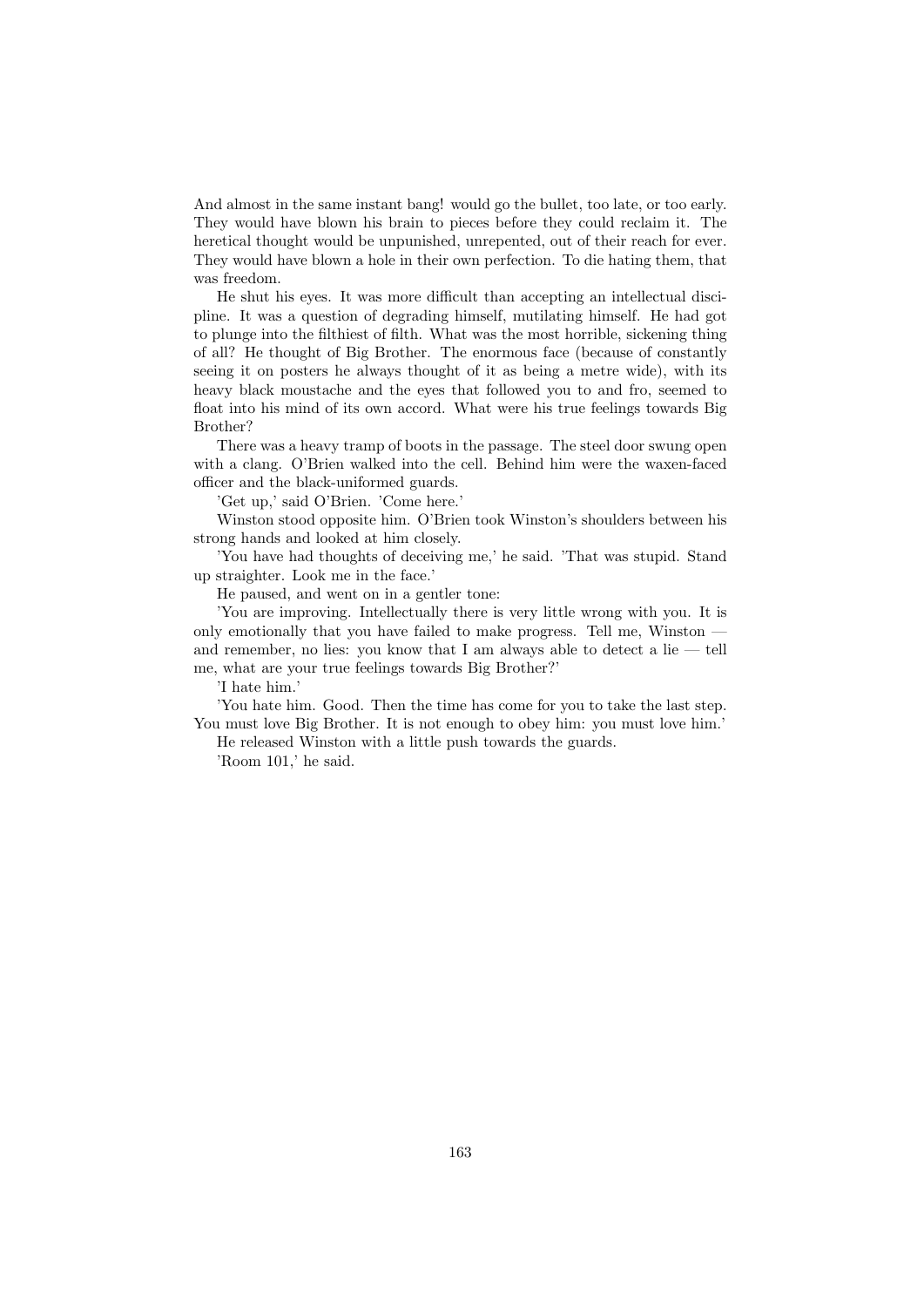### Chapter 22

At each stage of his imprisonment he had known, or seemed to know, whereabouts he was in the windowless building. Possibly there were slight differences in the air pressure. The cells where the guards had beaten him were below ground level. The room where he had been interrogated by O'Brien was high up near the roof. This place was many metres underground, as deep down as it was possible to go.

It was bigger than most of the cells he had been in. But he hardly noticed his surroundings. All he noticed was that there were two small tables straight in front of him, each covered with green baize. One was only a metre or two from him, the other was further away, near the door. He was strapped upright in a chair, so tightly that he could move nothing, not even his head. A sort of pad gripped his head from behind, forcing him to look straight in front of him.

For a moment he was alone, then the door opened and O'Brien came in.

'You asked me once,' said O'Brien, 'what was in Room 101. I told you that you knew the answer already. Everyone knows it. The thing that is in Room 101 is the worst thing in the world.'

The door opened again. A guard came in, carrying something made of wire, a box or basket of some kind. He set it down on the further table. Because of the position in which O'Brien was standing. Winston could not see what the thing was.

'The worst thing in the world,' said O'Brien, 'varies from individual to individual. It may be burial alive, or death by fire, or by drowning, or by impalement, or fifty other deaths. There are cases where it is some quite trivial thing, not even fatal.'

He had moved a little to one side, so that Winston had a better view of the thing on the table. It was an oblong wire cage with a handle on top for carrying it by. Fixed to the front of it was something that looked like a fencing mask, with the concave side outwards. Although it was three or four metres away from him, he could see that the cage was divided lengthways into two compartments, and that there was some kind of creature in each. They were rats.

'In your case, said O'Brien, 'the worst thing in the world happens to be rats.'

A sort of premonitory tremor, a fear of he was not certain what, had passed through Winston as soon as he caught his first glimpse of the cage. But at this moment the meaning of the mask-like attachment in front of it suddenly sank into him. His bowels seemed to turn to water.

'You can't do that!' he cried out in a high cracked voice. 'You couldn't, you couldn't! It's impossible.'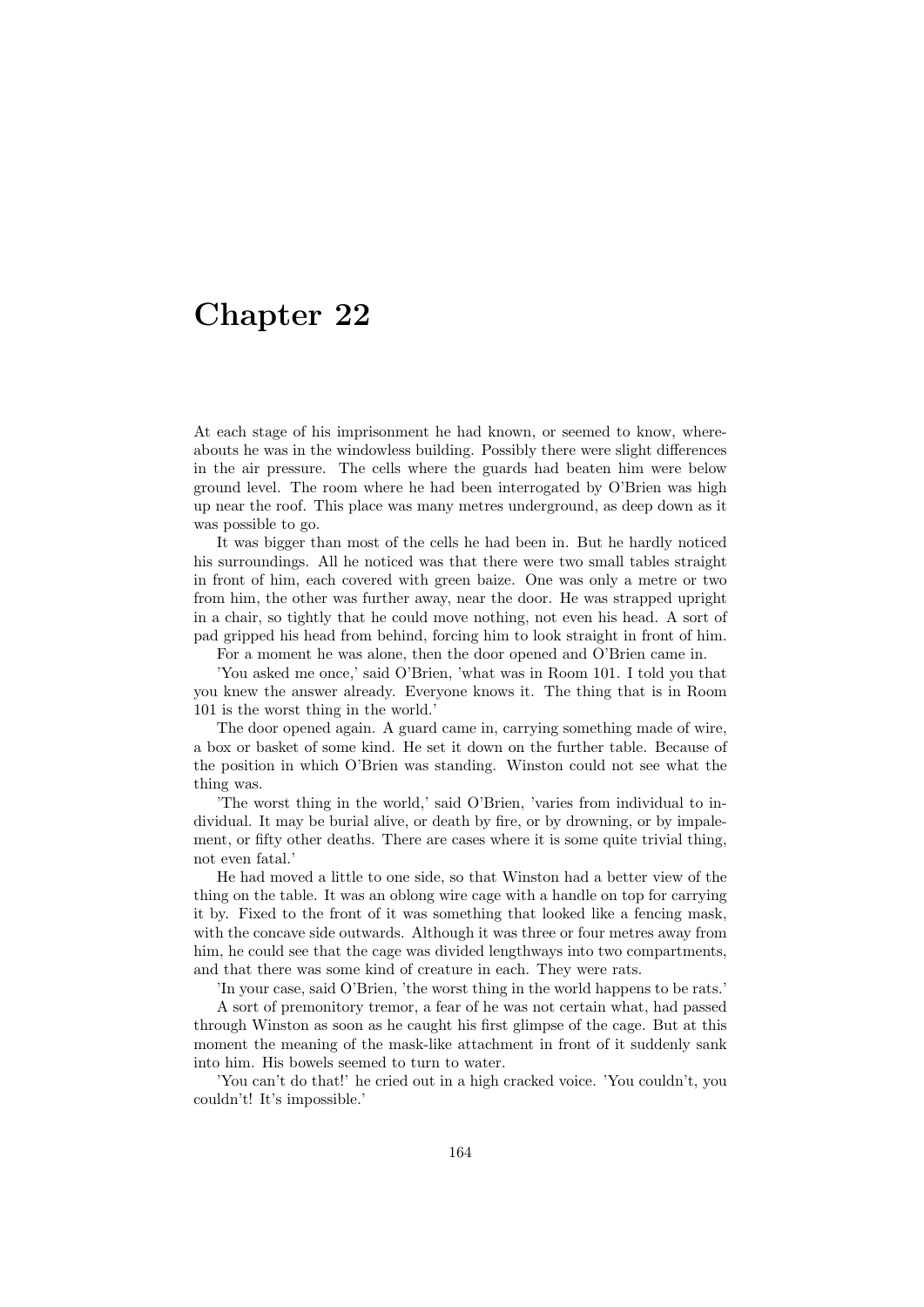'Do you remember,' said O'Brien, 'the moment of panic that used to occur in your dreams? There was a wall of blackness in front of you, and a roaring sound in your ears. There was something terrible on the other side of the wall. You knew that you knew what it was, but you dared not drag it into the open. It was the rats that were on the other side of the wall.'

'O'Brien!' said Winston, making an effort to control his voice. 'You know this is not necessary. What is it that you want me to do?'

O'Brien made no direct answer. When he spoke it was in the schoolmasterish manner that he sometimes affected. He looked thoughtfully into the distance, as though he were addressing an audience somewhere behind Winston's back.

'By itself,' he said, 'pain is not always enough. There are occasions when a human being will stand out against pain, even to the point of death. But for everyone there is something unendurable — something that cannot be contemplated. Courage and cowardice are not involved. If you are falling from a height it is not cowardly to clutch at a rope. If you have come up from deep water it is not cowardly to fill your lungs with air. It is merely an instinct which cannot be destroyed. It is the same with the rats. For you, they are unendurable. They are a form of pressure that you cannot withstand. even if you wished to. You will do what is required of you.

'But what is it, what is it? How can I do it if I don't know what it is?'

O'Brien picked up the cage and brought it across to the nearer table. He set it down carefully on the baize cloth. Winston could hear the blood singing in his ears. He had the feeling of sitting in utter loneliness. He was in the middle of a great empty plain, a flat desert drenched with sunlight, across which all sounds came to him out of immense distances. Yet the cage with the rats was not two metres away from him. They were enormous rats. They were at the age when a rat's muzzle grows blunt and fierce and his fur brown instead of grey.

'The rat,' said O'Brien, still addressing his invisible audience, 'although a rodent, is carnivorous. You are aware of that. You will have heard of the things that happen in the poor quarters of this town. In some streets a woman dare not leave her baby alone in the house, even for five minutes. The rats are certain to attack it. Within quite a small time they will strip it to the bones. They also attack sick or dying people. They show astonishing intelligence in knowing when a human being is helpless.'

There was an outburst of squeals from the cage. It seemed to reach Winston from far away. The rats were fighting; they were trying to get at each other through the partition. He heard also a deep groan of despair. That, too, seemed to come from outside himself.

O'Brien picked up the cage, and, as he did so, pressed something in it. There was a sharp click. Winston made a frantic effort to tear himself loose from the chair. It was hopeless; every part of him, even his head, was held immovably. O'Brien moved the cage nearer. It was less than a metre from Winston's face.

'I have pressed the first lever,' said O'Brien. 'You understand the construction of this cage. The mask will fit over your head, leaving no exit. When I press this other lever, the door of the cage will slide up. These starving brutes will shoot out of it like bullets. Have you ever seen a rat leap through the air? They will leap on to your face and bore straight into it. Sometimes they attack the eyes first. Sometimes they burrow through the cheeks and devour the tongue.'

The cage was nearer; it was closing in. Winston heard a succession of shrill cries which appeared to be occurring in the air above his head. But he fought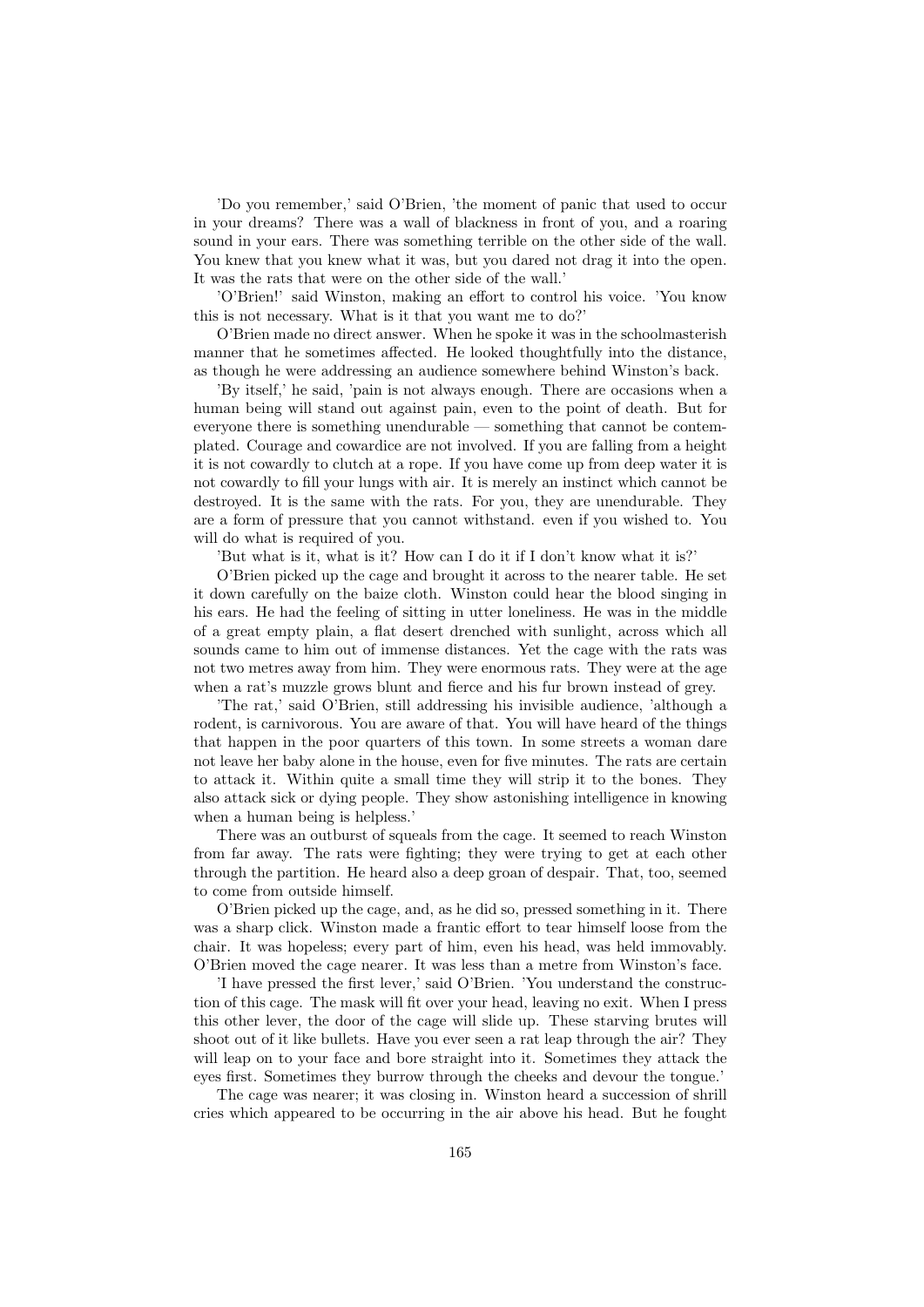furiously against his panic. To think, to think, even with a split second left  $$ to think was the only hope. Suddenly the foul musty odour of the brutes struck his nostrils. There was a violent convulsion of nausea inside him, and he almost lost consciousness. Everything had gone black. For an instant he was insane, a screaming animal. Yet he came out of the blackness clutching an idea. There was one and only one way to save himself. He must interpose another human being, the body of another human being, between himself and the rats.

The circle of the mask was large enough now to shut out the vision of anything else. The wire door was a couple of hand-spans from his face. The rats knew what was coming now. One of them was leaping up and down, the other, an old scaly grandfather of the sewers, stood up, with his pink hands against the bars, and fiercely sniffed the air. Winston could see the whiskers and the yellow teeth. Again the black panic took hold of him. He was blind, helpless, mindless.

'It was a common punishment in Imperial China,' said O'Brien as didactically as ever.

The mask was closing on his face. The wire brushed his cheek. And then — no, it was not relief, only hope, a tiny fragment of hope. Too late, perhaps too late. But he had suddenly understood that in the whole world there was just one person to whom he could transfer his punishment — one body that he could thrust between himself and the rats. And he was shouting frantically, over and over.

'Do it to Julia! Do it to Julia! Not me! Julia! I don't care what you do to her. Tear her face off, strip her to the bones. Not me! Julia! Not me!'

He was falling backwards, into enormous depths, away from the rats. He was still strapped in the chair, but he had fallen through the floor, through the walls of the building, through the earth, through the oceans, through the atmosphere, into outer space, into the gulfs between the stars — always away, away, away from the rats. He was light years distant, but O'Brien was still standing at his side. There was still the cold touch of wire against his cheek. But through the darkness that enveloped him he heard another metallic click, and knew that the cage door had clicked shut and not open.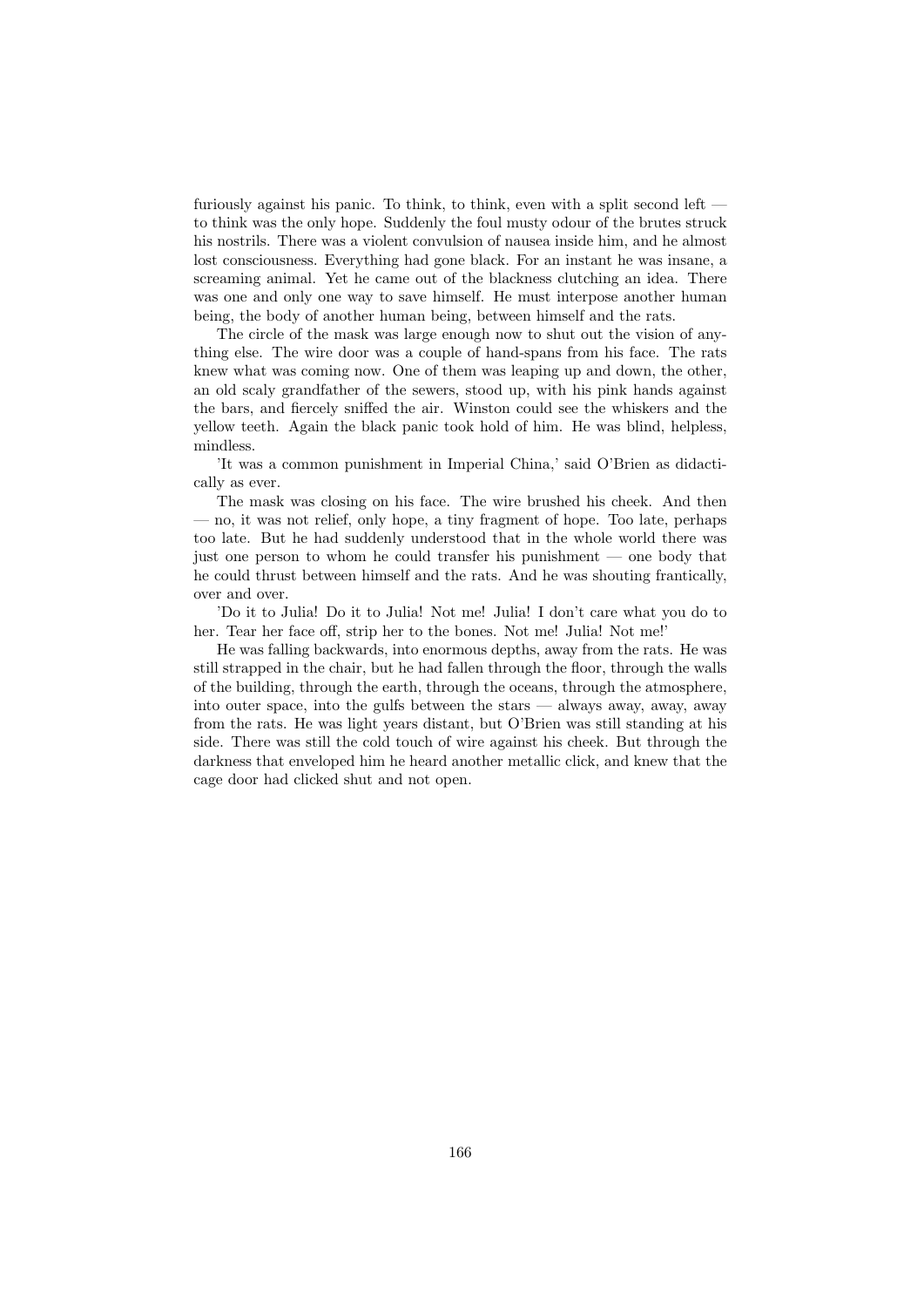### Chapter 23

The Chestnut Tree was almost empty. A ray of sunlight slanting through a window fell on dusty table-tops. It was the lonely hour of fifteen. A tinny music trickled from the telescreens.

Winston sat in his usual corner, gazing into an empty glass. Now and again he glanced up at a vast face which eyed him from the opposite wall. BIG BROTHER IS WATCHING YOU, the caption said. Unbidden, a waiter came and filled his glass up with Victory Gin, shaking into it a few drops from another bottle with a quill through the cork. It was saccharine flavoured with cloves, the speciality of the café.

Winston was listening to the telescreen. At present only music was coming out of it, but there was a possibility that at any moment there might be a special bulletin from the Ministry of Peace. The news from the African front was disquieting in the extreme. On and off he had been worrying about it all day. A Eurasian army (Oceania was at war with Eurasia: Oceania had always been at war with Eurasia) was moving southward at terrifying speed. The mid-day bulletin had not mentioned any definite area, but it was probable that already the mouth of the Congo was a battlefield. Brazzaville and Leopoldville were in danger. One did not have to look at the map to see what it meant. It was not merely a question of losing Central Africa: for the first time in the whole war, the territory of Oceania itself was menaced.

A violent emotion, not fear exactly but a sort of undifferentiated excitement, flared up in him, then faded again. He stopped thinking about the war. In these days he could never fix his mind on any one subject for more than a few moments at a time. He picked up his glass and drained it at a gulp. As always, the gin made him shudder and even retch slightly. The stuff was horrible. The cloves and saccharine, themselves disgusting enough in their sickly way, could not disguise the flat oily smell; and what was worst of all was that the smell of gin, which dwelt with him night and day, was inextricably mixed up in his mind with the smell of those-

He never named them, even in his thoughts, and so far as it was possible he never visualized them. They were something that he was half-aware of, hovering close to his face, a smell that clung to his nostrils. As the gin rose in him he belched through purple lips. He had grown fatter since they released him, and had regained his old colour — indeed, more than regained it. His features had thickened, the skin on nose and cheekbones was coarsely red, even the bald scalp was too deep a pink. A waiter, again unbidden, brought the chessboard and the current issue of The Times, with the page turned down at the chess problem.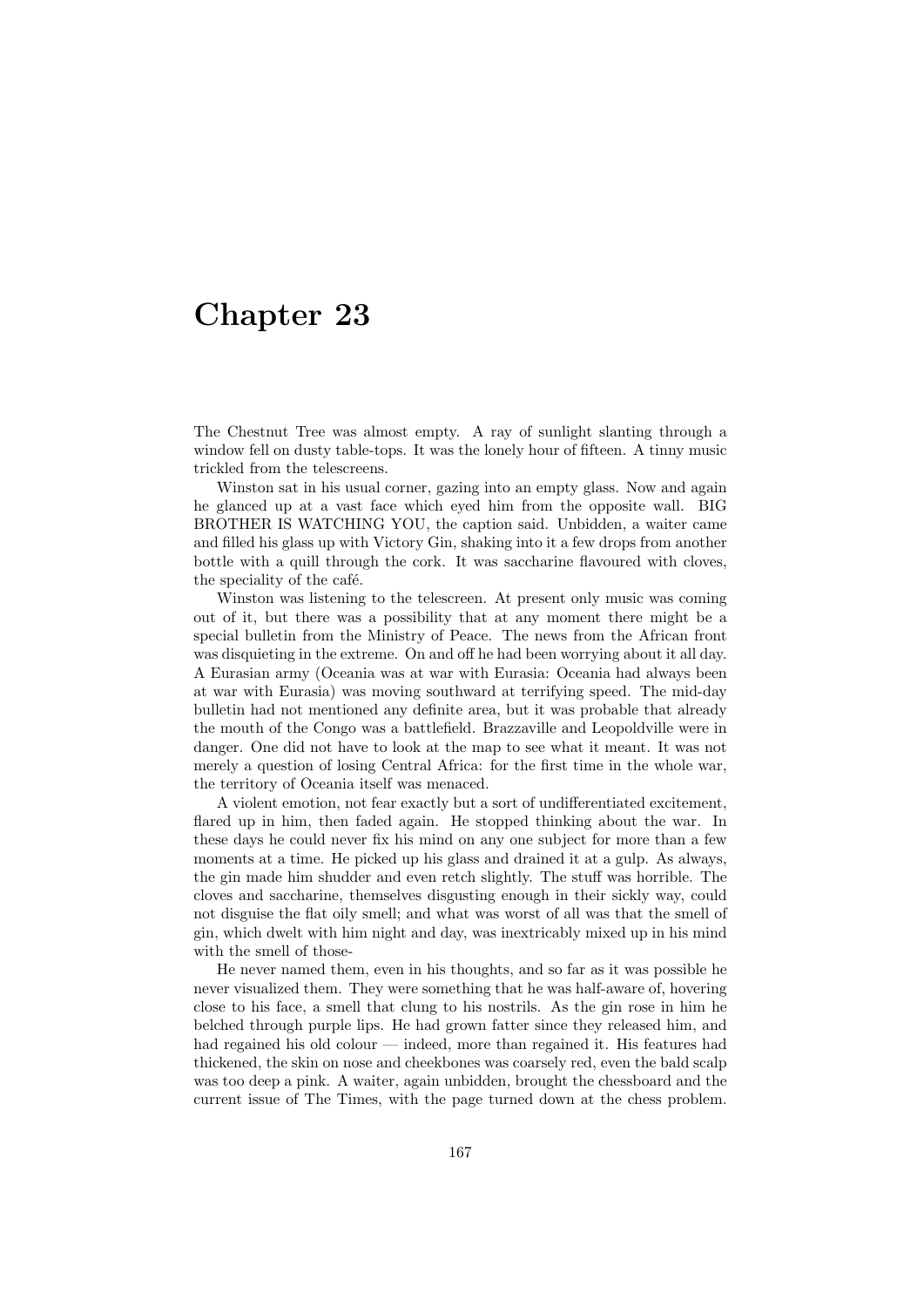Then, seeing that Winston's glass was empty, he brought the gin bottle and filled it. There was no need to give orders. They knew his habits. The chessboard was always waiting for him, his corner table was always reserved; even when the place was full he had it to himself, since nobody cared to be seen sitting too close to him. He never even bothered to count his drinks. At irregular intervals they presented him with a dirty slip of paper which they said was the bill, but he had the impression that they always undercharged him. It would have made no difference if it had been the other way about. He had always plenty of money nowadays. He even had a job, a sinecure, more highly-paid than his old job had been.

The music from the telescreen stopped and a voice took over. Winston raised his head to listen. No bulletins from the front, however. It was merely a brief announcement from the Ministry of Plenty. In the preceding quarter, it appeared, the Tenth Three-Year Plan's quota for bootlaces had been overfulfilled by 98 per cent.

He examined the chess problem and set out the pieces. It was a tricky ending, involving a couple of knights. 'White to play and mate in two moves.' Winston looked up at the portrait of Big Brother. White always mates, he thought with a sort of cloudy mysticism. Always, without exception, it is so arranged. In no chess problem since the beginning of the world has black ever won. Did it not symbolize the eternal, unvarying triumph of Good over Evil? The huge face gazed back at him, full of calm power. White always mates.

The voice from the telescreen paused and added in a different and much graver tone: 'You are warned to stand by for an important announcement at fifteen-thirty. Fifteen-thirty! This is news of the highest importance. Take care not to miss it. Fifteen-thirty!' The tinking music struck up again.

Winston's heart stirred. That was the bulletin from the front; instinct told him that it was bad news that was coming. All day, with little spurts of excitement, the thought of a smashing defeat in Africa had been in and out of his mind. He seemed actually to see the Eurasian army swarming across the neverbroken frontier and pouring down into the tip of Africa like a column of ants. Why had it not been possible to outflank them in some way? The outline of the West African coast stood out vividly in his mind. He picked up the white knight and moved it across the board. There was the proper spot. Even while he saw the black horde racing southward he saw another force, mysteriously assembled, suddenly planted in their rear, cutting their comunications by land and sea. He felt that by willing it he was bringing that other force into existence. But it was necessary to act quickly. If they could get control of the whole of Africa, if they had airfields and submarine bases at the Cape, it would cut Oceania in two. It might mean anything: defeat, breakdown, the redivision of the world, the destruction of the Party! He drew a deep breath. An extraordinary medley of feeling-but it was not a medley, exactly; rather it was successive layers of feeling, in which one could not say which layer was undermost struggled inside him.

The spasm passed. He put the white knight back in its place, but for the moment he could not settle down to serious study of the chess problem. His thoughts wandered again. Almost unconsciously he traced with his finger in the dust on the table:  $2+2=$ 

'They can't get inside you,' she had said. But they could get inside you. 'What happens to you here is for ever,' O'Brien had said. That was a true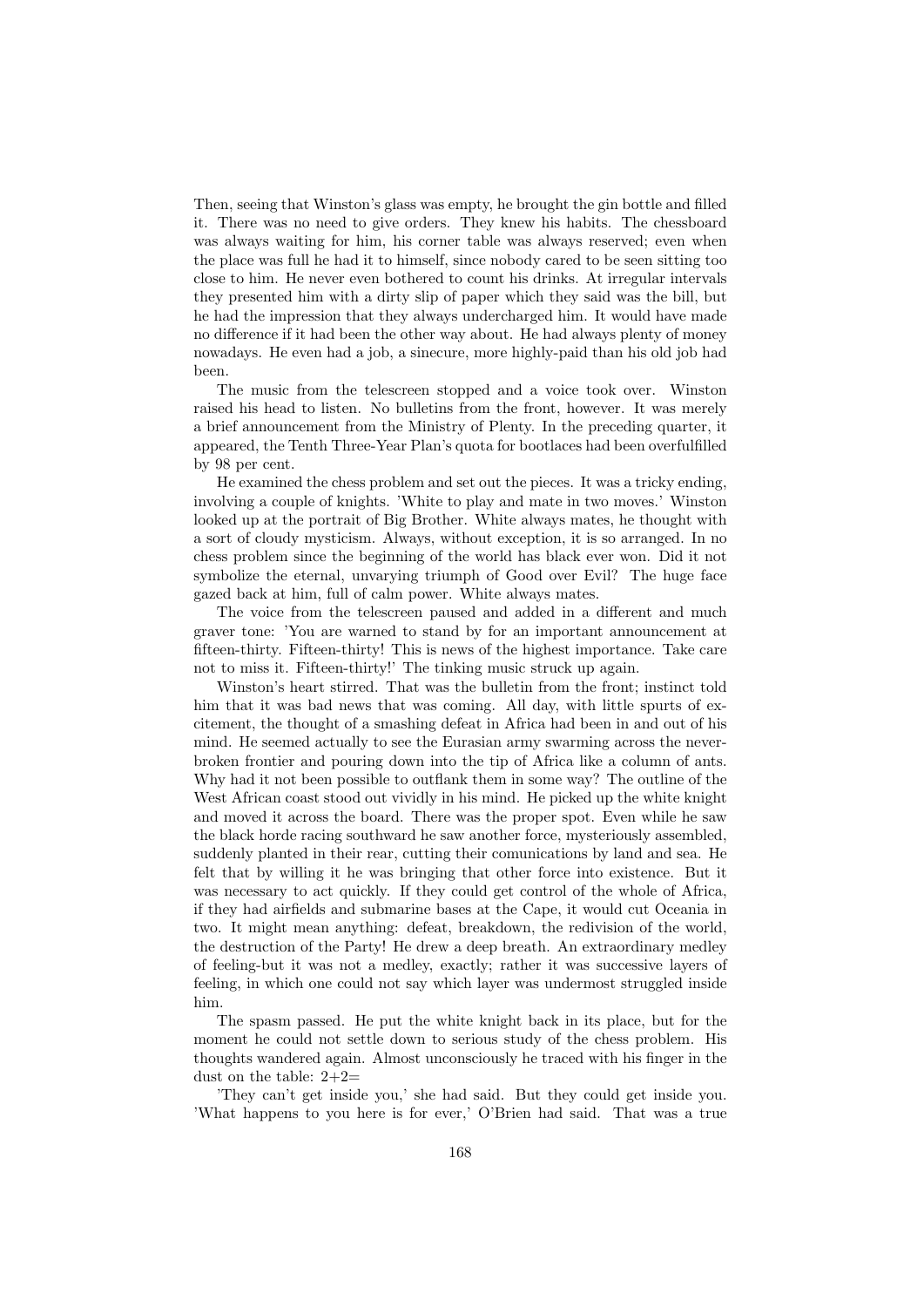word. There were things, your own acts, from which you could never recover. Something was killed in your breast: burnt out, cauterized out.

He had seen her; he had even spoken to her. There was no danger in it. He knew as though instinctively that they now took almost no interest in his doings. He could have arranged to meet her a second time if either of them had wanted to. Actually it was by chance that they had met. It was in the Park, on a vile, biting day in March, when the earth was like iron and all the grass seemed dead and there was not a bud anywhere except a few crocuses which had pushed themselves up to be dismembered by the wind. He was hurrying along with frozen hands and watering eyes when he saw her not ten metres away from him. It struck him at once that she had changed in some ill-defined way. They almost passed one another without a sign, then he turned and followed her, not very eagerly. He knew that there was no danger, nobody would take any interest in him. She did not speak. She walked obliquely away across the grass as though trying to get rid of him, then seemed to resign herself to having him at her side. Presently they were in among a clump of ragged leafless shrubs, useless either for concealment or as protection from the wind. They halted. It was vilely cold. The wind whistled through the twigs and fretted the occasional, dirty-looking crocuses. He put his arm round her waist.

There was no telescreen, but there must be hidden microphones: besides, they could be seen. It did not matter, nothing mattered. They could have lain down on the ground and done that if they had wanted to. His flesh froze with horror at the thought of it. She made no response whatever to the clasp of his arm ; she did not even try to disengage herself. He knew now what had changed in her. Her face was sallower, and there was a long scar, partly hidden by the hair, across her forehead and temple; but that was not the change. It was that her waist had grown thicker, and, in a surprising way, had stiffened. He remembered how once, after the explosion of a rocket bomb, he had helped to drag a corpse out of some ruins, and had been astonished not only by the incredible weight of the thing, but by its rigidity and awkwardness to handle, which made it seem more like stone than flesh. Her body felt like that. It occurred to him that the texture of her skin would be quite different from what it had once been.

He did not attempt to kiss her, nor did they speak. As they walked back across the grass, she looked directly at him for the first time. It was only a momentary glance, full of contempt and dislike. He wondered whether it was a dislike that came purely out of the past or whether it was inspired also by his bloated face and the water that the wind kept squeezing from his eyes. They sat down on two iron chairs, side by side but not too close together. He saw that she was about to speak. She moved her clumsy shoe a few centimetres and deliberately crushed a twig. Her feet seemed to have grown broader, he noticed.

'I betrayed you,' she said baldly.

'I betrayed you,' he said.

She gave him another quick look of dislike.

'Sometimes,' she said, 'they threaten you with something something you can't stand up to, can't even think about. And then you say, "Don't do it to me, do it to somebody else, do it to So-and-so." And perhaps you might pretend, afterwards, that it was only a trick and that you just said it to make them stop and didn't really mean it. But that isn't true. At the time when it happens you do mean it. You think there's no other way of saving yourself, and you're quite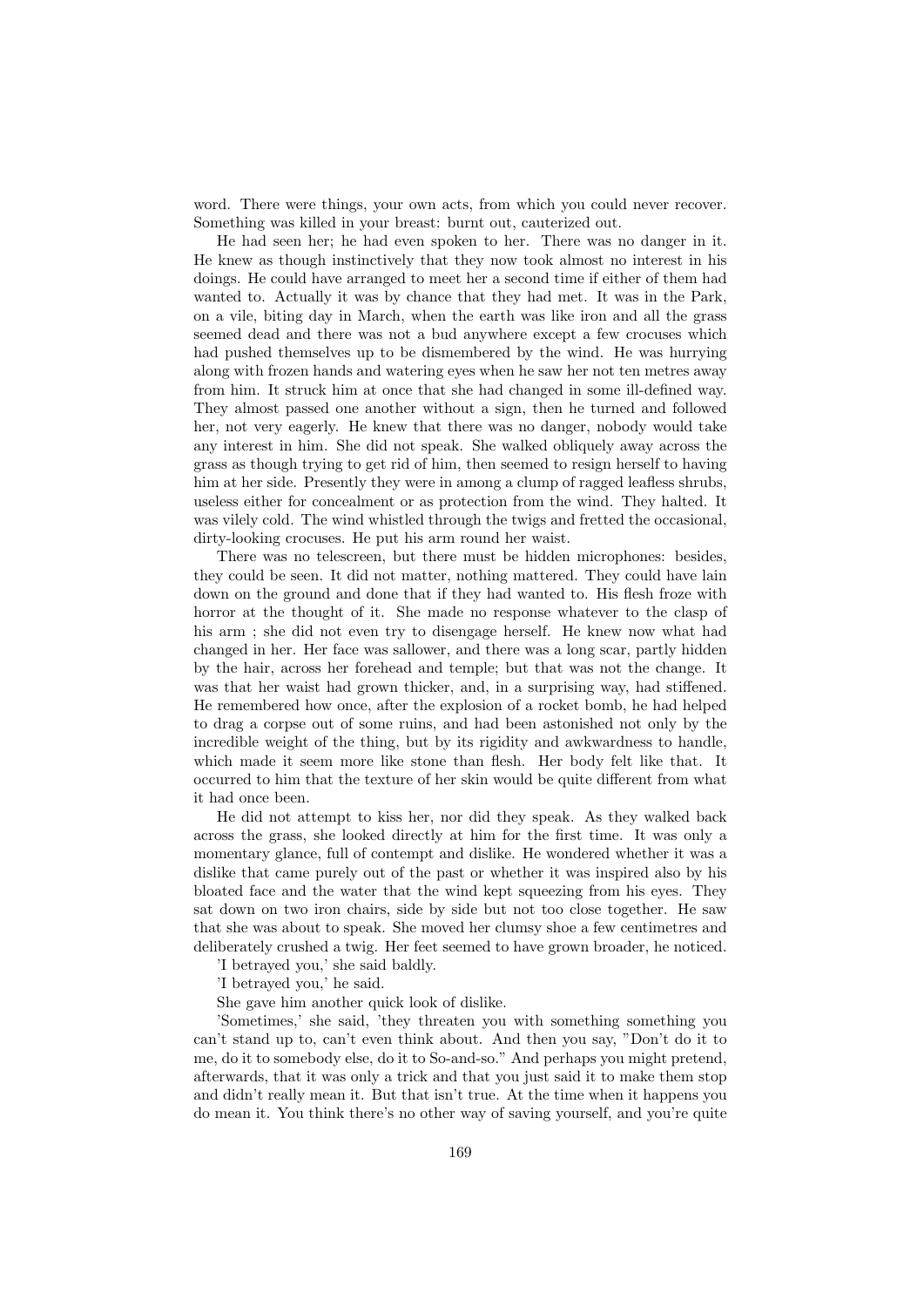ready to save yourself that way. You want it to happen to the other person. You don't give a damn what they suffer. All you care about is yourself.'

'All you care about is yourself,' he echoed.

'And after that, you don't feel the same towards the other person any longer.' 'No,' he said, 'you don't feel the same.'

There did not seem to be anything more to say. The wind plastered their thin overalls against their bodies. Almost at once it became embarrassing to sit there in silence: besides, it was too cold to keep still. She said something about catching her Tube and stood up to go.

'We must meet again,' he said.

'Yes,' she said, 'we must meet again. '

He followed irresolutely for a little distance, half a pace behind her. They did not speak again. She did not actually try to shake him off, but walked at just such a speed as to prevent his keeping abreast of her. He had made up his mind that he would accompany her as far as the Tube station, but suddenly this process of trailing along in the cold seemed pointless and unbearable. He was overwhelmed by a desire not so much to get away from Julia as to get back to the Chestnut Tree Café, which had never seemed so attractive as at this moment. He had a nostalgic vision of his corner table, with the newspaper and the chessboard and the ever-flowing gin. Above all, it would be warm in there. The next moment, not altogether by accident, he allowed himself to become separated from her by a small knot of people. He made a halfhearted attempt to catch up, then slowed down, turned, and made off in the opposite direction. When he had gone fifty metres he looked back. The street was not crowded, but already he could not distinguish her. Any one of a dozen hurrying figures might have been hers. Perhaps her thickened, stiffened body was no longer recognizable from behind.

'At the time when it happens,' she had said, 'you do mean it.' He had meant it. He had not merely said it, he had wished it. He had wished that she and not he should be delivered over to the-

Something changed in the music that trickled from the telescreen. A cracked and jeering note, a yellow note, came into it. And then — perhaps it was not happening, perhaps it was only a memory taking on the semblance of sound a voice was singing:

'Under the spreading chestnut tree

I sold you and you sold me '

The tears welled up in his eyes. A passing waiter noticed that his glass was empty and came back with the gin bottle.

He took up his glass and sniffed at it. The stuff grew not less but more horrible with every mouthful he drank. But it had become the element he swam in. It was his life, his death, and his resurrection. It was gin that sank him into stupor every night, and gin that revived him every morning. When he woke, seldom before eleven hundred, with gummed-up eyelids and fiery mouth and a back that seemed to be broken, it would have been impossible even to rise from the horizontal if it had not been for the bottle and teacup placed beside the bed overnight. Through the midday hours he sat with glazed face, the bottle handy, listening to the telescreen. From fifteen to closing-time he was a fixture in the Chestnut Tree. No one cared what he did any longer, no whistle woke him, no telescreen admonished him. Occasionally, perhaps twice a week, he went to a dusty, forgotten-looking office in the Ministry of Truth and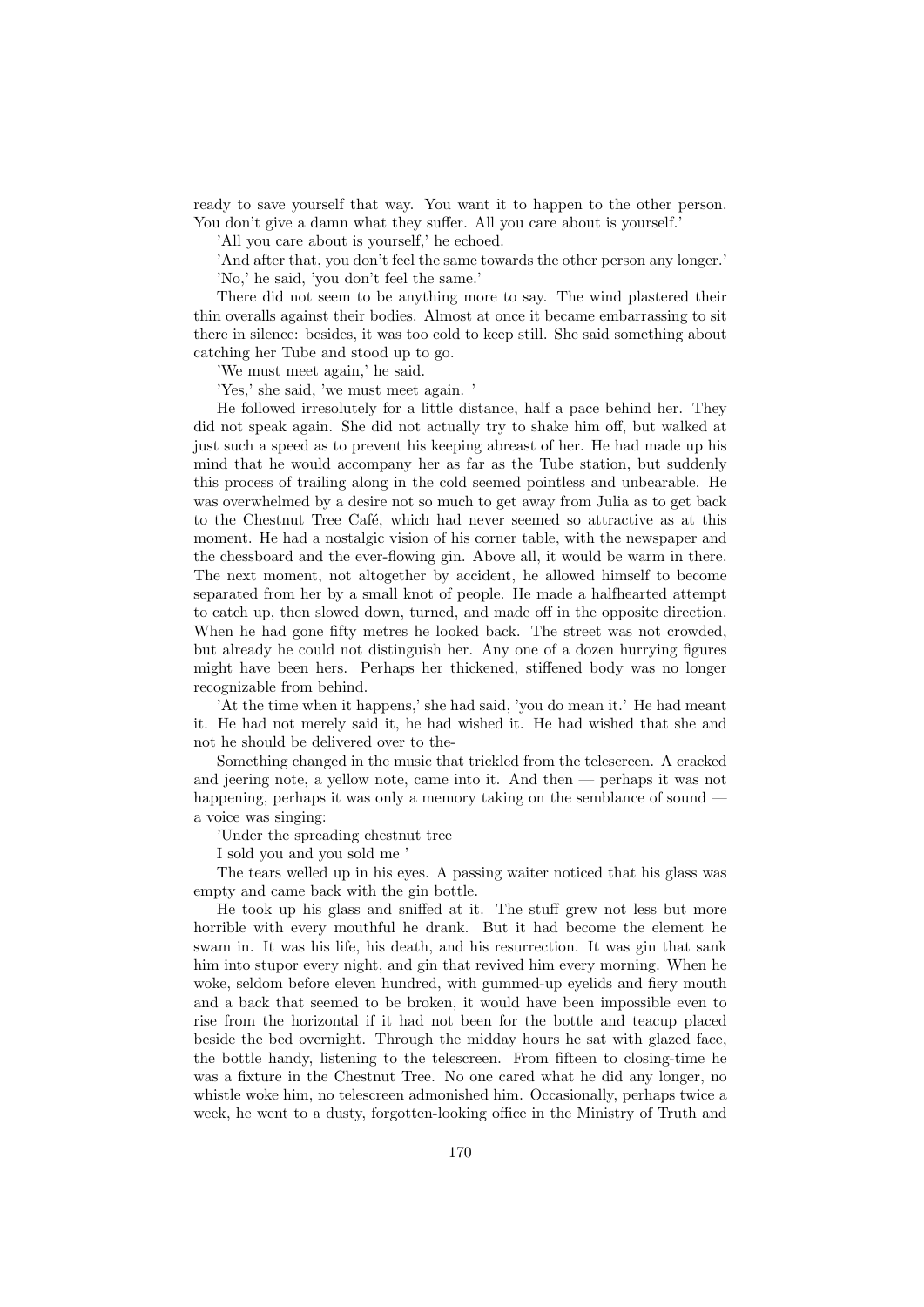did a little work, or what was called work. He had been appointed to a subcommittee of a sub-committee which had sprouted from one of the innumerable committees dealing with minor difficulties that arose in the compilation of the Eleventh Edition of the Newspeak Dictionary. They were engaged in producing something called an Interim Report, but what it was that they were reporting on he had never definitely found out. It was something to do with the question of whether commas should be placed inside brackets, or outside. There were four others on the committee, all of them persons similar to himself. There were days when they assembled and then promptly dispersed again, frankly admitting to one another that there was not really anything to be done. But there were other days when they settled down to their work almost eagerly, making a tremendous show of entering up their minutes and drafting long memoranda which were never finished — when the argument as to what they were supposedly arguing about grew extraordinarily involved and abstruse, with subtle haggling over definitions, enormous digressions, quarrels threats, even, to appeal to higher authority. And then suddenly the life would go out of them and they would sit round the table looking at one another with extinct eyes, like ghosts fading at cock-crow.

The telescreen was silent for a moment. Winston raised his head again. The bulletin! But no, they were merely changing the music. He had the map of Africa behind his eyelids. The movement of the armies was a diagram: a black arrow tearing vertically southward, and a white arrow horizontally eastward, across the tail of the first. As though for reassurance he looked up at the imperturbable face in the portrait. Was it conceivable that the second arrow did not even exist?

His interest flagged again. He drank another mouthful of gin, picked up the white knight and made a tentative move. Check. But it was evidently not the right move, because

Uncalled, a memory floated into his mind. He saw a candle-lit room with a vast white-counterpaned bed, and himself, a boy of nine or ten, sitting on the floor, shaking a dice-box, and laughing excitedly. His mother was sitting opposite him and also laughing.

It must have been about a month before she disappeared. It was a moment of reconciliation, when the nagging hunger in his belly was forgotten and his earlier affection for her had temporarily revived. He remembered the day well, a pelting, drenching day when the water streamed down the window-pane and the light indoors was too dull to read by. The boredom of the two children in the dark, cramped bedroom became unbearable. Winston whined and grizzled, made futile demands for food, fretted about the room pulling everything out of place and kicking the wainscoting until the neighbours banged on the wall, while the younger child wailed intermittently. In the end his mother said, 'Now be good, and I'Il buy you a toy. A lovely toy — you'll love it'; and then she had gone out in the rain, to a little general shop which was still sporadically open nearby, and came back with a cardboard box containing an outfit of Snakes and Ladders. He could still remember the smell of the damp cardboard. It was a miserable outfit. The board was cracked and the tiny wooden dice were so ill-cut that they would hardly lie on their sides. Winston looked at the thing sulkily and without interest. But then his mother lit a piece of candle and they sat down on the floor to play. Soon he was wildly excited and shouting with laughter as the tiddly-winks climbed hopefully up the ladders and then came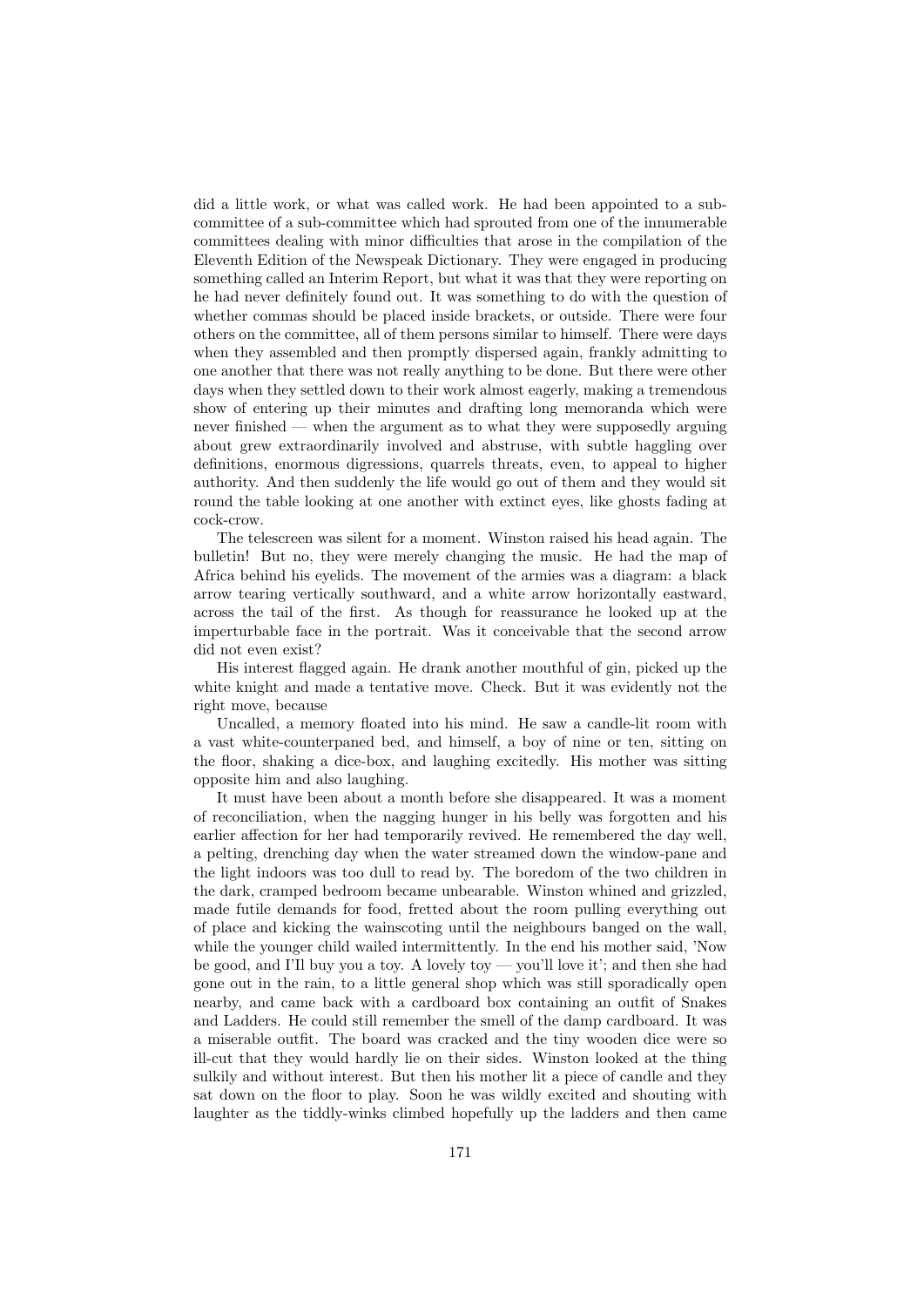slithering down the snakes again, almost to the starting- point. They played eight games, winning four each. His tiny sister, too young to understand what the game was about, had sat propped up against a bolster, laughing because the others were laughing. For a whole afternoon they had all been happy together, as in his earlier childhood.

He pushed the picture out of his mind. It was a false memory. He was troubled by false memories occasionally. They did not matter so long as one knew them for what they were. Some things had happened, others had not happened. He turned back to the chessboard and picked up the white knight again. Almost in the same instant it dropped on to the board with a clatter. He had started as though a pin had run into him.

A shrill trumpet-call had pierced the air. It was the bulletin! Victory! It always meant victory when a trumpet- call preceded the news. A sort of electric drill ran through the café. Even the waiters had started and pricked up their ears.

The trumpet-call had let loose an enormous volume of noise. Already an excited voice was gabbling from the telescreen, but even as it started it was almost drowned by a roar of cheering from outside. The news had run round the streets like magic. He could hear just enough of what was issuing from the telescreen to realize that it had all happened, as he had foreseen; a vast seaborne armada had secretly assembled a sudden blow in the enemy's rear, the white arrow tearing across the tail of the black. Fragments of triumphant phrases pushed themselves through the din: 'Vast strategic manoeuvre — perfect coordination — utter rout — half a million prisoners — complete demoralization — control of the whole of Africa — bring the war within measurable distance of its end victory — greatest victory in human history — victory, victory, victory!'

Under the table Winston's feet made convulsive movements. He had not stirred from his seat, but in his mind he was running, swiftly running, he was with the crowds outside, cheering himself deaf. He looked up again at the portrait of Big Brother. The colossus that bestrode the world! The rock against which the hordes of Asia dashed themselves in vain! He thought how ten minutes ago-yes, only ten minutes — there had still been equivocation in his heart as he wondered whether the news from the front would be of victory or defeat. Ah, it was more than a Eurasian army that had perished! Much had changed in him since that first day in the Ministry of Love, but the final, indispensable, healing change had never happened, until this moment.

The voice from the telescreen was still pouring forth its tale of prisoners and booty and slaughter, but the shouting outside had died down a little. The waiters were turning back to their work. One of them approached with the gin bottle. Winston, sitting in a blissful dream, paid no attention as his glass was filled up. He was not running or cheering any longer. He was back in the Ministry of Love, with everything forgiven, his soul white as snow. He was in the public dock, confessing everything, implicating everybody. He was walking down the white-tiled corridor, with the feeling of walking in sunlight, and an armed guard at his back. The longhoped-for bullet was entering his brain.

He gazed up at the enormous face. Forty years it had taken him to learn what kind of smile was hidden beneath the dark moustache. O cruel, needless misunderstanding! O stubborn, self-willed exile from the loving breast! Two gin-scented tears trickled down the sides of his nose. But it was all right, everything was all right, the struggle was finished. He had won the victory over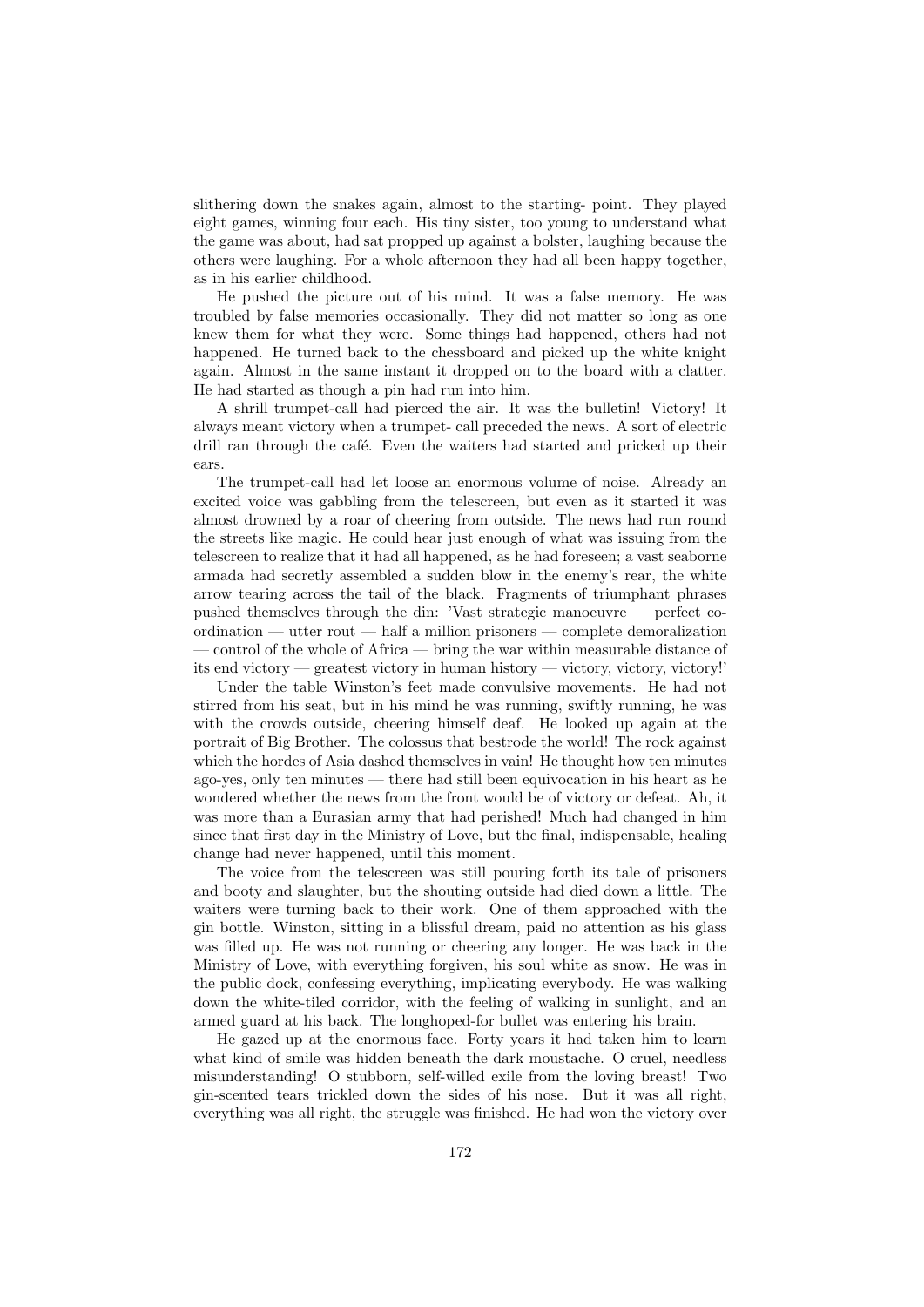himself. He loved Big Brother.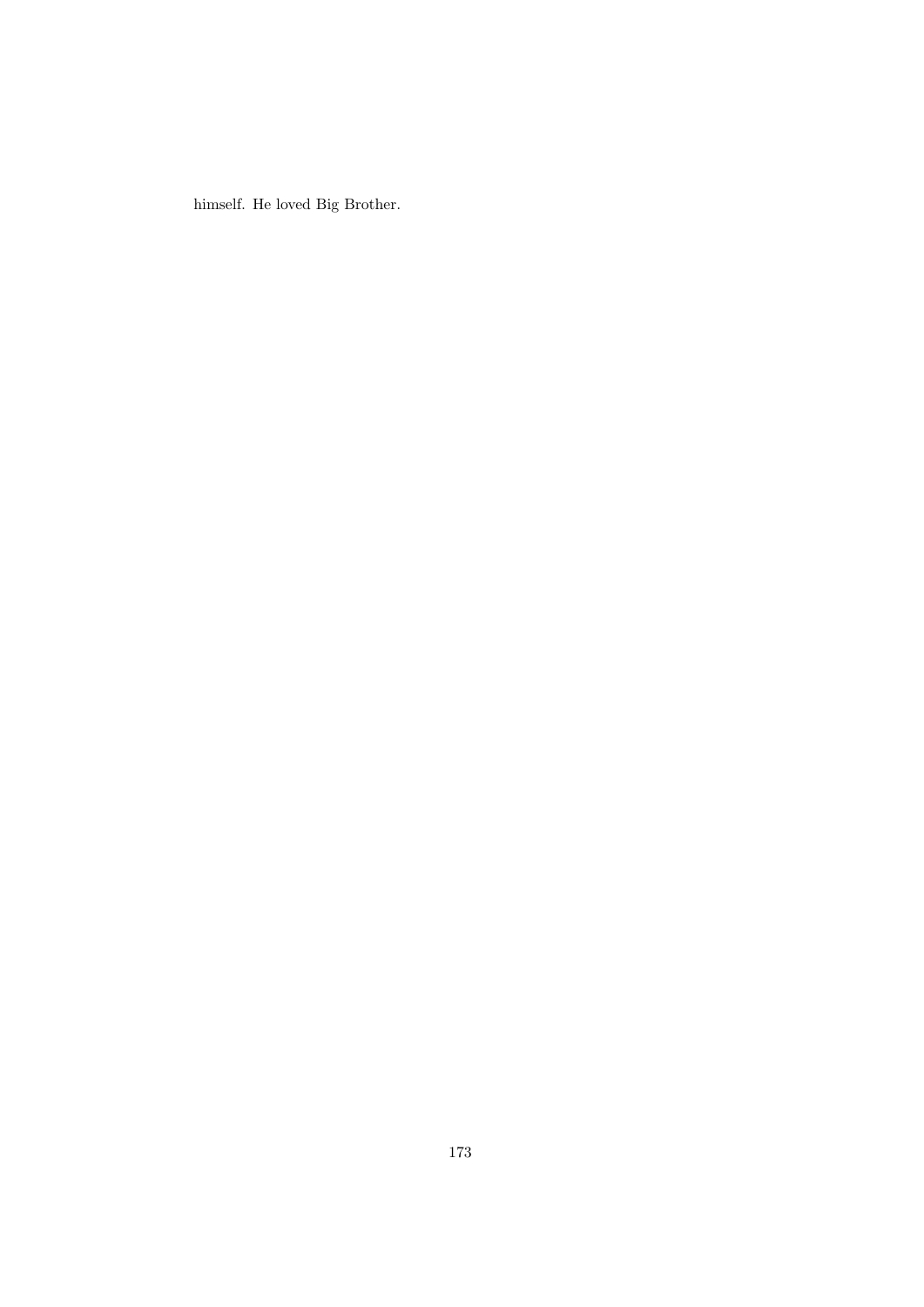# Appendix

The Principles of Newspeak

Newspeak was the official language of Oceania and had been devised to meet the ideological needs of Ingsoc, or English Socialism. In the year 1984 there was not as yet anyone who used Newspeak as his sole means of communication, either in speech or writing. The leading articles in The Times were written in it, but this was a tour de force which could only be carried out by a specialist. It was expected that Newspeak would have finally superseded Oldspeak (or Standard English, as we should call it) by about the year 2050. Meanwhile it gained ground steadily, all Party members tending to use Newspeak words and grammatical constructions more and more in their everyday speech. The version in use in 1984, and embodied in the Ninth and Tenth Editions of the Newspeak Dictionary, was a provisional one, and contained many superfluous words and archaic formations which were due to be suppressed later. It is with the final, perfected version, as embodied in the Eleventh Edition of the Dictionary, that we are concerned here.

The purpose of Newspeak was not only to provide a medium of expression for the world-view and mental habits proper to the devotees of Ingsoc, but to make all other modes of thought impossible. It was intended that when Newspeak had been adopted once and for all and Oldspeak forgotten, a heretical thought that is, a thought diverging from the principles of Ingsoc — should be literally unthinkable, at least so far as thought is dependent on words. Its vocabulary was so constructed as to give exact and often very subtle expression to every meaning that a Party member could properly wish to express, while excluding all other meanings and also the possibility of arriving at them by indirect methods. This was done partly by the invention of new words, but chiefly by eliminating undesirable words and by stripping such words as remained of unorthodox meanings, and so far as possible of all secondary meanings whatever. To give a single example. The word free still existed in Newspeak, but it could only be used in such statements as 'This dog is free from lice' or 'This field is free from weeds'. It could not be used in its old sense of ' politically free' or 'intellectually free' since political and intellectual freedom no longer existed even as concepts, and were therefore of necessity nameless. Quite apart from the suppression of definitely heretical words, reduction of vocabulary was regarded as an end in itself, and no word that could be dispensed with was allowed to survive. Newspeak was designed not to extend but to diminish the range of thought, and this purpose was indirectly assisted by cutting the choice of words down to a minimum.

Newspeak was founded on the English language as we now know it, though many Newspeak sentences, even when not containing newly-created words,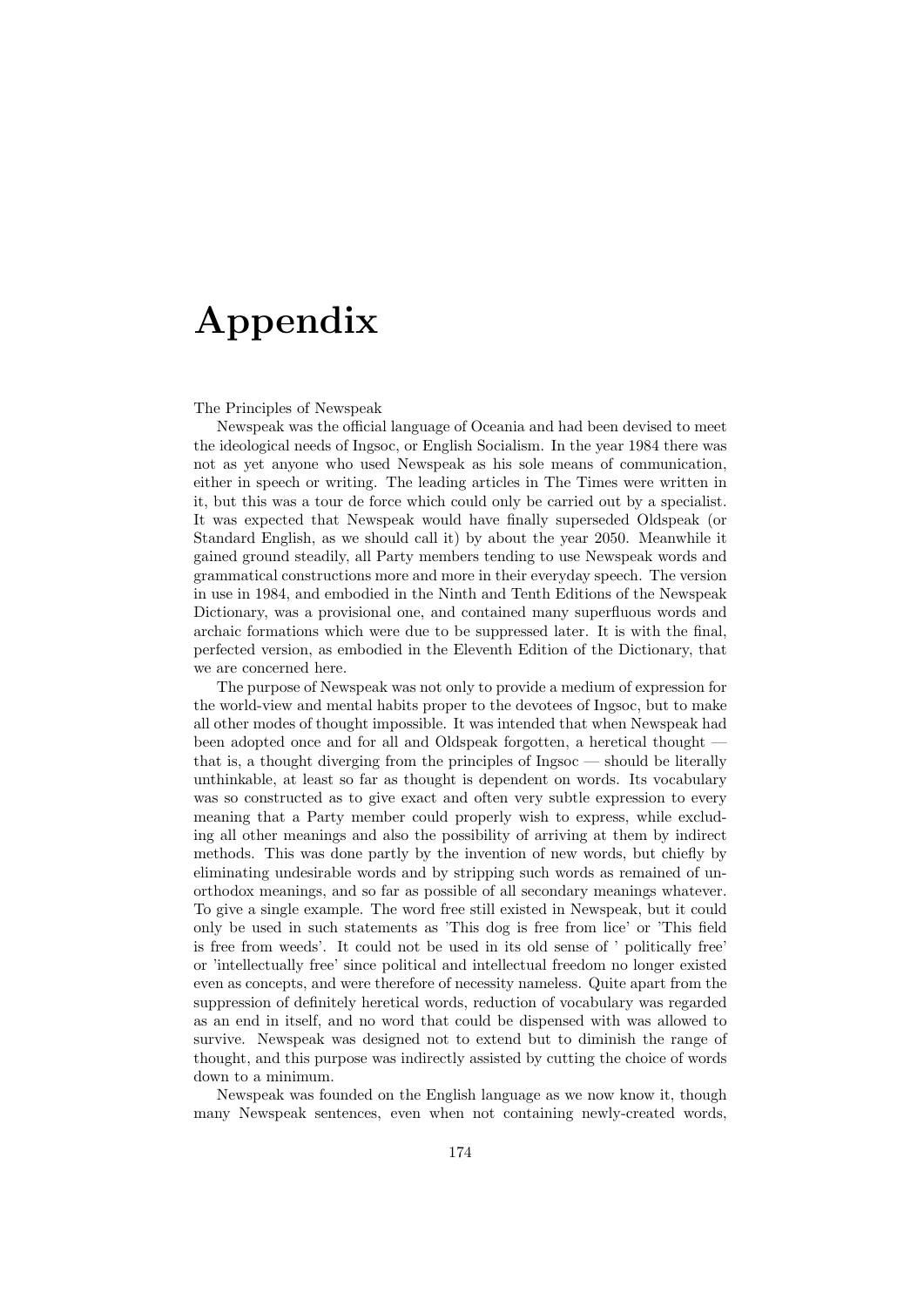would be barely intelligible to an English-speaker of our own day. Newspeak words were divided into three distinct classes, known as the A vocabulary, the B vocabulary (also called compound words), and the C vocabulary. It will be simpler to discuss each class separately, but the grammatical peculiarities of the language can be dealt with in the section devoted to the A vocabulary, since the same rules held good for all three categories.

The A vocabulary.

The A vocabulary consisted of the words needed for the business of everyday life — for such things as eating, drinking, working, putting on one's clothes. going up and down stairs, riding in vehicles, gardening, cooking, and the like. It was composed almost entirely of words that we already possess words like hit, run, dog, tree, sugar, house, field — but in comparison with the present-day English vocabulary their number was extremely small, while their meanings were far more rigidly defined. All ambiguities and shades of meaning had been purged out of them. So far as it could be achieved, a Newspeak word of this class was simply a staccato sound expressing one clearly understood concept. It would have been quite impossible to use the A vocabulary for literary purposes or for political or philosophical discussion. It was intended only to express simple, purposive thoughts, usually involving concrete objects or physical actions.

The grammar of Newspeak had two outstanding peculiarities. The first of these was an almost complete interchangeability between different parts of speech. Any word in the language (in principle this applied even to very abstract words such as if or when) could be used either as verb, noun, adjective, or adverb. Between the verb and the noun form, when they were of the same root, there was never any variation, this rule of itself involving the destruction of many archaic forms. The word thought, for example, did not exist in Newspeak. Its place was taken by think, which did duty for both noun and verb. No etymological principle was followed here: in some cases it was the original noun that was chosen for retention, in other cases the verb. Even where a noun and verb of kindred meaning were not etymologically connected, one or other of them was frequently suppressed. There was, for example, no such word as cut, its meaning being sufficiently covered by the noun-verb knife. Adjectives were formed by adding the suffix-ful to the noun-verb, and adverbs by adding -wise. Thus for example, speedful meant 'rapid' and speedwise meant 'quickly'. Certain of our present-day adjectives, such as good, strong, big, black, soft, were retained, but their total number was very small. There was little need for them, since almost any adjectival meaning could be arrived at by adding-ful to a noun-verb. None of the now-existing adverbs was retained, except for a very few already ending in-wise: the -wise termination was invariable. The word well, for example, was replaced by goodwise.

In addition, any word — this again applied in principle to every word in the language — could be negatived by adding the affix un- or could be strengthened by the affix plus-, or, for still greater emphasis, doubleplus-. Thus, for example, uncold meant 'warm', while pluscold and doublepluscold meant, respectively, 'very cold' and 'superlatively cold'. It was also possible, as in present-day English, to modify the meaning of almost any word by prepositional affixes such as ante-, post-, up-, down-, etc. By such methods it was found possible to bring about an enormous diminution of vocabulary. Given, for instance, the word good, there was no need for such a word as bad, since the required meaning was equally well — indeed, better — expressed by ungood. All that was necessary,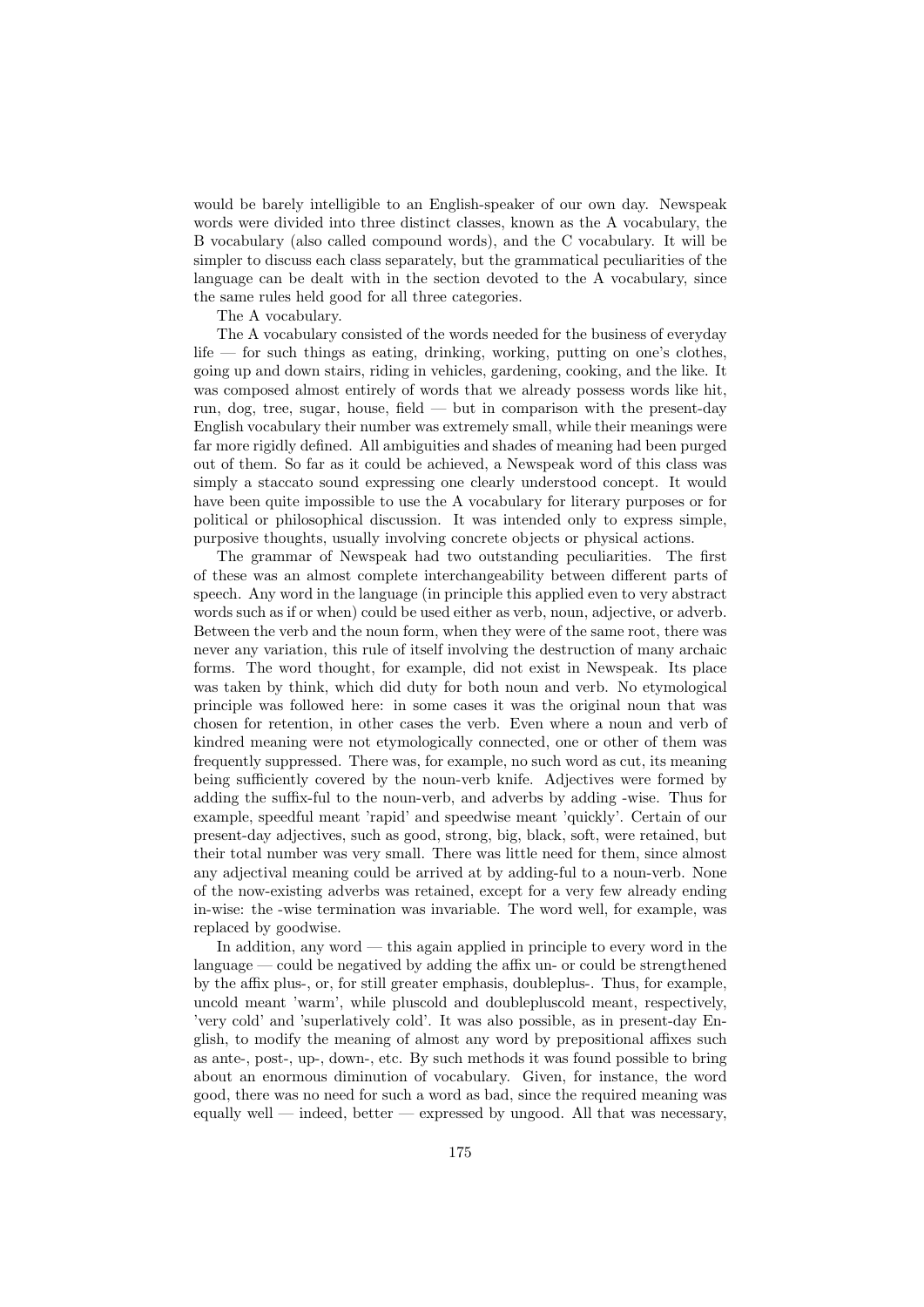in any case where two words formed a natural pair of opposites, was to decide which of them to suppress. Dark, for example, could be replaced by unlight, or light by undark, according to preference.

The second distinguishing mark of Newspeak grammar was its regularity. Subject to a few exceptions which are mentioned below all inflexions followed the same rules. Thus, in all verbs the preterite and the past participle were the same and ended in-ed. The preterite of steal was stealed, the preterite of think was thinked, and so on throughout the language, all such forms as swam, gave, brought, spoke, taken, etc., being abolished. All plurals were made by adding-s or-es as the case might be. The plurals of man, ox, life, were mans, oxes, lifes. Comparison of adjectives was invariably made by adding-er,-est (good, gooder, goodest), irregular forms and the more, most formation being suppressed.

The only classes of words that were still allowed to inflect irregularly were the pronouns, the relatives, the demonstrative adjectives, and the auxiliary verbs. All of these followed their ancient usage, except that whom had been scrapped as unnecessary, and the shall, should tenses had been dropped, all their uses being covered by will and would. There were also certain irregularities in wordformation arising out of the need for rapid and easy speech. A word which was difficult to utter, or was liable to be incorrectly heard, was held to be ipso facto a bad word: occasionally therefore, for the sake of euphony, extra letters were inserted into a word or an archaic formation was retained. But this need made itself felt chiefly in connexion with the B vocabulary. Why so great an importance was attached to ease of pronunciation will be made clear later in this essay.

The B vocabulary.

The B vocabulary consisted of words which had been deliberately constructed for political purposes: words, that is to say, which not only had in every case a political implication, but were intended to impose a desirable mental attitude upon the person using them. Without a full understanding of the principles of Ingsoc it was difficult to use these words correctly. In some cases they couId be translated into Oldspeak, or even into words taken from the A vocabulary, but this usually demanded a long paraphrase and always involved the loss of certain overtones. The B words were a sort of verbal shorthand, often packing whole ranges of ideas into a few syllables, and at the same time more accurate and forcible than ordinary language.

The B words were in all cases compound words.

They consisted of two or more words, or portions of words, welded together in an easily pronounceable form. The resulting amalgam was always a noun-verb, and inflected according to the ordinary rules. To take a single example: the word goodthink, meaning, very roughly, 'orthodoxy', or, if one chose to regard it as a verb, 'to think in an orthodox manner'. This inflected as follows: nounverb, goodthink; past tense and past participle, goodthinked; present participle, good- thinking; adjective, goodthinkful; adverb, goodthinkwise; verbal noun, goodthinker.

The B words were not constructed on any etymological plan. The words of which they were made up could be any parts of speech, and could be placed in any order and mutilated in any way which made them easy to pronounce while indicating their derivation. In the word crimethink (thoughtcrime), for instance, the think came second, whereas in thinkpol Thought Police) it came first, and in the latter word police had lost its second syllable. Because of the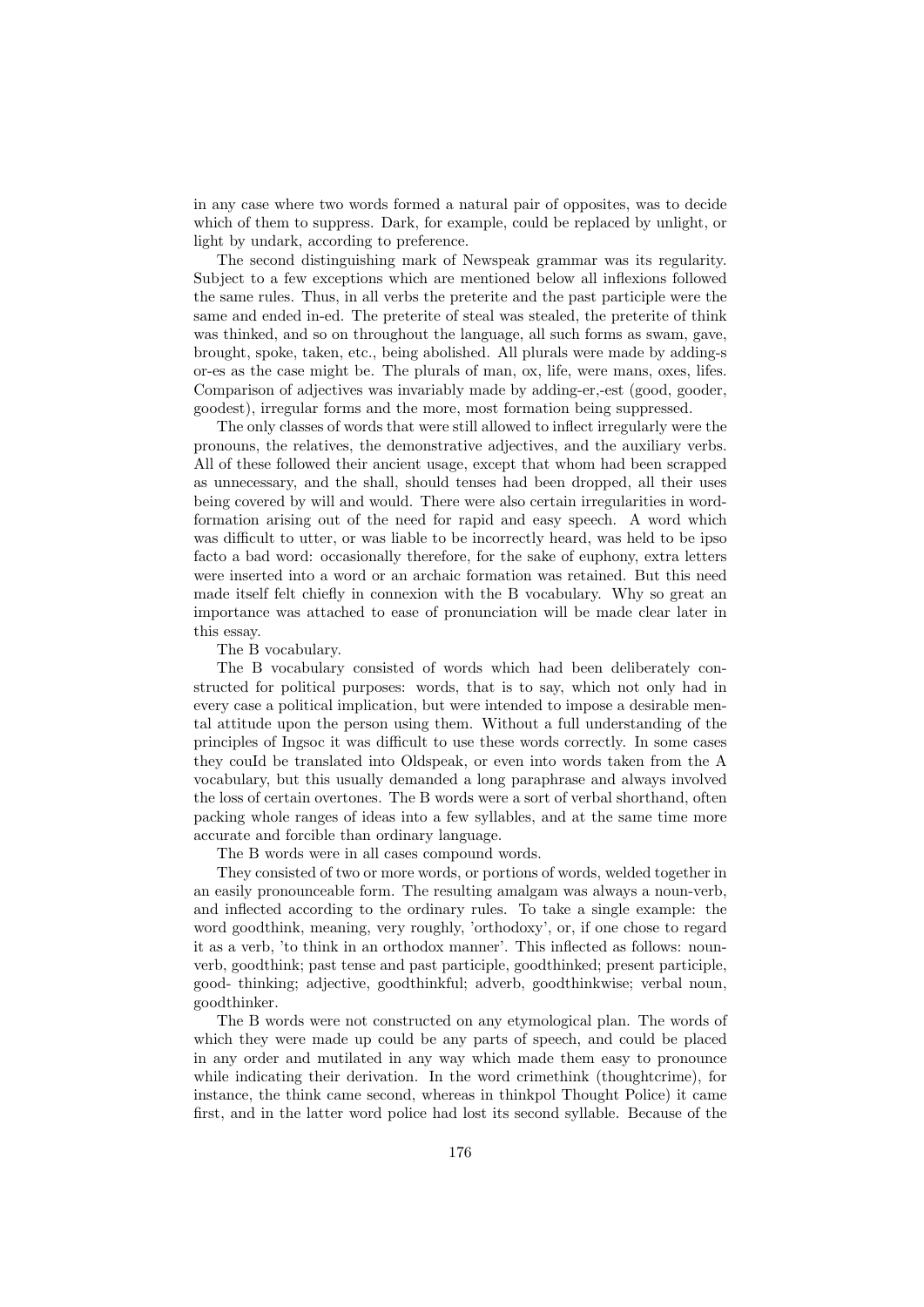great difficuIty in securing euphony, irregular formations were commoner in the B vocabulary than in the A vocabulary. For example, the adjective forms of Minitrue, Minipax, and Miniluv were, respectively, Minitruthful, Minipeaceful, and Minilovely, simply because- trueful,-paxful, and-loveful were slightly awkward to pronounce. In principle, however, all B words could inflect, and all inflected in exactly the same way.

Some of the B words had highly subtilized meanings, barely intelligible to anyone who had not mastered the language as a whole. Consider, for example, such a typical sentence from a Times leading article as Oldthinkers unbellyfeel Ingsoc. The shortest rendering that one could make of this in Oldspeak would be: 'Those whose ideas were formed before the Revolution cannot have a full emotional understanding of the principles of English Socialism.' But this is not an adequate translation. To begin with, in order to

Compound words such as speakwrite, were of course to be found in the A vocabulary, but these were merely convenient abbreviations and had no special ideologcal colour.

grasp the full meaning of the Newspeak sentence quoted above, one would have to have a clear idea of what is meant by Ingsoc. And in addition, only a person thoroughly grounded in Ingsoc could appreciate the full force of the word bellyfeel, which implied a blind, enthusiastic acceptance difficult to imagine today; or of the word oldthink, which was inextricably mixed up with the idea of wickedness and decadence. But the special function of certain Newspeak words, of which oldthink was one, was not so much to express meanings as to destroy them. These words, necessarily few in number, had had their meanings extended until they contained within themselves whole batteries of words which, as they were sufficiently covered by a single comprehensive term, could now be scrapped and forgotten. The greatest difficulty facing the compilers of the Newspeak Dictionary was not to invent new words, but, having invented them, to make sure what they meant: to make sure, that is to say, what ranges of words they cancelled by their existence.

As we have already seen in the case of the word free, words which had once borne a heretical meaning were sometimes retained for the sake of convenience, but only with the undesirable meanings purged out of them. Countless other words such as honour, justice, morality, internationalism, democracy, science, and religion had simply ceased to exist. A few blanket words covered them, and, in covering them, abolished them. All words grouping themselves round the concepts of liberty and equality, for instance, were contained in the single word crimethink, while all words grouping themselves round the concepts of objectivity and rationalism were contained in the single word oldthink. Greater precision would have been dangerous. What was required in a Party member was an outlook similar to that of the ancient Hebrew who knew, without knowing much else, that all nations other than his own worshipped 'false gods'. He did not need to know that these gods were called Baal, Osiris, Moloch, Ashtaroth, and the like: probably the less he knew about them the better for his orthodoxy. He knew Jehovah and the commandments of Jehovah: he knew, therefore, that all gods with other names or other attributes were false gods. In somewhat the same way, the party member knew what constituted right conduct, and in exceedingly vague, generalized terms he knew what kinds of departure from it were possible. His sexual life, for example, was entirely regulated by the two Newspeak words sexcrime (sexual immorality) and goodsex (chastity).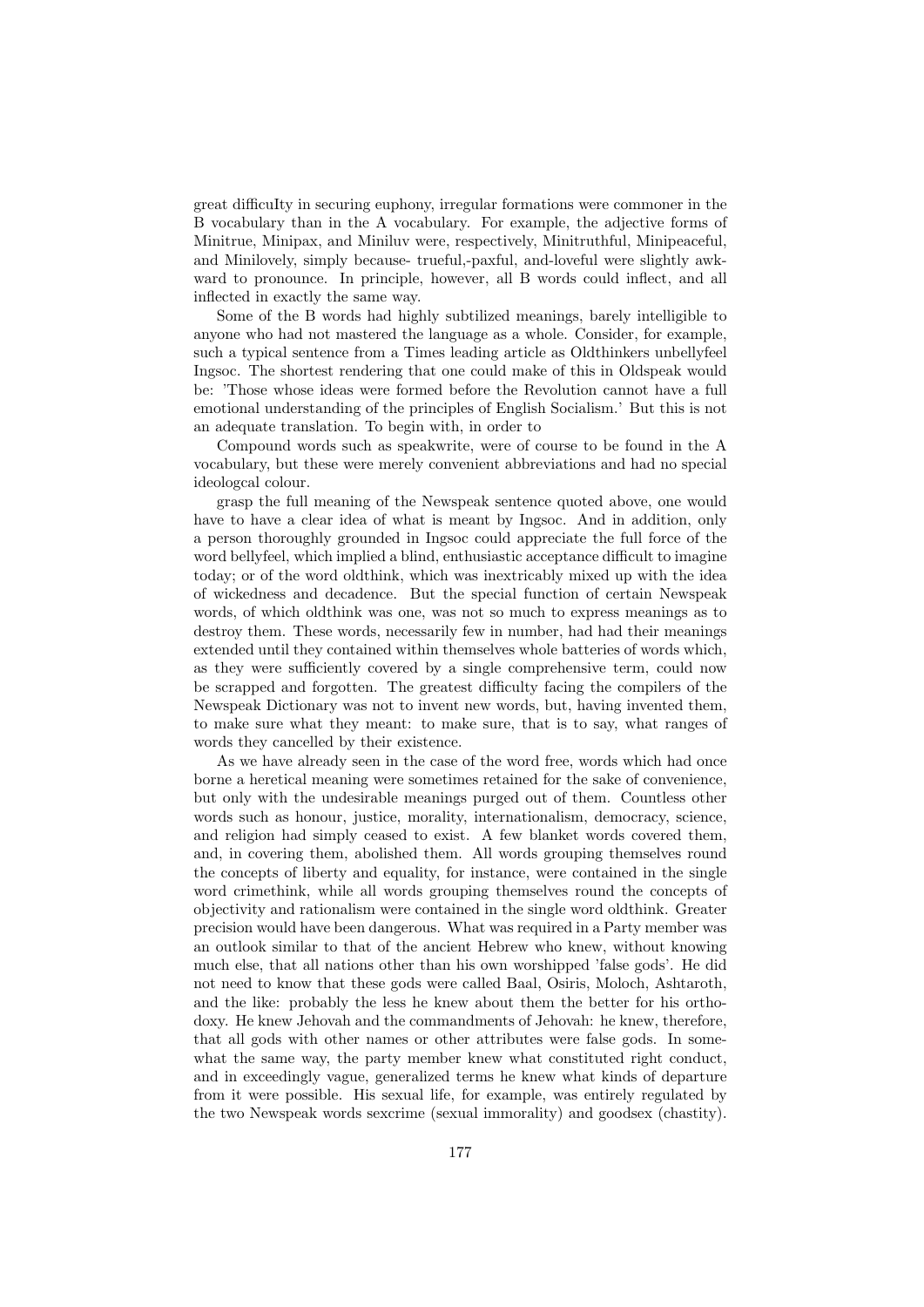Sexcrime covered all sexual misdeeds whatever. It covered fornication, adultery, homosexuality, and other perversions, and, in addition, normal intercourse practised for its own sake. There was no need to enumerate them separately, since they were all equally culpable, and, in principle, all punishable by death. In the C vocabulary, which consisted of scientific and technical words, it might be necessary to give specialized names to certain sexual aberrations, but the ordinary citizen had no need of them. He knew what was meant by goodsex that is to say, normal intercourse between man and wife, for the sole purpose of begetting children, and without physical pleasure on the part of the woman: all else was sexcrime. In Newspeak it was seldom possible to follow a heretical thought further than the perception that it was heretical: beyond that point the necessary words were nonexistent.

No word in the B vocabulary was ideologically neutral. A great many were euphemisms. Such words, for instance, as joycamp (forced-labour camp) or Minipax Ministry of Peace, i. e. Ministry of War) meant almost the exact opposite of what they appeared to mean. Some words, on the other hand, displayed a frank and contemptuous understanding of the real nature of Oceanic society. An example was prolefeed, meaning the rubbishy entertainment and spurious news which the Party handed out to the masses. Other words, again, were ambivalent, having the connotation 'good' when applied to the Party and 'bad' when applied to its enemies. But in addition there were great numbers of words which at first sight appeared to be mere abbreviations and which derived their ideological colour not from their meaning, but from their structure.

So far as it could be contrived, everything that had or might have political significance of any kind was fitted into the B vocabulary. The name of every organization, or body of people, or doctrine, or country, or institution, or public building, was invariably cut down into the familiar shape; that is, a single easily pronounced word with the smallest number of syllables that would preserve the original derivation. In the Ministry of Truth, for example, the Records Department, in which Winston Smith worked, was called Recdep, the Fiction Department was called Ficdep, the Teleprogrammes Department was called Teledep, and so on. This was not done solely with the object of saving time. Even in the early decades of the twentieth century, telescoped words and phrases had been one of the characteristic features of political language; and it had been noticed that the tendency to use abbreviations of this kind was most marked in totalitarian countries and totalitarian organizations. Examples were such words as Nazi, Gestapo, Comin- tern, Inprecorr, Agitprop. In the beginning the practice had been adopted as it were instinctively, but in Newspeak it was used with a conscious purpose. It was perceived that in thus abbreviating a name one narrowed and subtly altered its meaning, by cutting out most of the associations that would otherwise cling to it. The words Communist International, for instance, call up a composite picture of universal human brotherhood, red flags, barricades, Karl Marx, and the Paris Commune. The word Comintern, on the other hand, suggests merely a tightly-knit organization and a well-defined body of doctrine. It refers to something almost as easily recognized, and as limited in purpose, as a chair or a table. Comintern is a word that can be uttered almost without taking thought, whereas Communist International is a phrase over which one is obliged to linger at least momentarily. In the same way, the associations called up by a word like Minitrue are fewer and more controllable than those called up by Ministry of Truth. This accounted not only for the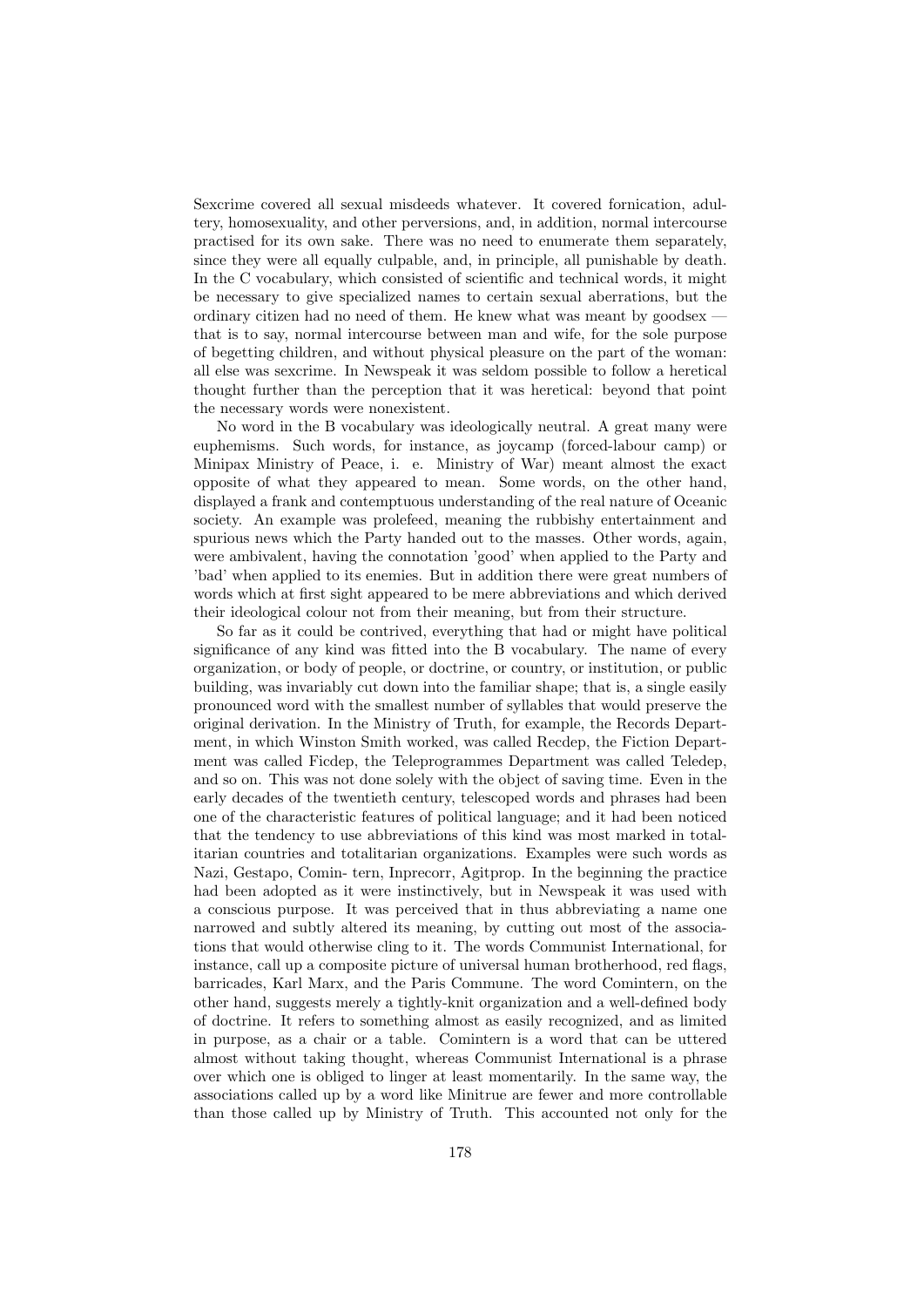habit of abbreviating whenever possible, but also for the almost exaggerated care that was taken to make every word easily pronounceable.

In Newspeak, euphony outweighed every consideration other than exactitude of meaning. Regularity of grammar was always sacrificed to it when it seemed necessary. And rightly so, since what was required, above all for political purposes, was short clipped words of unmistakable meaning which could be uttered rapidly and which roused the minimum of echoes in the speaker's mind. The words of the B vocabulary even gained in force from the fact that nearly all of them were very much alike. Almost invariably these words  $-$  goodthink, Minipax, prolefeed, sexcrime, joycamp, Ingsoc, bellyfeel, thinkpol, and countless others — were words of two or three syllables, with the stress distributed equally between the first syllable and the last. The use of them encouraged a gabbling style of speech, at once staccato and monotonous. And this was exactly what was aimed at. The intention was to make speech, and especially speech on any subject not ideologically neutral, as nearly as possible independent of consciousness. For the purposes of everyday life it was no doubt necessary, or sometimes necessary, to reflect before speaking, but a Party member called upon to make a political or ethical judgement should be able to spray forth the correct opinions as automatically as a machine gun spraying forth bullets. His training fitted him to do this, the language gave him an almost foolproof instrument, and the texture of the words, with their harsh sound and a certain wilful ugliness which was in accord with the spirit of Ingsoc, assisted the process still further.

So did the fact of having very few words to choose from. Relative to our own, the Newspeak vocabulary was tiny, and new ways of reducing it were constantly being devised. Newspeak, indeed, differed from most all other languages in that its vocabulary grew smaller instead of larger every year. Each reduction was a gain, since the smaller the area of choice, the smaller the temptation to take thought. Ultimately it was hoped to make articulate speech issue from the larynx without involving the higher brain centres at all. This aim was frankly admitted in the Newspeak word duckspeak, meaning ' to quack like a duck'. Like various other words in the B vocabulary, duckspeak was ambivalent in meaning. Provided that the opinions which were quacked out were orthodox ones, it implied nothing but praise, and when The Times referred to one of the orators of the Party as a doubleplusgood duckspeaker it was paying a warm and valued compliment.

The C vocabulary.

The C vocabulary was supplementary to the others and consisted entirely of scientific and technical terms. These resembled the scientific terms in use today, and were constructed from the same roots, but the usual care was taken to define them rigidly and strip them of undesirable meanings. They followed the same grammatical rules as the words in the other two vocabularies. Very few of the C words had any currency either in everyday speech or in political speech. Any scientific worker or technician could find all the words he needed in the list devoted to his own speciality, but he seldom had more than a smattering of the words occurring in the other lists. Only a very few words were common to all lists, and there was no vocabulary expressing the function of Science as a habit of mind, or a method of thought, irrespective of its particular branches. There was, indeed, no word for 'Science', any meaning that it could possibly bear being already sufficiently covered by the word Ingsoc.

From the foregoing account it will be seen that in Newspeak the expression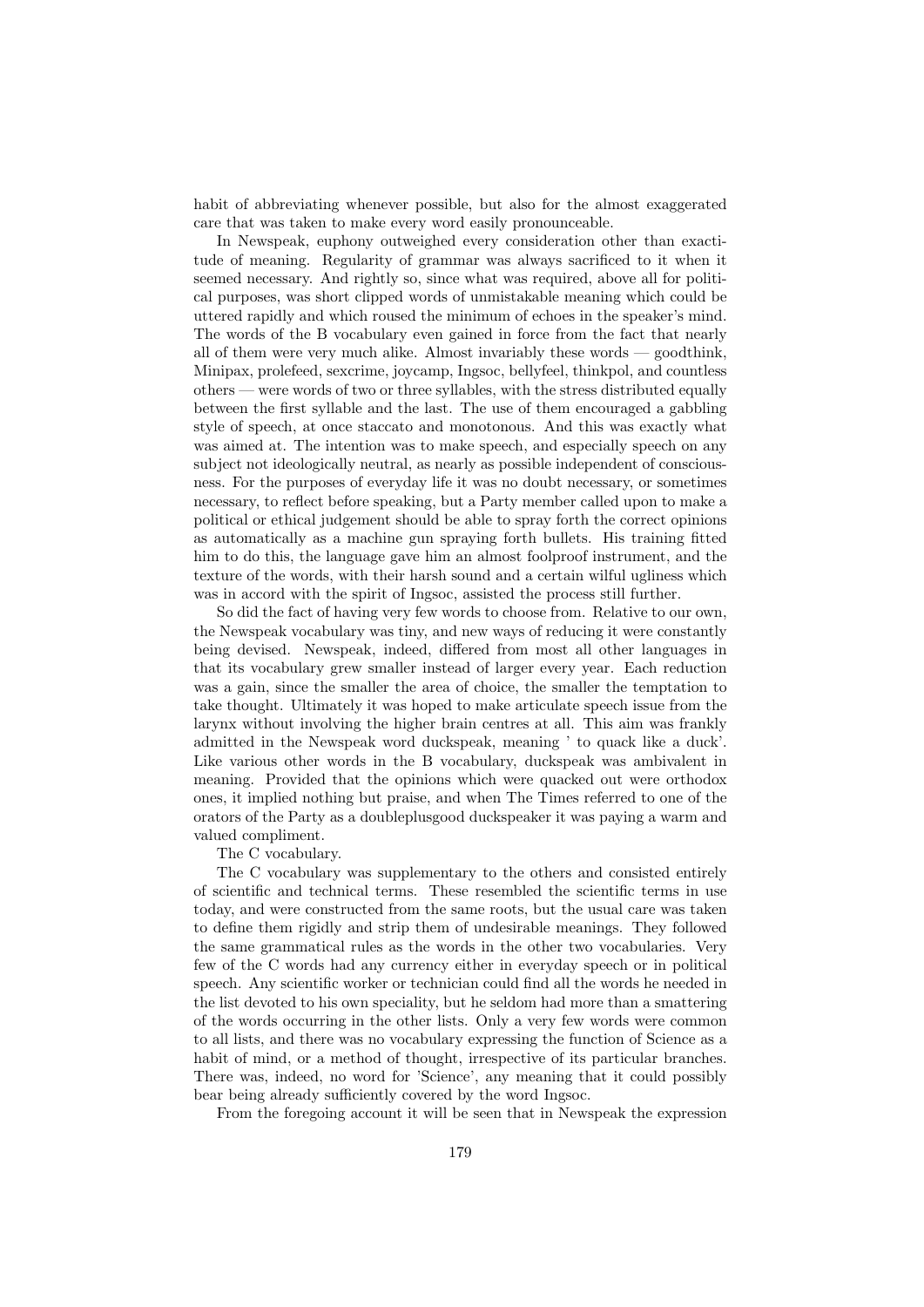of unorthodox opinions, above a very low level, was well-nigh impossible. It was of course possible to utter heresies of a very crude kind, a species of blasphemy. It would have been possible, for example, to say Big Brother is ungood. But this statement, which to an orthodox ear merely conveyed a self-evident absurdity, could not have been sustained by reasoned argument, because the necessary words were not available. Ideas inimical to Ingsoc could only be entertained in a vague wordless form, and could only be named in very broad terms which lumped together and condemned whole groups of heresies without defining them in doing so. One could, in fact, only use Newspeak for unorthodox purposes by illegitimately translating some of the words back into Oldspeak. For example, All mans are equal was a possible Newspeak sentence, but only in the same sense in which All men are redhaired is a possible Oldspeak sentence. It did not contain a grammatical error, but it expressed a palpable untruth-i.e. that all men are of equal size, weight, or strength. The concept of political equality no longer existed, and this secondary meaning had accordingly been purged out of the word equal. In 1984, when Oldspeak was still the normal means of communication, the danger theoretically existed that in using Newspeak words one might remember their original meanings. In practice it was not difficult for any person well grounded in doublethink to avoid doing this, but within a couple of generations even the possibility of such a lapse would have vaished. A person growing up with Newspeak as his sole language would no more know that equal had once had the secondary meaning of 'politically equal', or that free had once meant 'intellectually free', than for instance, a person who had never heard of chess would be aware of the secondary meanings attaching to queen and rook. There would be many crimes and errors which it would be beyond his power to commit, simply because they were nameless and therefore unimaginable. And it was to be foreseen that with the passage of time the distinguishing characteristics of Newspeak would become more and more pronounced — its words growing fewer and fewer, their meanings more and more rigid, and the chance of putting them to improper uses always diminishing.

When Oldspeak had been once and for all superseded, the last link with the past would have been severed. History had already been rewritten, but fragments of the literature of the past survived here and there, imperfectly censored, and so long as one retained one's knowledge of Oldspeak it was possible to read them. In the future such fragments, even if they chanced to survive, would be unintelligible and untranslatable. It was impossible to translate any passage of Oldspeak into Newspeak unless it either referred to some technical process or some very simple everyday action, or was already orthodox (goodthinkful would be the NewsPeak expression) in tendency. In practice this meant that no book written before approximately 1960 could be translated as a whole. Pre-revolutionary literature could only be subjected to ideological translation that is, alteration in sense as well as language. Take for example the well-known passage from the Declaration of Independence:

We hold these truths to be self-evident, that all men are created equal, that they are endowed by their creator with certain inalienable rights, that among these are life, liberty, and the pursuit of happiness. That to secure these rights, Governments are instituted among men, deriving their powers from the consent of the governed. That whenever any form of Government becomes destructive of those ends, it is the right of the People to alter or abolish it, and to institute new Government...